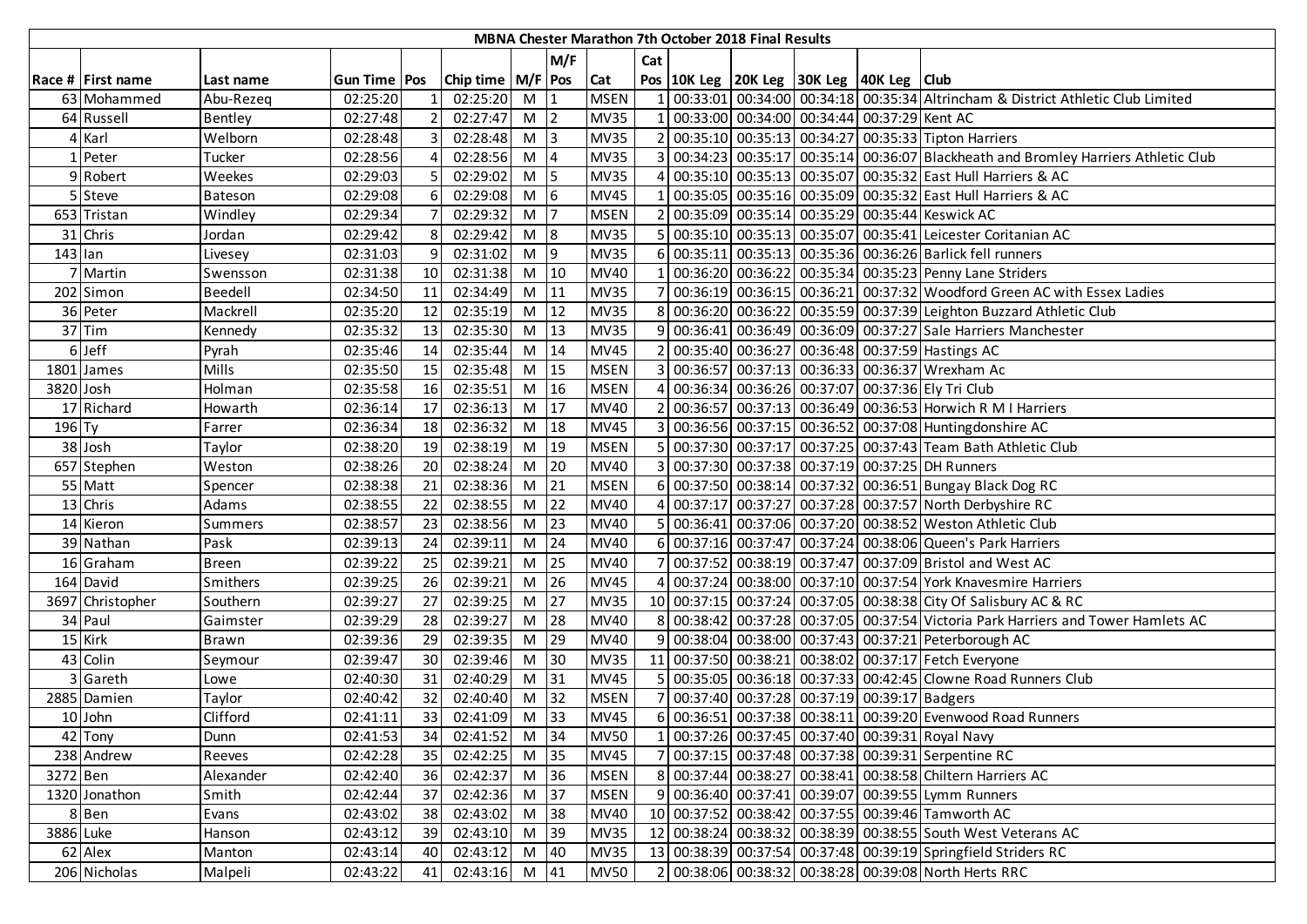|            |                   |             |                |      |                       |                |                |             |                | MBNA Chester Marathon 7th October 2018 Final Results |                                          |                                                                       |
|------------|-------------------|-------------|----------------|------|-----------------------|----------------|----------------|-------------|----------------|------------------------------------------------------|------------------------------------------|-----------------------------------------------------------------------|
|            |                   |             |                |      |                       |                | M/F            |             | Cat            |                                                      |                                          |                                                                       |
|            | Race # First name | Last name   | Gun Time   Pos |      | Chip time   M/F   Pos |                |                | Cat         |                |                                                      | Pos 10K Leg 20K Leg 30K Leg 40K Leg Club |                                                                       |
|            | 32 Julian         | Hood        | 02:43:40       | 42   | 02:43:38              | $M$ 42         |                | <b>MV40</b> |                |                                                      |                                          | 11 00:37:50 00:38:21 00:39:03 00:39:46 Barlick fell runners           |
|            | 2561 Michael      | Sprot       | 02:43:42       | 43   | 02:43:40              | M 43           |                | <b>MV35</b> |                |                                                      |                                          | 14 00:38:42 00:38:48 00:39:12 00:38:16 Hallamshire Harriers Sheffield |
|            | 2544 Shaun        | Hughes      | 02:43:54       | 44   | 02:43:50              | M 44           |                | <b>MSEN</b> |                |                                                      |                                          | 10 00:37:28 00:38:10 00:38:48 00:40:24 Denbigh Harriers               |
|            | 2566 Steve        | Canning     | 02:43:55       | 45   | 02:43:51              | M 45           |                | <b>MV35</b> |                |                                                      |                                          | 15 00:38:42 00:38:48 00:38:31 00:38:57 Steel City Striders RC         |
|            | 224 Matthew       | Willifer    | 02:43:59       | 46   | 02:43:53              | M 46           |                | <b>MV45</b> |                |                                                      |                                          | 8 00:38:20 00:38:28 00:38:21 00:39:46 Thames Hare & Hounds            |
|            | 3688 Alistair     | Palmer      | 02:44:09       | 47   | 02:44:00              | $M$ 47         |                | <b>MV35</b> |                |                                                      |                                          | 16 00:38:17 00:38:27 00:38:18 00:39:49 Wargrave Runners               |
|            | 846 Christopher   | Rayner      | 02:44:26       | 48   | 02:44:21              | M $ 48$        |                | <b>MV45</b> |                |                                                      |                                          | 9 00:38:39 00:38:48 00:39:03 00:39:11 Choriton Runners                |
| 2206 Kyle  |                   | Williams    | 02:44:34       | 49   | 02:44:25              | M 49           |                | <b>MSEN</b> |                |                                                      |                                          | 11 00:37:31 00:37:40 00:38:21 00:41:25 Wrecsam Tri                    |
|            | 195 Charles       | Wartnaby    | 02:44:38       | 50   | 02:44:35              | M <sub>1</sub> | 50             | <b>MV45</b> |                |                                                      |                                          | 10 00:38:22 00:38:29 00:39:07 00:39:34 Cambridge & Coleridge AC       |
| 3429 Joe   |                   | Walsh       | 02:44:40       | 51   | 02:44:35              | $M$ 51         |                | <b>MSEN</b> |                |                                                      | 12 00:38:59 00:38:54 00:39:05 00:38:44   |                                                                       |
|            | 213 Andrew        | Green       | 02:44:45       | 52   | 02:44:42              | $M$ 52         |                | <b>MV45</b> |                |                                                      |                                          | 11 00:36:49 00:38:10 00:39:17 00:41:03 Dartford Road Runners          |
|            | 152 Andrew        | Haney       | 02:44:59       | 53   | 02:44:54              | $M$ 53         |                | <b>MV40</b> |                |                                                      |                                          | 12 00:38:39 00:38:47 00:38:52 00:39:15 Choriton Runners               |
|            | 3496 Jonathan     | Ratcliffe   | 02:45:02       | 54   | 02:44:58              | $M$ 54         |                | <b>MV50</b> |                |                                                      |                                          | 3 00:37:43 00:38:28 00:39:25 00:40:19 Herne Hill Harriers             |
|            | 131 Adam          | Howlett     | 02:45:22       | 55   | 02:45:19              | M 55           |                | <b>MV45</b> |                |                                                      |                                          | 12 00:38:22 00:38:30 00:39:05 00:40:15 Framlingham Flyers             |
|            | 53 Johanna        | O'Regan     | 02:45:33       | 56   | 02:45:31              | $F \parallel$  | $\mathbf{1}$   | <b>FV35</b> |                |                                                      |                                          | 1 00:38:49 00:39:04 00:39:05 00:39:46 St Neots Riverside Runners      |
|            | 44 Martin         | Murray      | 02:46:00       | 57   | 02:45:58              | M 56           |                | <b>MV50</b> |                |                                                      |                                          | 4 00:39:06 00:39:07 00:39:01 00:39:45 New Marske Harriers Club        |
| 1016 lain  |                   | Murdoch     | 02:46:10       | 58   | 02:46:06              | M 57           |                | MV40        |                |                                                      |                                          | 13 00:39:05 00:39:08 00:39:02 00:39:50 Stockport Harriers & AC        |
| 3218 Jeff  |                   | Lucas       | 02:46:16       | 59   | 02:46:09              | M 58           |                | MV40        |                |                                                      |                                          | 14 00:39:13 00:39:09 00:39:05 00:39:44 Werrington Joggers             |
| 3221 Jon   |                   | Peet        | 02:46:24       | 60   | 02:46:18              | M 59           |                | <b>MV40</b> |                |                                                      |                                          | 15 00:39:04 00:39:07 00:38:41 00:40:01 Peterborough AC                |
|            | 2899 Conor        | Shoemark    | 02:46:25       | 61   | 02:46:20              | $M$ 60         |                | <b>MSEN</b> |                |                                                      | 13 00:39:55 00:39:47 00:39:07 00:38:49   |                                                                       |
| 2093 Jay   |                   | Walker      | 02:46:27       | 62   | 02:46:13              | M 61           |                | <b>MSEN</b> |                |                                                      |                                          | 14 00:39:57 00:39:28 00:38:45 00:39:14 Wallasey Athletic Club         |
|            | 3924 George       | Frost       | 02:46:37       | 63   | 02:46:30              | $M$ 62         |                | <b>MSEN</b> |                |                                                      |                                          | 15 00:39:10 00:39:07 00:39:07 00:40:11 Sale Harriers Manchester       |
| 3549 Lee   |                   | Rankin      | 02:46:46       | 64   | 02:46:37              | $M$ 63         |                | <b>MV45</b> |                |                                                      |                                          | 13 00:39:51 00:39:47 00:39:07 00:38:49 Stroud & District AC           |
|            | 3570 Martin       | Wood        | 02:46:48       | 65   | 02:46:39              | M $ 64$        |                | <b>MV35</b> |                |                                                      |                                          | 17 00:39:51 00:39:48 00:39:07 00:38:49 Stroud & District AC           |
|            | 40 Scott          | Martin      | 02:46:52       | 66   | 02:46:50              | M 65           |                | <b>MV50</b> |                |                                                      |                                          | 5 00:37:25 00:38:37 00:39:51 00:41:25 Kilmarnock Harrier and AC       |
| 2948 Ben   |                   | Carrington  | 02:46:59       | 67   | 02:46:57              | M 66           |                | <b>MV35</b> |                |                                                      |                                          | 18 00:38:44 00:38:48 00:39:45 00:40:51 Tipton Harriers                |
| 3450 Tom   |                   | Fairbrother | 02:47:16       | 68   | 02:47:13              | M 67           |                | <b>MSEN</b> |                |                                                      |                                          | 16 00:41:13 00:40:38 00:39:01 00:37:58 Ranelagh Harriers              |
| 1893 Jon   |                   | Salter      | 02:47:20       | 69   | 02:47:12              | $M$ 68         |                | <b>MV35</b> |                |                                                      | 19 00:39:01 00:38:45 00:38:48 00:40:54   |                                                                       |
| $194$ Jon  |                   | Anderson    | 02:47:27       | 70   | 02:47:22              | M 69           |                | <b>MV50</b> |                |                                                      |                                          | 6 00:39:05 00:39:10 00:39:52 00:40:13 Cambridge & Coleridge AC        |
|            | 18 Laura          | Trimble     | 02:47:35       | 71   | 02:47:33              | $F \parallel$  | $\overline{2}$ | <b>FV35</b> | $\overline{2}$ |                                                      |                                          | 00:39:05 00:39:40 00:39:52 00:39:55 Wimbledon Windmilers              |
|            | 48 John           | Rooney      | 02:47:44       | 72   | 02:47:42              | M 70           |                | <b>MV40</b> |                |                                                      |                                          | 16 00:39:57 00:39:48 00:39:07 00:39:39 Cotswold Allrunners            |
|            | 2578 Christopher  | Patterson   | 02:47:45       | 73   | 02:47:39              | $M$ 71         |                | <b>MV35</b> |                |                                                      |                                          | 20 00:38:43 00:38:55 00:38:39 00:41:39 Heanor Running Club            |
| 2758 Chris |                   | Mckeown     | 02:47:58       | 74   | 02:47:48              | M 72           |                | <b>MSEN</b> |                |                                                      |                                          | 17 00:39:56 00:39:43 00:39:07 00:39:51 Spa Striders                   |
| 2045 Dewi  |                   | Roberts     | 02:48:20       | 75 I | 02:48:11              | M 73           |                | <b>MV50</b> |                |                                                      | 7 00:39:27 00:39:42 00:39:16 00:40:25    |                                                                       |
|            | 248 Michael       | Dooley      | 02:48:41       | 76   | 02:48:36              | M 74           |                | <b>MV50</b> |                |                                                      |                                          | 8 00:38:22 00:38:35 00:40:40 00:41:29 Team Bath Athletic Club         |
|            | 350 Andrew        | Dunning     | 02:48:54       | 77   | 02:48:44              | M 75           |                | <b>MSEN</b> |                |                                                      | 18 00:39:26 00:39:42 00:39:14 00:41:25   |                                                                       |
| 1449 Colin |                   | Thompson    | 02:48:56       | 78   | 02:48:54              | M 76           |                | <b>MV35</b> |                |                                                      |                                          | 21 00:39:11 00:39:07 00:40:13 00:40:53 Helsby Running Club            |
|            | 178 Mark          | Gray        | 02:49:00       | 79   | 02:48:59              | M 77           |                | <b>MV45</b> |                |                                                      |                                          | 14 00:37:51 00:38:48 00:40:54 00:42:51 Steel City Striders RC         |
|            | 3559 Dennis       | Walmsley    | 02:49:03       | 80   | 02:48:59              | M 78           |                | <b>MV55</b> |                |                                                      |                                          | 00:39:56 00:39:48 00:39:31 00:40:40 NORTH COTSWOLD TRI & RUN          |
|            | 366 Dean          | Howlett     | 02:49:15       | 81   | 02:49:03              | M 79           |                | <b>MV35</b> |                |                                                      |                                          | 22 00:39:59 00:40:05 00:39:49 00:40:07 Liverpool Running Club         |
| 2372 Leo   |                   | Timmins     | 02:49:35       | 82   | 02:49:20 M 80         |                |                | <b>MV35</b> |                |                                                      |                                          | 23 00:40:55 00:40:43 00:39:28 00:39:18 Stadium Runners                |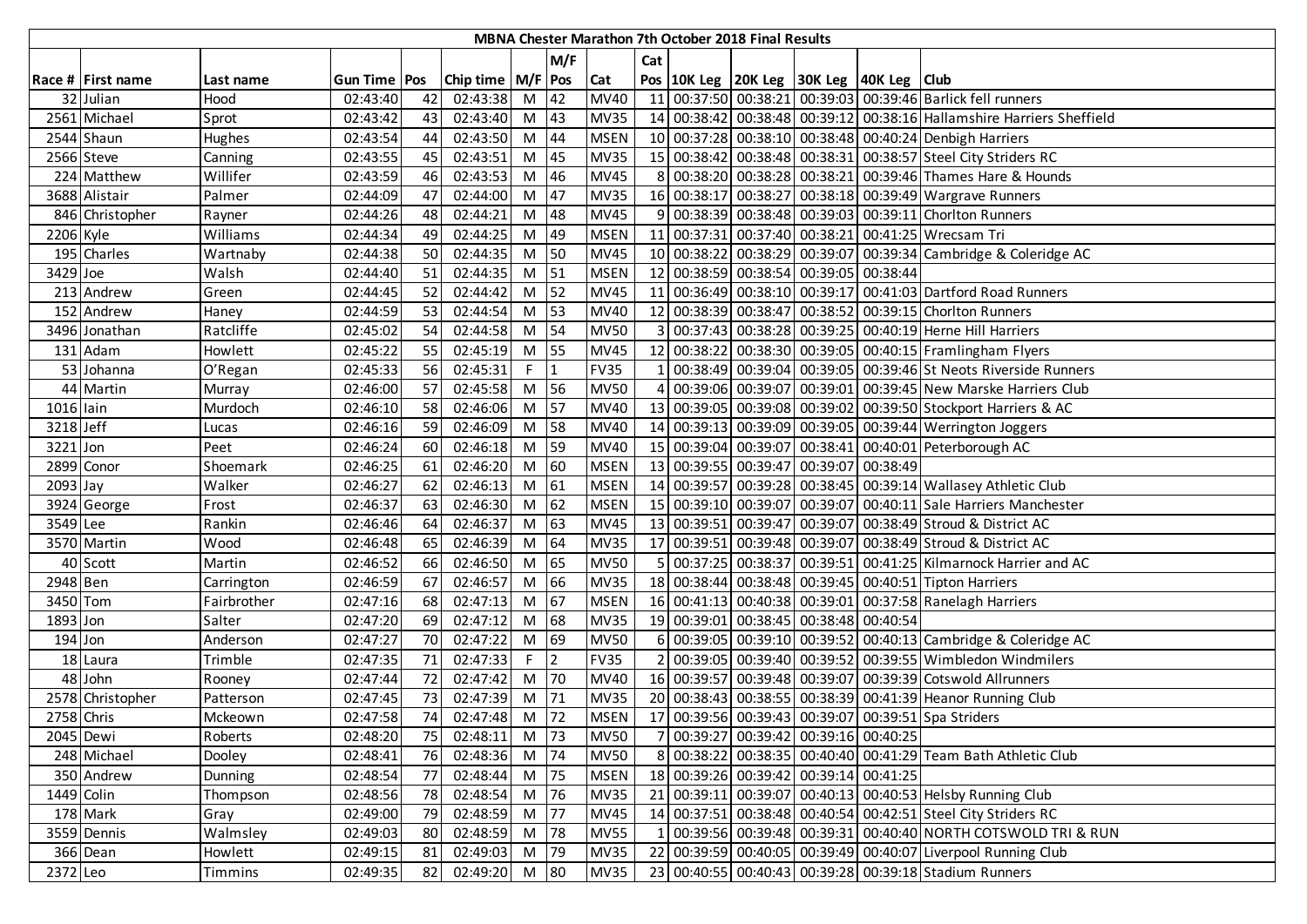|           |                          |                   |                |     |                       |            |                |             |                | <b>MBNA Chester Marathon 7th October 2018 Final Results</b> |                                                    |                                                                         |
|-----------|--------------------------|-------------------|----------------|-----|-----------------------|------------|----------------|-------------|----------------|-------------------------------------------------------------|----------------------------------------------------|-------------------------------------------------------------------------|
|           |                          |                   |                |     |                       |            | M/F            |             | Cat            |                                                             |                                                    |                                                                         |
|           | Race # First name        | Last name         | Gun Time   Pos |     | Chip time   M/F   Pos |            |                | <b>Cat</b>  |                |                                                             | Pos   10K Leg   20K Leg   30K Leg   40K Leg   Club |                                                                         |
|           | 3290 Andy                | <b>Nice</b>       | 02:49:51       | 83  | 02:49:44              | M 81       |                | <b>MV40</b> |                |                                                             | 17 00:39:39 00:40:29 00:40:02 00:40:23             |                                                                         |
|           | 2345 Martin              | Fillingham        | 02:49:57       | 84  | 02:49:51              | M 82       |                | <b>MV45</b> |                |                                                             |                                                    | 15 00:37:21 00:38:50 00:39:53 00:43:41 Saltaire Striders                |
|           | 2856 Robert              | Michaelson-Yeates | 02:50:14       | 85  | 02:50:06              | M 83       |                | <b>MV35</b> |                |                                                             |                                                    | 24 00:40:06 00:40:33 00:39:59 00:40:25 Knowle & Dorridge RC             |
| 1148 lan  |                          | Kenworthy         | 02:50:35       | 86  | 02:50:21              | M          | 84             | <b>MSEN</b> |                |                                                             |                                                    | 19 00:38:54 00:39:13 00:40:05 00:42:39 Saddleworth Runners              |
|           | 1821 David               | Vaughan           | 02:50:39       | 87  | 02:50:24              | M          | 85             | <b>MV45</b> |                |                                                             |                                                    | 16 00:40:49 00:40:28 00:40:22 00:40:15 Chester Triathlon Club           |
|           | 891 Fahmi                | Mohammed          | 02:51:03       | 88  | 02:50:59              | M 86       |                | <b>MV35</b> |                |                                                             |                                                    | 25 00:37:43 00:38:28 00:39:20 00:44:16 Blackley North Manchester AC     |
|           | 51 Hannah                | Claydon           | 02:51:07       | 89  | 02:51:04              | $F \mid 3$ |                | <b>FSEN</b> |                |                                                             |                                                    | 00:40:14 00:40:40 00:40:23 00:40:19 Swindon Harriers                    |
|           | 159 Richard              | Shipway           | 02:51:17       | 90  | 02:51:08              | M 87       |                | <b>MV50</b> | q              |                                                             |                                                    | 00:40:06 00:40:32 00:40:00 00:40:51 Western Athletic Club (Isle of Man) |
| 2255 Ryan |                          | <b>Davis</b>      | 02:51:18       | 92  | 02:51:11              | M 89       |                | <b>MSEN</b> |                |                                                             |                                                    | 20 00:37:25 00:37:50 00:39:47 00:44:27 Wrexham Ac                       |
|           | 712 John                 | MacDougall        | 02:51:18       | 91  | 02:51:11              | M          | 88             | MV40        |                |                                                             | 18 00:39:47 00:40:31 00:40:37 00:41:02             |                                                                         |
| 3861 Joe  |                          | Welch             | 02:51:26       | 93  | 02:51:20              | M 90       |                | <b>MV35</b> |                |                                                             |                                                    | 26 00:41:54 00:40:14 00:39:47 00:40:27 Denbigh Harriers                 |
|           | 115 Jeremy               | Mower             | 02:51:31       | 94  | 02:51:28              | $M$ 91     |                | <b>MV50</b> |                |                                                             |                                                    | 10 00:39:57 00:39:52 00:40:46 00:42:00 Gloucester AC                    |
|           | 50 Melissah              | Gibson            | 02:51:33       | 95  | 02:51:32              | $F$ 4      |                | <b>FSEN</b> | $\overline{2}$ |                                                             |                                                    | 00:39:45 00:41:10 00:40:38 00:40:50 Ealing Eagles Running Club          |
|           | 3846 Jonathan            | Kettle            | 02:51:47       | 97  | 02:51:43              | $M$ 93     |                | MV40        |                |                                                             |                                                    | 20 00:39:58 00:41:01 00:41:21 00:40:40 North Wales Road Runners         |
|           | 46 Paul                  | <b>Brooks</b>     | 02:51:47       | 96  | 02:51:46              | $M$ 92     |                | <b>MV40</b> |                |                                                             |                                                    | 19 00:37:36 00:39:20 00:40:29 00:43:38 Stockport Harriers & AC          |
|           | 145 Dan                  | Grundy            | 02:52:03       | 98  | 02:52:00              | M 94       |                | <b>MV40</b> |                |                                                             |                                                    | 21 00:38:42 00:39:02 00:40:31 00:43:20 Vegan Runners UK                 |
| 1007 Tony |                          | Potts             | 02:52:18       | 99  | 02:52:14              | M 95       |                | <b>MV40</b> |                |                                                             |                                                    | 22 00:39:04 00:39:14 00:40:34 00:42:51 Stockport Harriers & AC          |
|           | 2110 Connor              | Ohagan            | 02:52:36       | 100 | 02:52:21              | M 96       |                | <b>MSEN</b> |                |                                                             |                                                    | 21 00:41:15 00:41:37 00:40:34 00:40:21 Mersey Tri                       |
|           | 12 Gary                  | Whitehouse        | 02:52:38       | 101 | 02:52:37              | M 97       |                | <b>MV40</b> |                |                                                             |                                                    | 23 00:36:20 00:36:30 00:37:17 00:52:25 Tipton Harriers                  |
|           | 3250 Oliver              | Daykin            | 02:52:40       | 102 | 02:52:30              | M 98       |                | <b>MSEN</b> |                |                                                             |                                                    | 22 00:38:42 00:39:35 00:41:09 00:42:50 Newmarket Joggers                |
|           | 3843 Nathan              | Addlesee          | 02:52:44       | 103 | 02:52:33              | M 99       |                | <b>MSEN</b> |                |                                                             |                                                    | 23 00:41:18 00:41:17 00:40:40 00:40:21 Lincoln & District Runners       |
| 3067 Sam  |                          | Matthews          | 02:52:48       | 104 | 02:52:37              |            | M 100          | <b>MSEN</b> |                |                                                             | 24 00:39:52 00:40:42 00:40:55 00:41:49             |                                                                         |
|           | $\overline{47}$ Charlene | Jacobs-Conradie   | 02:52:54       | 105 | 02:52:51              | F.         | $\overline{5}$ | <b>FV40</b> |                |                                                             |                                                    | 00:42:21 00:40:36 00:39:54 00:40:36 Luton Athletic Club                 |
|           | 2951 Mark                | Killeen           | 02:52:56       | 106 | 02:52:40              |            | M 101          | <b>MSEN</b> |                |                                                             |                                                    | 25 00:42:09 00:41:13 00:39:59 00:40:34 Tipton Harriers                  |
|           | 183 Alex                 | Toll              | 02:53:03       | 107 | 02:53:00              | M          | 102            | <b>MV50</b> |                |                                                             |                                                    | 11 00:39:03 00:40:00 00:41:20 00:43:05 Barrow Runners                   |
|           | 3891 Daniel              | Weston            | 02:53:08       | 109 | 02:53:00              | M          | 104            | <b>MV35</b> |                |                                                             |                                                    | 28 00:41:00 00:40:51 00:41:04 00:40:33 Wrexham Ac                       |
|           | 1097 Peter               | Rutherford        | 02:53:08       | 108 | 02:52:49              | M          | 103            | <b>MV35</b> |                |                                                             | 27 00:41:00 00:40:39 00:40:20 00:41:13             |                                                                         |
|           | 2496 Jason               | Robinson          | 02:53:12       | 110 | 02:53:02              | M          | 105            | <b>MSEN</b> |                |                                                             |                                                    | 26 00:41:18 00:41:16 00:40:41 00:40:22 Lincoln & District Runners       |
|           | 1898 Adrian              | Bellwood          | 02:53:14       | 111 | 02:53:08              | M          | 106            | <b>MV35</b> |                |                                                             |                                                    | 29 00:41:58 00:41:14 00:40:07 00:40:43 Chester Triathlon Club           |
|           | 3539 Russell             | <b>Brooks</b>     | 02:53:21       | 112 | 02:53:14              |            | M 107          | <b>MV35</b> |                |                                                             | 30 00:40:06 00:40:30 00:40:37 00:41:32             |                                                                         |
|           | 242 Charlie              | Metcalfe          | 02:53:29       | 113 | 02:53:20              | F.         | 6              | <b>FV40</b> |                |                                                             |                                                    | 00:40:41 00:40:37 00:41:01 00:41:40 Ryde Harriers                       |
| 1045 Ged  |                          | McGrath           | 02:53:38       | 114 | 02:53:34              |            | M 108          | <b>MV40</b> |                |                                                             |                                                    | 24 00:39:48 00:40:52 00:41:06 00:42:09 Stockport Harriers & AC          |
| 1863 Jack |                          | <b>Bromley</b>    | 02:53:39       | 115 | 02:53:30              |            | M 109          | <b>MSEN</b> |                |                                                             | 27 00:42:10 00:41:43 00:41:18 00:39:51             |                                                                         |
|           | 170 Andrew               | Marshall          | 02:54:07       | 116 | 02:54:04              |            | M 110          | <b>MV35</b> |                |                                                             |                                                    | 31 00:39:39 00:41:17 00:41:30 00:42:05 Leeds & Bradford Triathlon Club  |
| 3479 Tim  |                          | Copley            | 02:54:19       | 117 | 02:54:09              |            | M 111          | <b>MV40</b> |                |                                                             | 25 00:41:30 00:41:24 00:40:46 00:41:18             |                                                                         |
| 2594 Paul |                          | Waters            | 02:54:23       | 118 | 02:54:15              |            | M 112          | <b>MV45</b> |                |                                                             |                                                    | 17 00:40:42 00:40:36 00:41:02 00:41:54 Hatton Darts                     |
| 2282 Lee  |                          | <b>Dickens</b>    | 02:54:30       | 119 | 02:54:23              |            | M 113          | <b>MSEN</b> |                |                                                             |                                                    | 28 00:41:21 00:41:14 00:40:35 00:41:42 South Shields Harriers & AC      |
|           | 151 Tony                 | Flanagan          | 02:54:38       | 120 | 02:54:35              |            | M 114          | <b>MV50</b> |                |                                                             |                                                    | 12 00:39:10 00:40:40 00:41:15 00:43:11 Swinton Running Club             |
|           | 3401 Liam                | Mcintyre          | 02:54:47       | 121 | 02:54:36              |            | M 115          | <b>MV35</b> |                |                                                             | 32 00:40:39 00:40:46 00:41:05 00:42:27             |                                                                         |
| 1311 Alex |                          | Staniforth        | 02:54:51       | 122 | 02:54:39              |            | $M$ 116        | <b>MSEN</b> |                |                                                             |                                                    | 29 00:41:10 00:40:36 00:41:55 00:41:26 West Cheshire Athletic Club      |
|           | 3210 Robert              | Sands             | 02:54:52 123   |     | 02:54:40 M 117 MV45   |            |                |             |                |                                                             |                                                    | 18 00:41:40 00:41:10 00:40:45 00:41:25 Skegness & District Running Club |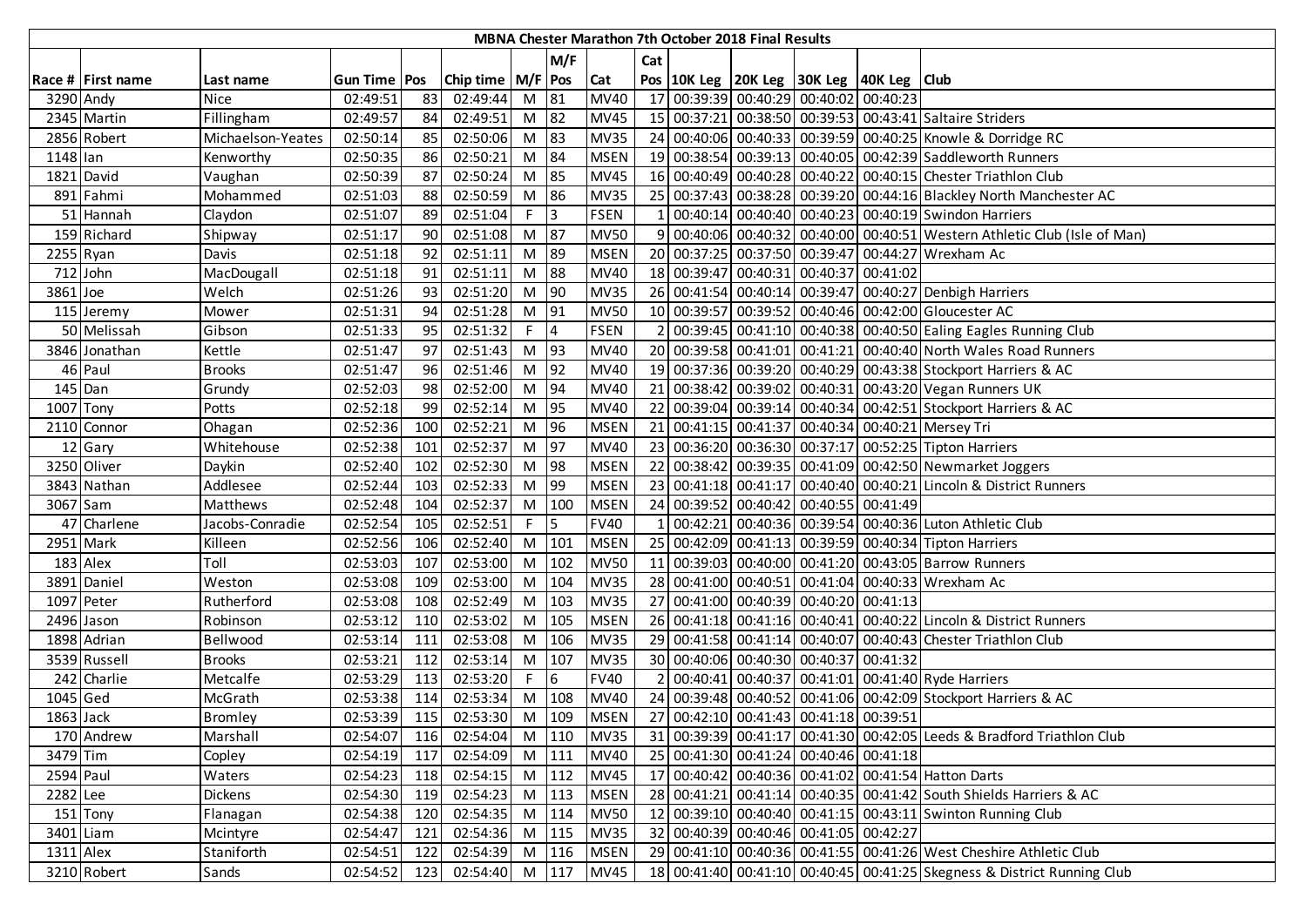|            |                   |                   |                |     |                       |    |                |             |              | MBNA Chester Marathon 7th October 2018 Final Results |                                                    |                                                                             |
|------------|-------------------|-------------------|----------------|-----|-----------------------|----|----------------|-------------|--------------|------------------------------------------------------|----------------------------------------------------|-----------------------------------------------------------------------------|
|            |                   |                   |                |     |                       |    | M/F            |             | Cat          |                                                      |                                                    |                                                                             |
|            | Race # First name | Last name         | Gun Time   Pos |     | Chip time   M/F   Pos |    |                | Cat         |              |                                                      | Pos   10K Leg   20K Leg   30K Leg   40K Leg   Club |                                                                             |
|            | 1519 Martin       | Thomerson         | 02:54:53       | 124 | 02:54:44              |    | M 118          | <b>MV45</b> |              |                                                      |                                                    | 19 00:40:30 00:40:57 00:41:43 00:42:02 Warrington Running Club              |
|            | 2940 Stephen      | Holdcroft         | 02:55:16       | 125 | 02:55:10              | M  | 119            | <b>MV40</b> |              |                                                      |                                                    | 26 00:38:59 00:40:03 00:42:32 00:44:46 Dudley Kingswinford RC               |
|            | 643 Mark          | Zuidewind         | 02:55:17       | 126 | 02:55:11              |    | $M$ 120        | <b>MV35</b> |              |                                                      |                                                    | 33 00:41:22 00:41:17 00:41:32 00:41:24 Pitreavie AAC                        |
|            | 52 Vicky          | Wright            | 02:55:18       | 127 | 02:55:16              | F  | $\overline{7}$ | <b>FV40</b> |              |                                                      |                                                    | 3 00:40:49 00:41:18 00:41:38 00:42:09 Hyde Village Striders                 |
|            | 166 Stuart        | Dunbar            | 02:55:23       | 128 | 02:55:21              | M  | 121            | <b>MV55</b> |              |                                                      |                                                    | 2 00:40:05 00:40:52 00:41:53 00:43:10 Saltaire Striders                     |
|            | 2834 Gavin        | Moorhead          | 02:55:25       | 129 | 02:55:16              | M  | 122            | <b>MV35</b> |              |                                                      |                                                    | 34 00:41:53 00:41:42 00:40:45 00:41:13 Bromsgrove and Redditch              |
|            | 3590 Gethin       | Davies            | 02:55:29       | 130 | 02:55:11              | M  | 123            | <b>MSEN</b> |              |                                                      | 30 00:39:42 00:39:48 00:40:51 00:44:21             |                                                                             |
|            | 3286 Peter        | Males             | 02:55:29       | 131 | 02:55:19              | M  | 124            | <b>MSEN</b> |              |                                                      | 31 00:40:30 00:40:57 00:41:02 00:42:53             |                                                                             |
|            | 2981 Dean         | Hill              | 02:55:33       | 133 | 02:55:27              | M  | 126            | <b>MV45</b> |              |                                                      |                                                    | 20 00:39:49 00:40:29 00:40:54 00:43:25 Tipton Harriers                      |
|            | 2872 James        | Fisher            | 02:55:33       | 132 | 02:55:24              | M  | 125            | <b>MV40</b> |              |                                                      | 27 00:41:21 00:41:15 00:40:52 00:42:16             |                                                                             |
|            | 2081 Michael      | Hawley            | 02:55:37       | 134 | 02:55:29              | M  | 127            | <b>MSEN</b> |              |                                                      |                                                    | 32 00:41:25 00:41:45 00:41:20 00:41:31 Cumberland AC                        |
|            | 1674 James        | <b>Ellis</b>      | 02:55:39       | 136 | 02:55:26              | M  | 129            | <b>MV35</b> |              |                                                      |                                                    | 35 00:39:58 00:40:05 00:42:05 00:43:22 Kirkby Milers AC                     |
|            | 2768 Garry        | Payne             | 02:55:39       | 135 | 02:55:37              | M  | 128            | <b>MV60</b> |              |                                                      |                                                    | 00:39:59 00:39:48 00:39:31 00:44:55 Nuneaton Harriers                       |
|            | 1850 Mark         | Davies            | 02:55:47       | 137 | 02:55:35              | M  | 130            | <b>MV40</b> |              |                                                      |                                                    | 28 00:40:50 00:40:24 00:40:54 00:43:16 West Cheshire Athletic Club          |
|            | 241 Andrew        | McEwen            | 02:56:02       | 138 | 02:55:57              | M  | 131            | <b>MV55</b> |              |                                                      |                                                    | 3 00:40:45 00:41:51 00:41:49 00:42:04 Ryde Harriers                         |
|            | 120 Connor        | Carson            | 02:56:04       | 139 | 02:56:01              |    | $M$ 132        | <b>MV45</b> |              |                                                      |                                                    | 21 00:38:56 00:39:17 00:39:41 00:45:58 Kenilworth Runners                   |
|            | 28 Adam           | Holland           | 02:56:07       | 140 | 02:56:06              |    | M 133          | <b>MSEN</b> |              |                                                      |                                                    | 33 00:34:27 00:37:43 00:45:27 00:48:25 Tavistock AC                         |
|            | 177 David         | Smith             | 02:56:08       | 141 | 02:55:58              |    | M 134          | <b>MV50</b> |              |                                                      |                                                    | 13 00:42:06 00:41:57 00:41:19 00:41:17 Steel City Striders RC               |
|            | $211$ Emma        | Prideaux          | 02:56:12       | 143 | 02:56:10              | F. | 8              | <b>FV45</b> | $\mathbf{1}$ |                                                      |                                                    | 00:41:25 00:41:18 00:41:45 00:42:05 Billericay Striders                     |
|            | 2167 Philip       | Walton            | 02:56:12       | 142 | 02:56:07              |    | M 135          | <b>MV35</b> |              |                                                      |                                                    | 36 00:39:08 00:40:32 00:41:52 00:44:19 Wallasey Athletic Club               |
| 2744 Alex  |                   | Cotterill         | 02:56:24       | 144 | 02:56:13              | M  | 136            | <b>MSEN</b> |              |                                                      |                                                    | 34 00:42:14 00:41:47 00:41:08 00:41:51 Massey Ferguson RC                   |
|            | $19$ Fee          | Maycock           | 02:56:26       | 145 | 02:56:24              | F. | 9              | <b>FV50</b> |              |                                                      |                                                    | 00:40:18 00:41:10 00:41:41 00:43:04 Cheltenham and County Harriers          |
|            | 2794 George       | Crawford          | 02:56:44       | 146 | 02:56:35              |    | M 137          | <b>MSEN</b> |              |                                                      |                                                    | 35 00:41:53 00:41:57 00:41:24 00:42:19 Kenilworth Runners                   |
|            | 1686 Thomas       | Dempsey           | 02:56:49       | 147 | 02:56:36              | M  | 138            | <b>MSEN</b> |              |                                                      |                                                    | 36 00:41:17 00:41:13 00:41:12 00:43:16 Kirkby Milers AC                     |
|            | 3104 Julian       | Ayres             | 02:56:51       | 148 | 02:56:42              | M  | 139            | <b>MSEN</b> |              |                                                      | 37 00:39:53 00:40:47 00:41:42 00:44:01 Trismart    |                                                                             |
| 3428 Phil  |                   | Cope              | 02:56:52       | 149 | 02:56:40              | M  | 140            | <b>MSEN</b> |              |                                                      | 38 00:42:22 00:42:16 00:41:55 00:41:22             |                                                                             |
|            | 1872 Alasdair     | Steele            | 02:56:56       | 150 | 02:56:45              | M  | 141            | <b>MV40</b> |              |                                                      | 29 00:41:18 00:41:19 00:41:07 00:42:54             |                                                                             |
| 3029 Nick  |                   | Staton            | 02:56:58       | 151 | 02:56:45              | M  | 142            | <b>MV40</b> |              |                                                      | 30 00:41:46 00:41:50 00:41:27 00:42:08             |                                                                             |
|            | 473 Glyn          | <b>Broadhurst</b> | 02:56:59       | 152 | 02:56:44              | M  | 143            | <b>MV40</b> |              |                                                      | 31 00:41:16 00:40:50 00:41:25 00:43:13 Badgers     |                                                                             |
|            | 2610 Simon        | Durston-Smith     | 02:57:02       | 153 | 02:56:44              | M  | 144            | <b>MV40</b> |              |                                                      |                                                    | 32 00:42:01 00:42:00 00:41:48 00:41:51 Shelton Striders                     |
| 198 lan    |                   | Coxall            | 02:57:02       | 155 | 02:56:59              | M  | 146            | <b>MV45</b> |              |                                                      |                                                    | 22 00:42:28 00:41:43 00:41:29 00:41:35 Woodbridge Shufflers RC              |
|            | 1263 Peter        | Nimmo             | 02:57:02       | 154 | 02:56:47              | M  | 145            | <b>MSEN</b> |              |                                                      | 39 00:41:48 00:41:35 00:40:52 00:42:45             |                                                                             |
|            | 3453 Shaun        | Silander          | 02:57:03       | 156 | 02:56:53              | M  | 147            | <b>MV40</b> |              |                                                      | 33 00:41:03 00:41:13 00:41:40 00:43:05             |                                                                             |
|            | 3774 Thomas       | <b>Booth</b>      | 02:57:04 158   |     | 02:56:53              |    | M 149          | <b>MSEN</b> |              |                                                      |                                                    | 41 00:41:11 00:41:01 00:40:57 00:43:31 West Cheshire Athletic Club          |
| 3407 Dave  |                   | Edwards           | 02:57:04       | 157 | 02:56:40              |    | M 148          | <b>MSEN</b> |              |                                                      | 40 00:41:45 00:42:03 00:41:01 00:42:05             |                                                                             |
| 2806 Paul  |                   | Coughlan          | 02:57:05       | 159 | 02:56:50              |    | M 150          | <b>MV50</b> |              |                                                      |                                                    | 14 00:41:17 00:41:57 00:41:53 00:42:05 Bournville Harriers                  |
|            | 2853 Christopher  | <b>Dix</b>        | 02:57:06       | 160 | 02:56:51              | M  | 151            | <b>MV35</b> |              |                                                      |                                                    | 37 00:42:34 00:42:25 00:42:01 00:41:09 Solihull & Small Heath Athletic Club |
| 2748 Chris |                   | Moore             | 02:57:07       | 161 | 02:56:56              | M  | 152            | <b>MSEN</b> |              |                                                      |                                                    | 42 00:42:14 00:41:47 00:41:11 00:42:07 Massey Ferguson RC                   |
|            | 2488 Andrew       | Pegg              | 02:57:08       | 162 | 02:56:56              | M  | 153            | <b>MV45</b> |              |                                                      |                                                    | 23 00:42:44 00:42:24 00:41:59 00:41:06 Wolds Veteran RC                     |
| 1198 Andy  |                   | Preston           | 02:57:24       | 163 | 02:57:12              | M  | 154            | <b>MV35</b> |              |                                                      |                                                    | 38 00:42:41 00:42:22 00:42:00 00:41:03 Rossendale Harriers & AC             |
|            | 2645 Richard      | Terrington        | 02:57:24       | 164 | 02:57:14              |    |                | M 155 MV35  |              |                                                      | 39 00:40:41 00:40:35 00:41:04 00:44:20             |                                                                             |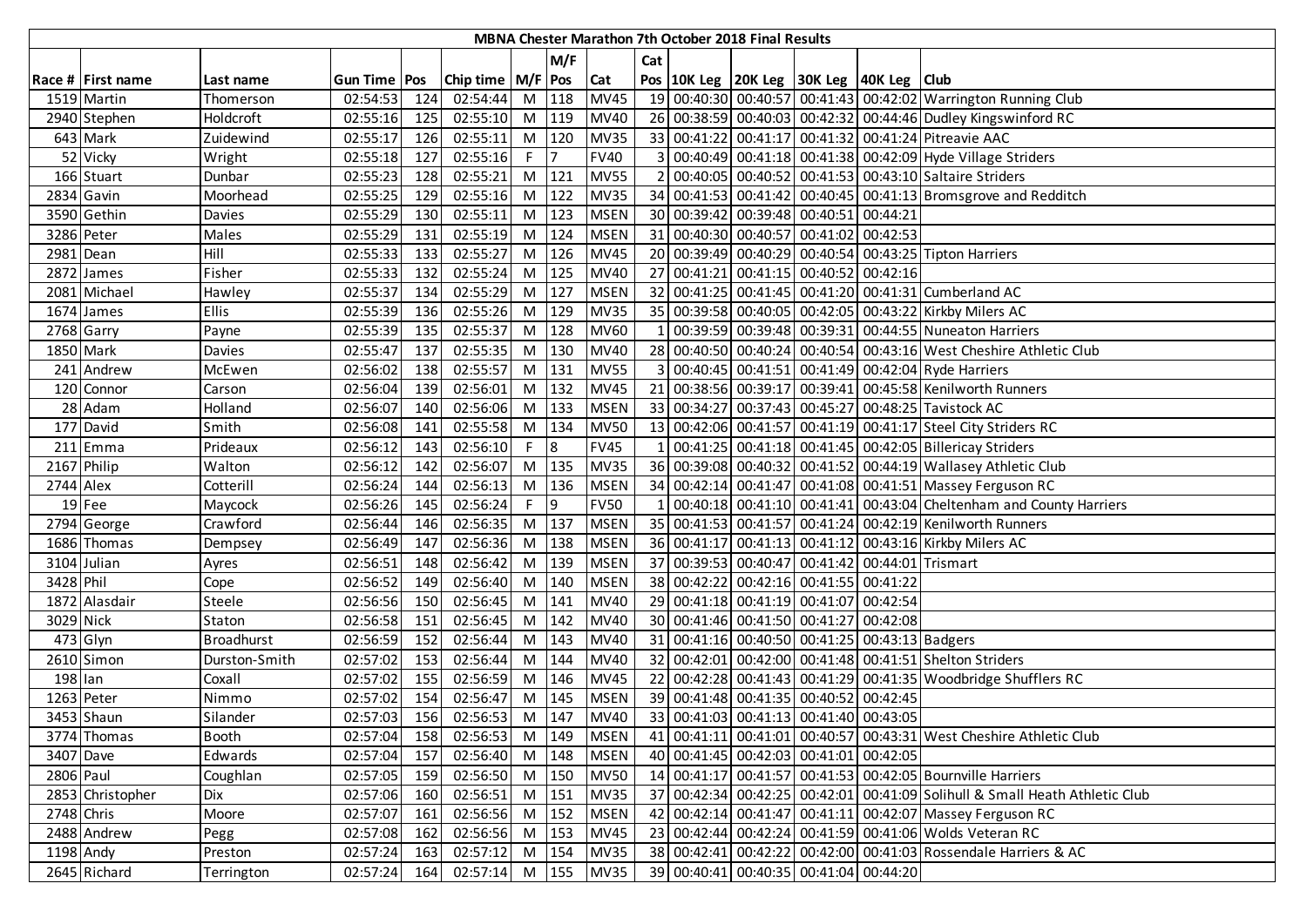|             |                   |                |                       |     |                       |    |       |             |                | <b>MBNA Chester Marathon 7th October 2018 Final Results</b> |                                                    |                                                                                    |
|-------------|-------------------|----------------|-----------------------|-----|-----------------------|----|-------|-------------|----------------|-------------------------------------------------------------|----------------------------------------------------|------------------------------------------------------------------------------------|
|             |                   |                |                       |     |                       |    | M/F   |             | Cat            |                                                             |                                                    |                                                                                    |
|             | Race # First name | Last name      | <b>Gun Time   Pos</b> |     | Chip time   M/F   Pos |    |       | <b>Cat</b>  |                |                                                             | Pos   10K Leg   20K Leg   30K Leg   40K Leg   Club |                                                                                    |
| 3269 Nick   |                   | Haworth        | 02:57:27              | 165 | 02:57:13              |    | M 156 | <b>MV40</b> |                |                                                             |                                                    | 34 00:42:13 00:42:00 00:40:57 00:42:02 Biggleswade AC                              |
|             | 3406 David        | Wilkinson      | 02:57:31              | 166 | 02:57:22              | M  | 157   | <b>MV45</b> |                |                                                             |                                                    | 24 00:41:04 00:41:35 00:41:53 00:43:05 Merseyside Fire Service Running Club        |
| 2632 Clive  |                   | <b>Buck</b>    | 02:57:33              | 167 | 02:57:11              |    | M 158 | <b>MV40</b> |                |                                                             |                                                    | 35 00:42:27 00:42:14 00:41:29 00:41:23 Mansfield Harriers                          |
|             | 231 David         | Shaw           | 02:57:33              | 168 | 02:57:24              |    | M 159 | <b>MV55</b> | $\overline{4}$ |                                                             |                                                    | 00:40:06 00:40:49 00:42:54 00:43:40 Striders Of Croydon                            |
|             | 596 Alan          | <b>Blair</b>   | 02:57:36              | 169 | 02:57:34              | M  | 160   | <b>MSEN</b> |                |                                                             |                                                    | 43 00:36:40 00:37:12 00:41:14 00:52:53 Garscube Harriers                           |
|             | 161 Ritchie       | Gerry          | 02:57:40              | 170 | 02:57:38              | M  | 161   | <b>MV50</b> |                |                                                             |                                                    | 15 00:42:11 00:42:03 00:42:06 00:41:57 Sunderland Strollers                        |
|             | 579 Nina          | Martin         | 02:57:44              | 171 | 02:57:32              | F. | 10    | <b>FV40</b> | 4              |                                                             |                                                    | 00:41:48 00:41:47 00:41:43 00:42:32 Basingstoke & Mid Hants AC                     |
| 915 Ben     |                   | <b>Belcher</b> | 02:57:44              | 172 | 02:57:35              | M  | 162   | <b>MV40</b> |                |                                                             | 36 00:41:03 00:41:12 00:41:14 00:43:39             |                                                                                    |
|             | 1271 David        | Gallimore      | 02:57:48              | 173 | 02:57:36              | M  | 163   | <b>MV35</b> |                |                                                             | 40 00:42:23 00:42:23 00:41:53 00:41:34             |                                                                                    |
|             | 1099 Michael      | Cooke          | 02:57:52              | 174 | 02:57:42              | M  | 164   | <b>MSEN</b> |                |                                                             | 44 00:38:39 00:39:23 00:40:15 00:49:23             |                                                                                    |
|             | 3393 Jonathan     | Hatchett       | 02:57:52              | 175 | 02:57:40              | M  | 165   | <b>MV40</b> |                |                                                             | 37 00:42:12 00:40:56 00:41:43 00:42:44             |                                                                                    |
|             | 439 Neal          | Edmondson      | 02:57:54              | 176 | 02:57:42              | M  | 166   | <b>MSEN</b> |                |                                                             |                                                    | 45 00:40:57 00:40:49 00:41:46 00:44:00 Horsforth Harriers                          |
|             | 3755 Michael      | Hazel          | 02:57:55              | 177 | 02:57:43              | M  | 167   | <b>MSEN</b> |                |                                                             | 46 00:42:37 00:42:24 00:42:02 00:41:52             |                                                                                    |
|             | 3301 Steve        | Bowran         | 02:57:57              | 178 | 02:57:47              | M  | 168   | <b>MV50</b> |                |                                                             |                                                    | 16 00:41:54 00:41:16 00:41:00 00:43:31 Harpenden Arrows                            |
|             | 125 Brian         | Martin         | 02:58:02              | 179 | 02:57:58              | M  | 169   | <b>MV60</b> |                |                                                             |                                                    | 2 00:41:28 00:41:58 00:41:50 00:42:34 Quakers Running Club                         |
|             | 3876 Hayden       | Alcock         | 02:58:05              | 180 | 02:57:50              |    | M 170 | <b>MSEN</b> |                |                                                             |                                                    | 47 00:42:35 00:42:21 00:41:54 00:41:37 Altrincham & District Athletic Club Limited |
|             | 2599 Jonathan     | <b>Branch</b>  | 02:58:10              | 181 | 02:58:03              |    | M 171 | <b>MSEN</b> |                |                                                             | 48 00:42:50 00:42:17 00:42:03 00:41:35             |                                                                                    |
| 1197 Dave   |                   | Dodd           | 02:58:14              | 182 | 02:58:03              |    | M 172 | <b>MV40</b> |                |                                                             | 38 00:41:46 00:41:49 00:42:01 00:42:50             |                                                                                    |
| 3353 Paul   |                   | Rodgers        | 02:58:19              | 183 | 02:58:07              | M  | 173   | <b>MV40</b> |                |                                                             |                                                    | 39 00:42:42 00:42:23 00:42:06 00:41:54 Colchester Harriers AC                      |
|             | 1603 Mark         | Hulse          | 02:58:24              | 184 | 02:58:10              | M  | 174   | <b>MV40</b> |                |                                                             | 40 00:42:15 00:42:29 00:42:11 00:42:00             |                                                                                    |
| 3890 Nick   |                   | <b>Bradley</b> | 02:58:29              | 185 | 02:58:11              | M  | 175   | <b>MSEN</b> |                |                                                             |                                                    | 49 00:41:41 00:41:49 00:40:38 00:44:01 Shrewsbury AC                               |
|             | 3650 Giacomo      | Squintani      | 02:58:30              | 186 | 02:58:05              | M  | 176   | <b>MV40</b> |                |                                                             |                                                    | 41 00:42:09 00:42:18 00:41:56 00:42:19 Totley AC                                   |
|             | 2680 Jason        | Collins        | 02:58:32              | 187 | 02:58:23              | M  | 177   | <b>MV40</b> |                |                                                             | 42 00:42:01 00:42:14 00:41:54 00:42:42             |                                                                                    |
| $2291$ Jeff |                   | Miller         | 02:58:33              | 188 | 02:58:21              | M  | 178   | <b>MV55</b> |                |                                                             |                                                    | 5 00:42:38 00:42:25 00:42:03 00:41:34 Darlington H & AC                            |
|             | 2864 Daniel       | Anderton       | 02:58:34              | 189 | 02:58:13              | M  | 179   | <b>MV35</b> |                |                                                             | 41 00:42:06 00:41:59 00:41:48 00:42:54             |                                                                                    |
|             | 614 David         | Mackintosh     | 02:58:36              | 190 | 02:58:23              | M  | 180   | <b>MSEN</b> |                |                                                             |                                                    | 50 00:42:14 00:42:01 00:41:54 00:42:47 Bellahouston Harriers                       |
|             | 225 Clive         | Alley          | 02:58:37              | 191 | 02:58:33              | M  | 181   | <b>MV45</b> |                |                                                             |                                                    | 25 00:42:01 00:42:00 00:42:14 00:42:49 Clapham Chasers                             |
|             | 913 Christopher   | Trow           | 02:58:39              | 192 | 02:58:32              | M  | 182   | <b>MSEN</b> |                |                                                             | 51 00:41:19 00:42:03 00:42:49 00:42:54             |                                                                                    |
|             | 3190 Dean         | Gapper         | 02:58:40              | 193 | 02:58:24              | M  | 183   | <b>MV40</b> |                |                                                             |                                                    | 43 00:42:36 00:42:24 00:42:01 00:41:57 Telford AC                                  |
|             | 2824 Kevin        | Kenward        | 02:58:42              | 194 | 02:58:22              | M  | 184   | <b>MV35</b> |                |                                                             | 42 00:42:43 00:42:11 00:42:04 00:41:53             |                                                                                    |
|             | 3506 Jonathan     | Goldsmith      | 02:58:46              | 195 | 02:58:34              | M  | 185   | <b>MSEN</b> |                |                                                             | 52 00:42:45 00:42:22 00:41:59 00:41:56             |                                                                                    |
|             | 3488 Christopher  | Lydon          | 02:58:47              | 196 | 02:58:32              | M  | 186   | <b>MV55</b> |                |                                                             |                                                    | 6 00:42:38 00:42:23 00:41:53 00:41:46 Beckenham Running Club                       |
|             | 3341 Stuart       | Kelly          | 02:58:48              | 198 | 02:58:38              | M  | 188   | <b>MSEN</b> |                |                                                             |                                                    | 53 00:41:59 00:42:12 00:42:00 00:42:36 East London Runners                         |
| 3367 Ryan   |                   | Yeo            | 02:58:48 198          |     | 02:58:36              |    | M 188 | <b>MSEN</b> |                |                                                             | 53 00:41:11 00:40:44 00:42:08 00:44:17             |                                                                                    |
| 1189 Niall  |                   | Owens          | 02:58:48              | 197 | 02:58:37              |    | M 187 | <b>MV35</b> |                |                                                             | 43 00:42:24 00:42:19 00:42:18 00:42:02             |                                                                                    |
|             | 783 Mark          | Tomkinson      | 02:58:49              | 200 | 02:58:35              |    | M 190 | <b>MV45</b> |                |                                                             |                                                    | 26 00:41:40 00:41:44 00:42:22 00:43:09 Glaxo Hoad Hill Harriers                    |
|             | 1059 Andrew paul  | Hadfield       | 02:58:50              | 201 | 02:58:19              | M  | 191   | <b>MV45</b> |                |                                                             |                                                    | 27 00:41:19 00:42:21 00:41:58 00:43:00 Stockport Harriers & AC                     |
|             | 1490 Edwin        | Drost          | 02:58:50              | 201 | 02:58:36              | M  | 191   | <b>MSEN</b> |                |                                                             |                                                    | 55 00:41:15 00:41:17 00:41:49 00:43:51 Warrington Running Club                     |
|             | 3628 James        | Attwood        | 02:58:56              | 203 | 02:58:39              | M  | 193   | <b>MV45</b> |                |                                                             |                                                    | 28 00:42:41 00:42:18 00:42:02 00:41:56 Cornwall AC                                 |
| 1232 Paul   |                   | Timms          | 02:59:00              | 204 | 02:58:49              | M  | 194   | <b>MV40</b> |                |                                                             |                                                    | 44 00:42:41 00:42:23 00:42:02 00:42:01 Rochdale tri Club                           |
|             | 2863 David        | Williams       | 02:59:02              | 205 | 02:58:47 M            |    | 195   | <b>MV50</b> |                |                                                             | 17 00:41:17 00:41:57 00:41:53 00:43:36             |                                                                                    |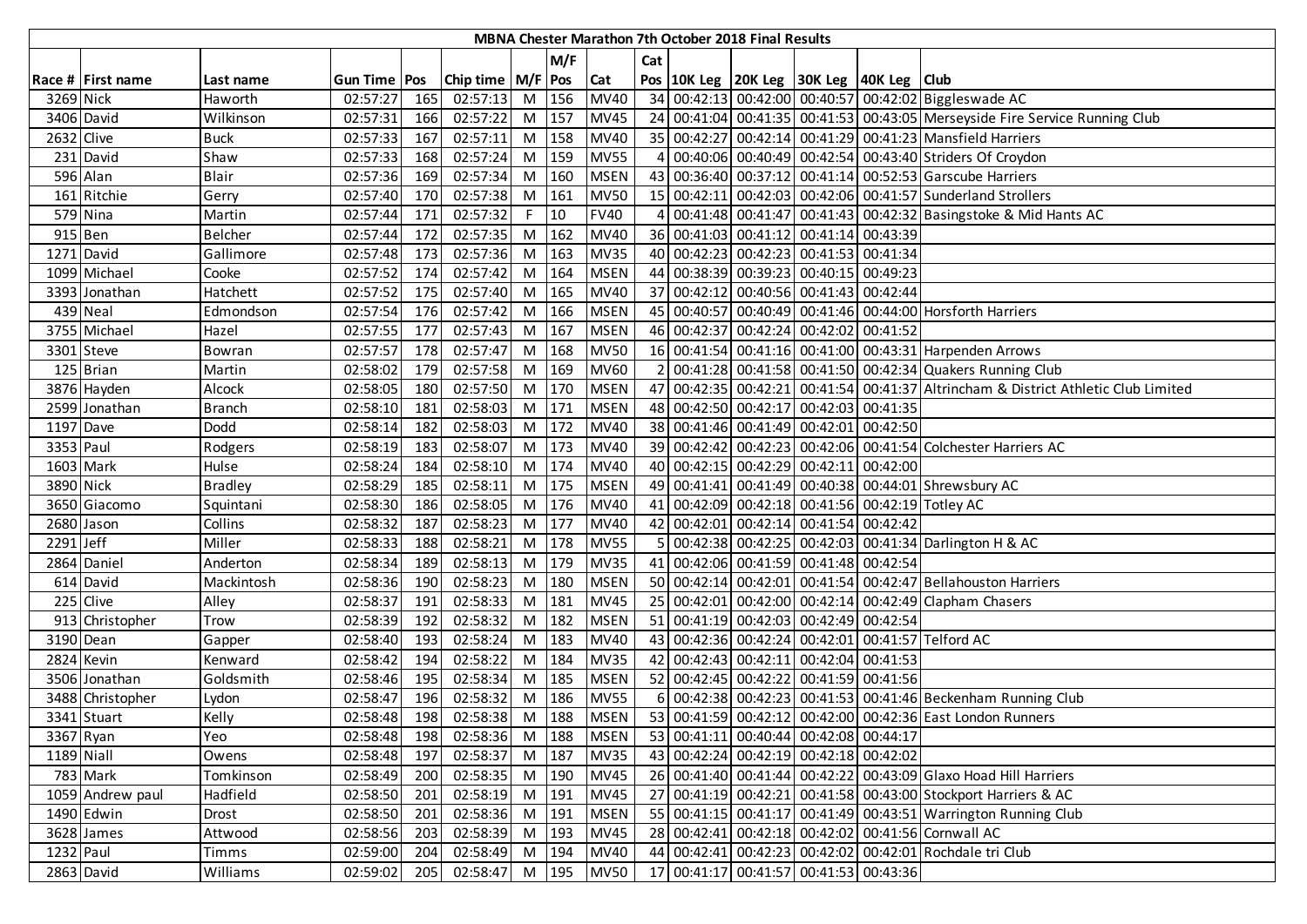|            |                   |                |                |     |                       |                |         |             |     | <b>MBNA Chester Marathon 7th October 2018 Final Results</b> |                                          |                                                                                    |
|------------|-------------------|----------------|----------------|-----|-----------------------|----------------|---------|-------------|-----|-------------------------------------------------------------|------------------------------------------|------------------------------------------------------------------------------------|
|            |                   |                |                |     |                       |                | M/F     |             | Cat |                                                             |                                          |                                                                                    |
|            | Race # First name | Last name      | Gun Time   Pos |     | Chip time   M/F   Pos |                |         | <b>Cat</b>  |     |                                                             | Pos 10K Leg 20K Leg 30K Leg 40K Leg Club |                                                                                    |
|            | 220 Gerard        | O'Sullivan     | 02:59:05       | 206 | 02:59:02              | M 196          |         | <b>MV50</b> |     |                                                             |                                          | 18 00:42:21 00:42:32 00:42:23 00:42:07 Ashford AC                                  |
|            | 1613 Robert       | Eagles         | 02:59:06       | 207 | 02:58:53              | M              | 197     | <b>MSEN</b> |     |                                                             |                                          | 56 00:42:40 00:42:24 00:42:02 00:42:08 Penny Lane Striders                         |
| 2331 Andy  |                   | Todd           | 02:59:11       | 208 | 02:58:59              | M 198          |         | <b>MV55</b> |     |                                                             |                                          | 00:41:56 00:41:56 00:41:55 00:43:18 Nidd Valley Road Runners                       |
| 2903 Paul  |                   | Jones          | 02:59:12       | 209 | 02:59:01              | M              | 199     | <b>MV45</b> |     |                                                             |                                          | 29 00:41:28 00:41:33 00:41:55 00:43:48 Hereford Couriers                           |
|            | 1822 Andrew       | Carter         | 02:59:13       | 210 | 02:59:01              | M              | 200     | <b>MV45</b> |     |                                                             |                                          | 30 00:42:27 00:42:26 00:41:45 00:43:06 West Cheshire Athletic Club                 |
| 3807 Josh  |                   | Cullen         | 02:59:16       | 211 | 02:59:07              | M              | 201     | <b>MSEN</b> |     |                                                             | 57 00:42:11 00:41:44 00:41:19 00:43:50   |                                                                                    |
|            | 3322 Anthony      | Withstandley   | 02:59:17       | 212 | 02:59:08              | M              | 202     | <b>MV45</b> |     |                                                             |                                          | 31 00:40:42 00:40:37 00:41:06 00:45:59 Victoria Park Harriers and Tower Hamlets AC |
| 3899 lan   |                   | Owen           | 02:59:20       | 213 | 02:59:04              | M              | 203     | <b>MV35</b> |     |                                                             | 44 00:41:24 00:41:03 00:41:43 00:44:34   |                                                                                    |
|            | 2373 Jamie        | <b>Brannan</b> | 02:59:22       | 214 | 02:59:06              | M              | 204     | <b>MSEN</b> |     |                                                             |                                          | 58 00:42:35 00:42:23 00:42:04 00:42:21 Stadium Runners                             |
| 3214 Toni  |                   | Alcaraz        | 02:59:23       | 215 | 02:59:12              | F.             | 11      | <b>FV40</b> |     |                                                             |                                          | 00:42:41 00:42:24 00:42:02 00:42:07 March AC                                       |
| 1921 Neil  |                   | Gregory        | 02:59:24       | 216 | 02:59:11              | M              | 205     | <b>MV45</b> |     |                                                             | 32 00:42:41 00:42:26 00:42:01 00:42:10   |                                                                                    |
|            | 302 Derek         | Reilly         | 02:59:32       | 217 | 02:59:03              | M              | 206     | <b>MV45</b> |     |                                                             |                                          | 33 00:42:26 00:42:22 00:42:01 00:42:13 Blackburn Harriers & AC                     |
| 2716 Alex  |                   | Douglas        | 02:59:36       | 218 | 02:59:20              | M              | 207     | <b>MSEN</b> |     |                                                             | 59 00:41:48 00:41:59 00:42:11 00:43:32   |                                                                                    |
|            | 2623 Dean         | Richardson     | 02:59:39       | 219 | 02:59:31              | M              | 208     | <b>MV35</b> |     |                                                             | 45 00:41:00 00:41:00 00:41:21 00:45:05   |                                                                                    |
|            | 2540 Nathan       | Gascoigne      | 02:59:46       | 220 | 02:59:30              | M              | 209     | <b>MSEN</b> |     |                                                             | 60 00:42:13 00:42:51 00:41:48 00:42:47   |                                                                                    |
|            | 81 Chris          | Fitzpatrick    | 02:59:47       | 221 | 02:59:37              | M 210          |         | <b>MV40</b> |     |                                                             |                                          | 45 00:42:39 00:42:24 00:42:02 00:41:54 Helsby Running Club                         |
|            | 2397 Steve        | Carson         | 02:59:50       | 222 | 02:59:32              | M 211          |         | <b>MV35</b> |     |                                                             |                                          | 46 00:42:44 00:42:34 00:42:18 00:42:02 Stadium Runners                             |
|            | 80 Glyn           | Billington     | 02:59:53       | 223 | 02:59:42              |                | M 212   | <b>MV45</b> |     |                                                             |                                          | 34 00:42:41 00:42:22 00:42:02 00:41:56 Salford Harriers & AC                       |
| 3950 Neil  |                   | Sheward        | 02:59:55       | 224 | 02:59:45              | M <sub>1</sub> | 213     | <b>MV50</b> |     |                                                             |                                          | 19 00:42:01 00:42:13 00:42:40 00:43:00 Kenilworth Runners                          |
|            | 1126 Murray       | Taylor         | 02:59:55       | 225 | 02:59:42              |                | M 214   | <b>MSEN</b> |     |                                                             |                                          | 61 00:41:20 00:41:54 00:42:31 00:43:41 Manchester Triathlon Club                   |
|            | 636 Stephen       | Todd           | 02:59:55       | 225 | 02:59:54              | M              | 214     | <b>MV40</b> |     |                                                             | 46 00:41:56 00:42:12 00:42:23 00:43:24   |                                                                                    |
| 677 Neil   |                   | Adair          | 02:59:57       | 227 | 02:59:41              |                | $M$ 216 | <b>MV40</b> |     |                                                             |                                          | 47 00:42:11 00:42:22 00:42:15 00:43:01 Chorley Athletic and Triathlon Club         |
| 3217 Dan   |                   | McDonald       | 02:59:59       | 228 | 02:59:45              | M              | 217     | <b>MV40</b> |     |                                                             |                                          | 48 00:41:25 00:41:53 00:42:32 00:43:55 Werrington Joggers                          |
|            | 3434 James        | Hampshire      | 03:00:03       | 229 | 02:59:51              | M              | 218     | <b>MV35</b> |     |                                                             |                                          | 47 00:41:20 00:42:10 00:42:41 00:43:46 Fulham Running Club                         |
|            | 2600 Andrew       | Saunders       | 03:00:08       | 230 | 02:59:58              | M              | 219     | <b>MV40</b> |     |                                                             |                                          | 49 00:42:03 00:42:08 00:42:20 00:43:43 Mickleover Running Club                     |
|            | 2552 Steven David | King           | 03:00:10       | 231 | 02:59:55              | M              | 220     | <b>MSEN</b> |     |                                                             |                                          | 62 00:42:37 00:42:23 00:42:04 00:42:53 Sheffield RC                                |
|            | 20 Sarah          | Gurney         | 03:00:15       | 232 | 03:00:11              | F.             | 12      | <b>FV45</b> |     |                                                             |                                          | 00:42:11 00:42:12 00:42:38 00:43:21 Winchester & District AC                       |
|            | 3632 Andrew       | Parks          | 03:00:18       | 233 | 02:59:59              | M              | 221     | <b>MSEN</b> |     |                                                             | 63 00:42:35 00:42:27 00:42:20 00:43:06   |                                                                                    |
|            | 3633 Eddie        | Andrews        | 03:00:18       | 234 | 03:00:00              | M              | 222     | <b>MSEN</b> |     |                                                             | 64 00:42:36 00:42:26 00:42:21 00:43:06   |                                                                                    |
|            | 385 James         | Jones          | 03:00:25       | 235 | 03:00:06              | M              | 223     | <b>MSEN</b> |     |                                                             |                                          | 65 00:41:29 00:41:38 00:42:12 00:44:36 Chester Triathlon Club                      |
|            | 3937 Simon        | Robinson       | 03:00:28       | 236 | 03:00:07              | M              | 224     | <b>MV45</b> |     |                                                             | 35 00:42:27 00:42:37 00:42:34 00:43:01   |                                                                                    |
|            | 2480 Aaron        | Hill           | 03:00:34       | 237 | 03:00:08              | M              | 225     | <b>MSEN</b> |     |                                                             |                                          | 66 00:42:39 00:42:13 00:42:10 00:43:18 Gainsborough & Morton Striders              |
|            | 2399 Warren       | Langler Watts  | 03:00:36       | 238 | 03:00:25              | $M$ 226        |         | <b>MV45</b> |     |                                                             | 36 00:42:43 00:42:20 00:42:12 00:43:47   |                                                                                    |
| 1149 Chris |                   | Phillips       | 03:00:45       | 239 | 03:00:32              | M 227          |         | <b>MV40</b> |     |                                                             |                                          | 50 00:42:38 00:42:25 00:42:04 00:43:29 Mossley AFC Running Club                    |
|            | 850 Tom           | Sanders        | 03:00:47       | 240 | 03:00:36              | M 228          |         | <b>MSEN</b> |     |                                                             |                                          | 67 00:42:37 00:42:16 00:41:32 00:44:04 Choriton Runners                            |
|            | 2850 Adam         | Cole           | 03:00:48       | 241 | 03:00:32              | M 229          |         | <b>MSEN</b> |     |                                                             |                                          | 68 00:42:34 00:42:22 00:42:05 00:42:54 Solihull & Small Heath Athletic Club        |
|            | 3066 Mark         | Hopper         | 03:00:49       | 242 | 03:00:28              |                | M 230   | <b>MV35</b> |     |                                                             |                                          | 48 00:42:29 00:42:23 00:42:14 00:43:36 Stone Master Marathoners                    |
|            | 56 Kelly          | <b>Dicks</b>   | 03:00:51       | 243 | 03:00:50              | $F \parallel$  | 13      | <b>FSEN</b> |     |                                                             |                                          | 00:42:13 00:42:07 00:42:31 00:43:49 Great Western Runners                          |
| 2360 Joe   |                   | <b>Baker</b>   | 03:00:59       | 244 | 03:00:42              | M 231          |         | <b>MV35</b> |     |                                                             |                                          | 49 00:42:45 00:42:33 00:42:18 00:43:07 Stadium Runners                             |
|            | 61 Samantha       | <b>Iliffe</b>  | 03:01:00       | 245 | 03:00:57              | F              | 14      | <b>FSEN</b> | 4   |                                                             |                                          | 00:42:11 00:42:06 00:42:31 00:43:22 North Derbyshire RC                            |
|            | 952 Daniel        | Taylor         | 03:01:16       | 246 | 03:00:55 M 232 MSEN   |                |         |             |     |                                                             |                                          | 69 00:42:30 00:41:58 00:42:17 00:44:09 Barlick fell runners                        |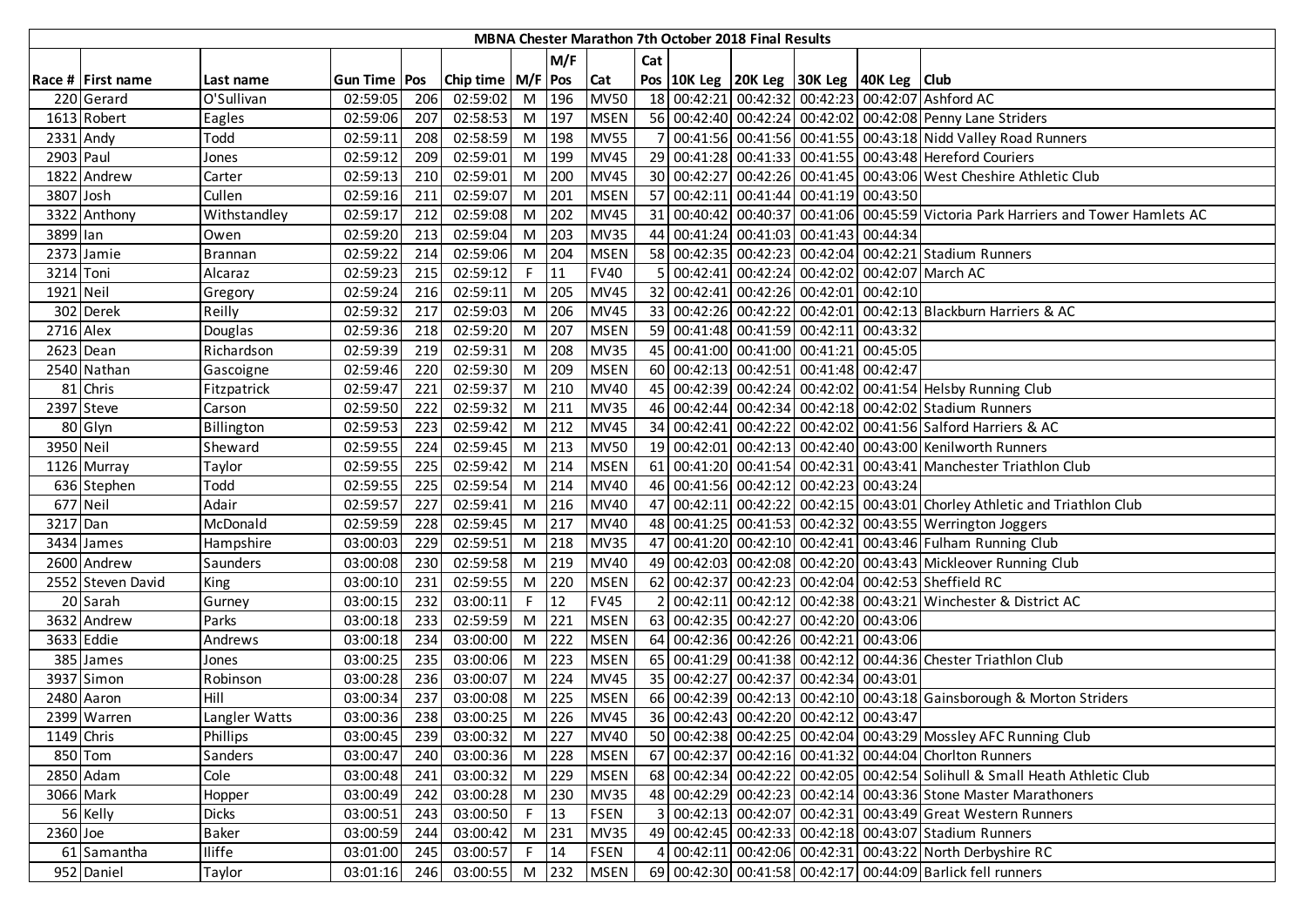|           |                   |                |                |     |                       |    |       |             |     | MBNA Chester Marathon 7th October 2018 Final Results |                                                    |                                                                    |
|-----------|-------------------|----------------|----------------|-----|-----------------------|----|-------|-------------|-----|------------------------------------------------------|----------------------------------------------------|--------------------------------------------------------------------|
|           |                   |                |                |     |                       |    | M/F   |             | Cat |                                                      |                                                    |                                                                    |
|           | Race # First name | Last name      | Gun Time   Pos |     | Chip time   M/F   Pos |    |       | Cat         |     |                                                      | Pos   10K Leg   20K Leg   30K Leg   40K Leg   Club |                                                                    |
|           | 157 Dave          | Peart          | 03:01:17       | 247 | 03:01:13              |    | M 233 | <b>MV50</b> |     |                                                      |                                                    | 20 00:39:57 00:40:02 00:43:26 00:47:08 Royton Road Runners         |
|           | 3511 Scott        | Chinchen       | 03:01:18       | 248 | 03:01:01              | M  | 234   | <b>MSEN</b> |     |                                                      | 70 00:40:27 00:40:23 00:42:17 00:47:54             |                                                                    |
|           | 203 Helen         | Mulhall        | 03:01:19       | 249 | 03:01:13              | F. | 15    | <b>FV45</b> |     |                                                      |                                                    | 3 00:41:59 00:42:23 00:42:54 00:44:19 Bearbrook Running Club       |
|           | 3285 Jamie        | Sinclair       | 03:01:36       | 250 | 03:01:23              |    | M 235 | <b>MSEN</b> |     |                                                      |                                                    | 71 00:43:18 00:43:08 00:42:18 00:42:32 St Albans Striders          |
|           | 1787 Steve        | Fernyhough     | 03:01:43       | 251 | 03:01:13              | M  | 236   | <b>MV35</b> |     |                                                      | 50 00:42:17 00:42:25 00:42:05 00:44:09             |                                                                    |
|           | 3751 Simon        | Roberts        | 03:01:59       | 252 | 03:01:45              | M  | 237   | <b>MV45</b> |     |                                                      |                                                    | 37 00:42:41 00:42:27 00:42:28 00:43:49 Buckley RC                  |
|           | 520 Gary          | English        | 03:02:02       | 253 | 03:01:47              | M  | 238   | <b>MV55</b> | 8   |                                                      |                                                    | 00:42:37 00:42:23 00:42:03 00:44:15 Liverpool Running Club         |
|           | 2753 Keith        | <b>Beasley</b> | 03:02:04       | 254 | 03:01:53              | M  | 239   | MV40        |     |                                                      |                                                    | 51 00:41:52 00:41:55 00:41:27 00:45:41 Kenilworth Runners          |
|           | 3355 Daniel       | Lynch          | 03:02:09       | 255 | 03:01:51              | M  | 240   | <b>MSEN</b> |     |                                                      | 72 00:42:00 00:42:00 00:42:43 00:44:29             |                                                                    |
|           | 1170 Bradley      | Latham-holt    | 03:02:16       | 256 | 03:02:05              | M  | 241   | <b>MSEN</b> |     |                                                      | 73 00:41:16 00:41:21 00:42:22 00:44:52             |                                                                    |
|           | 959 John          | Cole           | 03:02:25       | 257 | 03:02:02              | M  | 242   | <b>MV35</b> |     |                                                      | 51 00:42:40 00:42:52 00:43:03 00:43:48             |                                                                    |
| 3192 Alan |                   | Axon           | 03:02:27       | 258 | 03:02:13              | M  | 243   | <b>MV35</b> |     |                                                      | 52 00:42:34 00:42:25 00:42:02 00:44:17             |                                                                    |
| $415$ Joe |                   | Long           | 03:02:37       | 259 | 03:02:21              | M  | 244   | <b>MSEN</b> |     |                                                      | 74 00:42:19 00:42:23 00:42:15 00:44:27             |                                                                    |
|           | 3076 David        | Morgan-Bourne  | 03:02:43       | 260 | 03:02:07              | M  | 245   | <b>MV35</b> |     |                                                      | 53 00:42:31 00:42:08 00:42:04 00:44:54             |                                                                    |
|           | 3314 Peter        | Croall         | 03:02:48       | 261 | 03:02:36              | M  | 246   | MV40        |     |                                                      |                                                    | 52 00:42:15 00:42:23 00:41:59 00:45:34 Stopsley Striders           |
|           | 117 Ross          | Millar         | 03:03:02       | 262 | 03:02:48              | M  | 247   | <b>MV40</b> |     |                                                      |                                                    | 53 00:42:16 00:42:14 00:42:26 00:44:56 Harmeny AC                  |
|           | 3004 Jamie        | <b>Bird</b>    | 03:03:05       | 263 | 03:02:36              | M  | 248   | <b>MV50</b> |     |                                                      |                                                    | 21 00:43:41 00:43:38 00:42:41 00:42:52 100 Marathon Club           |
| 2950 Paul |                   | Hyde           | 03:03:13       | 264 | 03:02:54              | M  | 249   | <b>MV45</b> |     |                                                      |                                                    | 38 00:42:55 00:42:02 00:42:18 00:45:16 Kidderminster and Stourport |
|           | 2653 Martin       | Barradell      | 03:03:19       | 265 | 03:02:46              | M  | 250   | <b>MSEN</b> |     |                                                      |                                                    | 75 00:43:20 00:43:12 00:44:00 00:42:52 Derwent Runners (Derby)     |
|           | 135 Andrew        | Trigg          | 03:03:23       | 266 | 03:03:20              | M  | 251   | <b>MV55</b> |     |                                                      |                                                    | 9 00:42:02 00:43:18 00:43:51 00:44:14 Erme Valley Harriers         |
|           | 21 Gillian        | Allen          | 03:03:30       | 267 | 03:03:27              | F  | 16    | <b>FV40</b> | 6   |                                                      |                                                    | 00:43:50 00:43:50 00:43:05 00:43:03 Elswick Harriers               |
|           | $1122$ James      | Holland        | 03:03:32       | 268 | 03:03:20              | M  | 252   | <b>MSEN</b> |     |                                                      | 76 00:42:41 00:42:22 00:42:04 00:45:01             |                                                                    |
|           | 2917 Jozef        | Zapytowski     | 03:03:39       | 269 | 03:03:20              | M  | 253   | <b>MSEN</b> |     |                                                      | 77 00:42:00 00:41:30 00:41:51 00:46:16             |                                                                    |
|           | 3472 Christian    | Poulton        | 03:03:46       | 270 | 03:03:42              | M  | 254   | <b>MV50</b> |     |                                                      |                                                    | 22 00:39:25 00:41:53 00:44:13 00:46:52 Cambridge Harriers          |
|           | 1663 Daniel       | Rees           | 03:03:57       | 271 | 03:03:37              | M  | 255   | <b>MV55</b> |     |                                                      | 10 00:42:45 00:42:58 00:43:28 00:44:27             |                                                                    |
|           | 171 Faye          | <b>Banks</b>   | 03:04:04       | 272 | 03:04:00              | F  | 17    | <b>FV35</b> |     |                                                      |                                                    | 3 00:40:47 00:41:55 00:43:35 00:46:57 Pontefract AC                |
|           | 2468 Jonathan     | Godfrey        | 03:04:04       | 273 | 03:03:48              | M  | 256   | <b>MV45</b> |     |                                                      |                                                    | 39 00:42:24 00:42:35 00:44:00 00:44:47 City of Hull AC             |
|           | 1705 Andrew       | Fearns         | 03:04:06       | 274 | 03:03:41              | M  | 257   | MV40        |     |                                                      |                                                    | 54 00:44:09 00:43:37 00:42:36 00:43:25 Knowsley Harriers           |
|           | 1597 David        | Low            | 03:04:08       | 275 | 03:03:57              | M  | 258   | <b>MV35</b> |     |                                                      |                                                    | 54 00:42:56 00:43:18 00:43:06 00:44:37 Mersey Tri                  |
|           | 2857 Simon        | Davies         | 03:04:23       | 276 | 03:04:02              | M  | 259   | <b>MV45</b> |     |                                                      | 40 00:43:09 00:43:09 00:43:40 00:44:35             |                                                                    |
| 1986 Tom  |                   | Sirett         | 03:04:38       | 277 | 03:04:26              | M  | 260   | <b>MSEN</b> |     |                                                      |                                                    | 78 00:42:06 00:42:31 00:42:56 00:47:05 Ellesmere Port RC           |
|           | 212 Derek         | Dunne          | 03:04:40       | 278 | 03:04:36              | M  | 261   | <b>MV55</b> |     |                                                      |                                                    | 11 00:43:26 00:43:37 00:43:10 00:44:12 Springfield Striders RC     |
|           | $226$ Felix       | Allen          | 03:04:44       | 279 | 03:04:40              | M  | 262   | <b>MV45</b> |     |                                                      |                                                    | 41 00:43:24 00:43:43 00:43:35 00:43:55 Hercules Wimbledon AC       |
|           | 369 Neil          | Hennigan       | 03:04:45       | 280 | 03:04:18              |    | M 263 | <b>MV40</b> |     |                                                      |                                                    | 55 00:46:01 00:43:59 00:42:50 00:42:01 Penny Lane Striders         |
| 175 Gill  |                   | Coulson        | 03:04:50       | 282 | 03:04:47              | F. | 18    | <b>FV40</b> |     |                                                      |                                                    | 00:42:14 00:42:36 00:43:34 00:46:02 Scunthorpe & District AC       |
|           | 1333 Dean         | Mckeown        | 03:04:50       | 281 | 03:04:34              |    | M 264 | <b>MV40</b> |     |                                                      | 56 00:42:16 00:42:19 00:42:18 00:46:14             |                                                                    |
|           | 1545 David        | Hughes         | 03:04:53       | 283 | 03:04:34              | M  | 265   | <b>MV35</b> |     |                                                      | 55 00:42:21 00:42:19 00:42:39 00:45:18             |                                                                    |
|           | 262 Robert        | <b>Beech</b>   | 03:04:56       | 284 | 03:04:32              | M  | 266   | <b>MSEN</b> |     |                                                      |                                                    | 79 00:43:36 00:42:54 00:42:07 00:45:24 Pensby Runners              |
|           | 3283 Stuart       | Mead           | 03:04:57       | 285 | 03:04:44              | M  | 267   | <b>MV35</b> |     |                                                      | 56 00:43:18 00:44:18 00:43:49 00:43:43             |                                                                    |
|           | 3492 William      | Arrenberg      | 03:04:58       | 286 | 03:04:26              | M  | 268   | <b>MV40</b> |     |                                                      | 57 00:42:25 00:42:30 00:43:48 00:46:04             |                                                                    |
|           | 935 Leon          | Wint           | 03:05:00       | 287 | 03:04:45              |    | M 269 | <b>MSEN</b> |     |                                                      |                                                    | 80 00:42:40 00:42:25 00:42:17 00:46:47 Middleton Harriers AC       |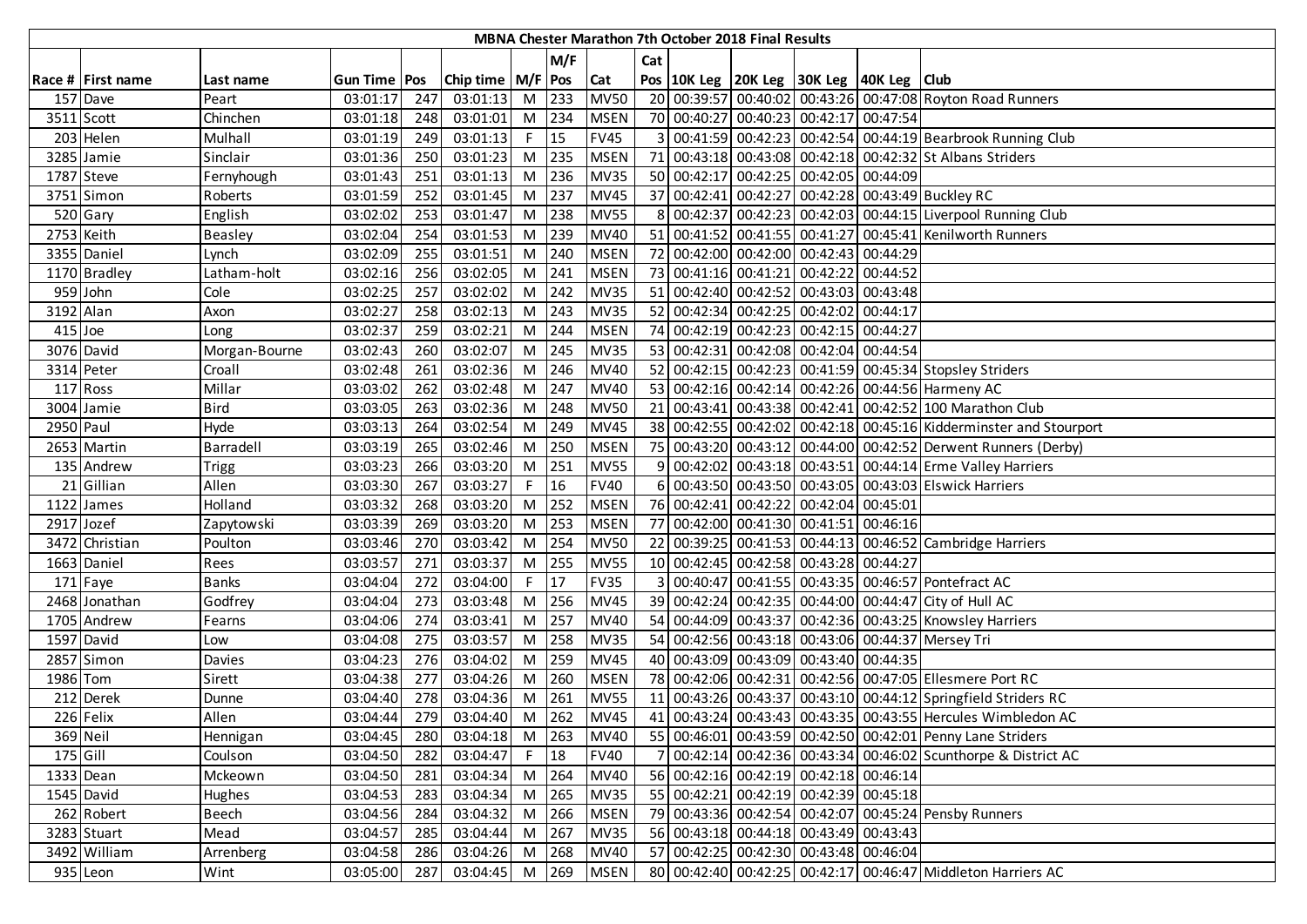|            |                   |                |                |     |                       |     |       |             |                | <b>MBNA Chester Marathon 7th October 2018 Final Results</b> |                                        |                                                    |                                                                             |
|------------|-------------------|----------------|----------------|-----|-----------------------|-----|-------|-------------|----------------|-------------------------------------------------------------|----------------------------------------|----------------------------------------------------|-----------------------------------------------------------------------------|
|            |                   |                |                |     |                       |     | M/F   |             | Cat            |                                                             |                                        |                                                    |                                                                             |
|            | Race # First name | Last name      | Gun Time   Pos |     | Chip time   M/F   Pos |     |       | Cat         |                |                                                             |                                        | Pos   10K Leg   20K Leg   30K Leg   40K Leg   Club |                                                                             |
|            | 2030 Mark         | Rice-Oxley     | 03:05:02       | 288 | 03:04:48              | M   | 270   | <b>MV40</b> |                |                                                             | 58 00:43:12 00:43:34 00:43:09 00:44:12 |                                                    |                                                                             |
|            | 150 Christopher   | Swire          | 03:05:08       | 289 | 03:05:03              | $M$ | 271   | <b>MV50</b> |                |                                                             |                                        |                                                    | 23 00:42:05 00:42:22 00:43:32 00:46:45 East Cheshire Harriers & Tameside AC |
| 3485 Paul  |                   | Greenhalgh     | 03:05:09       | 290 | 03:04:56              | M   | 272   | <b>MV40</b> |                |                                                             |                                        |                                                    | 59 00:42:03 00:42:41 00:43:06 00:46:43 Dulwich Runners AC                   |
|            | 1354 Ashley       | Holbrook       | 03:05:12       | 291 | 03:04:47              | M   | 273   | <b>MSEN</b> |                |                                                             | 81 00:42:42 00:42:38 00:43:00 00:46:14 |                                                    |                                                                             |
|            | 3136 Jerome       | Nogues         | 03:05:15       | 292 | 03:04:56              | M   | 274   | <b>MV40</b> |                |                                                             |                                        |                                                    | 60 00:43:20 00:43:34 00:43:44 00:44:05 SYTRI (Shrewsbury Triathlon)         |
|            | 1981 Mark         | Carruthers     | 03:05:17       | 293 | 03:04:42              | M   | 275   | <b>MV40</b> |                |                                                             |                                        |                                                    | 61 00:44:34 00:44:27 00:42:43 00:43:03 West Cheshire Athletic Club          |
| 1588 Chris |                   | Murphy         | 03:05:17       | 293 | 03:05:03              | M   | 275   | <b>MSEN</b> |                |                                                             | 82 00:43:33 00:43:21 00:43:28 00:45:04 |                                                    |                                                                             |
|            | 3361 Stephen      | Turpie         | 03:05:29       | 295 | 03:05:13              | M   | 277   | <b>MV45</b> |                |                                                             | 42 00:42:40 00:42:40 00:43:46 00:45:44 |                                                    |                                                                             |
| 2259 Chris |                   | Reynolds       | 03:05:32       | 296 | 03:05:23              | M   | 278   | <b>MV40</b> |                |                                                             |                                        |                                                    | 62 00:41:00 00:40:55 00:42:10 00:48:44 Manx Fell Runners                    |
| 1826 Neil  |                   | Finegan        | 03:05:43       | 297 | 03:05:15              | M   | 279   | <b>MV40</b> |                |                                                             |                                        |                                                    | 63 00:44:04 00:43:46 00:43:45 00:43:45 Helsby Running Club                  |
|            | 2559 Christian    | Hopkins        | 03:05:44       | 298 | 03:05:08              | M   | 280   | <b>MV45</b> |                |                                                             |                                        |                                                    | 43 00:42:16 00:42:34 00:44:06 00:46:00 Handsworth Roadhogs                  |
|            | 2223 Artur        | Gendek         | 03:05:52       | 299 | 03:05:35              | M   | 281   | <b>MSEN</b> |                |                                                             | 83 00:42:15 00:42:16 00:42:34 00:48:24 |                                                    |                                                                             |
|            | 126 Stephen       | Boynton        | 03:06:08       | 300 | 03:05:51              | M   | 282   | <b>MV60</b> | $\overline{3}$ |                                                             |                                        |                                                    | 00:42:36 00:42:22 00:42:54 00:47:00 British Library Boston Spa AC           |
|            | 2877 Darren       | Redmond        | 03:06:08       | 301 | 03:05:33              | M   | 283   | <b>MV40</b> | 64             |                                                             | 01:26:37 00:43:06 00:45:26             |                                                    |                                                                             |
| 2531 Paul  |                   | Casson         | 03:06:14       | 302 | 03:05:51              | M   | 284   | <b>MV40</b> |                |                                                             |                                        |                                                    | 65 00:43:39 00:43:41 00:43:30 00:45:00 Kimberworth Striders                 |
|            | 3630 Marc         | <b>Bayly</b>   | 03:06:32       | 303 | 03:06:03              | M   | 285   | <b>MV40</b> |                |                                                             |                                        |                                                    | 66 00:43:53 00:43:30 00:43:37 00:44:53 Newquay Road Runners                 |
|            | 3498 Gareth       | Jarvis         | 03:06:35       | 304 | 03:06:13              | M   | 286   | <b>MSEN</b> |                |                                                             | 84 00:42:44 00:43:33 00:44:31 00:45:05 |                                                    |                                                                             |
|            | 3105 David        | Card           | 03:06:36       | 305 | 03:06:15              | M   | 287   | <b>MV35</b> |                |                                                             |                                        |                                                    | 57 00:44:22 00:44:01 00:43:44 00:44:11 Oswestry Olympians                   |
|            | 919 Richard       | Tunnicliffe    | 03:06:36       | 306 | 03:06:19              | M   | 288   | <b>MV35</b> |                |                                                             | 58 00:43:03 00:42:50 00:43:01 00:46:43 |                                                    |                                                                             |
|            | 189 Anna          | Hollingworth   | 03:06:37       | 307 | 03:06:17              | F   | 19    | <b>FV35</b> | 4              |                                                             |                                        |                                                    | 00:43:06 00:42:43 00:43:55 00:46:03 Stone Master Marathoners                |
| 3242 Ben   |                   | <b>Meadows</b> | 03:06:41       | 308 | 03:06:11              | M   | 289   | <b>MV40</b> |                |                                                             |                                        |                                                    | 67 00:43:22 00:44:33 00:44:29 00:44:08 Cambridge & Coleridge AC             |
|            | 3321 Joseph       | Clemoes        | 03:06:50       | 309 | 03:06:34              | M   | 290   | <b>MV35</b> |                |                                                             |                                        |                                                    | 59 00:43:24 00:43:27 00:43:52 00:45:28 London Heathside                     |
|            | 172 Steve         | Rhodes         | 03:06:55       | 310 | 03:06:37              | M   | 291   | <b>MV55</b> |                |                                                             |                                        |                                                    | 12 00:42:37 00:42:24 00:44:23 00:46:30 Hyde Park Harriers                   |
|            | 436 Colin         | Johnstone      | 03:07:08       | 311 | 03:06:59              | M   | 292   | <b>MV40</b> |                |                                                             |                                        |                                                    | 68 00:42:03 00:42:23 00:42:45 00:46:40 UKRunChat Running Club               |
|            | 1364 James        | Whittaker      | 03:07:10       | 312 | 03:06:51              | M   | 293   | <b>MV45</b> |                |                                                             | 44 00:44:01 00:44:04 00:43:58 00:44:41 |                                                    |                                                                             |
|            | 237 Andy          | Payne          | 03:07:16       | 313 | 03:07:08              | M   | 294   | <b>MV50</b> |                |                                                             |                                        |                                                    | 24 00:42:59 00:43:39 00:44:02 00:45:37 Arena 80 AC                          |
| 371 Joel   |                   | Worrall        | 03:07:31       | 314 | 03:07:05              | M   | 295   | <b>MSEN</b> |                |                                                             |                                        |                                                    | 85 00:46:02 00:44:00 00:42:50 00:43:46 Penny Lane Striders                  |
| 1870 Neil  |                   | Webster        | 03:07:45       | 315 | 03:07:27              | M   | 296   | <b>MV50</b> |                |                                                             | 25 00:44:35 00:44:27 00:44:14 00:44:17 |                                                    |                                                                             |
|            | 746 Chris         | Russell        | 03:07:47       | 316 | 03:07:28              | M   | 297   | <b>MSEN</b> |                |                                                             | 86 00:42:24 00:42:32 00:43:52 00:48:13 |                                                    |                                                                             |
| 2536 Lee   |                   | <b>Dodds</b>   | 03:07:49       | 317 | 03:07:26              | M   | 298   | <b>MV35</b> |                |                                                             |                                        |                                                    | 60 00:44:01 00:44:02 00:44:11 00:44:58 Kimberworth Striders                 |
|            | 2018 Benjamin     | Taylor         | 03:07:50       | 318 | 03:06:55              | M   | 299   | <b>MSEN</b> |                |                                                             | 87 00:45:28 00:44:00 00:42:25 00:45:03 |                                                    |                                                                             |
|            | 3005 Brian        | Taylor         | 03:08:00       | 319 | 03:07:29              | M   | 300   | <b>MV55</b> |                |                                                             |                                        |                                                    | 13 00:41:26 00:42:42 00:44:54 00:47:44 Chase Harriers                       |
|            | 3657 James        | Taylor         | 03:08:09       | 320 | 03:07:34              | M   | 301   | <b>MSEN</b> |                |                                                             |                                        |                                                    | 88 00:45:42 00:45:17 00:43:29 00:43:28 Team Bath Athletic Club              |
| 2279 John  |                   | Pearson        | 03:08:12       | 321 | 03:07:49              |     | M 302 | <b>MV50</b> |                |                                                             |                                        | 26 00:44:51 00:45:09 00:44:35 00:43:45             |                                                                             |
|            | 1812 Wullie       | McGarrell      | 03:08:17       | 322 | 03:07:58              |     | M 303 | <b>MV50</b> |                |                                                             |                                        |                                                    | 27 00:44:33 00:44:28 00:44:13 00:44:19 West Cheshire Athletic Club          |
| 3352 Chris |                   | Manby          | 03:08:20       | 323 | 03:08:00              | M   | 304   | <b>MV40</b> |                |                                                             |                                        |                                                    | 69 00:44:25 00:44:20 00:44:38 00:44:32 Colchester Harriers AC               |
|            | 199 John          | Scaife         | 03:08:27       | 324 | 03:08:24              | M   | 305   | <b>MV40</b> |                |                                                             |                                        |                                                    | 70 00:42:52 00:42:27 00:43:57 00:47:55 Hadleigh Hares AC                    |
|            | 1889 David        | Haycock        | 03:08:31       | 325 | 03:08:21              | M   | 306   | <b>MSEN</b> |                |                                                             |                                        | 89 00:42:13 00:42:41 00:42:13 00:49:24             |                                                                             |
|            | 2370 Caroline     | Hoath          | 03:08:35       | 326 | 03:08:07              | F   | 20    | <b>FV40</b> |                |                                                             |                                        |                                                    | 8 00:45:19 00:44:23 00:43:50 00:44:41 Meltham AC                            |
|            | 2275 Richard      | Fenwick        | 03:08:41       | 327 | 03:08:23              | M   | 307   | <b>MV50</b> |                |                                                             |                                        | 28 00:46:13 00:45:49 00:44:24 00:42:56             |                                                                             |
|            | 752 Matt          | Simpson        | 03:08:43       | 328 | 03:08:27 M 308        |     |       | <b>MV35</b> |                |                                                             |                                        |                                                    | 61 00:44:21 00:44:45 00:43:53 00:44:56 Blackburn Road Runners               |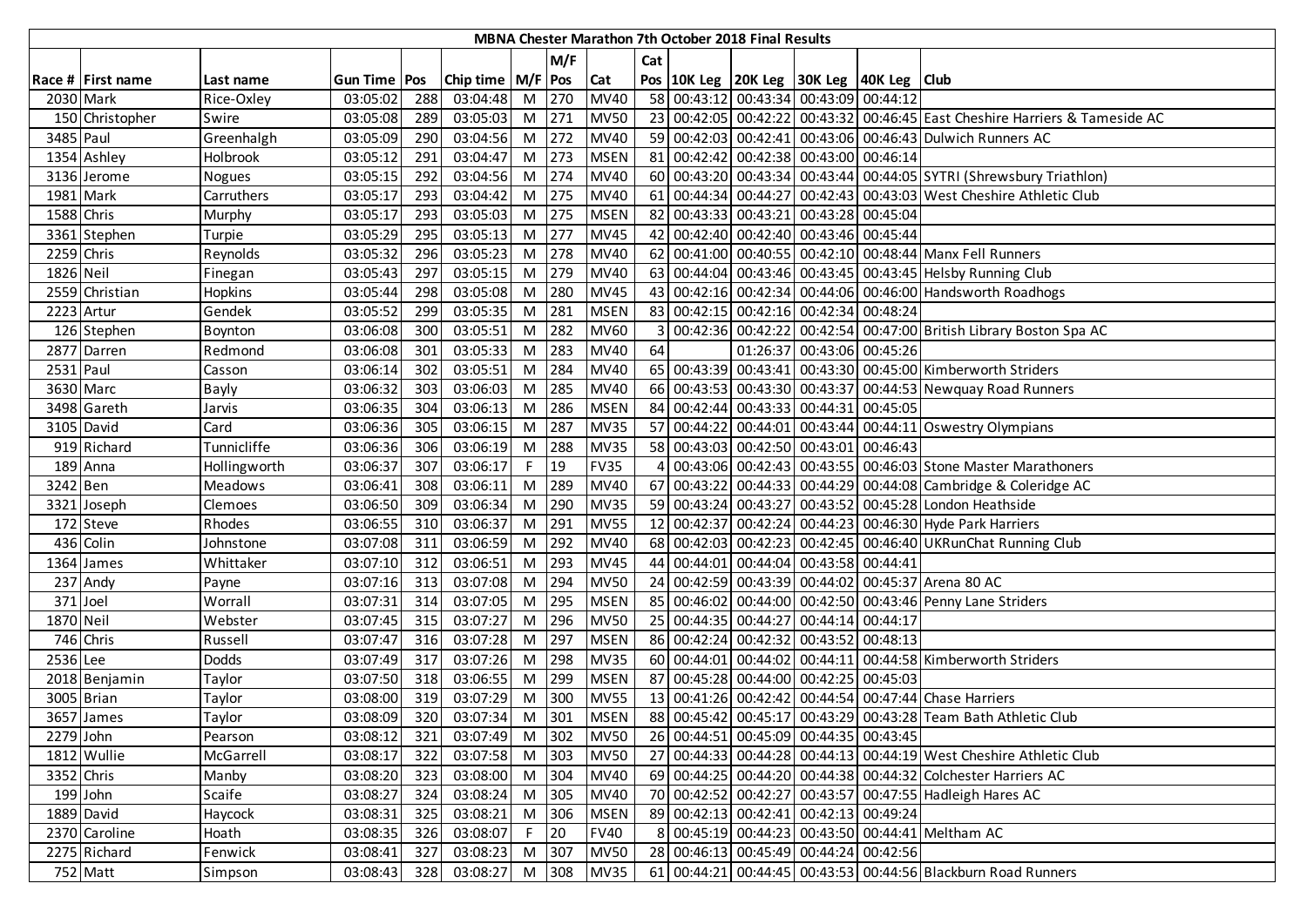|            |                   |                |                |     |                       |                |         |             |     | <b>MBNA Chester Marathon 7th October 2018 Final Results</b> |                                                    |                                                                            |
|------------|-------------------|----------------|----------------|-----|-----------------------|----------------|---------|-------------|-----|-------------------------------------------------------------|----------------------------------------------------|----------------------------------------------------------------------------|
|            |                   |                |                |     |                       |                | M/F     |             | Cat |                                                             |                                                    |                                                                            |
|            | Race # First name | Last name      | Gun Time   Pos |     | Chip time   M/F   Pos |                |         | Cat         |     |                                                             | Pos   10K Leg   20K Leg   30K Leg   40K Leg   Club |                                                                            |
| 3384 Dan   |                   | Clark          | 03:08:48       | 329 | 03:08:30              | $M$            | 309     | <b>MSEN</b> |     |                                                             |                                                    | 90 00:42:01 00:41:45 00:41:45 00:50:32 Thanet Roadrunners AC               |
| 1187 Mark  |                   | Farley         | 03:08:53       | 330 | 03:08:35              |                | M 310   | <b>MSEN</b> |     |                                                             | 91 00:42:35 00:43:19 00:44:28 00:47:35             |                                                                            |
|            | 2044 Gruff        | Jones          | 03:09:04       | 331 | 03:08:23              | M 311          |         | <b>MSEN</b> |     |                                                             | 92 00:43:58 00:43:43 00:43:13 00:46:38             |                                                                            |
| 2776 Dave  |                   | Potter         | 03:09:11       | 332 | 03:08:49              |                | M 312   | <b>MV60</b> |     |                                                             |                                                    | 4 00:43:48 00:44:06 00:44:13 00:45:49 Leamington Cycling and Athletic Club |
|            | 1639 Robbie       | Collins        | 03:09:15       | 333 | 03:08:56              |                | M 313   | <b>MSEN</b> |     |                                                             |                                                    | 93 00:42:35 00:42:21 00:43:08 00:49:28 Liverpool Harriers & AC             |
|            | 3049 Adam         | Jones          | 03:09:18       | 334 | 03:09:07              |                | M 314   | <b>MSEN</b> |     |                                                             | 94 00:41:44 00:42:25 00:43:02 00:49:32             |                                                                            |
|            | 644 David         | Mcilvar        | 03:09:21       | 335 | 03:09:07              |                | $M$ 315 | <b>MV45</b> |     |                                                             | 45 00:42:39 00:42:25 00:42:00 00:48:02             |                                                                            |
| 3420 Liam  |                   | Busby          | 03:09:23       | 337 | 03:09:02              | M              | 317     | <b>MSEN</b> |     |                                                             |                                                    | 95 00:43:51 00:44:07 00:44:44 00:45:44 Burnham Joggers                     |
| 2611 John  |                   | Finn           | 03:09:23       | 336 | 03:08:59              | M I            | 316     | <b>MV50</b> |     |                                                             |                                                    | 29 00:43:42 00:43:42 00:45:06 00:46:22 Hatton Darts                        |
|            | 2747 David        | Lee            | 03:09:28       | 338 | 03:08:55              | M <sub>1</sub> | 318     | <b>MV50</b> |     |                                                             |                                                    | 30 00:43:29 00:44:14 00:43:56 00:46:08 Massey Ferguson RC                  |
|            | 3784 Leland       | Ko             | 03:09:31       | 339 | 03:09:04              | M I            | 319     | <b>MSEN</b> |     |                                                             | 96 00:44:40 00:44:39 00:44:36 00:45:21             |                                                                            |
|            | 2633 Matthew      | <b>Bailey</b>  | 03:09:33       | 340 | 03:09:06              | M              | 320     | <b>MV45</b> |     |                                                             |                                                    | 46 00:45:08 00:44:52 00:44:31 00:44:48 Shelton Striders                    |
|            | 209 Christine     | Lathwell       | 03:09:35       | 341 | 03:09:28              | F              | 21      | <b>FV40</b> |     |                                                             |                                                    | 9 00:43:33 00:44:21 00:44:29 00:46:21 Stopsley Striders                    |
|            | 247 Michelle      | Maxwell        | 03:09:36       | 342 | 03:09:32              | F.             | 22      | <b>FV45</b> |     |                                                             |                                                    | 4 00:44:13 00:44:05 00:44:38 00:45:56 Chippenham Harriers                  |
|            | 3055 Jamie        | <b>McGrory</b> | 03:09:40       | 343 | 03:09:10              | M              | 321     | <b>MV40</b> |     |                                                             |                                                    | 71 00:43:01 00:43:39 00:45:02 00:47:36 Stafford Triathlon Club             |
| 2537 Elly  |                   | Woodhead       | 03:09:41       | 344 | 03:09:17              | F.             | 23      | <b>FSEN</b> |     |                                                             |                                                    | 5 00:44:44 00:44:39 00:44:36 00:45:23 Kimberworth Striders                 |
|            | 1096 Stuart       | Cameron        | 03:09:48       | 345 | 03:09:37              |                | M 322   | <b>MSEN</b> |     |                                                             |                                                    | 97 00:38:39 00:39:23 00:40:36 00:56:37 Stockport Harriers & AC             |
| 2228 Allon |                   | Hoskin         | 03:09:48       | 346 | 03:09:36              |                | M 323   | <b>MV45</b> |     |                                                             |                                                    | 47 00:42:39 00:42:24 00:42:56 00:50:10 Wrecsam Tri                         |
|            | 1482 Katherine    | Brougham       | 03:09:49       | 347 | 03:09:30              | F.             | 24      | <b>FV35</b> |     |                                                             | 5 00:42:34 00:42:28 00:45:04 00:48:23              |                                                                            |
| 3397 Paul  |                   | Mercer         | 03:09:49       | 349 | 03:09:33              | M              | 325     | <b>MV40</b> |     |                                                             |                                                    | 73 00:41:45 00:42:12 00:45:33 00:47:27 London Heathside                    |
|            | 3398 Martin       | Whitaker       | 03:09:49       | 348 | 03:09:27              | M              | 324     | <b>MV40</b> |     |                                                             | 72 00:44:15 00:45:08 00:44:37 00:45:15             |                                                                            |
|            | 2539 Mark         | Jacobi         | 03:09:52       | 350 | 03:09:31              | M              | 326     | <b>MV50</b> |     |                                                             |                                                    | 31 00:44:15 00:44:48 00:44:52 00:45:11 Totley AC                           |
|            | 179 Alistair      | Chambers       | 03:09:53       | 351 | 03:09:43              | M              | 327     | <b>MV55</b> |     |                                                             |                                                    | 14 00:42:03 00:43:55 00:44:12 00:48:31   Ivanhoe Runners                   |
| 3753 Huw   |                   | Jones          | 03:09:56       | 352 | 03:09:33              | M              | 328     | <b>MV40</b> |     |                                                             | 74 00:42:45 00:42:42 00:44:32 00:48:27             |                                                                            |
| 3359 John  |                   | Gurney         | 03:09:58       | 353 | 03:09:31              | M              | 329     | <b>MV60</b> |     |                                                             |                                                    | 5 00:43:50 00:43:26 00:43:34 00:47:29 Petts Wood Runners                   |
|            | 704 Terence       | Spencer        | 03:09:59       | 354 | 03:09:34              | M              | 330     | <b>MV35</b> |     |                                                             | 62 00:43:55 00:44:02 00:44:27 00:46:19             |                                                                            |
|            | 506 David         | Joynson        | 03:10:05       | 355 | 03:09:47              | M              | 331     | <b>MV55</b> |     |                                                             |                                                    | 15 00:43:52 00:43:59 00:44:53 00:46:43 Wolverhampton & Bilston             |
|            | 3785 Simon        | Smith          | 03:10:05       | 355 | 03:09:38              | M              | 331     | <b>MV35</b> |     |                                                             | 63 00:45:53 00:44:07 00:44:30 00:45:00             |                                                                            |
|            | 3637 Sean         | Lee            | 03:10:07       | 358 | 03:10:00              | M I            | 334     | <b>MSEN</b> |     |                                                             |                                                    | 98 00:42:25 00:42:26 00:42:16 00:50:46 Bristol and West AC                 |
|            | 101 Gwyn          | Roberts        | 03:10:07       | 357 | 03:10:01              | M I            | 333     | <b>MV50</b> |     |                                                             |                                                    | 32 00:43:46 00:45:02 00:44:59 00:46:01 Wrexham Ac                          |
|            | 443 Gary          | Fee            | 03:10:08       | 359 | 03:09:21              | M              | 335     | <b>MV55</b> |     |                                                             |                                                    | 16 00:43:45 00:44:18 00:44:24 00:46:11 East Hull Harriers & AC             |
|            | 2750 Simon        | Parsons        | 03:10:09       | 360 | 03:09:37              | M              | 336     | <b>MV40</b> |     |                                                             |                                                    | 75 00:44:40 00:45:07 00:44:04 00:45:16 Spa Striders                        |
|            | 1701 Stephen      | Miller         | 03:10:16       | 361 | 03:10:02              | M              | 337     | <b>MV40</b> |     |                                                             |                                                    | 76 00:42:39 00:42:23 00:44:37 00:48:59 Penny Lane Striders                 |
|            | 257 Susan         | Keens          | 03:10:18       | 362 | 03:09:46              | $F$ 25         |         | <b>FV40</b> |     |                                                             |                                                    | 10 00:44:06 00:44:47 00:44:59 00:45:36 Maltby Running Club                 |
|            | 153 Jayne         | Lawton         | 03:10:22       | 363 | 03:10:17              | F              | 26      | <b>FV45</b> |     |                                                             |                                                    | 5 00:44:31 00:44:48 00:44:52 00:45:37 Stockport Harriers & AC              |
|            | 641 James         | Hall           | 03:10:24       | 364 | 03:09:55              |                | M 338   | <b>MV40</b> |     |                                                             | 77 00:44:07 00:43:44 00:44:28 00:46:43 Fife AC     |                                                                            |
| 3556 Toby  |                   | Haseler        | 03:10:28       | 365 | 03:10:18              |                | M 339   | <b>MSEN</b> |     |                                                             |                                                    | 99 00:41:28 00:41:21 00:42:06 00:48:16 Harrow AC                           |
|            | 3841 Richard      | Garbett        | 03:10:35       | 366 | 03:10:12              |                | M 340   | <b>MV45</b> |     |                                                             | 48 00:43:26 00:43:53 00:44:31 00:47:22             |                                                                            |
|            | 66 Andrea         | Rowlands       | 03:10:44       | 367 | 03:10:41              | F              | 27      | <b>FV40</b> |     |                                                             |                                                    | 11 00:42:18 00:43:19 00:45:59 00:48:20 Eryri Harriers                      |
|            | 1261 Leighton     | Sharman        | 03:10:49       | 368 | 03:10:24              |                | M 341   | <b>MSEN</b> |     |                                                             |                                                    | 100 00:44:12 00:43:41 00:43:41 00:47:31 Warrington A C                     |
|            | 1483 David        | Isaac          | 03:10:51       | 369 | 03:10:11              |                | $M$ 342 | <b>MV40</b> |     |                                                             |                                                    | 78 00:45:27 00:45:09 00:44:53 00:44:58 St Helens Tri                       |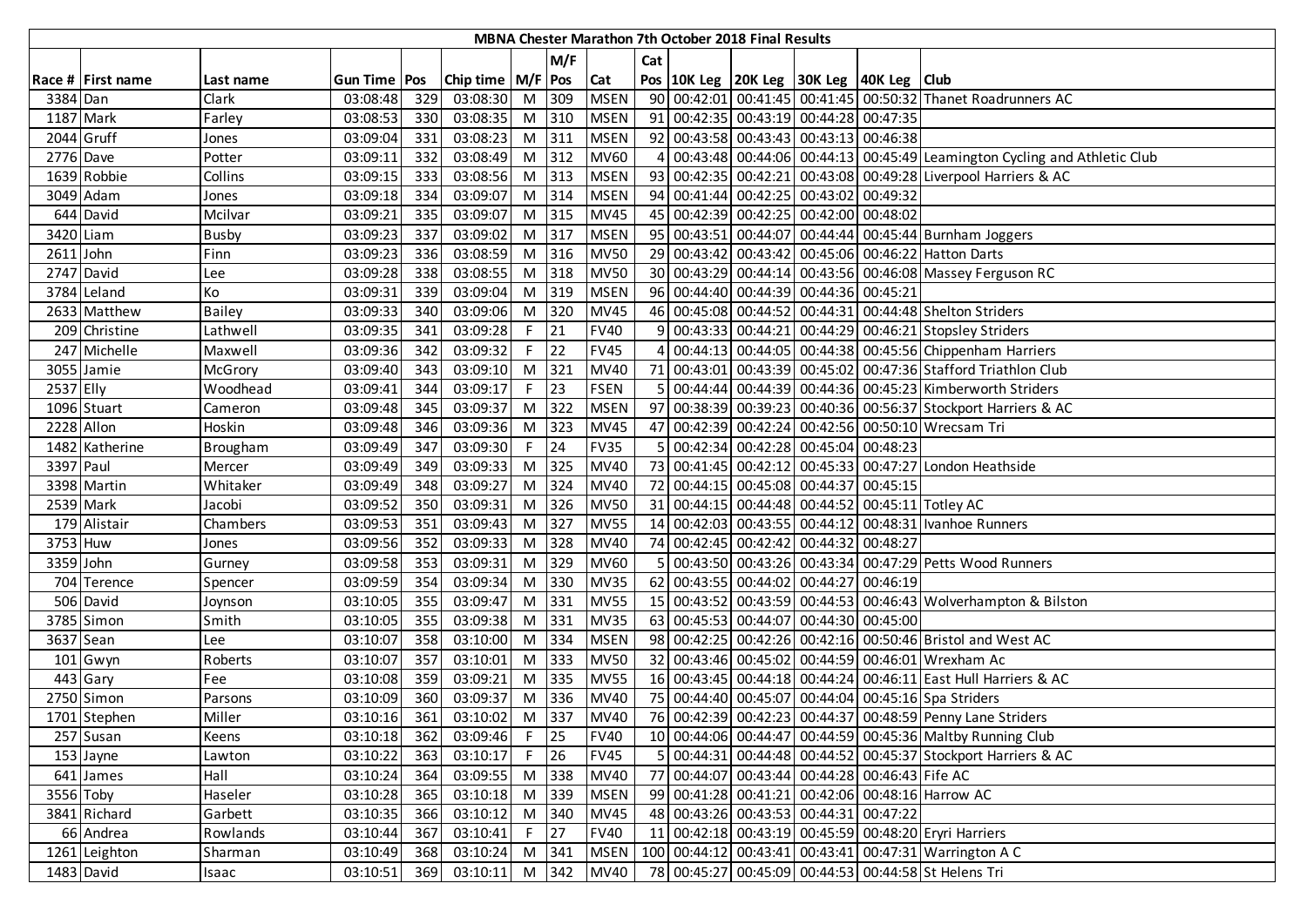|            |                   |                |                       |     |                       |                |         |             |     | <b>MBNA Chester Marathon 7th October 2018 Final Results</b> |                                                    |                                                                               |
|------------|-------------------|----------------|-----------------------|-----|-----------------------|----------------|---------|-------------|-----|-------------------------------------------------------------|----------------------------------------------------|-------------------------------------------------------------------------------|
|            |                   |                |                       |     |                       |                | M/F     |             | Cat |                                                             |                                                    |                                                                               |
|            | Race # First name | Last name      | <b>Gun Time   Pos</b> |     | Chip time   M/F   Pos |                |         | Cat         |     |                                                             | Pos   10K Leg   20K Leg   30K Leg   40K Leg   Club |                                                                               |
|            | 24 Hannah         | Roberts        | 03:10:52              | 370 | 03:10:48              | $F^{\top}$     | 28      | <b>FV35</b> |     |                                                             |                                                    | 6 00:45:50 00:45:21 00:45:19 00:44:39 Petts Wood Runners                      |
|            | 2840 Dean         | Clapham        | 03:10:53              | 371 | 03:10:30              |                | M 343   | <b>MV50</b> |     |                                                             | 33 00:44:50 00:45:06 00:44:17 00:45:52             |                                                                               |
|            | 367 Eleanor       | Fielding       | 03:10:56              | 372 | 03:10:36              | F.             | 29      | <b>FSEN</b> |     |                                                             |                                                    | 6 00:44:03 00:44:01 00:44:43 00:46:54 Fulham Running Club                     |
|            | 2303 Shaun        | Kerry          | 03:11:02              | 373 | 03:10:31              |                | M 344   | <b>MV45</b> |     |                                                             |                                                    | 49 00:45:55 00:45:40 00:44:37 00:44:39 Houghton Harriers & AC                 |
|            | 3705 Hannah       | Bown           | 03:11:03              | 374 | 03:10:42              | F.             | 30      | <b>FV40</b> |     |                                                             |                                                    | 12 00:44:04 00:44:41 00:45:09 00:46:37 Exmouth Harriers                       |
| 2128 lan   |                   | Wallace        | 03:11:08              | 375 | 03:10:57              |                | $M$ 345 | <b>MV35</b> |     |                                                             |                                                    | 64 00:41:30 00:42:21 00:46:28 00:48:56 Wirral AC                              |
| 2672 Phil  |                   | McKenna        | 03:11:20              | 376 | 03:10:47              | M              | 346     | <b>MV40</b> |     |                                                             | 79 00:45:10 00:44:45 00:44:30 00:45:41             |                                                                               |
|            | 822 Gary          | Dover          | 03:11:23              | 377 | 03:11:04              | M              | 347     | <b>MV50</b> |     |                                                             |                                                    | 34 00:44:18 00:44:40 00:44:41 00:46:57 Glaxo Hoad Hill Harriers               |
| 2803 John  |                   | Hill           | 03:11:23              | 378 | 03:10:55              | M I            | 348     | <b>MV40</b> |     |                                                             | 80 00:43:00 00:43:56 00:45:19 00:47:41             |                                                                               |
| 2841 Jaro  |                   | Sosko          | 03:11:36              | 379 | 03:11:13              | M              | 349     | <b>MV40</b> |     |                                                             |                                                    | 81 00:44:20 00:44:01 00:44:44 00:46:55 Redditch stars                         |
|            | 149 Michelle      | Vaughan        | 03:11:45              | 380 | 03:11:39              | F              | 31      | <b>FV45</b> | 61  |                                                             |                                                    | 00:44:14 00:44:10 00:45:30 00:46:57 East Cheshire Harriers & Tameside AC      |
| 654 Paul   |                   | Nickells       | 03:11:56              | 381 | 03:11:31              | M <sub>1</sub> | 350     | <b>MV55</b> |     |                                                             |                                                    | 17 00:45:07 00:45:00 00:44:27 00:45:41 Eden Runners                           |
|            | 3445 James        | Morris         | 03:12:01              | 382 | 03:11:37              | M              | 351     | <b>MSEN</b> |     |                                                             | 101 00:43:48 00:44:07 00:45:06 00:47:55            |                                                                               |
|            | 607 Stephen       | Walker         | 03:12:08              | 383 | 03:11:47              | M              | 352     | <b>MV40</b> |     |                                                             | 82 00:44:57 00:45:59 00:44:51 00:45:40             |                                                                               |
|            | 774 Josh          | Woodstock      | 03:12:15              | 384 | 03:12:00              | M              | 353     | <b>MV40</b> |     |                                                             |                                                    | 83 00:42:30 00:43:24 00:45:18 00:49:37 Accrington road runners                |
|            | 3862 Lenny        | Hughes         | 03:12:15              | 384 | 03:11:59              |                | $M$ 353 | <b>MV60</b> |     |                                                             |                                                    | 6 00:43:46 00:44:28 00:45:31 00:47:10 Maldwyn Harriers                        |
|            | 479 Natasha       | White          | 03:12:22              | 386 | 03:11:43              | $F^{-1}$       | 32      | <b>FV35</b> |     |                                                             |                                                    | 7 00:45:39 00:45:47 00:44:40 00:45:11 Northbrook Athletic Club                |
|            | 864 Craig         | Ansell         | 03:12:26              | 387 | 03:11:59              |                | M 355   | <b>MV40</b> |     |                                                             | 84 00:45:51 00:46:00 00:44:54 00:45:05             |                                                                               |
|            | $229$ Sam         | Ludlow Taylor  | 03:12:40              | 388 | 03:12:38              | F              | 33      | <b>FV35</b> |     |                                                             |                                                    | 8 00:41:47 00:43:00 00:46:18 00:50:43 Serpentine RC                           |
|            | 3032 Elton        | Hood           | 03:12:43              | 389 | 03:12:18              | M              | 356     | <b>MV40</b> |     |                                                             | 85 00:42:30 00:42:21 00:42:47 00:54:06             |                                                                               |
|            | 2790 Christopher  | <b>Drew</b>    | 03:12:48              | 390 | 03:12:15              | M              | 357     | <b>MSEN</b> |     |                                                             |                                                    | 102 00:45:58 00:46:22 00:44:43 00:45:50 Redditch stars                        |
|            | 3096 David        | Powell         | 03:12:52              | 391 | 03:12:34              | M I            | 358     | <b>MV55</b> |     |                                                             |                                                    | 18 00:44:50 00:45:39 00:45:41 00:46:03 Aberystwyth AC                         |
|            | 236 Andrew        | Bunt           | 03:12:56              | 392 | 03:12:49              | M <sub>1</sub> | 359     | <b>MV50</b> |     |                                                             |                                                    | 35 00:44:49 00:44:30 00:46:33 00:46:35 Dartford Road Runners                  |
| 1202 Paul  |                   | Alexander      | 03:13:12              | 393 | 03:12:57              | M              | 360     | <b>MV40</b> |     |                                                             |                                                    | 86 00:43:02 00:42:53 00:44:54 00:50:50 Todmorden Harriers                     |
| 2541 Tom   |                   | <b>Bollard</b> | 03:13:27              | 394 | 03:12:28              | M              | 361     | <b>MSEN</b> |     |                                                             | 103 00:47:26 00:45:59 00:44:55 00:44:15            |                                                                               |
|            | 1026 Daniel       | Latham         | 03:13:28              | 395 | 03:13:03              | M              | 362     | <b>MSEN</b> |     |                                                             |                                                    | 104 00:46:06 00:46:18 00:45:39 00:45:23 Buxton AC                             |
|            | 2473 Stephen      | Taylor         | 03:13:29              | 396 | 03:13:09              | M              | 363     | <b>MV35</b> |     |                                                             |                                                    | 65 00:45:35 00:45:21 00:45:19 00:46:30 East Hull Harriers & AC                |
|            | 184 Jennifer      | Sangster       | 03:13:32              | 397 | 03:13:26              | F.             | 34      | <b>FV40</b> |     |                                                             |                                                    | 13 00:44:31 00:44:47 00:45:10 00:47:51 Redway Runners                         |
|            | 191 Deborah       | Millington     | 03:13:33              | 398 | 03:13:24              | F.             | 35      | <b>FV45</b> |     |                                                             |                                                    | 7 00:44:28 00:44:48 00:47:31 00:46:10 Wrekin Road Runners                     |
| 2749 Craig |                   | Slyde          | 03:13:35              | 399 | 03:12:57              | M <sub>1</sub> | 364     | <b>MV40</b> |     |                                                             |                                                    | 87 00:40:48 00:40:14 00:43:37 00:54:28 Northbrook Athletic Club               |
|            | 2813 Michael      | Swann          | 03:13:44              | 400 | 03:13:28              | M              | 365     | <b>MV40</b> |     |                                                             |                                                    | 88 00:42:37 00:42:25 00:41:59 00:55:19 Knowle & Dorridge RC                   |
| 467 Kurt   |                   | Read           | 03:13:48              | 401 | 03:12:32              | M              | 366     | <b>MV50</b> |     |                                                             |                                                    | 36 00:45:09 00:45:19 00:45:31 00:46:04 Teignbridge Trotters                   |
| 2734 Alan  |                   | McDougall      | 03:13:54              | 402 | 03:13:18              | M              | 367     | <b>MV45</b> |     |                                                             |                                                    | 50 00:45:35 00:45:27 00:45:20 00:46:24 Massey Ferguson RC                     |
|            | 3547 James        | Price          | 03:13:55              | 403 | 03:13:25              |                | M 368   |             |     |                                                             |                                                    | MSEN   105   00:45:49   00:45:14   00:44:33   00:46:51   Dursley Running Club |
| 2860 Rob   |                   | Ambrose        | 03:13:55              | 404 | 03:13:34              |                | M 369   | <b>MV35</b> |     |                                                             |                                                    | 66 00:44:55 00:45:05 00:45:10 00:47:24 Knowle & Dorridge RC                   |
|            | 3368 Stephen      | McGlynn        | 03:13:57              | 405 | 03:13:28              |                | M 370   | <b>MV40</b> |     |                                                             |                                                    | 89 00:46:09 00:46:18 00:45:32 00:45:31 Medway and Maidstone AC                |
|            | 3840 Matthew      | Leonard        | 03:14:02              | 406 | 03:13:43              |                | M 371   | <b>MV45</b> |     |                                                             |                                                    | 51 00:44:13 00:44:34 00:45:12 00:48:03 Eryri Harriers                         |
|            | 3259 Daniel       | Saulter        | 03:14:05              | 407 | 03:13:48              |                | M 372   | <b>MV40</b> |     |                                                             | 90 00:44:55 00:45:16 00:44:50 00:48:06             |                                                                               |
|            | 1987 Gareth       | Johns          | 03:14:08              | 408 | 03:13:29              |                | M 373   | <b>MV35</b> |     |                                                             |                                                    | 67 00:46:22 00:45:53 00:45:45 00:45:32 Cheshire Fire and Rescue Service       |
| 3902 An    |                   | Te             | 03:14:11              | 409 | 03:13:15              |                | M 374   | <b>MSEN</b> |     |                                                             | 106 00:45:34 00:44:59 00:45:06 00:46:56            |                                                                               |
|            | 2593 Brian        | Thomas         | 03:14:13              | 410 | 03:13:46 M 375 MV45   |                |         |             |     |                                                             |                                                    | 52 00:45:08 00:44:52 00:44:30 00:48:00 Shelton Striders                       |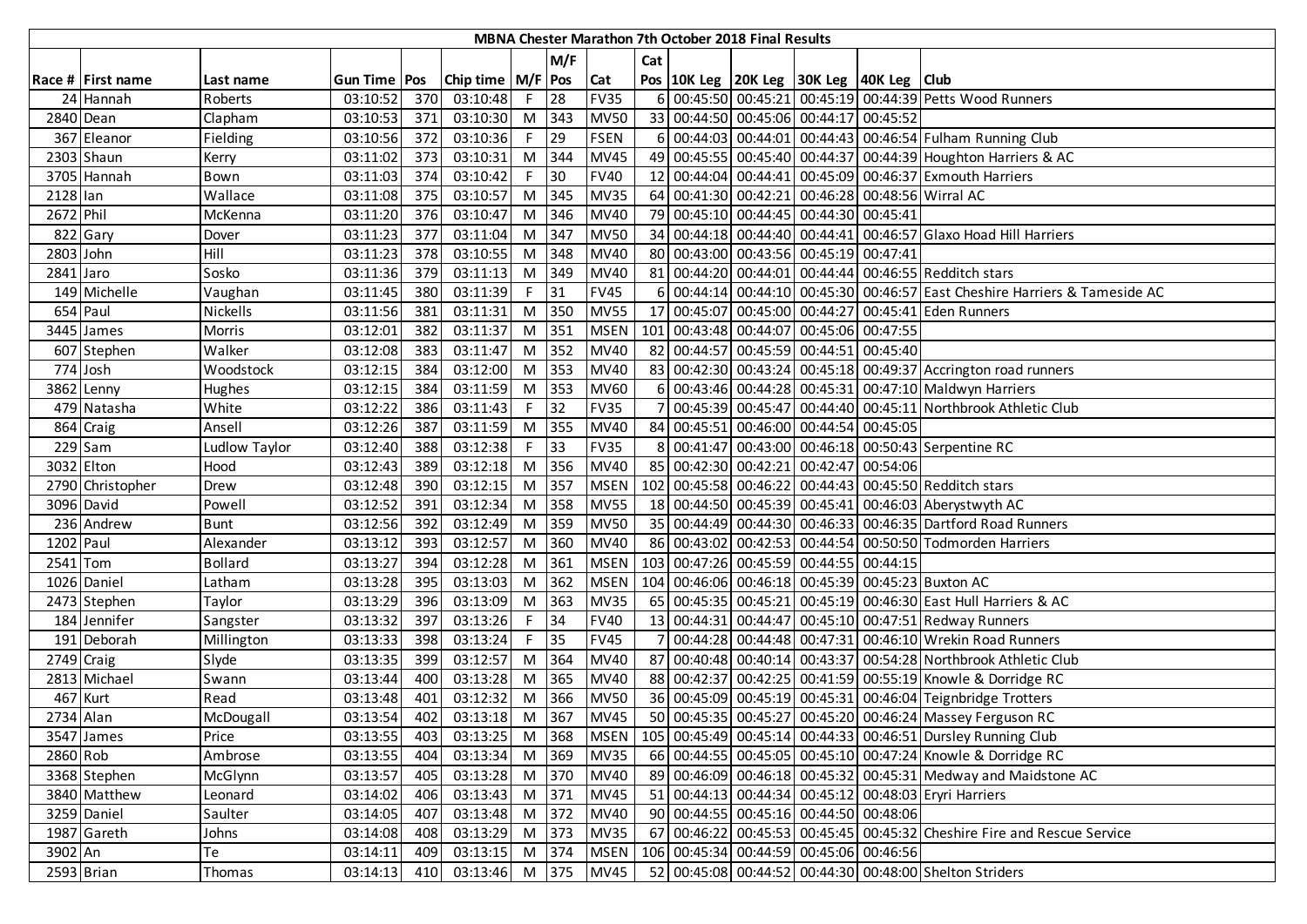|           |                   |               |                       |     |                       |                |       |             |     | MBNA Chester Marathon 7th October 2018 Final Results |                                                    |                                                                            |
|-----------|-------------------|---------------|-----------------------|-----|-----------------------|----------------|-------|-------------|-----|------------------------------------------------------|----------------------------------------------------|----------------------------------------------------------------------------|
|           |                   |               |                       |     |                       |                | M/F   |             | Cat |                                                      |                                                    |                                                                            |
|           | Race # First name | Last name     | <b>Gun Time   Pos</b> |     | Chip time   M/F   Pos |                |       | Cat         |     |                                                      | Pos   10K Leg   20K Leg   30K Leg   40K Leg   Club |                                                                            |
|           | 2433 Shamiso      | Sisimayi      | 03:14:16              | 411 | 03:13:38              | $F^{-1}$       | 36    | <b>FV35</b> |     |                                                      |                                                    | 9 00:48:38 00:47:37 00:44:35 00:43:19 Harrogate Harriers & AC              |
|           | 240 Kari          | MacK          | 03:14:18              | 413 | 03:14:11              | F              | 38    | <b>FV45</b> |     |                                                      |                                                    | 8 00:46:26 00:46:24 00:45:34 00:45:39 Bognor Regis Tone Zone Runners       |
|           | 2961 Sarah        | Hayman        | 03:14:18              | 412 | 03:13:50              | F              | 37    | <b>FSEN</b> |     |                                                      |                                                    | 7 00:46:04 00:45:50 00:44:47 00:46:24 Lichfield Running Club               |
|           | 3624 Steven       | Brown         | 03:14:18              | 414 | 03:13:48              |                | M 376 | <b>MV35</b> |     |                                                      |                                                    | 68 00:43:33 00:43:04 00:44:52 00:50:27 UKRunChat Running Club              |
| 3481 Ben  |                   | Samuels       | 03:14:21              | 415 | 03:13:56              | M              | 377   | <b>MSEN</b> |     |                                                      | 107 00:46:09 00:46:22 00:45:33 00:45:48            |                                                                            |
| 1726 Jen  |                   | Adams         | 03:14:23              | 416 | 03:13:46              | F.             | 39    | <b>FV35</b> |     |                                                      |                                                    | 10 00:47:14 00:47:23 00:44:52 00:44:29 Buckley RC                          |
| 3800 Guy  |                   | Smallthwaite  | 03:14:26              | 417 | 03:13:52              | M <sub>1</sub> | 378   | <b>MV50</b> |     |                                                      | 37 00:46:00 00:46:15 00:45:26 00:46:06             |                                                                            |
|           | 1860 Mark         | Johns         | 03:14:27              | 418 | 03:13:48              | M              | 379   | <b>MV40</b> |     |                                                      | 91 00:45:41 00:46:04 00:45:45 00:45:57             |                                                                            |
|           | 635 Liam          | Riggans       | 03:14:28              | 419 | 03:13:57              | M              | 380   | <b>MV35</b> |     |                                                      | 69 00:45:08 00:45:28 00:45:12 00:47:23             |                                                                            |
|           | 663 Allan         | <b>Bell</b>   | 03:14:31              | 420 | 03:14:02              | M              | 381   | <b>MSEN</b> |     |                                                      | 108 00:42:35 00:43:33 00:46:01 00:50:17            |                                                                            |
|           | 2205 Daniel       | McDonald      | 03:14:32              | 421 | 03:14:04              | M              | 382   | <b>MSEN</b> |     |                                                      | 109 00:43:33 00:44:29 00:46:08 00:49:23            |                                                                            |
|           | $1879$ Simon      | Hodson        | 03:14:34              | 422 | 03:14:04              | M              | 383   | <b>MV35</b> |     |                                                      |                                                    | 70 00:45:58 00:45:36 00:46:03 00:46:22 Chester Triathlon Club              |
|           | 2029 Jason        | Thomas        | 03:14:38              | 423 | 03:13:58              | M              | 384   | <b>MV45</b> |     |                                                      |                                                    | 53 00:45:42 00:45:43 00:45:17 00:46:09 Cybi Striders                       |
|           | 2851 Mary         | Heald         | 03:14:40              | 424 | 03:14:11              | F.             | 40    | <b>FSEN</b> |     |                                                      |                                                    | 8 00:46:03 00:46:21 00:45:37 00:45:48 Knowle & Dorridge RC                 |
|           | 1132 James        | Dean          | 03:14:52              | 425 | 03:14:21              | M              | 385   | <b>MV45</b> |     |                                                      |                                                    | 54 00:46:01 00:46:26 00:45:33 00:45:54 Goyt Valley Striders                |
|           | 2837 Simon        | Jones         | 03:14:56              | 426 | 03:14:24              | M <sub>1</sub> | 386   | <b>MV35</b> |     |                                                      |                                                    | 71 00:44:53 00:45:03 00:44:41 00:49:26 Redditch stars                      |
| 1682 Matt |                   | Helme         | 03:14:57              | 427 | 03:14:29              | M              | 387   | <b>MV55</b> |     |                                                      |                                                    | 19 00:46:05 00:46:22 00:45:35 00:45:48 Liverpool Running Club              |
| 1714 lan  |                   | Rowlands      | 03:14:59              | 428 | 03:14:35              | M              | 388   | <b>MV45</b> |     |                                                      |                                                    | 55 00:44:59 00:45:31 00:45:15 00:48:03 Wirral AC                           |
|           | 192 Derek         | Darnell       | 03:15:03              | 429 | 03:14:58              | M              | 389   | <b>MV55</b> |     |                                                      |                                                    | 20 00:44:52 00:46:12 00:45:28 00:47:39 Huntingdonshire AC                  |
|           | 1229 Steven       | Coppinger     | 03:15:06              | 430 | 03:14:36              | M              | 390   | <b>MV45</b> |     |                                                      | 56 00:45:51 00:45:40 00:45:32 00:47:05             |                                                                            |
|           | 603 Colin         | Watson        | 03:15:07              | 431 | 03:15:00              | M              | 391   | <b>MV55</b> |     |                                                      |                                                    | 21 00:44:30 00:44:46 00:45:23 00:48:29 Clydesdale Harriers                 |
|           | 2398 Matthew      | Pattison      | 03:15:09              | 432 | 03:14:35              | M              | 392   | <b>MV35</b> |     |                                                      |                                                    | 72 00:45:40 00:45:18 00:45:19 00:47:23 Stadium Runners                     |
|           | 3213 Mark         | Elliott       | 03:15:10              | 433 | 03:14:36              | M              | 393   | <b>MV35</b> |     |                                                      |                                                    | 73 00:46:08 00:46:19 00:45:56 00:46:11 BRJ Run and Tri                     |
|           | 2959 Darran       | <b>Bishop</b> | 03:15:11              | 434 | 03:14:56              | M              | 394   | <b>MV45</b> |     |                                                      |                                                    | 57 00:42:03 00:43:34 00:46:37 00:51:32 Dudley Kingswinford RC              |
|           | 2253 Richard      | Rose          | 03:15:11              | 435 | 03:14:39              | M              | 395   | <b>MV40</b> |     |                                                      | 92 00:45:05 00:44:18 00:45:47 00:48:46             |                                                                            |
|           | 478 Marie         | Edmunds       | 03:15:12              | 436 | 03:14:33              | F.             | 41    | <b>FSEN</b> |     |                                                      |                                                    | 9 00:45:39 00:45:47 00:45:18 00:47:01 Massey Ferguson RC                   |
|           | 3331 Julian       | Russell       | 03:15:13              | 437 | 03:14:42              | M              | 396   | <b>MV35</b> |     |                                                      |                                                    | 74 00:45:05 00:44:56 00:44:27 00:47:46 Woodford Green AC with Essex Ladies |
|           | 3746 Elliot       | Carbis        | 03:15:14              | 438 | 03:14:57              | M              | 397   | <b>MSEN</b> |     |                                                      | 110 00:42:41 00:44:06 00:46:05 00:50:43            |                                                                            |
|           | 2154 James        | Rogers        | 03:15:16              | 439 | 03:14:19              | M              | 398   | <b>MV45</b> |     |                                                      |                                                    | 58 00:45:10 00:45:41 00:45:26 00:47:17 Prestatyn RC                        |
|           | 83 Alex           | Cowin         | 03:15:17              | 441 | 03:14:50              | M              | 400   | <b>MV35</b> |     |                                                      |                                                    | 75 00:46:04 00:46:24 00:45:32 00:46:12 Penny Lane Striders                 |
|           | 750 STephen       | Woodruffe     | 03:15:17              | 440 | 03:14:45              | M              | 399   | <b>MV55</b> |     |                                                      |                                                    | 22 00:46:36 00:46:05 00:45:14 00:45:58 Red Rose Road Runners               |
|           | 82 Rob            | Grantham      | 03:15:18              | 442 | 03:14:56              | M              | 401   | <b>MV45</b> |     |                                                      |                                                    | 59 00:46:10 00:46:22 00:45:34 00:46:12 Pensby Runners                      |
|           | 3863 Charlie      | Owen          | 03:15:23              | 443 | 03:15:09              | M              | 402   |             |     |                                                      | MSEN   111 00:42:20 00:42:32 00:42:20 00:53:22     |                                                                            |
|           | 1155 Gareth       | Chew          | 03:15:24              | 444 | 03:15:11              |                | M 403 | <b>MV35</b> |     |                                                      |                                                    | 76 00:42:39 00:42:25 00:42:05 00:54:47 Mossley AFC Running Club            |
|           | 800 Philip        | Townley       | 03:15:30              | 445 | 03:14:44              |                | M 404 | <b>MV50</b> |     |                                                      |                                                    | 38 00:45:50 00:46:24 00:45:30 00:46:25 Lancaster Runners                   |
| 2287 Ruth |                   | Dadswell      | 03:15:33              | 446 | 03:14:41              | $F$ 42         |       | <b>FV40</b> |     |                                                      |                                                    | 14 00:47:11 00:46:43 00:45:15 00:45:30 Birtley AC                          |
|           | 1832 Trevor       | Holmes        | 03:15:34              | 447 | 03:15:09              |                | M 405 | <b>MV40</b> |     |                                                      |                                                    | 93 00:45:31 00:45:42 00:46:52 00:46:35 West Cheshire Athletic Club         |
|           | 661 Steven        | Claringbold   | 03:15:35              | 448 | 03:15:08              |                | M 406 | <b>MV35</b> |     |                                                      |                                                    | 77 00:45:31 00:45:46 00:45:36 00:47:09 DH Runners                          |
|           | 2778 Michael      | Pugh          | 03:15:43              | 449 | 03:15:09              |                | M 407 | <b>MV35</b> |     |                                                      |                                                    | 78 00:46:39 00:46:10 00:45:43 00:46:16 Spa Striders                        |
|           | 599 Julie         | Beveridge     | 03:15:53              | 450 | 03:15:09              | $F$ 43         |       | <b>FV35</b> |     |                                                      |                                                    | 11 00:45:37 00:45:35 00:45:59 00:47:08 Calderglen Harriers                 |
| 2278 Paul |                   | Stutt         | 03:15:59              | 451 | 03:15:41 M 408        |                |       | <b>MV45</b> |     |                                                      |                                                    | 60 00:46:13 00:46:24 00:45:38 00:46:53 Heaton Harriers & AC                |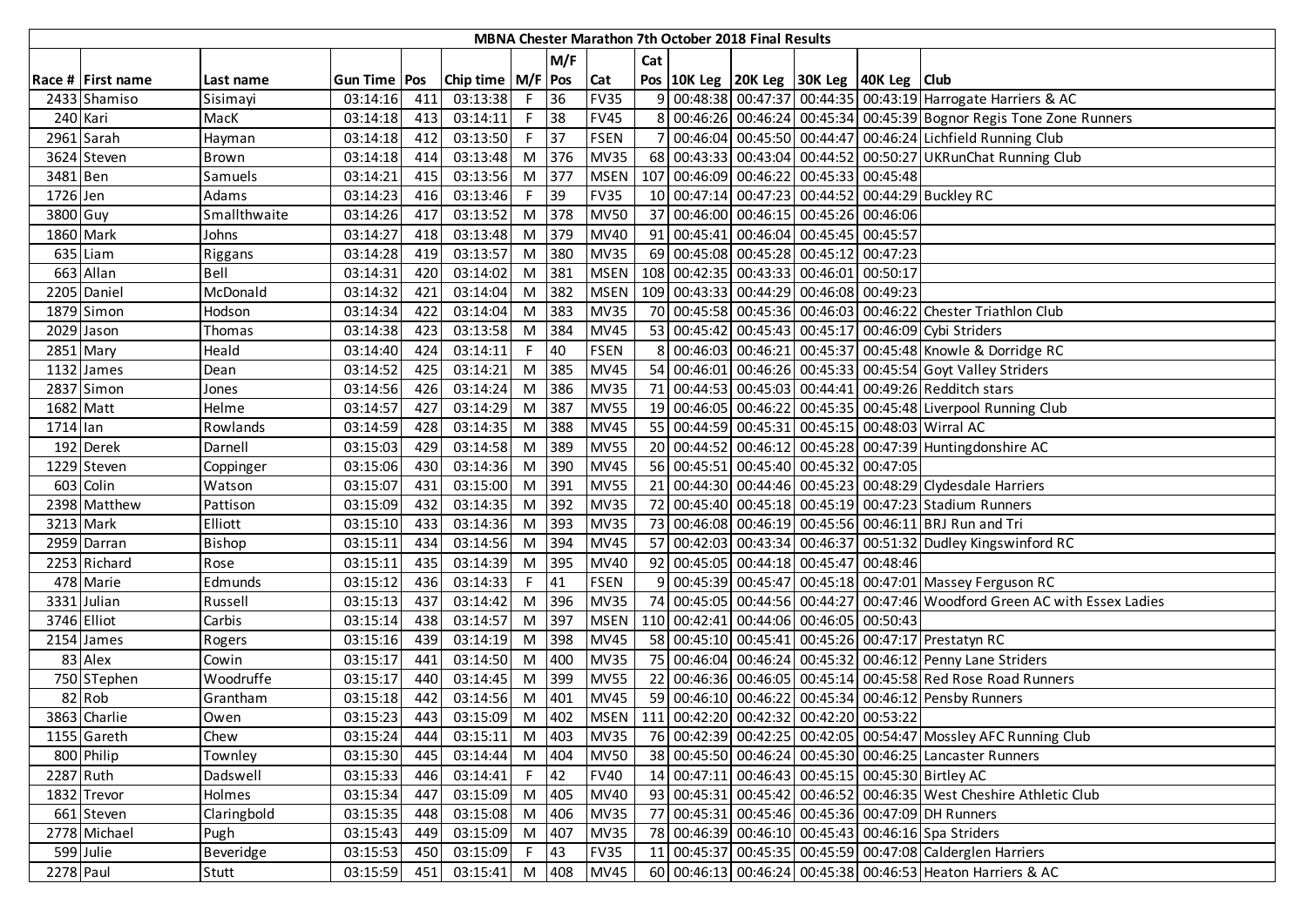|            |                     |               |                     |     |                       |        |       |             |     | <b>MBNA Chester Marathon 7th October 2018 Final Results</b> |                                                |                                                                                 |
|------------|---------------------|---------------|---------------------|-----|-----------------------|--------|-------|-------------|-----|-------------------------------------------------------------|------------------------------------------------|---------------------------------------------------------------------------------|
|            |                     |               |                     |     |                       |        | M/F   |             | Cat |                                                             |                                                |                                                                                 |
|            | Race # First name   | Last name     | <b>Gun Time Pos</b> |     | Chip time   M/F   Pos |        |       | <b>Cat</b>  |     |                                                             | Pos 10K Leg 20K Leg 30K Leg 40K Leg Club       |                                                                                 |
|            | 2855 Mark           | Summers       | 03:16:03            | 452 | 03:15:35              |        | M 409 | <b>MV40</b> |     |                                                             |                                                | 94 00:43:55 00:44:48 00:45:49 00:49:55 Warley Woods Pacers                      |
| 2739 Nick  |                     | Luntley       | 03:16:07            | 453 | 03:15:33              |        | M 410 | <b>MSEN</b> |     |                                                             |                                                | 112 00:45:58 00:46:24 00:45:32 00:46:41 Massey Ferguson RC                      |
|            | 3575 Andrew         | Bowen         | 03:16:10            | 454 | 03:15:21              |        | M 411 | <b>MV40</b> |     |                                                             | 95 00:42:44 00:43:32 00:45:38 00:51:41         |                                                                                 |
| 1091 Vicki |                     | Perry         | 03:16:24            | 455 | 03:16:08              | $F$ 44 |       | <b>FV60</b> |     |                                                             |                                                | 00:45:45 00:46:25 00:46:01 00:47:15 Altrincham & District Athletic Club Limited |
|            | 3292 Mark           | Jennings      | 03:16:31            | 456 | 03:16:06              |        | M 412 | <b>MV35</b> |     |                                                             | 79 00:42:25 00:45:26 00:46:18 00:50:50         |                                                                                 |
|            | 845 Stephen         | Gorst         | 03:16:36            | 457 | 03:15:38              |        | M 413 | <b>MV35</b> |     |                                                             |                                                | 80 00:47:02 00:46:19 00:45:47 00:45:55 Choriton Runners                         |
| 791 Jon    |                     | Turner        | 03:16:37            | 458 | 03:15:59              |        | M 414 | <b>MSEN</b> |     |                                                             |                                                | 113 00:46:57 00:46:17 00:45:36 00:46:14 Blackburn Road Runners                  |
|            | 2799 Simon          | Martin        | 03:16:41            | 459 | 03:16:07              |        | M 415 | <b>MV45</b> |     |                                                             |                                                | 61 00:46:00 00:46:22 00:45:33 00:47:31 Cobra Running & Triathlon Club           |
| 623 Neil   |                     | Mackay        | 03:16:46            | 460 | 03:16:24              |        | M 416 | <b>MV50</b> |     |                                                             | 39 00:47:12 00:46:29 00:45:38 00:46:24         |                                                                                 |
|            | 2509 David          | Harling       | 03:16:47            | 461 | 03:15:57              |        | M 417 | <b>MV45</b> |     |                                                             |                                                | 62 00:47:19 00:46:19 00:45:18 00:46:24 Barnsley Athletic Club                   |
|            | 3222 Shelley        | Duffy         | 03:16:50            | 462 | 03:16:18              | F.     | 45    | <b>FV35</b> |     |                                                             |                                                | 12 00:46:10 00:46:19 00:45:57 00:47:05 BRJ Run and Tri                          |
|            | 744 Andrew          | Fairweather   | 03:16:50            | 462 | 03:16:07              |        | M 418 | <b>MV35</b> |     |                                                             |                                                | 81 00:45:50 00:45:48 00:45:00 00:48:10 Red Rose Road Runners                    |
|            | 2096 Mark           | Brownson      | 03:16:54            | 464 | 03:16:38              | M      | 419   | <b>MSEN</b> |     |                                                             |                                                | 114 00:42:36 00:42:25 00:46:28 00:52:38 Clapham Chasers                         |
|            | 1699 Andrew         | Keeley        | 03:17:05            | 465 | 03:16:38              | M      | 420   | <b>MV55</b> |     |                                                             |                                                | 23 00:46:04 00:46:23 00:45:35 00:47:07 Penny Lane Striders                      |
|            | 292 John            | Naylor        | 03:17:20            | 466 | 03:16:38              |        | M 421 | <b>MV35</b> |     |                                                             |                                                | 82 00:43:19 00:43:56 00:47:14 00:50:23 Red Rose Road Runners                    |
|            | 22 Susanna          | Harrison      | 03:17:24            | 467 | 03:17:21              | $F$ 46 |       | <b>FV55</b> |     |                                                             |                                                | 1 00:47:34 00:46:17 00:45:48 00:46:47 Guildford & Godalming AC                  |
|            | 442 Carole          | Fee           | 03:17:26            | 469 | 03:16:38              | $F$ 47 |       | <b>FV45</b> |     |                                                             |                                                | 9 00:46:03 00:46:25 00:46:14 00:47:09 East Hull Harriers & AC                   |
|            | 1802 Mark           | Harrison      | 03:17:26            | 468 | 03:16:49              |        | M 422 | <b>MV35</b> |     |                                                             | 83 00:45:58 00:46:27 00:45:32 00:47:38         |                                                                                 |
|            | 532 Steve           | Paul          | 03:17:28            | 470 | 03:16:57              | M      | 423   | <b>MV55</b> |     |                                                             |                                                | 24 00:44:44 00:43:25 00:44:11 00:52:01 Eastern Masters AC                       |
|            | 142 Mike            | Walker        | 03:17:31            | 471 | 03:17:26              |        | M 424 | <b>MV65</b> |     |                                                             |                                                | 00:46:22 00:48:02 00:46:12 00:46:25 Southport Waterloo AC                       |
| 655 Lee    |                     | Doswell       | 03:17:33            | 472 | 03:17:09              |        | M 425 | <b>MV40</b> |     |                                                             | 96 00:43:28 00:43:23 00:44:52 00:52:32         |                                                                                 |
|            | 577 Marcus          | Sanderson     | 03:17:38            | 473 | 03:16:53              | M      | 426   | <b>MV35</b> |     |                                                             | 84 00:46:56 00:46:22 00:46:36 00:46:32         |                                                                                 |
| 1058 Sean  |                     | Warburton     | 03:17:43            | 474 | 03:17:13              | M      | 427   | <b>MV40</b> |     |                                                             | 97 00:46:01 00:46:29 00:45:32 00:47:44         |                                                                                 |
|            | 2564 Subhashis      | Basu          | 03:17:44            | 475 | 03:17:00              | M      | 428   | <b>MV35</b> |     |                                                             |                                                | 85 00:45:33 00:45:28 00:45:42 00:48:45 100 Marathon Club                        |
|            | 2725 Riccardo       | Nardi         | 03:17:45            | 476 | 03:17:12              | M      | 429   | <b>MV50</b> |     |                                                             | 40 00:46:08 00:46:21 00:45:33 00:47:32         |                                                                                 |
|            | 2111 Keith          | <b>Brand</b>  | 03:17:46            | 477 | 03:16:46              | M      | 430   | <b>MV35</b> |     |                                                             | 86 00:48:06 00:47:44 00:46:29 00:44:55         |                                                                                 |
|            | 2487 Robert         | <b>Stocks</b> | 03:17:48            | 478 | 03:17:16              | M      | 431   | <b>MV55</b> |     |                                                             |                                                | 25 00:45:59 00:46:24 00:45:38 00:48:14 Wolds Veteran RC                         |
|            | 3829 Pierre-Etienne | Oppliger      | 03:17:54            | 479 | 03:16:37              |        | M 432 | <b>MSEN</b> |     |                                                             | 115 00:48:33 00:47:03 00:45:25 00:45:39        |                                                                                 |
| 1219 lan   |                     | Dale          | 03:17:58            | 480 | 03:17:27              | M      | 433   | <b>MV55</b> |     |                                                             |                                                | 26 00:45:51 00:45:40 00:45:32 00:48:47 Royton Road Runners                      |
| 1212 Paul  |                     | Chapman       | 03:18:00            | 481 | 03:17:38              | M      | 434   | <b>MV40</b> |     |                                                             | 98 00:43:11 00:43:07 00:43:12 00:55:53         |                                                                                 |
| 2070 lain  |                     | Davies-Moore  | 03:18:03            | 482 | 03:17:07              |        | M 435 | <b>MV45</b> |     |                                                             |                                                | 63 00:47:03 00:46:23 00:45:52 00:46:46 Wrecsam Tri                              |
| 2307 Paul  |                     | Garrens       | 03:18:16            | 483 | 03:17:38              | M      | 436   | <b>MV45</b> |     |                                                             |                                                | 64 00:46:29 00:47:39 00:46:44 00:46:29 Middlesbrough & Cleveland Harriers       |
| 1407 Ross  |                     | McNair        | 03:18:17            | 484 | 03:17:58              | M      | 437   |             |     |                                                             | MSEN   116 00:42:47 00:43:33 00:45:11 00:54:05 |                                                                                 |
| 2220 Mike  |                     | Smith         | 03:18:20            | 485 | 03:17:58              | M 438  |       |             |     |                                                             |                                                | MSEN   117 00:46:09 00:46:24 00:45:35 00:48:00 Serpentine RC                    |
|            | 2532 Martin         | Hunt          | 03:18:22            | 486 | 03:17:48              | M 439  |       | <b>MV45</b> |     |                                                             |                                                | 65 00:47:01 00:47:12 00:46:43 00:46:37 Kimberworth Striders                     |
|            | 3885 Andrew         | Shelton       | 03:18:26            | 487 | 03:17:42              |        | M 440 | <b>MV40</b> |     |                                                             | 99 00:45:51 00:46:19 00:45:34 00:48:28         |                                                                                 |
|            | 840 Matthew         | Eddisford     | 03:18:27            | 488 | 03:17:41              |        | M 441 | <b>MV35</b> |     |                                                             | 87 00:46:18 00:46:57 00:46:38 00:47:25         |                                                                                 |
|            | 2535 Rebecca        | Hunt          | 03:18:30            | 489 | 03:17:56              | $F$ 48 |       | <b>FSEN</b> |     |                                                             |                                                | 10 00:47:00 00:47:12 00:46:42 00:46:35 Kimberworth Striders                     |
|            | 188 Jackie          | Bradshaw      | 03:18:33            | 490 | 03:18:06              | $F$ 49 |       | <b>FV45</b> |     |                                                             |                                                | 10 00:46:04 00:46:24 00:46:12 00:48:35 Halesowen ACC                            |
|            | 2393 Jonathan       | Carter        | 03:18:36            | 491 | 03:17:36              |        | M 442 | <b>MV40</b> |     |                                                             |                                                | 100 00:45:52 00:46:17 00:46:13 00:47:58 100 Marathon Club                       |
|            | 906 Robert          | Patterson     | 03:18:38            | 492 | 03:18:12              |        |       | M 443 MV35  |     |                                                             | 88 00:44:29 00:45:13 00:44:40 00:52:29         |                                                                                 |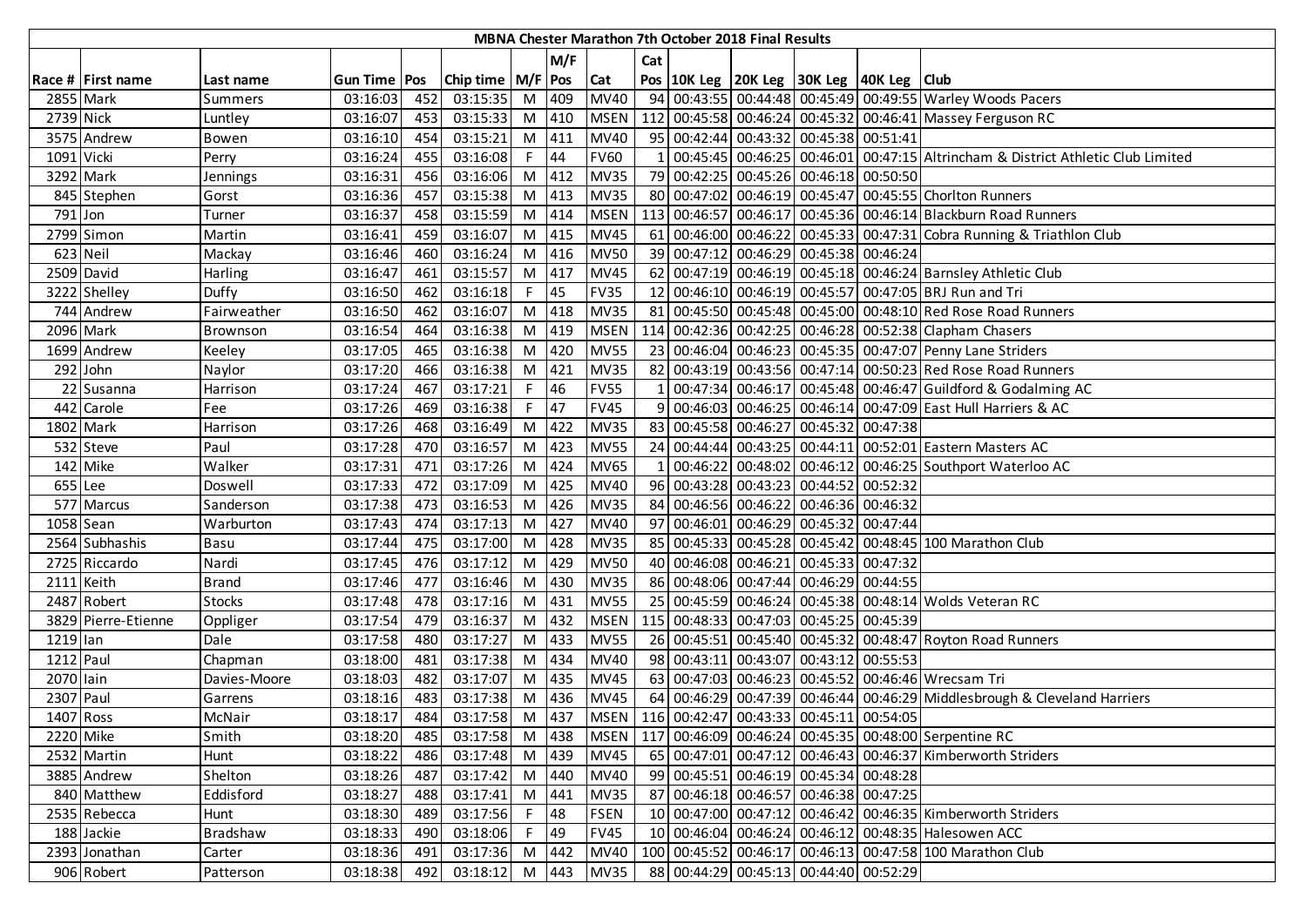|             |                   |                |                |     |                       |    |       |             |                | <b>MBNA Chester Marathon 7th October 2018 Final Results</b> |                                                    |                                                                           |
|-------------|-------------------|----------------|----------------|-----|-----------------------|----|-------|-------------|----------------|-------------------------------------------------------------|----------------------------------------------------|---------------------------------------------------------------------------|
|             |                   |                |                |     |                       |    | M/F   |             | Cat            |                                                             |                                                    |                                                                           |
|             | Race # First name | Last name      | Gun Time   Pos |     | Chip time   M/F   Pos |    |       | Cat         |                |                                                             | Pos   10K Leg   20K Leg   30K Leg   40K Leg   Club |                                                                           |
|             | 205 Lynda         | Hembury        | 03:18:39       | 493 | 03:18:01              | F. | 50    | <b>FV60</b> | $\overline{2}$ |                                                             | 00:46:19 00:46:43 00:46:12 00:47:23 Tring RC       |                                                                           |
|             | 3903 Gerard       | Tennyson       | 03:18:41       | 494 | 03:18:10              | M  | 444   | <b>MV35</b> |                |                                                             | 89 00:46:02 00:46:26 00:45:58 00:48:34             |                                                                           |
|             | 1456 Stephen      | Diesner        | 03:18:45       | 495 | 03:17:52              | M  | 445   | <b>MV55</b> |                |                                                             | 27 00:46:14 00:47:16 00:46:38 00:46:49             |                                                                           |
|             | 181 Deborah       | Gilman         | 03:18:46       | 496 | 03:18:19              | F. | 51    | <b>FV45</b> |                |                                                             |                                                    | 11 00:45:06 00:46:31 00:47:15 00:48:29 Hatton Darts                       |
|             | 123 Matt          | Callister      | 03:18:52       | 497 | 03:18:44              | M  | 446   | MV40        |                |                                                             |                                                    | 101 00:45:26 00:46:14 00:45:55 00:49:59 Northern (Isle of Man) AC         |
| 2359 Paul   |                   | Smith          | 03:18:58       | 498 | 03:18:33              | M  | 447   | <b>MV35</b> |                |                                                             | 90 00:46:09 00:46:25 00:45:56 00:48:25             |                                                                           |
| 1974 Ben    |                   | Sherlock       | 03:19:07       | 499 | 03:17:34              | M  | 448   | <b>MSEN</b> |                |                                                             | 118 00:47:30 00:46:41 00:45:38 00:46:40            |                                                                           |
| 432 Sue     |                   | Straw          | 03:19:12       | 500 | 03:18:23              | F. | 52    | <b>FV45</b> | 12             |                                                             |                                                    | 00:45:51 00:46:13 00:46:23 00:48:56 Keighley & Craven AC                  |
|             | 621 Mari          | <b>Bremner</b> | 03:19:13       | 501 | 03:18:14              | F. | 53    | <b>FSEN</b> |                |                                                             |                                                    | 11 00:47:02 00:46:59 00:46:17 00:47:17 Portobello Running Club            |
|             | 793 Michael       | Oddie          | 03:19:14       | 502 | 03:18:31              | M  | 449   | <b>MV40</b> | 102            |                                                             |                                                    | 00:46:01 00:46:04 00:46:24 00:48:57 Red Rose Road Runners                 |
|             | 2486 Barry        | Holcombe       | 03:19:18       | 504 | 03:18:11              | M  | 451   | <b>MV40</b> |                |                                                             |                                                    | 103 00:47:29 00:46:10 00:45:20 00:47:02 Wolds Veteran RC                  |
|             | 860 Peter         | Whelan         | 03:19:18       | 503 | 03:18:25              | M  | 450   | <b>MV45</b> |                |                                                             | 66 00:46:09 00:46:08 00:44:25 00:49:01             |                                                                           |
| $1615$ Gary |                   | O'Brien        | 03:19:23       | 505 | 03:19:11              | M  | 452   | <b>MV50</b> |                |                                                             | 41 00:47:02 00:48:06 00:48:09 00:46:20             |                                                                           |
| 3793 Dave   |                   | Simmonds       | 03:19:24       | 506 | 03:19:01              | M  | 453   | <b>MV50</b> |                |                                                             | 42 00:46:11 00:46:21 00:45:33 00:48:45             |                                                                           |
|             | 676 Simon         | Jolly          | 03:19:26       | 507 | 03:18:57              | M  | 454   | <b>MSEN</b> |                |                                                             | 119 00:46:11 00:46:29 00:46:18 00:48:57            |                                                                           |
|             | 1799 Christopher  | Shaw           | 03:19:32       | 508 | 03:19:21              | M  | 455   | <b>MV40</b> |                |                                                             |                                                    | 104 00:41:33 00:42:03 00:43:39 01:00:05 Buckley RC                        |
|             | 2419 Geoffrey     | Hirst          | 03:19:37       | 509 | 03:19:08              |    | M 456 | <b>MV35</b> |                |                                                             |                                                    | 91 00:45:58 00:46:15 00:45:58 00:49:29 Harrogate Harriers & AC            |
|             | 1896 Gareth       | Humphreys      | 03:19:38       | 510 | 03:19:05              | M  | 457   | <b>MSEN</b> |                |                                                             | 120 00:43:03 00:43:37 00:45:11 00:55:23            |                                                                           |
|             | 272 Andrew        | Buchanan       | 03:19:39       | 511 | 03:19:23              | M  | 458   | <b>MV35</b> |                |                                                             |                                                    | 92 00:42:13 00:42:01 00:43:53 00:56:18 Calderglen Harriers                |
|             | 1322 Emmanuel     | Secher         | 03:19:40       | 512 | 03:18:53              | M  | 459   | <b>MSEN</b> |                |                                                             | 121 00:45:01 00:46:15 00:46:42 00:49:46            |                                                                           |
|             | 2312 Michael      | Good           | 03:19:42       | 513 | 03:19:05              | M  | 460   | <b>MV50</b> |                |                                                             |                                                    | 43 00:46:30 00:47:40 00:46:44 00:46:59 Middlesbrough & Cleveland Harriers |
|             | 3041 Gavin        | Parr           | 03:19:43       | 514 | 03:19:02              | M  | 461   | <b>MV40</b> |                |                                                             | 105 00:46:25 00:47:28 00:46:59 00:47:33            |                                                                           |
|             | 3782 Helen        | Etherington    | 03:19:47       | 515 | 03:18:57              |    | 54    | <b>FV35</b> |                |                                                             |                                                    | 13 00:46:53 00:47:48 00:46:29 00:47:24 Wellingborough & District AC       |
|             | 1745 Freddy       | Newberry       | 03:19:50       | 516 | 03:19:12              | M  | 462   | <b>MSEN</b> | 122            |                                                             | 00:48:42 00:47:04 00:45:53 00:46:55                |                                                                           |
|             | 3560 Claire       | Harrison       | 03:19:51       | 517 | 03:19:22              | F. | 55    | <b>FV40</b> |                |                                                             |                                                    | 15 00:45:43 00:46:06 00:46:40 00:49:41 North Cotswold Tri and Run         |
|             | 651 Tom           | Dunlop         | 03:19:56       | 518 | 03:19:16              | M  | 463   | <b>MSEN</b> |                |                                                             |                                                    | 123 00:47:55 00:47:37 00:46:30 00:47:01 Derwent AC Cockermouth            |
| 3938 Sam    |                   | Hughes         | 03:20:06       | 519 | 03:19:43              | M  | 464   | <b>MSEN</b> |                |                                                             | 124 00:44:25 00:45:38 00:46:54 00:51:26            |                                                                           |
|             | 1528 Mark         | Atherton       | 03:20:09       | 520 | 03:19:26              | M  | 465   | MV40        |                |                                                             |                                                    | 106 00:47:19 00:48:02 00:46:26 00:47:07 Widnes Running Club               |
|             | 2567 Stuart       | Clensy         | 03:20:15       | 521 | 03:19:48              | M  | 466   | <b>MV50</b> |                |                                                             | 44 00:44:09 00:44:49 00:45:50 00:53:32             |                                                                           |
|             | 1668 David        | Connolly       | 03:20:21       | 522 | 03:19:30              | M  | 467   | <b>MV45</b> |                |                                                             | 67 00:47:45 00:47:27 00:46:13 00:47:29             |                                                                           |
| 1924 lan    |                   | Mugglestone    | 03:20:26       | 523 | 03:19:32              | M  | 468   | <b>MV40</b> |                |                                                             | 107 00:46:30 00:47:11 00:47:48 00:47:12            |                                                                           |
|             | 1507 Darran       | Wilson         | 03:20:33       | 524 | 03:20:01              | M  | 469   | <b>MV45</b> |                |                                                             | 68 00:45:36 00:46:57 00:47:33 00:48:56             |                                                                           |
|             | 3070 Simon        | Bryan          | 03:20:34       | 525 | 03:19:57              | M  | 470   |             |                |                                                             |                                                    | MV40   108 00:46:31 00:47:18 00:46:34 00:48:08 Trentham Rc                |
|             | 3111 Shaun        | Egan           | 03:20:35       | 526 | 03:20:05              |    | M 471 |             |                |                                                             |                                                    | MSEN   125   00:46:00   00:46:08   00:45:28   00:47:17   Maldwyn Harriers |
|             | 450 Mike          | Wells          | 03:20:36       | 527 | 03:19:57              |    | M 472 | <b>MV40</b> |                |                                                             |                                                    | 109 00:46:44 00:46:43 00:47:22 00:48:14 Caistor Running Club              |
|             | 2386 Steven       | Taylor         | 03:20:36       | 528 | 03:19:58              |    | M 473 | <b>MV35</b> |                |                                                             |                                                    | 93 00:46:45 00:46:44 00:47:22 00:48:15 Stadium Runners                    |
|             | 762 Sam           | Moran          | 03:20:38       | 529 | 03:20:18              |    | M 474 | <b>MSEN</b> |                |                                                             | 126 00:43:34 00:43:55 00:45:38 00:50:37            |                                                                           |
|             | 966 James         | Taylor         | 03:20:41       | 530 | 03:20:03              |    | M 475 | <b>MV35</b> |                |                                                             |                                                    | 94 00:47:05 00:47:07 00:46:58 00:48:18 Almost Athletes                    |
|             | 3128 Euan         | Balmer         | 03:20:43       | 531 | 03:20:10              |    | M 476 | <b>MV40</b> |                |                                                             | 110 00:46:17 00:46:26 00:47:16 00:49:16            |                                                                           |
|             | 3794 Nathanael    | Ingram         | 03:20:50       | 532 | 03:20:28              |    | M 477 | <b>MSEN</b> |                |                                                             | 127 00:42:34 00:43:16 00:47:51 00:55:30            |                                                                           |
|             | 3828 Andrew       | Vickerman      | 03:20:53       | 533 | 03:19:47 M 478        |    |       | <b>MV35</b> |                |                                                             |                                                    | 95 00:47:38 00:45:37 00:46:00 00:49:19 Newcastle (Staffs) AC              |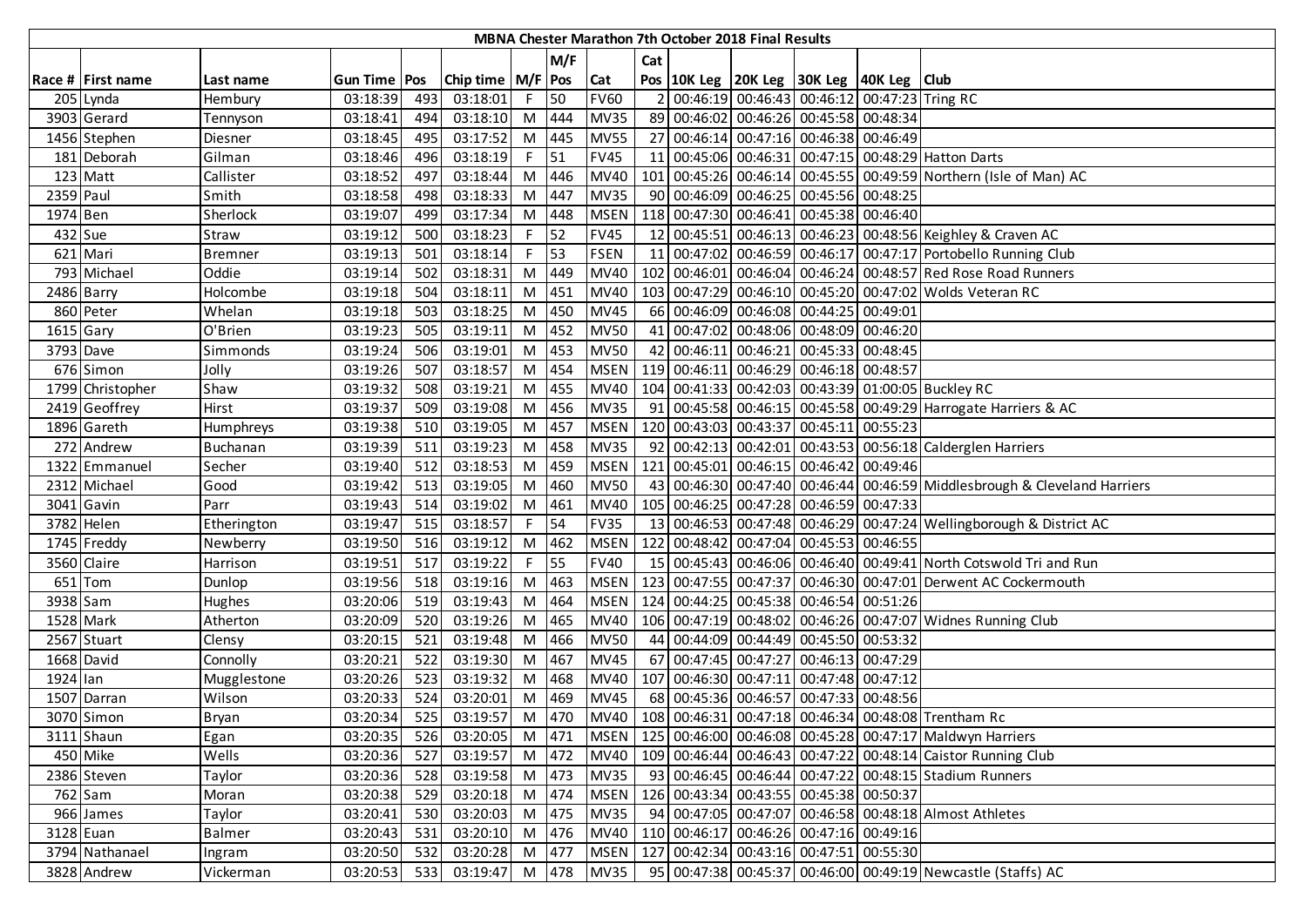|            |                   |                |                |     |                       |        |        |             |     | MBNA Chester Marathon 7th October 2018 Final Results |                                                    |                                                                             |
|------------|-------------------|----------------|----------------|-----|-----------------------|--------|--------|-------------|-----|------------------------------------------------------|----------------------------------------------------|-----------------------------------------------------------------------------|
|            |                   |                |                |     |                       |        | M/F    |             | Cat |                                                      |                                                    |                                                                             |
|            | Race # First name | Last name      | Gun Time   Pos |     | Chip time   M/F   Pos |        |        | <b>Cat</b>  |     |                                                      | Pos   10K Leg   20K Leg   30K Leg   40K Leg   Club |                                                                             |
|            | 1457 Adam         | Daish          | 03:20:54       | 534 | 03:20:44              |        | M 479  | <b>MSEN</b> |     |                                                      |                                                    | 128 00:42:45 00:42:34 00:46:54 00:55:40 Enfield and Haringey A C            |
| 1447 Chris |                   | McShane        | 03:21:06       | 535 | 03:20:18              |        | M 480  | <b>MSEN</b> |     |                                                      | 129 00:46:11 00:47:01 00:47:17 00:48:43            |                                                                             |
|            | 997 Sean          | <b>Shiels</b>  | 03:21:12       | 536 | 03:20:14              |        | M 481  | <b>MSEN</b> |     |                                                      | 130 00:48:28 00:47:43 00:47:19 00:46:53            |                                                                             |
| 3439 Karl  |                   | Chatterjee     | 03:21:18       | 537 | 03:20:44              |        | M 482  | <b>MV45</b> |     |                                                      |                                                    | 69 00:48:32 00:47:32 00:46:31 00:47:20 Herne Hill Harriers                  |
|            | 1008 Ashley       | Mancey-Johnson | 03:21:20       | 538 | 03:20:43              | M      | 483    | <b>MSEN</b> |     |                                                      | 131 00:45:39 00:46:40 00:48:43 00:49:41            |                                                                             |
|            | 3525 Mark         | Norman         | 03:21:22       | 539 | 03:20:47              | M      | 484    | <b>MV55</b> |     |                                                      | 28 00:46:40 00:47:13 00:46:51 00:48:19             |                                                                             |
|            | 2273 Mark         | Sandford       | 03:21:35       | 540 | 03:21:01              | M      | 485    | <b>MV40</b> |     |                                                      | 111 00:45:58 00:46:28 00:45:41 00:49:55            |                                                                             |
|            | 1594 Harrison     | Wood           | 03:21:50       | 541 | 03:21:06              | M      | 486    | <b>MSEN</b> |     |                                                      | 132 00:47:15 00:46:53 00:46:35 00:49:18            |                                                                             |
|            | 2743 Dorota       | Woloszynska    | 03:21:56       | 542 | 03:21:17              |        | 56     | <b>FV35</b> |     |                                                      |                                                    | 14 00:45:54 00:46:28 00:47:15 00:49:59 Kenilworth Runners                   |
|            | 3148 Shayne       | Adams          | 03:21:56       | 543 | 03:21:20              | M      | 487    | <b>MV50</b> |     |                                                      | 45 00:45:19 00:45:59 00:47:38 00:50:47             |                                                                             |
|            | 122 Darryl        | Coulter        | 03:22:14       | 544 | 03:22:09              | M      | 488    | <b>MV45</b> |     |                                                      |                                                    | 70 00:43:50 00:49:03 00:47:48 00:50:31 Nene Valley Harriers                 |
|            | 3138 Harriette    | Page           | 03:22:15       | 545 | 03:20:40              | F.     | 57     | <b>FSEN</b> |     |                                                      | 12 00:48:11 00:47:08 00:46:30 00:48:04             |                                                                             |
|            | 1342 Dominic      | Scott          | 03:22:17       | 546 | 03:21:45              |        | M 489  | <b>MV55</b> |     |                                                      | 29 00:46:17 00:46:53 00:47:12 00:50:14             |                                                                             |
|            | 214 Robert        | Fursey         | 03:22:18       | 547 | 03:22:08              | M      | 490    | <b>MV55</b> |     |                                                      |                                                    | 30 00:46:26 00:46:22 00:45:31 00:51:18 Medway and Maidstone AC              |
|            | 3888 Mandip       | Thandi         | 03:22:21       | 548 | 03:21:24              | M      | 491    | <b>MV40</b> |     |                                                      |                                                    | 112 00:48:16 00:47:47 00:46:31 00:47:29 Aldridge Rc                         |
|            | 3019 Steven       | Naylor         | 03:22:21       | 549 | 03:21:28              |        | M 492  | <b>MV35</b> |     |                                                      |                                                    | 96 00:48:36 00:47:31 00:47:11 00:47:35 Michelin AC                          |
| 3014 Chris |                   | Naylor         | 03:22:23       | 550 | 03:21:30              |        | M 493  | <b>MV40</b> |     |                                                      | 113 00:48:36 00:47:31 00:47:11 00:47:35            |                                                                             |
|            | 2400 Helen        | Nuttall        | 03:22:25       | 552 | 03:21:24              | F.     | 58     | <b>FV35</b> |     |                                                      |                                                    | 15 00:49:51 00:49:02 00:47:00 00:45:19 Holmfirth Harriers AC                |
|            | 738 Manolo        | Mendoza        | 03:22:25       | 551 | 03:22:18              | M      | 494    | <b>MV45</b> |     |                                                      |                                                    | 71 00:45:12 00:44:05 00:46:04 00:55:12 Red Rose Road Runners                |
|            | $252$ Jane        | Davies         | 03:22:30       | 553 | 03:22:23              | F.     | 59     | <b>FV55</b> |     |                                                      |                                                    | 00:47:31 00:48:38 00:48:20 00:47:26 Reading Roadrunners                     |
|            | 878 Chris         | Watson         | 03:22:32       | 554 | 03:22:06              |        | M 495  | <b>MV45</b> | 72  |                                                      |                                                    | 00:47:31 00:47:31 00:47:40 00:48:42 Manchester Triathlon Club               |
|            | 2283 Mark         | Hodgson        | 03:22:37       | 555 | 03:22:03              |        | M 496  | <b>MSEN</b> |     |                                                      |                                                    | 133 00:45:59 00:45:26 00:44:44 00:53:03 South Shields Harriers & AC         |
|            | 3943 David        | Miles          | 03:22:40       | 556 | 03:22:23              | M      | 497    | <b>MV50</b> |     |                                                      | 46 00:43:02 00:43:20 00:47:00 00:55:36             |                                                                             |
| 2295 Paul  |                   | Cook           | 03:22:54       | 557 | 03:22:41              | M      | 498    | <b>MV40</b> |     |                                                      |                                                    | 114 00:43:46 00:44:07 00:44:55 00:59:16 Darlington H & AC                   |
| 3957 lan   |                   | Leonard        | 03:22:55       | 558 | 03:22:28              | M      | 499    | <b>MV45</b> |     |                                                      | 73 00:47:34 00:48:13 00:47:18 00:48:10             |                                                                             |
|            | 1396 Martin       | Thornley       | 03:23:01       | 559 | 03:22:15              |        | M 500  | <b>MV40</b> |     |                                                      | 115 00:48:55 00:46:56 00:46:36 00:48:54            |                                                                             |
| 2127 Neil  |                   | Toner          | 03:23:06       | 560 | 03:22:20              |        | M 501  | <b>MV45</b> |     |                                                      |                                                    | 74 00:49:10 00:48:16 00:47:57 00:47:22 Wallasey Athletic Club               |
| 1113 Alan  |                   | Morris         | 03:23:11       | 561 | 03:22:23              |        | M 502  | <b>MV50</b> |     |                                                      | 47 00:48:05 00:48:02 00:47:11 00:48:36             |                                                                             |
| 1144 Mark  |                   | Egerton        | 03:23:14       | 562 | 03:22:35              |        | M 503  | <b>MV35</b> |     |                                                      |                                                    | 97 00:46:04 00:46:18 00:45:35 00:52:10 Mossley AFC Running Club             |
|            | 1371 Malcolm      | Collins        | 03:23:18       | 563 | 03:22:37              |        | M 504  | <b>MV45</b> |     |                                                      |                                                    | 75 00:47:14 00:48:21 00:48:09 00:48:09 Astley & Tyldesley Road Runners      |
| 2588 Sam   |                   | <b>Bassett</b> | 03:23:20       | 564 | 03:22:39              |        | M 505  | <b>MSEN</b> |     |                                                      | 134 00:49:18 00:48:43 00:47:26 00:46:57            |                                                                             |
|            | 2693 Angela       | McWilliam      | 03:23:24       | 565 | 03:22:46              |        | 60     | <b>FSEN</b> |     |                                                      |                                                    | 13 00:46:14 00:47:21 00:47:55 00:49:57 Charnwood A C                        |
|            | 204 Colin         | Taylor         | 03:23:26       | 566 | 03:23:17              |        | M 506  | <b>MV60</b> |     |                                                      |                                                    | 7 00:46:34 00:47:15 00:47:51 00:50:18 Watford Joggers                       |
| 1317 Hari  |                   | Sholinghur     | 03:23:27 567   |     | 03:23:00              |        | M 507  |             |     |                                                      |                                                    | MV40   116 00:43:33 00:44:29 00:46:50 00:55:14 Lymm Runners                 |
|            | 1666 Mark         | Foster         | 03:23:31       | 568 | 03:22:41              |        | M 508  | <b>MV40</b> |     |                                                      | 117 00:47:10 00:46:49 00:48:24 00:49:39            |                                                                             |
|            | 3945 Louise       | Andrews        | 03:23:39       | 569 | 03:22:54              | F 61   |        | <b>FV45</b> |     |                                                      |                                                    | 13 00:48:42 00:47:46 00:47:11 00:48:14 Kenilworth Runners                   |
| 2297 Tom   |                   | Hodgson        | 03:23:48       | 570 | 03:23:19              |        | M 509  | <b>MV35</b> |     |                                                      | 98 00:45:53 00:45:34 00:45:51 00:52:10             |                                                                             |
|            | 1817 Sarah        | Sperring       | 03:23:50       | 571 | 03:22:43              |        | $F$ 62 | <b>FSEN</b> |     |                                                      | 14 00:47:11 00:48:11 00:47:28 00:48:58             |                                                                             |
|            | 2627 Steven       | <b>Brien</b>   | 03:23:50       | 572 | 03:23:16              |        | M 510  | <b>MV35</b> |     |                                                      | 99 00:46:43 00:46:43 00:47:04 00:50:55             |                                                                             |
|            | 3568 Christina    | Horak          | 03:23:54       | 575 | 03:23:25              | $F$ 63 |        | <b>FV35</b> |     |                                                      |                                                    | 16 00:46:05 00:46:24 00:48:00 00:51:02 Stroud & District Athletic           |
| 3564 Paul  |                   | Warren         | 03:23:54       | 573 |                       |        |        |             |     |                                                      |                                                    | 03:22:58 M 511 MV35 100 00:48:41 00:48:05 00:48:17 00:47:44 Almost Athletes |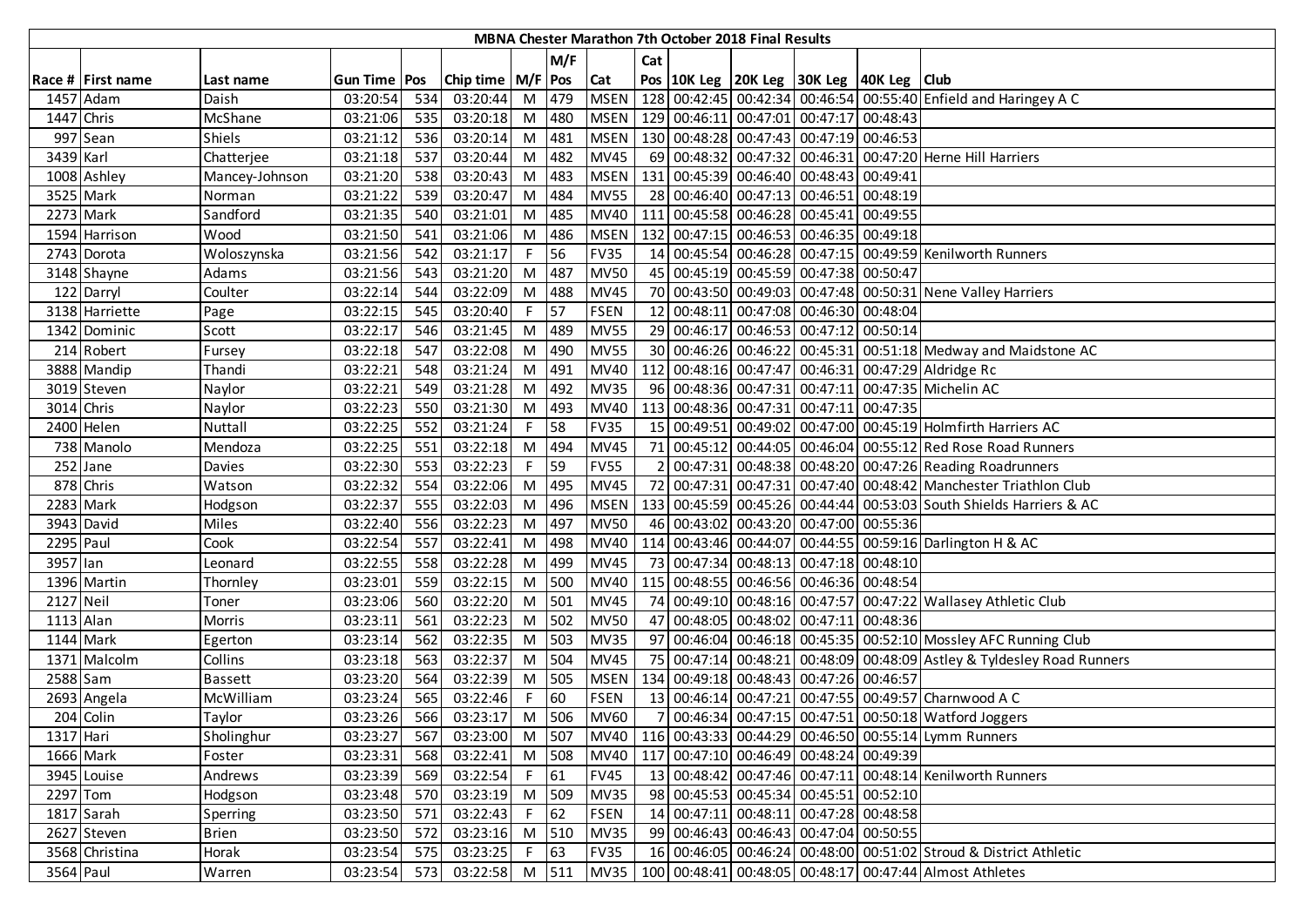|           |                   |                |                |     |                       |       |             |             |                         | <b>MBNA Chester Marathon 7th October 2018 Final Results</b> |                                                     |                                                                      |
|-----------|-------------------|----------------|----------------|-----|-----------------------|-------|-------------|-------------|-------------------------|-------------------------------------------------------------|-----------------------------------------------------|----------------------------------------------------------------------|
|           |                   |                |                |     |                       |       | M/F         |             | Cat                     |                                                             |                                                     |                                                                      |
|           | Race # First name | Last name      | Gun Time   Pos |     | Chip time   M/F   Pos |       |             | <b>Cat</b>  |                         |                                                             | Pos 10K Leg 20K Leg 30K Leg 40K Leg Club            |                                                                      |
|           | 3569 Darren       | Jewell         | 03:23:54       | 574 | 03:23:25              |       | M 512       | <b>MV40</b> |                         |                                                             |                                                     | 118 00:46:04 00:46:23 00:47:57 00:51:02 Stroud & District AC         |
|           | 3396 Christopher  | Game           | 03:23:56       | 576 | 03:23:11              |       | M 513       |             |                         |                                                             | MSEN   135 00:48:52 00:49:12 00:47:57 00:46:37      |                                                                      |
|           | 2401 Ashleigh     | Greenwood      | 03:23:57       | 577 | 03:23:19              | F 64  |             | <b>FSEN</b> |                         |                                                             |                                                     | 15 00:49:19 00:48:57 00:47:29 00:47:33 Stadium Runners               |
| 1709 Mark |                   | Jones          | 03:24:01       | 578 | 03:23:07              |       | M 514       | <b>MSEN</b> |                         |                                                             | 136 00:42:13 00:42:09 00:48:17 00:57:24             |                                                                      |
| 3467 Jo   |                   | Payze          | 03:24:06       | 579 | 03:23:23              | F     | 65          | <b>FV45</b> |                         |                                                             | 14 00:48:23 00:47:51 00:48:13 00:47:53              |                                                                      |
|           | 3715 Esther       | Marks          | 03:24:09       | 580 | 03:23:33              | F.    | 66          | <b>FV35</b> |                         |                                                             | 17 00:46:54 00:47:31 00:48:14 00:49:56              |                                                                      |
|           | 3417 Sophie Anne  | Flanagan       | 03:24:10       | 581 | 03:23:09              | F.    | $\sqrt{67}$ | <b>FSEN</b> |                         |                                                             |                                                     | 16 00:49:06 00:48:22 00:47:15 00:47:36 Serpentine RC                 |
|           | 2828 Daniel       | Egan           | 03:24:13       | 582 | 03:22:43              |       | M 515       | <b>MSEN</b> |                         |                                                             | 137 00:46:30 00:46:59 00:46:18 00:50:41             |                                                                      |
| 1550 Paul |                   | Platt          | 03:24:18       | 583 | 03:23:39              |       | M 516       | <b>MV35</b> |                         |                                                             |                                                     | 101 00:48:45 00:47:49 00:47:27 00:48:41 Wigan & District H & AC      |
|           | 419 Paul          | Elsley         | 03:24:19       | 584 | 03:24:01              |       | M 517       | <b>MV35</b> |                         |                                                             | 102 00:40:51 00:40:45 00:42:44 01:03:57             |                                                                      |
|           | 642 Lynne         | Stephen        | 03:24:20       | 585 | 03:23:58              | F     | 68          | <b>FV60</b> | $\overline{\mathsf{3}}$ |                                                             |                                                     | 00:46:10 00:46:28 00:47:56 00:51:43 Fife Athletics Club              |
|           | 961 Harriet       | Hamilton       | 03:24:20       | 586 | 03:23:50              | F.    | 69          | <b>FV35</b> |                         |                                                             |                                                     | 18 00:46:02 00:46:29 00:47:36 00:52:42 Sale Harriers Manchester      |
|           | 3669 James        | Lye            | 03:24:30       | 587 | 03:23:38              |       | $M$ 518     | <b>MV35</b> |                         |                                                             |                                                     | 103 00:47:45 00:48:11 00:47:16 00:48:56 Corsham Running Club         |
|           | 2438 Sarah        | Hunter         | 03:24:31       | 589 | 03:23:37              | F.    | 70          | <b>FSEN</b> |                         |                                                             |                                                     | 17 00:48:44 00:48:41 00:48:03 00:47:57 Ackworth Road Runners         |
|           | 1297 Jacco        | van Loon       | 03:24:31       | 588 | 03:23:27              |       | M 519       | <b>MV45</b> |                         |                                                             | 76 00:47:50 00:47:46 00:47:29 00:49:03              |                                                                      |
|           | 2995 Andrew       | Plimmer        | 03:24:35       | 590 | 03:23:39              |       | $M$ 520     |             |                         |                                                             | MSEN   138 00:45:57 00:47:31 00:47:29 00:51:05      |                                                                      |
|           | 3927 Jason        | Murray         | 03:24:37       | 591 | 03:23:29              |       | M 521       |             |                         |                                                             | MV40   119 00:47:17 00:47:55 00:47:49 00:49:35      |                                                                      |
|           | 3452 Dominic      | Woodbridge     | 03:24:40       | 592 | 03:23:48              |       | M 522       |             |                         |                                                             | MSEN   139 00:48:09 00:48:26 00:48:21 00:48:40      |                                                                      |
|           | 2361 Anthony      | Mott           | 03:24:49       | 593 | 03:24:10              | $M$   | 523         | <b>MV40</b> |                         |                                                             |                                                     | 120 00:48:01 00:47:47 00:47:30 00:49:43 Stainland Lions Running Club |
|           | 303 Andy          | Letheren       | 03:24:52       | 594 | 03:24:13              | M     | 524         | <b>MV50</b> |                         |                                                             | 48 00:47:30 00:48:08 00:48:19 00:49:08              |                                                                      |
| 1153 Amy  |                   | Shadbolt       | 03:24:55       | 596 | 03:24:17              | F I   | 71          | <b>FV40</b> |                         |                                                             |                                                     | 16 00:45:53 00:46:30 00:49:51 00:50:27 Mossley AFC Running Club      |
|           | 3684 Martin       | Koorts         | 03:24:55       | 595 | 03:24:01              |       | M 525       | <b>MV50</b> |                         |                                                             | 49 00:47:03 00:47:06 00:47:36 00:50:37              |                                                                      |
|           | 739 Kathryn       | Marginson      | 03:24:57       | 597 | 03:23:57              | F.    | 72          | <b>FV35</b> |                         |                                                             | 19 00:46:39 00:47:22 00:47:48 00:50:27              |                                                                      |
| 3403 Joe  |                   | Alkins         | 03:24:58       | 598 | 03:24:26              |       | M 526       | <b>MSEN</b> |                         |                                                             | 140 00:46:02 00:46:19 00:45:14 00:55:12             |                                                                      |
|           | 1081 Francis      | Pyatt          | 03:25:01       | 599 | 03:24:09              | M     | 527         | <b>MV35</b> |                         |                                                             |                                                     | 104 00:48:33 00:48:57 00:48:42 00:47:50 Macclesfield Harriers & AC   |
|           | 3236 Andy         | Holt           | 03:25:03       | 600 | 03:23:55              | M     | 528         | <b>MV45</b> |                         |                                                             | 77 00:48:58 00:48:38 00:47:38 00:47:36              |                                                                      |
|           | 2470 James        | Pearson        | 03:25:04       | 601 | 03:24:24              | M     | 529         | MV40        |                         |                                                             |                                                     | 121 00:47:17 00:48:16 00:48:20 00:49:28 East Hull Harriers & AC      |
|           | 996 Steven        | Hamilton       | 03:25:07       | 602 | 03:24:09              | M     | 530         | <b>MSEN</b> |                         |                                                             | 141   00:43:38   00:44:49   00:47:08   00:56:16     |                                                                      |
|           | 633 Chris         | Major          | 03:25:07       | 602 | 03:24:15              | M     | 530         | <b>MSEN</b> |                         |                                                             | 141 00:47:39 00:47:57 00:48:04 00:49:35             |                                                                      |
|           | 136 Cathy         | <b>Ulliott</b> | 03:25:09       | 605 | 03:25:03              | F I   | 74          | <b>FV50</b> | $\overline{2}$          |                                                             |                                                     | 00:48:00 00:48:05 00:48:55 00:49:12 Brighton & Hove AC               |
| 3503 Mia  |                   | Ramsden        | 03:25:09       | 604 | 03:24:22              | F     | 73          | <b>FSEN</b> |                         |                                                             |                                                     | 18 00:49:21 00:49:01 00:48:00 00:47:23 Clapham Chasers               |
|           | 616 Aaron         | Mccrone        | 03:25:11       | 606 | 03:24:38              | M I   | 532         |             |                         |                                                             | MV35   105 00:45:58 00:46:08 00:47:29 00:53:54      |                                                                      |
|           | 2970 Gareth       | Edwards        | 03:25:11       | 607 | 03:24:51              |       | M 533       |             |                         |                                                             | MV40   122 00:44:13 00:44:32 00:50:34 00:53:22      |                                                                      |
| 3818 Tim  |                   | Saban          | 03:25:16 608   |     | 03:24:48              | M 534 |             | <b>MV50</b> |                         |                                                             |                                                     | 50 00:46:01 00:45:14 00:46:39 00:54:50 Fairlands Valley Spartans     |
|           | 185 David         | Pettifer       | 03:25:17       | 609 | 03:25:07              |       | M 535       | <b>MV65</b> |                         |                                                             |                                                     | 2 00:46:54 00:48:55 00:48:17 00:49:23 Kenilworth Runners             |
|           | 707 Andrew        | Hardman        | 03:25:19       | 610 | 03:24:28              |       | M 536       |             |                         |                                                             | MSEN   143 00:48:45 00:47:44 00:47:36 00:49:06 KPMG |                                                                      |
|           | 3801 Marcus       | Taylor         | 03:25:24       | 611 | 03:24:37              |       | M 537       | <b>MV35</b> |                         |                                                             | 106 00:47:27 00:46:03 00:44:34 00:54:27             |                                                                      |
|           | 3048 Ian Charles  | Hodkinson      | 03:25:28       | 612 | 03:24:29              |       | M 538       | <b>MV45</b> |                         |                                                             |                                                     | 78 00:46:46 00:47:33 00:48:30 00:51:18 Stafford Harriers             |
|           | 550 Derek         | George         | 03:25:29       | 613 | 03:24:48              |       | M 539       | <b>MV45</b> |                         |                                                             |                                                     | 79 00:46:49 00:47:29 00:48:09 00:50:12 Istead & Ifield Harriers      |
|           | 1651 Andrew       | Jones          | 03:25:32       | 614 | 03:24:48              |       | M 540       | <b>MV40</b> |                         |                                                             | 123 00:47:56 00:47:23 00:48:09 00:50:07             |                                                                      |
|           | 706 Scott         | Jackson        | 03:25:35       | 615 | 03:24:33 M 541        |       |             | MV40 124    |                         |                                                             |                                                     | 01:35:03 00:47:21 00:51:14 Red Rose Road Runners                     |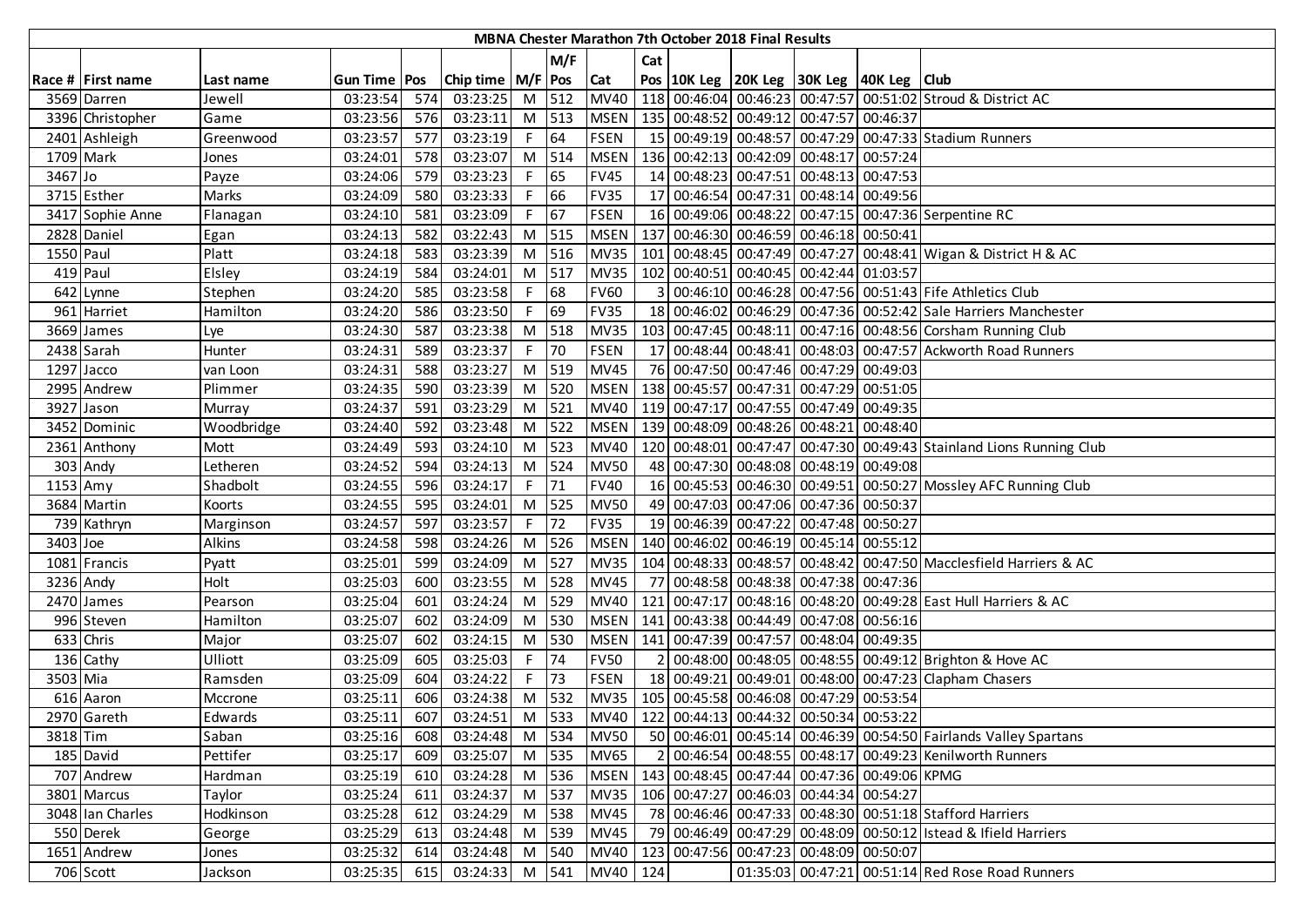|           |                          |                |                       |     |                       |     |       |             |                | MBNA Chester Marathon 7th October 2018 Final Results |                                                    |                                                                                   |
|-----------|--------------------------|----------------|-----------------------|-----|-----------------------|-----|-------|-------------|----------------|------------------------------------------------------|----------------------------------------------------|-----------------------------------------------------------------------------------|
|           |                          |                |                       |     |                       |     | M/F   |             | Cat            |                                                      |                                                    |                                                                                   |
|           | Race # First name        | Last name      | <b>Gun Time   Pos</b> |     | Chip time   M/F   Pos |     |       | <b>Cat</b>  |                |                                                      | Pos   10K Leg   20K Leg   30K Leg   40K Leg   Club |                                                                                   |
|           | 3574 Dean                | Webster        | 03:25:38              | 616 | 03:25:09              |     | M 542 | <b>MV35</b> |                |                                                      |                                                    | 107 00:43:52 00:44:29 00:49:27 00:55:10 3M Gorseinon Road Runners                 |
| 903 Carl  |                          | Murray         | 03:25:40              | 617 | 03:25:26              | M   | 543   | <b>MSEN</b> |                |                                                      |                                                    | 144   00:42:38   00:43:56   00:47:26   00:57:38   Astley & Tyldesley Road Runners |
| 3898 Dom  |                          | Garvey         | 03:25:48              | 618 | 03:25:00              | $M$ | 544   | <b>MV45</b> |                |                                                      | 80 00:48:07 00:45:57 00:46:32 00:52:18             |                                                                                   |
| 1534 Paul |                          | Fitzsimmons    | 03:25:49              | 619 | 03:23:58              |     | M 545 | <b>MV50</b> |                |                                                      |                                                    | 51 00:48:21 00:47:35 00:46:57 00:48:52 Wigan & District H & AC                    |
|           | 2455 Michael             | Tasseron       | 03:25:51              | 620 | 03:25:11              | M   | 546   | <b>MV40</b> |                |                                                      |                                                    | 125 00:47:57 00:48:14 00:48:33 00:49:16 Hyde Park Harriers                        |
|           | 2684 David               | Higgenbottom   | 03:25:53              | 621 | 03:24:45              | M   | 547   | <b>MV45</b> |                |                                                      | 81 00:49:23 00:49:16 00:48:09 00:47:23             |                                                                                   |
|           | 1062 Michael             | Mason          | 03:26:02              | 622 | 03:25:06              | M   | 548   | <b>MV50</b> |                |                                                      |                                                    | 52 00:47:16 00:47:42 00:47:55 00:50:09 Hyde Village Striders                      |
|           | 3015 Philip              | <b>Beckett</b> | 03:26:02              | 622 | 03:25:08              | M   | 548   | <b>MSEN</b> |                |                                                      | 145   00:49:12   00:47:14   00:46:32   00:50:03    |                                                                                   |
| 912 Leo   |                          | Loughran       | 03:26:08              | 624 | 03:25:49              | M   | 550   | <b>MV35</b> |                |                                                      |                                                    | 108 00:43:16 00:44:24 00:46:12 00:59:19 Lonely Goat RC                            |
| 2826 Paul |                          | Greer          | 03:26:08              | 625 | 03:25:00              | M   | 551   | <b>MV40</b> |                |                                                      | 126 00:49:17 00:49:19 00:49:12 00:47:11            |                                                                                   |
|           | $\overline{37}$ 49 James | Devine         | 03:26:12              | 626 | 03:25:20              | M   | 552   | <b>MSEN</b> |                |                                                      | 146 00:46:37 00:46:41 00:46:49 00:52:36            |                                                                                   |
|           | 137 Tom                  | Ulliott        | 03:26:14              | 627 | 03:26:09              | M   | 553   | <b>MV60</b> |                |                                                      |                                                    | 8 00:48:21 00:47:51 00:48:30 00:50:09 Brighton & Hove AC                          |
| 3282      | Terry                    | Sawyer         | 03:26:21              | 628 | 03:25:39              | M   | 554   | <b>MV35</b> |                |                                                      | 109 00:45:49 00:45:50 00:46:40 00:55:28            |                                                                                   |
|           | 544 Mike                 | Barkway        | 03:26:23              | 629 | 03:25:29              | M   | 555   | <b>MV50</b> |                |                                                      | 53 00:48:26 00:48:50 00:48:15 00:49:09             |                                                                                   |
|           | 2752 Rachael             | Miller         | 03:26:24              | 631 | 03:25:38              | F   | 75    | <b>FV40</b> |                |                                                      |                                                    | 17 00:48:45 00:49:16 00:48:25 00:48:34 Kenilworth Runners                         |
|           | 3347 Mark                | Gowers         | 03:26:24              | 630 | 03:25:48              |     | M 556 | <b>MV55</b> |                |                                                      |                                                    | 31 00:45:57 00:46:25 00:45:43 00:52:58 Billericay Striders                        |
|           | 2558 Bryan               | Bradwell       | 03:26:28              | 632 | 03:25:47              |     | M 557 | <b>MV45</b> |                |                                                      |                                                    | 82 00:45:51 00:46:25 00:47:01 00:54:07 Totley AC                                  |
|           | 3543 Martin              | Croucher       | 03:26:32              | 633 | 03:25:49              |     | M 558 | <b>MV40</b> |                |                                                      |                                                    | 127 00:49:19 00:49:07 00:49:43 00:47:26 Cirencester AC                            |
|           | 2692 Kevin               | Montgomery     | 03:26:35              | 634 | 03:25:27              | $M$ | 559   |             |                |                                                      | MV40   128 00:49:23 00:49:15 00:48:10 00:47:38     |                                                                                   |
|           | 877 Adam                 | <b>Bennett</b> | 03:26:43              | 635 | 03:25:47              | M   | 560   |             |                |                                                      | MSEN   147 00:47:35 00:47:13 00:47:33 00:51:21     |                                                                                   |
|           | 3701 Graham              | Newton         | 03:26:44              | 636 | 03:25:35              | M   | 561   | <b>MV65</b> | $\overline{3}$ |                                                      |                                                    | 00:47:41 00:48:24 00:48:39 00:49:44 Axe Valley Runners                            |
|           | 3779 James               | Gibbons        | 03:26:48              | 637 | 03:26:16              | M   | 562   | <b>MSEN</b> |                |                                                      | 148 00:46:20 00:47:13 00:47:17 00:53:28            |                                                                                   |
|           | 268 Anthony              | Mcgale         | 03:26:49              | 638 | 03:26:18              | M   | 563   | <b>MV45</b> |                |                                                      | 83 00:46:31 00:47:08 00:47:03 00:52:48             |                                                                                   |
| 1733 Jake |                          | Halstead       | 03:26:58              | 639 | 03:26:14              | M   | 564   | <b>MV35</b> |                |                                                      | 110 00:48:09 00:48:18 00:48:34 00:50:09            |                                                                                   |
| 2565 Ben  |                          | Stittle        | 03:26:59              | 640 | 03:26:10              | M   | 565   | <b>MSEN</b> |                |                                                      |                                                    | 149 00:49:04 00:48:43 00:47:18 00:49:36 Steel City Striders RC                    |
|           | 2380 Helena Marie        | Croft          | 03:27:01              | 641 | 03:26:33              | F.  | 76    | <b>FSEN</b> |                |                                                      |                                                    | 19 00:45:19 00:44:52 00:48:35 00:54:43 Holmfirth Harriers AC                      |
|           | 2894 Adam                | Taylor         | 03:27:03              | 642 | 03:26:05              | M   | 566   | <b>MV45</b> |                |                                                      |                                                    | 84 00:46:41 00:46:55 00:48:16 00:52:00 Droitwich AC                               |
|           | 193 Maurice              | Hemingway      | 03:27:04              | 643 | 03:26:25              | M   | 567   | <b>MV60</b> |                |                                                      |                                                    | 9 00:48:58 00:49:17 00:48:37 00:48:38 St Neots Riverside Runners                  |
|           | 148 Nicola               | Nuttall        | 03:27:05              | 644 | 03:26:57              | F.  | 77    | <b>FV45</b> |                |                                                      |                                                    | 15 00:45:45 00:47:17 00:49:31 00:52:27 Trawden Athletic Club                      |
|           | 2530 Elizabeth           | Hutson         | 03:27:06              | 645 | 03:26:34              | F.  | 78    | <b>FV35</b> |                |                                                      |                                                    | 20 00:46:19 00:46:47 00:48:09 00:53:27 Rotherham Harriers and AC                  |
|           | 2994 David               | <b>Davies</b>  | 03:27:09              | 646 | 03:26:36              | M   | 568   | MV40        |                |                                                      |                                                    | 129 00:45:02 00:44:55 00:46:46 00:57:11 Wolverhampton & Bilston                   |
| 3294      | Peter                    | Shapland       | 03:27:11              | 647 | 03:26:19              | M   | 569   |             |                |                                                      | MV40 130 00:49:02 00:48:26 00:47:49 00:50:02       |                                                                                   |
| 1642 Phil |                          | Brougham       | 03:27:12              | 648 | 03:26:21              | M   | 570   |             |                |                                                      | MSEN   150 00:47:11 00:47:52 00:48:16 00:51:28     |                                                                                   |
|           | 3770 Ennio               | Lavagnini      | 03:27:16              | 649 | 03:26:27              |     | M 571 |             |                |                                                      | MSEN   151 00:48:58 00:48:35 00:48:02 00:49:51     |                                                                                   |
| 1428 Mike |                          | Sherwin        | 03:27:18              | 650 | 03:26:45              |     | M 572 | <b>MV50</b> |                |                                                      |                                                    | 54 00:45:35 00:47:10 00:49:51 00:52:23 Run Sandymoor                              |
|           | 670 Mike                 | Bell           | 03:27:19              | 652 | 03:26:04              |     | M 574 |             |                |                                                      |                                                    | MV40   131 00:48:02 00:46:32 00:45:33 00:53:56 Eden Runners                       |
|           | 3416 Matthew             | Kaye           | 03:27:19              | 651 | 03:26:31              |     | M 573 | <b>MSEN</b> |                |                                                      | 152 00:49:14 00:49:06 00:49:45 00:48:26            |                                                                                   |
|           | 1222 Samantha            | Hankinson      | 03:27:23              | 653 | 03:26:19              | F   | 79    | <b>FSEN</b> |                |                                                      | 20 00:49:07 00:48:42 00:47:29 00:49:51             |                                                                                   |
|           | 3605 James               | Birchall       | 03:27:31              | 654 | 03:26:46              |     | M 575 | <b>MV35</b> |                |                                                      | 111 00:49:30 00:47:33 00:48:07 00:50:11            |                                                                                   |
|           | 3792 Andrew              | Brookshaw      | 03:27:35              | 655 | 03:27:00              |     | M 576 |             |                |                                                      | MV35   112 00:46:20 00:47:46 00:49:48 00:51:35     |                                                                                   |
|           | 1684 Matthew             | Clair          | 03:27:37              | 656 | 03:26:42 M 577        |     |       |             |                |                                                      |                                                    | MSEN   153 00:47:57 00:47:47 00:47:29 00:50:27 Liverpool Running Club             |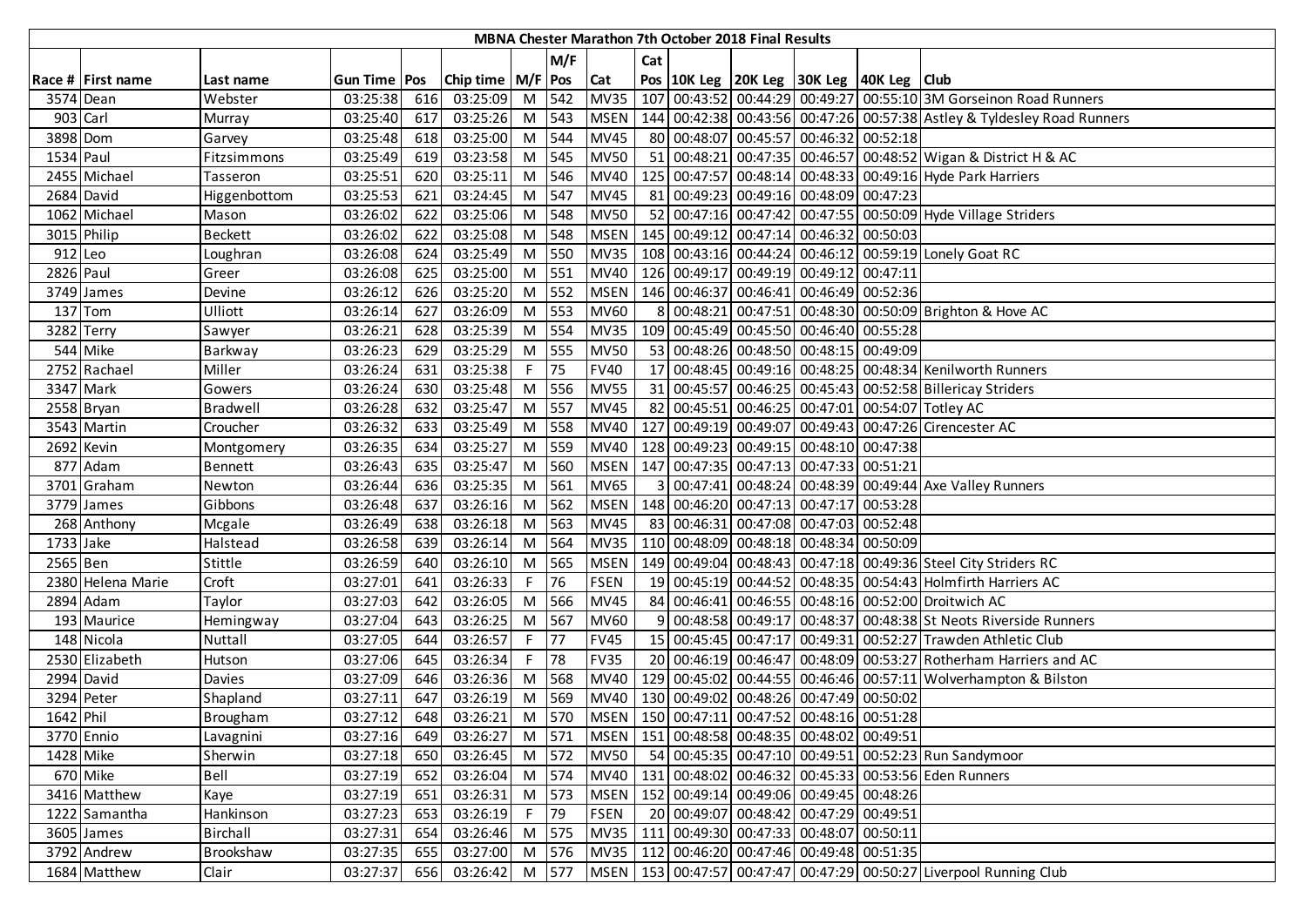|           |                            |                 |                |     |                       |    |       |             |                | <b>MBNA Chester Marathon 7th October 2018 Final Results</b> |                                                    |                                                                         |
|-----------|----------------------------|-----------------|----------------|-----|-----------------------|----|-------|-------------|----------------|-------------------------------------------------------------|----------------------------------------------------|-------------------------------------------------------------------------|
|           |                            |                 |                |     |                       |    | M/F   |             | Cat            |                                                             |                                                    |                                                                         |
|           | Race # First name          | Last name       | Gun Time   Pos |     | Chip time   M/F   Pos |    |       | Cat         |                |                                                             | Pos   10K Leg   20K Leg   30K Leg   40K Leg   Club |                                                                         |
| 731 Ben   |                            | Smithers        | 03:27:37       | 656 | 03:26:55              |    | M 577 | <b>MSEN</b> |                |                                                             |                                                    | 153 00:44:50 00:45:52 00:51:48 00:52:44 Red Rose Road Runners           |
|           | 551 Sally                  | George          | 03:27:39       | 658 | 03:26:58              | F. | 80    | <b>FV35</b> |                |                                                             |                                                    | 21 00:46:19 00:48:00 00:49:30 00:51:41 Istead & Ifield Harriers         |
|           | 3643 Matt                  | Thomas          | 03:27:40       | 659 | 03:26:46              | M  | 579   | <b>MV40</b> |                |                                                             | 132 00:47:06 00:46:48 00:47:34 00:52:29            |                                                                         |
|           | 2757 Jamie                 | Corbett         | 03:27:41       | 660 | 03:27:24              | M  | 580   | <b>MV35</b> |                |                                                             |                                                    | 113 00:41:14 00:41:37 00:43:59 01:05:11 Vegan Runners UK                |
|           | 1970 Julian                | Tegg            | 03:27:42       | 661 | 03:26:46              | M  | 581   | <b>MV45</b> |                |                                                             |                                                    | 85 00:48:59 00:48:25 00:49:01 00:49:29 West Cheshire Athletic Club      |
|           | 3676 Barry                 | <b>Brierley</b> | 03:27:44       | 662 | 03:27:06              | M  | 582   | <b>MV50</b> |                |                                                             | 55 00:46:02 00:46:24 00:47:44 00:53:51             |                                                                         |
|           | 867 Rose                   | <b>Broad</b>    | 03:27:46       | 663 | 03:26:28              | F  | 81    | <b>FV40</b> |                |                                                             |                                                    | 18 00:48:46 00:49:05 00:48:31 00:49:08 Salford Metropolitan AC          |
| 2424 Mike |                            | Hall            | 03:27:46       | 664 | 03:26:42              | M  | 583   | <b>MV50</b> |                |                                                             |                                                    | 56 00:45:15 00:45:27 00:47:27 00:54:35 Ripon Runners                    |
| 3923 lan  |                            | Singleton       | 03:27:49       | 665 | 03:26:59              | M  | 584   | <b>MV50</b> |                |                                                             | 57 00:45:01 00:45:50 00:47:58 00:55:23             |                                                                         |
|           | 2904 Kelly                 | Bowen           | 03:27:50       | 666 | 03:26:38              |    | 82    | <b>FSEN</b> |                |                                                             |                                                    | 21 00:48:59 00:48:45 00:48:54 00:49:17 Croft Ambrey RC                  |
|           | 116 Frances                | Ferguson        | 03:27:51       | 667 | 03:27:43              |    | co    | <b>FV50</b> | $\overline{3}$ |                                                             |                                                    | 00:46:54 00:47:08 00:48:35 00:52:33 Calderglen Harriers                 |
|           | 2028 Kevin                 | Clark           | 03:27:52       | 668 | 03:27:05              | M  | 585   | <b>MV50</b> |                |                                                             |                                                    | 58 00:49:14 00:49:51 00:48:55 00:48:11 Cybi Striders                    |
|           | 437 Keith                  | Johnstone       | 03:27:55       | 669 | 03:26:15              | M  | 586   | <b>MV40</b> |                |                                                             |                                                    | 133 00:49:37 00:49:38 00:48:33 00:47:25 SOUTH LEEDS LAKERS RUNNING CLUB |
| 3857 Dan  |                            | Newton          | 03:27:58       | 670 | 03:27:09              | M  | 587   | <b>MV40</b> |                |                                                             |                                                    | 134 00:46:03 00:46:45 00:48:58 00:53:25 East Hull Harriers & AC         |
| 3346 Phil |                            | Claydon         | 03:28:01       | 671 | 03:27:12              | M  | 588   | <b>MV55</b> |                |                                                             | 32 00:46:20 00:46:46 00:47:09 00:53:33             |                                                                         |
|           | 327 Emma                   | Bowen           | 03:28:02       | 672 | 03:27:10              | F. | 84    | <b>FV45</b> |                |                                                             |                                                    | 16 00:48:02 00:49:04 00:48:53 00:49:45 Mossley AFC Running Club         |
|           | 1361 Graham                | Padget          | 03:28:02       | 673 | 03:27:20              | M  | 589   | <b>MV40</b> |                |                                                             | 135 00:47:19 00:47:38 00:48:39 00:51:22            |                                                                         |
|           | 3372 Andrew                | Longhurst       | 03:28:05       | 674 | 03:27:25              | M  | 590   | <b>MV35</b> |                |                                                             |                                                    | 114 00:46:14 00:46:51 00:48:43 00:54:15 Istead & Ifield Harriers        |
| 2392 Sara |                            | Abbott          | 03:28:06       | 675 | 03:27:17              | F. | 85    | <b>FV40</b> |                |                                                             |                                                    | 19 00:47:26 00:47:42 00:49:12 00:51:10 Keighley & Craven AC             |
|           | 1287 Andrew                | Growcott        | 03:28:08       | 676 | 03:27:32              | M  | 591   | <b>MV35</b> |                |                                                             |                                                    | 115 00:46:14 00:46:32 00:49:33 00:53:17 South Cheshire Harriers         |
| 3223 Paul |                            | Mitton          | 03:28:09       | 677 | 03:27:34              | M  | 592   | <b>MV45</b> |                |                                                             |                                                    | 86 00:48:31 00:48:43 00:49:06 00:50:02 BRJ Run and Tri                  |
|           | 232 Geoff                  | Pennells        | 03:28:12       | 678 | 03:28:04              | M  | 593   | <b>MV60</b> |                |                                                             |                                                    | 10 00:48:14 00:48:29 00:48:52 00:51:12 Striders Of Croydon              |
|           | 2918 Mark                  | Judge           | 03:28:17       | 679 | 03:27:42              | M  | 594   | <b>MV40</b> |                |                                                             |                                                    | 136 00:45:50 00:45:49 00:48:20 00:54:26 Dudley and Stourbridge Harriers |
|           | $\overline{2189}$ Nicholas | Holt            | 03:28:23       | 680 | 03:28:14              | M  | 595   | MV40        |                |                                                             |                                                    | 137 00:42:31 00:43:44 00:50:51 00:59:16 Wallasey Athletic Club          |
| 2819 Bill |                            | Loveridge       | 03:28:24       | 681 | 03:27:19              | M  | 596   | <b>MV50</b> |                |                                                             | 59 00:49:00 00:49:07 00:49:43 00:48:49             |                                                                         |
|           | 218 Trevor                 | Taylor          | 03:28:25       | 682 | 03:27:42              | M  | 597   | <b>MV60</b> |                |                                                             |                                                    | 11 00:45:38 00:47:40 00:45:21 00:52:57 UKRunChat Running Club           |
|           | 2569 Natalie               | Crofts          | 03:28:26       | 683 | 03:27:30              |    | 86    | <b>FSEN</b> |                |                                                             |                                                    | 22 00:49:06 00:49:10 00:49:42 00:48:52 Clowne Road Runners Club         |
|           | 227 Philip                 | Ide             | 03:28:30       | 684 | 03:28:26              | M  | 598   | <b>MV65</b> | 4              |                                                             |                                                    | 00:48:33 00:49:44 00:49:41 00:49:09 South London Harriers               |
|           | 674 James                  | Smythe          | 03:28:36       | 685 | 03:27:44              | M  | 599   | <b>MV35</b> |                |                                                             | 116 00:48:40 00:49:21 00:48:52 00:49:20            |                                                                         |
|           | 841 Stuart                 | Waterworth      | 03:28:39       | 686 | 03:28:23              | M  | 600   | <b>MV40</b> |                |                                                             | 138 00:49:21 00:49:38 00:49:39 00:49:04            |                                                                         |
| 1794 Mike |                            | Hayden          | 03:28:40       | 687 | 03:27:41              | M  | 601   |             |                |                                                             | MSEN   155 00:50:03 00:49:26 00:49:18 00:48:15     |                                                                         |
|           | 2916 Ryan                  | Lyttle          | 03:28:41       | 688 | 03:27:06              | M  | 602   |             |                |                                                             |                                                    | MSEN   156 00:50:09 00:50:19 00:47:02 00:48:24 Black Pear Joggers       |
|           | 2859 Darren                | John            | 03:28:41       | 689 | 03:28:12              | M  | 603   |             |                |                                                             |                                                    | MSEN   157 00:45:36 00:47:08 00:51:45 00:52:41 Knowle & Dorridge RC     |
|           | 664 Susan                  | Fawkes          | 03:28:42       | 690 | 03:28:00              | F. | 87    | <b>FSEN</b> |                |                                                             |                                                    | 23 00:49:28 00:49:13 00:49:09 00:48:41 DH Runners                       |
|           | 546 Paul                   | Prior           | 03:28:42       | 691 | 03:27:14              |    | M 604 | <b>MV50</b> |                |                                                             |                                                    | 60 00:48:38 00:49:03 00:49:48 00:48:49 Dagenham 88 Runners              |
| 3441 Paul |                            | Cruise          | 03:28:44       | 692 | 03:27:41              |    | M 605 | <b>MSEN</b> |                |                                                             | 158 00:49:02 00:48:58 00:49:37 00:49:28            |                                                                         |
| 1056 Liam |                            | Mellon          | 03:28:46       | 693 | 03:27:38              | M  | 606   | <b>MSEN</b> |                |                                                             |                                                    | 159 00:48:47 00:49:12 00:48:58 00:49:48 Hyde Village Striders           |
|           | 1646 Stephen               | Prisk           | 03:28:47       | 694 | 03:28:24              | M  | 607   | <b>MV40</b> |                |                                                             | 139 00:44:42 00:45:27 00:47:05 00:57:37            |                                                                         |
|           | 809 Olivia                 | Kempsey         | 03:28:51       | 695 | 03:27:48              | F. | 88    | <b>FSEN</b> |                |                                                             |                                                    | 24 00:49:03 00:49:02 00:49:15 00:49:30 Choriton Runners                 |
| 3311 Paul |                            | Little          | 03:28:54       | 696 | 03:27:50              |    | M 608 | <b>MV55</b> |                |                                                             |                                                    | 33 00:49:03 00:49:07 00:49:20 00:49:15 Leighton Fun Runners             |
|           | 3737 Daniel                | Herlihy         | 03:28:54       | 697 | 03:28:29              | M  | 609   |             |                |                                                             | MV40   140 00:46:08 00:46:22 00:45:39 00:56:32     |                                                                         |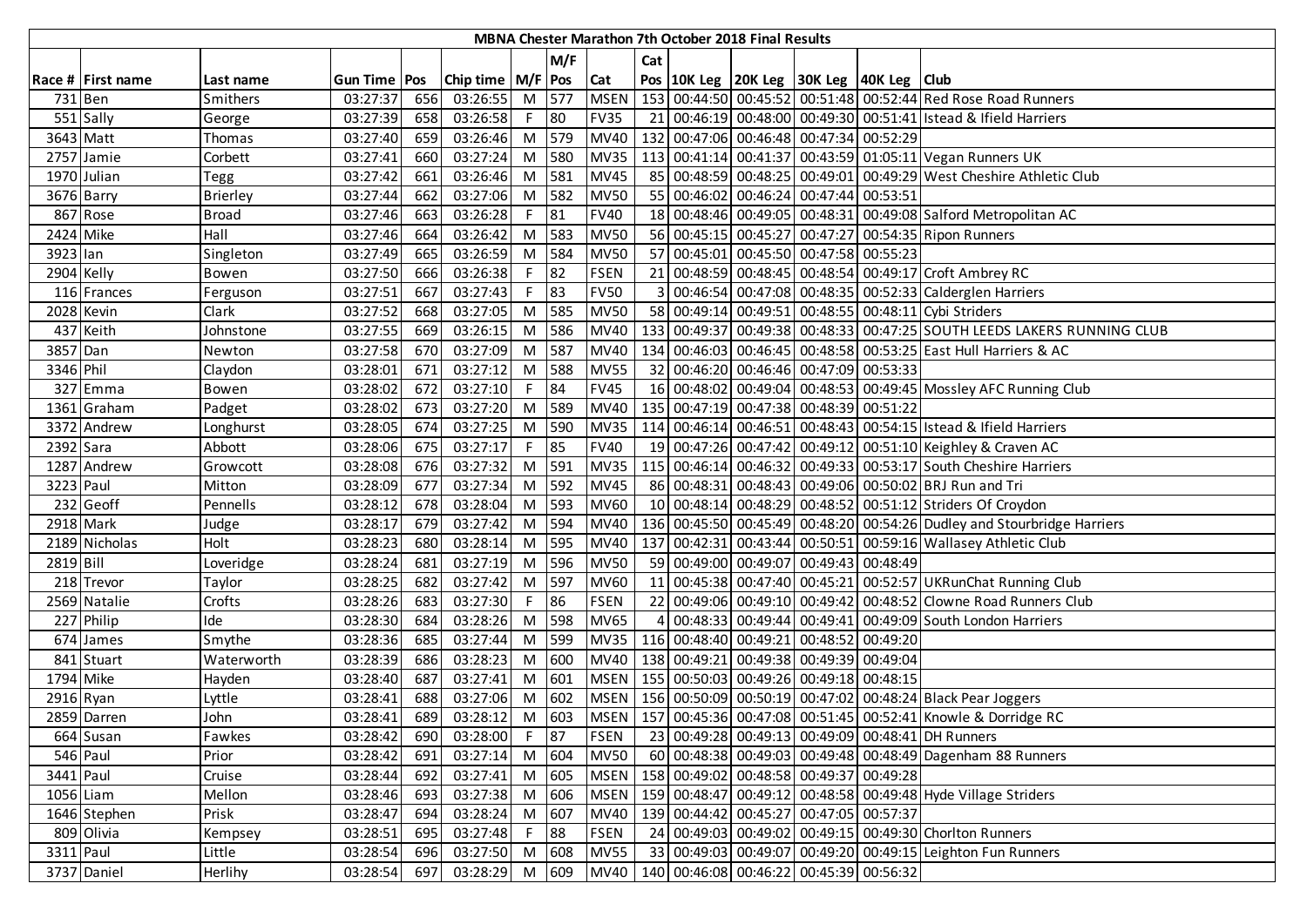|            |                    |               |                |     |                       |        |            |             |     | MBNA Chester Marathon 7th October 2018 Final Results |                                                    |          |                                                                                             |
|------------|--------------------|---------------|----------------|-----|-----------------------|--------|------------|-------------|-----|------------------------------------------------------|----------------------------------------------------|----------|---------------------------------------------------------------------------------------------|
|            |                    |               |                |     |                       |        | M/F        |             | Cat |                                                      |                                                    |          |                                                                                             |
|            | Race # First name  | Last name     | Gun Time   Pos |     | Chip time   M/F   Pos |        |            | Cat         |     |                                                      | Pos   10K Leg   20K Leg   30K Leg   40K Leg   Club |          |                                                                                             |
|            | 881 Thomas         | Evans         | 03:28:57       | 698 | 03:27:48              |        | M 610      | <b>MSEN</b> |     |                                                      | 160 00:46:59 00:46:47 00:47:22                     | 00:54:35 |                                                                                             |
| 3830 Jane  |                    | Jennions      | 03:29:00       | 699 | 03:28:53              | F.     | 89         | <b>FV35</b> |     |                                                      |                                                    |          | 22 00:47:53 00:53:06 00:47:31 00:50:03 Deestriders R.C.                                     |
| 3051 John  |                    | Peach         | 03:29:04       | 700 | 03:27:33              |        | M 611      | <b>MV50</b> |     |                                                      |                                                    |          | 61 00:48:33 00:48:16 00:47:51 00:51:00 Stafford Harriers                                    |
|            | 2658 Christopher   | Green         | 03:29:08       | 701 | 03:28:05              |        | M 612      | <b>MV45</b> |     |                                                      | 87 00:49:02 00:49:01 00:49:14 00:49:45             |          |                                                                                             |
|            | 1120 Thomas        | Longden       | 03:29:11       | 702 | 03:27:59              | M      | 613        | <b>MSEN</b> |     |                                                      | 161 00:47:16 00:48:13 00:48:42                     | 00:52:07 |                                                                                             |
| 1414 Chris |                    | Gormon        | 03:29:17       | 704 | 03:28:43              | M      | 615        | <b>MSEN</b> |     |                                                      |                                                    |          | 162 00:47:50 00:47:53 00:48:13 00:51:53 Northwich Running Club                              |
|            | 1416 Craig         | Farr          | 03:29:17       | 703 | 03:28:42              |        | M 614      | <b>MV40</b> |     |                                                      |                                                    |          | 141 00:47:49 00:47:53 00:48:14 00:51:53 Northwich Running Club                              |
|            | 283 Kate           | McIntosh      | 03:29:19       | 706 | 03:28:31              | F.     | 90         | <b>FSEN</b> |     |                                                      |                                                    |          | 25 00:49:07 00:49:13 00:49:05 00:49:54 Dundee Road Runners                                  |
|            | 328 Tom            | Smith         | 03:29:19       | 705 | 03:28:27              |        | M 616      | <b>MV55</b> |     |                                                      |                                                    |          | 34 00:47:15 00:48:20 00:50:19 00:51:24 Mossley AFC Running Club                             |
|            | 950 Jordan         | Percival      | 03:29:22       | 707 | 03:28:29              |        | M 617      | <b>MV35</b> | 117 |                                                      | 00:48:53 00:49:06 00:48:44 00:50:45                |          |                                                                                             |
|            | 3758 Darren        | Tweats        | 03:29:25       | 708 | 03:28:39              |        | M 618      | <b>MSEN</b> |     |                                                      | 163 00:46:58 00:46:28 00:48:45 00:55:25            |          |                                                                                             |
|            | 165 Gillian        | Boynton       | 03:29:34       | 709 | 03:28:59              | F.     | 91         | <b>FV55</b> |     |                                                      |                                                    |          | 00:47:30 00:48:12 00:49:52 00:51:45 York Acorn Running Club                                 |
|            | 3683 Sarah         | Farley        | 03:29:34       | 710 | 03:28:31              | F.     | $\vert$ 92 | <b>FV40</b> |     |                                                      | 20 00:49:02 00:49:08 00:49:41 00:49:35             |          |                                                                                             |
|            | 3739 Stephen       | Jolley        | 03:29:36       | 711 | 03:29:08              |        | $M$ 619    | <b>MV50</b> |     |                                                      | 62 00:47:33 00:47:11 00:48:08 00:54:20             |          |                                                                                             |
|            | 1127 Daniel        | Finchett      | 03:29:43       | 712 | 03:28:59              |        | M 620      | <b>MV45</b> |     |                                                      |                                                    |          | 88 00:47:26 00:47:39 00:48:01 00:53:15 Cirencester AC                                       |
|            | 481 Samantha fowle | Fowle         | 03:29:44       | 713 | 03:28:57              | $F$ 93 |            | <b>FV40</b> | 21  |                                                      |                                                    |          | 01:38:24 00:49:43 00:49:30 Kenilworth Runners                                               |
|            | 1437 Gyorgy        | Kohan         | 03:29:48       | 714 | 03:28:55              |        | M 621      | <b>MV40</b> |     |                                                      | 142 00:48:20 00:48:38 00:46:53 00:52:29            |          |                                                                                             |
|            | 3548 Benjamine     | Cardinal      | 03:29:50       | 716 | 03:28:54              | F.     | 94         | <b>FV35</b> |     |                                                      | 23 00:49:52 00:49:25 00:48:32                      | 00:49:38 |                                                                                             |
|            | 2199 Michael       | Higgins       | 03:29:50       | 715 | 03:29:06              | M      | 622        | <b>MSEN</b> |     |                                                      | 164 00:47:21 00:47:47 00:47:20 00:52:40            |          |                                                                                             |
|            | 2707 Andrew        | <b>Myers</b>  | 03:29:53       | 717 | 03:28:55              | M      | 623        | <b>MSEN</b> |     |                                                      |                                                    |          | 165 00:49:05 00:49:04 00:48:27 00:50:58 Wootton Road Runners                                |
| 3471 Jon   |                    | Overton       | 03:29:54       | 718 | 03:29:04              |        | M 624      | <b>MV35</b> |     |                                                      | 118 00:49:02 00:48:35 00:49:08 00:50:44            |          |                                                                                             |
|            | $856$ Sean         | Fitzgerald    | 03:29:59       | 720 | 03:29:30              |        | M 626      | MV35        |     |                                                      | 119 00:46:02 00:46:24 00:46:45 00:58:49            |          |                                                                                             |
|            | 3925 Peter         | Curati        | 03:29:59       | 719 | 03:29:28              | M      | 625        | <b>MV40</b> |     |                                                      | 143 00:46:24 00:48:16 00:50:11 00:53:07            |          |                                                                                             |
|            | 3008 George        | Davies        | 03:30:00       | 721 | 03:29:11              | M      | 627        | <b>MSEN</b> |     |                                                      | 166 00:47:28 00:48:22 00:49:11 00:52:36            |          |                                                                                             |
| 1094 Paul  |                    | Plummer       | 03:30:03       | 722 | 03:29:13              | M      | 628        | <b>MV45</b> |     |                                                      |                                                    |          | 89 00:48:13 00:48:30 00:49:06 00:52:06 Stockport Tri Club                                   |
| 3935 Jack  |                    | Corney        | 03:30:04       | 723 | 03:28:48              |        | M 629      | <b>MSEN</b> |     |                                                      | 167 00:49:11 00:49:20 00:47:19 00:51:03            |          |                                                                                             |
|            | 1967 Robin         | Marsland      | 03:30:05       | 724 | 03:29:41              |        | M 630      | <b>MV40</b> |     |                                                      |                                                    |          | 144 00:44:19 00:45:22 00:48:25 00:58:41 Ellesmere Port RC                                   |
|            | 1057 Dominic       | Sexton        | 03:30:06       | 725 | 03:29:10              |        | M 631      | <b>MV50</b> |     |                                                      |                                                    |          | 63 00:47:47 00:48:30 00:49:50 00:51:02 Hyde Village Striders                                |
| $1101$ Jim |                    | Freeth        | 03:30:07       | 726 | 03:29:04              |        | M 632      | <b>MV45</b> |     |                                                      | 90 00:49:00 00:49:06 00:48:54 00:50:11             |          |                                                                                             |
|            | 948 Peter          | Tasker        | 03:30:11       | 727 | 03:28:46              |        | M 633      | <b>MV35</b> |     |                                                      | 120 00:48:36 00:48:02 00:47:39 00:51:18            |          |                                                                                             |
|            | $3112$ Elizabeth   | Frost         | 03:30:13       | 728 | 03:28:51              | F.     | 95         | <b>FV45</b> |     |                                                      | 17 00:48:23 00:47:09 00:48:00 00:53:11             |          |                                                                                             |
|            | 3508 Danny         | Glebocki      | 03:30:14       | 729 | 03:29:46              | M      | 634        | <b>MSEN</b> |     |                                                      | 168 00:46:39 00:51:43 00:53:53 00:47:23            |          |                                                                                             |
| 2646 Rob   |                    | Tindle        | 03:30:22       | 730 | 03:29:28              | M      | 635        |             |     |                                                      | MV40   145 00:49:12 00:49:11 00:49:38 00:50:17     |          |                                                                                             |
|            | 2832 Antony        | Lyness        | 03:30:23       | 731 | 03:29:32              |        | M 636      |             |     |                                                      | MV35   121 00:48:01 00:48:18 00:48:02 00:52:54     |          |                                                                                             |
|            | 84 Shafiq          | Khan          | 03:30:24       | 732 | 03:29:37              |        | M 637      | <b>MV40</b> |     |                                                      |                                                    |          | 146   00:49:14   00:49:06   00:49:46   00:49:34   Blackburn Road Runners                    |
|            | 1481 Stuart        | Abel          | 03:30:26       | 734 | 03:29:43              |        | M 639      | <b>MV40</b> |     |                                                      |                                                    |          | 147 00:46:07 00:47:46 00:50:14 00:53:38 Fylde Coast Runners                                 |
|            | 85 Kelvin          | Dickinson     | 03:30:26       | 733 | 03:29:37              |        | M 638      | <b>MV45</b> |     |                                                      |                                                    |          | 91 00:49:14 00:49:24 00:49:34 00:49:35 Wirral AC                                            |
|            | 1251 Catherine     | Gras          | 03:30:34       | 735 | 03:29:44              | F.     | 96         | <b>FV45</b> |     |                                                      |                                                    |          | 18 00:47:17 00:47:16 00:49:23 00:53:32 Altrincham & District Athletic Club Limited          |
|            | 795 Kevin          | Fenton-Clough | 03:30:35       | 736 | 03:29:54              |        | M 640      | <b>MV40</b> |     |                                                      |                                                    |          | 148 00:45:48 00:46:25 00:49:44 00:55:36 Trawden Athletic Club                               |
|            | 2817 Helen         | Pike          | 03:30:38       | 737 | 03:30:07              | F.     | 97         | <b>FV45</b> |     |                                                      |                                                    |          | 19 00:47:30 00:48:17 00:49:01 00:53:09 Birmingham Running Athletics & Triathlon Club (BRAT) |
|            | 3414 Scott         | Dibble        | 03:30:41       | 738 | 03:29:40              |        | M 641      |             |     |                                                      | MV40   149 00:49:04 00:49:05 00:48:39 00:52:00     |          |                                                                                             |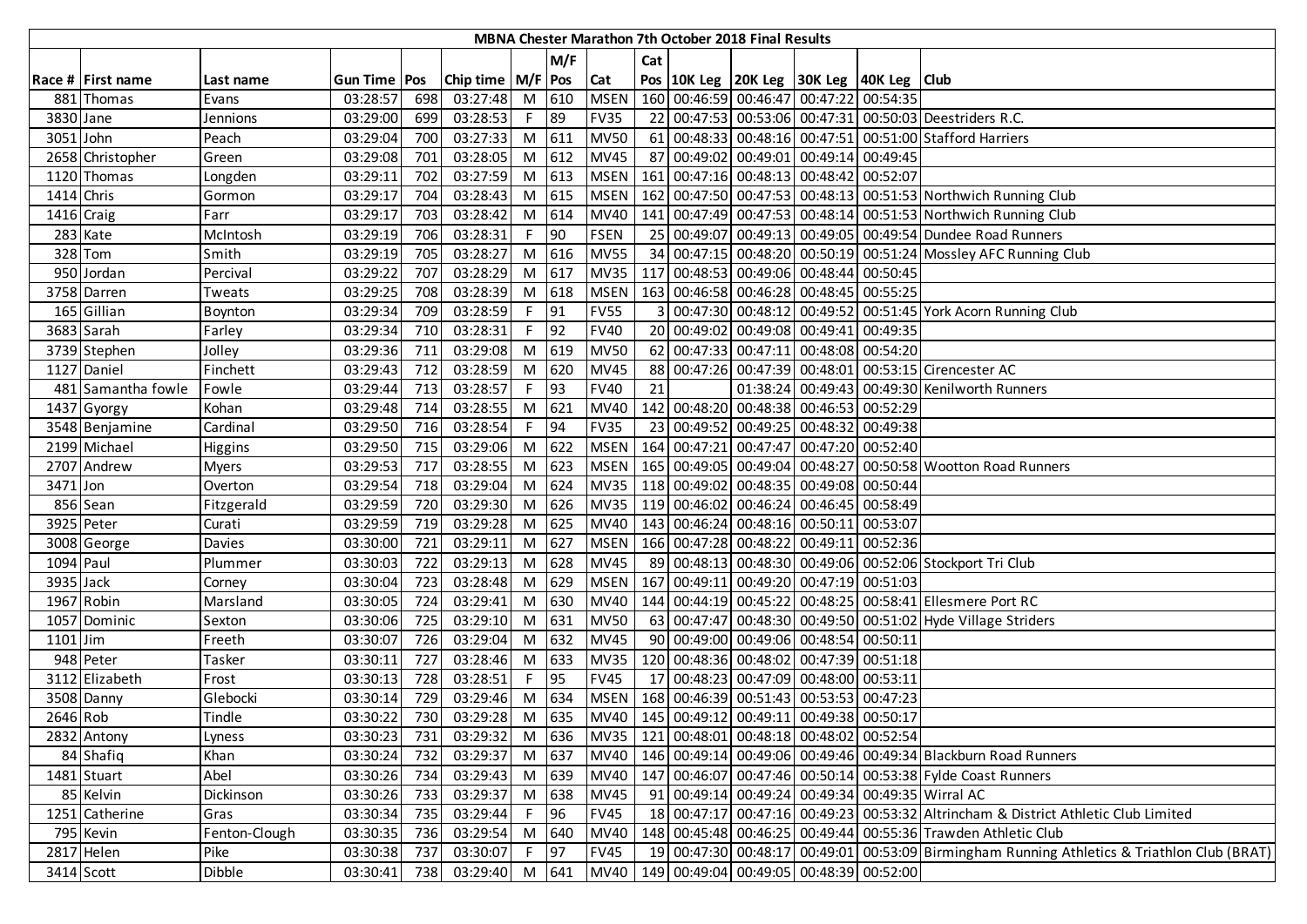|            |                   |               |                |     |                       |    |         |             |     | <b>MBNA Chester Marathon 7th October 2018 Final Results</b> |                                                    |                                                                                |
|------------|-------------------|---------------|----------------|-----|-----------------------|----|---------|-------------|-----|-------------------------------------------------------------|----------------------------------------------------|--------------------------------------------------------------------------------|
|            |                   |               |                |     |                       |    | M/F     |             | Cat |                                                             |                                                    |                                                                                |
|            | Race # First name | Last name     | Gun Time   Pos |     | Chip time   M/F   Pos |    |         | Cat         |     |                                                             | Pos   10K Leg   20K Leg   30K Leg   40K Leg   Club |                                                                                |
|            | 1446 Wayne        | Conway        | 03:30:44       | 739 | 03:29:56              |    | M 642   | <b>MSEN</b> |     |                                                             | 169 00:46:12 00:47:01 00:47:48 00:55:17            |                                                                                |
| 2355 Carl  |                   | Barker        | 03:30:51       | 740 | 03:30:16              |    | M 643   | <b>MV45</b> |     |                                                             | 92 00:46:06 00:46:57 00:49:01 00:56:18             |                                                                                |
|            | 2767 Claire       | Bannister     | 03:30:54       | 741 | 03:30:07              | F. | 98      | <b>FV40</b> |     |                                                             | 22 00:50:25 00:49:14 00:49:33 00:50:07             |                                                                                |
|            | 889 Stephen       | Featherstone  | 03:30:58       | 742 | 03:30:03              |    | M 644   | <b>MV35</b> |     |                                                             | 122 00:47:57 00:47:49 00:48:11 00:54:20            |                                                                                |
| 219 lan    |                   | <b>Stokes</b> | 03:31:07       | 743 | 03:30:39              |    | M 645   | <b>MV55</b> |     |                                                             |                                                    | 35 00:45:05 00:45:36 00:46:31 01:00:03 Canterbury Harriers                     |
|            | 207 Deirdre       | Heydecker     | 03:31:08       | 744 | 03:31:01              | F. | 99      | <b>FV60</b> |     |                                                             |                                                    | 00:48:45 00:49:54 00:50:50 00:50:01 St Albans Striders                         |
| 2040 Rhys  |                   | Tudur         | 03:31:15       | 745 | 03:30:06              |    | M 646   | <b>MV40</b> |     |                                                             | 150 00:48:54 00:49:09 00:49:47 00:51:07            |                                                                                |
|            | 3627 Jason        | Robbins       | 03:31:19       | 746 | 03:30:07              |    | M 647   | <b>MV35</b> |     |                                                             | 123 00:50:39 00:50:00 00:48:54 00:49:31            |                                                                                |
|            | 2763 Saffia       | Del Torre     | 03:31:20       | 747 | 03:30:34              |    | 100     | <b>FV35</b> |     |                                                             |                                                    | 24 00:50:12 00:49:28 00:49:33 00:50:18 Leamington Cycling and Athletic Club    |
|            | 681 Emily         | Sealey        | 03:31:22       | 748 | 03:30:03              | F. | 101     | <b>FV35</b> |     |                                                             | 25 00:50:27 00:50:37 00:49:15 00:49:03             |                                                                                |
|            | 1989 David        | Lancelott     | 03:31:22       | 748 | 03:30:28              | M  | 648     | <b>MV40</b> |     |                                                             |                                                    | 151 00:49:10 00:49:11 00:49:53 00:50:54 Ellesmere Port RC                      |
| 3532 Chris |                   | Cocum         | 03:31:23       | 750 | 03:31:08              | M  | 649     | <b>MSEN</b> |     |                                                             | 170 00:42:36 00:42:28 00:48:06 01:04:20            |                                                                                |
| 1146 Paul  |                   | Simpson       | 03:31:24       | 751 | 03:30:43              |    | M 650   | <b>MV40</b> |     |                                                             | 152 00:47:56 00:47:49 00:48:23 00:53:46            |                                                                                |
|            | 640 Keren         | MacPherson    | 03:31:26       | 752 | 03:31:02              | F. | 102     | <b>FV50</b> |     |                                                             | 00:46:14 00:46:48 00:51:12 00:54:45 Fife AC        |                                                                                |
|            | 958 Rob           | Halfpenny     | 03:31:28       | 753 | 03:31:07              |    | M 651   | <b>MSEN</b> |     |                                                             |                                                    | 171 00:43:32 00:44:04 00:45:39 01:03:25 Sale Harriers                          |
|            | 2062 James        | Singleton     | 03:31:33       | 754 | 03:30:27              |    | M 652   |             |     |                                                             |                                                    | MSEN   172 00:48:21 00:48:00 00:47:07 00:54:47 North Wales Road Runners        |
|            | 3776 Michael      | Fletcher      | 03:31:40       | 755 | 03:30:02              |    | M 653   |             |     |                                                             | MSEN   173 00:48:29 00:48:22 00:48:24 00:53:03     |                                                                                |
|            | 3545 Stuart       | Mullock       | 03:31:42       | 756 | 03:30:44              |    | M 654   | <b>MV50</b> |     |                                                             | 64 00:49:33 00:49:42 00:49:26 00:50:17             |                                                                                |
|            | 3077 Graham       | Tapp          | 03:31:45       | 757 | 03:31:11              | M  | 655     | <b>MSEN</b> |     |                                                             | 174 00:45:59 00:46:38 00:50:16 00:56:37            |                                                                                |
|            | 2921 Michael      | Walker        | 03:31:53       | 758 | 03:29:56              | M  | 656     | <b>MV40</b> |     |                                                             |                                                    | 153 00:50:35 00:50:54 00:49:34 00:48:21 Sedgley Striders                       |
|            | 413 Paul          | Simpson       | 03:31:55       | 759 | 03:31:18              |    | M 657   | <b>MV40</b> |     |                                                             |                                                    | 154 00:46:01 00:47:23 00:50:51 00:54:46 Bedale & Aiskew Runners                |
|            | 453 Claire        | Bracegirdle   | 03:32:00       | 760 | 03:30:38              |    | 103     | <b>FV40</b> |     |                                                             | 23 00:48:24 00:48:44 00:49:55 00:51:58             |                                                                                |
|            | 1895 James        | Knowlson      | 03:32:04       | 761 | 03:30:52              |    | M 658   | <b>MV35</b> |     |                                                             | 124 00:48:37 00:47:15 00:49:15 00:53:14            |                                                                                |
| 3333 Ed    |                   | Brown         | 03:32:08       | 762 | 03:31:18              | M  | 659     | <b>MSEN</b> |     |                                                             | 175 00:49:14 00:49:11 00:49:47 00:51:13            |                                                                                |
| 1226 Josh  |                   | Murphy        | 03:32:18       | 764 | 03:31:29              | M  | 661     | <b>MSEN</b> |     |                                                             |                                                    | 176 00:47:49 00:48:15 00:47:42 00:54:54 Todmorden Harriers                     |
| 1218 Alan  |                   | Snelson       | 03:32:18       | 763 | 03:31:20              |    | M 660   | <b>MV45</b> |     |                                                             | 93 00:47:03 00:48:09 00:49:56 00:54:09             |                                                                                |
|            | 2256 Steve        | Page          | 03:32:20       | 766 | 03:31:35              | M  | 663     | <b>MSEN</b> |     |                                                             |                                                    | 178 00:48:15 00:49:49 00:49:45 00:52:09 Glossopdale Harriers                   |
|            | 911 Luke          | Holme         | 03:32:20       | 767 | 03:31:04              | M  | 664     | <b>MSEN</b> |     |                                                             |                                                    | 179 00:47:56 00:49:36 00:48:39 00:53:22 Glossopdale Harriers                   |
|            | 2415 Christopher  | Cobb          | 03:32:20       | 765 | 03:31:42              |    | M 662   | <b>MSEN</b> |     |                                                             |                                                    | 177 00:48:39 00:48:18 00:50:25 00:53:28 Roundhay Runners                       |
|            | 2626 Rachel       | Farrow        | 03:32:22       | 768 | 03:31:45              |    | 104     | <b>FV35</b> |     |                                                             |                                                    | 26 00:47:07 00:48:31 00:50:06 00:53:54 Shelton Striders                        |
| 3245 lan   |                   | <b>Bavin</b>  | 03:32:32       | 769 | 03:31:47              | M  | 665     | <b>MV45</b> |     |                                                             | 94 00:49:01 00:49:30 00:49:48 00:51:34             |                                                                                |
|            | 1568 Julian       | D'Enrico      | 03:32:34       | 770 | 03:31:45              | M  | 666     | <b>MV40</b> |     |                                                             |                                                    | 155 00:49:15 00:48:58 00:48:40 00:52:42 Tattenhall Runners                     |
|            | 1620 Allan        | Lawson        | 03:32:35       | 771 | 03:31:33              | M  | 667     | <b>MV50</b> |     |                                                             |                                                    | 65 00:50:35 00:50:03 00:49:09 00:50:33 Mossley Hill AC                         |
|            | 938 Robert        | <b>Bishop</b> | 03:32:38       | 772 | 03:31:54              |    | M 668   |             |     |                                                             |                                                    | MV35   125   00:47:16   00:48:18   00:48:04   00:56:22   Middleton Harriers AC |
| 3440 John  |                   | Aitkenhead    | 03:32:39       | 773 | 03:31:01              |    | M 669   | <b>MSEN</b> |     |                                                             | 180 00:51:45 00:51:21 00:47:58 00:49:35            |                                                                                |
|            | 3277 Kerry        | Ardley        | 03:32:40       | 774 | 03:31:29              |    | $F$ 105 | <b>FV35</b> |     |                                                             |                                                    | 27 00:50:28 00:51:03 00:49:45 00:49:51 Dacorum & Tring AC                      |
|            | 3777 Eddie        | Roche         | 03:32:45       | 775 | 03:32:21              |    | M 670   | <b>MV40</b> |     |                                                             |                                                    | 156 00:46:18 00:47:53 00:48:59 00:54:57 Pensby Runners                         |
|            | 2811 Matthew      | Green         | 03:32:46       | 776 | 03:31:55              |    | M 671   | <b>MV40</b> |     |                                                             | 157 00:49:00 00:48:45 00:49:43 00:52:44 Badgers    |                                                                                |
|            | 1208 Darren       | Bottomley     | 03:32:49       | 777 | 03:32:08              |    | M 672   | <b>MV45</b> |     |                                                             | 95 00:49:58 00:49:46 00:49:43 00:50:57             |                                                                                |
|            | 1244 Roger        | Thompson      | 03:32:51       | 778 | 03:31:51              |    | M 673   | <b>MV45</b> |     |                                                             | 96 00:49:04 00:49:06 00:49:42 00:51:37             |                                                                                |
|            | $2471$ Emily      | Wix           | 03:32:52       | 779 | 03:31:43              |    |         | F 106 FSEN  |     |                                                             |                                                    | 26 00:50:02 00:49:54 00:50:19 00:50:32 East Hull Harriers & AC                 |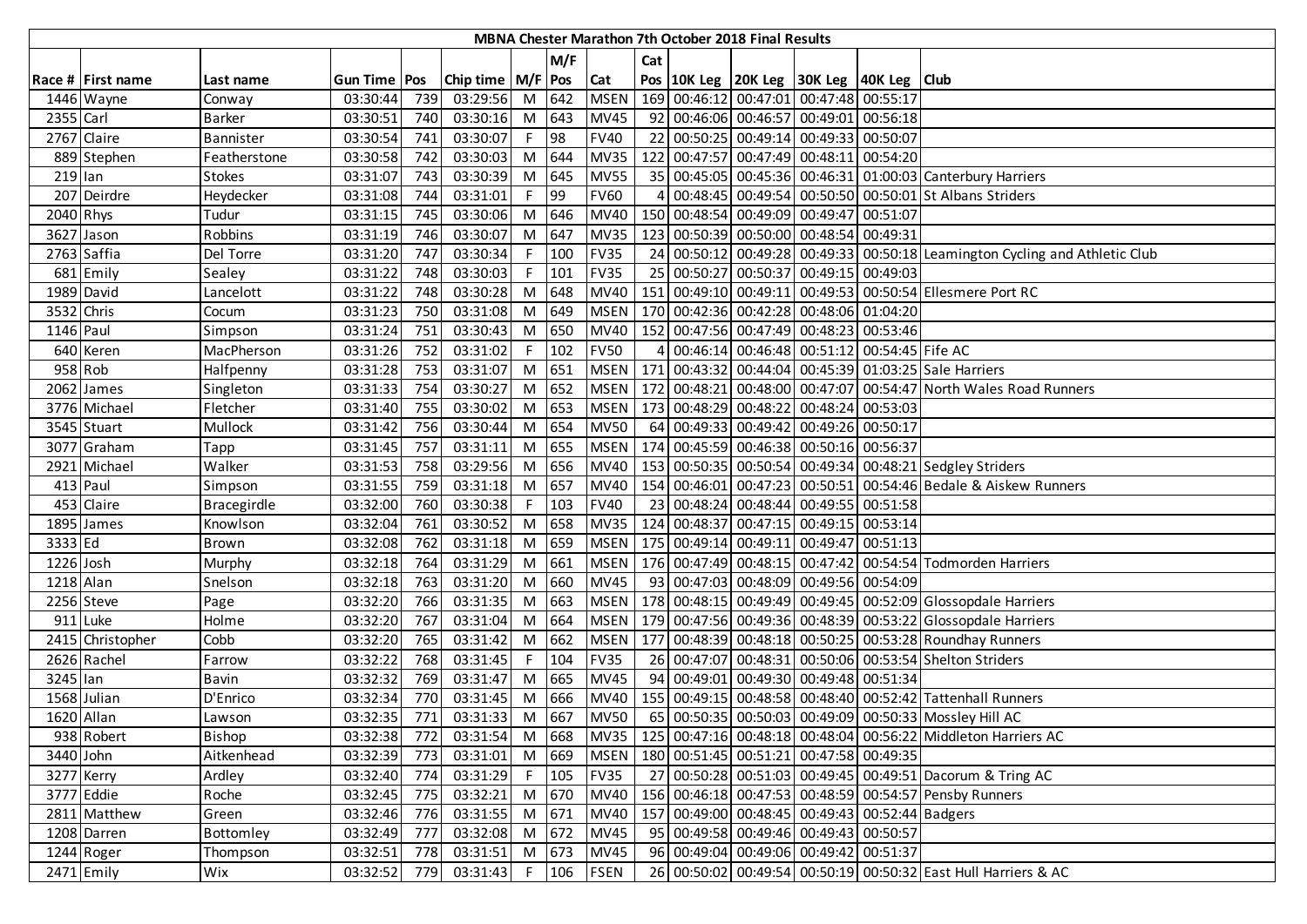|            |                   |                |                |     |                                                                          |    |         |             |     | <b>MBNA Chester Marathon 7th October 2018 Final Results</b> |                                                    |                                                                    |
|------------|-------------------|----------------|----------------|-----|--------------------------------------------------------------------------|----|---------|-------------|-----|-------------------------------------------------------------|----------------------------------------------------|--------------------------------------------------------------------|
|            |                   |                |                |     |                                                                          |    | M/F     |             | Cat |                                                             |                                                    |                                                                    |
|            | Race # First name | Last name      | Gun Time   Pos |     | Chip time   M/F   Pos                                                    |    |         | Cat         |     |                                                             | Pos   10K Leg   20K Leg   30K Leg   40K Leg   Club |                                                                    |
|            | 482 Stephen       | Fowle          | 03:32:53       | 780 | 03:32:05                                                                 |    | M 674   | <b>MV45</b> |     |                                                             |                                                    | 97 00:49:17 00:49:07 00:49:43 00:52:08 Kenilworth Runners          |
|            | 2676 Duncan       | Craft          | 03:32:55       | 781 | 03:32:14                                                                 |    | M 675   | <b>MV50</b> |     |                                                             |                                                    | 66 00:47:33 00:48:09 00:49:21 00:54:29 Team Derby Runner           |
|            | 3061 Lauren       | Turley         | 03:32:58       | 782 | 03:32:13                                                                 | F. | 107     | <b>FSEN</b> |     |                                                             |                                                    | 27 00:48:53 00:49:11 00:49:36 00:52:26 Cannock & Stafford AC       |
|            | 3874 Mark         | Pike           | 03:32:59       | 783 | 03:32:06                                                                 | M  | 676     | <b>MV45</b> |     |                                                             |                                                    | 98 00:49:09 00:49:10 00:49:45 00:52:01 Yeovil Town RRC             |
| 2710 lan   |                   | Thomspon       | 03:33:01       | 784 | 03:32:07                                                                 | M  | 677     | <b>MV55</b> |     |                                                             | 36 00:49:14 00:49:07 00:48:08 00:52:31             |                                                                    |
|            | 2195 Danny        | Lawson         | 03:33:03       | 785 | 03:32:02                                                                 | M  | 678     | <b>MSEN</b> |     |                                                             |                                                    | 181 00:48:47 00:49:07 00:49:32 00:52:58 Wallasey Athletic Club     |
|            | 1250 William      | Robinson       | 03:33:03       | 786 | 03:31:34                                                                 | M  | 679     | <b>MSEN</b> | 182 |                                                             | 00:48:18 00:46:34 00:48:03 00:55:09                |                                                                    |
| 1051 Guy   |                   | Riddell        | 03:33:05       | 787 | 03:32:19                                                                 | M  | 680     | <b>MV40</b> |     |                                                             |                                                    | 158 00:48:17 00:49:48 00:49:12 00:53:03 Glossopdale Harriers       |
|            | 3671 Mark         | Roberts        | 03:33:06       | 788 | 03:31:57                                                                 | M  | 681     | <b>MV50</b> |     |                                                             | 67 00:48:57 00:49:10 00:49:37 00:51:58             |                                                                    |
|            | 2685 Peter        | Mensley        | 03:33:07       | 789 | 03:32:13                                                                 | M  | 682     | <b>MV65</b> | 5   |                                                             |                                                    | 00:49:13 00:49:10 00:49:57 00:51:46 Charnwood A C                  |
|            | 1499 Richard      | <b>Sceats</b>  | 03:33:10       | 790 | 03:32:11                                                                 | M  | 683     | <b>MV35</b> |     |                                                             | 126 00:48:37 00:49:34 00:49:29 00:52:29            |                                                                    |
|            | 3209 Damian       | Whitehead      | 03:33:12       | 791 | 03:32:17                                                                 | M  | 684     | <b>MV45</b> |     |                                                             |                                                    | 99 00:48:55 00:49:19 00:48:13 00:52:32 Wrekin Road Runners         |
| 2294 Ty    |                   | Hankinson      | 03:33:17       | 792 | 03:31:48                                                                 | M  | 685     | <b>MV55</b> |     |                                                             |                                                    | 37 00:50:57 00:50:18 00:49:42 00:49:53 Quakers Running Club        |
|            | 3495 Michael      | <b>Beecher</b> | 03:33:18       | 793 | 03:32:16                                                                 | M  | 686     | <b>MV60</b> |     |                                                             |                                                    | 12 00:49:03 00:49:11 00:49:59 00:52:45 Beckenham Running Club      |
|            | 65 Keely          | Smith          | 03:33:22       | 794 | 03:32:25                                                                 | F. | 108     | <b>FV35</b> |     |                                                             |                                                    | 28 00:48:25 00:48:38 00:49:24 00:54:48 West Cheshire Athletic Club |
|            | 3248 Robert       | Pope           | 03:33:25       | 795 | 03:33:07                                                                 | M  | 687     | <b>MSEN</b> |     |                                                             |                                                    | 183 00:42:35 00:46:44 00:49:38 01:00:12 Ely Runners                |
|            | 3629 Michael      | Rooney         | 03:33:28       | 796 | 03:31:46                                                                 | M  | 688     | <b>MSEN</b> |     |                                                             |                                                    | 184 00:48:36 00:46:47 00:48:02 00:55:51 Mounts Bay Harriers        |
|            | 1905 Matthew      | Nicholson      | 03:33:29       | 797 | 03:32:34                                                                 | M  | 689     | <b>MV35</b> |     |                                                             |                                                    | 127 00:48:57 00:48:45 00:48:20 00:53:21 Ellesmere Port RC          |
| 2213 Karl  |                   | Priddin        | 03:33:36       | 798 | 03:32:46                                                                 | M  | 690     | <b>MV45</b> |     |                                                             |                                                    | 100 00:48:39 00:47:59 00:48:40 00:55:20 Thunder Runners            |
|            | 1303 Keith        | Cooper         | 03:33:40       | 799 | 03:32:59                                                                 | M  | 691     | <b>MV45</b> |     |                                                             | 101 00:49:01 00:49:19 00:49:39 00:52:45            |                                                                    |
| 3482 Sam   |                   | Morgan         | 03:33:42       | 800 | 03:32:40                                                                 | M  | 692     | <b>MV40</b> |     |                                                             | 159 00:50:44 00:49:48 00:49:38 00:51:06            |                                                                    |
|            | 180 Roger         | Booth          | 03:33:49       | 801 | 03:33:20                                                                 | M  | 693     | <b>MV65</b> | 6   |                                                             |                                                    | 00:49:25 00:50:00 00:50:51 00:51:32 Shelton Striders               |
|            | 3423 Andrew       | Mancey         | 03:33:52       | 802 | 03:33:13                                                                 | M  | 694     | <b>MSEN</b> |     |                                                             | 185 00:47:54 00:47:50 00:49:43 00:54:48            |                                                                    |
|            | 3117 Leonid       | Windsor        | 03:33:55       | 803 | 03:32:50                                                                 | M  | 695     | <b>MSEN</b> |     |                                                             | 186 00:46:14 00:47:36 00:49:24 00:57:06            |                                                                    |
|            | 2150 Owen Gethin  | Evans          | 03:34:01       | 804 | 03:32:53                                                                 | M  | 696     | <b>MV40</b> |     |                                                             |                                                    | 160 00:50:32 00:50:24 00:50:44 00:50:32 Prestatyn RC               |
| 1596 Eleni |                   | Akrida         | 03:34:08       | 805 | 03:33:18                                                                 |    | 109     | <b>FSEN</b> |     |                                                             | 28 00:49:25 00:50:06 00:49:49 00:52:03             |                                                                    |
|            | 1071 Kevin        | McLoughlin     | 03:34:10       | 806 | 03:33:52                                                                 | M  | 697     | <b>MV55</b> |     |                                                             | 38 00:45:14 00:46:32 00:49:44 00:58:44             |                                                                    |
|            | 1070 David        | Rouse          | 03:34:11       | 807 | 03:33:11                                                                 | M  | 698     | MV40        |     |                                                             | 161 00:49:13 00:49:04 00:49:09 00:52:27            |                                                                    |
|            | 144 David         | Howard         | 03:34:15       | 808 | 03:33:57                                                                 | M  | 699     | <b>MV60</b> |     |                                                             |                                                    | 13 00:48:34 00:50:01 00:49:57 00:52:32 Trawden Athletic Club       |
|            | 3349 Sadie        | Moore          | 03:34:16       | 809 | 03:33:21                                                                 | F. | 110     | <b>FV35</b> |     |                                                             | 29 00:49:07 00:48:36 00:48:56 00:54:49             |                                                                    |
|            | 2300 Peter        | Hart           | 03:34:23       | 810 | 03:33:12                                                                 | M  | 700     | <b>MV40</b> |     |                                                             |                                                    | 162 00:50:34 00:50:31 00:49:50 00:50:57 Elvet Striders             |
|            | 1034 Christopher  | Rushworth      | 03:34:26       | 811 | 03:34:02                                                                 | M  | 701     | <b>MSEN</b> |     |                                                             |                                                    | 187 00:46:25 00:46:07 00:45:33 01:00:26 Buxton AC                  |
|            | 3388 Steve        | Suttle         | 03:34:37       | 812 | 03:34:09                                                                 |    | M 702   | <b>MV60</b> |     |                                                             |                                                    | 14 00:48:32 00:51:05 00:51:52 00:51:41 Thanet Roadrunners AC       |
| $201$ Jo   |                   | Stephenson     | 03:34:39       | 813 | 03:34:31                                                                 | F  | 111     | <b>FV50</b> | 51  |                                                             |                                                    | 00:49:35 00:49:35 00:50:59 00:52:41 Stowmarket Striders RC         |
|            | 3948 Katie        | <b>Ellis</b>   | 03:34:43       | 814 | 03:33:17                                                                 |    | $F$ 112 | <b>FV35</b> |     |                                                             | 30 00:49:03 00:49:30 00:50:41 00:52:23             |                                                                    |
| 667 lan    |                   | Anderson       | 03:35:07       | 815 | 03:33:23                                                                 | M  | 703     | <b>MV45</b> |     |                                                             | 102 00:53:38 00:49:14 00:48:29 00:50:16            |                                                                    |
|            | 2731 Peter        | Jones          | 03:35:12       | 816 | 03:34:06                                                                 | M  | 704     | <b>MV60</b> |     |                                                             |                                                    | 15 00:51:09 00:50:03 00:49:35 00:51:11 Leighton Fun Runners        |
| 2299 Paul  |                   | Smith          | 03:35:17       | 817 | 03:34:05                                                                 | M  | 705     | <b>MV55</b> |     |                                                             |                                                    | 39 00:51:22 00:51:15 00:49:41 00:50:46 Crook & Dist Sports AC      |
|            | 3069 Warren       | Thomas         | 03:35:18       | 818 | 03:34:12                                                                 | M  | 706     | <b>MV45</b> |     |                                                             |                                                    | 103 00:48:58 00:49:09 00:49:39 00:54:34 Trentham Rc                |
|            | 3042 Adam         | Lambert        | 03:35:22       | 819 | 03:34:03                                                                 | M  | 707     | <b>MV35</b> |     |                                                             | 128 00:48:44 00:48:33 00:48:42 00:55:12            |                                                                    |
|            | 3265 Michael      | Jewell         |                |     | 03:35:26 820 03:34:40 M 708 MV40 163 00:47:33 00:48:31 00:49:33 00:55:52 |    |         |             |     |                                                             |                                                    |                                                                    |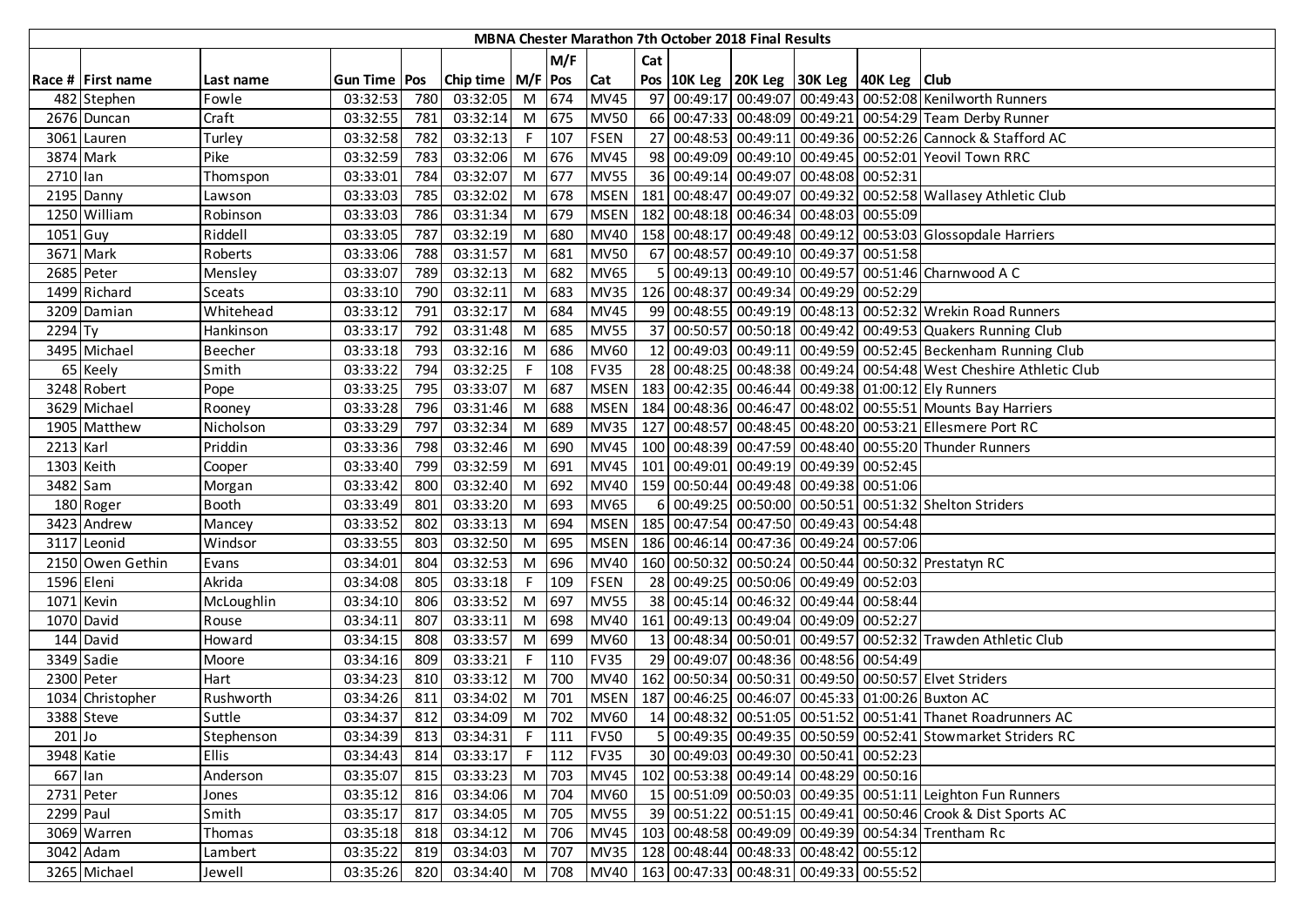|             |                   |                |                |     |                       |    |         |             |     | MBNA Chester Marathon 7th October 2018 Final Results |                                                    |          |                                                                      |
|-------------|-------------------|----------------|----------------|-----|-----------------------|----|---------|-------------|-----|------------------------------------------------------|----------------------------------------------------|----------|----------------------------------------------------------------------|
|             |                   |                |                |     |                       |    | M/F     |             | Cat |                                                      |                                                    |          |                                                                      |
|             | Race # First name | Last name      | Gun Time   Pos |     | Chip time   M/F   Pos |    |         | <b>Cat</b>  |     |                                                      | Pos   10K Leg   20K Leg   30K Leg   40K Leg   Club |          |                                                                      |
|             | 221 David         | Winch          | 03:35:28       | 822 | 03:35:00              |    | M 710   | <b>MV70</b> |     |                                                      |                                                    |          | 00:46:35 00:49:24 00:51:12 00:55:02 Thanet Roadrunners AC            |
| 2169 Ben    |                   | Evans          | 03:35:28       | 821 | 03:34:18              |    | M 709   | <b>MSEN</b> |     |                                                      | 188 00:46:58 00:46:47 00:47:50 00:59:16            |          |                                                                      |
|             | 2327 Alison       | Thornton       | 03:35:30       | 823 | 03:33:49              |    | $F$ 113 | <b>FV50</b> |     |                                                      |                                                    |          | 6 00:48:55 00:49:03 00:49:01 00:53:56 Pocklington Runners            |
|             | 3010 Mark         | Gatenby        | 03:35:33       | 825 | 03:31:27              |    | M 712   | <b>MV35</b> |     |                                                      |                                                    |          | 129 00:49:52 00:49:08 00:50:20 00:50:34 Dudley Kingswinford RC       |
|             | 668 Wayne         | Croasdell      | 03:35:33       | 824 | 03:34:04              |    | M 711   | <b>MSEN</b> |     |                                                      | 189 00:51:53 00:51:13 00:50:52 00:49:58            |          |                                                                      |
|             | 169 Keran         | Peters         | 03:35:38       | 826 | 03:34:33              | F. | 114     | <b>FV50</b> |     |                                                      |                                                    |          | 00:49:01 00:49:09 00:50:30 00:54:07 VocaLink Mastercard Running Club |
|             | 2545 Brett        | <b>Baker</b>   | 03:35:38       | 827 | 03:34:50              |    | M 713   | <b>MV45</b> |     |                                                      | 104 00:49:03 00:48:46 00:48:34 00:54:40            |          |                                                                      |
|             | 994 Anthony       | Hilton         | 03:35:43       | 828 | 03:34:29              |    | M 714   | <b>MV40</b> |     |                                                      |                                                    |          | 164 00:50:00 00:49:26 00:49:33 00:53:17 Lymm Runners                 |
|             | 900 Mike          | Smith          | 03:35:46       | 829 | 03:34:24              |    | M 715   | <b>MV35</b> |     |                                                      | 130 00:51:45 00:52:07 00:50:14 00:49:58            |          |                                                                      |
| 1055 Paul   |                   | Whittaker      | 03:35:46       | 830 | 03:34:39              |    | M 716   | <b>MV45</b> |     |                                                      | 105 00:49:30 00:50:00 00:49:30 00:53:40            |          |                                                                      |
|             | 564 Andrew        | Wells          | 03:35:48       | 831 | 03:34:57              |    | $M$ 717 | <b>MV50</b> |     |                                                      |                                                    |          | 68 00:49:14 00:49:04 00:49:52 00:54:07 Lingfield RC                  |
| 1205 Alice  |                   | Fraser         | 03:35:50       | 832 | 03:34:28              | F. | 115     | <b>FSEN</b> |     |                                                      | 29 00:49:39 00:50:46 00:51:10 00:51:57             |          |                                                                      |
|             | 3912 Cameron      | Frazer         | 03:35:53       | 833 | 03:35:00              |    | M 718   | <b>MSEN</b> |     |                                                      | 190 00:49:08 00:49:07 00:50:04 00:54:32            |          |                                                                      |
|             | 2825 Jamie        | Stanley        | 03:35:54       | 834 | 03:33:57              |    | M 719   | <b>MSEN</b> |     |                                                      |                                                    |          | 191 00:50:35 00:50:53 00:49:35 00:50:21 Sedgley Striders             |
|             | 3271 Jamie        | Clarkson       | 03:35:58       | 835 | 03:34:25              |    | M 720   | <b>MV35</b> |     |                                                      | 131 00:49:55 00:49:37 00:49:43 00:52:44            |          |                                                                      |
|             | 1137 Steven       | <b>Blades</b>  | 03:36:01       | 836 | 03:35:02              |    | M 721   | <b>MSEN</b> |     |                                                      | 192 00:49:01 00:47:59 00:48:23 00:55:16            |          |                                                                      |
| 2871 Greg   |                   | Anderson       | 03:36:08       | 837 | 03:35:13              |    | M 722   | <b>MV45</b> |     |                                                      | 106 00:47:18 00:47:32 00:47:49 00:59:29            |          |                                                                      |
|             | 2572 Tessa        | Flett          | 03:36:12       | 838 | 03:35:17              |    | $F$ 116 | <b>FV45</b> |     |                                                      | 20 00:50:38 00:51:28 00:50:40 00:51:11             |          |                                                                      |
|             | 3823 James        | Kidd           | 03:36:17       | 839 | 03:35:35              | M  | 723     | <b>MSEN</b> |     |                                                      | 193 00:47:54 00:49:58 00:51:32 00:54:05            |          |                                                                      |
|             | 461 Robert        | McArdle        | 03:36:22       | 840 | 03:35:34              |    | M 724   | <b>MV55</b> |     |                                                      |                                                    |          | 40 00:48:25 00:49:08 00:50:25 00:55:09 Grantham Running Club         |
|             | 1300 James        | Larmour        | 03:36:23       | 841 | 03:35:27              |    | M 725   | <b>MV40</b> |     |                                                      | 165 00:49:25 00:49:23 00:49:05 00:55:06            |          |                                                                      |
| 1128 Marc   |                   | Caplan         | 03:36:26       | 842 | 03:35:10              |    | M 726   | <b>MV35</b> |     |                                                      | 132 00:50:10 00:50:18 00:49:39 00:51:56            |          |                                                                      |
| 1557 lan    |                   | Thompson       | 03:36:35       | 843 | 03:35:37              |    | M 727   | <b>MV35</b> |     |                                                      | 133 00:49:09 00:49:09 00:49:38 00:54:22            |          |                                                                      |
|             | 1825 Robert       | <b>Boggild</b> | 03:36:38       | 844 | 03:35:42              |    | M 728   | <b>MV50</b> |     |                                                      |                                                    |          | 69 00:48:25 00:48:38 00:49:24 00:55:30 West Cheshire Athletic Club   |
|             | 147 Dennis        | Smith          | 03:36:39       | 845 | 03:36:04              |    | M 729   | <b>MV60</b> |     |                                                      |                                                    |          | 16 00:45:51 00:48:30 00:50:37 00:58:19 Trawden Athletic Club         |
| 1264 Tom    |                   | Radley         | 03:36:41       | 846 | 03:35:29              |    | M 730   | <b>MSEN</b> |     |                                                      | 194 00:45:12 00:44:37 00:47:36 01:02:24            |          |                                                                      |
| 1667 Paul   |                   | Molyneux       | 03:36:42       | 847 | 03:35:43              |    | M 731   | <b>MSEN</b> |     |                                                      | 195 00:51:04 00:50:45 00:50:10 00:51:18            |          |                                                                      |
|             | 1479 Heather      | Plumpton       | 03:36:43       | 848 | 03:33:09              |    | $F$ 117 | <b>FSEN</b> |     |                                                      | 30 00:50:07 00:49:30 00:50:00 00:51:46             |          |                                                                      |
| 1824 John   |                   | Gibbs          | 03:37:01       | 849 | 03:35:34              |    | M 732   | <b>MV60</b> |     |                                                      | 17 00:50:33 00:50:44 00:51:00 00:52:17             |          |                                                                      |
|             | 882 Robert        | Hornby         | 03:37:03       | 850 | 03:35:09              | M  | 733     | <b>MSEN</b> |     |                                                      | 196 00:48:16 00:48:35 00:50:00 00:55:22            |          |                                                                      |
|             | 3531 Andrew       | Cooper         | 03:37:09       | 851 | 03:36:10              | M  | 734     | MV35        |     |                                                      | 134 00:50:08 00:50:58 00:51:14                     | 00:52:22 |                                                                      |
|             | 3262 David        | Loomes         | 03:37:12       | 852 | 03:34:51              | M  | 735     | <b>MSEN</b> |     |                                                      | 197 00:49:43 00:49:31 00:48:28 00:53:52            |          |                                                                      |
|             | 1892 Andrew       | Frost          | 03:37:12       | 853 | 03:35:59              |    | M 736   |             |     |                                                      | MSEN   198 00:49:19 00:49:27 00:49:35 00:54:56     |          |                                                                      |
| 2156 Ben    |                   | Lines          | 03:37:14       | 854 | 03:36:06              |    | M 737   |             |     |                                                      | MSEN   199 00:50:17 00:50:29 00:50:06 00:53:00     |          |                                                                      |
| $2631$ Carl |                   | Hughes         | 03:37:15       | 855 | 03:36:02              |    | M 738   |             |     |                                                      |                                                    |          | MV40   166 00:47:51 00:47:52 00:48:06 00:57:50 Heanor Running Club   |
|             | 3561 Alastair     | Holt           | 03:37:16       | 856 | 03:35:05              |    | M 739   | <b>MV35</b> |     |                                                      |                                                    |          | 135 00:49:30 00:50:15 00:51:01 00:52:28 NORTH COTSWOLD TRI & RUN     |
|             | 3258 Vaughan      | Morris         | 03:37:17       | 857 | 03:36:18              |    | M 740   | <b>MV55</b> |     |                                                      |                                                    |          | 41 00:49:36 00:51:12 00:51:28 00:52:09 Stowmarket Striders RC        |
|             | 624 Andrew        | Corrigan       | 03:37:19       | 858 | 03:35:42              |    | M 741   | <b>MV50</b> |     |                                                      |                                                    |          | 70 00:51:55 00:50:47 00:50:52 00:50:53 Lothian Running Club          |
|             | 358 David         | Jones          | 03:37:21       | 859 | 03:36:27              |    | M 742   | <b>MV40</b> |     |                                                      | 167 00:49:09 00:49:10 00:50:50 00:54:16            |          |                                                                      |
| 3185 Alan   |                   | Benbow         | 03:37:25       | 860 | 03:36:27              |    | M 743   | <b>MV35</b> |     |                                                      |                                                    |          | 136 00:49:00 00:48:59 00:49:40 00:56:10 Lawley Running Club          |
|             | 940 Jenny         | Yates          | 03:37:26       | 862 | 03:36:26              |    | $F$ 118 | <b>FV50</b> |     |                                                      |                                                    |          | 8 00:50:40 00:51:45 00:51:19 00:51:59 Radcliffe ac                   |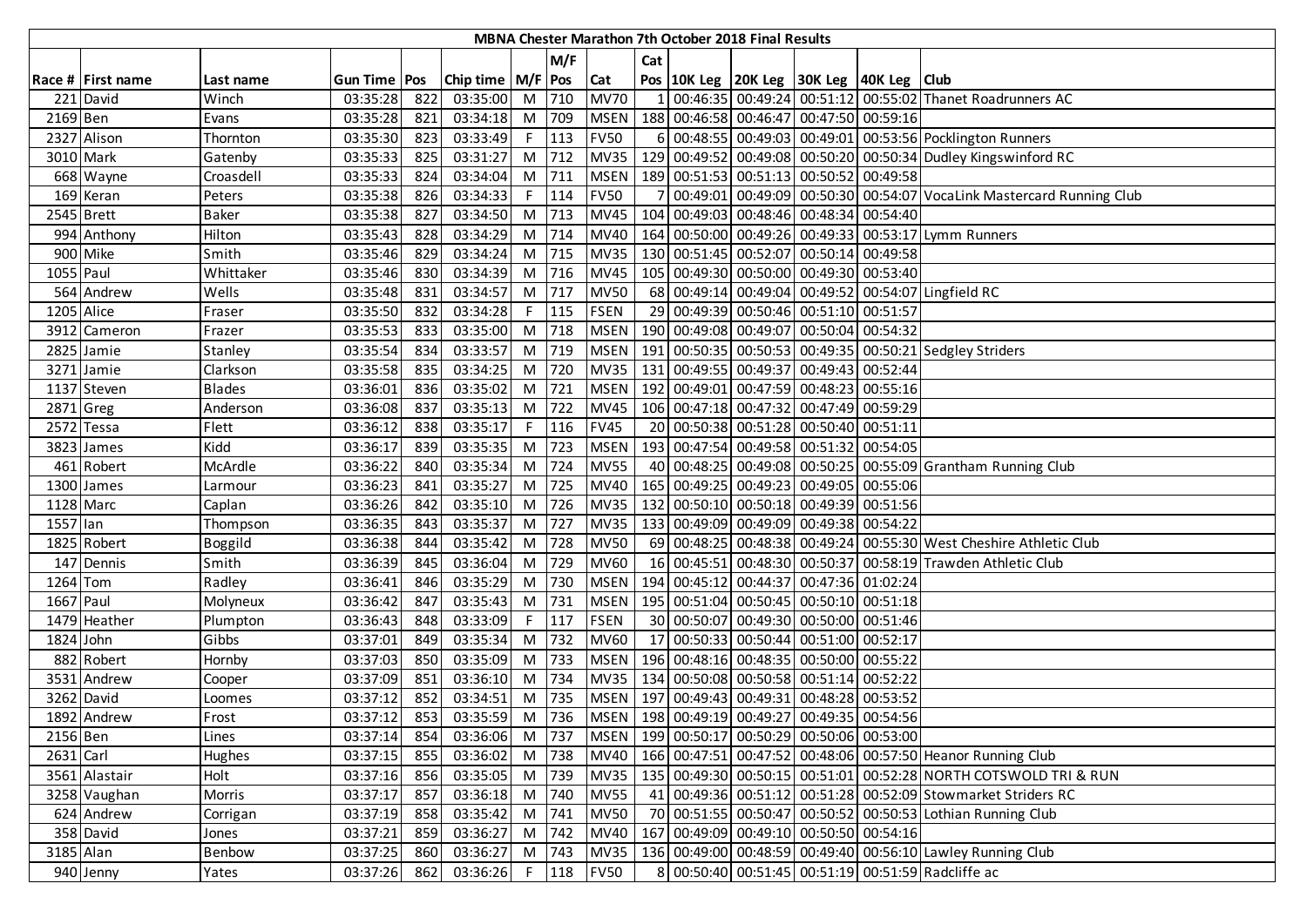|            |                   |                 |                     |     |                       |    |         |             |     | MBNA Chester Marathon 7th October 2018 Final Results |                                                    |                                                                         |
|------------|-------------------|-----------------|---------------------|-----|-----------------------|----|---------|-------------|-----|------------------------------------------------------|----------------------------------------------------|-------------------------------------------------------------------------|
|            |                   |                 |                     |     |                       |    | M/F     |             | Cat |                                                      |                                                    |                                                                         |
|            | Race # First name | Last name       | <b>Gun Time Pos</b> |     | Chip time   M/F   Pos |    |         | <b>Cat</b>  |     |                                                      | Pos   10K Leg   20K Leg   30K Leg   40K Leg   Club |                                                                         |
|            | 2163 Graham       | Elliott         | 03:37:26            | 861 | 03:36:23              |    | M 744   | <b>MV50</b> |     |                                                      | 71 00:49:08 00:49:36 00:50:31 00:54:26             |                                                                         |
|            | 3383 Yvonne       | Elliott         | 03:37:30            | 863 | 03:36:29              |    | $F$ 119 | <b>FV50</b> |     |                                                      |                                                    | 9 00:49:06 00:49:18 00:51:19 00:54:25 Deal Tri Club                     |
|            | 433 Sara          | Elson           | 03:37:32            | 864 | 03:36:48              |    | $F$ 120 | <b>FV45</b> |     |                                                      |                                                    | 21 00:49:31 00:50:42 00:50:51 00:53:48 Roundhay Runners                 |
|            | 197 Barry         | Graves          | 03:37:33            | 865 | 03:37:26              |    | M 745   | <b>MV60</b> |     |                                                      |                                                    | 18 00:49:09 00:50:00 00:50:42 00:55:46 Ely Runners                      |
| 3065 Lee   |                   | Jones           | 03:37:34            | 866 | 03:36:58              | M  | 746     | <b>MV45</b> |     |                                                      |                                                    | 107 00:48:00 00:48:04 00:48:48 00:58:34 Trentham Rc                     |
|            | 1730 Kevin        | Groom           | 03:37:36            | 867 | 03:36:45              |    | M 747   |             |     |                                                      | MSEN   200 00:48:21 00:49:48 00:51:54 00:54:44     |                                                                         |
|            | 1894 Lewis        | Holland         | 03:37:36            | 868 | 03:36:12              |    | M 748   | <b>MSEN</b> |     |                                                      | 201 00:52:22 00:51:15 00:50:56 00:50:50            |                                                                         |
|            | 373 Sam           | Dermott         | 03:37:38            | 869 | 03:36:47              |    | M 749   | <b>MSEN</b> |     |                                                      | 202 00:47:47 00:47:35 00:48:41 00:59:38            |                                                                         |
|            | 830 Ben           | Gill            | 03:37:38            | 870 | 03:36:27              |    | M 750   | <b>MSEN</b> |     |                                                      | 203   00:50:34   00:51:39   00:50:59   00:51:03    |                                                                         |
|            | 2560 Christopher  | Whitfield       | 03:37:50            | 871 | 03:36:47              |    | M 751   | <b>MV40</b> |     |                                                      | 168 00:48:57 00:49:22 00:50:47 00:55:03            |                                                                         |
|            | 3086 Indira       | Natarajan       | 03:37:54            | 872 | 03:37:34              |    | M 752   | <b>MV45</b> |     |                                                      |                                                    | 108 00:45:28 00:47:42 00:50:44 01:01:11 Stone Master Marathoners        |
|            | 801 Nigel         | <b>Baines</b>   | 03:37:59            | 873 | 03:36:58              |    | M 753   | <b>MV40</b> |     |                                                      | 169 00:49:06 00:49:13 00:50:04 00:55:47            |                                                                         |
|            | 1985 Kevin        | Manning         | 03:38:00            | 874 | 03:36:10              |    | $M$ 754 | <b>MV45</b> |     |                                                      | 109 00:50:00 00:49:47 00:49:27 00:54:11            |                                                                         |
|            | 714 Paul          | Dixon           | 03:38:02            | 875 | 03:36:57              |    | M 755   | <b>MV45</b> |     |                                                      |                                                    | 110 00:49:29 00:49:44 00:49:54 00:55:22 Thornton Cleveleys Running Club |
|            | 1649 Bailey       | Ewel            | 03:38:08            | 877 | 03:36:48              |    | $F$ 121 | <b>FSEN</b> |     |                                                      |                                                    | 31 00:52:03 00:51:39 00:51:00 00:50:43 Penny Lane Striders              |
|            | 2515 Jonathan     | <b>Briggs</b>   | 03:38:08            | 876 | 03:36:42              |    | M 756   | <b>MV40</b> |     |                                                      |                                                    | 170 00:52:22 00:51:32 00:49:22 00:52:05 Valley Hill runners             |
|            | 1535 Kevin        | Jones           | 03:38:11            | 878 | 03:37:25              |    | M 757   | <b>MV35</b> |     |                                                      | 137 00:46:58 00:48:17 00:50:00 00:58:51            |                                                                         |
|            | 121 Monica        | Green           | 03:38:20            | 879 | 03:38:14              |    | $F$ 122 | <b>FV45</b> |     |                                                      |                                                    | 22 00:47:04 00:47:19 00:47:12 01:03:02 Knowle & Dorridge RC             |
|            | 2418 Theresa      | Oldroyd         | 03:38:22            | 880 | 03:37:18              | F. | 123     | <b>FV45</b> |     |                                                      |                                                    | 23 00:49:02 00:49:58 00:51:45 00:54:20 Harrogate Harriers & AC          |
|            | 2854 Michelle     | Miles           | 03:38:23            | 881 | 03:36:52              | F. | 124     | <b>FV40</b> |     |                                                      | 24 00:51:14 00:50:41 00:51:24 00:52:11             |                                                                         |
|            | 2686 Vincent      | <b>Iliffe</b>   | 03:38:23            | 881 | 03:37:10              |    | M 758   | <b>MSEN</b> |     |                                                      |                                                    | 204 00:48:00 00:48:27 00:49:54 00:57:15 Hinckley Running Club           |
|            | 3234 Rebecca      | Done            | 03:38:33            | 883 | 03:37:34              | F. | 125     | <b>FV35</b> |     |                                                      | 31 00:50:39 00:51:28 00:50:49 00:52:52             |                                                                         |
|            | 1366 Daniel       | Roberts         | 03:38:34            | 884 | 03:37:50              |    | M 759   | <b>MV35</b> |     |                                                      | 138 00:48:48 00:49:36 00:49:55 00:57:10            |                                                                         |
|            | 3254 Sarah        | Fitch           | 03:38:37            | 885 | 03:37:08              | F. | 126     | <b>FV40</b> |     |                                                      |                                                    | 25 00:49:39 00:50:34 00:51:42 00:53:33 Felixstowe RRC                   |
|            | 2494 Philip       | Horton          | 03:38:39            | 886 | 03:37:24              |    | M 760   | <b>MV60</b> |     |                                                      |                                                    | 19 00:51:34 00:51:07 00:49:47 00:53:12 Skegness & District Running Club |
|            | 696 Andrew        | Allen           | 03:38:41            | 887 | 03:37:27              | M  | 761     | <b>MV40</b> |     |                                                      | 171 00:50:41 00:51:30 00:51:48 00:52:24            |                                                                         |
| 3188 Tim   |                   | Almond          | 03:38:49            | 888 | 03:36:57              | M  | 762     | <b>MV35</b> |     |                                                      | 139 00:50:52 00:50:06 00:49:42 00:54:20            |                                                                         |
| 1966 Brad  |                   | Critchley       | 03:38:54            | 889 | 03:37:58              | M  | 763     | <b>MSEN</b> |     |                                                      | 205 00:49:22 00:49:01 00:49:42 00:56:46            |                                                                         |
| 3781 Deb   |                   | Pugh            | 03:38:55            | 890 | 03:38:49              |    | $F$ 127 | <b>FV50</b> |     |                                                      |                                                    | 10 00:51:32 00:52:05 00:50:50 00:52:24 Wrexham Ac                       |
|            | 1314 Eleanor      | Green           | 03:38:55            | 891 | 03:37:02              |    | $F$ 128 | <b>FSEN</b> |     |                                                      | 32 00:51:11 00:50:40 00:51:23 00:52:30             |                                                                         |
| 3510 Janis |                   | Prest           | 03:39:02            | 892 | 03:37:54              |    | M 764   | <b>MV50</b> |     |                                                      |                                                    | 72 00:51:57 00:51:32 00:51:14 00:51:26 Arena 80 AC                      |
|            | 2261 James        | Moffett         | 03:39:08            | 893 | 03:38:39              | M  | 765     | <b>MV35</b> |     |                                                      |                                                    | 140 00:46:03 00:46:23 00:45:34 01:03:55 Manx Harriers                   |
|            | 629 Katherine     | Golding         | 03:39:09            | 894 | 03:37:49              | F. | 129     | <b>FSEN</b> |     |                                                      |                                                    | 33 00:49:13 00:49:37 00:52:08 00:55:30 Hunters Bog Trotters             |
|            | 1256 Mark         | Sidwell         | 03:39:11            | 895 | 03:38:23              |    | M 766   |             |     |                                                      | MV40   172 00:49:15 00:49:08 00:49:47 00:55:51     |                                                                         |
|            | 2374 Simon        | Crook           | 03:39:12            | 896 | 03:38:24              |    | M 767   |             |     |                                                      | MV45   111 00:49:12 00:49:00 00:48:43 00:57:07     |                                                                         |
|            | 3653 Matthew      | Curtis          | 03:39:13            | 897 | 03:37:36              |    | M 768   |             |     |                                                      | MV40   173 00:50:54 00:50:47 00:50:40 00:53:19     |                                                                         |
| 1368 Neil  |                   | <b>Phillips</b> | 03:39:20            | 898 | 03:38:38              |    | M 769   | <b>MV55</b> |     |                                                      | 42 00:48:13 00:48:45 00:49:24 00:55:25             |                                                                         |
| 3304 Paul  |                   | Doyle           | 03:39:25            | 899 | 03:38:20              |    | M 770   | <b>MV45</b> |     |                                                      | 112 00:49:37 00:49:36 00:49:16 00:54:32            |                                                                         |
| $235$ Zoe  |                   | Tetlow          | 03:39:39            | 900 | 03:38:56              |    | F 130   | <b>FV50</b> |     |                                                      |                                                    | 11 00:49:00 00:49:47 00:51:41 00:55:50 Horsham Joggers                  |
|            | 3851 Karen        | Kaiser          | 03:39:40            | 901 | 03:38:37              |    | $F$ 131 | <b>FV40</b> |     |                                                      | 26 00:49:08 00:49:23 00:50:45 00:56:21             |                                                                         |
| 2543 Lynn  |                   | Strafford       | 03:39:40            | 901 | 03:38:13              |    | $F$ 131 | <b>FV40</b> |     |                                                      | 26 00:50:49 00:50:05 00:50:29 00:54:40             |                                                                         |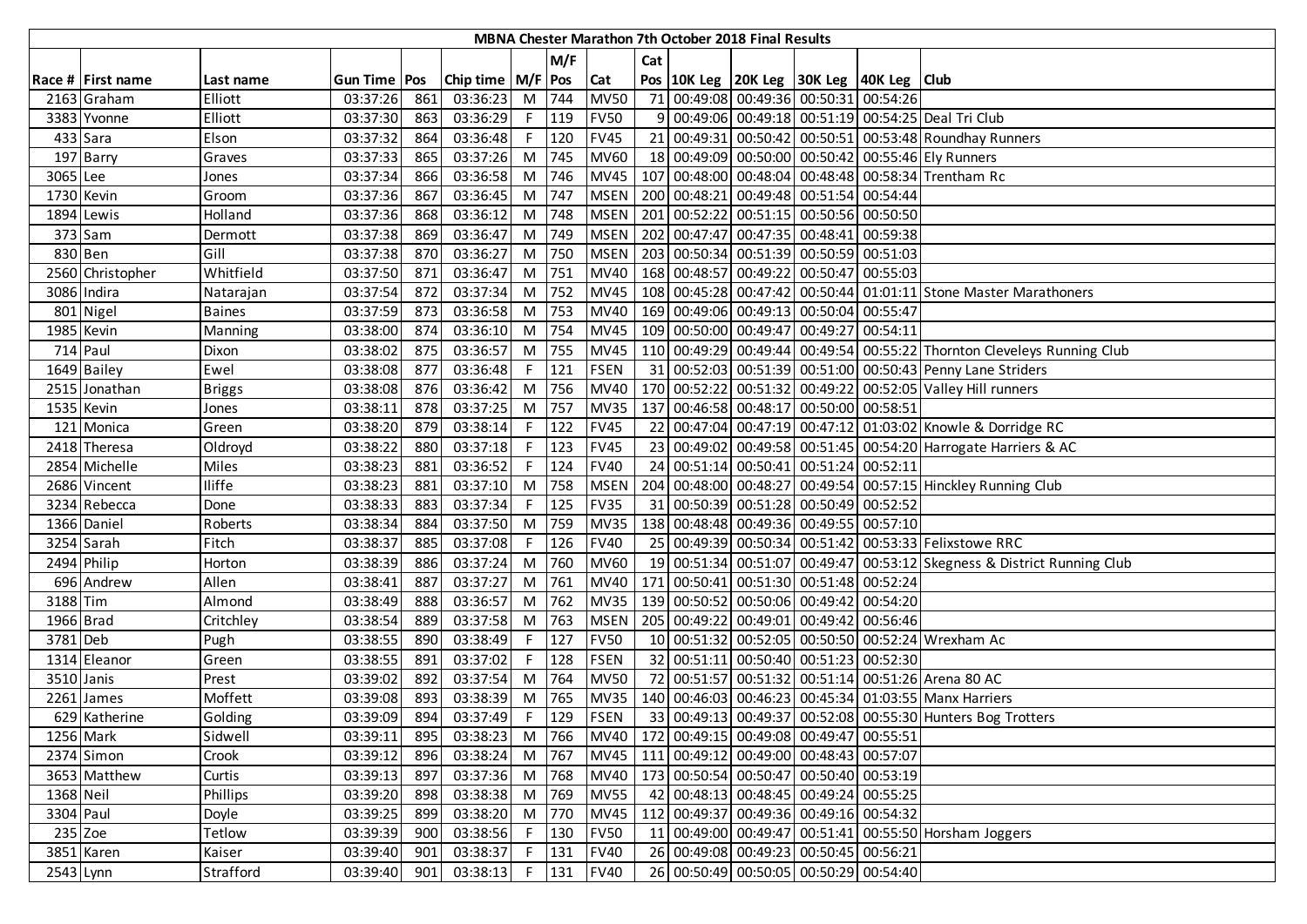|             |                   |                |                       |     |                       |    |         |             |                 | MBNA Chester Marathon 7th October 2018 Final Results |                                                    |                                                                                              |
|-------------|-------------------|----------------|-----------------------|-----|-----------------------|----|---------|-------------|-----------------|------------------------------------------------------|----------------------------------------------------|----------------------------------------------------------------------------------------------|
|             |                   |                |                       |     |                       |    | M/F     |             | Cat             |                                                      |                                                    |                                                                                              |
|             | Race # First name | Last name      | <b>Gun Time   Pos</b> |     | Chip time   M/F   Pos |    |         | Cat         |                 |                                                      | Pos   10K Leg   20K Leg   30K Leg   40K Leg   Club |                                                                                              |
| 400 Paul    |                   | Parry          | 03:39:43              | 903 | 03:38:50              |    | M 771   | <b>MSEN</b> |                 |                                                      | 206 00:48:16 00:49:23 00:50:17 00:56:34            |                                                                                              |
| 1136 Alan   |                   | Gifford        | 03:39:46              | 904 | 03:39:04              |    | M 772   | <b>MV45</b> |                 |                                                      | 113 00:49:54 00:50:14 00:53:24 00:53:32            |                                                                                              |
|             | 736 Matt          | Simpson        | 03:39:52              | 905 | 03:38:32              |    | M 773   | MV40        |                 |                                                      | 174 00:51:12 00:51:13 00:51:40 00:52:30            |                                                                                              |
|             | 1286 Matthew      | Lewis          | 03:39:53              | 906 | 03:38:36              |    | M 774   | <b>MV45</b> |                 |                                                      |                                                    | 114 00:50:16 00:50:29 00:51:08 00:54:32 South Cheshire Harriers                              |
| 1804 Chris  |                   | Moulson        | 03:39:53              | 906 | 03:38:11              |    | M 774   | <b>MV45</b> |                 |                                                      | 114 00:52:30 00:51:44 00:50:44 00:51:39            |                                                                                              |
|             | 816 Rebecca       | Dobson         | 03:39:55              | 908 | 03:38:31              | F. | 133     | <b>FSEN</b> |                 |                                                      |                                                    | 34 00:53:55 00:53:22 00:51:12 00:49:30 Birmingham Running Athletics & Triathlon Club (BRAT)  |
|             | 3700 Oonagh       | Wilson         | 03:39:58              | 909 | 03:38:27              | F  | 134     | <b>FV50</b> | 12              |                                                      |                                                    | 00:52:28 00:53:09 00:52:10 00:50:19 Torrington AAC                                           |
|             | 2551 Stephen      | Taylor         | 03:40:00              | 910 | 03:38:08              |    | M 776   | <b>MV35</b> |                 |                                                      | 141 00:51:02 00:49:39 00:51:02 00:54:05            |                                                                                              |
| $200$ Val   |                   | Jennings       | 03:40:05              | 912 | 03:39:57              | F. | 135     | <b>FV50</b> | 13              |                                                      |                                                    | 00:46:34 00:47:19 00:51:11 00:58:49 Ipswich Jaffa RC                                         |
| 3103 Gary   |                   | Richards       | 03:40:05              | 911 | 03:38:39              |    | M 777   | <b>MSEN</b> | 207             |                                                      | 00:49:32 00:51:46 00:50:09 00:55:02                |                                                                                              |
|             | 2770 Sydney       | Worthington    | 03:40:08              | 913 | 03:38:59              |    | M 778   | <b>MSEN</b> |                 |                                                      | 208 00:51:22 00:51:13 00:51:15 00:53:38            |                                                                                              |
|             | 755 Sophie        | <b>Birnie</b>  | 03:40:17              | 914 | 03:39:08              | F. | 136     | <b>FSEN</b> |                 |                                                      | 35 00:49:34 00:50:39 00:52:05 00:55:26             |                                                                                              |
|             | 527 Darren        | Gillman        | 03:40:19              | 915 | 03:39:29              |    | M 779   | <b>MV45</b> |                 |                                                      |                                                    | 116 00:49:04 00:49:14 00:52:36 00:56:15 Spa Striders                                         |
|             | 588 Laura         | Mairs          | 03:40:26              | 916 | 03:39:21              | F. | 137     | <b>FSEN</b> |                 |                                                      | 36 00:49:10 00:50:22 00:52:46 00:54:48             |                                                                                              |
|             | 2309 Kimberley    | Reeve          | 03:40:27              | 917 | 03:38:54              | F. | 138     | <b>FV45</b> |                 |                                                      |                                                    | 24 00:49:52 00:50:26 00:50:20 00:55:48 Richmond & Zetland Harriers                           |
|             | 3877 Adam         | Lowe           | 03:40:32              | 919 | 03:39:11              |    | M 781   | <b>MV45</b> |                 |                                                      |                                                    | 117 00:52:16 00:52:28 00:51:14 00:51:35 Lostock AC                                           |
| 1590 Alan   |                   | Jewell         | 03:40:32              | 918 | 03:39:41              |    | M 780   | <b>MV40</b> |                 |                                                      | 175 00:47:42 00:47:26 00:50:45 00:59:54            |                                                                                              |
| 943 Ron     |                   | Pundick        | 03:40:34              | 920 | 03:39:42              |    | M 782   | <b>MV55</b> |                 |                                                      |                                                    | 43 00:49:11 00:50:16 00:49:46 00:57:10 Prestwich athletics club                              |
|             | 2508 Kevin        | Wood           | 03:40:35              | 921 | 03:39:08              | M  | 783     | <b>MV50</b> | 73              |                                                      |                                                    | 00:51:47 00:53:16 00:51:01 00:50:58 Barnsley Harriers                                        |
|             | 3330 Roisin       | Archer         | 03:40:36              | 922 | 03:39:52              | F. | 139     | <b>FV35</b> |                 |                                                      |                                                    | 32 00:46:45 00:47:05 00:48:53 01:03:58 East London Runners                                   |
| 2347 John   |                   | Singh          | 03:40:36              | 923 | 03:39:04              | M  | 784     | <b>MV35</b> |                 |                                                      |                                                    | 142 00:50:17 00:50:30 00:50:22 00:55:17 Saltaire Striders                                    |
|             | 2379 Ginny        | Woolfenden     | 03:40:38              | 924 | 03:38:28              | F. | 140     | <b>FV35</b> |                 |                                                      | 33 00:54:13 00:51:16 00:50:13 00:51:32             |                                                                                              |
|             | 1383 Mathew       | Vaughan        | 03:40:41              | 925 | 03:38:14              |    | M 785   | <b>MV40</b> |                 |                                                      | 176 00:52:01 00:51:08 00:50:51 00:51:59            |                                                                                              |
|             | 3897 Stephanie    | McArdle-Watson | 03:40:44              | 927 | 03:39:23              | F. | 141     | <b>FSEN</b> | 37 <sup>1</sup> | 00:48:21 00:50:25                                    |                                                    | 01:47:48 Trawden Athletic Club                                                               |
|             | 2413 Wayne        | Wideman        | 03:40:44              | 926 | 03:39:07              | M  | 786     | <b>MV40</b> | 177             |                                                      |                                                    | 00:50:53 00:50:47 00:50:40 00:54:19 Kippax & District Harriers                               |
| 3748 Mike   |                   | Cordiner       | 03:40:47              | 928 | 03:38:31              | M  | 787     | <b>MV45</b> |                 |                                                      | 118 00:50:58 00:49:59 00:50:24 00:55:15            |                                                                                              |
| $2892$ Katy |                   | Garnham-Lee    | 03:40:54              | 929 | 03:39:48              | F. | 142     | <b>FSEN</b> |                 |                                                      |                                                    | 38 00:52:26 00:51:29 00:50:30 00:52:38 Leighton Fun Runners                                  |
| 3911 Gary   |                   | Simpson        | 03:40:59              | 930 | 03:40:26              | M  | 788     | <b>MV45</b> |                 |                                                      | 119 00:48:12 00:56:26 00:51:39 00:53:11            |                                                                                              |
|             | 3842 Steffan      | Evans          | 03:41:01              | 931 | 03:40:09              | M  | 789     | <b>MV35</b> |                 |                                                      |                                                    | 143 00:49:10 00:49:27 00:53:21 00:56:11 Eryri Harriers                                       |
|             | 2766 Andrew       | Roach          | 03:41:03              | 932 | 03:39:37              | M  | 790     | <b>MV45</b> |                 |                                                      |                                                    | 120 00:50:12 00:50:00 00:50:17 00:56:18 Spa Striders                                         |
| 2138 Alex   |                   | Yem            | 03:41:04              | 933 | 03:40:04              | M  | 791     | <b>MSEN</b> |                 |                                                      |                                                    | 209 00:48:48 00:49:26 00:50:32 00:58:13 Wallasey Athletic Club                               |
|             | 1488 Stefan       | Shepherd       | 03:41:05              | 934 | 03:40:15              | M  | 792     | <b>MV35</b> |                 |                                                      | 144 00:49:12 00:49:20 00:50:49 00:57:37            |                                                                                              |
|             | 1509 Andrew       | Tuck           | 03:41:10              | 935 | 03:40:00              |    | M 793   |             |                 |                                                      | MV40   178 00:48:56 00:49:09 00:50:36 00:58:16     |                                                                                              |
|             | 2652 Angela       | Tooley         | 03:41:11              | 936 | 03:39:51              |    | $F$ 143 | <b>FV40</b> |                 |                                                      |                                                    | 28 00:52:17 00:52:14 00:51:54 00:52:00 Notts Women Runners                                   |
| 2194 Neil   |                   | <b>Burdett</b> | 03:41:13              | 937 | 03:40:23              |    | M 794   | <b>MV45</b> |                 |                                                      | 121 00:49:12 00:49:14 00:49:39 00:56:12            |                                                                                              |
|             | 2158 Simon        | Bonfield       | 03:41:20              | 938 | 03:40:36 M 795        |    |         | <b>MV45</b> |                 |                                                      |                                                    | 122 00:49:05 00:49:59 00:48:53 00:58:25 Abergele Harriers                                    |
|             | 2524 Sarah        | Millns         | 03:41:24              | 941 | 03:40:44              | F. | 145     | <b>FV45</b> |                 |                                                      |                                                    | 25 00:52:06 00:52:33 00:52:07 00:52:30 Kimberworth Striders                                  |
| 1039 Ellie  |                   | Dobson         | 03:41:24              | 939 | 03:39:52              | F. | 144     | <b>FSEN</b> |                 |                                                      | 39 00:51:14 00:50:40 00:51:25 00:54:07             |                                                                                              |
| 3713 Jon    |                   | Parsonage      | 03:41:24              | 940 | 03:39:58              | M  | 796     | <b>MV35</b> |                 |                                                      | 145 00:53:05 00:53:18 00:52:09 00:50:46            |                                                                                              |
|             | 2827 Oliver       | Pickles        | 03:41:25              | 943 | 03:40:02              | M  | 798     | <b>MSEN</b> |                 |                                                      |                                                    | 210 00:51:30 00:52:07 00:51:13 00:53:14 Birmingham Running Athletics & Triathlon Club (BRAT) |
|             | 2525 Steven       | Beckitt        | 03:41:25              | 942 | 03:40:45 M 797        |    |         |             |                 |                                                      |                                                    | MV35   146 00:52:06 00:52:33 00:52:08 00:52:31 Kimberworth Striders                          |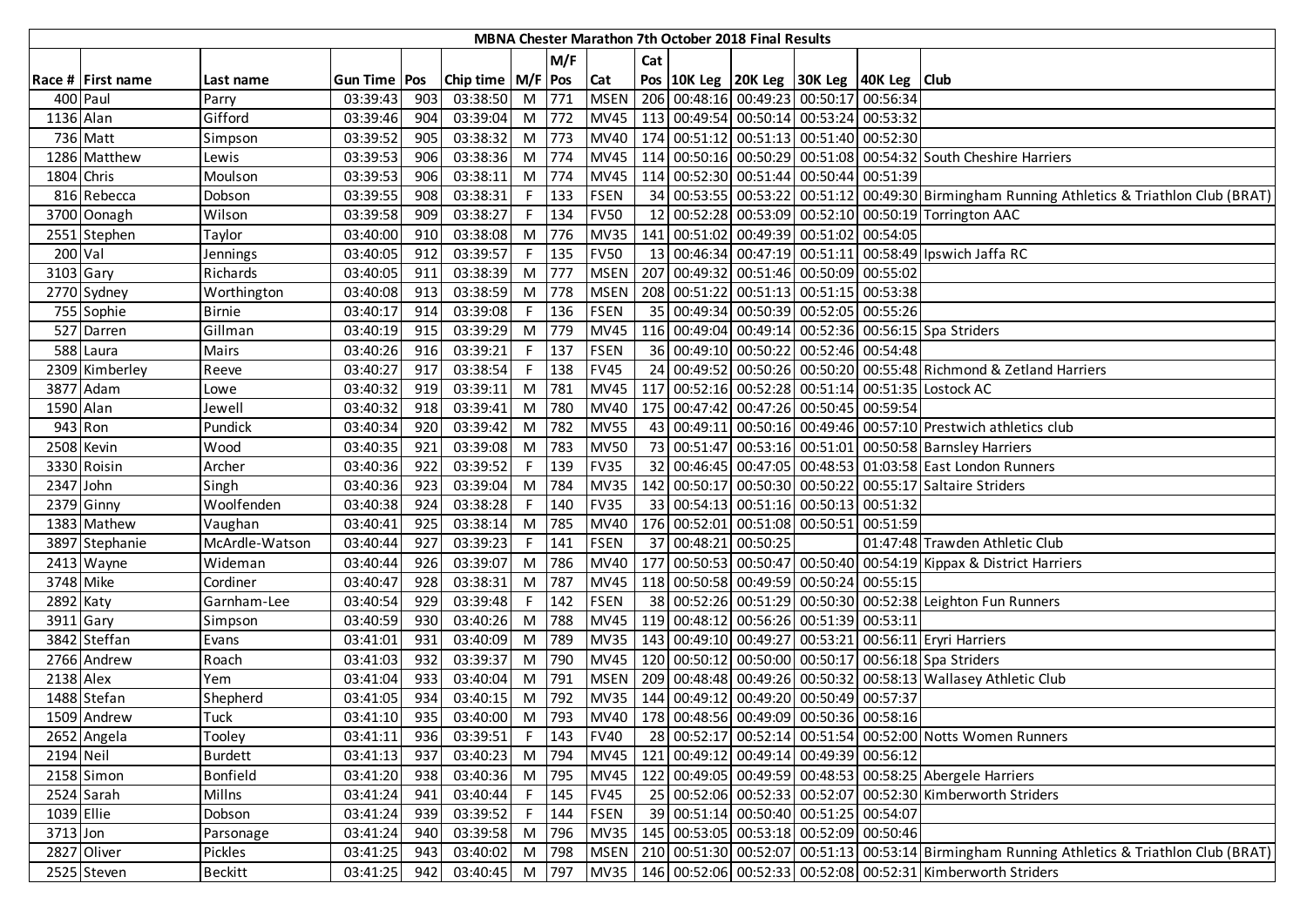|             |                   |               |                |     |                       |              |         |             |     | MBNA Chester Marathon 7th October 2018 Final Results |                                                    |                                                                          |
|-------------|-------------------|---------------|----------------|-----|-----------------------|--------------|---------|-------------|-----|------------------------------------------------------|----------------------------------------------------|--------------------------------------------------------------------------|
|             |                   |               |                |     |                       |              | M/F     |             | Cat |                                                      |                                                    |                                                                          |
|             | Race # First name | Last name     | Gun Time   Pos |     | Chip time   M/F   Pos |              |         | Cat         |     |                                                      | Pos   10K Leg   20K Leg   30K Leg   40K Leg   Club |                                                                          |
|             | 1028 Stefan       | Ledin         | 03:41:27       | 944 | 03:40:26              | M            | 799     | <b>MV55</b> |     |                                                      |                                                    | 44 00:50:38 00:52:50 00:51:49 00:53:16 Buxton AC                         |
|             | 1955 Andrea       | Wadcock       | 03:41:28       | 946 | 03:40:22              | F.           | 146     | <b>FV40</b> |     |                                                      |                                                    | 29 00:50:32 00:51:33 00:51:43 00:54:18 Deestriders R.C.                  |
|             | 1935 Nigel        | Parr          | 03:41:28       | 945 | 03:40:21              | M            | 800     | <b>MV45</b> |     |                                                      |                                                    | 123 00:50:31 00:51:33 00:51:43 00:54:18 Deestriders R.C.                 |
|             | 301 Carol         | Reilly        | 03:41:31       | 947 | 03:40:28              | F            | 147     | <b>FV45</b> | 26  |                                                      |                                                    | 00:49:12 00:50:02 00:51:28 00:56:41 Blackburn Harriers & AC              |
|             | 468 William       | Mather        | 03:41:32       | 948 | 03:40:44              | M            | 801     | <b>MSEN</b> |     |                                                      |                                                    | 211 00:48:15 00:49:50 00:49:43 00:58:34 Glossopdale Harriers             |
|             | 914 Callum        | Bagshaw       | 03:41:32       | 950 | 03:39:03              | M            | 803     | <b>MSEN</b> |     |                                                      | 212 00:49:36 00:48:37 00:49:51 00:57:39            |                                                                          |
|             | 1087 James        | Talbot        | 03:41:32       | 949 | 03:40:45              | M            | 802     | <b>MV35</b> |     |                                                      | 147 00:48:15 00:49:52 00:49:43 00:58:34            |                                                                          |
| 2733 Ross   |                   | Griffin       | 03:41:33       | 951 | 03:40:09              | M            | 804     | <b>MV35</b> |     |                                                      | 148 00:52:36 00:52:12 00:51:00 00:52:53            |                                                                          |
|             | 3281 Nicola       | Amos          | 03:41:34       | 952 | 03:40:02              | F            | 148     | <b>FV35</b> | 34  |                                                      | 00:52:30 00:53:24 00:51:54 00:51:15                |                                                                          |
|             | 2264 Emma         | McMullan      | 03:41:35       | 953 | 03:40:03              |              | 149     | <b>FV35</b> |     |                                                      | 35 00:51:02 00:51:16 00:51:18 00:54:16             |                                                                          |
|             | 2375 Anthea       | <b>Bitcon</b> | 03:41:36       | 955 | 03:40:13              |              | 150     | <b>FV40</b> |     |                                                      |                                                    | 30 00:52:22 00:52:46 00:51:34 00:52:26 Stadium Runners                   |
|             | 3131 Rafal        | Pasko         | 03:41:36       | 954 | 03:40:29              | M            | 805     | <b>MV40</b> |     |                                                      |                                                    | 179 00:50:57 00:51:04 00:51:15 00:54:34 Shropshire Shufflers             |
| $253$ Lea   |                   | Lohk          | 03:41:43       | 956 | 03:41:39              |              | 151     | <b>FV55</b> | 4   |                                                      |                                                    | 00:51:05 00:50:46 00:52:46 00:54:35 Lytchett Manor Striders- EMAC - 1422 |
| 3907 lan    |                   | Crutchley     | 03:41:45       | 957 | 03:40:28              | M            | 806     | <b>MV35</b> |     |                                                      |                                                    | 149 00:50:09 00:51:18 00:51:19 00:55:44 Glossopdale Harriers             |
|             | 1818 Eloise       | Eccles        | 03:41:46       | 958 | 03:40:14              | F.           | 152     | <b>FV40</b> |     |                                                      | 31 00:53:26 00:52:52 00:52:11 00:50:35             |                                                                          |
|             | 1708 Jonathan     | Ervine        | 03:41:47       | 959 | 03:40:19              | M            | 807     | <b>MV35</b> |     |                                                      |                                                    | 150 00:52:37 00:53:22 00:52:37 00:51:41 Eryri Harriers                   |
|             | 3812 Gemma        | Ward          | 03:41:50       | 960 | 03:39:48              | F            | 153     | <b>FV35</b> |     |                                                      | 36 00:51:55 00:52:35 00:52:04 00:52:00             |                                                                          |
|             | 1380 David        | Kelly         | 03:41:51       | 961 | 03:40:41              | M            | 808     | <b>MV45</b> |     |                                                      | 124 00:51:46 00:52:01 00:52:05 00:53:13            |                                                                          |
|             | 1388 Benjamin     | Read          | 03:41:53       | 962 | 03:40:39              | M            | 809     | <b>MSEN</b> |     |                                                      | 213 00:52:35 00:52:24 00:52:30 00:52:47            |                                                                          |
|             | 3382 Hannah       | Wilding       | 03:41:57       | 963 | 03:40:16              |              | 154     | <b>FSEN</b> |     |                                                      | 40 00:53:45 00:53:07 00:53:12 00:49:16             |                                                                          |
|             | 1657 Timo         | Giesbrecht    | 03:41:57       | 964 | 03:40:25              | M            | 810     | <b>MV40</b> |     |                                                      |                                                    | 180 00:52:06 00:53:57 00:51:45 00:51:59 Mossley Hill AC                  |
|             | 2907 Jonathan     | Davies        | 03:42:04       | 965 | 03:40:36              | M            | 811     | <b>MSEN</b> |     |                                                      |                                                    | 214 00:48:12 00:48:28 00:51:09 01:00:34 Wye Valley Runners               |
|             | 2727 Hannah       | Elphick       | 03:42:05       | 966 | 03:40:26              | F.           | 155     | <b>FSEN</b> |     |                                                      | 41 00:52:25 00:52:26 00:51:55 00:52:29             |                                                                          |
| 1790 Dave   |                   | Green         | 03:42:06       | 967 | 03:40:35              | M            | 812     | <b>MV50</b> | 74  |                                                      | 00:47:04 00:49:33 00:51:14 00:59:16                |                                                                          |
|             | 2881 Malcolm      | Bembridge     | 03:42:07       | 968 | 03:40:59              | M            | 813     | <b>MV50</b> |     |                                                      |                                                    | 75 00:50:25 00:51:06 00:52:15 00:55:03 Peel Road Runners                 |
|             | 3211 Caroline     | King          | 03:42:10       | 969 | 03:41:20              | F.           | 156     | <b>FV40</b> |     |                                                      |                                                    | 32 00:49:12 00:49:07 00:51:43 00:58:32 Huntingdonshire AC                |
| $2164$ Gary |                   | Hird          | 03:42:14       | 970 | 03:40:51              | M            | 814     | <b>MV35</b> |     |                                                      | 151 00:50:17 00:51:07 00:50:35 00:56:17            |                                                                          |
| 1067 Gary   |                   | Rogerson      | 03:42:16       | 971 | 03:40:32              | M            | 815     | <b>MV45</b> |     |                                                      |                                                    | 125 00:52:14 00:53:09 00:51:18 00:51:22 26.2 Road Runners Club           |
| 3765 Ben    |                   | Sutton        | 03:42:17       | 972 | 03:40:37              | M            | 816     | <b>MV35</b> |     |                                                      | 152 00:52:04 00:51:14 00:52:39 00:52:47            |                                                                          |
| 2765 Matt   |                   | Leydon        | 03:42:22       | 973 | 03:40:55              | M            | 817     | <b>MV35</b> |     |                                                      |                                                    | 153 00:50:46 00:50:04 00:50:17 00:56:16 Spa Striders                     |
|             | 604 Shelley       | Percival      | 03:42:23       | 974 | 03:41:02              | F.           | 157     | <b>FV40</b> |     |                                                      | 33 00:51:43 00:52:06 00:51:51 00:53:44             |                                                                          |
|             | 2432 Sarah        | Gill          | 03:42:24       | 976 | 03:41:39              |              | 158     | <b>FV55</b> | 5   |                                                      |                                                    | 00:50:17 00:50:05 00:50:38 00:58:12 Harrogate Harriers & AC              |
|             | 1451 Michael      | Scowcroft     | 03:42:24       | 975 | 03:41:15              | M            | 818     |             |     |                                                      |                                                    | MV40   181 00:51:49 00:52:20 00:52:06 00:53:14 Run Sandymoor             |
| 2097 John   |                   | Robb          | 03:42:29       | 977 | 03:41:50              |              | M 819   | <b>MV55</b> |     |                                                      |                                                    | 45 00:49:00 00:49:14 00:51:43 00:58:41 Chester Triathlon Club            |
|             | 3858 Graham       | Reid          | 03:42:30       | 978 | 03:41:19              | M 820        |         | <b>MSEN</b> |     |                                                      | 215 00:48:21 00:47:33 00:50:59 01:01:01            |                                                                          |
|             | 1395 Steph        | Price         | 03:42:33       | 980 | 03:41:21              |              | $F$ 159 | <b>FSEN</b> |     |                                                      | 42 00:51:56 00:52:13 00:52:25 00:53:18             |                                                                          |
| 3343 Jerry  |                   | Piron         | 03:42:33       | 979 | 03:41:05              | M            | 821     | <b>MV60</b> |     |                                                      |                                                    | 20 00:52:31 00:52:31 00:51:51 00:52:30 Bishops Stortford RC              |
|             | 447 Mike          | Jones         | 03:42:34       | 981 | 03:41:08              |              | M 822   | <b>MV45</b> |     |                                                      |                                                    | 126 00:52:21 00:52:44 00:51:36 00:52:49 Caistor Running Club             |
| $426$ lan   |                   | Hesselden     | 03:42:34       | 982 | 03:41:19              |              | M 823   | <b>MV45</b> |     |                                                      |                                                    | 127 00:51:16 00:51:22 00:52:09 00:53:50 Sowerby Bridge Snails            |
| 3928 Lisa   |                   | Skinner       | 03:42:35       | 984 | 03:40:50              | $\mathsf{F}$ | 160     | <b>FV45</b> |     |                                                      |                                                    | 27 00:52:57 00:51:59 00:50:52 00:52:45 Barnsley Athletic Club            |
| 2526 Noel   |                   | Adkins        | 03:42:35       | 983 | 03:40:50              |              | M 824   | <b>MV35</b> |     |                                                      |                                                    | 154 00:52:57 00:51:59 00:50:53 00:52:45 Barnsley Athletic Club           |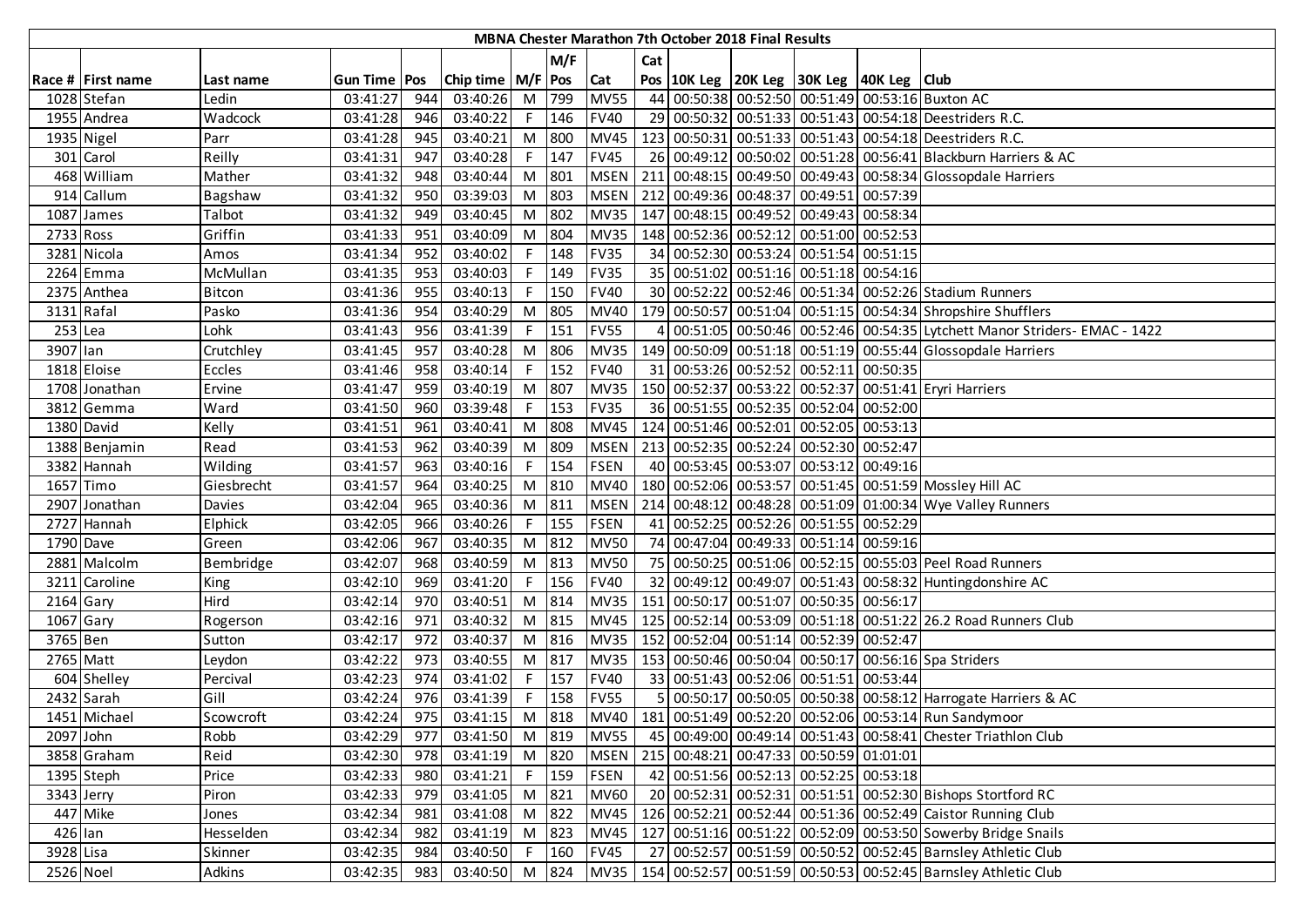|            |                   |                    |                |      |                       |    |         |             |     | MBNA Chester Marathon 7th October 2018 Final Results |                                                    |          |                                                                            |
|------------|-------------------|--------------------|----------------|------|-----------------------|----|---------|-------------|-----|------------------------------------------------------|----------------------------------------------------|----------|----------------------------------------------------------------------------|
|            |                   |                    |                |      |                       |    | M/F     |             | Cat |                                                      |                                                    |          |                                                                            |
|            | Race # First name | Last name          | Gun Time   Pos |      | Chip time   M/F   Pos |    |         | <b>Cat</b>  |     |                                                      | Pos   10K Leg   20K Leg   30K Leg   40K Leg   Club |          |                                                                            |
| 1523 Gary  |                   | Mclean             | 03:42:37       | 985  | 03:41:10              |    | M 825   | <b>MV50</b> |     |                                                      |                                                    |          | 76 00:52:29 00:53:22 00:52:17 00:51:45 Warrington Running Club             |
|            | 2124 Mark         | <b>Bethel</b>      | 03:42:38       | 986  | 03:40:42              |    | M 826   | <b>MSEN</b> |     |                                                      | 216 00:52:31 00:51:42 00:52:06 00:52:48            |          |                                                                            |
| $470$ Jon  |                   | Wilson             | 03:42:40       | 987  | 03:42:09              |    | M 827   | <b>MV50</b> |     |                                                      |                                                    |          | 77 00:45:27 00:46:29 00:49:01 01:06:28 Stilton Striders                    |
|            | 2243 Richard      | John               | 03:42:40       | 987  | 03:41:15              |    | $M$ 827 | <b>MV40</b> |     |                                                      | 182 00:51:11 00:51:43 00:52:33 00:53:34            |          |                                                                            |
|            | 2518 Jennifer     | Brocksopp          | 03:42:42       | 989  | 03:41:20              | F. | 161     | <b>FV35</b> |     |                                                      | 37 00:52:30 00:52:43 00:51:14                      | 00:53:14 |                                                                            |
|            | 2603 Peter        | Street             | 03:42:44       | 990  | 03:41:31              | M  | 829     | <b>MV35</b> |     |                                                      | 155 00:51:18 00:51:58 00:51:01 00:54:33            |          |                                                                            |
| 1269 Pete  |                   | Wilbraham          | 03:42:48       | 991  | 03:41:58              |    | M 830   | <b>MV35</b> |     |                                                      | 156 00:48:30 00:46:41 00:51:10 01:01:49            |          |                                                                            |
|            | 3609 Connor       | Lawrence           | 03:42:50       | 992  | 03:41:38              |    | M 831   | <b>MSEN</b> |     |                                                      | 217 00:48:08 00:47:13 00:49:09 01:02:53            |          |                                                                            |
|            | 1003 Matthew      | Haslam             | 03:42:54       | 993  | 03:41:57              |    | M 832   | <b>MSEN</b> |     |                                                      | 218 00:49:05 00:49:03 00:49:45 01:00:11            |          |                                                                            |
|            | 2591 Peter        | Stevens            | 03:42:55       | 994  | 03:41:15              |    | M 833   | <b>MV40</b> |     |                                                      |                                                    |          | 183 00:53:57 00:53:06 00:50:33 00:52:21 Hatton Darts                       |
|            | 870 Mike          | Geary              | 03:43:01       | 995  | 03:41:42              |    | M 834   | <b>MSEN</b> |     |                                                      | 219 00:52:28 00:53:19 00:52:22                     | 00:52:46 |                                                                            |
|            | 1805 Matthew      | Chidlow            | 03:43:03       | 996  | 03:41:49              | M  | 835     | <b>MSEN</b> |     |                                                      |                                                    |          | 220 00:51:43 00:51:27 00:51:32 00:55:29 Pearl Lane Sprint Club             |
|            | 3542 Andy         | Masser             | 03:43:04       | 997  | 03:41:45              |    | M 836   | <b>MV50</b> |     |                                                      |                                                    |          | 78 00:49:22 00:49:54 00:51:11 00:58:08 Running Somewhere Else              |
| 1294 Ryan  |                   | Moss               | 03:43:06       | 999  | 03:41:34              |    | M 838   | <b>MSEN</b> |     | 221 00:53:38 00:51:13 00:50:31                       |                                                    | 00:54:34 |                                                                            |
|            | 918 Jonathan      | Greaves            | 03:43:06       | 998  | 03:41:41              |    | M 837   | <b>MV40</b> |     | 184 00:53:37 00:52:39 00:52:22                       |                                                    | 00:52:03 |                                                                            |
|            | 3825 Helen        | Shillings          | 03:43:10 1000  |      | 03:41:32              |    | $F$ 162 | <b>FV35</b> |     |                                                      | 38 00:53:44 00:53:21 00:50:51 00:52:11             |          |                                                                            |
|            | 387 Christopher   | Timms              | 03:43:11 1002  |      | 03:40:29              |    | M 840   | <b>MV35</b> |     |                                                      | 157 00:49:14 00:49:04 00:49:30 00:59:00            |          |                                                                            |
|            | 1356 David        | Ward               | 03:43:11 1001  |      | 03:41:39              | M  | 839     | <b>MV40</b> |     |                                                      | 185 00:52:30 00:52:32 00:52:05 00:53:09            |          |                                                                            |
|            | 386 Richard       | Forster            | 03:43:12 1003  |      | 03:40:29              | M  | 841     | <b>MV35</b> |     |                                                      |                                                    |          | 158 00:49:13 00:49:04 00:49:13 00:59:17 Deestriders R.C.                   |
|            | 1319 Steve        | Liput              | 03:43:13 1004  |      | 03:41:51              | M  | 842     | <b>MV35</b> |     |                                                      | 159 00:48:23 00:49:07 00:55:21 00:56:40            |          |                                                                            |
|            | 3832 Robert       | Shiers             | 03:43:16 1005  |      | 03:41:36              |    | M 843   | <b>MV40</b> |     |                                                      | 186 00:52:21 00:53:11 00:52:38 00:52:18            |          |                                                                            |
|            | 3833 Debbie       | <b>Shiers</b>      | 03:43:17 1006  |      | 03:41:37              |    | 163     | <b>FSEN</b> |     |                                                      | 43 00:52:21 00:53:11 00:52:38 00:52:17             |          |                                                                            |
|            | 932 Kathy         | Morgan             | 03:43:19 1009  |      | 03:41:56              | F. | 165     | <b>FV35</b> |     |                                                      |                                                    |          | 39 00:52:31 00:52:58 00:51:51 00:53:04 Choriton Runners                    |
|            | $1918$ Hannah     | Pilkington-fozzard | 03:43:19 1007  |      | 03:41:55              |    | 164     | <b>FSEN</b> |     |                                                      | 44 00:52:32 00:53:33 00:52:34 00:52:27             |          |                                                                            |
|            | 1755 Mark         | Gallagher          | 03:43:19       | 1007 | 03:41:44              | M  | 844     | <b>MV35</b> |     |                                                      | 160 00:49:36 00:51:11 00:50:37                     |          | 00:57:44 West Cheshire Athletic Club                                       |
| 2933 Karl  |                   | Smith              | 03:43:20 1010  |      | 03:40:24              |    | M 845   | <b>MV35</b> |     |                                                      | 161 00:52:59 00:51:58 00:51:32                     | 00:52:24 |                                                                            |
|            | 3356 Mark         | Samuels            | 03:43:25 1011  |      | 03:42:32              |    | M 846   | <b>MV60</b> |     |                                                      | 21 00:49:17 00:49:20 00:51:21 00:59:03             |          |                                                                            |
|            | 244 Janet         | Haynes             | 03:43:27 1012  |      | 03:41:42              | F. | 166     | <b>FV50</b> |     |                                                      |                                                    |          | 14 00:50:54 00:50:29 00:53:00 00:54:59 Mounts Bay Harriers                 |
| 1210 Carl  |                   | Jones              | 03:43:31 1013  |      | 03:42:32              |    | M 847   | <b>MSEN</b> |     |                                                      |                                                    |          | 222 00:48:01 00:49:05 00:52:10 01:00:15 Mossley AFC Running Club           |
| 3538 Chris |                   | White              | 03:43:34 1014  |      | 03:41:22              |    | M 848   | <b>MSEN</b> |     |                                                      |                                                    |          | 223 00:49:57 00:51:13 00:52:46 00:56:01 Almost Athletes                    |
|            | 585 Emma          | McKeen             | 03:43:36 1015  |      | 03:42:03              | F. | 167     | <b>FV35</b> |     |                                                      | 40 00:52:28 00:53:20 00:52:15 00:52:24 Larne AC    |          |                                                                            |
| 1939 Twig  |                   | Galpin             | 03:43:43 1016  |      | 03:42:17              | M  | 849     | <b>MSEN</b> |     |                                                      | 224 00:52:32 00:53:14 00:52:49 00:52:36            |          |                                                                            |
|            | 566 Sam           | <b>Davies</b>      | 03:43:43 1017  |      | 03:42:12              |    | M 850   |             |     |                                                      | MSEN 225 00:52:16 00:52:14 00:51:23 00:54:21       |          |                                                                            |
|            | 2193 Kevin        | Cheesman           | 03:43:44 1018  |      | 03:42:29              |    | M 851   |             |     |                                                      | MV35   162 00:50:34 00:51:25 00:52:52 00:55:34     |          |                                                                            |
|            | 485 Cheryl        | Dewis              | 03:43:45 1019  |      | 03:42:18              |    | $F$ 168 | <b>FV45</b> |     |                                                      | 28 00:52:34 00:53:12 00:52:47 00:52:42 Badgers     |          |                                                                            |
| 3656 Paul  |                   | Taylor             | 03:43:45 1020  |      | 03:42:25              |    | M 852   | <b>MV55</b> |     |                                                      |                                                    |          | 46 00:52:39 00:53:09 00:52:51 00:52:20 Team Bath Athletic Club             |
| 2774 Chris |                   | Waller             | 03:43:45 1021  |      | 03:42:20              |    | M 853   | <b>MSEN</b> |     |                                                      | 226 00:50:42 00:51:10 00:51:53 00:55:42            |          |                                                                            |
|            | 2092 Andrew       | Soutar             | 03:43:47 1022  |      | 03:42:35              |    | M 854   | <b>MV35</b> |     |                                                      | 163 00:51:19 00:51:59 00:52:21 00:54:32            |          |                                                                            |
|            | 128 Clare         | Coombes            | 03:43:48 1023  |      | 03:43:39              |    | F 169   | <b>FV45</b> |     |                                                      |                                                    |          | 29 00:49:54 00:51:10 00:53:03 00:56:45 Vegan Runners UK                    |
|            | 2305 Mark         | Geldard            | 03:43:58 1024  |      | 03:42:35              |    | M 855   | <b>MV40</b> |     |                                                      |                                                    |          | 187 00:52:16 00:52:40 00:52:29 00:53:07 Middlesbrough & Cleveland Harriers |
|            | 3243 Stuart       | Ashley             | 03:43:59 1025  |      | 03:42:44              |    | M 856   |             |     |                                                      | MV45   128 00:48:41 00:48:55 00:49:26 01:01:46     |          |                                                                            |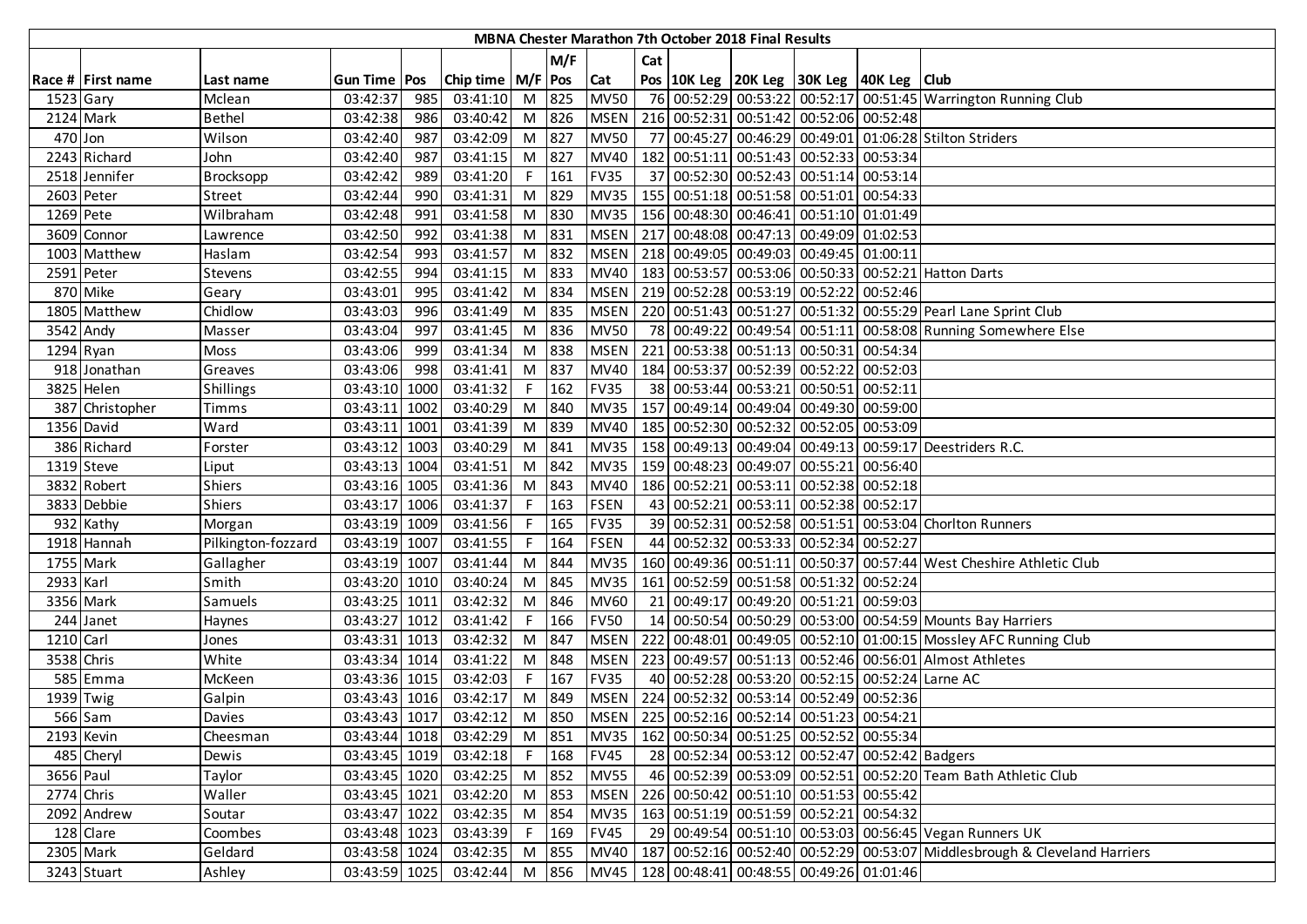|                        |                   |                |                |      |                       |       |       |             |                | MBNA Chester Marathon 7th October 2018 Final Results |                                                    |                                                                            |
|------------------------|-------------------|----------------|----------------|------|-----------------------|-------|-------|-------------|----------------|------------------------------------------------------|----------------------------------------------------|----------------------------------------------------------------------------|
|                        |                   |                |                |      |                       |       | M/F   |             | Cat            |                                                      |                                                    |                                                                            |
|                        | Race # First name | Last name      | Gun Time   Pos |      | Chip time   M/F   Pos |       |       | Cat         |                |                                                      | Pos   10K Leg   20K Leg   30K Leg   40K Leg   Club |                                                                            |
|                        | 118 Jane          | Kidd           | 03:44:00       | 1026 | 03:43:02              | F.    | 170   | <b>FV60</b> | 5 <sub>1</sub> |                                                      |                                                    | 00:49:04 00:49:12 00:52:17 00:59:41 Kenilworth Runners                     |
|                        | 646 Fiona         | Gibson         | 03:44:02 1027  |      | 03:43:04              | F.    | 171   | <b>FV40</b> |                |                                                      |                                                    | 34 00:49:44 00:49:36 00:50:37 01:00:17 Dundee Hawkhill Harriers            |
|                        | 448 Robert        | Crump          | 03:44:04 1028  |      | 03:43:02              | M     | 857   | <b>MV40</b> |                |                                                      |                                                    | 188 00:49:50 00:49:22 00:48:00 00:59:59 Caistor Running Club               |
|                        | 1942 Steven       | Ramsay         | 03:44:05 1029  |      | 03:42:43              |       | M 858 | <b>MV40</b> |                |                                                      | 189 00:51:17 00:50:47 00:51:26 00:55:56            |                                                                            |
| 2298 Paul              |                   | Marklove       | 03:44:12 1032  |      | 03:42:37              | M     | 861   | <b>MV35</b> |                |                                                      |                                                    | 164 00:50:32 00:49:31 00:51:42 00:58:22 Warrington Running Club            |
|                        | 3068 Daniel       | <b>Barnett</b> | 03:44:12 1030  |      | 03:42:28              | M     | 859   | <b>MSEN</b> |                |                                                      | 227 00:52:16 00:52:40 00:51:11 00:54:05            |                                                                            |
| 3725 Neil              |                   | Rooney         | 03:44:12       | 1031 | 03:43:57              | M     | 860   | <b>MV40</b> |                |                                                      | 190 00:42:37 00:42:32 01:07:10 01:00:40            |                                                                            |
|                        | 593 Grant         | Kennedy        | 03:44:14 1033  |      | 03:43:21              | M     | 862   | <b>MSEN</b> |                |                                                      | 228 00:49:22 00:49:34 00:51:02 00:59:32            |                                                                            |
|                        | 2502 Frank        | Thomas         | 03:44:15 1034  |      | 03:43:27              | M     | 863   | <b>MV55</b> |                |                                                      |                                                    | 47 00:52:25 00:53:31 00:52:56 00:52:44 Caistor Running Club                |
|                        | 740 Hannah        | McCusker       | 03:44:18 1035  |      | 03:43:04              |       | 172   | <b>FSEN</b> |                |                                                      |                                                    | 45 00:51:43 00:52:21 00:52:03 00:54:56 Red Rose Road Runners               |
|                        | 2771 Abbie        | Liddle         | 03:44:24       | 1036 | 03:43:23              |       | 173   | <b>FV35</b> |                |                                                      | 41 00:52:31 00:51:49 00:51:43 00:55:04 Badgers     |                                                                            |
|                        | 498 Tricia        | <b>Bunn</b>    | 03:44:25 1037  |      | 03:43:16              | F.    | 174   | <b>FV40</b> |                |                                                      |                                                    | 35 00:52:16 00:52:03 00:52:59 00:53:59 Peel Road Runners                   |
|                        | 497 Richard       | <b>Bunn</b>    | 03:44:26 1038  |      | 03:43:17              | M     | 864   | <b>MV45</b> |                |                                                      |                                                    | 129 00:51:55 00:50:58 00:50:53 00:56:00 Peel Road Runners                  |
|                        | 3895 Hirohiko     | Matsukusa      | 03:44:26 1039  |      | 03:41:47              | M     | 865   | <b>MV45</b> |                |                                                      | 130 00:55:35 00:52:38 00:49:30 00:51:23            |                                                                            |
|                        | 222 John          | Owen           | 03:44:27 1040  |      | 03:42:26              | M     | 866   | <b>MV70</b> | $\overline{2}$ |                                                      |                                                    | 00:55:02 00:53:56 00:52:10 00:49:58 Barnet & District AC                   |
|                        | 821 Dom           | Pope           | 03:44:30 1041  |      | 03:42:38              | M     | 867   | <b>MV50</b> |                |                                                      | 79 00:53:28 00:52:55 00:51:49 00:52:54             |                                                                            |
|                        | 3275 Adam         | Fletcher       | 03:44:31 1042  |      | 03:43:00              | M     | 868   | <b>MSEN</b> |                |                                                      | 229 00:52:44 00:51:56 00:52:30 00:53:28            |                                                                            |
|                        | 2446 Amanda       | Spencer        | 03:44:32 1043  |      | 03:42:51              | F.    | 175   | <b>FV45</b> |                |                                                      |                                                    | 30 00:51:23 00:52:14 00:53:10 00:54:33 Valley Striders AC                  |
| 2501 Rod               |                   | Burton         | 03:44:33 1044  |      | 03:42:56              | M     | 869   | <b>MV60</b> |                |                                                      |                                                    | 22 00:53:44 00:53:22 00:50:50 00:52:46 Caistor Running Club                |
|                        | 2746 Peter        | Paprcka        | 03:44:33 1045  |      | 03:43:33              | M     | 870   | <b>MV40</b> |                |                                                      |                                                    | 191 00:47:51 00:47:49 00:52:57 01:03:29 Massey Ferguson RC                 |
|                        | 1385 Terry        | Whalley        | 03:44:38 1046  |      | 03:43:28              | M     | 871   | <b>MV50</b> |                |                                                      | 80 00:47:59 00:48:51 00:51:32 01:02:19             |                                                                            |
|                        | 3176 David        | Leonard        | 03:44:40 1047  |      | 03:43:45              | M     | 872   | <b>MV45</b> |                |                                                      |                                                    | 131 00:48:54 00:48:35 00:48:39 01:03:45 Wrekin Road Runners                |
|                        | 2087 Stuart       | Peters         | 03:44:42 1048  |      | 03:43:15              | M     | 873   | <b>MV45</b> |                |                                                      | 132 00:52:30 00:53:13 00:52:34 00:52:51            |                                                                            |
|                        | 1404 James        | <b>Barber</b>  | 03:44:43 1049  |      | 03:43:14              | M     | 874   | <b>MSEN</b> |                |                                                      | 230 00:52:03 00:51:26 00:51:47 00:55:51            |                                                                            |
|                        | 3689 Costas       | Flevas         | 03:44:49 1050  |      | 03:43:10              | M     | 875   | <b>MV35</b> |                |                                                      |                                                    | 165 00:48:54 00:50:15 00:52:31 00:57:50 100 Marathon Club                  |
|                        | 1079 Matthew      | Taylor         | 03:44:49 1051  |      | 03:44:04              | M     | 876   | <b>MV40</b> |                |                                                      | 192 00:48:22 00:48:41 00:48:38 01:03:10            |                                                                            |
| 2105 Kate              |                   | Brown          | 03:44:56 1053  |      | 03:42:53              | F     | 176   | <b>FV40</b> |                |                                                      |                                                    | 36 00:52:56 00:52:30 00:51:32 00:53:40 Pensby Runners                      |
| $\overline{3438}$ Oleg |                   | Zubarev        | 03:44:56 1052  |      | 03:43:20              | M     | 877   | <b>MV40</b> |                |                                                      |                                                    | 193 00:52:23 00:53:18 00:52:46 00:52:53 Wimbledon Windmilers               |
|                        | 3954 Adam         | <b>Stokes</b>  | 03:44:57 1054  |      | 03:43:20              | M     | 878   | <b>MSEN</b> |                |                                                      | 231 00:52:56 00:52:55 00:49:19 00:55:50            |                                                                            |
|                        | 626 Rosalee       | Ross           | 03:44:58 1055  |      | 03:43:16              | F.    | 177   | <b>FSEN</b> | 46             |                                                      | 00:52:16 00:53:15 00:52:49 00:52:56                |                                                                            |
|                        | 873 Adam          | Clegg          | 03:44:58 1056  |      | 03:42:27              | M     | 879   | <b>MV40</b> |                |                                                      | 194 00:50:57 00:51:04 00:52:42 00:55:29            |                                                                            |
|                        | 246 Teresa        | Lovern         | 03:45:01 1058  |      | 03:44:55              |       | 178   | <b>FV60</b> | 6              |                                                      |                                                    | 00:50:15 00:52:43 00:53:57 00:55:47 Somer AC                               |
|                        | 3873 Charlie      | Holland        | 03:45:01 1057  |      | 03:42:50              | M     | 880   | <b>MV60</b> |                |                                                      |                                                    | 23 00:51:32 00:51:31 00:51:04 00:56:21 Shropshire Shufflers                |
| 3141 Karl              |                   | <b>Bailey</b>  | 03:45:05 1059  |      | 03:43:44              |       | M 881 |             |                |                                                      | MSEN   232 00:52:23 00:53:17 00:52:45 00:53:19     |                                                                            |
|                        | 404 Krzysztof     | Narloch        | 03:45:07 1060  |      | 03:44:07              |       | M 882 | <b>MV40</b> |                |                                                      | 195 00:51:58 00:51:40 00:53:04 00:55:06            |                                                                            |
|                        | 182 Christine     | Bexton         | 03:45:12 1061  |      | 03:45:03              |       | F 179 | <b>FV60</b> |                |                                                      |                                                    | 00:50:05 00:52:51 00:53:56 00:55:40 Beeston AC                             |
| 1363 John              |                   | Hobson         | 03:45:16 1062  |      | 03:43:52              | M     | 883   | <b>MV40</b> |                |                                                      |                                                    | 196 00:51:12 00:51:44 00:52:37 00:56:14 Warrington Tri Club                |
|                        | 595 James         | Long           | 03:45:21 1063  |      | 03:41:04              | M     | 884   | <b>MV45</b> |                |                                                      | 133 00:51:03 00:51:15 00:51:09 00:55:14            |                                                                            |
|                        | 1134 Robert       | Proctor        | 03:45:23 1064  |      | 03:42:59              |       | M 885 | <b>MV35</b> |                |                                                      |                                                    | 166 00:51:34 00:52:13 00:52:10 00:54:50 Sale Harriers Manchester           |
|                        | 2695 Peter        | Williams       | 03:45:24 1065  |      | 03:44:08              | M     | 886   | <b>MV45</b> |                |                                                      | 134 00:52:18 00:51:35 00:51:17 00:55:38            |                                                                            |
|                        | 1809 David        | Irving         | 03:45:26 1066  |      | 03:44:04              | M 887 |       |             |                |                                                      |                                                    | MV35   167 00:52:45 00:53:17 00:52:33 00:53:06 West Cheshire Athletic Club |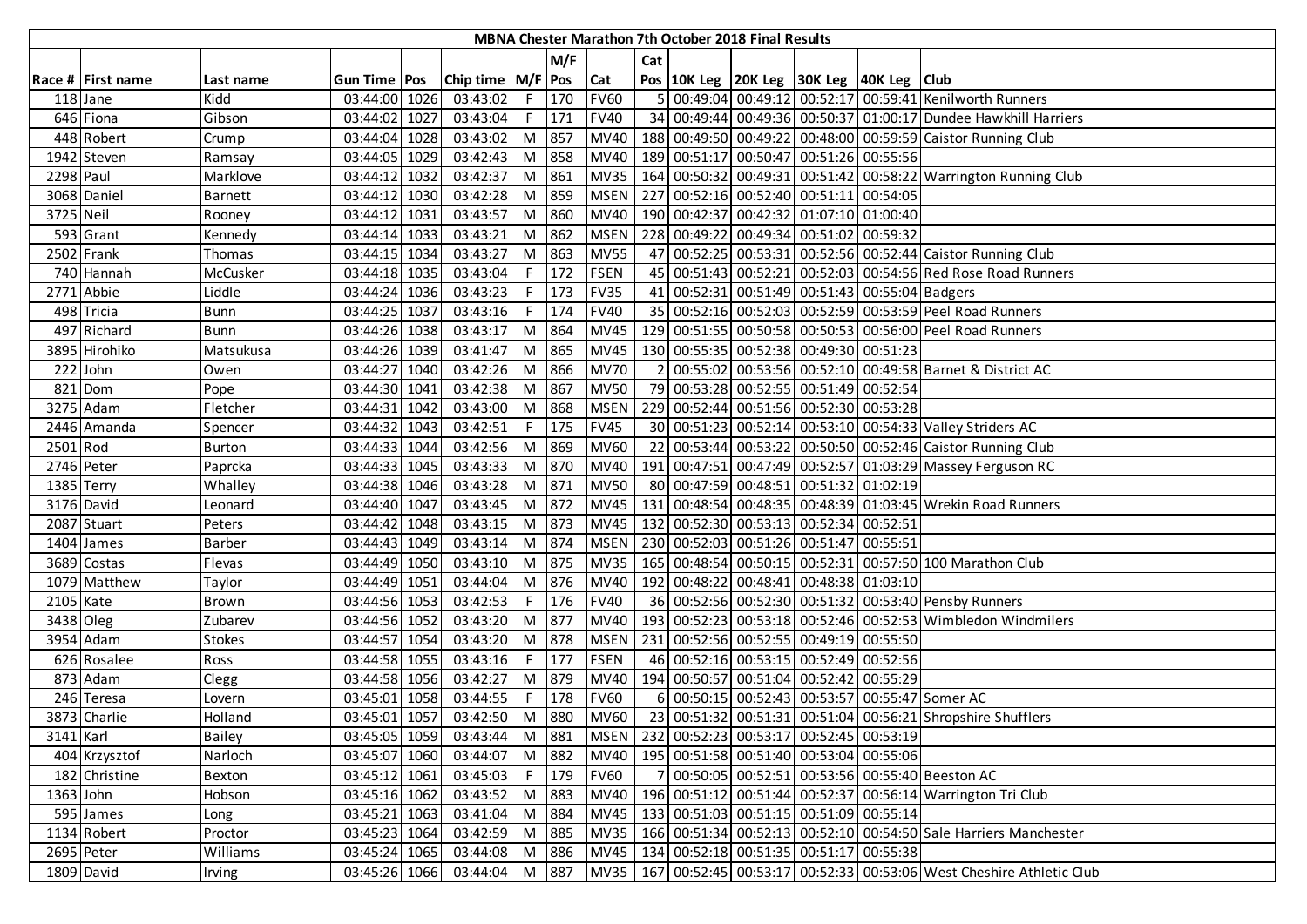|            |                   |                |                       |                       |                |         |             |     | MBNA Chester Marathon 7th October 2018 Final Results |                                                    |                                                                |
|------------|-------------------|----------------|-----------------------|-----------------------|----------------|---------|-------------|-----|------------------------------------------------------|----------------------------------------------------|----------------------------------------------------------------|
|            |                   |                |                       |                       |                | M/F     |             | Cat |                                                      |                                                    |                                                                |
|            | Race # First name | Last name      | <b>Gun Time   Pos</b> | Chip time   M/F   Pos |                |         | Cat         |     |                                                      | Pos   10K Leg   20K Leg   30K Leg   40K Leg   Club |                                                                |
|            | 1653 James        | <b>Brooker</b> | 03:45:31 1067         | 03:44:17              |                | M 888   | <b>MV40</b> |     |                                                      |                                                    | 197 00:51:18 00:51:58 00:52:21 00:55:49 Southport Waterloo AC  |
|            | 3803 Claudia      | Silva Ward     | 03:45:34 1068         | 03:45:21              | F.             | 180     | <b>FV45</b> |     |                                                      | 31 00:53:39 00:52:05 00:52:59 00:54:20             |                                                                |
|            | 2838 Andrew       | Kyte           | 03:45:37 1069         | 03:44:19              | M              | 889     | MV40        |     |                                                      | 198 00:52:40 00:53:26 00:52:41 00:53:13            |                                                                |
|            | 1072 Steve        | Nixon          | 03:45:38 1070         | 03:44:16              |                | M 890   | <b>MV55</b> |     |                                                      | 48 00:52:18 00:51:25 00:52:22 00:55:34             |                                                                |
| 3915 Neil  |                   | Holmes         | 03:45:39 1071         | 03:44:13              | M              | 891     | <b>MV40</b> |     |                                                      | 199 00:53:05 00:54:07 00:52:59 00:52:32            |                                                                |
| 3740 Paul  |                   | Kelly          | 03:45:39 1072         | 03:44:02              | M <sub>1</sub> | 892     |             |     |                                                      | MV45   135 00:53:04 00:52:47 00:52:47 00:53:23     |                                                                |
|            | 1688 Shaun        | Keeling        | 03:45:40 1073         | 03:44:12              | M              | 893     | <b>MSEN</b> |     |                                                      | 233 00:52:50 00:53:29 00:53:20 00:53:04            |                                                                |
|            | 3521 Steve        | Watkins        | 03:45:45 1074         | 03:44:41              | M              | 894     | <b>MV40</b> |     |                                                      |                                                    | 200 00:49:04 00:50:31 00:52:19 00:59:47 Reigate Priory AC      |
|            | 3287 James        | Smith          | 03:45:45 1075         | 03:43:53              | M I            | 895     | <b>MSEN</b> |     |                                                      | 234 00:51:55 00:52:21 00:51:11 00:55:41            |                                                                |
| 3400 Glyn  |                   | Owen           | 03:45:54 1076         | 03:45:35              | M              | 896     | <b>MV45</b> |     |                                                      | 136 00:43:49 00:44:15 00:45:32 01:22:06            |                                                                |
|            | 669 Max           | Stoddart       | 03:45:57 1077         | 03:44:27              | M              | 897     | <b>MSEN</b> |     |                                                      | 235 00:51:34 00:51:34 00:52:10 00:56:24            |                                                                |
|            | 3133 Darren       | Thain          | 03:46:05 1078         | 03:44:26              | M              | 898     | <b>MV35</b> |     |                                                      | 168 00:53:19 00:52:54 00:52:49 00:53:36            |                                                                |
|            | 3773 Warren       | <b>Brown</b>   | 03:46:07 1079         | 03:44:22              | M              | 899     | <b>MV45</b> |     |                                                      |                                                    | 137 00:54:50 00:54:53 00:53:45 00:50:42 Steel City Striders RC |
| 899 Jon    |                   | Nickson        | 03:46:08 1080         | 03:44:47              | M              | 900     | <b>MV35</b> |     |                                                      | 169 00:52:34 00:53:13 00:52:53 00:53:15            |                                                                |
|            | 3567 Christopher  | Williams       | 03:46:11 1081         | 03:44:38              | M I            | 901     | <b>MV50</b> |     |                                                      | 81 00:52:42 00:53:13 00:52:43 00:54:18             |                                                                |
|            | 2781 Daniel       | Minks          | 03:46:13 1082         | 03:45:07              |                | M 902   | <b>MV35</b> |     |                                                      | 170 00:51:03 00:55:29 00:52:23 00:53:15            |                                                                |
|            | 2462 Joseph       | Kwallah        | 03:46:16 1085         | 03:45:48              |                | M 905   | <b>MV50</b> |     |                                                      |                                                    | 84 00:42:25 00:43:43 00:52:32 01:12:05 Wetherby Runners Ac     |
|            | 3060 Martin       | <b>Bailey</b>  | 03:46:16 1083         | 03:45:11              |                | M 903   | <b>MV50</b> |     |                                                      | 82 00:49:06 00:48:31 00:51:16 01:00:27             |                                                                |
|            | 3616 David        | Hammond        | 03:46:16 1083         | 03:44:33              | M              | 903     | <b>MV50</b> |     |                                                      | 82 00:53:28 00:53:39 00:52:58 00:53:15             |                                                                |
|            | 86 Caroline       | Hall           | 03:46:17 1086         | 03:44:57              | F              | 181     | <b>FV45</b> |     |                                                      |                                                    | 32 00:52:35 00:53:11 00:52:53 00:53:16 Wirral AC               |
|            | 87 Duane          | Roberts        | 03:46:17 1087         | 03:44:57              |                | M 906   | <b>MV55</b> |     |                                                      | 49 00:52:35 00:53:12 00:52:52 00:53:17             |                                                                |
|            | 788 Dale          | Dacre          | 03:46:30 1088         | 03:45:09              | M              | 907     | <b>MV35</b> |     |                                                      |                                                    | 171 00:52:41 00:52:40 00:52:33 00:54:46 Darwen Dashers RC      |
|            | 813 Daniel        | Haworth        | 03:46:30 1088         | 03:45:10              | M <sub>1</sub> | 907     | <b>MV35</b> |     |                                                      | 171   00:52:42   00:52:40   00:52:33   00:54:47    |                                                                |
|            | 1753 Roger        | Mercer         | 03:46:32 1090         | 03:46:09              | M              | 909     | <b>MV35</b> |     |                                                      | 173 00:55:56 00:51:54 00:52:43 00:51:45            |                                                                |
|            | 1828 Bradley      | Pollitt        | 03:46:33 1091         | 03:46:13              |                | M 910   | <b>MSEN</b> |     |                                                      | 236 00:55:59 00:51:54 00:52:42 00:51:44            |                                                                |
|            | 3540 Shawn        | Dean           | 03:46:34 1092         | 03:45:53              | M 911          |         | MV40        |     |                                                      |                                                    | 201 00:47:35 00:48:15 00:51:55 01:04:18 Forest of Dean AC      |
|            | 286 Peter         | Woodhouse      | 03:46:36 1093         | 03:45:31              |                | M 912   | <b>MV45</b> |     |                                                      | 138 00:51:44 00:51:07 00:49:50 00:58:25            |                                                                |
| 3707 Chris |                   | Dupain         | 03:46:40 1094         | 03:45:45              | M <sub>1</sub> | 913     | <b>MSEN</b> |     |                                                      |                                                    | 237 00:49:13 00:48:59 00:50:38 01:03:50 Exmouth Harriers       |
| 1582 Paul  |                   | Brown          | 03:46:41 1095         | 03:45:05              |                | M 914   | <b>MV35</b> |     |                                                      |                                                    | 174 00:52:22 00:52:25 00:52:05 00:55:55 Liverpool Running Club |
|            | 3446 Karen        | Odonnell       | 03:46:46 1096         | 03:45:44              | F I            | 182     | <b>FV45</b> |     |                                                      | 33 00:49:10 00:50:29 00:54:32 00:59:14             |                                                                |
|            | 2316 Hazel        | Johnson        | 03:46:52 1097         | 03:45:05              | F              | 183     | <b>FV40</b> |     |                                                      |                                                    | 37 00:52:46 00:54:07 00:53:21 00:53:44 Shildon Running & AC    |
|            | 3079 Sarah        | Lockett        | 03:46:53 1098         | 03:45:22              |                | 184     | <b>FV35</b> |     |                                                      |                                                    | 42 00:51:04 00:51:58 00:52:22 00:57:19 Stoke F.I.T             |
|            | 3909 Peter        | Gough          | 03:46:55 1099         | 03:45:47 M 915        |                |         | <b>MV50</b> |     |                                                      | 85 00:48:47 00:50:19 00:54:30 00:59:29             |                                                                |
|            | 1203 Sarah        | Glyde          | 03:46:57 1100         | 03:45:36              |                | $F$ 185 | <b>FV40</b> |     |                                                      |                                                    | 38 00:51:48 00:52:47 00:53:15 00:54:59 Todmorden Harriers      |
| 1774 Andy  |                   | Mault          | 03:46:58 1101         | 03:45:45              |                | M 916   | <b>MV40</b> |     |                                                      | 202 00:52:23 00:52:27 00:52:39 00:54:54            |                                                                |
| 2643 Craig |                   | Curtis         | 03:47:04 1102         | 03:44:52 M 917        |                |         | <b>MV35</b> |     |                                                      |                                                    | 175 00:53:10 00:52:55 00:52:15 00:54:19 Holme Pierrepont RC    |
|            | 1014 Adam         | Brown          | 03:47:08 1104         | 03:45:57              |                | M 919   | <b>MV50</b> |     |                                                      |                                                    | 86 00:50:51 00:52:50 00:52:45 00:56:14 Bramhall Runners        |
|            | 2125 Martin       | Egan           | 03:47:08 1103         | 03:45:44              |                | M 918   | <b>MSEN</b> |     |                                                      |                                                    | 238 00:52:31 00:53:12 00:52:53 00:54:34 Wirral AC              |
|            | 2519 Stuart       | Cunningham     | 03:47:16 1105         | 03:45:27              |                | M 920   | <b>MV55</b> |     |                                                      |                                                    | 50 00:53:05 00:52:52 00:53:09 00:53:36 North Derbyshire RC     |
|            | 2820 Justin       | Green          | 03:47:18 1106         | 03:45:15              | M 921          |         | <b>MV40</b> |     |                                                      | 203 00:54:20 00:52:54 00:53:07 00:53:22            |                                                                |
| 819 Jon    |                   | Hill           | 03:47:21 1107         | 03:45:55 M 922        |                |         |             |     |                                                      | MV40   204 00:52:14 00:51:31 00:51:17 00:57:40     |                                                                |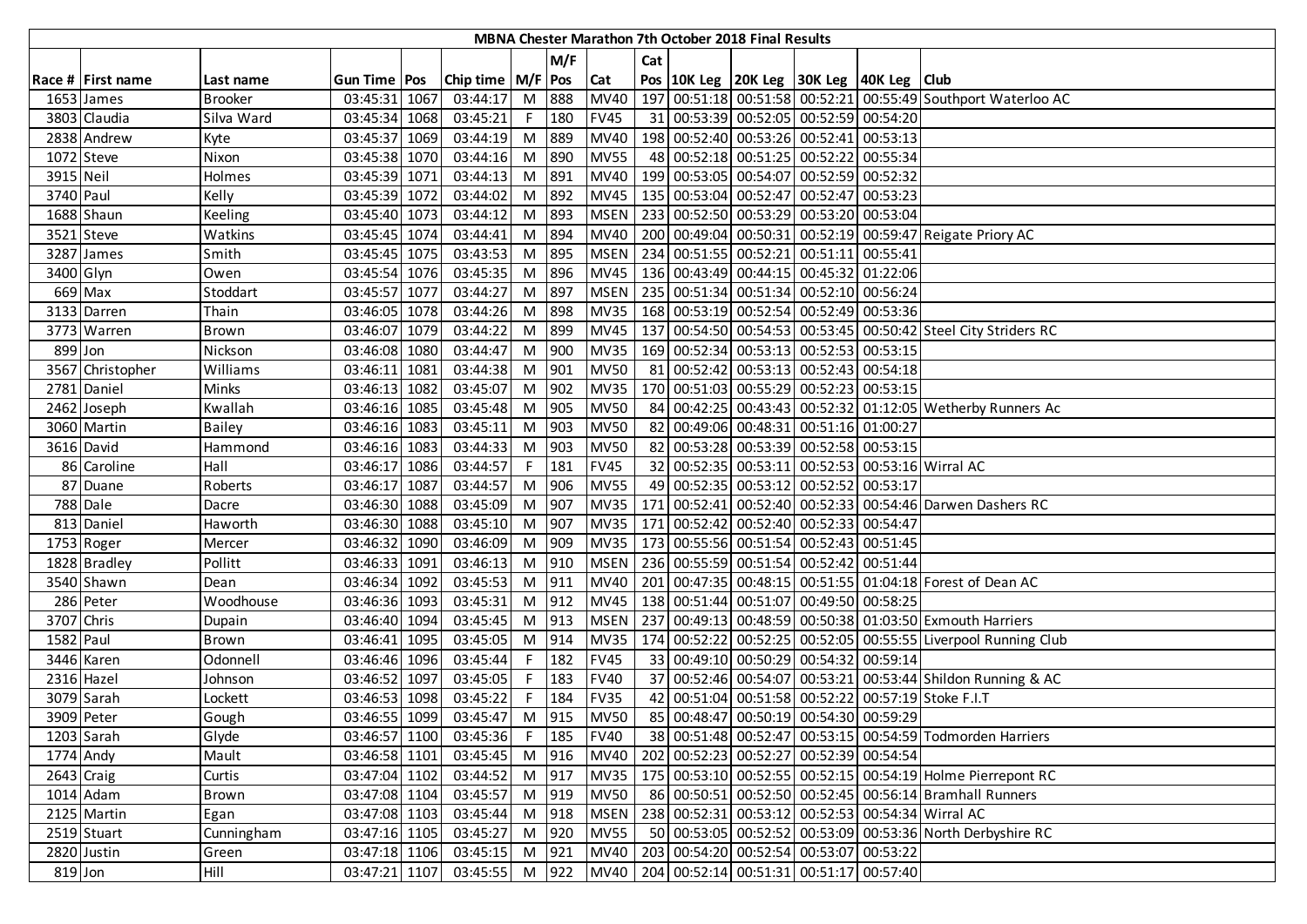|           |                    |               |                |                       |                |         |             |     | MBNA Chester Marathon 7th October 2018 Final Results |                                              |                                                                        |
|-----------|--------------------|---------------|----------------|-----------------------|----------------|---------|-------------|-----|------------------------------------------------------|----------------------------------------------|------------------------------------------------------------------------|
|           |                    |               |                |                       |                | M/F     |             | Cat |                                                      |                                              |                                                                        |
|           | Race # First name  | Last name     | Gun Time   Pos | Chip time   M/F   Pos |                |         | <b>Cat</b>  |     |                                                      | Pos 10K Leg 20K Leg 30K Leg 40K Leg Club     |                                                                        |
|           | 1012 Adam          | Potts         | 03:47:22 1108  | 03:46:23              |                | M 923   | <b>MV45</b> |     |                                                      |                                              | 139 00:51:34 00:52:39 00:53:18 00:56:16 Bramhall Runners               |
|           | 3864 Charlie       | Butterfield   | 03:47:24 1109  | 03:45:54              |                | M 924   |             |     |                                                      | MV40 205 00:52:09 00:52:50 00:52:54 00:55:00 |                                                                        |
| 1139 Alex |                    | <b>Hughes</b> | 03:47:27 1110  | 03:46:24              |                | M 925   | <b>MSEN</b> |     |                                                      | 239 00:50:42 00:51:07 00:52:35 00:59:17      |                                                                        |
|           | 1732 Andrew        | Parker        | 03:47:31 1111  | 03:45:46              |                | M 926   | MV40        |     |                                                      | 206 00:52:12 00:53:16 00:52:47 00:53:54      |                                                                        |
| 2017 Evan |                    | Moore         | 03:47:33 1112  | 03:45:59              |                | M 927   | <b>MV45</b> |     |                                                      |                                              | 140 00:53:02 00:54:02 00:54:05 00:53:09 Thunder Runners                |
|           | 243 Mike           | Kestle        | 03:47:37 1113  | 03:47:31              |                | M 928   | <b>MV65</b> |     |                                                      |                                              | 00:52:20 00:52:34 00:53:37 00:56:19 Newquay Road Runners               |
|           | 1106 Allan         | Scorer        | 03:47:44 1114  | 03:46:13              |                | M 929   | <b>MV60</b> |     |                                                      | 24 00:52:26 00:53:11 00:52:51 00:55:18       |                                                                        |
|           | 590 Arron          | Sparks        | 03:47:46 1115  | 03:45:27              |                | M 930   | <b>MSEN</b> |     |                                                      | 240 00:55:57 00:54:40 00:52:46 00:50:52      |                                                                        |
| 1177 Bret |                    | Parker        | 03:47:49 1116  | 03:46:47              |                | M 931   | <b>MV45</b> |     |                                                      | 141 00:53:14 00:53:55 00:53:36 00:55:12      |                                                                        |
| 3571 Kate |                    | Sackett       | 03:47:50 1117  | 03:46:51              |                | 186     | <b>FV55</b> | 61  |                                                      |                                              | 00:50:40 00:51:24 00:53:52 00:57:58 Cirencester AC                     |
| 3391 Kate |                    | Spurling      | 03:47:53 1118  | 03:46:12              | F              | 187     | <b>FSEN</b> |     |                                                      | 47 00:51:57 00:51:19 00:52:57 00:57:17       |                                                                        |
|           | 2196 Matthew       | Wilson        | 03:47:53 1119  | 03:46:53              | M <sub>1</sub> | 932     | <b>MV35</b> |     |                                                      |                                              | 176 00:50:58 00:52:34 00:53:27 00:56:51 Wallasey Athletic Club         |
|           | 2598 Richard       | <b>Hick</b>   | 03:47:57 1120  | 03:46:51              | M              | 933     | <b>MV45</b> |     |                                                      |                                              | 142 00:49:05 00:49:07 00:52:57 01:02:04 Team Derby Runner              |
|           | 502 Richard John   | Churchill     | 03:48:00 1121  | 03:45:58              | M <sub>1</sub> | 934     | <b>MV45</b> |     |                                                      |                                              | 143 00:53:06 00:53:00 00:52:34 00:54:36 Droitwich AC                   |
|           | 3860 Rachel        | <b>Butler</b> | 03:48:04 1123  | 03:47:45              | F.             | 188     | <b>FV55</b> |     |                                                      |                                              | 7 00:52:22 00:54:14 00:54:16 00:54:48 Maldwyn Harriers                 |
| 2441 Phil |                    | Hesp          | 03:48:04 1122  | 03:46:09              |                | M 935   | <b>MSEN</b> |     |                                                      | 241 00:51:48 00:51:01 00:52:50 00:57:31      |                                                                        |
|           | 3867 Derek         | Ivens         | 03:48:05 1124  | 03:46:09              |                | M 936   | <b>MV55</b> |     |                                                      |                                              | 51 00:51:16 00:51:36 00:53:18 00:56:44 Stockport Harriers & AC         |
|           | 1024 Stephen Paul  | Cole          | 03:48:09 1125  | 03:47:15              |                | M 937   | <b>MV45</b> |     |                                                      |                                              | 144 00:50:20 00:51:50 00:54:03 00:55:53 Stockport Harriers & AC        |
| 1030 Alan |                    | Talbot        | 03:48:15 1126  | 03:47:06              |                | M 938   | <b>MV65</b> |     |                                                      |                                              | 8 00:49:52 00:51:48 00:53:59 00:58:04 Buxton AC                        |
|           | 2802 Emma          | Lynch         | 03:48:16 1127  | 03:46:47              | F              | 189     | <b>FV40</b> |     |                                                      |                                              | 39 00:51:24 00:52:54 00:53:39 00:56:29 Cobra Running & Triathlon Club  |
|           | 2797 Mark          | Warren        | 03:48:17 1128  | 03:46:48              |                | M 939   | <b>MV45</b> |     |                                                      |                                              | 145 00:51:24 00:52:54 00:53:38 00:56:30 Cobra Running & Triathlon Club |
|           | 2123 Barryjohn     | Williams      | 03:48:22 1129  | 03:46:25              | M I            | 940     | <b>MSEN</b> |     |                                                      | 242 00:51:46 00:47:38 00:52:38 01:01:32      |                                                                        |
| 3474 Alex |                    | Murtough      | 03:48:23 1130  | 03:47:11              | M 941          |         | <b>MSEN</b> |     |                                                      |                                              | 243 00:52:44 00:53:21 00:52:46 00:54:43 GoodGym                        |
|           | 3815 Steve         | Murtough      | 03:48:24 1131  | 03:47:11              | M              | 942     | <b>MSEN</b> |     |                                                      |                                              | 244 00:52:44 00:53:20 00:52:46 00:54:43 GoodGym Race Team              |
|           | 3235 James         | Howlett       | 03:48:27 1132  | 03:47:20              | M <sub>1</sub> | 943     | <b>MV45</b> |     |                                                      |                                              | 146 00:50:53 00:51:15 00:54:20 00:58:34 Framlingham Flyers             |
|           | 3780 David         | Gain          | 03:48:29 1133  | 03:47:48              | M              | 944     | <b>MSEN</b> |     |                                                      |                                              | 245 00:47:33 00:48:54 00:53:57 01:04:07 Wirral AC                      |
|           | 3599 Antony        | Lewis         | 03:48:32 1135  | 03:46:07              | M              | 946     | <b>MV45</b> |     |                                                      |                                              | 147 00:53:46 00:54:26 00:53:49 00:52:46 ogmore phoenix runners         |
|           | 3303 Martin        | Wragg         | 03:48:32 1134  | 03:46:56              | M              | 945     | MV40        |     |                                                      | 207 00:51:32 00:52:41 00:52:54 00:57:36      |                                                                        |
|           | 3533 Darren        | Steele        | 03:48:33 1136  | 03:47:26              | M I            | 947     | <b>MV35</b> |     |                                                      | 177 00:48:39 00:49:40 00:51:01 01:03:57      |                                                                        |
|           | 957 James          | Fletcher      | 03:48:35 1138  | 03:47:04              |                | M 949   | <b>MSEN</b> |     |                                                      | 246 00:52:54 00:52:51 00:52:21 00:55:44      |                                                                        |
| 1670 Carl |                    | Parry         | 03:48:35 1137  | 03:47:18              |                | M 948   | <b>MV45</b> |     |                                                      | 148 00:56:28 00:55:45 00:52:51 00:51:17      |                                                                        |
|           | 777 Nathan         | Harris        | 03:48:36 1139  | 03:47:11              | M              | 950     |             |     |                                                      |                                              | MSEN   247 00:52:31 00:53:23 00:52:39 00:55:41 Leven Valley AC         |
|           | 488 Patrick        | <b>Norris</b> | 03:48:37 1140  | 03:46:44              |                | M 951   | <b>MV50</b> |     |                                                      |                                              | 87 00:51:53 00:51:10 00:52:34 00:58:41 100 Marathon Club               |
|           | 3586 Andrew        | Thorp         | 03:48:38 1141  | 03:46:13              |                | M 952   | <b>MV50</b> |     |                                                      | 88 00:54:22 00:52:38 00:52:55 00:53:50       |                                                                        |
|           | 2640 Natalie Adele | Wright        | 03:48:39 1142  | 03:47:13              | F              | 190     | <b>FSEN</b> |     |                                                      | 48 00:52:33 00:53:21 00:53:14 00:55:48       |                                                                        |
|           | 2657 Alison        | Wright        | 03:48:40 1143  | 03:47:15              |                | $F$ 191 | <b>FSEN</b> |     |                                                      | 49 00:52:36 00:53:20 00:53:15 00:55:48       |                                                                        |
|           | 2244 Matthew       | Whitfield     | 03:48:41 1144  | 03:47:37              |                | M 953   | <b>MV60</b> |     |                                                      | 25 00:51:04 00:51:15 00:51:53 00:59:08       |                                                                        |
|           | 1627 Michael       | Sweeney       | 03:48:43 1145  | 03:47:14              |                | M 954   | <b>MSEN</b> |     |                                                      |                                              | 248 00:52:42 00:54:04 00:52:54 00:55:31 Liverpool Harriers & AC        |
|           | 660 Andrew         | Pescod        | 03:48:48 1147  | 03:47:15              |                | M 956   | <b>MV35</b> |     |                                                      |                                              | 178 00:52:16 00:51:43 00:52:23 00:56:48 DH Runners                     |
| 1636 Ed   |                    | Chicken       | 03:48:48 1146  | 03:47:14              |                | M 955   | <b>MSEN</b> |     |                                                      | 249 00:52:32 00:53:15 00:53:01 00:56:37      |                                                                        |
|           | 2562 Emma          | Ryder         | 03:48:52 1148  | 03:46:20              | F              | 192     | <b>FV35</b> |     |                                                      |                                              | 43 00:54:42 00:54:13 00:52:38 00:52:56 Rotherham Harriers and AC       |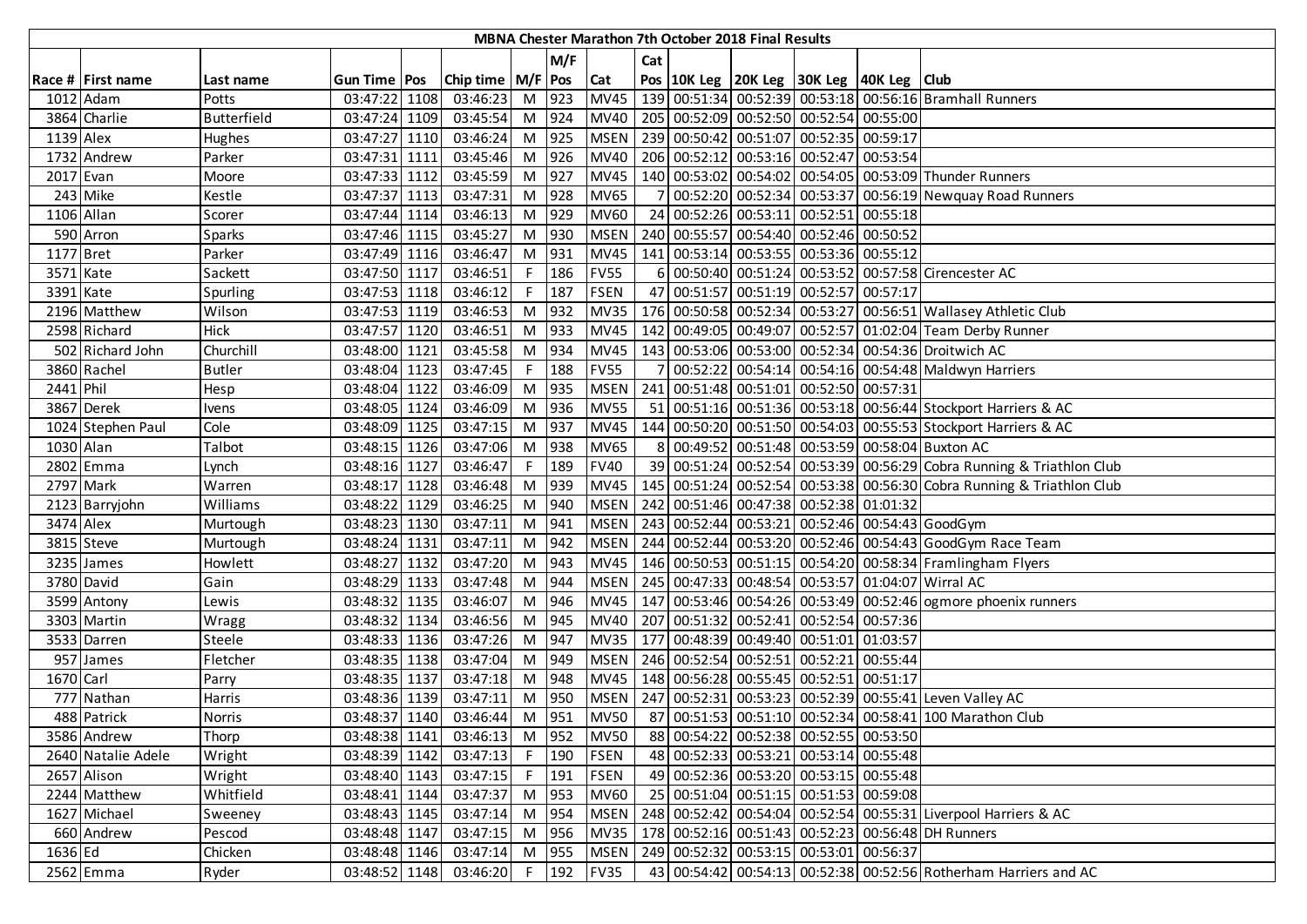|            |                   |                  |                |      |                       |       |         |             |     | <b>MBNA Chester Marathon 7th October 2018 Final Results</b> |                                                 |                                                                                      |
|------------|-------------------|------------------|----------------|------|-----------------------|-------|---------|-------------|-----|-------------------------------------------------------------|-------------------------------------------------|--------------------------------------------------------------------------------------|
|            |                   |                  |                |      |                       |       | M/F     |             | Cat |                                                             |                                                 |                                                                                      |
|            | Race # First name | Last name        | Gun Time   Pos |      | Chip time   M/F   Pos |       |         | <b>Cat</b>  |     |                                                             | Pos 10K Leg 20K Leg 30K Leg 40K Leg Club        |                                                                                      |
|            | 778 Michael       | Cubin            | 03:48:53 1149  |      | 03:48:38              | M 957 |         | <b>MV45</b> |     |                                                             |                                                 | 149 00:43:21 00:44:18 00:50:56 01:16:15 Glaxo Hoad Hill Harriers                     |
|            | 3588 Richard      | Phillips         | 03:48:57 1150  |      | 03:47:33              | M 958 |         | <b>MV40</b> |     |                                                             | 208 00:52:33 00:53:43 00:52:48 00:56:35 Trots   |                                                                                      |
| 3043 Lee   |                   | Whitehouse       | 03:48:58 1151  |      | 03:47:39              | M 959 |         | <b>MV35</b> |     |                                                             | 179 00:48:44 00:48:33 00:54:04 01:03:26         |                                                                                      |
|            | 649 James         | Walsh            | 03:48:58 1152  |      | 03:47:36              | M     | 960     | <b>MV45</b> |     |                                                             | 150 00:52:42 00:53:18 00:52:45 00:56:11         |                                                                                      |
| 1228 Matt  |                   | Davenport        | 03:48:59 1153  |      | 03:47:58              | M     | 961     | MV40        |     |                                                             | 209 00:52:14 00:53:12 00:52:51 00:55:37         |                                                                                      |
|            | 2217 Stephen      | Moss             | 03:48:59 1154  |      | 03:47:04              |       | M 962   | <b>MV45</b> |     |                                                             | 151 00:54:31 00:53:07 00:52:43 00:54:22         |                                                                                      |
|            | 3661 Andrew       | Jefferies        | 03:49:01 1155  |      | 03:47:47              | M 963 |         | <b>MV55</b> |     |                                                             |                                                 | 52 00:50:06 00:51:54 00:52:24 01:00:19 Avon Valley Runners                           |
| 1243 Nick  |                   | Fogarty          | 03:49:08 1156  |      | 03:47:47              | M 964 |         | <b>MV45</b> |     |                                                             |                                                 | 152 00:51:54 00:51:50 00:52:21 00:59:37 Lymm Runners                                 |
|            | 3914 James        | Pendlebury       | 03:49:10 1157  |      | 03:47:45              | M 965 |         | <b>MSEN</b> |     |                                                             | 250 00:53:06 00:54:07 00:53:00 00:54:23         |                                                                                      |
|            | 1619 Sophie       | Weston           | 03:49:15 1158  |      | 03:46:18              | F.    | 193     | <b>FSEN</b> |     |                                                             | 50 00:53:25 00:53:24 00:53:17 00:53:50          |                                                                                      |
| 939 Jo     |                   | Lynch            | 03:49:17       | 1159 | 03:48:10              | F.    | 194     | <b>FSEN</b> |     |                                                             |                                                 | 51 00:50:39 00:52:51 00:54:46 00:57:19 Middleton Harriers AC                         |
|            | 2555 Alison       | <b>Barrett</b>   | 03:49:20 1160  |      | 03:47:40              | F.    | 195     | <b>FV40</b> |     |                                                             |                                                 | 40 00:52:06 00:52:16 00:52:41 00:56:59 Steel City Striders RC                        |
|            | 1512 Stella       | Reynolds         | 03:49:31 1161  |      | 03:48:12              | F.    | 196     | <b>FV45</b> |     |                                                             |                                                 | 34 00:52:53 00:52:20 00:53:29 00:57:31 Vegan Runners UK                              |
| 2352 Rob   |                   | Corcoran         | 03:49:34 1162  |      | 03:48:31              | M     | 966     | <b>MV40</b> |     |                                                             | 210 00:47:55 00:50:48 00:55:02 01:00:55         |                                                                                      |
|            | 879 Michael       | Dickinson        | 03:49:36 1163  |      | 03:48:19              | M 967 |         | <b>MSEN</b> |     |                                                             | 251 00:50:34 00:51:36 00:53:30 00:59:13         |                                                                                      |
| 3524 Phyl  |                   | Weston           | 03:49:37 1166  |      | 03:48:09              |       | $F$ 198 | <b>FV50</b> |     |                                                             |                                                 | 15 00:51:19 00:54:36 00:52:33 00:57:28 Horsham Joggers                               |
| 733 Sue    |                   | <b>Brookes</b>   | 03:49:37 1165  |      | 03:48:18              |       | F 197   | <b>FV40</b> |     |                                                             |                                                 | 41 00:52:38 00:53:10 00:53:41 00:56:32 Red Rose Road Runners                         |
| 2568 Eric  |                   | Latham           | 03:49:37 1164  |      | 03:46:58              | M 968 |         | <b>MV45</b> |     |                                                             |                                                 | 153 00:51:26 00:53:10 00:53:41 00:57:00 Steel City Striders RC                       |
| 3490 lan   |                   | Montgomery       | 03:49:38 1167  |      | 03:49:03              | M     | 969     | <b>MV50</b> |     |                                                             |                                                 | 89 00:47:08 00:50:19 00:58:13 01:00:51 Blackheath and Bromley Harriers Athletic Club |
|            | 3847 Steve        | Hughes           | 03:49:38 1168  |      | 03:48:30              | M 970 |         | <b>MV55</b> |     |                                                             |                                                 | 53 00:50:20 00:51:55 00:54:37 00:59:00 Bramhall Runners                              |
|            | 154 Patrick       | Grannan          | 03:49:40 1170  |      | 03:49:33              | M 972 |         | <b>MV65</b> | 9   |                                                             |                                                 | 00:48:04 00:50:50 00:55:05 01:00:24 Wilmslow Running Club                            |
|            | 1691 Mark         | McCarthy         | 03:49:40 1169  |      | 03:49:17              | M 971 |         | <b>MV50</b> |     |                                                             | 90 00:50:21 00:52:27 00:54:18 00:59:06          |                                                                                      |
| 2453 Paul  |                   | Dixon            | 03:49:47 1171  |      | 03:48:24              |       | M 973   | <b>MV55</b> |     |                                                             |                                                 | 54 00:52:35 00:53:13 00:52:55 00:57:03 St Theresa's A.C.                             |
|            | 2056 Steve        | May              | 03:49:50 1172  |      | 03:48:12              |       | M 974   | <b>MV50</b> |     |                                                             |                                                 | 91 00:53:20 00:54:31 00:53:52 00:54:09 100 Marathon Club                             |
|            | 3153 Marc         | Gaunt            | 03:49:55 1173  |      | 03:48:20              |       | M 975   | <b>MV40</b> |     |                                                             | 211 00:50:36 00:50:28 00:53:04 00:59:58         |                                                                                      |
|            | 486 James         | Dewis            | 03:49:58 1174  |      | 03:48:30              |       | M 976   | <b>MV45</b> |     |                                                             | 154 00:52:32 00:53:13 00:52:47 00:55:47 Badgers |                                                                                      |
|            | 1871 Richard      | Hayes            | 03:49:59 1175  |      | 03:47:23              | M     | 977     | <b>MV45</b> |     |                                                             |                                                 | 155 00:58:13 00:56:29 00:50:57 00:51:00 West Cheshire Athletic Club                  |
| 1241 Chris |                   | Howard           | 03:50:00 1176  |      | 03:48:35              |       | M 978   | <b>MV35</b> |     |                                                             | 180 00:51:13 00:51:16 00:53:06 01:00:24         |                                                                                      |
|            | 792 John          | Woodbine         | 03:50:03 1177  |      | 03:47:56              | M 979 |         | <b>MV60</b> |     |                                                             | 26 00:51:49 00:52:09 00:52:56 00:57:13          |                                                                                      |
|            | 2067 Daniel       | Simmonds         | 03:50:07 1178  |      | 03:48:09              | M     | 980     | <b>MSEN</b> |     |                                                             | 252 00:52:42 00:52:32 00:53:01 00:57:45         |                                                                                      |
|            | 1618 David        | Williams         | 03:50:07 1178  |      | 03:48:39              | M     | 980     | <b>MV55</b> |     |                                                             | 55 00:48:39 00:48:42 00:56:19 01:00:55          |                                                                                      |
|            | 160 John          | James            | 03:50:08 1180  |      | 03:49:51              | M     | 982     | <b>MV60</b> |     |                                                             |                                                 | 27 00:46:36 00:54:08 01:00:37 00:56:40 Heaton Harriers & AC                          |
|            | 1143 Helen        | Gregory          | 03:50:21 1183  |      | 03:49:09              | F.    | 199     | <b>FV45</b> |     |                                                             |                                                 | 35 00:48:53 00:49:19 00:54:27 01:01:53 Mossley AFC Running Club                      |
| 3327 Colin |                   | Dryland          | 03:50:21 1181  |      | 03:49:07              | M 983 |         |             |     |                                                             |                                                 | MV45   156 00:51:48 00:53:07 00:53:34 00:57:29 East London Runners                   |
|            | 1610 Joshua       | Rawlins-Williams | 03:50:21 1182  |      | 03:49:04              |       | M 984   | <b>MSEN</b> |     |                                                             |                                                 | 253 00:51:22 00:52:45 00:52:19 01:00:15 Mossley Hill AC                              |
|            | 1719 Rachel       | Melluish         | 03:50:22 1184  |      | 03:48:58              |       | $F$ 200 | <b>FV35</b> |     |                                                             | 44 00:52:31 00:53:12 00:53:07 00:56:22          |                                                                                      |
|            | 1289 Richard      | Cherrington      | 03:50:24 1185  |      | 03:48:53              | M 985 |         | <b>MV40</b> |     |                                                             | 212 00:50:05 00:51:07 00:53:26 01:01:26         |                                                                                      |
| 1188 Colin |                   | Andreassen       | 03:50:29 1186  |      | 03:49:28              | M 986 |         | <b>MV40</b> |     |                                                             | 213 00:50:10 00:50:37 00:50:59 01:01:35         |                                                                                      |
|            | 3663 Michael      | Nevill           | 03:50:35 1187  |      | 03:48:23              | M 987 |         |             |     |                                                             |                                                 | MV40 214 00:51:11 00:51:01 00:51:34 01:02:01 Cherwell Runners & Joggers              |
|            | 3249 Denys        | Taylor           | 03:50:35 1188  |      | 03:48:50              | M 988 |         |             |     |                                                             | MV45   157 00:53:34 00:54:58 00:54:02 00:54:40  |                                                                                      |
| 782 Phil   |                   | Everett          | 03:50:38 1189  |      | 03:49:12 M 989        |       |         |             |     |                                                             |                                                 | MV40 215 00:52:21 00:49:18 00:53:59 01:01:00 Leven Valley AC                         |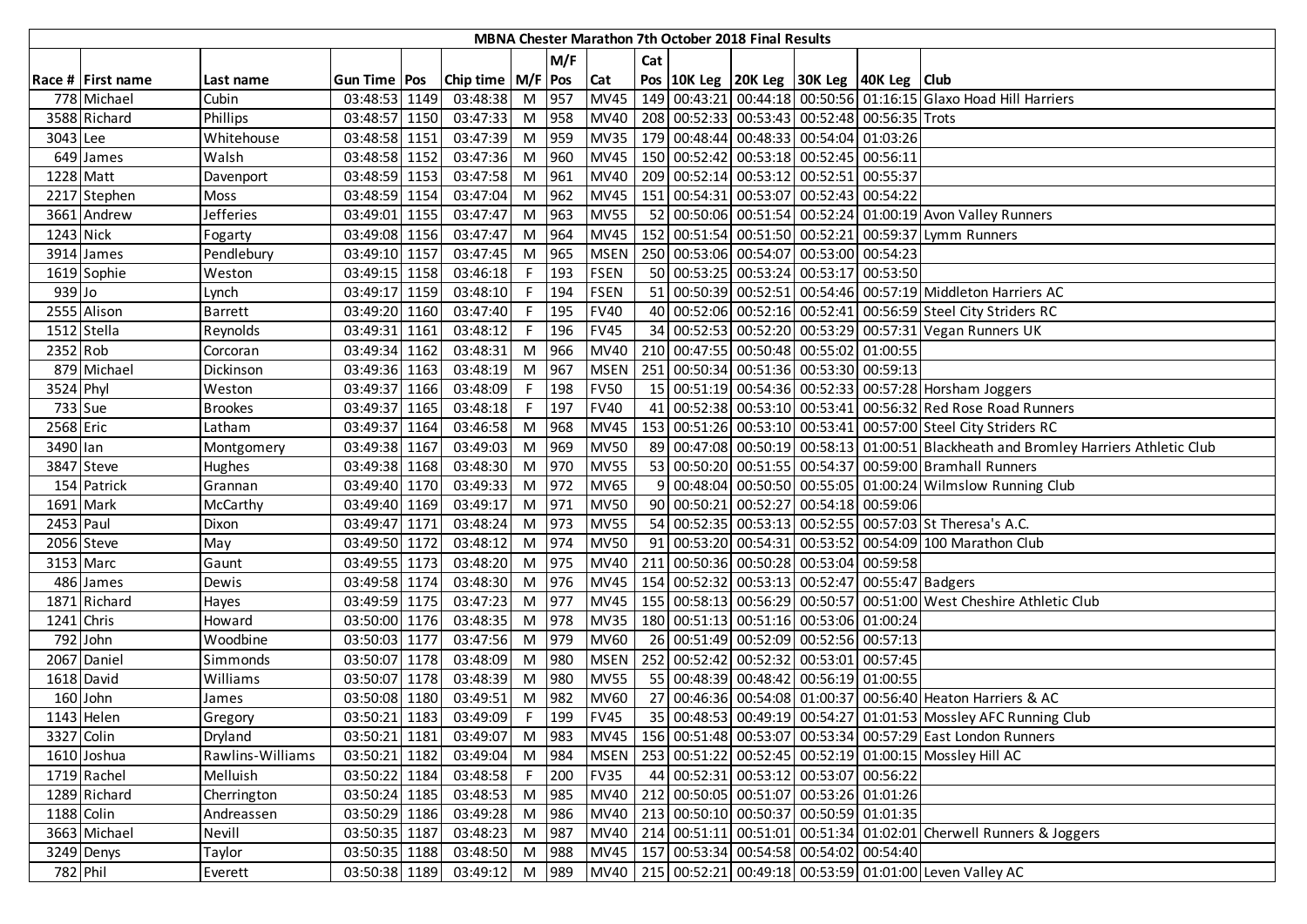|             |                   |                |                       |                       |     |         |             |     | MBNA Chester Marathon 7th October 2018 Final Results |                                                                  |                                                                                        |
|-------------|-------------------|----------------|-----------------------|-----------------------|-----|---------|-------------|-----|------------------------------------------------------|------------------------------------------------------------------|----------------------------------------------------------------------------------------|
|             |                   |                |                       |                       |     | M/F     |             | Cat |                                                      |                                                                  |                                                                                        |
|             | Race # First name | Last name      | <b>Gun Time   Pos</b> | Chip time   M/F   Pos |     |         | <b>Cat</b>  |     |                                                      | Pos 10K Leg 20K Leg 30K Leg 40K Leg Club                         |                                                                                        |
| 3122 Alan   |                   | Richardson     | 03:50:49 1190         | 03:48:32              |     | M 990   | <b>MV40</b> |     |                                                      | 216 00:51:46 00:51:46 00:53:24 00:57:56                          |                                                                                        |
|             | 797 Anders        | Backstrom      | 03:50:51 1191         | 03:48:42              |     | M 991   | <b>MV35</b> |     |                                                      | 181 00:50:45 00:50:58 00:53:58 00:59:30                          |                                                                                        |
|             | 931 Sarah         | Darley         | 03:50:52 1192         | 03:48:45              | F   | 201     | <b>FV35</b> |     |                                                      |                                                                  | 45 00:54:43 00:52:35 00:52:55 00:56:22 Vegan Runners UK                                |
|             | 1977 Claire       | Wyn-Jones      | 03:50:56 1193         | 03:49:39              |     | $F$ 202 | <b>FSEN</b> |     |                                                      | 52 00:51:41 00:52:27 00:52:42 01:00:02                           |                                                                                        |
|             | 1235 Jonathan     | Charles        | 03:51:01 1194         | 03:49:48              |     | M 992   | <b>MV35</b> |     |                                                      |                                                                  | 182 00:49:50 00:52:11 00:55:40 00:59:26 Mossley AFC Running Club                       |
|             | 3804 James        | Thomas         | 03:51:03 1195         | 03:49:06              | M   | 993     | <b>MSEN</b> |     |                                                      |                                                                  | 254 00:52:13 00:50:18 00:54:21 00:57:19 Walney Wind Cheetahs                           |
|             | 3278 Rosie        | Coles          | 03:51:06 1196         | 03:49:35              | F   | 203     | <b>FV35</b> |     |                                                      | 46 00:51:51 00:51:56 00:55:10 00:58:38                           |                                                                                        |
|             | 545 Paulette      | Charlery       | 03:51:07 1197         | 03:50:08              |     | 204     | <b>FV45</b> |     |                                                      | 36 00:50:39 00:52:03 00:54:55 00:59:35                           |                                                                                        |
| 1225 Kim    |                   | Hawkesford     | 03:51:09 1198         | 03:49:45              |     | 205     | <b>FV35</b> |     |                                                      | 47 00:52:31 00:53:12 00:52:53 00:58:09                           |                                                                                        |
| 3171 Chas   |                   | Bickford-Smith | 03:51:12 1199         | 03:50:34              | M   | 994     | <b>MV55</b> |     |                                                      |                                                                  | 56 00:45:54 00:46:55 00:54:30 01:08:33 Newport and District RC                         |
|             | 682 Howard        | Sidery         | 03:51:13 1200         | 03:48:49              | M   | 995     | <b>MV55</b> |     |                                                      |                                                                  | 57 00:51:15 00:51:50 00:53:55 00:58:00 Lions running community                         |
|             | 3144 James        | Gordon         | 03:51:14 1201         | 03:49:38              | M   | 996     | <b>MV35</b> |     |                                                      | 183 00:50:27 00:52:46 00:55:07 00:58:18 Trismart                 |                                                                                        |
| 3694 Tony   |                   | Weaver         | 03:51:15 1202         | 03:48:56              | M   | 997     | <b>MV45</b> |     |                                                      |                                                                  | 158 00:53:39 00:52:03 00:52:01 00:58:17 Lytchett Manor Striders                        |
|             | 3491 Isobel       | Finnie         | 03:51:19 1203         | 03:49:38              | F.  | 206     | <b>FV40</b> |     |                                                      |                                                                  | 42 00:54:13 00:54:11 00:54:25 00:54:35 Beckenham Running Club                          |
| $2172$ Gary |                   | Roberts        | 03:51:19 1203         | 03:50:01              | M   | 998     | <b>MV40</b> |     |                                                      |                                                                  | 217 00:48:06 00:50:19 00:55:50 01:01:22 BTR Road Runners                               |
| 1865 Clare  |                   | Mallon         | 03:51:20 1205         | 03:49:40              | F   | 207     | <b>FV40</b> |     |                                                      |                                                                  | 43 00:54:25 00:54:19 00:54:08 00:54:43 West Cheshire Athletic Club                     |
|             | 3455 Craig        | Bowdery        | 03:51:21 1206         | 03:49:33              |     | M 999   | <b>MSEN</b> |     |                                                      |                                                                  | 255 00:54:36 00:53:41 00:53:49 00:55:47 26.2 Road Runners Club                         |
|             | 372 Louise        | Dermott        | 03:51:29 1207         | 03:50:38              | F I | 208     | <b>FV45</b> |     |                                                      | 37 00:49:36 00:50:25 00:52:17 01:04:21                           |                                                                                        |
| 2971 Ryan   |                   | Smyth          | 03:51:32 1208         | 03:49:14              | M   |         |             |     |                                                      | 1000 MSEN 256 00:54:22 00:53:43 00:54:37 00:54:39                |                                                                                        |
|             | 3565 Pratik       | Pradhan        | 03:51:35 1209         | 03:49:49              | M   |         | 1001 MV40   |     |                                                      |                                                                  | 218 00:53:36 00:53:23 00:52:27 00:57:11 Severn AC                                      |
| 2786 Ryan   |                   | Bakewell       | 03:51:35 1210         | 03:50:15              | M   |         | 1002 MSEN   |     |                                                      |                                                                  | 257 00:52:36 00:53:12 00:52:53 00:57:44 Stratford Upon Avon AC                         |
|             | 772 Liam          | Moden          | 03:51:38 1211         | 03:50:09              | M   |         | 1003 MV50   |     |                                                      |                                                                  | 92 00:49:44 00:52:15 00:53:46 01:00:46 Accrington road runners                         |
| 1118 Paul   |                   | Croft          | 03:51:40 1212         | 03:50:27              | M   |         | 1004 MV55   |     |                                                      |                                                                  | 58 00:53:09 00:53:55 00:55:10 00:56:08 Daventry Road Runners                           |
|             | 3786 William      | Collins        | 03:51:41 1213         | 03:50:16              | M   |         | 1005 MV35   |     |                                                      | 184 00:51:49 00:49:58 00:53:07 01:01:38                          |                                                                                        |
| 2624 Alan   |                   | Percival       | 03:51:44 1214         | 03:49:40              | M   |         | 1006 MV50   |     |                                                      |                                                                  | 93 00:55:52 00:55:03 00:52:43 00:52:59 Mickleover Running Club                         |
|             | 656 Timo          | Nieminen       | 03:51:50 1215         | 03:50:33              | M   | 1007    | <b>MV60</b> |     |                                                      | 28 00:51:08 00:51:25 00:53:02 01:00:45                           |                                                                                        |
|             | 2257 Yuk Lin      | Mann           | 03:51:52 1216         | 03:50:47              | F.  | 209     | <b>FV40</b> |     |                                                      | 44 00:51:27 00:52:04 00:54:07 01:00:38                           |                                                                                        |
|             | 449 Chris         | Robey          | 03:51:55 1217         | 03:50:17              | M   |         | 1008 MV50   |     |                                                      |                                                                  | 94 00:53:43 00:53:21 00:51:58 00:58:16 Caistor Running Club                            |
|             | 849 Adam          | Galbraith      | 03:51:57 1219         | 03:49:44              | M   |         | 1010 MSEN   |     |                                                      | 258 00:51:52 00:52:01 00:51:49 01:01:03                          |                                                                                        |
|             | 984 Daniel        | Fox            | 03:51:57 1218         | 03:50:15              | M   |         | 1009 MV55   |     |                                                      | 59 00:50:23 00:50:01 00:53:00 01:04:15                           |                                                                                        |
|             | 929 Thomas        | Pooler         | 03:52:01 1220         | 03:50:09              | M   | 1011    | <b>MSEN</b> |     |                                                      | 259 00:53:19 00:55:05 00:53:58 00:55:49                          |                                                                                        |
|             | 1459 Kirsten      | Jack           | 03:52:13 1221         | 03:50:21              | F.  | 210     | <b>FV50</b> |     |                                                      | 16 00:54:19 00:53:36 00:53:34 00:55:50                           |                                                                                        |
|             | 2648 Joanna       | Massey         | 03:52:14 1222         | 03:50:24              | F   | 211     | <b>FV50</b> |     |                                                      | 17 00:54:46 00:54:57 00:54:06 00:54:36                           |                                                                                        |
| 2883 Luke   |                   | Neal           | 03:52:28 1223         | 03:51:23              |     |         |             |     |                                                      | M  1012   MSEN   260   00:49:12   00:49:48   00:55:37   01:04:24 |                                                                                        |
| 1069 Paul   |                   | Smith          | 03:52:31 1224         | 03:50:52              |     |         |             |     |                                                      |                                                                  | M   1013   MV40   219   00:53:24   00:52:32   00:54:43   00:57:26   Knutsford Tri Club |
|             | 2659 Rachel       | Lee            | 03:52:32 1226         | 03:50:44              |     |         | F 212 FV35  |     |                                                      |                                                                  | 48 00:53:23 00:53:31 00:54:56 00:56:24 Erewash Valley Rc                               |
|             | 3220 Tristan      | Revell         | 03:52:32 1225         | 03:51:04              |     |         | M 1014 MV45 |     |                                                      |                                                                  | 159 00:52:31 00:53:18 00:53:23 00:58:32 Werrington Joggers                             |
|             | 1474 Matthew      | Scaife         | 03:52:32 1227         | 03:48:57              |     |         | M 1015 MV35 |     |                                                      | 185 00:53:31 00:55:51 00:52:17 00:55:18                          |                                                                                        |
| 1349 Carl   |                   | Smethurst      | 03:52:39 1228         | 03:50:55              | M   |         | 1016 MV50   |     |                                                      |                                                                  | 95 00:53:05 00:53:51 00:54:16 00:56:34 Lymm Runners                                    |
|             | 3566 Andy         | Coleman        | 03:52:39 1228         | 03:51:36              | M   |         | 1016 MV45   |     |                                                      | 160 00:52:27 00:52:41 00:53:55 00:59:28                          |                                                                                        |
|             | 223 John          | Fassnidge      | 03:52:43 1230         | 03:52:36 M 1018 MV65  |     |         |             |     |                                                      |                                                                  | 10 00:50:06 00:52:55 00:56:22 01:00:32 Serpentine RC                                   |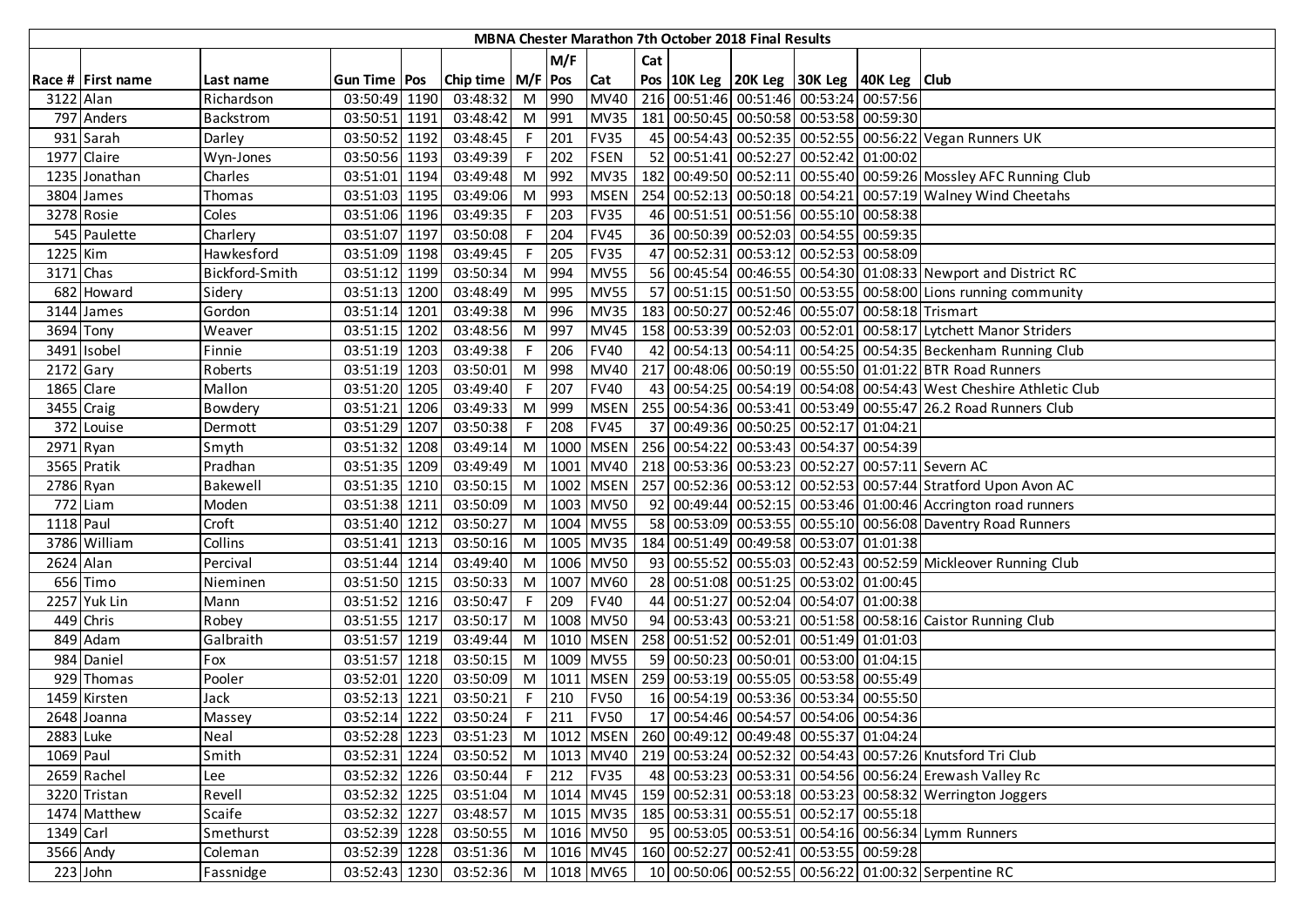|             |                       |                |               |                                                              |                |      |             |     | MBNA Chester Marathon 7th October 2018 Final Results |                                                                            |                                                                                           |
|-------------|-----------------------|----------------|---------------|--------------------------------------------------------------|----------------|------|-------------|-----|------------------------------------------------------|----------------------------------------------------------------------------|-------------------------------------------------------------------------------------------|
|             |                       |                |               |                                                              |                | M/F  |             | Cat |                                                      |                                                                            |                                                                                           |
|             | Race # First name     | Last name      | Gun Time Pos  | Chip time   M/F   Pos                                        |                |      | Cat         |     |                                                      | Pos   10K Leg   20K Leg   30K Leg   40K Leg   Club                         |                                                                                           |
|             | 1370 Martin           | Thorpe         | 03:52:47 1231 | 03:51:13                                                     | M              |      | 1019 MSEN   |     |                                                      | 261 00:53:56 00:53:19 00:53:30 00:56:20                                    |                                                                                           |
|             | 294 Harry             | Fryer          | 03:52:48 1232 | 03:51:04                                                     | M              |      | 1020 MSEN   |     |                                                      | 262 00:50:24 00:50:47 00:52:32 01:03:00                                    |                                                                                           |
|             | 1937 Graham           | Evans          | 03:52:48 1233 | 03:51:09                                                     | M              |      | 1021 MV45   |     |                                                      | 161 00:53:20 00:53:42 00:52:48 00:57:48                                    |                                                                                           |
|             | 1131 Marianne         | Gibson         | 03:52:52 1234 | 03:51:06                                                     | F              | 213  | <b>FV35</b> |     |                                                      |                                                                            | 49 00:49:45 00:52:35 00:55:59 00:59:42 Hyde Village Striders                              |
|             | 3728 Richard          | <b>Bentley</b> | 03:52:52 1235 | 03:51:32                                                     | M              |      | 1022 MV45   |     |                                                      | 162 00:52:42 00:53:14 00:53:24 00:58:16                                    |                                                                                           |
| 3690 Andy   |                       | Clempson       | 03:52:53 1236 | 03:51:17                                                     | M              |      | 1023 MV50   |     |                                                      |                                                                            | 96 00:52:19 00:53:12 00:52:53 00:58:10 Finch Coasters                                     |
| 3501 John   |                       | Herpe          | 03:52:57 1237 | 03:51:31                                                     | M              |      | 1024 MV50   |     |                                                      |                                                                            | 97 00:52:08 00:52:46 00:53:51 00:59:47 Cambridge Harriers                                 |
| 3929 Karl   |                       | Eastham        | 03:52:57 1237 | 03:50:51                                                     | M              |      | 1024 MSEN   |     |                                                      | 263 00:55:44 00:54:30 00:50:51 00:57:12                                    |                                                                                           |
|             | 3075 Edward           | Cross          | 03:53:00 1239 | 03:51:56                                                     | M              |      | 1026 MV50   |     |                                                      | 98 00:47:13 00:48:34 00:54:37 01:07:15                                     |                                                                                           |
|             | 3799 Mimi             | Owen           | 03:53:01 1240 | 03:51:25                                                     | F.             | 214  | <b>FV60</b> |     |                                                      |                                                                            | 8 00:52:39 00:54:01 00:55:13 00:56:54 Whitchurch Whippets                                 |
| 3635 Matt   |                       | Pang           | 03:53:06 1241 | 03:50:46                                                     | M              | 1027 | <b>MSEN</b> |     |                                                      |                                                                            | 264 00:55:57 00:54:40 00:52:46 00:53:56 Kingswood Triathlon Club                          |
|             | 980 Alex              | Vaughan        | 03:53:08 1242 | 03:51:39                                                     | M              | 1028 | <b>MSEN</b> |     |                                                      | 265 00:50:09 00:51:47 00:53:33 01:02:33                                    |                                                                                           |
| 2553 Kate   |                       | Waddicor       | 03:53:12 1243 | 03:51:47                                                     | $\overline{F}$ | 215  | <b>FV60</b> |     |                                                      |                                                                            | 9 00:52:32 00:53:17 00:55:33 00:57:32 Sheffield RC                                        |
| 1570 Andy   |                       | Griffiths      | 03:53:14 1244 | 03:51:28                                                     | M              | 1029 | <b>MV50</b> |     |                                                      | 99 00:51:42 00:51:34 00:54:19 01:00:49                                     |                                                                                           |
| $1521$ Lisa |                       | Lee            | 03:53:17 1245 | 03:51:59                                                     | F.             | 216  | <b>FV40</b> |     |                                                      |                                                                            | 45 00:52:37 00:52:46 00:55:08 00:58:50 Widnes Running Club                                |
|             | 969 Oliver            | Dancey         | 03:53:17 1247 | 03:51:31                                                     | M              |      | 1031 MSEN   |     |                                                      | 266 00:51:57 00:51:29 00:52:12 01:01:55                                    |                                                                                           |
|             | 2015 Simon            | Smith          | 03:53:17 1246 | 03:52:00                                                     | M              |      |             |     |                                                      | 1030 MV45 163 00:52:46 00:53:22 00:52:52 00:59:03                          |                                                                                           |
|             | 3212 Marc             | Wall           | 03:53:19 1248 | 03:52:45                                                     | M              |      |             |     |                                                      |                                                                            | 1032 MV35 186 00:46:17 00:46:52 00:56:52 01:09:39 BRJ Run and Tri                         |
|             | 2147 Mark             | Dean           | 03:53:20 1249 | 03:52:09                                                     | M              |      |             |     |                                                      |                                                                            | 1033   MSEN   267   00:56:37   00:54:43   00:54:50   00:55:03 Nottingham Trent University |
| $2151$ Ben  |                       | Ross           | 03:53:22 1250 | 03:51:47                                                     | M              |      |             |     |                                                      | 1034   MSEN   268   00:52:26   00:53:18   00:52:38   00:59:47              |                                                                                           |
|             | 3198 Simon            | Ratcliffe      | 03:53:24 1251 | 03:52:21                                                     | M              |      | 1035 MV35   |     |                                                      | 187 00:46:51 00:46:52 00:50:25 01:13:01                                    |                                                                                           |
|             | 3089 Pavel            | Havetta        | 03:53:26 1252 | 03:51:27                                                     | M              |      | 1036 MV35   |     |                                                      |                                                                            | 188 00:52:26 00:52:55 00:53:29 00:59:12 Velorunner                                        |
|             | 2815 Michael          | McDonald       | 03:53:27 1253 | 03:50:36                                                     | M              |      | 1037 MV55   |     |                                                      |                                                                            | 60 00:55:25 00:54:36 00:53:30 00:54:38 Knowle & Dorridge RC                               |
|             | $\overline{999}$ John | Griffin        | 03:53:30 1254 | 03:50:54                                                     | M              |      | 1038 MV60   |     |                                                      | 29 00:54:03 00:53:27 00:52:50 00:56:16                                     |                                                                                           |
|             | 1746 Husain           | Adam           | 03:53:44 1256 | 03:51:22                                                     | M              |      | 1040 MSEN   |     |                                                      | 269 00:51:41 00:53:13 00:52:47 01:01:11                                    |                                                                                           |
|             | 2793 Mark             | Mascarello     | 03:53:44 1255 | 03:51:39                                                     | M              |      | 1039 MV45   |     |                                                      | 164 00:54:18 00:52:54 00:53:07 00:57:01                                    |                                                                                           |
|             | 2920 Christopher      | Cook           | 03:53:45 1257 | 03:51:47                                                     | M              |      | 1041 MV50   |     |                                                      |                                                                            | 100 00:54:28 00:53:56 00:54:16 00:56:37 Sedgley Striders                                  |
|             | 1838 Simon            | Wynne          | 03:53:48 1258 | 03:52:35                                                     | M              |      | 1042 MV40   |     |                                                      | 220 00:52:47 00:52:44 00:52:43 01:00:26                                    |                                                                                           |
|             | 2715 James            | Pearson        | 03:53:50 1259 | 03:52:10                                                     | M              |      | 1043 MV45   |     |                                                      | 165 00:52:18 00:53:23 00:53:21 00:59:36                                    |                                                                                           |
|             | 2357 Christopher      | Caufield       | 03:53:56 1260 | 03:51:54                                                     | M              |      | 1044 MSEN   |     |                                                      | 270 00:54:42 00:54:07 00:53:09 00:56:14                                    |                                                                                           |
|             | 2322 Rebecca          | Dent           | 03:53:57 1261 | 03:52:36                                                     | F.             | 217  | <b>FSEN</b> |     |                                                      |                                                                            | 53 00:52:16 00:52:31 00:53:48 01:00:13 Scarborough Athletic Club                          |
|             | 3648 Matthew          | Webley         | 03:53:58 1262 | 03:52:42                                                     | M              |      |             |     |                                                      | 1045   MSEN   271   00:52:33   00:52:01   00:54:26   01:00:22              |                                                                                           |
| 351 Phil    |                       | Dunning        | 03:53:59 1263 |                                                              |                |      |             |     |                                                      | 03:52:39 M   1046   MSEN   272   00:52:44   00:52:53   00:53:31   01:01:24 |                                                                                           |
|             | 2020 David            | Dunning        | 03:53:59 1263 | 03:52:38                                                     | M I            |      |             |     |                                                      | 1046 MV35   189 00:52:43 00:52:53 00:53:31 01:01:24                        |                                                                                           |
| 3078 Tim    |                       | Evans          | 03:54:03 1265 |                                                              |                |      |             |     |                                                      | 03:52:53 M   1048   MV35   190   00:52:13   00:52:21   00:52:49   00:59:43 |                                                                                           |
| 3230 Lee    |                       | Jones          | 03:54:06 1266 | 03:52:23                                                     | M              |      |             |     |                                                      | 1049 MV35 191 00:54:04 00:57:59 00:52:59 00:55:32                          |                                                                                           |
| 3919 Mike   |                       | Casey          | 03:54:10 1267 | 03:52:19                                                     | M              |      | 1050 MV50   |     |                                                      |                                                                            | 101 00:53:11 00:53:47 00:54:32 00:56:43 Wigan & District H & AC                           |
|             | 1387 Adrian           | Gurnell        | 03:54:14 1268 | 03:53:06                                                     | M              |      | 1051 MV40   |     |                                                      | 221 00:47:17 00:47:55 00:57:07 01:06:08                                    |                                                                                           |
| 3869 Kate   |                       | <b>Bonser</b>  | 03:54:17 1269 | 03:52:19                                                     | F              | 218  | <b>FV40</b> |     |                                                      | 46 00:53:00 00:53:00 00:54:05 00:58:00                                     |                                                                                           |
|             | 466 Simon             | Bradshaw       | 03:54:17 1270 | 03:51:31                                                     | M              |      | 1052 MV50   |     |                                                      |                                                                            | 102 00:54:59 00:54:58 00:54:19 00:54:45 Hermitage Harriers                                |
|             | 971 Bartek            | Dablewski      | 03:54:18 1271 | 03:52:49 M 1053 MV35 192 00:52:27 00:53:17 00:52:49 00:59:22 |                |      |             |     |                                                      |                                                                            |                                                                                           |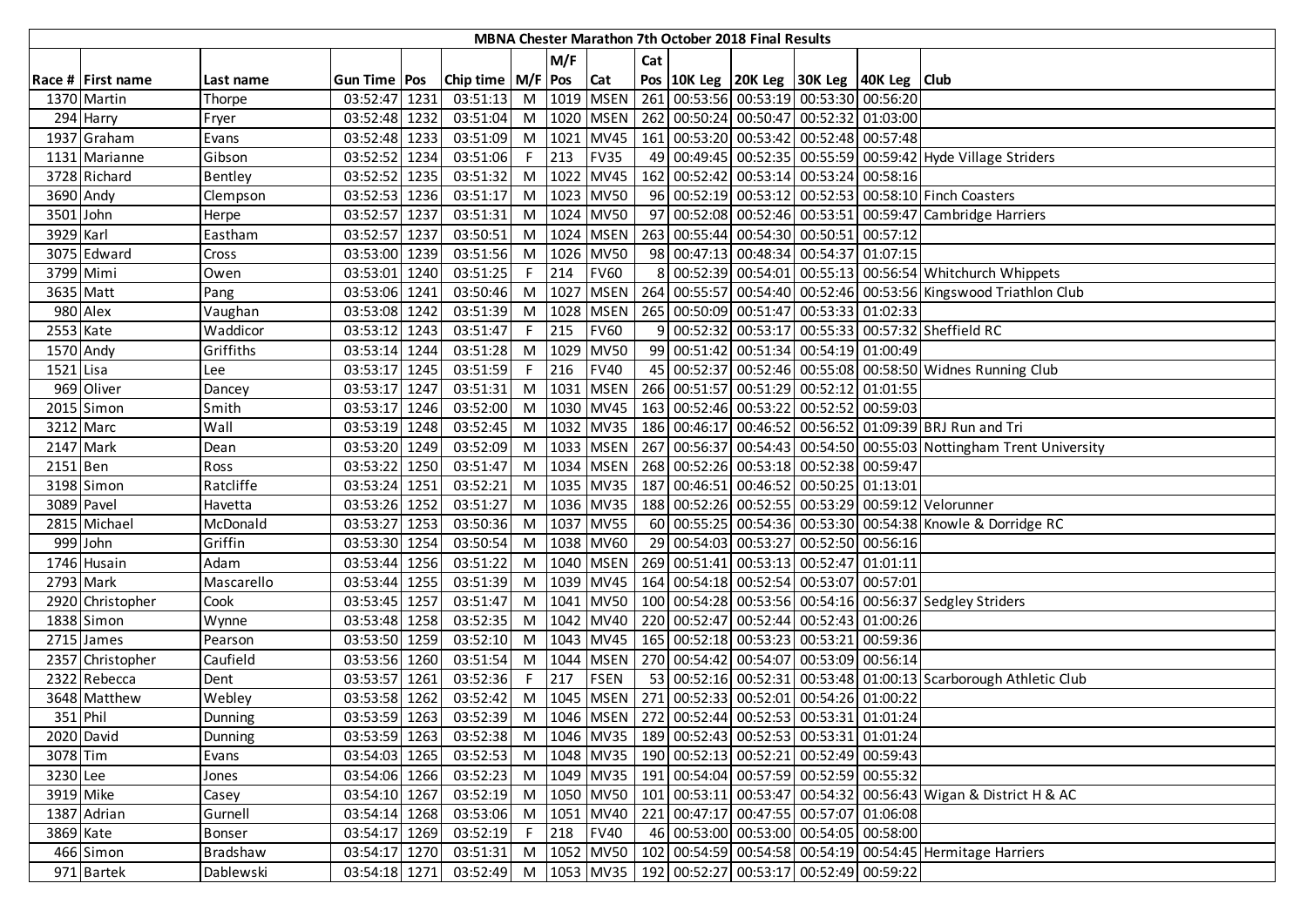|            |                       |                |                |      |                       |    |         |                 |     | MBNA Chester Marathon 7th October 2018 Final Results |                                                                   |          |                                                                 |
|------------|-----------------------|----------------|----------------|------|-----------------------|----|---------|-----------------|-----|------------------------------------------------------|-------------------------------------------------------------------|----------|-----------------------------------------------------------------|
|            |                       |                |                |      |                       |    | M/F     |                 | Cat |                                                      |                                                                   |          |                                                                 |
|            | Race # First name     | Last name      | Gun Time   Pos |      | Chip time   M/F   Pos |    |         | Cat             |     |                                                      | Pos   10K Leg   20K Leg   30K Leg   40K Leg   Club                |          |                                                                 |
|            | 1240 Jamie            | <b>Butler</b>  | 03:54:19 1272  |      | 03:53:09              |    |         | M 1054 MV50     |     |                                                      | 103 00:50:01 00:50:41 00:55:27                                    | 01:02:29 |                                                                 |
|            | 1960 Tracy            | Rogers         | 03:54:20 1273  |      | 03:52:09              | F. | 219     | FSEN            |     |                                                      |                                                                   |          | 54 00:55:29 00:55:58 00:53:33 00:54:47 Buckley RC               |
|            | 2677 Lewis            | Pritchard      | 03:54:21 1274  |      | 03:53:30              |    |         | M 1055 MSEN     |     |                                                      | 273 00:48:12 00:49:41 00:54:52 01:08:08                           |          |                                                                 |
|            | 1607 Christopher      | Webster        | 03:54:23 1275  |      | 03:53:16              |    |         | M   1056   MSEN |     |                                                      | 274 00:48:01 00:48:45 00:55:32 01:08:32                           |          |                                                                 |
|            | 3845 Jeremy           | Webster        | 03:54:25 1276  |      | 03:52:30              |    |         | M 1057 MV55     |     |                                                      | 61 00:53:03 00:52:42 00:54:46 00:59:00                            |          |                                                                 |
|            | 1374 David            | Geeson         | 03:54:26 1277  |      | 03:52:51              |    |         | M   1058   MV45 |     |                                                      |                                                                   |          | 166 00:52:21 00:53:17 00:54:33 00:59:17 Warrington Running Club |
| 2989 Carl  |                       | Morgan         | 03:54:30 1278  |      | 03:52:10              |    |         | M 1059 MV40     |     |                                                      | 222 00:54:09 00:54:10 00:54:22 00:57:14                           |          |                                                                 |
|            | 3179 Peter            | Corr           | 03:54:30 1279  |      | 03:53:26              | M  |         | 1060 MV45       |     |                                                      | 167 00:49:00 00:49:20 00:51:48 01:07:24                           |          |                                                                 |
|            | 3704 Emma             | White          | 03:54:32 1280  |      | 03:52:52              |    | 220     | <b>FSEN</b>     |     |                                                      |                                                                   |          | 55 00:52:18 00:53:18 00:53:24 01:00:15 Exmouth Harriers         |
|            | 1647 Richard          | Roberts        | 03:54:32 1281  |      | 03:53:14              |    |         | M 1061 MV50     |     |                                                      |                                                                   |          | 104 00:50:23 00:50:50 00:56:39 01:00:27 Mossley Hill AC         |
|            | 885 Michael           | Hollinshead    | 03:54:35       | 1282 | 03:51:53              |    |         | M 1062 MV40     |     |                                                      | 223 00:52:20 00:52:21 00:53:42 00:59:59                           |          |                                                                 |
|            | 1443 Danny            | Mogg           | 03:54:37       | 1283 | 03:52:23              |    |         | M 1063 MSEN     |     |                                                      | 275 00:52:06 00:53:06 00:54:34 00:59:10                           |          |                                                                 |
| 990 Tim    |                       | Leah           | 03:54:42       | 1284 | 03:53:02              |    |         | M   1064   MSEN |     |                                                      | 276 00:53:23 00:53:31 00:54:20 00:58:17                           |          |                                                                 |
| 1191 Rick  |                       | Madden         | 03:54:47 1285  |      | 03:53:13              |    |         | M 1065 MV40     |     |                                                      |                                                                   |          | 224 00:55:03 00:56:42 00:55:35 00:54:36 Ramsbottom Running Club |
|            | 3691 Claire           | Seymour        | 03:54:49 1286  |      | 03:53:07              |    | $F$ 221 | <b>FV40</b>     |     |                                                      |                                                                   |          | 47 00:55:44 00:54:32 00:53:50 00:56:19 Reading Roadrunners      |
|            | 2962 Michael          | Trueman        | 03:54:50 1287  |      | 03:53:27              |    |         | M 1066 MV40     |     |                                                      | 225 00:52:40 00:53:18 00:53:43 00:59:56                           |          |                                                                 |
| 3107 Craig |                       | Niccolls       | 03:54:52 1288  |      | 03:53:28              |    |         | M 1067 MSEN     |     |                                                      | 277 00:51:02 00:50:42 00:51:28 01:04:43                           |          |                                                                 |
|            | 1421 David            | Evans          | 03:54:54 1289  |      | 03:53:18              |    |         | M 1068 MV40     |     |                                                      | 226 00:53:52 00:54:57 00:53:54                                    | 00:57:53 |                                                                 |
|            | 2132 Stuart           | Mccall         | 03:54:54 1289  |      | 03:52:42              | M  |         | 1068 MV55       |     |                                                      | 62 00:51:48 00:53:29 00:54:09 00:58:32                            |          |                                                                 |
|            | 2323 Juliette         | Pilgrim        | 03:54:56 1292  |      | 03:52:51              |    | 222     | FSEN            |     |                                                      |                                                                   |          | 56 00:54:48 00:54:35 00:54:02 00:56:26 Pickering Running Club   |
|            | 3956 Kristen          | MacGregor      | 03:54:56 1291  |      | 03:52:30              |    |         | M 1070 MSEN     |     |                                                      | 278 00:53:58 00:51:51 00:54:23 00:59:22                           |          |                                                                 |
| 2100 Greg  |                       | Leach          | 03:54:59 1293  |      | 03:53:28              |    |         | M 1071 MV40     |     |                                                      | 227 00:53:02 00:54:25 00:54:39 00:58:19                           |          |                                                                 |
|            | 2617 Adam             | Rouse          | 03:55:02 1294  |      | 03:52:44              |    |         | M 1072 MSEN     |     |                                                      | 279 00:53:42 00:53:00 00:55:24 00:57:50                           |          |                                                                 |
|            | 3882 Jonathan         | Pedley         | 03:55:08 1295  |      | 03:53:17              |    |         | M 1073 MV35     |     |                                                      | 193 00:53:40 00:56:52 00:55:33 00:55:28                           |          |                                                                 |
|            | 1704 LeanneLea08      | Jones          | 03:55:11 1297  |      | 03:53:15              | F. | 223     | <b>FV35</b>     |     |                                                      | 50 00:55:28 00:55:09 00:55:25 00:55:20                            |          |                                                                 |
|            | 310 James             | Chetwood       | 03:55:11 1296  |      | 03:53:24              |    |         | M 1074 MSEN     |     |                                                      | 280 00:53:36 00:53:08 00:52:59 00:59:46                           |          |                                                                 |
| 1348 Jason |                       | Rowbottom      | 03:55:16 1298  |      | 03:53:34              |    |         | M 1075 MV50     |     |                                                      |                                                                   |          | 105 00:53:06 00:53:48 00:54:30 00:59:12 Lymm Runners            |
| 3165 Rich  |                       | Smith          | 03:55:18 1299  |      | 03:53:45              |    |         | M 1076 MV40     |     |                                                      | 228 00:53:52 00:54:44 00:54:09 00:58:02                           |          |                                                                 |
| 3046 O-D   |                       | O'Mahony-Doran | 03:55:22 1300  |      | 03:54:20              |    |         | M 1077 MV35     |     |                                                      |                                                                   |          | 194 00:49:00 00:49:15 00:55:18 01:05:25 Stafford Triathlon Club |
| 2909 Adie  |                       | Lewis          | 03:55:23 1301  |      | 03:52:52              |    |         | M 1078 MV40     |     |                                                      | 229 00:53:18 00:54:26 00:54:15 00:57:31                           |          |                                                                 |
|            | 764 Jayne             | Finch          | 03:55:27 1302  |      | 03:52:55              | F. | 224     | <b>FV60</b>     |     |                                                      | 10 00:56:35 00:55:28 00:55:57                                     | 00:53:32 |                                                                 |
|            | 452 Rachel            | Jardine        | 03:55:29 1303  |      | 03:53:31              |    | 225     | <b>FV45</b>     |     |                                                      |                                                                   |          | 38 00:54:38 00:55:09 00:54:52 00:56:41 Barnsley Harriers        |
| 826 Jak    |                       | Newby          | 03:55:33 1304  |      | 03:54:22              |    |         |                 |     |                                                      | M   1079   MSEN   281   00:50:35   00:51:39   00:53:33   01:06:37 |          |                                                                 |
|            | $\overline{438}$ Faye | Edmondson      | 03:55:36 1305  |      | 03:54:10              |    | $F$ 226 | FSEN            |     |                                                      | 57 00:53:02 00:53:31 00:56:27 00:58:24                            |          |                                                                 |
|            | 2006 Karen            | Robinson       | 03:55:38 1306  |      | 03:53:22              |    | $F$ 227 | <b>FV45</b>     |     |                                                      | 39 00:52:14 00:52:57 00:54:45 00:59:46                            |          |                                                                 |
|            | 3266 Andrew           | Grant          | 03:55:38 1307  |      | 03:53:50              |    |         | M 1080 MV40     |     |                                                      | 230 00:54:39 00:55:44 00:55:29 00:55:25                           |          |                                                                 |
|            | 3817 Sarah            | Wallace        | 03:55:40 1308  |      | 03:53:20              |    | $F$ 228 | <b>FSEN</b>     |     |                                                      | 58 00:55:22 00:56:49 00:54:42 00:54:46                            |          |                                                                 |
|            | 1605 Stewart          | Bell           | 03:55:41 1309  |      | 03:53:37              |    |         | M 1081 MV35     |     |                                                      | 195 00:53:06 00:54:47 00:55:22 00:57:14                           |          |                                                                 |
| 1140 Mark  |                       | Harrison       | 03:55:42 1310  |      | 03:53:34              |    |         | M 1082 MV60     |     |                                                      | 30 00:55:40 00:54:11 00:53:48 00:56:09                            |          |                                                                 |
|            | 3562 Pippa            | <b>Brown</b>   | 03:55:45 1311  |      | 03:53:29              |    | F 229   | <b>FSEN</b>     |     |                                                      |                                                                   |          | 59 00:53:14 00:55:16 00:57:47 00:55:36 NORTH COTSWOLD TRI & RUN |
|            | 1797 Cordelia         | Cripps         | 03:55:45 1312  |      | 03:54:41              |    | $F$ 230 | <b>FV40</b>     |     |                                                      | 48 00:49:28 00:51:46 00:56:12 01:02:51                            |          |                                                                 |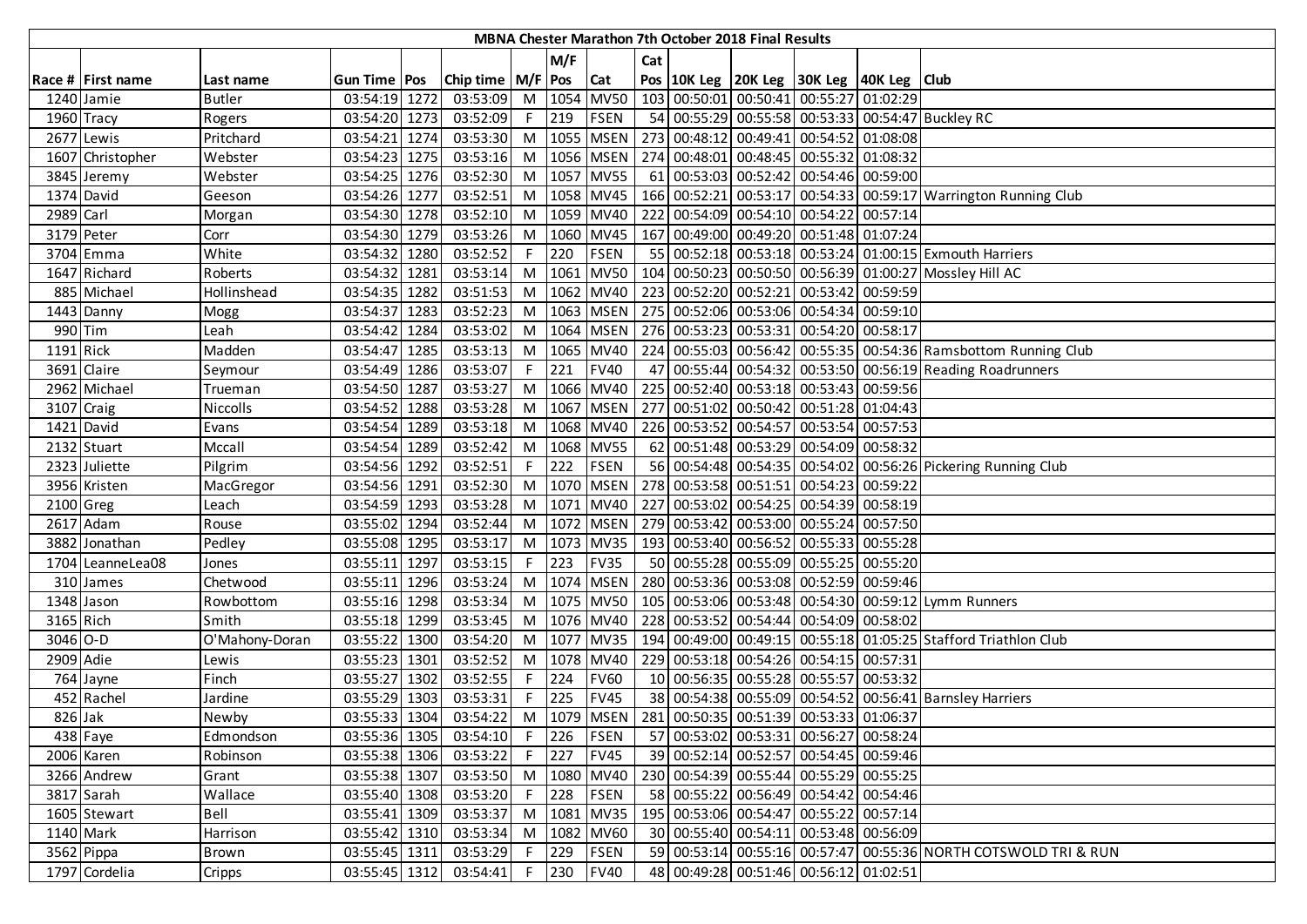|           |                   |                 |                |                             |    |               |                 |     | MBNA Chester Marathon 7th October 2018 Final Results |                                                                   |                                                                                                        |
|-----------|-------------------|-----------------|----------------|-----------------------------|----|---------------|-----------------|-----|------------------------------------------------------|-------------------------------------------------------------------|--------------------------------------------------------------------------------------------------------|
|           |                   |                 |                |                             |    | M/F           |                 | Cat |                                                      |                                                                   |                                                                                                        |
|           | Race # First name | Last name       | Gun Time   Pos | Chip time   M/F   Pos   Cat |    |               |                 |     |                                                      | Pos   10K Leg   20K Leg   30K Leg   40K Leg   Club                |                                                                                                        |
|           | 3584 Andrew       | Edwards         | 03:55:48 1313  | 03:53:38                    |    |               | M 1083 MV45     |     |                                                      | 168 00:54:26 00:55:37 00:54:06 00:56:50                           |                                                                                                        |
|           | 3946 Liane        | Warren          | 03:55:49 1314  | 03:53:22                    |    | $F$ 231       | <b>FV45</b>     |     |                                                      |                                                                   | 40 00:51:47 00:52:00 00:54:48 01:02:06 Ackworth Road Runners                                           |
|           | 2434 Jennifer     | Roberts         | 03:55:52 1315  | 03:54:18                    |    | $F$ 232       | <b>FSEN</b>     |     |                                                      | 60 00:55:03 00:55:14 00:55:21 00:55:56                            |                                                                                                        |
|           | 3601 Jamie        | Castle          | 03:55:53 1316  | 03:53:07                    |    | M 1084        | <b>MSEN</b>     |     |                                                      | 282 00:55:13 00:53:25 00:52:49 00:58:20                           |                                                                                                        |
|           | 493 Emma          | Reid            | 03:55:54 1317  | 03:53:35                    |    | $F$ 233       | <b>FSEN</b>     |     |                                                      | 61 00:55:29 00:56:44 00:55:45 00:54:27                            |                                                                                                        |
|           | 275 Paula         | Wilson          | 03:55:56 1318  | 03:54:09                    | F. | 234           | <b>FV50</b>     |     |                                                      |                                                                   | 18 00:52:34 00:54:11 00:54:52 00:58:55 Kilmarnock Harrier & AC                                         |
| 3872 Paul |                   | Cannon          | 03:55:56 1319  | 03:55:27                    |    |               | M 1085 MV45     |     |                                                      |                                                                   | 169 00:46:24 00:47:12 00:51:06 01:13:41 Birmingham Running Athletics & Triathlon Club (BRAT)           |
|           | 3120 James        | Morgan          | 03:55:58 1320  | 03:54:34                    |    |               | M   1086   MV35 |     |                                                      | 196 00:54:37 00:54:29 00:55:07 00:57:45                           |                                                                                                        |
| 1932 Alan |                   | Newell          | 03:56:00 1321  | 03:53:14                    |    |               | M 1087 MV50     |     |                                                      |                                                                   | 106 00:52:20 00:51:41 00:53:55 01:00:28 Abergele Harriers                                              |
|           | 1823 Stacey       | Frodsham        | 03:56:01 1322  | 03:53:48                    | F. | 235           | <b>FSEN</b>     |     |                                                      | 62 00:53:14 00:54:42 00:54:57 00:57:55                            |                                                                                                        |
|           | 2823 Daniel       | Smyth           | 03:56:03 1323  | 03:53:45                    |    | M 1088        | <b>MV35</b>     |     |                                                      | 197 00:54:23 00:53:43 00:54:37 00:57:36                           |                                                                                                        |
|           | 608 Jennifer      | <b>Beattie</b>  | 03:56:04 1324  | 03:54:16                    | F. | 236           | <b>FV35</b>     |     |                                                      |                                                                   | 51 00:55:59 00:55:43 00:54:10 00:55:49 Kilmarnock Harriers & AC                                        |
|           | 314 Sam           | <b>Blacow</b>   | 03:56:05 1325  | 03:54:17                    | F. | 237           | <b>FSEN</b>     |     |                                                      |                                                                   | 63 00:54:10 00:54:26 00:53:50 00:58:45 Bramhall Runners                                                |
| 2905 Paul |                   | Cope            | 03:56:10 1326  | 03:53:57                    |    | M 1089        | <b>MV45</b>     |     |                                                      | 170 00:52:24 00:53:11 00:54:45 01:00:14                           |                                                                                                        |
|           | 3854 Kevin        | Meighan         | 03:56:11 1327  | 03:54:44                    |    |               | M 1090 MV45     |     |                                                      | 171 00:52:31 00:53:17 00:53:01 01:02:42                           |                                                                                                        |
|           | 946 Francesca     | Aldred          | 03:56:12 1328  | 03:54:39                    |    | F 238         | <b>FV45</b>     |     |                                                      | 41 00:55:10 00:55:07 00:55:21 00:56:33                            |                                                                                                        |
|           | 2649 Daniel       | Cordle          | 03:56:12 1329  | 03:54:21                    |    |               | M 1091 MV45     |     |                                                      | 172 00:54:47 00:54:56 00:54:06 00:56:12                           |                                                                                                        |
|           | 1875 Leanne       | Scadeng         | 03:56:13 1330  | 03:54:39                    |    | F 239         | <b>FV35</b>     |     |                                                      | 52 00:52:25 00:53:29 00:54:31 01:00:22                            |                                                                                                        |
|           | 1161 Jackie       | Oakes           | 03:56:14 1331  | 03:53:10                    | F. | 240           | <b>FV45</b>     |     |                                                      |                                                                   | 42 00:55:35 00:55:29 00:56:09 00:54:22 Burnden Road Runners                                            |
|           | 1362 Jennie       | Woods           | 03:56:15 1332  | 03:54:03                    | F. | 241           | <b>FV40</b>     |     |                                                      | 49 00:56:27 00:56:45 00:54:06 00:54:30                            |                                                                                                        |
| 3816 Rob  |                   | <b>Butler</b>   | 03:56:17 1333  | 03:54:56                    |    |               | M 1092 MV40     |     |                                                      | 231 00:50:04 00:51:23 00:54:07 01:04:09                           |                                                                                                        |
| 3620 Nick |                   | Shapland        | 03:56:18 1334  | 03:54:34                    |    |               | M 1093 MV45     |     |                                                      | 173 00:54:56 00:55:23 00:55:00 00:56:23                           |                                                                                                        |
|           | 1025 Emma         | Wentworth       | 03:56:20 1336  | 03:55:06                    | F. | $ 243\rangle$ | <b>FV40</b>     |     |                                                      |                                                                   | 50 00:52:00 00:54:25 00:57:57 00:58:05 Buxton AC                                                       |
| 1029 Kate |                   | Ledin           | 03:56:20 1335  | 03:55:19                    | F. | 242           | <b>FV55</b>     |     |                                                      |                                                                   | 00:50:38 00:52:50 00:56:41 01:02:17 Buxton AC                                                          |
|           | 1302 George       | Lees            | 03:56:22 1337  | 03:55:00                    |    |               | M 1094 MSEN     |     |                                                      | 283 00:52:18 00:51:13 00:55:32 01:03:58                           |                                                                                                        |
| 1382 Ben  |                   | <b>Barker</b>   | 03:56:24 1338  | 03:55:07                    |    |               | M   1095   MSEN |     |                                                      | 284 00:52:38 00:53:16 00:52:43 01:02:46                           |                                                                                                        |
|           | 1259 James        | Love            | 03:56:25 1339  | 03:54:50                    |    |               | M 1096 MV45     |     |                                                      |                                                                   | 174 00:52:26 00:53:33 00:54:46 01:00:01 Astley & Tyldesley Road Runners                                |
|           | 2785 Jennifer     | Morrison-Jones  | 03:56:27 1340  | 03:54:08                    |    | $F$ 244       | <b>FV40</b>     |     |                                                      |                                                                   | 51 00:54:36 00:54:04 00:54:54 00:57:55 Stratford Upon Avon AC                                          |
|           | 3742 Matt         | Ross            | 03:56:29 1341  | 03:55:22                    |    | M 1097        | <b>MV50</b>     |     |                                                      | 107 00:52:20 00:52:46 00:54:08 01:01:22                           |                                                                                                        |
|           | 2618 Fiona        | Hawkins         | 03:56:30 1342  | 03:55:25                    | F. | 245           | <b>FV35</b>     |     |                                                      |                                                                   | 53 00:53:24 00:53:44 00:54:56 01:00:48 Sinfin Running Club                                             |
|           | 339 Vikki         | Smith           | 03:56:31 1343  | 03:54:16                    | F. | $ 246\rangle$ | <b>FV45</b>     |     |                                                      |                                                                   | 43 00:54:22 00:54:51 00:54:50 00:57:20 Royton Road Runners                                             |
|           | 1061 Kirsty       | Read            | 03:56:34 1344  | 03:54:57                    | F. | 247           | <b>FV40</b>     |     |                                                      |                                                                   | 52 00:52:27 00:53:26 00:56:54 00:59:03 Hyde Village Striders                                           |
|           | 887 Dan           | Timms           | 03:56:37 1345  | 03:55:16 M 1098 MV40        |    |               |                 |     |                                                      | 232 00:55:39 00:56:01 00:56:06 00:56:10                           |                                                                                                        |
|           | 3461 David        | Rimmer          | 03:56:45 1346  | 03:55:05                    |    |               |                 |     |                                                      | M  1099  MV45   175   00:52:15   00:53:08   00:52:56   01:02:24   |                                                                                                        |
| 3074 John |                   | Myatt           | 03:56:46 1348  | 03:54:45                    |    |               |                 |     |                                                      | M  1101  MV45   176 00:56:00 00:56:34 00:55:42 00:54:38           |                                                                                                        |
|           | 3901 Stephen      | Hanlon          | 03:56:46 1347  | 03:55:07 M 1100 MV55        |    |               |                 |     |                                                      | 63 00:54:12 00:55:00 00:55:30 00:57:34                            |                                                                                                        |
| 1552 Glyn |                   | Taylor          | 03:56:47 1349  | 03:55:50                    |    |               |                 |     |                                                      | M  1102  MV50   108 00:49:53 00:52:31 00:57:56 01:02:06           |                                                                                                        |
|           | 2621 Daniel       | <b>Brunning</b> | 03:56:49 1350  | 03:54:50                    |    |               |                 |     |                                                      | M   1103   MSEN   285   00:55:59   00:56:31   00:55:48   00:54:13 |                                                                                                        |
|           | 2341 Andrew       | Dean            | 03:56:52 1351  | 03:55:12                    |    |               |                 |     |                                                      |                                                                   | M  1104   MV45   177   00:52:00   00:54:33   00:55:36   00:59:49   Leeds & Bradford Triathlon Club     |
| 2878 Lyn  |                   | Vinter          | 03:56:55 1352  | 03:54:47                    |    |               |                 |     |                                                      |                                                                   | M  1105  MV50   109   00:51:32   00:52:42   00:55:03   01:01:25   Royal Sutton Coldfield Athletic Club |
|           | 3437 Gareth       | Jenkins         | 03:56:56 1353  |                             |    |               |                 |     |                                                      | 03:54:56 M  1106  MV35   198 00:55:47 00:55:59 00:54:55 00:56:14  |                                                                                                        |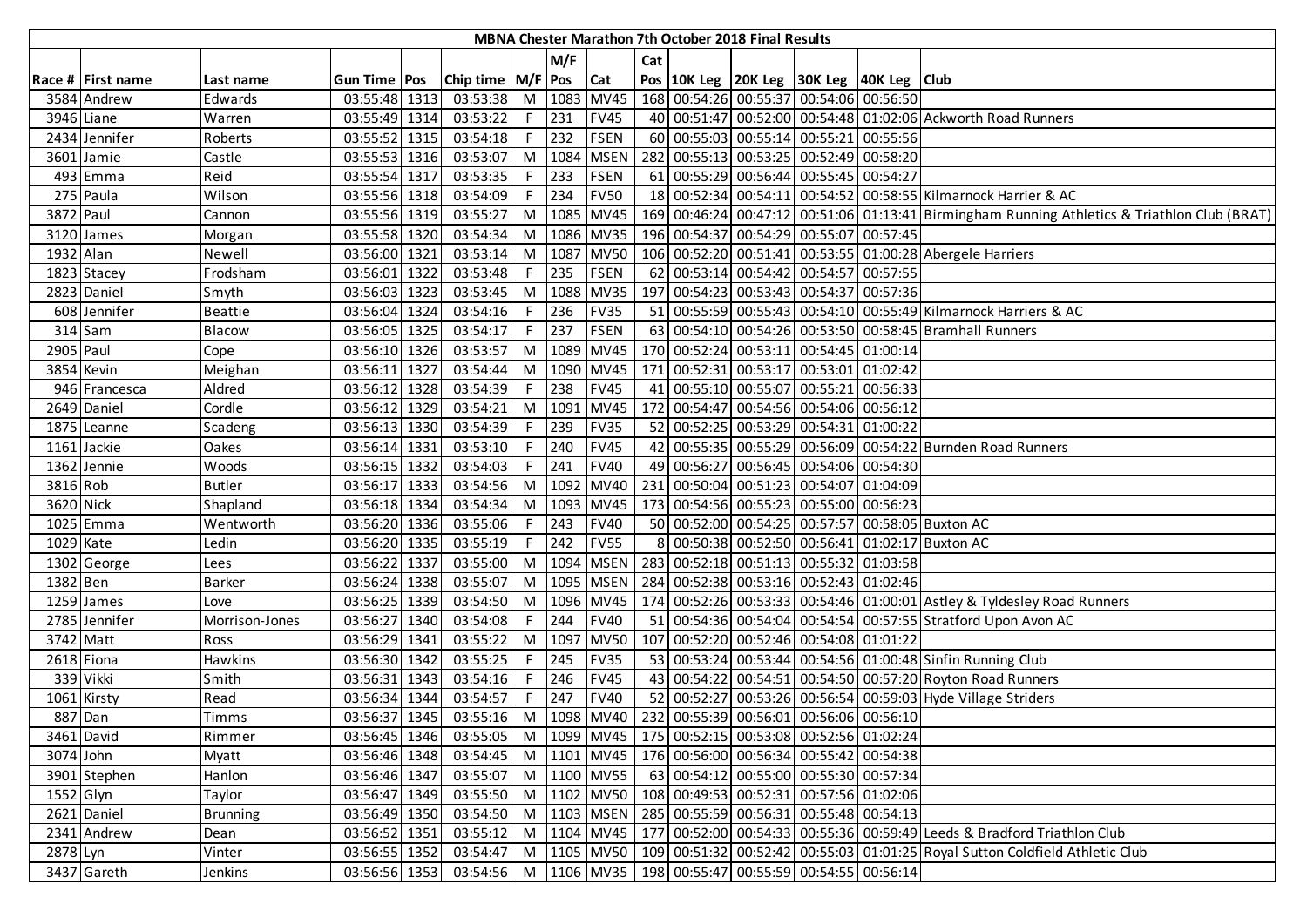|             |                   |                        |               |                       |    |         |                 |     | MBNA Chester Marathon 7th October 2018 Final Results |                                                                            |                                                                                                    |
|-------------|-------------------|------------------------|---------------|-----------------------|----|---------|-----------------|-----|------------------------------------------------------|----------------------------------------------------------------------------|----------------------------------------------------------------------------------------------------|
|             |                   |                        |               |                       |    | M/F     |                 | Cat |                                                      |                                                                            |                                                                                                    |
|             | Race # First name | Last name              | Gun Time Pos  | Chip time   M/F   Pos |    |         | <b>Cat</b>      |     |                                                      | Pos 10K Leg 20K Leg 30K Leg 40K Leg Club                                   |                                                                                                    |
|             | 2605 Andrew       | Lumsden                | 03:56:56 1354 | 03:55:04              |    |         |                 |     |                                                      | M  1107   MV45   178   00:53:16   00:54:59   00:55:13   00:57:58           |                                                                                                    |
| $2311$ John |                   | Dodd                   | 03:56:58 1355 | 03:54:47              |    |         |                 |     |                                                      | M  1108   MV45   179   00:53:15   00:53:12   00:54:40   01:00:49           |                                                                                                    |
| 2442 Alex   |                   | Macey                  | 03:57:00 1356 | 03:55:16              |    |         |                 |     |                                                      | M  1109   MV50   110   00:55:27   00:54:19   00:54:16   00:57:39           |                                                                                                    |
|             | 1213 Valerie      | Kilburn                | 03:57:03 1357 | 03:54:46              |    | F 248   | <b>FV50</b>     |     |                                                      |                                                                            | 19 00:54:20 00:54:52 00:54:50 00:58:11 Royton Road Runners                                         |
|             | 2420 Roger        | Duckworth              | 03:57:03 1359 | 03:55:21              |    |         | M 1111 MV45     |     |                                                      |                                                                            | 180 00:54:29 00:56:37 00:55:47 00:56:23 Harrogate Harriers & AC                                    |
|             | 255 Peter         | Kirby                  | 03:57:03 1357 | 03:56:56              |    |         | M 1110 MV65     |     |                                                      |                                                                            | 11 00:55:11 00:55:27 00:56:04 00:56:50 Teignbridge Trotters                                        |
|             | 3257 Rachel       | Bodsworth              | 03:57:04 1360 | 03:55:36              | F. | 249     | <b>FV35</b>     |     |                                                      |                                                                            | 54 00:51:21 00:52:32 00:54:41 01:03:46 Hadleigh Hares AC                                           |
|             | 679 Annette       | Fairhurst              | 03:57:05 1361 | 03:55:33              | F. | 250     | <b>FV35</b>     |     |                                                      |                                                                            | 55 00:53:43 00:54:27 00:55:21 00:59:02 Chorley Athletic and Triathlon Club                         |
| 3360 lan    |                   | Martin                 | 03:57:07 1362 | 03:55:31              |    |         | M 1112 MV35     |     |                                                      |                                                                            | 199 00:53:46 00:53:11 00:54:10 01:00:02 Dartford Road Runners                                      |
| 2809 Guy    |                   | Marston                | 03:57:10 1363 | 03:55:09              |    |         | M 1113 MV50     |     |                                                      |                                                                            | 111 00:55:30 00:55:58 00:55:45 00:55:40 Bournville Harriers                                        |
| 1436 Lee    |                   | Dwerryhouse            | 03:57:12 1364 | 03:56:01              |    |         | M 1114 MV35     |     |                                                      | 200 00:51:48 00:52:45 00:54:04 01:02:59                                    |                                                                                                    |
|             | 1631 Michael      | McBride                | 03:57:14 1366 | 03:56:28              |    |         | M   1116   MSEN |     |                                                      | 286 00:52:00 00:50:47 00:54:45 01:04:28                                    |                                                                                                    |
| 2180 Paul   |                   | Shaw                   | 03:57:14 1365 | 03:56:27              |    |         |                 |     |                                                      | M  1115   MV35   201   00:52:00   00:50:47   00:54:35   01:04:38           |                                                                                                    |
|             | 3666 Dave         | Aplin                  | 03:57:19 1367 | 03:55:45              |    |         | M 1117 MV50     |     |                                                      |                                                                            | 112 00:52:33 00:53:25 00:54:36 01:01:05 Corsham Running Club                                       |
| 3050 Alex   |                   | Langford               | 03:57:20 1368 | 03:55:34              |    |         | M 1118 MV35     |     |                                                      |                                                                            | 202 00:52:15 00:53:29 00:55:31 01:00:51 Stafford Harriers                                          |
| 1844 Pam    |                   | <b>Brown</b>           | 03:57:23 1369 | 03:55:12              |    | $F$ 251 | <b>FV35</b>     |     |                                                      | 56 00:54:31 00:54:50 00:54:17 00:57:54                                     |                                                                                                    |
|             | 1123 Jacqui       | Evans                  | 03:57:23 1370 | 03:55:15              |    | $F$ 252 | <b>FV35</b>     |     |                                                      | 57 00:54:03 00:55:33 00:55:16 00:58:09                                     |                                                                                                    |
|             | 1227 Adam         | Lear                   | 03:57:24 1371 | 03:56:35              |    |         | M 1119 MSEN     |     |                                                      | 287 00:47:49 00:50:25 00:59:49 01:04:11                                    |                                                                                                    |
| 3849 Ben    |                   | Johnson                | 03:57:24 1372 | 03:55:21              |    |         | M 1120 MV55     |     |                                                      | 64 00:54:09 00:54:48 00:54:11 00:58:55                                     |                                                                                                    |
|             | 3462 David        | Hamed                  | 03:57:25 1373 | 03:55:42              |    |         | M 1121 MV55     |     |                                                      |                                                                            | 65 00:55:00 00:56:09 00:55:26 00:57:03 Blackwater Valley Runners                                   |
|             | 1551 Nicholas     | Goaley                 | 03:57:26 1375 | 03:56:35              |    |         |                 |     |                                                      |                                                                            | M  1123   MSEN   288   00:49:14   00:49:21   00:55:49   01:07:29   Astley & Tyldesley Road Runners |
| 981 Stu     |                   | Livesey                | 03:57:26 1374 | 03:55:52              |    |         |                 |     |                                                      |                                                                            | M  1122 MV40   233   00:52:11   00:49:22   00:52:08   01:07:27   Astley & Tyldesley Road Runners   |
|             | 2238 Michelle     | <b>Bullivant-Evans</b> | 03:57:27 1376 | 03:55:47              |    | $F$ 253 | <b>FV40</b>     |     |                                                      | 53 00:53:49 00:54:34 00:55:41 00:58:48                                     |                                                                                                    |
|             | 1338 Gareth       | Boyd                   | 03:57:32 1377 | 03:54:31              |    |         | M 1124 MV45     |     |                                                      |                                                                            | 181 00:57:45 00:55:56 00:54:01 00:55:03 Helsby Running Club                                        |
|             | 1887 Craig        | Sommerville            | 03:57:32 1378 | 03:53:49              |    |         | M 1125 MV40     |     |                                                      |                                                                            | 234 00:55:20 00:55:39 00:55:59 00:54:56 Penyffordd Run Club                                        |
| 1441 Sam    |                   | Abbott                 | 03:57:33 1379 | 03:55:10              |    |         | M 1126 MSEN     |     |                                                      | 289 00:56:45 00:56:07 00:54:15 00:55:46                                    |                                                                                                    |
| 3769 Luke   |                   | O'Brien                | 03:57:35 1380 | 03:56:00              |    |         | M 1127 MSEN     |     |                                                      | 290 00:52:50 00:54:52 00:54:41 00:58:16                                    |                                                                                                    |
|             | 606 Scott         | Morrison               | 03:57:36 1381 | 03:55:54              |    |         |                 |     |                                                      | M  1128   MV50   113   00:52:14   00:53:13   00:52:48   01:01:43           |                                                                                                    |
| 1275 Lee    |                   | Birchall               | 03:57:39 1382 | 03:57:03              |    |         |                 |     |                                                      |                                                                            | M  1129   MV35   203   00:46:14   00:47:29   00:51:45   01:16:49 South Cheshire Harriers           |
| 1533 Sam    |                   | Blakeman               | 03:57:40 1383 | 03:55:47              |    |         |                 |     |                                                      |                                                                            | M  1130   MV35   204   00:55:47   00:56:41   00:56:00   00:55:08   Wigan & District H & AC         |
|             | 2141 David        | Huyton                 | 03:57:42 1384 | 03:55:52              |    |         |                 |     |                                                      | M  1131  MV40   235   00:56:03   00:56:52   00:55:56   00:54:55            |                                                                                                    |
| 1720 John   |                   | Hammond                | 03:57:42 1385 | 03:55:53              |    |         |                 |     |                                                      | M  1132  MV40   236   00:56:03   00:56:50   00:55:58   00:54:56            |                                                                                                    |
|             | 3759 Jonathan     | Casey                  | 03:57:44 1386 |                       |    |         |                 |     |                                                      | 03:55:47 M   1133   MSEN   291   00:51:23   00:52:21   00:55:36   01:02:33 |                                                                                                    |
|             | 503 Mark          | Forrester              | 03:57:46 1387 | 03:54:41              |    |         |                 |     |                                                      | M  1134  MV40   237 00:58:51 00:49:35 00:52:15 01:00:06                    |                                                                                                    |
|             | 401 Neil          | Beckett                | 03:57:48 1388 | 03:56:13              |    |         |                 |     |                                                      |                                                                            | M  1135  MV40   238 00:53:57 00:54:01 00:55:07 01:00:56 UTS Running Club                           |
|             | 1100 Steven       | Pearson                | 03:57:50 1389 | 03:56:44              |    |         |                 |     |                                                      | M  1136   MSEN   292   00:48:59   00:51:38   00:55:59   01:05:11           |                                                                                                    |
|             | 269 Gillian       | Mcgale                 | 03:57:51 1391 | 03:56:12              |    | F 254   | <b>FV40</b>     |     |                                                      |                                                                            | 54 00:53:24 00:53:08 00:55:09 01:00:18 Scottish veteran Harriers 2428                              |
|             | 3900 Michael      | Smith                  | 03:57:51 1390 | 03:55:32              |    |         | M 1137 MSEN     |     |                                                      | 293 00:54:39 00:54:30 00:55:45 00:58:24                                    |                                                                                                    |
|             | 720 Daryl         | Ormerod                | 03:57:53 1393 | 03:56:20              |    |         |                 |     |                                                      | M  1139   MV35   205   00:52:22   00:53:12   00:55:56   01:02:37           |                                                                                                    |
|             | 3963 Michael      | Pickavance             | 03:57:53 1392 | 03:56:50              |    |         |                 |     |                                                      | M  1138  MV40   239   00:49:39   00:52:13   00:57:05   01:04:08            |                                                                                                    |
|             | 2740 Nathan       | Bignall                | 03:57:54 1394 |                       |    |         |                 |     |                                                      |                                                                            | 00:55:53 M   1140   MV40   240   00:55:52   00:56:51   00:56:11   00:55:01   Massey Ferguson RC    |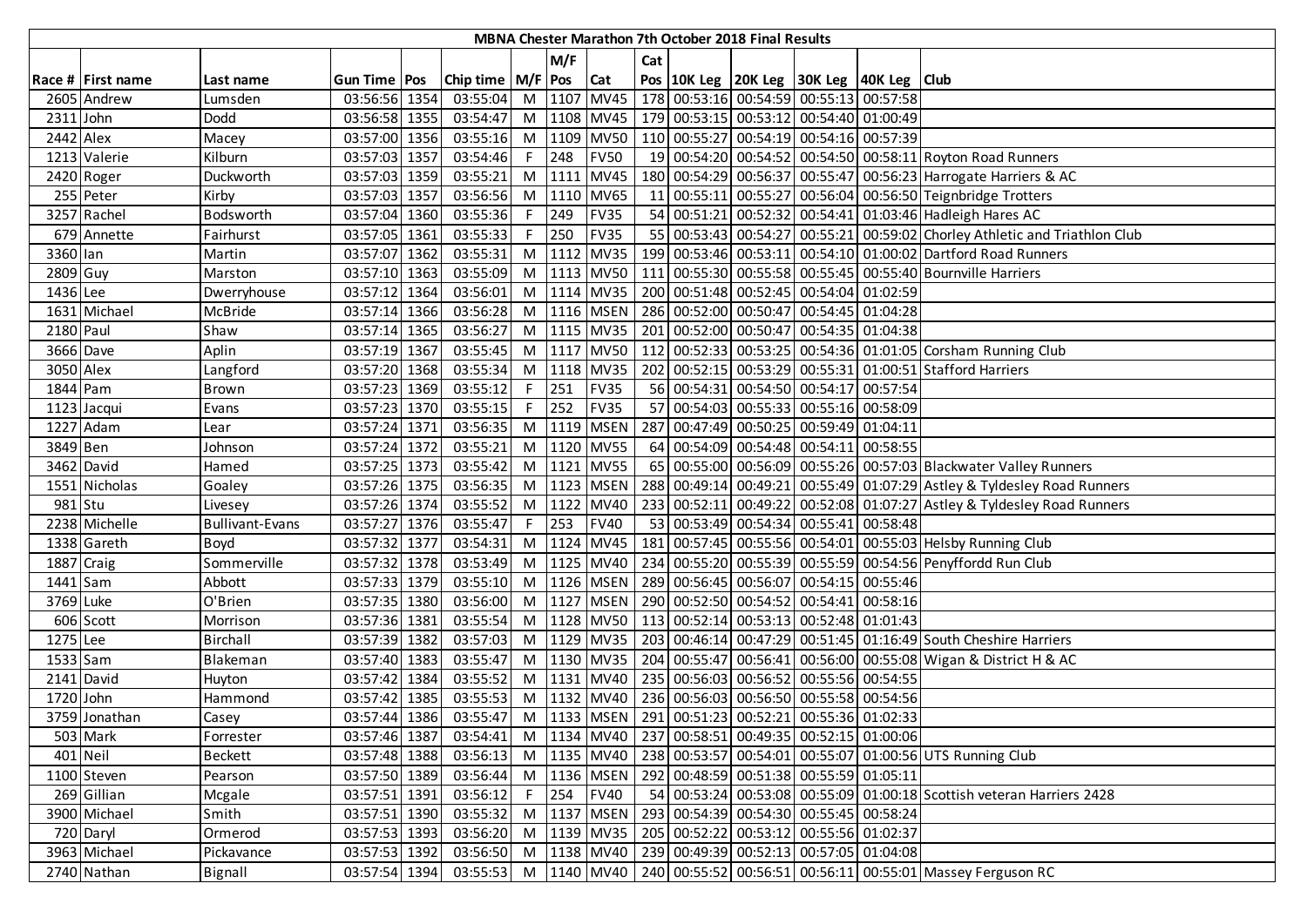|            |                   |                  |               |                       |     |         |                 |     | MBNA Chester Marathon 7th October 2018 Final Results |                                                                  |                                                                     |
|------------|-------------------|------------------|---------------|-----------------------|-----|---------|-----------------|-----|------------------------------------------------------|------------------------------------------------------------------|---------------------------------------------------------------------|
|            |                   |                  |               |                       |     | M/F     |                 | Cat |                                                      |                                                                  |                                                                     |
|            | Race # First name | Last name        | Gun Time Pos  | Chip time   M/F   Pos |     |         | <b>Cat</b>      |     |                                                      | Pos 10K Leg 20K Leg 30K Leg 40K Leg Club                         |                                                                     |
|            | 3555 Steve        | Morrison         | 03:57:54 1395 | 03:56:00              |     |         | M 1141 MV50     |     |                                                      | 114 00:53:33 00:53:09 00:54:46 01:00:31                          |                                                                     |
| 1589 Mark  |                   | Bell             | 03:57:56 1396 | 03:55:53              |     |         |                 |     |                                                      | M  1142   MV45   182   00:53:06   00:54:53   00:55:27   01:00:13 |                                                                     |
|            | 2288 Brian        | <b>Bailes</b>    | 03:57:57 1397 | 03:57:06              |     |         | M 1143 MV55     |     |                                                      |                                                                  | 66 00:47:11 00:47:14 00:53:30 01:12:31 Birtley AC                   |
|            | 2671 Jessica      | Dobson           | 03:57:59 1399 | 03:55:22              |     | $F$ 255 | FSEN            |     |                                                      |                                                                  | 64 00:56:39 00:54:36 00:54:56 00:56:28 Smalley Road Runners         |
| 3853 Ed    |                   | Helme            | 03:57:59 1398 | 03:55:01              |     | M 1144  | <b>MV35</b>     |     |                                                      | 206 00:54:25 00:52:35 00:54:10 01:00:40                          |                                                                     |
|            | 1413 Lynda        | Percival         | 03:58:00 1400 | 03:56:12              | F.  | 256     | <b>FV45</b>     |     |                                                      | 44 00:54:41 00:54:47 00:55:29 00:58:11                           |                                                                     |
|            | 1648 Jaime        | Dunn             | 03:58:02 1401 | 03:56:06              | F.  | 257     | <b>FSEN</b>     |     |                                                      |                                                                  | 65 00:55:57 00:55:40 00:55:05 00:57:06 Penny Lane Striders          |
|            | 1904 Daniel Mark  | Hughes           | 03:58:09 1402 | 03:55:57              |     |         | M 1145 MV35     |     |                                                      |                                                                  | 207 00:55:29 00:56:13 00:54:42 00:56:45 Buckley RC                  |
| 2742 Luke  |                   | Pickup           | 03:58:14 1403 | 03:56:14              |     |         | M 1146 MV35     |     |                                                      | 208 00:55:13 00:55:24 00:55:01 00:57:18                          |                                                                     |
|            | 1862 Richard      | Freeman          | 03:58:16 1404 | 03:55:51              |     |         | M 1147 MV50     |     |                                                      | 115 00:55:01 00:55:05 00:54:50 00:56:54                          |                                                                     |
|            | 1216 Helen        | Radcliffe        | 03:58:17 1405 | 03:56:01              | F.  | 258     | <b>FV40</b>     |     |                                                      |                                                                  | 55 00:54:20 00:54:51 00:54:50 00:58:44 Royton Road Runners          |
|            | 434 Michelle      | Evers            | 03:58:18 1406 | 03:56:30              | F.  | 259     | <b>FSEN</b>     |     |                                                      | 66 00:55:54 00:56:51 00:56:19 00:56:30                           |                                                                     |
|            | 1224 Salvatore    | Melidoni         | 03:58:18 1406 | 03:56:45              |     |         | M 1148 MV50     |     |                                                      | 116 00:52:53 00:53:51 00:58:38 00:58:47                          |                                                                     |
|            | 3819 Andrew       | Ritchieson       | 03:58:19 1408 | 03:56:39              |     |         | M   1149   MSEN |     |                                                      | 294 00:55:08 00:54:44 00:55:50 00:57:57                          |                                                                     |
|            | 3896 James        | Roberts          | 03:58:20 1409 | 03:56:17              |     |         |                 |     |                                                      | M  1150  MV40   241 00:53:59 00:55:35 00:55:37 00:57:54          |                                                                     |
|            | 2843 Matthew      | O'Brien          | 03:58:22 1410 | 03:56:53              |     |         |                 |     |                                                      | M  1151  MSEN   295 00:51:06 00:50:47 00:55:05 01:05:24          |                                                                     |
| 1353 Paul  |                   | Stubbs-jefferies | 03:58:25 1411 | 03:57:28              |     |         | M 1152 MV55     |     |                                                      |                                                                  | 67 00:50:29 00:54:38 00:58:03 01:00:49 Knutsford Tri Club           |
|            | 2635 Stephen      | Carr             | 03:58:25 1412 | 03:56:35              |     |         | M 1153 MV35     |     |                                                      |                                                                  | 209 00:53:31 00:54:13 00:52:45 01:02:01 Worksop Harriers            |
|            | 3581 Philippa     | Sampson          | 03:58:26 1413 | 03:55:51              | F.  | 260     | <b>FV50</b>     |     |                                                      | 20 00:56:34 00:55:22 00:56:11 00:56:05                           |                                                                     |
| 2703 Tom   |                   | Wood             | 03:58:29 1414 | 03:57:31              |     |         |                 |     |                                                      | M  1154   MSEN   296   00:48:23   00:47:45   00:55:01   01:15:06 |                                                                     |
|            | 2702 Joshua       | Meadows          | 03:58:29 1416 | 03:57:31              |     |         |                 |     |                                                      | M  1156   MSEN   297   00:48:22   00:47:50   00:54:57   01:15:05 |                                                                     |
|            | 598 Kevin         | <b>Baird</b>     | 03:58:29 1415 | 03:57:40              |     |         | M   1155   MV35 |     |                                                      | 210 00:49:12 00:49:35 00:58:08 01:07:39                          |                                                                     |
|            | 3390 Emma         | Needham          | 03:58:30 1417 | 03:56:53              | F.  | 261     | <b>FSEN</b>     |     |                                                      | 67 00:54:59 00:55:07 00:55:25 00:58:42                           |                                                                     |
|            | 3744 Oliver       | Livesey          | 03:58:32 1418 | 03:56:31              |     | M 1157  | <b>MSEN</b>     |     |                                                      | 298 00:55:42 00:56:04 00:56:30 00:56:07                          |                                                                     |
|            | 3487 Louise       | <b>Black</b>     | 03:58:34 1419 | 03:56:52              | F I | 262     | <b>FV40</b>     |     |                                                      |                                                                  | 56 00:54:12 00:54:11 00:55:29 00:59:51 Beckenham Running Club       |
|            | 2407 Michelle     | Rogerson         | 03:58:35 1420 | 03:56:30              | F I | 263     | <b>FV40</b>     |     |                                                      |                                                                  | 57 00:55:31 00:56:03 00:55:42 00:56:44 Stainland Lions Running Club |
|            | 1110 Daniel       | Stockton         | 03:58:36 1421 | 03:57:13              |     |         | M 1158 MSEN     |     |                                                      | 299 00:52:30 00:53:16 00:53:04 01:04:20                          |                                                                     |
| 3955 Tom   |                   | Partridge        | 03:58:38 1422 | 03:57:15              |     |         | M 1159 MV55     |     |                                                      |                                                                  | 68 00:50:51 00:51:09 00:53:16 01:05:19 Samuel Beckett Running Club  |
|            | 388 Tristan       | Abbott           | 03:58:41 1423 | 03:56:55              |     |         | M 1160 MSEN     |     |                                                      | 300 00:51:27 00:52:17 00:54:05 01:04:18                          |                                                                     |
| 2447 Lee   |                   | Holliday         | 03:58:44 1424 | 03:57:21              |     |         | M 1161 MV40     |     |                                                      |                                                                  | 242 00:52:34 00:53:14 00:52:54 01:01:49 St Theresa's A.C.           |
|            | 3936 Simon        | Telford          | 03:58:46 1426 | 03:55:44              |     |         | M 1163 MV40     |     |                                                      | 243 00:55:19 00:53:45 00:56:20 00:57:34                          |                                                                     |
|            | 1833 Robert       | Helm             | 03:58:46 1425 | 03:56:49              | M I |         | 1162 MV60       |     |                                                      | 31 00:53:31 00:53:37 00:55:01 01:01:07                           |                                                                     |
|            | 3916 Katherine    | Owen             | 03:58:49 1427 | 03:57:09              |     |         | F 264 FV35      |     |                                                      |                                                                  | 58 00:53:32 00:55:11 00:56:59 00:58:22 Chapel Allerton Runners      |
|            | 391 Simon         | Bell             | 03:58:54 1428 | 03:57:49              |     |         | M 1164 MV55     |     |                                                      | 69 00:53:38 00:54:59 00:55:21 00:59:02                           |                                                                     |
| 1485 Chris |                   | Salkeld          | 03:58:57 1429 | 03:57:35              |     |         |                 |     |                                                      | M  1165  MV40   244   00:50:16   00:51:36   00:55:48   01:05:42  |                                                                     |
|            | 3712 Rodney       | Herlihy          | 03:58:59 1430 | 03:58:00              |     |         |                 |     |                                                      | M  1166  MV40   245   00:50:34   00:52:47   00:54:39   01:05:19  |                                                                     |
|            | 457 Luke          | Davis            | 03:59:00 1431 | 03:58:32              |     |         | M 1167 MSEN     |     |                                                      | 301 00:45:57 00:49:49 01:02:49 01:06:36                          |                                                                     |
|            | 894 Kayleigh      | Ferguson         | 03:59:02 1432 | 03:56:41              |     | F 265   | <b>FSEN</b>     |     |                                                      | 68 00:54:34 00:54:34 00:54:53 00:59:52                           |                                                                     |
|            | 1478 Steven       | Garner           | 03:59:04 1433 | 03:57:49              |     |         | M 1168 MV40     |     |                                                      | 246 00:51:10 00:58:44 00:57:49 00:57:11                          |                                                                     |
| 1190 Phil  |                   | Morton           | 03:59:07 1434 | 03:56:36              |     |         | M 1169 MV45     |     |                                                      |                                                                  | 183 00:54:39 00:55:31 00:54:58 00:58:16 Ramsbottom Running Club     |
|            | 3241 Clare        | Stroud           | 03:59:08 1435 | 03:57:25              |     |         | F 266 FSEN      |     |                                                      | 69 00:56:00 00:56:27 00:56:31 00:56:24                           |                                                                     |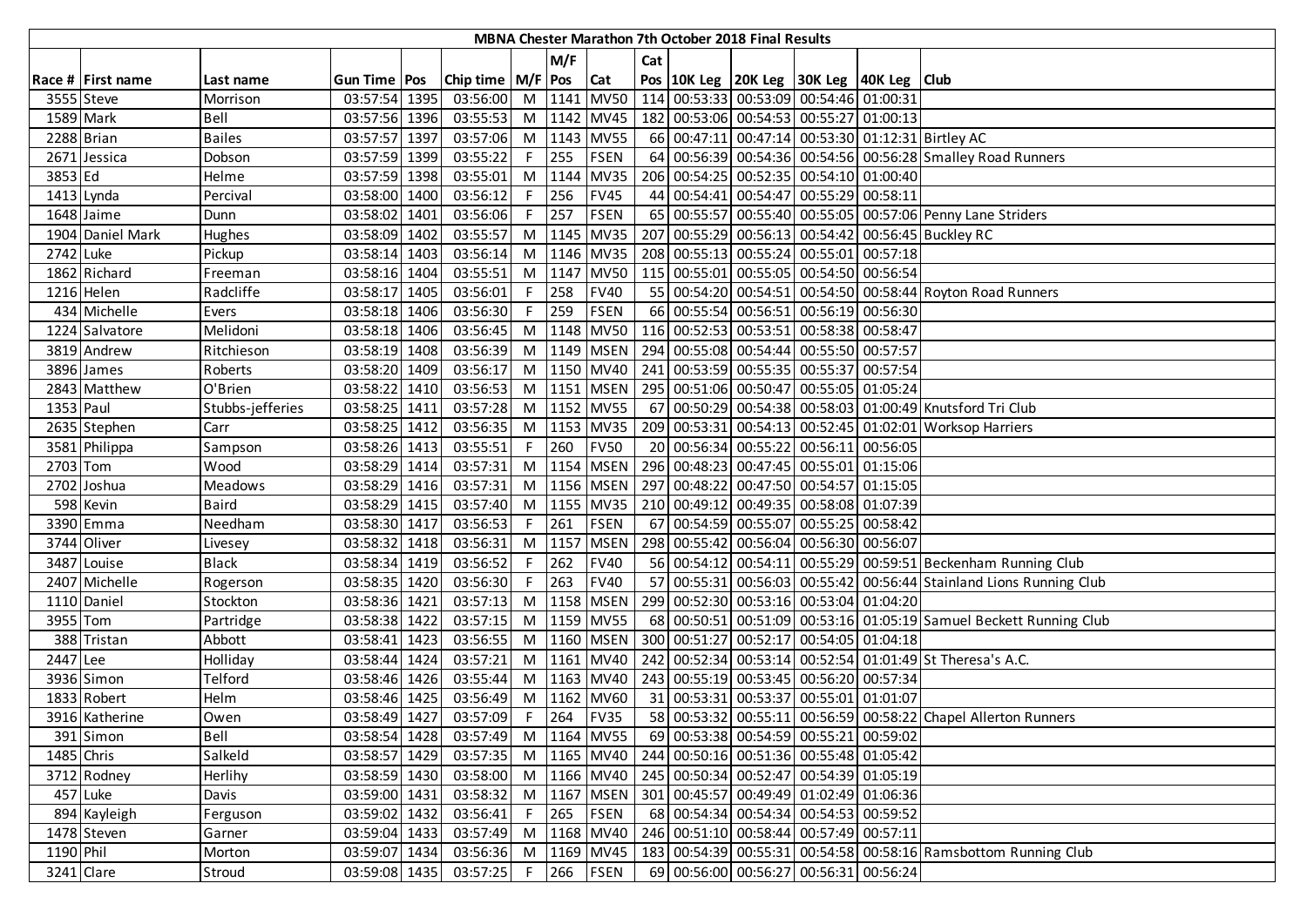|            |                        |                |                |      |                                                                            |                |      |                 |     | MBNA Chester Marathon 7th October 2018 Final Results |                                                                  |                                                                                     |
|------------|------------------------|----------------|----------------|------|----------------------------------------------------------------------------|----------------|------|-----------------|-----|------------------------------------------------------|------------------------------------------------------------------|-------------------------------------------------------------------------------------|
|            |                        |                |                |      |                                                                            |                | M/F  |                 | Cat |                                                      |                                                                  |                                                                                     |
|            | Race # First name      | Last name      | Gun Time   Pos |      | Chip time   M/F   Pos   Cat                                                |                |      |                 |     |                                                      | Pos 10K Leg 20K Leg 30K Leg 40K Leg Club                         |                                                                                     |
|            | 807 Simon              | Jordan         | 03:59:08 1436  |      | 03:58:13                                                                   |                |      | M   1170   MV35 |     |                                                      | 211 00:48:17 00:48:27 00:50:31 01:16:04                          |                                                                                     |
| 1890 John  |                        | Miller         | 03:59:09 1437  |      | 03:57:21                                                                   | M              |      |                 |     |                                                      | 1171 MV45   184 00:53:52 00:53:55 00:54:47 01:00:22              |                                                                                     |
| 3905 Sol   |                        | Whittaker      | 03:59:11 1438  |      | 03:58:17                                                                   | M              |      | 1172 MV35       |     |                                                      | 212 00:48:18 00:48:27 00:51:47 01:14:51                          |                                                                                     |
|            | 2556 Scott             | Liddle         | 03:59:14 1439  |      | 03:57:25                                                                   | M              |      | 1173 MV45       |     |                                                      |                                                                  | 185 00:56:16 00:56:44 00:56:20 00:56:01 Steel City Striders RC                      |
|            | 1611 Cameron           | Sampson        | 03:59:14 1440  |      | 03:57:57                                                                   | M              |      | 1174 MSEN       |     |                                                      | 302 00:51:21 00:52:45 00:57:31 01:03:29                          |                                                                                     |
|            | 464 Nigel              | Driscoll       | 03:59:16 1441  |      | 03:56:48                                                                   | M              |      | 1175 MV45       |     |                                                      |                                                                  | 186 00:53:29 00:54:22 00:55:29 01:00:10 Newark Striders Running Club                |
|            | 1836 Amanda            | Newall         | 03:59:22 1442  |      | 03:58:08                                                                   |                | 267  | <b>FV40</b>     |     |                                                      |                                                                  | 58 00:54:36 00:55:44 00:56:29 00:58:22 Chester Road Runners                         |
| 3721 Paul  |                        | Westwood       | 03:59:24 1443  |      | 03:57:22                                                                   | M              |      | 1176 MV40       |     |                                                      | 247 00:55:47 00:56:19 00:56:06 00:57:21                          |                                                                                     |
| 3546 Lisa  |                        | <b>Stevens</b> | 03:59:25 1444  |      | 03:57:25                                                                   |                | 268  | <b>FV35</b>     |     |                                                      |                                                                  | 59 00:55:49 00:56:43 00:56:23 00:56:03 Cirencester AC                               |
|            | 2052 Jamie             | Yule           | 03:59:27 1445  |      | 03:57:54                                                                   | M              | 1177 | <b>MV50</b>     |     |                                                      | 117 00:51:54 00:49:41 00:50:42 01:09:03                          |                                                                                     |
|            | $\overline{2416}$ Andy | <b>Bagot</b>   | 03:59:41       | 1446 | 03:57:57                                                                   | M              |      | 1178 MV50       |     |                                                      | 118 00:54:39 00:54:14 00:54:29 01:00:29 Nyp Tri                  |                                                                                     |
|            | 1567 Anthony           | Dutton         | 03:59:41       | 1447 | 03:57:47                                                                   | M              |      | 1179 MV40       |     |                                                      |                                                                  | 248 00:53:26 00:53:18 00:55:20 01:00:42 Vale Royal AC                               |
| 786 Joe    |                        | Woodcock       | 03:59:44 1448  |      | 03:58:24                                                                   | M              |      | 1180 MSEN       |     |                                                      | 303 00:53:02 00:53:55 00:56:19 01:02:59                          |                                                                                     |
| 1899 Mike  |                        | Roberts        | 03:59:46 1449  |      | 03:57:22                                                                   | M              |      | 1181 MV45       |     |                                                      | 187 00:55:19 00:56:50 00:56:22 00:56:50                          |                                                                                     |
|            | 865 Matthew            | Sudlow         | 03:59:47 1450  |      | 03:57:54                                                                   | M              |      | 1182 MV40       |     |                                                      |                                                                  | 249 00:56:02 00:56:52 00:56:07 00:57:10 Billericay Striders                         |
| 2943 Linzi |                        | Kearey         | 03:59:49 1451  |      | 03:57:35                                                                   | $\overline{F}$ | 269  | <b>FSEN</b>     |     |                                                      |                                                                  | 70 00:55:05 00:55:11 00:57:18 00:57:55 Sedgley Striders                             |
|            | 631 Sarah              | Kelly          | 03:59:50 1452  |      | 03:57:55                                                                   | $\sqrt{F}$     | 270  | <b>FV40</b>     |     |                                                      | 59 00:56:47 00:56:06 00:56:04 00:56:58                           |                                                                                     |
| 2334 Neil  |                        | Disney         | 03:59:50 1453  |      | 03:58:07                                                                   | M              |      | 1183 MV45       |     |                                                      |                                                                  | 188 00:54:45 00:55:24 00:55:49 00:58:45 York Knavesmire Harriers                    |
|            | 2414 Kelvin            | Parkin         | 03:59:50 1454  |      | 03:58:09                                                                   | M              |      | 1184 MV45       |     |                                                      | 189 00:54:40 00:54:18 00:54:39 01:00:23                          |                                                                                     |
|            | 558 Andy               | Patching       | 03:59:51 1455  |      | 03:57:50                                                                   | M              |      | 1185 MV60       |     |                                                      |                                                                  | 32 00:56:02 00:56:43 00:56:13 00:56:45 Sittingbourne Striders                       |
|            | 2691 Jacqueline        | Williamson     | 03:59:55 1456  |      | 03:58:42                                                                   | F.             | 271  | <b>FV50</b>     |     |                                                      | 21 00:52:32 00:53:47 00:56:20 01:03:31                           |                                                                                     |
|            | 701 Andy               | Overing        | 03:59:56 1457  |      | 03:57:36                                                                   | M              |      | 1186 MV40       |     |                                                      | 250 00:55:22 00:55:08 00:55:14 00:59:16                          |                                                                                     |
|            | 1747 Martin            | Highett        | 03:59:59 1458  |      | 03:58:05                                                                   | M              |      | 1187 MV45       |     |                                                      |                                                                  | 190 00:55:45 00:56:50 00:56:17 00:57:00 Chester Road Runners                        |
|            | 3499 Daniel            | Boulton        | 04:00:01       | 1459 | 03:57:44                                                                   | M              |      | 1188 MSEN       |     |                                                      | 304 00:54:11 00:54:34 00:54:59 01:00:33                          |                                                                                     |
|            | 1093 Andrew            | Quigley        | 04:00:08 1460  |      | 03:58:47                                                                   | M              |      | 1189 MV40       |     |                                                      | 251 00:50:27 00:51:23 00:55:31 01:05:41                          |                                                                                     |
|            | 869 Matthew            | Cartwright     | 04:00:11       | 1461 | 03:58:01                                                                   | M              |      | 1190 MV35       |     |                                                      | 213 00:55:50 00:55:58 00:55:19 00:57:40                          |                                                                                     |
|            | 3160 Duncan            | Meredith       | 04:00:12       | 1462 | 03:58:35                                                                   | M              |      | 1191 MV45       |     |                                                      |                                                                  | 191 00:52:29 00:53:13 00:54:41 01:04:39 Whitchurch Whippets                         |
|            | 2459 Dean              | Caldwell-White | 04:00:12 1463  |      | 03:58:49                                                                   | M              |      | 1192 MV35       |     |                                                      | 214 00:52:32 00:53:12 00:56:24 01:03:49                          |                                                                                     |
|            | 1325 Robert            | Fernyhough     | 04:00:13 1464  |      | 03:58:23                                                                   | M              |      | 1193 MV35       |     |                                                      | 215 00:56:01 00:56:38 00:56:23 00:57:12                          |                                                                                     |
|            | 2065 Gareth            | Catherall      | 04:00:13 1465  |      | 03:57:52                                                                   | M              |      | 1194 MV40       |     |                                                      | 252 00:54:37 00:56:10 00:56:12 00:58:04                          |                                                                                     |
| 3299 Elle  |                        | Laird          | 04:00:16 1466  |      | 03:58:12                                                                   | F              | 272  | FSEN            |     |                                                      |                                                                  | 71 00:53:24 00:55:14 00:56:18 01:00:36 Leighton Fun Runners                         |
|            | 2376 James             | Mead           | 04:00:18 1467  |      | 03:58:14                                                                   | M              |      |                 |     |                                                      | 1195   MSEN   305   00:55:08   00:54:32   00:54:40   01:00:09    |                                                                                     |
| 1869 lan   |                        | Mackay         | 04:00:19 1468  |      |                                                                            |                |      |                 |     |                                                      |                                                                  | 03:58:13 M 1196 MV45 192 00:55:02 00:55:19 00:56:39 00:58:37 Chester Triathlon Club |
|            | 2321 Emma              | Simmons        | 04:00:24 1469  |      | 03:58:59                                                                   |                |      | F 273 FV40      |     |                                                      |                                                                  | 60 00:53:39 00:55:49 00:56:04 01:00:43 Scarborough Athletic Club                    |
|            | 2377 Peter             | Hellawell      | 04:00:27 1470  |      | 03:58:48                                                                   |                |      |                 |     |                                                      | M  1197   MSEN   306   00:52:07   00:52:45   00:54:55   01:06:11 |                                                                                     |
|            | 1562 Peter             | Hitchen        | 04:00:27 1471  |      | 03:58:19                                                                   |                |      |                 |     |                                                      | M  1198   MSEN   307   00:55:33   00:56:27   00:56:47   00:56:57 |                                                                                     |
| 2003 Ben   |                        | Williams       | 04:00:27 1472  |      | 03:56:47                                                                   |                |      |                 |     |                                                      | M  1199   MSEN   308   01:02:09   01:02:26   00:53:15   00:48:03 |                                                                                     |
|            | 3023 Craig             | Cornes         | 04:00:29 1473  |      | 03:58:07                                                                   | M              |      | 1200 MV45       |     |                                                      | 193 00:56:51 00:56:45 00:56:29 00:56:04                          |                                                                                     |
| 1908 Cat   |                        | Oakes          | 04:00:30 1474  |      | 03:58:24                                                                   | F              | 274  | <b>FV35</b>     |     |                                                      | 60 00:55:22 00:56:03 00:56:47 00:57:21                           |                                                                                     |
| 3592 Tim   |                        | Hoad           | 04:00:31 1475  |      | 03:59:04                                                                   | M              |      | 1201 MV50       | 119 |                                                      | 01:46:01 00:57:46 01:01:25                                       |                                                                                     |
|            | 627 Alan               | Herlihy        |                |      | 04:00:34 1476 03:58:26 M 1202 MV50 120 00:55:15 00:55:22 00:57:05 00:57:38 |                |      |                 |     |                                                      |                                                                  |                                                                                     |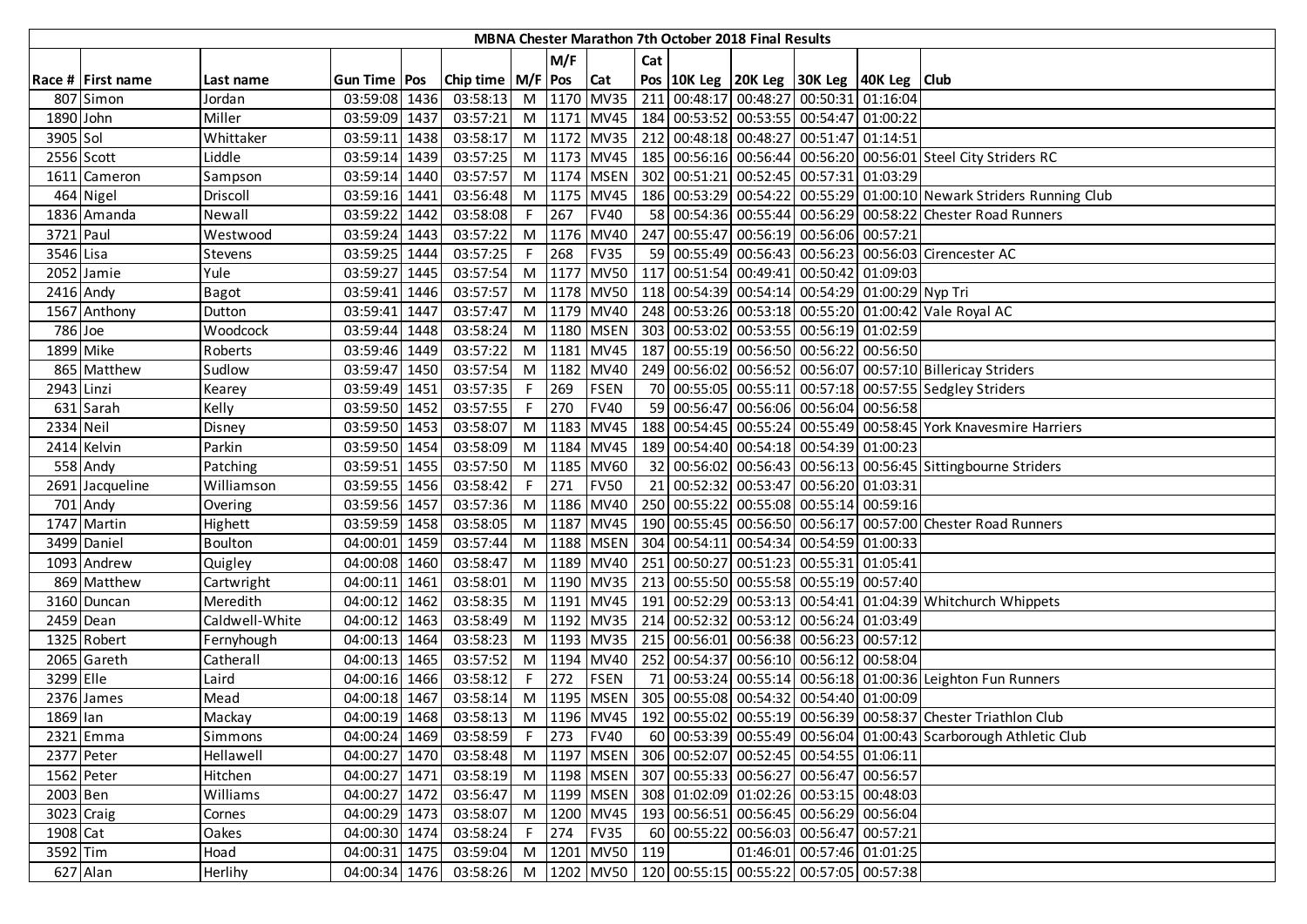|           |                   |                |                |                             |    |        |             |     | <b>MBNA Chester Marathon 7th October 2018 Final Results</b> |                                                                  |                                                                                          |
|-----------|-------------------|----------------|----------------|-----------------------------|----|--------|-------------|-----|-------------------------------------------------------------|------------------------------------------------------------------|------------------------------------------------------------------------------------------|
|           |                   |                |                |                             |    | M/F    |             | Cat |                                                             |                                                                  |                                                                                          |
|           | Race # First name | Last name      | Gun Time   Pos | Chip time   M/F   Pos   Cat |    |        |             |     |                                                             | Pos   10K Leg   20K Leg   30K Leg   40K Leg   Club               |                                                                                          |
| 1236 Tony |                   | <b>Moss</b>    | 04:00:36 1477  | 03:58:37                    |    | M 1203 | <b>MV50</b> |     |                                                             |                                                                  | 121 00:55:45 00:56:53 00:56:02 00:57:13 Choriton Runners                                 |
|           | 414 Jo Ann        | Kaye           | 04:00:37 1478  | 03:58:25                    | F. | 275    | <b>FSEN</b> |     |                                                             | 72 00:55:31 00:56:52 00:56:22 00:57:19                           |                                                                                          |
|           | 267 Camilla       | Langlands      | 04:00:39 1479  | 03:58:47                    | F. | 276    | <b>FSEN</b> |     |                                                             |                                                                  | 73 00:55:47 00:56:48 00:56:23 00:57:28 Serpentine RC                                     |
|           | 552 Barry         | Bell           | 04:00:40 1480  | 03:59:35                    | M  |        | 1204 MV70   |     |                                                             |                                                                  | 3 00:53:12 00:54:29 00:57:04 01:00:56 Istead & Ifield Harriers                           |
|           | 3201 Mark         | Watkins        | 04:00:40 1481  | 03:57:41                    | M  |        | 1205 MV45   |     |                                                             | 194 00:53:50 00:55:16 00:56:18 00:59:03                          |                                                                                          |
|           | 306 David         | Wilkinson      | 04:00:41 1482  | 03:58:48                    | M  |        | 1206 MV55   |     |                                                             |                                                                  | 70 00:54:34 00:52:53 00:53:39 01:03:05 Lancaster & Morecambe AC                          |
|           | 1430 Christopher  | Jones          | 04:00:41 1483  | 03:59:30                    | M  | 1207   | <b>MSEN</b> |     | 309 00:51:49 00:52:26                                       |                                                                  | 01:59:40 Run Sandymoor                                                                   |
|           | 1623 Oonagh       | Jaquest        | 04:00:42 1484  | 03:59:08                    | E  | 277    | <b>FV40</b> |     |                                                             |                                                                  | 61 00:54:38 00:56:05 00:54:48 01:00:42 Penny Lane Striders                               |
|           | 835 Gemma         | Greenwood      | 04:00:44 1486  | 03:58:46                    | F. | 278    | <b>FV35</b> |     |                                                             |                                                                  | 61 00:55:42 00:56:41 00:56:09 00:57:28 Lancaster Runners                                 |
|           | 1316 Richard      | McKinley-Smith | 04:00:44 1485  | 03:58:30                    | M  | 1208   | <b>MV45</b> |     |                                                             |                                                                  | 195 00:55:46 00:54:09 00:55:36 00:59:39 MANCHESTER FRONTRUNNERS                          |
|           | 2326 Peter        | Jackson        | 04:00:46 1487  | 03:59:00                    | M  |        | 1209 MV40   |     |                                                             |                                                                  | 253 00:53:03 00:53:10 00:54:27 01:05:56 Pocklington Runners                              |
| 3057 Alan |                   | Jones          | 04:00:51 1488  | 03:58:55                    | M  |        | 1210 MV50   |     |                                                             |                                                                  | 122 00:55:56 00:56:52 00:56:13 00:57:06 Stafford Harriers                                |
|           | 3475 Florence     | Curtis         | 04:00:53 1489  | 03:59:08                    |    | 279    | <b>FSEN</b> | 74  |                                                             | 00:56:14 00:56:55 00:56:26 00:56:56                              |                                                                                          |
|           | 1031 Rhiannon     | Mogridge       | 04:00:53 1491  | 03:58:08                    | F. | 280    | <b>FV35</b> |     |                                                             | 62 00:57:19 00:56:22 00:54:40 00:56:50                           |                                                                                          |
|           | 3848 Anthony      | Hadfield       | 04:00:53 1489  | 03:58:34                    | M  | 1211   | <b>MV45</b> |     |                                                             |                                                                  | 196 00:55:43 00:57:05 00:56:17 00:56:19 South Cheshire Harriers                          |
|           | 3554 Lorraine     | Taylor         | 04:00:54 1495  | 03:59:18                    | F. | 282    | <b>FV50</b> |     |                                                             |                                                                  | 22 00:53:51 00:55:27 00:58:59 00:58:22 Almost Athletes                                   |
|           | 2053 Sharon       | Jones          | 04:00:54 1492  | 03:58:36                    | F. | 281    | <b>FV45</b> |     |                                                             | 45 00:55:34 00:57:00 00:56:32 00:57:10                           |                                                                                          |
| 3557 Neil |                   | Tring          | 04:00:54 1494  | 03:59:18                    |    |        | M 1213 MV55 |     |                                                             |                                                                  | 71 00:53:51 00:55:25 00:58:58 00:57:56 Almost Athletes                                   |
| 1839 Paul |                   | Winstanley     | 04:00:54 1493  | 03:58:50                    | M  |        | 1212 MV35   |     |                                                             | 216 00:55:21 00:55:17 00:56:15 00:59:12                          |                                                                                          |
|           | 1761 Patrick      | Cooney         | 04:00:55 1496  | 03:59:00                    | M  |        | 1214 MV55   |     |                                                             |                                                                  | 72 00:55:50 00:56:46 00:56:27 00:57:24 Ellesmere Port RC                                 |
| 1381 Alex |                   | Clifford       | 04:00:55 1497  | 03:58:39                    | M  |        | 1215 MV35   |     |                                                             | 217 00:55:27 00:55:47 00:55:18 00:58:50                          |                                                                                          |
|           | 2281 Anna         | Halstead       | 04:00:58 1498  | 03:58:57                    | F. | 283    | <b>FV40</b> |     |                                                             |                                                                  | 62 00:55:41 00:56:28 00:55:51 00:57:53 Stocksfield Striders                              |
|           | 975 Matt          | Kilsby         | 04:00:59 1499  | 03:58:57                    | M  |        | 1216 MV35   |     |                                                             | 218 00:55:53 00:56:16 00:55:52 00:57:52                          |                                                                                          |
|           | 1411 Richard      | Dickens        | 04:01:01 1500  | 03:58:47                    | M  |        | 1217 MSEN   |     |                                                             | 310 00:54:26 00:53:15 00:55:58 01:02:27                          |                                                                                          |
| 1525 Tony |                   | Green          | 04:01:02 1501  | 03:59:06                    | M  |        | 1218 MV60   |     |                                                             |                                                                  | 33 00:55:57 00:55:39 00:55:05 00:59:01 Penny Lane Striders                               |
|           | 703 Chris         | Patterson      | 04:01:04 1502  | 03:58:52                    | M  |        | 1219 MV45   |     |                                                             |                                                                  | 197 00:55:29 00:56:49 00:56:24 00:57:26 Red Rose Road Runners                            |
|           | 1527 Andrew       | Dowdeswell     | 04:01:05 1503  | 04:00:22                    | M  |        | 1220 MSEN   |     |                                                             |                                                                  | 311 00:50:09 00:50:23 00:58:31 01:08:32 Widnes Running Club                              |
| 3260 Alex |                   | Handshaw       | 04:01:05 1504  | 03:58:51                    | M  | 1221   | <b>MSEN</b> |     |                                                             | 312 00:55:31 00:56:48 00:56:27 00:57:29                          |                                                                                          |
| 1166 Tim  |                   | Green          | 04:01:06 1505  | 03:59:45                    | M  |        | 1222 MSEN   |     |                                                             |                                                                  | 313 00:53:05 00:53:51 00:56:40 01:03:15 Time2Run Events                                  |
| 2076 Neil |                   | Bull           | 04:01:10 1506  | 03:58:36                    | M  |        | 1223 MV55   |     |                                                             |                                                                  | 73 00:52:05 00:54:40 00:55:57 01:02:17 Wrexham Ac                                        |
|           | 3280 Janet        | Readitt        | 04:01:12 1509  | 03:59:32                    | F. | 284    | <b>FV50</b> |     |                                                             |                                                                  | 23 00:54:59 00:54:52 00:56:07 01:00:22 Ware Joggers                                      |
| 3932 Oli  |                   | Hughes         | 04:01:12 1508  | 03:59:33                    | M  |        | 1225 MV35   |     |                                                             |                                                                  | 219 00:53:34 00:54:15 00:55:23 01:01:42 Wrecsam Tri                                      |
|           | 2908 Anthony      | Dixon-Gough    | 04:01:12 1507  | 03:59:43                    |    |        |             |     |                                                             | M  1224  MV40   254 00:53:06 00:53:18 00:58:22 01:02:06          |                                                                                          |
|           | 1645 Sakib        | Shamas-ud-din  |                | 04:01:16 1510 03:59:01      |    |        |             |     |                                                             | M  1226   MV45   198   00:55:41   00:56:32   00:55:19   00:58:21 |                                                                                          |
| 1246 Veja |                   | Gorania        | 04:01:18 1511  | 04:00:12                    |    |        |             |     |                                                             | M  1227 MV50   123 00:51:34 00:53:55 00:57:24 01:03:53           |                                                                                          |
|           | 2664 Mark         | Jepson         | 04:01:21 1513  | 03:59:19                    |    |        |             |     |                                                             |                                                                  | M  1229   MV35   220   00:52:13   00:53:12   00:56:29   01:04:27 Long Eaton Running Club |
| 2675 John |                   | Simms          | 04:01:21 1512  | 04:00:21                    | M  |        | 1228 MV45   |     |                                                             | 199 00:47:12 00:52:09 00:59:25 01:07:15 N/A                      |                                                                                          |
|           | 1591 Richard      | Williams       | 04:01:21 1514  | 03:59:13                    | M  |        | 1230 MV35   |     |                                                             | 221 00:55:33 00:56:29 00:56:22 00:57:26                          |                                                                                          |
|           | 3673 Caroline     | <b>Buck</b>    | 04:01:22 1516  | 03:59:23                    | F. | 285    | <b>FV50</b> |     |                                                             |                                                                  | 24 00:55:49 00:56:42 00:56:24 00:56:59 Cirencester AC                                    |
|           | 3745 Sarah        | Armstrong      | 04:01:22 1516  | 03:59:25                    | F. | 285    | <b>FSEN</b> |     |                                                             | 75 00:54:20 00:55:16 00:55:50 01:01:01                           |                                                                                          |
|           | 1906 Graham       | Townsley       | 04:01:22 1515  | 03:59:37 M 1231 MV45        |    |        |             |     |                                                             | 200 00:54:55 00:55:23 00:55:07 01:00:37                          |                                                                                          |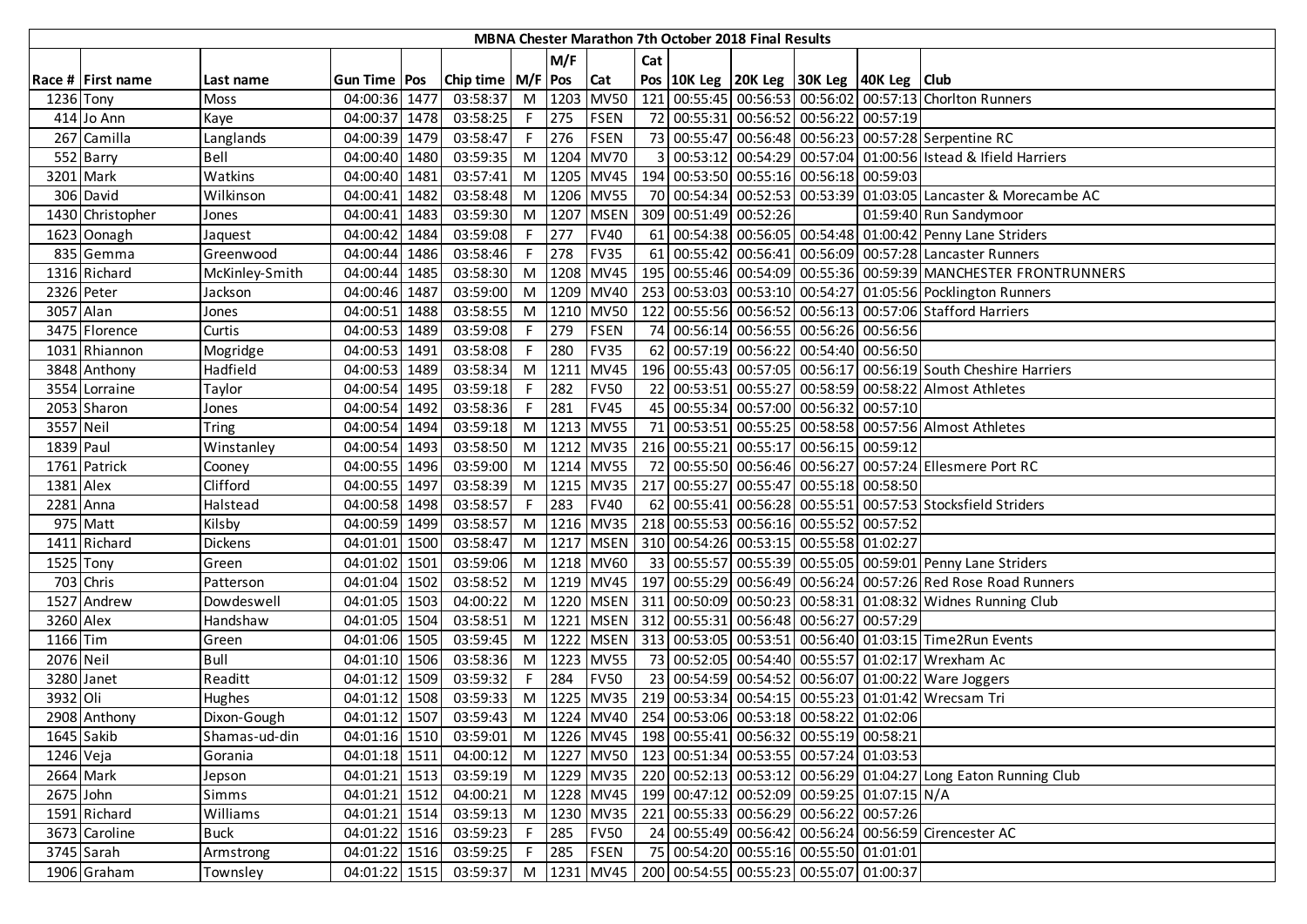|            |                   |               |                |                             |    |         |             |     |                                  | MBNA Chester Marathon 7th October 2018 Final Results |                                                                   |                                                                                            |
|------------|-------------------|---------------|----------------|-----------------------------|----|---------|-------------|-----|----------------------------------|------------------------------------------------------|-------------------------------------------------------------------|--------------------------------------------------------------------------------------------|
|            |                   |               |                |                             |    | M/F     |             | Cat |                                  |                                                      |                                                                   |                                                                                            |
|            | Race # First name | Last name     | Gun Time   Pos | Chip time   M/F   Pos   Cat |    |         |             |     |                                  |                                                      | Pos 10K Leg 20K Leg 30K Leg 40K Leg Club                          |                                                                                            |
| 2620 Jon   |                   | Evans         | 04:01:25 1521  | 03:59:32                    |    |         | M 1235 MV50 |     |                                  |                                                      |                                                                   | 124 00:55:47 00:56:48 00:56:24 00:57:28 North Wales Road Runners                           |
| 402 Ben    |                   | Darby         | 04:01:25 1519  | 04:00:28                    |    |         |             |     |                                  |                                                      |                                                                   | M   1233   MV35   222   00:50:22   00:54:48   00:58:15   01:03:42   Pensby Runners         |
| 2016 lan   |                   | Shorrock      | 04:01:25 1518  | 04:00:28                    |    |         |             |     |                                  |                                                      |                                                                   | M   1232   MV40   255   00:50:21   00:54:48   00:58:15   01:03:41   Pensby Runners         |
| 1983 Will  |                   | Platts        | 04:01:25 1520  | 03:59:26                    |    |         |             |     |                                  |                                                      | M   1234   MSEN   314   00:54:12   00:54:12   00:55:21   01:02:26 |                                                                                            |
|            | 88 Michael        | Clucas        | 04:01:26 1523  | 03:59:33                    | M  |         |             |     |                                  |                                                      |                                                                   | 1237   MSEN   315   00:55:47   00:56:48   00:56:24   00:57:27   Blackburn Road Runners     |
| 465 Tim    |                   | Sorrell       | 04:01:26 1522  | 03:58:53                    | M  |         | 1236 MV40   |     |                                  |                                                      |                                                                   | 256 00:56:08 00:56:09 00:56:19 00:57:12 Rushcliffe AC                                      |
| 2755 Tara  |                   | Needham       | 04:01:27 1525  | 04:00:12                    | F. | 288     | <b>FSEN</b> |     |                                  |                                                      |                                                                   | 77 00:52:42 00:55:52 00:59:38 00:59:30 Redway Runners                                      |
|            | 1239 Amanda       | Murray        | 04:01:27 1524  | 03:59:34                    | F. | 287     | <b>FSEN</b> |     |                                  |                                                      | 76 00:55:13 00:56:14 00:56:43 00:59:03                            |                                                                                            |
|            | 2896 Darren       | Huggins       | 04:01:27 1526  | 03:59:22                    |    |         | M 1238 MV45 |     |                                  |                                                      |                                                                   | 201 00:55:37 00:56:49 00:56:22 00:57:27 Droitwich AC                                       |
|            | 2061 Mark         | Davies        | 04:01:27 1527  | 03:59:22                    |    |         | M 1239 MV40 |     |                                  |                                                      | 257 00:57:35 00:55:16 00:55:51 00:55:01                           |                                                                                            |
|            | 3619 Alistair     | Cummings      | 04:01:28 1528  | 03:59:13                    |    |         | M 1240 MV35 |     |                                  |                                                      |                                                                   | 223 00:55:04 00:55:27 00:54:38 01:01:27 Pont-Y-Pwl & District Runners                      |
| 812 Paul   |                   | Whittaker     | 04:01:34 1529  | 04:00:37                    |    |         | M 1241 MV40 |     |                                  |                                                      |                                                                   | 258 00:56:30 00:56:00 00:55:31 01:00:03 Blackburn Harriers & AC                            |
|            | 494 William       | Sherlock      | 04:01:38 1530  | 03:59:19                    |    |         | M 1242 MSEN |     |                                  |                                                      | 316 00:55:28 00:56:45 00:56:18 00:58:08                           |                                                                                            |
|            | 3528 Charlotte    | Squires       | 04:01:40 1531  | 03:59:54                    | F. | 289     | FSEN        |     |                                  |                                                      | 78 00:54:44 00:55:20 00:55:59 01:00:29                            |                                                                                            |
|            | 2148 Darren       | Hill          | 04:01:41 1532  | 03:59:17                    |    |         | M 1243 MV35 |     |                                  |                                                      | 224 00:54:53 00:55:13 00:55:52 00:59:48                           |                                                                                            |
| 2869 Peter |                   | Lawton        | 04:01:44 1533  | 03:59:45                    |    |         | M 1244 MV60 |     |                                  |                                                      |                                                                   | 34 00:55:46 00:56:47 00:56:06 00:57:43 Birchfield Harriers                                 |
| 1779 Lara  |                   | Gilligan      | 04:01:53 1534  | 04:00:26                    |    | $F$ 290 | <b>FSEN</b> |     |                                  |                                                      | 79 00:51:18 00:52:46 00:57:43 01:05:02                            |                                                                                            |
| 331 Paul   |                   | Waldram       | 04:02:01 1535  | 04:00:30                    |    |         | M 1245 MV40 |     |                                  |                                                      | 259 00:53:04 00:53:52 00:57:56 01:02:26                           |                                                                                            |
| $330$ Fay  |                   | Waldram       | 04:02:02 1536  | 04:00:30                    | F. | 291     | <b>FV40</b> |     |                                  |                                                      | 63 00:53:05 00:53:52 00:57:56 01:02:25                            |                                                                                            |
| 3194 Al    |                   | Dovey         | 04:02:08 1537  | 04:00:20                    |    |         |             |     |                                  |                                                      | M  1246   MSEN   317   00:55:53   00:56:38   00:56:24   00:58:54  |                                                                                            |
|            | 2328 Marcus       | <b>Bourne</b> | 04:02:09 1538  | 04:00:25                    |    |         |             |     |                                  |                                                      |                                                                   | M  1247   MV45   202   00:53:01   00:51:40   00:55:41   01:05:47   Pocklington Runners     |
|            | 3000 Robert       | Edwards       | 04:02:10 1540  | 04:00:46                    |    |         |             |     |                                  |                                                      |                                                                   | M  1249   MV45   203   00:52:16   00:52:47   00:55:53   01:06:31   Wolverhampton & Bilston |
|            | 2402 Joseph       | Morrell       | 04:02:10 1539  | 03:59:42                    |    |         |             |     |                                  |                                                      | M  1248   MSEN   318   01:00:03   00:58:57   00:57:27   00:52:24  |                                                                                            |
| 2216 Dave  |                   | Edwards       | 04:02:17 1541  | 03:59:42                    |    |         | M 1250 MV45 |     |                                  |                                                      | 204 00:56:11 00:55:49 00:56:32 00:58:54                           |                                                                                            |
| 1641 Steve |                   | Earnshaw      | 04:02:19 1545  | 04:00:18                    |    |         |             |     |                                  |                                                      |                                                                   | M  1254   MV50   125   00:55:38   00:56:47   00:56:34   00:58:43   Penny Lane Striders     |
| 1162 John  |                   | Radcliffe     | 04:02:19 1543  | 04:00:51                    |    |         |             |     |                                  |                                                      | M  1252   MV35   225   00:53:49   00:56:22   00:56:28   01:00:27  |                                                                                            |
| 3852 Paul  |                   | Turner        | 04:02:19 1544  | 03:59:19                    |    |         |             |     |                                  |                                                      | M  1253  MV40   260 00:52:50 00:54:26 00:54:17 01:04:18           |                                                                                            |
|            | 89 Dave           | Fawkner       | 04:02:19 1542  | 04:00:23                    |    |         | M 1251 MV45 |     |                                  |                                                      | 205 00:55:45 00:56:52 00:56:24 00:58:02                           |                                                                                            |
| 2390 Mike  |                   | Francis       | 04:02:27 1546  | 04:00:09                    |    |         | M 1255 MV35 |     |                                  |                                                      | 226 00:55:26 00:55:56 00:55:15 01:00:15                           |                                                                                            |
| 2942 Nikki |                   | Cleaton       | 04:02:32 1547  | 03:59:10                    | F  | 292     | <b>FV45</b> |     |                                  |                                                      | 46 00:55:18 00:55:39 00:56:40 00:58:29                            |                                                                                            |
| 2874 Rob   |                   | Andrews       | 04:02:35 1548  | 03:59:52                    |    |         | M 1256 MV50 |     |                                  |                                                      | 126 00:55:10 00:56:19 00:55:41 00:59:54                           |                                                                                            |
|            | 472 Mark          | Heycock       | 04:02:50 1549  | 04:00:20                    | M  |         | 1257 MV55   |     |                                  |                                                      | 74 00:56:13 00:56:10 00:56:09 00:58:24                            |                                                                                            |
| 3639 Jake  |                   | Hobbs         | 04:02:52 1550  | 04:00:38                    |    |         |             |     | M   1258   MSEN   319   00:55:35 |                                                      | 01:51:21 01:00:29                                                 |                                                                                            |
|            | 3544 Rachel       | Ranger        | 04:02:54 1551  | 04:01:05                    |    | $F$ 293 | <b>FV45</b> |     |                                  |                                                      |                                                                   | 47 00:55:59 00:56:43 00:56:31 00:59:04 Cirencester AC                                      |
|            | 1435 James        | Garner        | 04:02:56 1552  | 04:00:41                    |    |         |             |     |                                  |                                                      | M  1259   MSEN   320   00:54:15   00:53:50   00:55:53   01:03:18  |                                                                                            |
|            | 2046 Gareth       | Edwards       | 04:03:02 1553  | 04:01:01                    |    |         | M 1260 MV35 |     |                                  |                                                      |                                                                   | 227 00:55:25 00:54:35 00:56:36 01:01:01 Denbigh Harriers                                   |
|            | 2798 Kristina     | Newton        | 04:03:03 1554  | 04:00:24                    | F. | 294     | <b>FV60</b> |     |                                  |                                                      |                                                                   | 11 00:54:28 00:53:31 00:56:21 01:02:27 Cobra Running & Triathlon Club                      |
|            | 3013 Joseph       | Hogg          | 04:03:03 1555  | 04:00:40                    |    | M 1261  | <b>MSEN</b> |     |                                  |                                                      | 321 00:57:26 00:55:09 00:55:49 00:59:50                           |                                                                                            |
|            | 333 Liana         | Lonsdale      | 04:03:06 1556  | 04:01:15                    | F. | 295     | FSEN        |     |                                  |                                                      |                                                                   | 80 00:56:56 00:55:21 00:56:53 00:59:34 Horwich R M I Harriers                              |
| 1321 lain  |                   | Power         | 04:03:10 1557  | 04:01:09                    |    |         |             |     |                                  |                                                      | M  1262   MV45   206   00:54:23   00:55:07   00:56:47   01:00:36  |                                                                                            |
|            | 3432 Thomas       | Maskrey       | 04:03:30 1558  | 04:01:41                    |    |         |             |     |                                  |                                                      | M  1263  MSEN   322   00:55:14   00:55:19   00:55:52   01:01:54   |                                                                                            |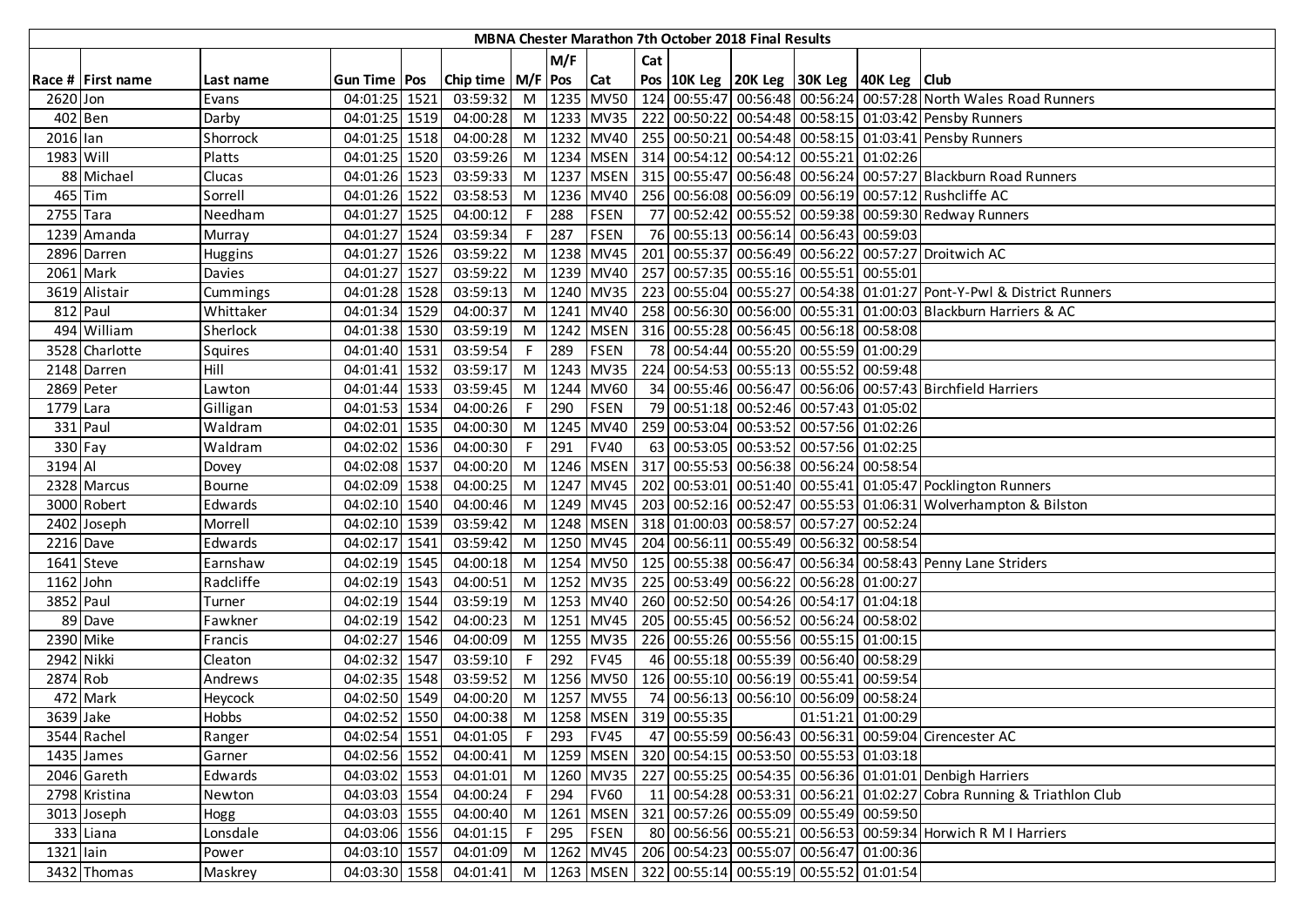|            |                   |                |                |                       |                |         |                 |     | MBNA Chester Marathon 7th October 2018 Final Results |                                                                   |                                                                                |
|------------|-------------------|----------------|----------------|-----------------------|----------------|---------|-----------------|-----|------------------------------------------------------|-------------------------------------------------------------------|--------------------------------------------------------------------------------|
|            |                   |                |                |                       |                | M/F     |                 | Cat |                                                      |                                                                   |                                                                                |
|            | Race # First name | Last name      | Gun Time   Pos | Chip time   M/F   Pos |                |         | <b>Cat</b>      |     |                                                      | Pos   10K Leg   20K Leg   30K Leg   40K Leg   Club                |                                                                                |
| 1965 Lisa  |                   | Burtenshaw     | 04:03:39 1559  | 04:01:45              |                | F 296   | <b>FV35</b>     |     |                                                      |                                                                   | 63 00:55:50 00:56:46 00:56:26 01:00:02 Ellesmere Port RC                       |
|            | 2363 Anthony      | Pilkington     | 04:03:44 1560  | 04:01:21              |                |         | M 1264 MV50     |     |                                                      | 127 00:54:18 00:54:51 00:58:02 01:00:49                           |                                                                                |
|            | 561 Daniel        | Down           | 04:03:45 1561  | 04:02:22              |                |         |                 |     |                                                      | M  1265   MSEN   323   00:52:33   00:53:11   00:56:36   01:07:07  |                                                                                |
|            | 2409 Pamela       | Welsh          | 04:03:57 1563  | 04:02:46              |                | $F$ 297 | <b>FSEN</b>     |     |                                                      | 81 00:50:25 00:54:13 00:59:21 01:04:21                            |                                                                                |
| 239 Ian    |                   | Richards       | 04:03:57 1562  | 04:03:51              |                |         | M 1266 MV70     | 4   |                                                      |                                                                   | 00:53:53 00:53:52 00:58:15 01:02:29 Steyning AC                                |
|            | 3550 Steve        | Allen          | 04:04:00 1564  | 04:02:32              |                |         |                 |     |                                                      | M  1267   MV40   261   00:52:47   00:53:38   00:58:22   01:04:27  |                                                                                |
| 768 Paul   |                   | <b>Botham</b>  | 04:04:01 1565  | 04:01:53              |                |         | M 1268 MV45     |     |                                                      |                                                                   | 207 00:55:47 00:56:56 00:57:19 00:58:11 Thornton Cleveleys Running Club        |
| 2777 Ken   |                   | Hargreaves     | 04:04:03 1566  | 04:01:41              | M              |         | 1269 MV60       |     |                                                      | 35 00:56:23 00:56:32 00:57:06 00:58:38                            |                                                                                |
| 3038 Ben   |                   | Marshall       | 04:04:10 1567  | 04:03:26              |                |         | M 1270 MSEN     |     |                                                      | 324 00:47:51 00:47:41 01:00:01 01:14:58                           |                                                                                |
| 3783 Lee   |                   | Johnson        | 04:04:12 1568  | 04:02:48              |                |         | M 1271 MV40     |     |                                                      | 262 00:52:07 00:52:38 00:56:29 01:07:24                           |                                                                                |
|            | 389 Abigail       | Coleman        | 04:04:13 1569  | 04:02:27              | F.             | 298     | <b>FSEN</b>     |     |                                                      | 82 00:52:41 00:53:54 00:56:59 01:05:30                            |                                                                                |
| 2586 Kate  |                   | Johnston       | 04:04:18 1570  | 04:02:00              | F.             | 299     | <b>FV50</b>     |     |                                                      |                                                                   | 25 00:57:30 00:57:49 00:58:36 00:56:32 Shelton Striders                        |
|            | 771 John          | MacHolc        | 04:04:21 1571  | 04:02:55              |                | M 1272  | <b>MV55</b>     |     |                                                      | 75 00:52:21 00:52:17 00:54:34 01:09:40                            |                                                                                |
|            | 329 Andy          | Foden          | 04:04:23 1572  | 04:02:26              |                |         | M 1273 MV60     |     |                                                      | 36 00:56:10 00:56:07 00:57:14 01:00:11                            |                                                                                |
|            | 3824 Niamh        | Cooper         | 04:04:24 1573  | 04:01:16              | F <sub>1</sub> | 300     | FSEN            |     |                                                      | 83 01:02:35 00:59:53 00:55:59 00:51:54                            |                                                                                |
| 3228 Ross  |                   | Edgar          | 04:04:27 1574  | 04:02:18              |                |         | M 1274 MV45     |     |                                                      | 208 00:55:54 00:56:41 00:56:38 01:00:07                           |                                                                                |
| 1758 Neil  |                   | Field          | 04:04:33 1575  | 04:02:59              |                |         | M 1275 MV45     |     |                                                      |                                                                   | 209 00:51:25 00:52:06 00:53:25 01:09:40 West Cheshire Athletic Club            |
|            | 1993 Sallyann     | O'nei          | 04:04:39 1576  | 04:02:20              |                | F 301   | <b>FV40</b>     |     |                                                      | 64 00:55:25 00:56:31 00:55:56 01:00:53                            |                                                                                |
| 3839 Tony  |                   | Rivers         | 04:04:40 1577  | 04:02:20              |                |         | M 1276 MV50     |     |                                                      |                                                                   | 128 00:55:19 00:56:23 00:56:28 00:59:23 Airecentre Pacers RC                   |
|            | 3672 Joanna       | Roberts        | 04:04:41 1578  | 04:02:24              | F.             | 302     | <b>FV50</b>     |     |                                                      |                                                                   | 26 00:55:30 00:56:45 00:57:09 01:00:02 Cirencester AC                          |
| 3964 Gary  |                   | Martin         | 04:04:51 1579  | 04:02:34              |                |         | M 1277 MV50     |     |                                                      | 129 00:52:36 00:53:39 00:54:40 01:07:42                           |                                                                                |
|            | 2958 Jayne        | Bevan          | 04:04:53 1580  | 04:02:44              |                | 303     | <b>FV45</b>     |     |                                                      | 48 00:54:42 00:54:11 00:56:30 01:02:50                            |                                                                                |
| 405 Jan    |                   | Wardyn         | 04:05:05 1582  | 04:04:04              |                |         | M 1279 MV50     |     |                                                      | 130 00:52:02 00:53:34 01:01:49 01:03:40                           |                                                                                |
| 2074 Bob   |                   | English        | 04:05:05 1581  | 04:02:41              |                |         | M   1278   MV55 |     |                                                      | 76 00:52:01 00:53:36 00:57:59 01:04:08                            |                                                                                |
|            | 3580 Megan        | Rosser         | 04:05:21 1584  | 04:02:46              | F.             | 304     | <b>FV55</b>     |     |                                                      |                                                                   | 9 00:56:30 00:55:27 00:56:10 01:01:18 Darth Coastal Runners                    |
| 2161 Paul  |                   | Johnstone      | 04:05:21 1583  | 04:03:31              |                |         | M 1280 MV40     |     |                                                      | 263 00:56:17 00:56:36 00:55:59 00:58:51                           |                                                                                |
|            | 808 Laura         | Hudson         | 04:05:24 1586  | 04:02:09              | F.             | 305     | <b>FV45</b>     |     |                                                      |                                                                   | 49 00:58:51 00:57:51 00:57:01 00:56:26 Accrington road runners                 |
| 1938 Tony  |                   | Wolstenholme   | 04:05:24 1585  | 04:03:37              |                |         | M 1281 MV45     |     |                                                      | 210 00:54:45 00:55:46 00:58:58 01:01:18                           |                                                                                |
|            | 2023 Simon        | Edmondson      | 04:05:26 1587  | 04:03:00              | M <sub>1</sub> |         |                 |     |                                                      | 1282 MV45 211 00:56:38 00:56:14 00:56:06 01:00:02                 |                                                                                |
|            | 2783 David        | Knutton        | 04:05:48 1588  | 04:03:21              |                |         |                 |     |                                                      | M  1283  MV50   131 00:53:00 00:54:53 00:59:22 01:03:00           |                                                                                |
|            | 2998 Richard      | James          | 04:05:52 1589  | 04:04:05              |                |         | M   1284   MSEN |     |                                                      | 325 00:55:54 00:56:38 00:56:24 01:00:30                           |                                                                                |
| 2237 Colin |                   | Jones          | 04:06:00 1590  | 04:03:19              | M              |         | 1285 MV60       |     |                                                      | 37 00:55:17 00:55:29 00:57:05 01:01:26                            |                                                                                |
|            | 3594 Sharon       | Trotman        | 04:06:01 1591  | 04:03:30              |                |         | F 306 FV45      |     |                                                      |                                                                   | 50 00:55:12 00:56:27 00:56:58 01:01:14 3M Gorseinon Road Runners               |
|            | 2510 Mark         | Rawnsley       | 04:06:01 1592  | 04:03:56              |                |         |                 |     |                                                      | M  1286   MV50   132   00:55:02   00:55:14   00:55:06   01:04:44  |                                                                                |
| 837 Lisa   |                   | <b>Scholes</b> | 04:06:02 1593  | 04:02:45              |                | F 307   | <b>FV40</b>     |     |                                                      |                                                                   | 65 00:55:29 00:56:30 00:57:52 01:00:16 Fylde Coast Runners                     |
|            | 420 Brenda        | Wilkin         | 04:06:06 1594  | 04:04:46              |                | F 308   | <b>FV40</b>     |     |                                                      | 66 00:52:35 00:53:52 01:01:31 01:03:47                            |                                                                                |
| 3172 Sam   |                   | <b>Bodkin</b>  | 04:06:07 1595  | 04:03:45              |                |         | M   1287   MSEN |     |                                                      | 326 00:51:12 00:50:57 00:55:41 01:09:35                           |                                                                                |
|            | 3607 Claire       | Godfrey        | 04:06:08 1596  | 04:03:53              | F <sub>1</sub> | 309     | <b>FV45</b>     |     |                                                      |                                                                   | 51 00:55:04 00:55:44 00:57:14 01:01:47 Porthcawl Runners                       |
| 1778 Alan  |                   | Mahoney        | 04:06:09 1597  | 04:04:48              |                |         |                 |     |                                                      | M  1288   MSEN   327   00:52:38   00:53:28   00:57:37   01:06:24  |                                                                                |
|            | 2637 Andrew       | Rowlands       | 04:06:11 1598  | 04:03:42              |                |         |                 |     |                                                      |                                                                   | M   1289   MV40   264   00:52:07   00:52:41   01:00:06   01:04:01   Notfast RC |
|            | 2099 Carlos       | <b>Brunes</b>  | 04:06:14 1599  | 04:04:28              |                |         |                 |     |                                                      | M   1290   MV40   265   00:54:58   00:55:14   00:56:31   01:03:15 |                                                                                |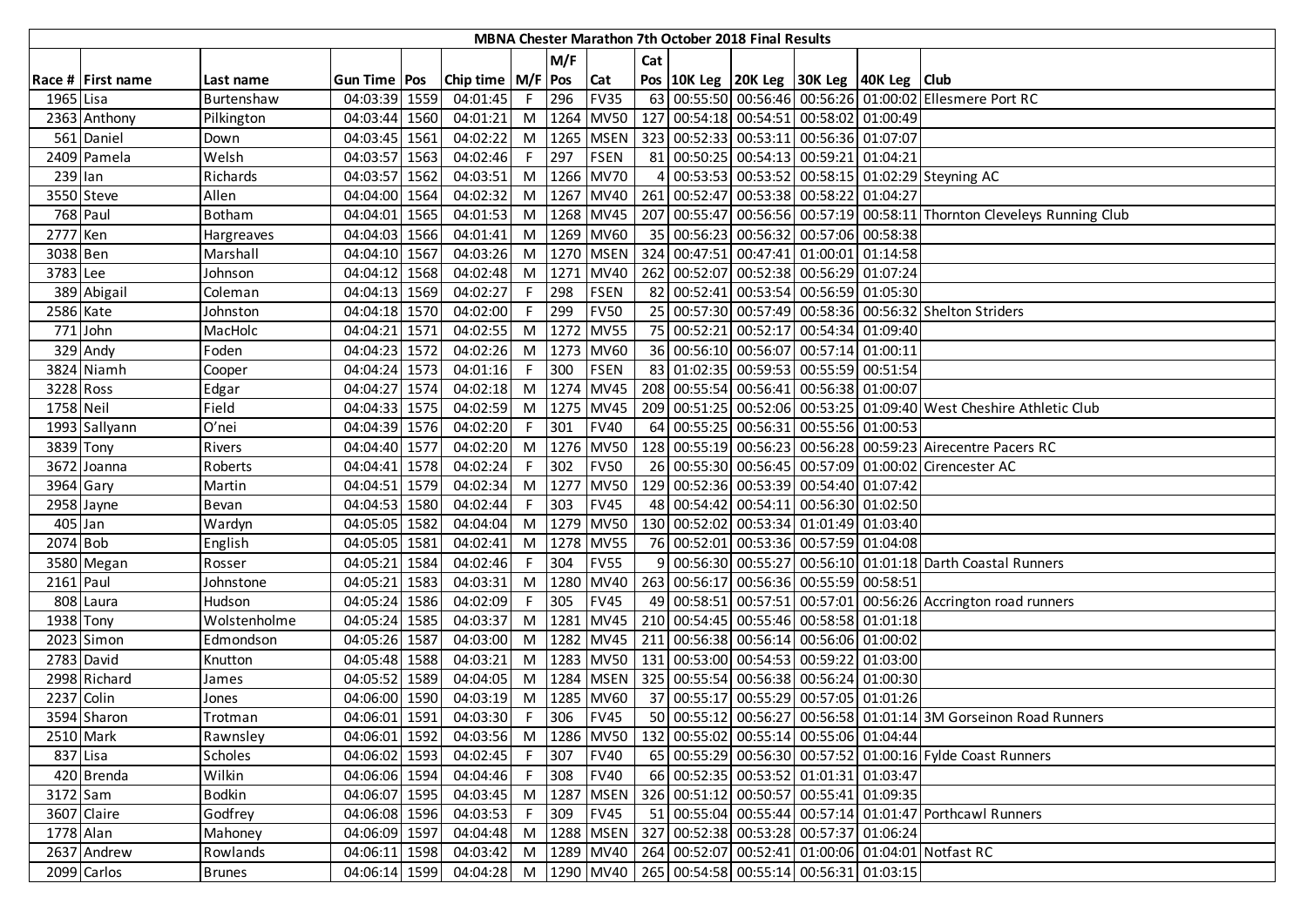|             |                   |                 |               |                       |    |         |                 |     | MBNA Chester Marathon 7th October 2018 Final Results |                                                                   |                                                                                                 |
|-------------|-------------------|-----------------|---------------|-----------------------|----|---------|-----------------|-----|------------------------------------------------------|-------------------------------------------------------------------|-------------------------------------------------------------------------------------------------|
|             |                   |                 |               |                       |    | M/F     |                 | Cat |                                                      |                                                                   |                                                                                                 |
|             | Race # First name | Last name       | Gun Time Pos  | Chip time   M/F   Pos |    |         | <b>Cat</b>      |     |                                                      | Pos   10K Leg   20K Leg   30K Leg   40K Leg   Club                |                                                                                                 |
|             | 1687 Charlotte    | Sanderson-Rigby | 04:06:15 1600 | 04:04:14              |    | F 310   | <b>FSEN</b>     |     |                                                      |                                                                   | 84 00:53:15 00:56:15 00:55:42 01:05:26 Penny Lane Striders                                      |
|             | 1173 Helen        | Bury            | 04:06:15 1601 | 04:04:55              |    | $F$ 311 | <b>FSEN</b>     |     |                                                      | 85 00:53:06 00:53:51 00:56:43 01:07:07                            |                                                                                                 |
|             | 1640 Nigel        | Foo             | 04:06:15 1601 | 04:04:14              |    |         | M 1291 MV50     |     |                                                      |                                                                   | 133 00:53:15 00:56:14 00:55:43 01:05:26 Penny Lane Striders                                     |
|             | 3108 Kirsty       | Davies          | 04:06:17 1603 | 04:03:15              |    | $F$ 312 | <b>FV35</b>     |     |                                                      |                                                                   | 64 00:59:41 00:56:39 00:55:45 00:57:54 Girls on the run                                         |
|             | 3754 Richard      | Line            | 04:06:25 1604 | 04:05:05              |    |         |                 |     |                                                      | M  1292   MV45   212   00:50:31   00:51:26   00:55:57   01:10:16  |                                                                                                 |
| 2227 Ben    |                   | Lloyd           | 04:06:28 1605 | 04:04:29              |    |         |                 |     |                                                      | M  1293   MSEN   328   00:54:54   00:56:53   00:56:57   01:02:27  |                                                                                                 |
| 3747 Paul   |                   | Ball            | 04:06:30 1606 | 04:04:31              |    |         |                 |     |                                                      | M   1294   MV45   213   00:56:24   00:56:17   00:54:36   01:03:14 |                                                                                                 |
|             | 3028 Alexander    | Chadwick        | 04:06:31 1607 | 04:04:05              | M  |         |                 |     |                                                      |                                                                   | 1295   MSEN   329   00:57:22   00:57:02   00:56:36   00:59:39 Staffs Moorlands AC               |
|             | 1492 Philip       | Argent          | 04:06:34 1608 | 04:04:19              |    |         | M   1296   MV40 |     |                                                      | 266 00:55:11 00:55:07 00:56:27 01:03:50                           |                                                                                                 |
| 2520 Paul   |                   | Wood            | 04:06:41 1609 | 04:03:55              |    |         | M 1297 MV45     |     |                                                      |                                                                   | 214 00:54:23 00:54:50 00:56:54 01:04:21 North Derbyshire RC                                     |
|             | 602 Sharon        | Gregg           | 04:06:44 1610 | 04:03:49              | F. | 313     | <b>FV45</b>     |     |                                                      |                                                                   | 52 01:00:16 01:00:07 00:53:09 00:56:45 Calderglen Harriers                                      |
|             | 1331 Matt         | Nield           | 04:06:49 1611 | 04:05:36              |    |         | M 1298 MV35     |     |                                                      | 228 00:52:49 00:53:33 00:57:00 01:08:41                           |                                                                                                 |
|             | 569 Rupert        | Chesmore        | 04:06:51 1612 | 04:04:50              | M  |         | 1299 MV60       |     |                                                      |                                                                   | 38 00:55:49 00:56:44 00:56:21 01:00:51 Cirencester AC                                           |
|             | 1573 Matthew      | Woolley         | 04:06:53 1613 | 04:04:53              |    |         | M 1300 MV45     |     |                                                      |                                                                   | 215 00:54:24 00:54:14 00:54:29 01:08:41 Vale Royal AC                                           |
|             | 3871 Colin        | SInclair        | 04:07:03 1614 | 04:05:45              |    |         | M 1301 MV55     |     |                                                      | 77 00:52:20 00:54:00 01:01:30 01:03:05                            |                                                                                                 |
|             | 124 Jacqueline    | Millett         | 04:07:04 1615 | 04:06:58              |    | $F$ 314 | <b>FV65</b>     |     | 1 00:55:19 00:57:48                                  |                                                                   | 02:00:45 Serpentine RC                                                                          |
|             | 1065 Miguel       | Gutierrez       | 04:07:07 1616 | 04:05:19              |    |         |                 |     |                                                      | M  1302   MSEN   330   00:54:23   00:56:23   00:57:33   01:01:47  |                                                                                                 |
| 3170 Tom    |                   | Green           | 04:07:11 1617 | 04:05:41              |    |         |                 |     |                                                      | M  1303   MV35   229   00:52:15   00:53:41   00:57:39   01:07:07  |                                                                                                 |
|             | 549 Pete          | Roberts         | 04:07:15 1618 | 04:04:25              |    |         |                 |     |                                                      |                                                                   | M  1304   MV45   216   00:59:47   00:55:06   00:55:26   00:59:27 Leigh on Sea Striders          |
|             | 1840 Stephen      | Ball            | 04:07:16 1619 | 04:05:21              |    |         |                 |     |                                                      |                                                                   | M   1305   MV40   267   00:55:49   00:56:48   00:56:27   01:01:01   West Cheshire Athletic Club |
|             | 2458 Matthew      | Nutter          | 04:07:23 1620 | 04:05:31              |    |         |                 |     |                                                      |                                                                   | M  1306   MV40   268   00:55:17   00:55:38   00:55:44   01:04:26   Rothwell Harriers & AC       |
| $2762$ Jane |                   | Cummings        | 04:07:25 1621 | 04:05:11              | F. | 315     | <b>FV45</b>     |     |                                                      | 53 00:57:43 00:58:15 00:58:01 00:58:20                            |                                                                                                 |
|             | 1247 Richard      | Hill            | 04:07:26 1622 | 04:04:58              |    |         | M 1307 MV40     |     |                                                      |                                                                   | 269   00:57:36   00:57:48   00:57:26   00:59:10   Altrincham & District Athletic Club Limited   |
| 3904 Paul   |                   | Woods           | 04:07:26 1622 | 04:04:59              |    |         |                 |     |                                                      | M  1307  MV40   269 00:57:36 00:57:49 00:57:25 00:59:09           |                                                                                                 |
|             | 1927 Ryan         | Mills           | 04:07:28 1624 | 04:06:59              |    |         |                 |     |                                                      | M  1309   MSEN   331   00:46:06   00:47:15   01:00:39   01:17:39  |                                                                                                 |
|             | 1949 Simon        | Mara            | 04:07:30 1626 | 04:05:18              |    |         |                 |     |                                                      |                                                                   | M  1311  MV35   230   00:55:09   00:55:51   00:56:04   01:03:00   Buckley RC                    |
|             | 1995 Stephen      | <b>Birkett</b>  | 04:07:30 1625 | 04:05:11              |    |         |                 |     |                                                      | M  1310   MV40   271   00:54:27   00:55:16   00:56:39   01:05:21  |                                                                                                 |
|             | 1543 Chris        | Clarke          | 04:07:31 1627 | 04:05:25              |    |         |                 |     |                                                      | M  1312   MV35   231   00:55:36   00:56:52   00:57:42   01:01:50  |                                                                                                 |
|             | 3126 Anthony      | Hayes           | 04:07:32 1628 | 04:06:45              |    |         |                 |     |                                                      | M  1313  MV40   272   00:48:47   00:49:58   01:03:05   01:09:17   |                                                                                                 |
|             | 964 Andrew        | Clarke          | 04:07:37 1629 | 04:04:56              |    |         | M 1314 MV40     |     |                                                      | 273 00:57:23 00:57:03 00:56:40 01:00:19                           |                                                                                                 |
|             | 215 Janice        | Moorekite       | 04:07:38 1630 | 04:07:35              |    | $F$ 316 | <b>FV60</b>     |     |                                                      |                                                                   | 12 00:55:47 00:57:51 00:58:04 01:01:11 Larkfield Athletics Club                                 |
| 3920 lan    |                   | Storey          | 04:07:53 1631 | 04:05:57              |    |         |                 |     |                                                      |                                                                   | M  1315   MV40   274   00:50:23   00:56:17   00:59:46   01:04:20   Eccleshill Road Runners      |
|             | 454 Rob           | Cummins         | 04:07:59 1632 | 04:05:45              |    |         |                 |     |                                                      | M  1316   MV45   217   00:56:25   00:55:35   00:55:13   01:04:50  |                                                                                                 |
|             | 3675 Maisie       | Dunford         | 04:08:01 1633 | 04:05:22              |    |         | F 317 FSEN      |     |                                                      | 86 00:55:38 00:56:34 00:57:02 01:02:34                            |                                                                                                 |
| 3233 Gav    |                   | Dent            | 04:08:08 1634 | 04:06:10              |    |         | M 1317 MV35     |     |                                                      |                                                                   | 232 00:55:44 00:56:49 00:56:45 01:01:56 North Norfolk Beach Runners                             |
|             | 767 Georgina      | McNulty         | 04:08:18 1636 | 04:05:32              |    |         | F 318 FV40      |     |                                                      | 67 00:58:33 00:57:06 00:57:24 00:59:51                            |                                                                                                 |
|             | 1299 Mr Glyn      | Williams        | 04:08:18 1635 | 04:06:47              |    |         | M 1318 MSEN     |     |                                                      | 332 00:50:23 00:51:21 00:58:40 01:10:29                           |                                                                                                 |
|             | 1978 Mark         | Hill            | 04:08:21 1637 | 04:06:55              |    |         | M 1319 MV40     |     |                                                      | 275 00:52:09 00:53:31 00:54:39 01:09:54                           |                                                                                                 |
|             | 3834 Emily        | Penkett         | 04:08:25 1638 | 04:07:07              |    | F 319   | <b>FV35</b>     |     |                                                      |                                                                   | 65 00:56:18 00:56:12 00:58:10 01:03:18 Springfield Striders RC                                  |
|             | 829 Paula         | Askew           | 04:08:27 1639 | 04:07:20              | F. | 320     | <b>FV40</b>     |     |                                                      | 68 00:52:22 00:53:48 00:58:27 01:08:16                            |                                                                                                 |
|             | 2454 Giselle      | Smith           | 04:08:40 1640 | 04:06:22              |    | $F$ 321 | FSEN            |     |                                                      | 87 00:56:05 00:57:02 00:59:02 01:01:18                            |                                                                                                 |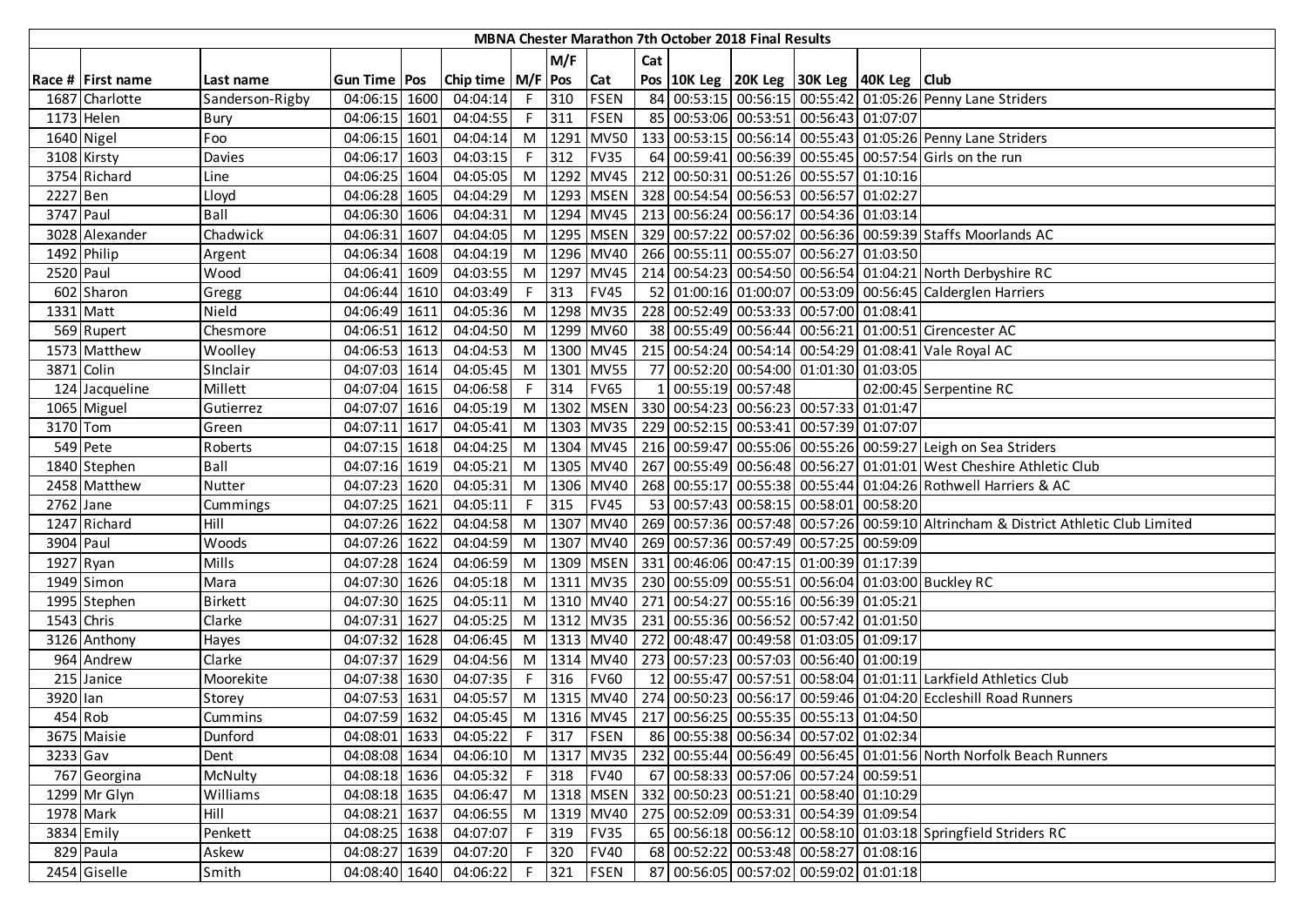|            |                        |                |                |      |                             |    |         |                 |     |              | MBNA Chester Marathon 7th October 2018 Final Results |                                                                  |                                                                                |
|------------|------------------------|----------------|----------------|------|-----------------------------|----|---------|-----------------|-----|--------------|------------------------------------------------------|------------------------------------------------------------------|--------------------------------------------------------------------------------|
|            |                        |                |                |      |                             |    | M/F     |                 | Cat |              |                                                      |                                                                  |                                                                                |
|            | Race # First name      | Last name      | Gun Time   Pos |      | Chip time   M/F   Pos   Cat |    |         |                 |     |              |                                                      | Pos   10K Leg   20K Leg   30K Leg   40K Leg   Club               |                                                                                |
|            | 3918 Nathan            | Towers         | 04:08:46 1641  |      | 04:06:30                    |    |         | M 1320 MV35     |     |              |                                                      | 233 00:51:43 00:53:33 00:55:51 01:08:09                          |                                                                                |
| 2335 Chris |                        | Price          | 04:08:48 1643  |      | 04:07:27                    |    |         |                 |     |              |                                                      |                                                                  | M  1322 MV50   134 00:50:25 00:53:19 00:58:13 01:09:11 York Acorn Running Club |
|            | 711 Blair              | Reid           | 04:08:48 1642  |      | 04:07:22                    |    |         |                 |     |              |                                                      | M  1321   MV45   218   00:53:53   00:53:24   00:56:48   01:08:51 |                                                                                |
|            | 1664 James             | Sines          | 04:09:03 1644  |      | 04:07:08                    |    |         | M 1323 MV60     |     |              |                                                      | 39 00:56:32 00:56:59 00:57:28 01:01:00                           |                                                                                |
|            | 1679 Graham            | <b>Bailey</b>  | 04:09:07 1645  |      | 04:05:43                    |    |         |                 |     |              |                                                      | M  1324   MV50   135   00:54:40   00:53:59   00:55:33   01:05:57 |                                                                                |
| 3094 Neal  |                        | Alexander      | 04:09:08 1646  |      | 04:06:48                    |    |         | M 1325 MV35     |     |              |                                                      | 234 00:55:11 00:55:13 00:57:38 01:04:22                          |                                                                                |
| 2712 Chris |                        | Berry          | 04:09:09 1647  |      | 04:06:48                    |    |         | M 1326 MV35     |     |              |                                                      |                                                                  | 235 00:55:10 00:55:14 00:57:38 01:04:21 Wootton Road Runners                   |
|            | 2761 Emma              | <b>Bish</b>    | 04:09:12 1649  |      | 04:07:10                    | F. | 322     | <b>FV45</b>     |     |              |                                                      |                                                                  | 54 00:58:05 00:57:00 00:57:53 01:00:30 Spa Striders                            |
| 2764 Kevin |                        | Baskerville    | 04:09:12 1650  |      | 04:07:10                    |    |         | M 1328 MV45     |     |              |                                                      |                                                                  | 219 00:58:05 00:57:00 00:58:10 01:00:12 Spa Striders                           |
|            | 3894 Graeme            | Jackson        | 04:09:12 1648  |      | 04:07:43                    |    |         | M   1327   MV40 |     |              |                                                      | 276 00:55:07 00:55:20 00:57:17 01:05:42                          |                                                                                |
|            | 352 Dionne             | <b>Borland</b> | 04:09:21 1651  |      | 04:06:55                    | F. | 323     | <b>FV40</b>     |     |              |                                                      | 69 00:54:34 00:57:01 00:58:12 01:02:59                           |                                                                                |
|            | 353 Marc               | <b>Borland</b> | 04:09:21       | 1651 | 04:06:54                    |    |         | M 1329 MV40     |     |              |                                                      | 277 00:54:33 00:57:00 00:58:14 01:02:59                          |                                                                                |
|            | 909 Dennis             | Yupet          | 04:09:22 1653  |      | 04:06:58                    |    |         | M 1330 MSEN     |     |              |                                                      | 333 00:55:00 00:55:22 00:56:36 01:05:12                          |                                                                                |
|            | 397 Craig              | Charman        | 04:09:28 1654  |      | 04:07:23                    |    |         | M 1331 MV35     |     |              |                                                      | 236 00:52:18 00:50:49 00:55:01 01:12:00                          |                                                                                |
|            | 3693 Michael           | Madder         | 04:09:33 1655  |      | 04:07:25                    |    |         | M 1332 MV70     |     |              |                                                      |                                                                  | 5 00:57:25 00:57:31 00:57:42 01:00:12 South West Veterans AC                   |
|            | 3291 Naomi             | Parkinson      | 04:09:34 1656  |      | 04:07:20                    |    |         | $F$ 324 FSEN    |     |              |                                                      |                                                                  | 88 00:55:39 00:56:43 00:59:24 01:02:53 North Herts RRC                         |
|            | 2153 Nigel             | Bakewell       | 04:09:37 1657  |      | 04:08:13                    |    |         | M 1333 MV50     |     |              |                                                      |                                                                  | 136 00:52:32 00:53:40 00:59:47 01:06:44 Prestatyn RC                           |
| 784 Ken    |                        | Lamb           | 04:09:39 1658  |      | 04:08:19                    |    |         | M 1334 MV55     |     |              |                                                      |                                                                  | 78 00:52:37 00:53:31 00:59:35 01:06:53 Glaxo Hoad Hill Harriers                |
| 3933 Liam  |                        | Greene         | 04:09:40 1659  |      | 04:06:54                    |    |         | M 1335 MSEN     |     |              |                                                      | 334 00:55:55 00:55:53 00:56:27 01:03:05                          |                                                                                |
|            | 2706 Kirsty            | <b>Myers</b>   | 04:09:48 1660  |      | 04:07:10                    | F. | 325     | <b>FV40</b>     |     |              |                                                      |                                                                  | 70 00:58:50 00:58:55 00:58:31 00:58:30 Wootton Road Runners                    |
|            | 2145 Tomos             | <b>Ivers</b>   | 04:09:51 1661  |      | 03:54:39                    |    |         | M   1336   MSEN |     |              |                                                      | 335 01:01:32 00:50:25 00:52:48 00:58:24                          |                                                                                |
|            | 2378 Caterina          | Presi          | 04:10:00 1662  |      | 04:07:43                    |    | 326     | <b>FV40</b>     |     |              |                                                      |                                                                  | 71 00:54:30 00:56:13 00:59:59 01:03:22 UKRunChat Running Club                  |
|            | 156 Teresa             | Hollins        | 04:10:03 1663  |      | 04:07:51                    | F. | 327     | <b>FV60</b>     |     |              |                                                      |                                                                  | 13 00:54:52 00:55:42 00:58:10 01:04:37 Middleton Harriers AC                   |
|            | 2262 Hayley            | Reynolds Hill  | 04:10:08 1664  |      | 04:08:09                    |    | 328     | <b>FV35</b>     |     |              |                                                      |                                                                  | 66 00:53:16 00:54:31 00:58:45 01:07:10 Manx Fell Runners                       |
|            | 769 Brian              | Cumpsty        | 04:10:09 1665  |      | 04:08:01                    |    |         | M 1337 MV50     |     |              |                                                      |                                                                  | 137 00:55:47 00:56:55 00:57:23 01:03:23 Thornton Cleveleys Running Club        |
| 3466 Don   |                        | Saum           | 04:10:12 1666  |      | 04:07:45                    |    |         | M 1338 MV55     |     |              |                                                      | 79 00:54:50 00:54:52 00:57:08 01:06:04                           |                                                                                |
|            | 3641 Richard           | Williams       | 04:10:17 1667  |      | 04:08:19                    |    |         | M 1339 MV40     |     |              |                                                      |                                                                  | 278 00:55:47 00:57:02 00:58:01 01:04:32 Vegetarian Cycling & AC                |
|            | 2140 Robert            | Chalmers       | 04:10:29 1668  |      | 04:08:24                    |    |         | M 1340 MV40     |     | 279 00:57:16 |                                                      |                                                                  | 01:56:59 01:01:30 Pensby Runners                                               |
| 1693 lan   |                        | McCullough     | 04:10:29 1669  |      | 04:08:11                    |    |         | M   1341   MV50 |     |              |                                                      | 138 00:58:09 00:58:45 00:59:10 00:58:46                          |                                                                                |
|            | 2932 Andrew            | Higgins        | 04:10:31 1670  |      | 04:08:45                    |    |         | M 1342 MV35     |     |              |                                                      | 237 00:55:39 00:54:52 00:55:03 01:07:16                          |                                                                                |
|            | 2795 Andrew            | <b>Byrne</b>   | 04:10:33 1671  |      | 04:09:02                    |    |         | M 1343 MV35     |     |              |                                                      | 238 00:52:32 00:53:16 00:57:44 01:11:26                          |                                                                                |
| 3035 Paul  |                        | Rowlinson      | 04:10:33 1672  |      | 04:09:18                    |    |         | M 1344 MV55     |     |              |                                                      | 80 00:52:55 00:54:24 00:58:25 01:07:49                           |                                                                                |
|            | 539 John               | Kirwan         | 04:10:35 1673  |      | 04:08:45 M 1345 MV55        |    |         |                 |     |              |                                                      |                                                                  | 81 00:55:48 00:57:21 00:57:51 01:03:22 Leighton Fun Runners                    |
|            | $3114$ Sarah           | Et             | 04:10:36 1674  |      | 04:08:25                    |    | F 329   | <b>FV40</b>     |     |              |                                                      |                                                                  | 72 00:55:51 00:57:56 00:59:07 01:01:31 Shropshire Shufflers                    |
|            | 3743 Alexandra         | Royden         | 04:10:40 1675  |      | 04:08:35                    | F. | 330     | FSEN            |     |              |                                                      |                                                                  | 89 00:57:16 00:57:20 00:59:38 01:00:43 Pensby Runners                          |
|            | 2263 Nicola            | Quaye          | 04:10:42 1676  |      | 04:09:10                    |    | $F$ 331 | FSEN            |     |              |                                                      | 90 00:56:52 00:56:22 00:58:33 01:04:33                           |                                                                                |
|            | 2897 Richard           | Humphries      | 04:10:44 1677  |      | 04:08:38                    |    |         | M 1346 MV50     |     |              |                                                      |                                                                  | 139 00:54:33 00:54:44 00:55:44 01:06:00 Droitwich AC                           |
|            | 3064 David             | Drayton-Green  | 04:10:59 1678  |      | 04:09:42                    |    |         | M 1347 MV45     |     |              |                                                      | 220 00:55:04 00:56:18 00:58:43 01:06:00                          |                                                                                |
|            | 3808 James             | Palmer         | 04:11:00 1679  |      | 04:08:08                    |    |         | M   1348   MSEN |     |              |                                                      | 336 01:00:08 00:58:35 00:56:07 01:00:19                          |                                                                                |
|            | 1676 Marsh             | Pullan         | 04:11:01 1680  |      | 04:07:00                    |    |         | M 1349 MV45     |     |              |                                                      | 221 01:04:10 01:02:51 00:56:13 00:51:58                          |                                                                                |
|            | 441 Monique Gemma Lund |                | 04:11:02 1681  |      | 04:09:19                    |    |         | F 332 FV35      |     |              |                                                      |                                                                  | 67 00:55:39 00:54:49 00:55:44 01:10:25 Ackworth Road Runners                   |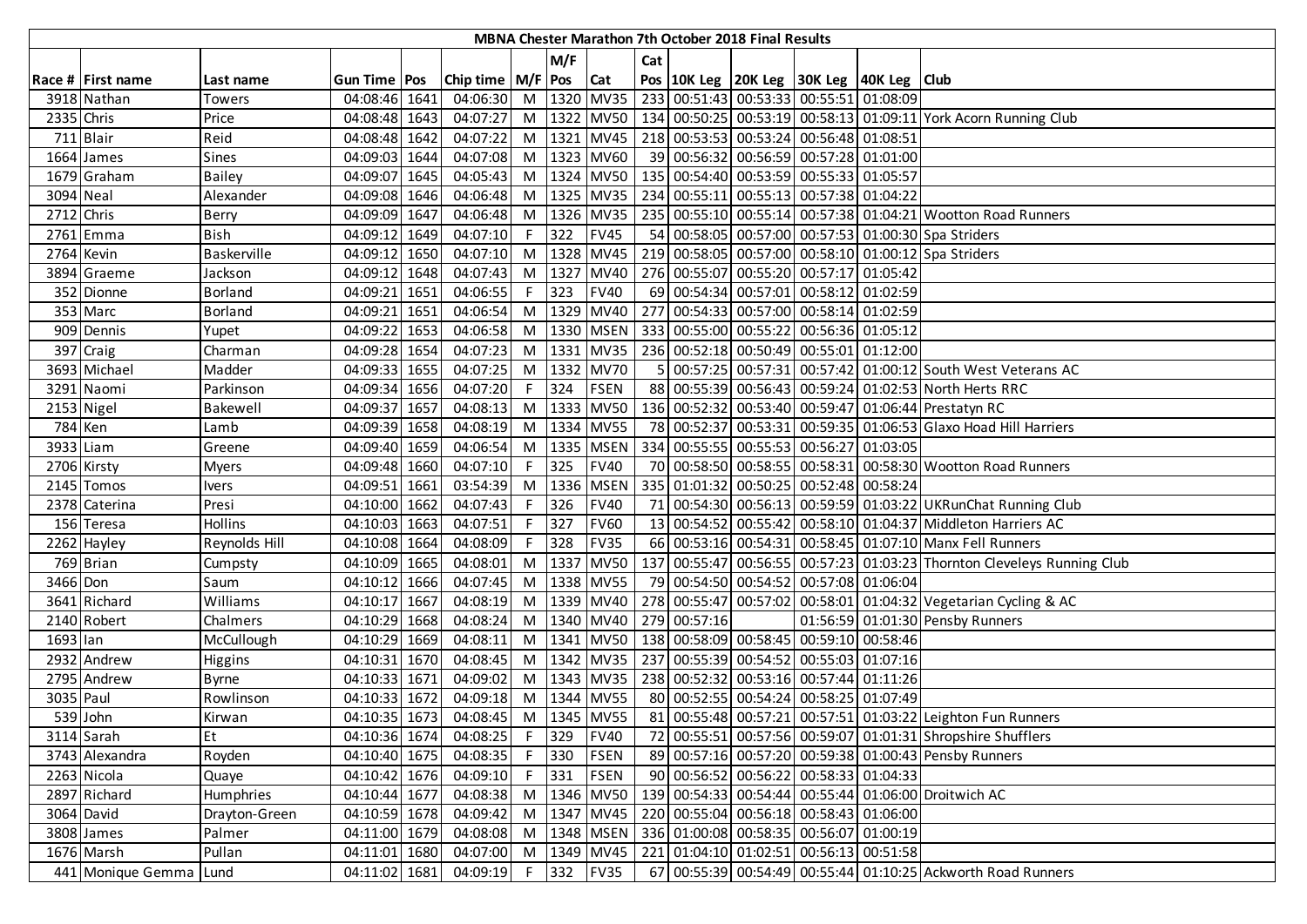|             |                   |                |                     |                             |    |         |                 |     | <b>MBNA Chester Marathon 7th October 2018 Final Results</b> |                                                                  |                                                                                                |
|-------------|-------------------|----------------|---------------------|-----------------------------|----|---------|-----------------|-----|-------------------------------------------------------------|------------------------------------------------------------------|------------------------------------------------------------------------------------------------|
|             |                   |                |                     |                             |    | M/F     |                 | Cat |                                                             |                                                                  |                                                                                                |
|             | Race # First name | Last name      | <b>Gun Time Pos</b> | Chip time   M/F   Pos   Cat |    |         |                 |     |                                                             | Pos 10K Leg 20K Leg 30K Leg 40K Leg Club                         |                                                                                                |
| 1505 Gav    |                   | Walker         | 04:11:05 1682       | 04:07:47                    |    |         | M   1350   MSEN |     |                                                             | 337 00:57:40 01:00:03 00:59:23 00:58:01                          |                                                                                                |
|             | 1877 Matthew      | Cox            | 04:11:10 1683       | 04:09:09                    |    |         |                 |     |                                                             | M  1351  MV40   280 00:56:05 00:59:49 00:58:33 01:02:04          |                                                                                                |
|             | 395 Simon         | Pryce          | 04:11:10 1684       | 04:08:25                    |    |         | M 1352 MV40     |     |                                                             | 281 00:55:38 00:56:27 01:00:31 01:03:10                          |                                                                                                |
|             | 1845 Michael      | Kirwin         | 04:11:17 1685       | 04:09:16                    |    |         | M 1353 MSEN     |     |                                                             | 338 00:56:21 00:56:31 00:56:25 01:05:03                          |                                                                                                |
|             | 2465 Sarah        | Rose           | 04:11:18 1686       | 04:08:51                    | F. | 333     | <b>FV45</b>     |     |                                                             |                                                                  | 55 00:56:32 00:58:53 00:59:23 01:01:13 Ackworth Road Runners                                   |
| 1257 Mike   |                   | Duncombe       | 04:11:26 1687       | 04:08:49                    |    |         | M   1354   MV60 |     |                                                             | 40 00:59:09 00:58:59 00:58:27 00:57:24                           |                                                                                                |
| 3558 Lisa   |                   | Cartlidge      | 04:11:41 1688       | 04:09:12                    | F. | 334     | <b>FV45</b>     |     |                                                             |                                                                  | 56 00:55:06 00:58:31 00:58:50 01:03:19 NORTH COTSWOLD TRI & RUN                                |
|             | 1540 Phillip      | Young          | 04:11:42 1689       | 04:09:06                    |    |         | M 1355 MV55     |     |                                                             | 82 00:56:27 00:55:58 00:59:30 01:02:44                           |                                                                                                |
|             | 1785 Andrew       | Jones          | 04:11:47 1690       | 04:09:41                    |    |         | M 1356 MV45     |     |                                                             |                                                                  | 222 00:55:40 00:56:30 00:56:08 01:05:44 Chester Road Runners                                   |
|             | 167 Margaret      | <b>Britton</b> | 04:11:50 1691       | 04:09:52                    | F. | 335     | <b>FV60</b>     |     |                                                             |                                                                  | 14 00:55:43 00:56:49 00:56:28 01:06:00 Airecentre Pacers RC                                    |
|             | 335 Craig         | Sedwell        | 04:11:53 1692       | 04:09:38                    |    | M 1357  | <b>MSEN</b>     |     |                                                             | 339 00:57:37 00:56:09 00:57:30 01:02:59                          |                                                                                                |
|             | 761 Rachael       | Povey          | 04:11:55 1693       | 04:09:49                    | F. | 336     | <b>FV35</b>     |     |                                                             | 68 00:57:00 00:57:36 00:59:50 01:02:04                           |                                                                                                |
|             | 2666 Matt         | Padley         | 04:11:58 1694       | 04:09:14                    |    |         | M 1358 MV40     |     |                                                             | 282 00:55:20 00:56:29 00:56:27 01:04:36                          |                                                                                                |
|             | 662 Graeme        | Evans          | 04:11:59 1695       | 04:10:25                    |    |         | M 1359 MV35     |     |                                                             | 239 00:52:21 00:53:53 00:59:10 01:10:29                          |                                                                                                |
|             | 2754 Michelle     | Oxtoby         | 04:12:01 1696       | 04:09:28                    |    | $F$ 337 | <b>FV45</b>     |     |                                                             |                                                                  | 57 00:58:55 00:57:19 00:58:12 01:00:48 Kenilworth Runners                                      |
| $2229$ Gary |                   | James          | 04:12:02 1697       | 04:09:57                    |    |         | M 1360 MV45     |     |                                                             | 223 00:56:08 00:56:43 00:57:58 01:04:08                          |                                                                                                |
|             | 1301 Derek        | Gibbon         | 04:12:08 1698       | 04:09:47                    |    |         |                 |     |                                                             | M  1361  MV50   140   00:55:37   00:56:56   00:57:46   01:04:34  |                                                                                                |
|             | 3139 Robert       | Ingham         | 04:12:11 1699       | 04:09:20                    |    |         |                 |     |                                                             |                                                                  | M  1362 MV45   224 00:56:17 00:55:28 00:56:20 01:05:29 Whitchurch Whippets                     |
|             | 1572 Mark         | Lightfoot      | 04:12:13 1700       | 04:10:08                    |    |         |                 |     |                                                             | M  1363  MV40   283   00:55:37   00:56:54   00:56:21   01:02:50  |                                                                                                |
|             | 2667 Darren       | Roach          | 04:12:14 1701       | 04:11:57                    | M  |         | 1364 MSEN       |     |                                                             | 340 00:44:43 00:50:21 01:05:12 01:17:44                          |                                                                                                |
|             | 208 Jacqueline    | Reid           | 04:12:15 1702       | 04:12:10                    | F. | 338     | <b>FV50</b>     |     |                                                             |                                                                  | 27 00:54:09 00:59:23 01:02:10 01:03:37 Metropolitan Police AC                                  |
|             | 2160 Sophie       | Leach          | 04:12:19 1704       | 04:10:11                    |    | 339     | <b>FSEN</b>     |     |                                                             | 91 01:00:13 00:59:47 00:58:56 00:58:23                           |                                                                                                |
|             | 2919 Stephen      | Holmes         | 04:12:19 1703       | 04:10:21                    |    |         | M 1365 MV45     |     |                                                             |                                                                  | 225   00:50:35   00:50:53   00:53:29   01:16:39 Sedgley Striders                               |
|             | 1484 Barry        | Kenyon         | 04:12:24 1705       | 04:11:08                    |    |         | M   1366   MV45 |     |                                                             |                                                                  | 226 00:51:10 00:58:44 00:59:21 01:08:06 Isabella Rose Foundation - IRF - Team Isabella Running |
|             | 2274 Craig        | Turner         | 04:12:26 1706       | 04:10:15                    |    |         | M 1367 MV50     |     |                                                             |                                                                  | 141 00:55:12 00:55:11 00:57:57 01:05:59 Vegan Runners UK                                       |
|             | 490 Fran          | Garcia         | 04:12:27 1707       | 04:10:12                    |    |         | M 1368 MV40     |     |                                                             | 284 00:57:48 00:58:32 00:56:50 01:03:09                          |                                                                                                |
|             | 2608 Carly        | Wynne          | 04:12:29 1708       | 04:10:19                    | F. | 340     | <b>FSEN</b>     |     |                                                             | 92 01:00:12 01:01:40 00:57:39 00:58:43                           |                                                                                                |
| 334 Abi     |                   | Sedwell        | 04:12:29 1709       | 04:10:14                    |    | F 341   | <b>FSEN</b>     |     |                                                             | 93 00:57:36 00:56:09 00:57:30 01:05:21                           |                                                                                                |
| 1268 Jody   |                   | <b>Brooks</b>  | 04:12:31 1711       | 04:10:35                    | F. | 342     | <b>FSEN</b>     |     |                                                             | 94 00:57:25 00:58:43 00:59:08 01:02:15                           |                                                                                                |
|             | 1291 Shane        | Finney         | 04:12:31 1710       | 04:09:26                    |    |         | M 1369 MV40     |     |                                                             | 285 00:59:33 00:57:38 00:55:21 01:02:16                          |                                                                                                |
|             | 723 Glynis        | Leo            | 04:12:34 1712       | 04:11:04                    |    | $F$ 343 | <b>FV35</b>     |     |                                                             |                                                                  | 69 00:55:10 00:56:53 01:00:29 01:04:51 Red Rose Road Runners                                   |
|             | 1041 David        | Ellison        | 04:12:35 1713       | 04:09:27                    |    |         |                 |     |                                                             |                                                                  | M  1370   MV45   227   00:59:06   00:59:59   00:59:57   00:58:01 Sunderland Strollers          |
|             | 2346 Gavin        | Hamilton       | 04:12:36 1715       | 04:09:53                    |    |         |                 |     |                                                             |                                                                  | M  1372 MV40   286 00:57:00 00:58:23 01:00:31 01:00:58 Saltaire Striders                       |
|             | 2208 Thomas       | Lee            | 04:12:36 1714       | 04:10:38                    |    |         |                 |     |                                                             | M  1371   MSEN   341   00:55:44   00:56:37   00:56:41   01:06:53 |                                                                                                |
|             | 3908 Schofield    | Schofield      | 04:12:39 1716       | 04:10:32                    |    |         | M 1373 MV55     |     |                                                             | 83 00:58:01 00:56:59 00:58:08 01:02:32                           |                                                                                                |
| 3135 Rob    |                   | Green          | 04:12:40 1717       | 04:11:04                    |    |         |                 |     |                                                             |                                                                  | M  1374  MV45   228   00:52:09   00:52:17   00:54:47   01:14:17 Shropshire Shufflers           |
| 3310 Neil   |                   | Witney         | 04:12:49 1719       | 04:10:12                    |    |         |                 |     |                                                             |                                                                  | M  1376   MV45   229   00:58:15   00:57:33   00:57:53   01:02:11   Leighton Fun Runners        |
|             | 1526 Daniel       | Hall           | 04:12:49 1718       | 04:10:34                    |    |         | M 1375 MSEN     |     |                                                             |                                                                  | 342 00:55:49 00:56:16 00:56:27 01:05:32 Widnes Running Club                                    |
|             | $1052$ Scott      | Kitteridge     | 04:12:50 1720       | 04:10:00                    |    |         | M 1377 MSEN     |     |                                                             | 343 00:54:52 00:56:04 00:57:09 01:08:39                          |                                                                                                |
|             | 270 Jacqueline    | McCarthy       | 04:12:52 1721       | 04:10:13                    | F  | 344     | <b>FV40</b>     |     |                                                             | 73 00:55:43 00:57:01 00:58:29 01:04:18                           |                                                                                                |
| $271$ Jim   |                   | McCarthy       | 04:12:52 1721       | 04:10:13                    |    |         | M 1378 MV55     |     |                                                             | 84 00:55:42 00:57:01 00:58:30 01:04:18                           |                                                                                                |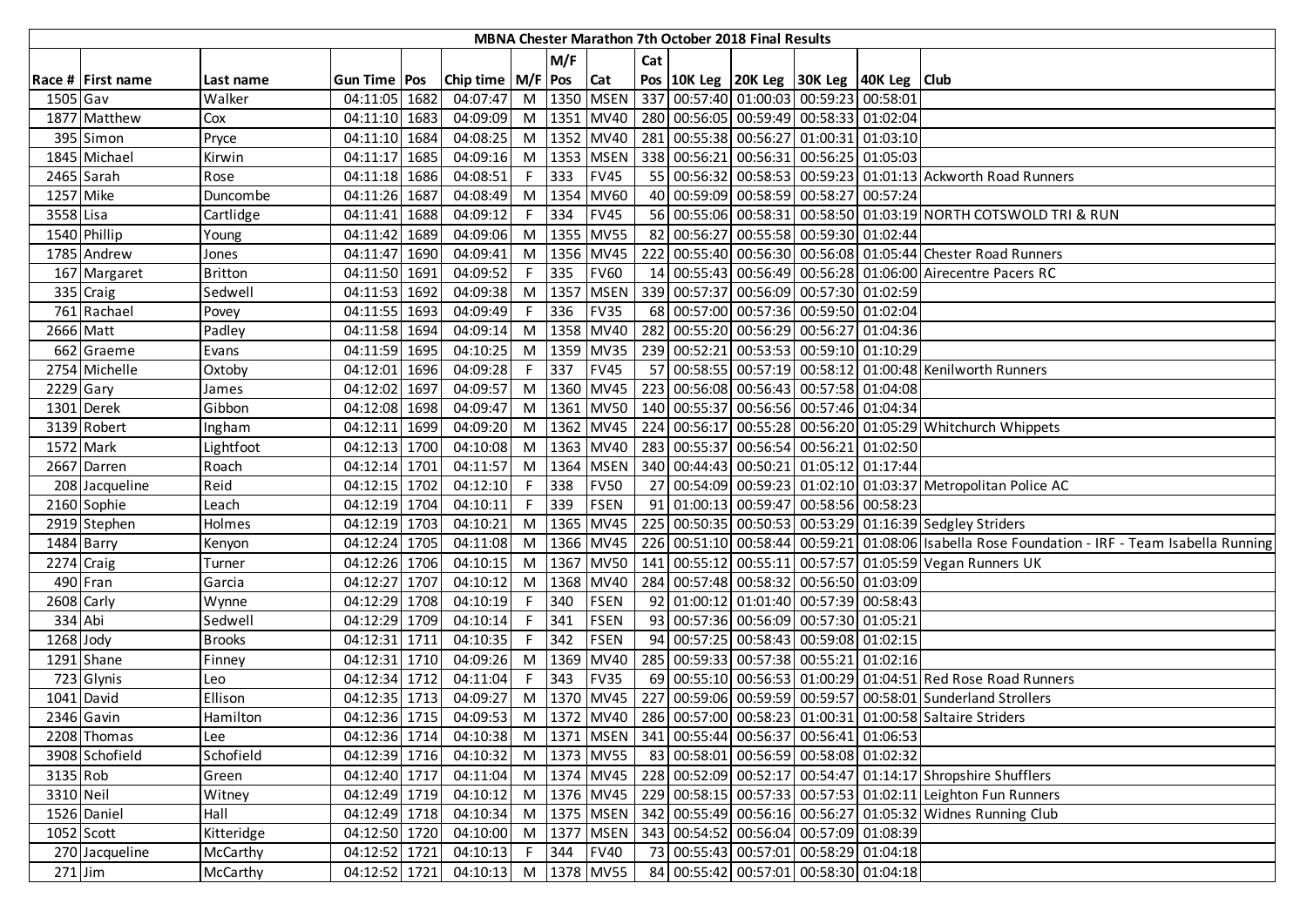|            |                         |                |                |                       |          |      |             |     | MBNA Chester Marathon 7th October 2018 Final Results |                                                                            |          |                                                                  |
|------------|-------------------------|----------------|----------------|-----------------------|----------|------|-------------|-----|------------------------------------------------------|----------------------------------------------------------------------------|----------|------------------------------------------------------------------|
|            |                         |                |                |                       |          | M/F  |             | Cat |                                                      |                                                                            |          |                                                                  |
|            | Race # First name       | Last name      | Gun Time   Pos | Chip time   M/F   Pos |          |      | Cat         |     |                                                      | Pos   10K Leg   20K Leg   30K Leg   40K Leg   Club                         |          |                                                                  |
|            | 2085 Evelyn             | Aindow         | 04:13:04 1723  | 04:10:52              | $F \cup$ | 345  | <b>FV45</b> |     |                                                      |                                                                            |          | 58 00:55:27 00:56:00 00:57:15 01:06:38 Buckley RC                |
|            | 250 Alison              | Jones          | 04:13:04 1724  | 04:11:27              | F        | 346  | <b>FV60</b> |     |                                                      |                                                                            |          | 15 00:55:12 00:57:00 00:58:48 01:06:07 Sandhurst Joggers         |
|            | 3615 David              | Williams       | 04:13:07 1725  | 04:11:08              | M        |      | 1379 MV40   |     |                                                      | 287 00:55:54 00:56:43 00:56:31 01:05:34                                    |          |                                                                  |
|            | $\overline{1433}$ Steve | Baskeyfield    | 04:13:12 1726  | 04:11:01              | M        |      | 1380 MV40   |     |                                                      | 288 00:54:09 00:54:07 00:56:54 01:10:00                                    |          |                                                                  |
| 1561 Terry |                         | Connell        | 04:13:14 1727  | 04:10:43              | M        |      | 1381 MV45   |     |                                                      | 230 00:55:16 00:56:35 00:56:55 01:07:37                                    |          |                                                                  |
| 3436 Cal   |                         | Jones          | 04:13:15 1728  | 04:10:42              | F.       | 347  | <b>FV50</b> |     |                                                      |                                                                            |          | 28 00:59:35 00:59:22 00:58:44 00:59:16 Clapham Chasers           |
|            | 3143 Elizabeth          | Featherstone   | 04:13:16 1729  | 04:10:01              | F        | 348  | <b>FV50</b> |     |                                                      |                                                                            |          | 29 00:56:31 00:56:37 00:58:41 01:04:00 Whitchurch Whippets       |
| 1580 John  |                         | Fitzgerald     | 04:13:16 1730  | 04:09:47              | M        | 1382 | <b>MV60</b> |     |                                                      |                                                                            |          | 41 00:58:37 00:59:57 00:58:54 00:59:12 Mersey Tri                |
|            | 2149 Thomas             | Gibbs          | 04:13:18 1731  | 04:12:12              | M        |      | 1383 MSEN   |     |                                                      |                                                                            |          | 344 00:49:06 00:52:03 00:59:13 01:15:33 North Wales Road Runners |
|            | 3145 Jacob              | Northwood      | 04:13:19 1732  | 04:10:51              | M        |      | 1384 MSEN   |     |                                                      | 345 00:59:05 00:59:10 00:59:28 01:00:43                                    |          |                                                                  |
| 1703 Jane  |                         | Nicholson      | 04:13:30 1733  | 04:11:36              | F.       | 349  | <b>FV55</b> |     |                                                      |                                                                            |          | 10 00:58:18 01:00:09 00:59:47 01:00:19 Penny Lane Striders       |
|            | 2831 Karam              | Bhogal         | 04:13:33 1734  | 04:11:24              | M        | 1385 | <b>MSEN</b> |     |                                                      | 346 00:55:31 00:56:48 00:56:26 00:58:18                                    |          |                                                                  |
| 1408 Glyn  |                         | Knight         | 04:13:34 1735  | 04:13:04              | M        |      | 1386 MSEN   |     |                                                      | 347 00:45:53 00:47:03 01:07:16 01:12:37                                    |          |                                                                  |
| 1835 Ross  |                         | <b>Summers</b> | 04:13:41 1736  | 04:11:06              | M        | 1387 | <b>MSEN</b> |     |                                                      | 348 00:59:32 00:59:57 01:00:04 00:59:55                                    |          |                                                                  |
|            | 773 Pamela              | McCullagh      | 04:13:42 1738  | 04:11:31              | F        | 351  | <b>FV40</b> |     |                                                      |                                                                            |          | 75 00:55:16 00:57:03 01:00:40 01:04:51 Accrington road runners   |
| 2517 Julie |                         | Cooper         | 04:13:42 1737  | 04:12:21              | F        | 350  | <b>FV40</b> |     |                                                      |                                                                            |          | 74 00:53:28 00:55:25 01:01:00 01:07:59 North Derbyshire RC       |
| 2930 Nick  |                         | Trueman        | 04:13:59 1739  | 04:11:17              |          |      | M 1388 MV40 |     |                                                      | 289 00:58:57 00:56:48 00:57:00 01:02:34                                    |          |                                                                  |
|            | 3597 Jordan             | Young          | 04:14:01 1740  | 04:11:25              | M        |      | 1389 MSEN   |     |                                                      | 349 00:56:29 00:54:40 00:56:57 01:10:35                                    |          |                                                                  |
|            | 3047 Catherine          | Curtis         | 04:14:02 1741  | 04:11:29              | F.       | 352  | <b>FV40</b> |     |                                                      | 76 00:55:10 00:57:23 00:58:56 01:06:02                                     |          |                                                                  |
|            | 2404 Jenny              | Cornish        | 04:14:05 1742  | 04:11:26              |          | 353  | <b>FV35</b> |     |                                                      | 70 00:58:10 00:59:27 00:59:14 01:00:58                                     |          |                                                                  |
|            | 611 Dominic             | McCrossan      | 04:14:10 1743  | 04:12:41              | M        |      | 1390 MV35   |     |                                                      | 240 00:52:13 00:52:57 00:57:03 01:12:57                                    |          |                                                                  |
|            | 1775 Benjamin           | Williams       | 04:14:12 1744  | 04:12:03              | M        |      | 1391 MV40   |     |                                                      | 290 00:55:33 00:56:48 00:59:52 01:05:53                                    |          |                                                                  |
|            | 688 Sam                 | <b>Button</b>  | 04:14:13 1745  | 04:12:07              | M        |      | 1392 MV40   |     |                                                      | 291 00:56:46 00:55:41 00:58:50 01:07:13                                    |          |                                                                  |
|            | 3772 Stuart             | Carroll        | 04:14:15 1746  | 04:12:10              | M        |      | 1393 MV40   |     | 292 00:55:58 00:56:56                                |                                                                            | 02:04:16 |                                                                  |
|            | 758 Richard             | Gough          | 04:14:18 1747  | 04:12:14              | M        |      | 1394 MV40   |     |                                                      | 293 00:57:11 00:55:57 00:57:42 01:05:41                                    |          |                                                                  |
|            | 1078 Katherine          | Robson         | 04:14:19 1748  | 04:12:23              | F.       | 354  | <b>FSEN</b> |     |                                                      | 95 00:52:32 00:53:35 00:59:24 01:12:54                                     |          |                                                                  |
|            | 594 James               | Carmichael     | 04:14:19 1749  | 04:13:10              | M        |      | 1395 MSEN   |     |                                                      | 350 00:48:58 00:49:07 00:55:56 01:22:00                                    |          |                                                                  |
|            | 3147 James              | Haran          | 04:14:20 1750  | 04:12:37              | M        |      | 1396 MV35   |     |                                                      |                                                                            |          | 241 00:50:56 00:51:37 00:59:26 01:15:26 Lawley Running Club      |
|            | 1665 Colette            | Perry-Edwards  | 04:14:23 1751  | 04:11:35              | F        | 355  | <b>FSEN</b> |     |                                                      | 96 00:56:53 00:58:45 00:59:53 01:02:41                                     |          |                                                                  |
|            | 1873 Joshua             | Ison           | 04:14:23 1752  | 04:13:26              | M        | 1397 | <b>MSEN</b> |     |                                                      | 351 00:50:51 00:50:28 00:57:08 01:17:05                                    |          |                                                                  |
|            | 1423 Emma               | Langford       | 04:14:24 1753  | 04:11:07              | F        | 356  | <b>FSEN</b> |     |                                                      | 97 00:58:53 00:58:56 00:59:02 01:01:00                                     |          |                                                                  |
|            | 3726 Patrick J.         | O' Meara       | 04:14:25 1754  | 04:12:19              | M        |      | 1398 MV35   |     |                                                      | 242 00:54:03 00:53:49 00:57:26 01:10:09                                    |          |                                                                  |
| 1555 Alan  |                         | Power          | 04:14:26 1755  | 04:11:37 M 1399 MV60  |          |      |             |     |                                                      |                                                                            |          | 42 00:56:51 00:58:20 01:00:12 01:02:49 Wigan Phoenix             |
| 942 ljaz   |                         | Sadiq          | 04:14:27 1756  | 04:10:39              |          |      |             |     |                                                      | M  1400   MSEN   352   00:53:18   00:53:50   00:57:26   01:10:52           |          |                                                                  |
|            | 1678 Peter              | Saunders       | 04:14:29 1757  | 04:11:27              |          |      | M 1401 MV40 |     |                                                      | 294 00:57:56 00:58:07 00:58:27 01:03:30                                    |          |                                                                  |
|            | 2522 Rachael            | Hayes          | 04:14:32 1758  | 04:12:01              |          |      | F 357 FV50  |     |                                                      | 30 00:56:50 00:58:34 00:59:59 01:02:50                                     |          |                                                                  |
|            | 1628 Richard            | Stafford       | 04:14:33 1759  | 04:12:40              | M        |      | 1402 MV35   |     |                                                      |                                                                            |          | 243 01:00:02 01:00:09 01:00:02 00:59:35 Penny Lane Striders      |
|            | 2952 Mark               | <b>Bissett</b> | 04:14:35 1760  | 04:11:39              | M        |      | 1403 MV50   |     |                                                      |                                                                            |          | 142 00:53:42 00:56:52 00:59:55 01:07:38 Gordonian's Running Club |
|            | 3875 Jamie              | Dancyger       | 04:14:35 1760  | 04:11:40              | M        |      | 1403 MSEN   |     |                                                      | 353 00:53:42 00:56:53 00:59:55 01:07:38                                    |          |                                                                  |
|            | 521 Claudia             | Freemantle     | 04:14:38 1762  | 04:12:36              | F        | 358  | <b>FSEN</b> |     |                                                      | 98 00:54:57 00:56:27 01:02:29 01:04:50                                     |          |                                                                  |
|            | 3091 Paddy              | Stannard       | 04:14:40 1763  |                       |          |      |             |     |                                                      | 04:11:52 M   1405   MV45   231   00:52:43   00:53:25   01:00:42   01:10:56 |          |                                                                  |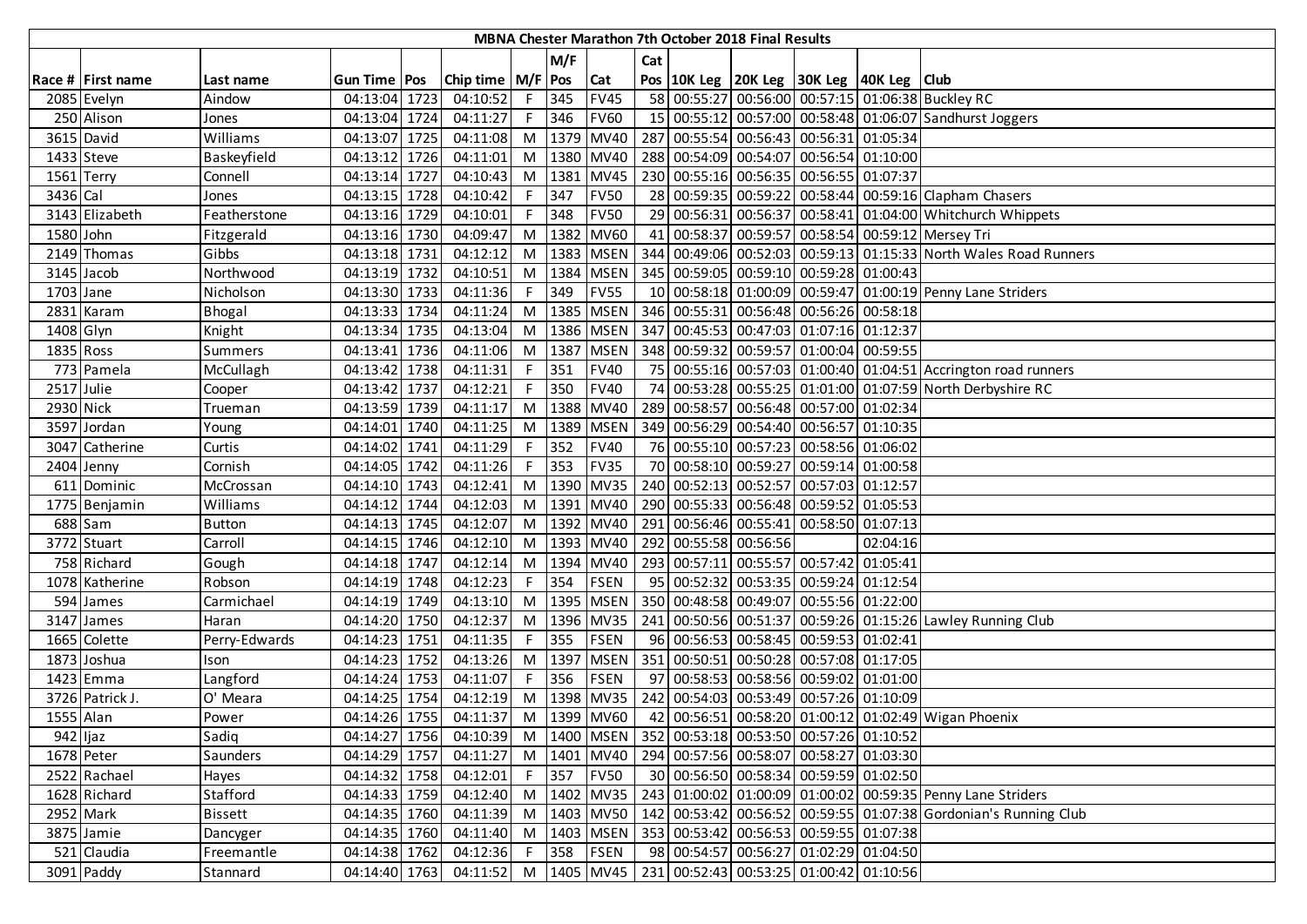|            |                   |                  |                |                                                                            |    |            |                       |     | MBNA Chester Marathon 7th October 2018 Final Results |                                                                            |                                                                                         |
|------------|-------------------|------------------|----------------|----------------------------------------------------------------------------|----|------------|-----------------------|-----|------------------------------------------------------|----------------------------------------------------------------------------|-----------------------------------------------------------------------------------------|
|            |                   |                  |                |                                                                            |    | M/F        |                       | Cat |                                                      |                                                                            |                                                                                         |
|            | Race # First name | Last name        | Gun Time   Pos | Chip time   M/F   Pos                                                      |    |            | <b>Cat</b>            |     |                                                      | Pos   10K Leg   20K Leg   30K Leg   40K Leg   Club                         |                                                                                         |
| 1780 Sue   |                   | Thompson         | 04:14:43 1764  | 04:12:23                                                                   |    | F 359      | <b>FV45</b>           |     |                                                      | 59 00:57:53 00:59:22 01:00:04 01:01:46                                     |                                                                                         |
|            | 2130 Connor       | Abanades Kenyon  | 04:14:43 1764  | 04:12:04                                                                   |    |            | M   1406   MSEN       |     |                                                      | 354 00:58:36 00:59:03 00:59:21 01:01:46                                    |                                                                                         |
| 1151 Sue   |                   | Marsh            | 04:14:46 1766  | 04:12:10                                                                   |    | F 360      | <b>FV40</b>           |     |                                                      |                                                                            | 77 00:55:34 00:57:29 01:02:01 01:03:55 Hyde Village Striders                            |
|            | 781 Jenny         | Fazackerley      | 04:14:48 1767  | 04:13:04                                                                   |    | $F$ 361    | <b>FSEN</b>           |     |                                                      | 99 00:55:42 00:56:12 00:57:11 01:06:26                                     |                                                                                         |
|            | 2221 Marc         | Roberts          | 04:14:48 1767  | 04:11:37                                                                   |    |            | M 1407 MV35           |     |                                                      | 244 00:59:56 01:01:49 00:58:25 01:00:26                                    |                                                                                         |
|            | 787 Chelsea       | Addison          | 04:14:51 1770  | 04:12:07                                                                   | F. | 362        | FSEN                  |     |                                                      | 100 00:56:35 00:58:41 01:00:04 01:02:36                                    |                                                                                         |
|            | 1980 Malcolm      | Fraser           | 04:14:51 1769  | 04:11:50                                                                   |    |            | M 1408 MV35           |     |                                                      | 245 00:52:50 00:54:25 01:01:23 01:09:45                                    |                                                                                         |
|            | 620 Philip        | Seddon           | 04:14:52 1771  | 04:11:07                                                                   |    |            | M 1409 MV55           |     |                                                      | 85 01:00:54 00:57:27 00:59:10 01:00:31                                     |                                                                                         |
|            | 418 Robert        | Dashwood         | 04:14:53 1772  | 04:13:15                                                                   |    |            | M   1410   MV35       |     |                                                      |                                                                            | 246 00:54:38 00:54:32 00:59:53 01:10:20 Richmond & Zetland Harriers                     |
|            | 698 Chris         | Corrigan         | 04:14:56 1773  | 04:12:33                                                                   |    |            |                       |     |                                                      |                                                                            | M  1411  MSEN   355   00:57:07   00:57:11   00:58:54   01:03:15   Red Rose Road Runners |
|            | 2822 Stewart      | Crowton          | 04:15:00 1774  | 04:12:59                                                                   |    |            |                       |     |                                                      |                                                                            | M  1412   MSEN   356   00:55:29   00:55:58   00:56:09   01:08:01   Bournville Harriers  |
| 2477 Paul  |                   | Huby             | 04:15:02 1775  | 04:13:23                                                                   |    |            | M 1413 MV35           |     |                                                      | 247 00:57:42 00:59:56 01:01:31 01:01:11                                    |                                                                                         |
|            | 337 Matthew       | Lee              | 04:15:03 1776  | 04:12:46                                                                   |    |            | M 1414 MSEN           |     |                                                      | 357 00:54:23 00:55:52 01:01:53 01:07:10                                    |                                                                                         |
|            | 1021 David        | Ormiston         | 04:15:07 1777  | 04:13:16                                                                   |    |            | M 1415 MSEN           |     |                                                      | 358 00:52:04 00:53:52 01:03:08 01:10:49                                    |                                                                                         |
| 2234 Tim   |                   | Howard           | 04:15:09 1778  | 04:12:52                                                                   |    |            |                       |     |                                                      | M  1416   MV35   248   00:58:21   00:59:44   00:59:38   01:01:28           |                                                                                         |
|            | 1963 Matthew      | Houghton         | 04:15:13 1779  | 04:14:26                                                                   |    |            |                       |     |                                                      | M  1417   MV35   249   00:48:59   00:51:28   01:04:47   01:13:47           |                                                                                         |
|            | 1112 Eamonn       | Connolly         | 04:15:20 1780  | 04:12:50                                                                   |    |            | M   1418   MV35       |     |                                                      | 250 00:55:26 00:56:50 00:58:38 01:07:03                                    |                                                                                         |
|            | 1044 Robert       | Hart             | 04:15:21 1781  | 04:13:12                                                                   |    |            | M 1419 MSEN           |     |                                                      | 359 00:55:41 00:55:51 00:55:47 01:09:50                                    |                                                                                         |
|            | 3778 Angela       | Purdue           | 04:15:22 1782  | 04:12:16                                                                   | F. | 363        | <b>FV50</b>           |     |                                                      |                                                                            | 31 00:59:21 00:59:48 00:59:08 01:00:52 Mansfield Harriers                               |
|            | 785 Gary          | Blackburn        | 04:15:24 1783  | 04:12:50                                                                   |    |            | M 1420 MSEN           |     |                                                      |                                                                            | 360 00:55:05 00:55:45 00:57:57 01:09:23 Blackburn Road Runners                          |
|            | 1515 Menna        | Goodwin          | 04:15:26 1784  | 04:13:36                                                                   | F. | 364        | <b>FV45</b>           |     |                                                      |                                                                            | 60 00:55:06 00:57:22 01:00:00 01:06:24 Warrington Running Club                          |
|            | 827 Dean          | Glossop          | 04:15:26 1784  | 04:13:17                                                                   |    |            | M 1421 MSEN           |     |                                                      | 361 00:53:15 00:52:27 00:55:57 01:17:05                                    |                                                                                         |
| 1542 Phil  |                   | Gaskell          | 04:15:29 1786  | 04:14:17                                                                   |    |            | M 1422 MV40           |     |                                                      | 295 00:51:37 00:52:32 00:59:26 01:14:19                                    |                                                                                         |
|            | 716 Claire        | Capewell         | 04:15:30 1787  | 04:12:37                                                                   | F. | 365        | <b>FV40</b>           |     |                                                      | 78 00:59:01 01:00:10 01:00:02 01:00:27                                     |                                                                                         |
| 1658 Elan  |                   | lorwerth         | 04:15:32 1788  | 04:12:37                                                                   | F. | 366        | <b>FSEN</b>           |     |                                                      | 101 00:59:15 00:59:55 01:00:05 01:00:27                                    |                                                                                         |
|            | 3959 Anthony      | Debnam           | 04:15:34 1789  | 04:13:09                                                                   |    |            | M   1423   MV40       |     |                                                      | 296 00:54:40 00:55:02 00:56:54 01:12:10                                    |                                                                                         |
|            | 2001 Wesley       | Jones            | 04:15:37 1790  | 04:13:27                                                                   |    |            | M 1424 MV35           |     |                                                      | 251 00:58:09 00:59:31 01:02:13 01:00:21                                    |                                                                                         |
|            | 3183 Matthew      | Lee              | 04:15:38 1791  | 04:13:13                                                                   |    |            | M 1425 MV40           |     |                                                      |                                                                            | 297 00:58:22 00:59:07 01:01:33 01:01:00 Newport and District RC                         |
|            | 1038 Michael      | Wymer            | 04:15:39 1792  | 04:13:11                                                                   |    |            | M 1426 MV45           |     |                                                      |                                                                            | 232 00:57:31 00:58:49 01:01:22 01:02:21 Sale Harriers Manchester                        |
|            | 3826 Christian    | Ward             | 04:15:43 1793  | $\overline{04:12:59}$                                                      |    |            | M 1427 MV45           |     |                                                      | 233 00:59:26 01:00:12 00:57:52 01:04:00                                    |                                                                                         |
| 3486 Alex  |                   | Eaton            | 04:15:45 1794  | 04:12:36                                                                   |    |            | M   1428   MSEN   362 |     |                                                      | 01:59:00 01:00:03 01:00:15                                                 |                                                                                         |
|            | 2495 Jordan       | Chilvers         | 04:15:50 1795  | 04:14:07                                                                   |    |            | M   1429   MSEN       |     |                                                      | 363 00:55:59 00:56:27 00:56:30 01:09:40                                    |                                                                                         |
|            | 1455 Julien       | Stacchini        | 04:15:55 1796  |                                                                            |    |            |                       |     |                                                      | 04:14:16 M   1430   MV45   234   00:53:45   00:56:20   01:03:43   01:10:17 |                                                                                         |
| 2009 Mike  |                   | Gibson           |                | 04:15:56 1797 04:12:28 M 1431 MV50 143 00:58:16 00:57:31 00:58:39 01:04:32 |    |            |                       |     |                                                      |                                                                            |                                                                                         |
| 1846 Chris |                   | Storey           | 04:15:57 1798  | 04:13:42 M 1432 MSEN                                                       |    |            |                       |     |                                                      | 364 00:57:23 00:59:16 01:00:04 01:03:44                                    |                                                                                         |
|            | 2708 Claire       | Rae              | 04:15:59 1800  | 04:13:20 F 368 FV40                                                        |    |            |                       |     |                                                      |                                                                            | 79 00:58:50 00:58:55 00:58:48 01:03:27 Wootton Road Runners                             |
|            | 3163 Joanne       | Crolla-Parkhouse | 04:15:59 1799  | 04:12:56                                                                   | F  | 367        | <b>FV45</b>           |     |                                                      | 61 00:59:25 00:59:37 01:00:04 01:00:32                                     |                                                                                         |
|            | 3827 Neville      | Freeman          | 04:15:59 1801  | 04:13:15 M 1433 MV55                                                       |    |            |                       |     |                                                      | 86 00:59:25 00:59:31 00:58:33 01:02:23                                     |                                                                                         |
|            | 1373 Miriam       | Hitchen          | 04:16:00 1802  | 04:13:53                                                                   |    | F 369 FSEN |                       |     |                                                      | 102 00:55:44 00:57:12 01:02:17 01:05:05                                    |                                                                                         |
|            | 3373 Benjamin     | Ingram           | 04:16:01 1803  | 04:14:01                                                                   |    |            | M 1434 MV35           |     |                                                      | 252 00:54:57 00:55:39 00:55:56 01:12:28                                    |                                                                                         |
|            | 2091 Craig        | Jackson          | 04:16:03 1804  |                                                                            |    |            |                       |     |                                                      | 04:13:02 M   1435   MV45   235   00:52:49   00:54:26   00:59:33   01:12:04 |                                                                                         |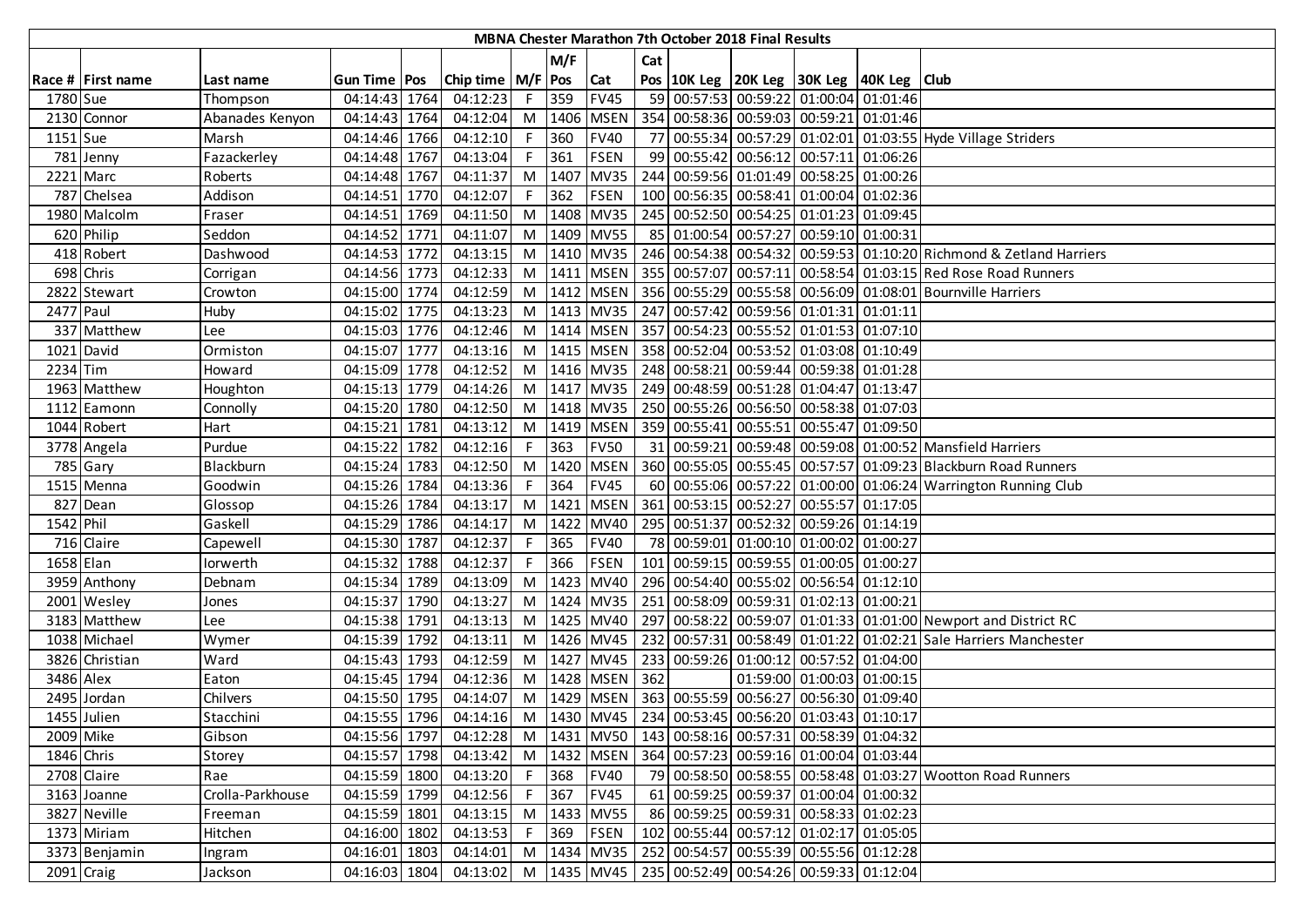|             |                   |                        |                             |                       |    |       |                 |     | MBNA Chester Marathon 7th October 2018 Final Results |                                                                  |                                                                         |
|-------------|-------------------|------------------------|-----------------------------|-----------------------|----|-------|-----------------|-----|------------------------------------------------------|------------------------------------------------------------------|-------------------------------------------------------------------------|
|             |                   |                        |                             |                       |    | M/F   |                 | Cat |                                                      |                                                                  |                                                                         |
|             | Race # First name | Last name              | Gun Time   Pos              | Chip time   M/F   Pos |    |       | Cat             |     |                                                      | Pos   10K Leg   20K Leg   30K Leg   40K Leg   Club               |                                                                         |
|             | 3362 Claire       | Care                   | 04:16:06 1805               | 04:13:13              |    | F 370 | <b>FSEN</b>     |     |                                                      | 103 00:59:15 00:59:58 00:59:04 01:01:37                          |                                                                         |
|             | 1309 Tracy        | King                   | 04:16:08 1806               | 04:13:51              |    | F 371 | <b>FV45</b>     |     |                                                      | 62 00:55:25 00:56:52 00:58:39 01:07:24                           |                                                                         |
| 3595 lain   |                   | <b>Burns</b>           | 04:16:09 1808               | 04:13:37              |    |       | M 1437 MV40     |     |                                                      | 298 00:55:54 00:56:09 00:58:00 01:07:27                          |                                                                         |
| 2911 Paul   |                   | Thatcher               | 04:16:09 1807               | 04:14:17              |    |       |                 |     |                                                      | M  1436   MV50   144   00:53:39   00:56:04   01:02:05   01:08:43 |                                                                         |
|             | 293 Peter         | Jamieson               | 04:16:12 1810               | 04:14:28              |    |       | M 1439 MV40     |     |                                                      | 299 00:55:18 00:55:15 00:56:36 01:09:59                          |                                                                         |
|             | 1532 Simon        | Constable              | 04:16:12 1809               | 04:13:29              |    |       | M   1438   MV45 |     |                                                      | 236 00:57:35 00:57:00 00:58:50 01:06:08                          |                                                                         |
|             | 3389 Janet        | Kidd                   | 04:16:13 1811               | 04:13:40              | F. | 372   | <b>FV45</b>     |     |                                                      | 63 00:59:34 00:59:55 01:00:06 01:00:35                           |                                                                         |
|             | 90 Mark           | Vaughton               | 04:16:13 1812               | 04:13:41              |    |       | M 1440 MV45     |     |                                                      |                                                                  | 237 00:59:35 00:59:57 01:00:02 01:00:34 Blackburn Road Runners          |
|             | 91 Andrew         | Gardner                | 04:16:14 1813               | 04:13:42              |    |       | M 1441 MV40     |     |                                                      |                                                                  | 300 00:59:35 00:59:56 01:00:04 01:00:32 Blackburn Road Runners          |
|             | 1199 Leonora      | Wells                  | 04:16:20 1814               | 04:14:52              |    | F 373 | <b>FV40</b>     |     |                                                      | 80 00:55:08 00:57:55 01:01:47 01:05:22                           |                                                                         |
|             | $2929$ Susan      | Medley                 | 04:16:22 1815               | 04:13:35              | F. | 374   | <b>FV45</b>     |     |                                                      |                                                                  | 64 00:56:00 00:56:09 01:00:56 01:06:13 Stafford Triathlon Club          |
|             | 2606 Alison       | Flower                 | 04:16:23 1816               | 04:13:31              | F. | 375   | <b>FV40</b>     |     |                                                      |                                                                  | 81 01:00:09 00:58:14 00:58:32 01:02:55 Shelton Striders                 |
|             | 3001 Annette      | Edwards                | $\overline{0}$ 4:16:23 1817 | 04:14:27              | F. | 376   | <b>FV55</b>     |     |                                                      |                                                                  | 11 00:55:46 00:56:53 00:58:11 01:09:20 Stafford Triathlon Club          |
| 2941 lan    |                   | Cove                   | 04:16:27 1818               | 04:14:44              |    |       | M 1442 MV45     |     |                                                      | 238 00:53:57 00:54:43 00:55:45 01:13:20                          |                                                                         |
|             | 2339 David        | Parrington             | 04:16:34 1819               | 04:13:57              |    |       | M 1443 MV45     |     |                                                      |                                                                  | 239 00:59:30 00:59:57 01:00:02 01:00:38 Halifax Harriers & AC           |
|             | 2106 Thomas       | Hignett                | 04:16:40 1820               | 04:14:18              |    |       | M   1444   MV35 |     |                                                      | 253 00:55:26 00:56:40 00:57:44 01:10:30                          |                                                                         |
|             | 1874 Emma         | Hennahane              | 04:16:43 1821               | 04:13:45              |    | F 377 | <b>FSEN</b>     |     |                                                      | 104 01:00:43 00:59:52 00:59:52 01:00:20                          |                                                                         |
|             | 1853 Laura        | Davies                 | 04:16:44 1822               | 04:13:50              |    | F 378 | <b>FV35</b>     |     |                                                      |                                                                  | 71 01:01:26 00:59:54 00:58:56 01:00:01 Chester Road Runners             |
|             | 1876 Christopher  | Hopkins                | 04:16:51 1823               | 04:15:49              |    |       | M 1445 MV50     |     |                                                      | 145 00:49:07 00:50:13 01:02:35 01:17:05                          |                                                                         |
|             | 2844 Sarah        | <b>Bellew Brampton</b> | 04:16:52 1824               | 04:14:37              | F. | 379   | <b>FV50</b>     |     |                                                      | 32 00:58:17 00:59:16 01:00:54 01:02:27                           |                                                                         |
|             | 694 Oliver        | <b>Bullock</b>         | 04:17:00 1825               | 04:14:07              |    |       | M 1446 MV35     |     |                                                      | 254 00:58:44 00:58:24 00:58:52 01:03:11                          |                                                                         |
|             | 853 Michael       | Redburn                | 04:17:02 1826               | 04:15:19              |    |       | M 1447 MV55     |     |                                                      |                                                                  | 87 00:57:23 00:58:29 00:59:53 01:05:03 Hyde Village Striders            |
| 2861 Paul   |                   | Winwood                | 04:17:15 1827               | 04:14:24              |    |       | M 1448 MV50     |     |                                                      |                                                                  | 146 00:57:37 00:57:51 00:58:02 01:06:18 Knowle & Dorridge RC            |
|             | 3229 Sophie       | Slater                 | 04:17:20 1828               | 04:14:01              | F. | 380   | <b>FSEN</b>     |     |                                                      | 105 00:55:21 00:58:31 01:00:12 01:05:18                          |                                                                         |
|             | 3881 Karen        | Rodenburg              | 04:17:31 1829               | 04:14:57              | F. | 381   | <b>FV55</b>     |     |                                                      |                                                                  | 12 00:55:54 00:55:35 00:58:58 01:09:00 Dolly Mixtures                   |
|             | 174 Madeleine     | Stansfield             | 04:17:36 1830               | 04:15:26              | F. | 382   | <b>FV65</b>     |     |                                                      |                                                                  | 00:56:32 00:59:11 01:02:08 01:03:54 Dewsbury Road Runners               |
|             | 1084 Mark         | Godden                 | 04:17:36 1832               | 04:15:39              |    |       | M 1450 MV60     |     |                                                      |                                                                  | 43 00:54:15 00:55:55 01:00:08 01:09:59 Macclesfield Harriers & AC       |
|             | 3085 Kevin        | Uzzell                 | 04:17:36 1831               | 04:16:45              |    |       | M 1449 MV70     |     |                                                      |                                                                  | 6 00:49:41 00:51:21 01:00:00 01:18:26 Stone Master Marathoners          |
| 1654 Ged    |                   | Howard                 | 04:17:37 1833               | 04:15:23              |    |       | M   1451   MSEN |     |                                                      | 365 00:59:10 00:59:02 01:00:07 01:02:27                          |                                                                         |
|             | 378 Alison        | Barton                 | 04:17:39 1834               | 04:15:23              |    | F 383 | <b>FSEN</b>     |     |                                                      |                                                                  | 106 00:59:42 00:58:50 01:00:30 01:03:07 Buckley RC                      |
|             | 379 Charles       | Barton                 | 04:17:39 1834               | 04:15:23              |    |       | M 1452 MSEN     |     |                                                      |                                                                  | 366 00:59:42 00:58:49 01:00:31 01:03:08 Buckley RC                      |
|             | 1498 Jamie        | Bradbury               | 04:17:41 1836               | 04:16:23              |    |       | M 1453 MV40     |     |                                                      | 301 00:52:54 00:52:20 01:03:26 01:13:00                          |                                                                         |
|             | 1829 Sarah        | <b>Mills</b>           | 04:17:42 1837               | 04:15:07              |    |       | $F$ 384 FSEN    |     |                                                      |                                                                  | 107 00:58:46 00:59:58 01:00:48 01:02:24 Chester Road Runners            |
| 2445 Tillie |                   | Clark                  | 04:17:44 1838               | 04:17:07              |    | F 385 | FSEN            |     |                                                      |                                                                  | 108 00:49:16 00:54:31 00:56:31 01:19:40 St Theresa's A.C.               |
|             | 173 Christopher   | Gill                   | 04:17:44 1838               | 04:17:06              |    |       | M 1454 MV70     |     |                                                      |                                                                  | 00:49:23 00:54:20 00:56:36 01:19:39 St Theresa's A.C.                   |
|             | 2280 Louise       | Griffin                | 04:17:45 1840               | 04:16:23              |    | F 386 | <b>FV50</b>     |     |                                                      |                                                                  | 33 00:54:04 00:57:23 01:00:54 01:09:48 Tynedale Harriers & AC           |
| $2146$ Jack |                   | Strong                 | 04:17:47 1841               | 04:15:18              |    |       | M   1455   MSEN |     |                                                      | 367 00:54:36 00:53:23 00:59:25 01:12:58                          |                                                                         |
| 1288 Kerry  |                   | Podmore                | 04:17:55 1842               | 04:15:15              | F. | 387   | <b>FV40</b>     |     |                                                      |                                                                  | 82 00:59:24 00:59:59 01:00:07 01:02:03 South Cheshire Harriers          |
|             | 2198 Peter        | <b>Barham</b>          | 04:17:58 1843               | 04:15:47              |    |       | M 1456 MV45     |     |                                                      |                                                                  | 240 00:57:04 00:57:48 00:59:07 01:06:55 Wallasey Athletic Club          |
|             | 2014 Georgia      | <b>Barker</b>          | 04:17:59 1844               | 04:15:20              |    | F 388 | <b>FSEN</b>     |     |                                                      | 109 00:57:21 01:02:38 01:00:27 01:03:04                          |                                                                         |
|             | 2499 Robin        | Harrison               | 04:18:05 1845               | 04:15:34 M 1457 MV55  |    |       |                 |     |                                                      |                                                                  | 88 00:59:37 00:59:58 01:00:04 01:01:47 Skegness & District Running Club |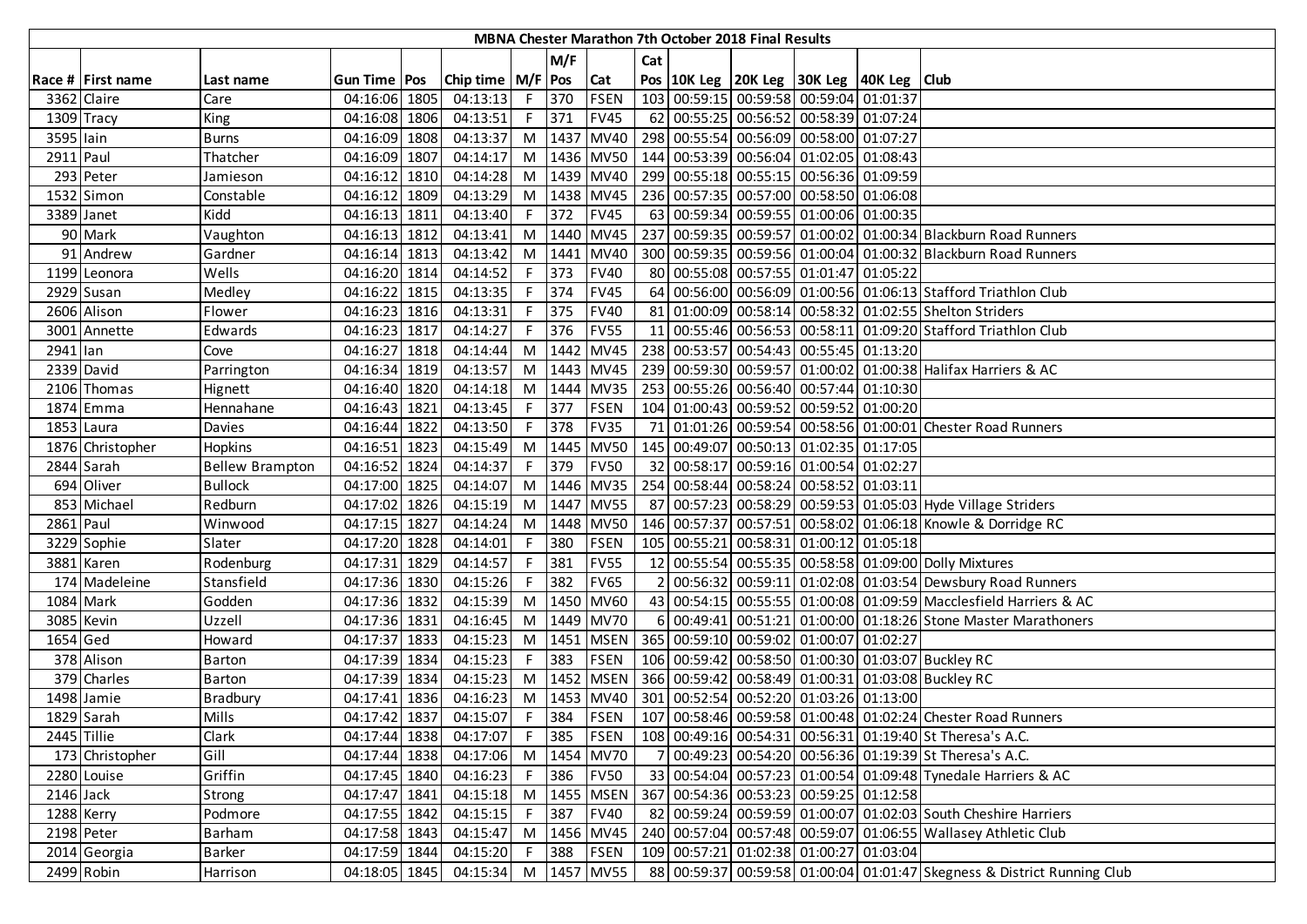|            |                   |             |                |      |                             |     |      |             |     | <b>MBNA Chester Marathon 7th October 2018 Final Results</b> |                                                                            |                                                                     |
|------------|-------------------|-------------|----------------|------|-----------------------------|-----|------|-------------|-----|-------------------------------------------------------------|----------------------------------------------------------------------------|---------------------------------------------------------------------|
|            |                   |             |                |      |                             |     | M/F  |             | Cat |                                                             |                                                                            |                                                                     |
|            | Race # First name | Last name   | Gun Time   Pos |      | Chip time   M/F   Pos   Cat |     |      |             |     |                                                             | Pos 10K Leg 20K Leg 30K Leg 40K Leg Club                                   |                                                                     |
|            | 1798 Jamie        | Bale        | 04:18:06 1846  |      | 04:15:45                    | $M$ |      | 1458 MV35   |     |                                                             | 255 00:55:20 00:56:10 00:56:38 01:14:12                                    |                                                                     |
|            | 300 Justin        | Birtwistle  | 04:18:07 1847  |      | 04:15:54                    | M   |      | 1459 MV40   |     |                                                             |                                                                            | 302 00:54:48 00:55:44 01:00:18 01:11:15 Accrington road runners     |
|            | 289 John          | Wilkinson   | 04:18:26 1848  |      | 04:15:37                    | M   |      | 1460 MV40   |     |                                                             | 303 00:56:10 00:56:37 00:59:12 01:07:42                                    |                                                                     |
| $1427$ Ben |                   | Walton      | 04:18:29 1849  |      | 04:15:50                    | M   |      | 1461 MSEN   |     |                                                             |                                                                            | 368 00:57:39 00:58:34 01:00:20 01:04:39 Run Sandymoor               |
|            | 1638 David        | Lawton      | 04:18:30 1850  |      | 04:15:59                    | M   |      | 1462 MV40   |     |                                                             | 304 00:56:06 00:58:12 01:01:48 01:05:44                                    |                                                                     |
| 2993 Leon  |                   | Summerfield | 04:18:30 1851  |      | 04:17:24                    | M   |      | 1463 MV45   |     |                                                             | 241 00:52:57 00:53:28 01:02:58 01:12:17                                    |                                                                     |
|            | 1184 David        | Crawford    | 04:18:37       | 1852 | 04:16:33                    | M   |      | 1464 MV65   |     |                                                             |                                                                            | 12 00:56:42 00:57:48 01:00:16 01:07:29 Horwich R M I Harriers       |
|            | 1508 Andrew       | Russell     | 04:18:38 1853  |      | 04:15:58                    | M   |      | 1465 MV60   |     |                                                             | 44 00:54:23 00:54:34 01:01:52 01:10:40                                     |                                                                     |
|            | 1115 Cornel       | Simons      | 04:18:47       | 1854 | 04:17:01                    | M   |      | 1466 MV45   |     |                                                             |                                                                            | 242 00:53:24 00:54:23 00:58:55 01:14:00 Vegan Runners UK            |
| 1759 Ruby  |                   | Enion       | 04:18:49 1855  |      | 04:16:39                    |     | 389  | <b>FV35</b> |     |                                                             | 72 00:55:30 00:56:33 00:59:00 01:09:25                                     |                                                                     |
|            | 1763 Andrew       | Leishman    | 04:18:54       | 1856 | 04:15:32                    | M   | 1467 | <b>MSEN</b> |     |                                                             |                                                                            | 369 01:03:04 01:01:47 00:57:19 00:59:57 West Cheshire Athletic Club |
| 3097 John  |                   | Scullion    | 04:19:03 1857  |      | 04:16:16                    | M   |      | 1468 MV60   |     |                                                             | 45 00:57:09 00:57:10 00:58:29 01:07:58                                     |                                                                     |
|            | 2005 Donna Claire | Cross       | 04:19:05 1858  |      | 04:15:24                    | F   | 390  | <b>FV40</b> |     |                                                             | 83 01:02:10 01:02:26 00:59:58 00:58:34                                     |                                                                     |
| 2000 Andy  |                   | Redmond     | 04:19:05 1858  |      | 04:15:25                    | M   | 1469 | <b>MV50</b> |     |                                                             | 147 01:02:10 01:02:25 00:59:58 00:58:35                                    |                                                                     |
| 1760 Jules |                   | Franklin    | 04:19:06 1860  |      | 04:16:56                    | F.  | 391  | <b>FV35</b> |     |                                                             | 73 00:54:32 00:55:32 01:00:07 01:12:21                                     |                                                                     |
|            | 622 Dave          | Owen        | 04:19:10 1861  |      | 04:16:31                    | M   |      | 1470 MV50   |     |                                                             | 148 00:55:16 00:55:56 01:01:24 01:09:12                                    |                                                                     |
|            | 3665 James        | Quaey       | 04:19:18 1862  |      | 04:16:05                    | M   |      | 1471 MV45   |     |                                                             | 243 01:02:53 01:02:12 00:58:50 00:58:49                                    |                                                                     |
|            | 3940 Maciej       | Jarno       | 04:19:35 1863  |      | 04:17:37                    | M   |      | 1472 MV35   |     |                                                             | 256 00:59:09 01:00:00 01:00:38 01:03:35                                    |                                                                     |
| 2935 Andy  |                   | Mcvinnie    | 04:19:37       | 1864 | 04:16:55                    | M   |      | 1473 MV45   |     |                                                             |                                                                            | 244 00:59:30 01:00:02 00:59:19 01:02:35 Rugeley Runners             |
|            | 936 Steve         | Chase       | 04:19:40 1865  |      | 04:18:49                    | M   |      | 1474 MV35   |     |                                                             | 257 00:49:52 00:51:27 01:06:54 01:16:28                                    |                                                                     |
|            | 652 Laura         | Bell        | 04:19:43 1867  |      | 04:16:44                    | F   | 392  | <b>FSEN</b> |     |                                                             | 110 00:59:50 00:59:49 01:00:27 01:03:04                                    |                                                                     |
|            | 673 Katherine     | Gallagher   | 04:19:43 1868  |      | 04:16:44                    |     | 393  | <b>FSEN</b> |     |                                                             | 111 00:59:50 00:59:48 01:00:28 01:03:04                                    |                                                                     |
| 3835 Jeff  |                   | Watson      | 04:19:43 1866  |      | 04:16:18                    | M   |      | 1475 MV45   |     |                                                             |                                                                            | 245 01:02:12 01:03:46 00:59:45 00:58:07 Yeovil Town RRC             |
| 2542 Tara  |                   | Hilton      | 04:19:45       | 1869 | 04:16:56                    |     | 394  | <b>FV45</b> |     |                                                             | 65 00:56:22 00:58:58 01:01:55 01:04:34                                     |                                                                     |
|            | 2585 Anthony      | Galley      | 04:19:46       | 1870 | 04:17:56                    | M   | 1476 | <b>MSEN</b> |     |                                                             | 370 00:55:55 00:56:29 00:56:30 01:11:53                                    |                                                                     |
| $625$ Kim  |                   | Kenny       | 04:19:48 1871  |      | 04:17:41                    | F.  | 395  | <b>FV35</b> |     |                                                             |                                                                            | 74 00:55:51 00:58:17 01:02:05 01:07:04 Harmeny Athletic Club        |
| 2592 Pete  |                   | Doughty     | 04:19:52       | 1872 | 04:17:03                    | M   | 1477 | <b>MV50</b> |     |                                                             | 149 00:55:59 00:56:14 00:56:36 01:10:21                                    |                                                                     |
| 1473 John  |                   | Cropper     | 04:19:53 1873  |      | 04:16:18                    | M   |      | 1478 MV40   |     |                                                             | 305 00:53:31 00:55:51 01:00:59 01:12:17                                    |                                                                     |
|            | 630 George        | Sherriffs   | 04:19:53 1873  |      | 04:17:56                    | M   |      | 1478 MV55   |     |                                                             | 89 00:52:53 00:55:23 01:01:47 01:13:04                                     |                                                                     |
|            | 2242 Artur        | Wolny       | 04:19:54 1875  |      | 04:17:14                    | M   |      | 1480 MSEN   |     |                                                             | 371 00:54:28 00:54:28 00:59:12 01:15:25                                    |                                                                     |
| 3146 lan   |                   | Yallop      | 04:19:55 1876  |      | 04:16:56                    | M   |      | 1481 MV55   |     |                                                             | 90 00:58:23 00:58:59 00:59:56 01:04:50                                     |                                                                     |
|            | 1943 Caroline     | Vaughan     | 04:20:01       | 1877 | 04:18:07                    |     | 396  | <b>FV40</b> |     |                                                             | 84 00:55:46 00:56:51 00:59:51 01:09:24                                     |                                                                     |
|            | 3634 Andy         | Kilby       | 04:20:03 1878  |      | 04:17:41                    | M   |      | 1482 MV60   |     |                                                             |                                                                            | 46 00:55:30 00:56:35 00:57:13 01:12:05 Dursley Running Club         |
|            | 3686 Helen        | Hall        | 04:20:12 1880  |      | 04:17:19                    | - F |      | 397 FV35    |     |                                                             | 75 00:58:22 00:58:53 01:00:55 01:05:08                                     |                                                                     |
|            | 1539 Daniel       | Kershaw     | 04:20:12 1879  |      | 04:19:28                    | M   |      |             |     |                                                             | 1483   MSEN   372   00:44:56   00:49:49   01:05:02   01:26:07              |                                                                     |
| 3844 Chris |                   | McDonald    | 04:20:25 1881  |      |                             |     |      |             |     |                                                             | 04:17:33 M   1484   MSEN   373   00:57:20   00:57:41   00:59:56   01:06:34 |                                                                     |
|            | 1292 Mark         | Randell     | 04:20:29 1882  |      | 04:18:49                    | M   |      | 1485 MV45   |     |                                                             |                                                                            | 246 00:52:49 00:55:55 01:00:36 01:14:11 South Cheshire Harriers     |
| 3518 lan   |                   | Watkins     | 04:20:35 1883  |      | 04:18:08                    | M   |      | 1486 MV55   |     |                                                             |                                                                            | 91 00:56:59 00:58:04 00:59:22 01:07:09 Lingfield RC                 |
|            | 2354 David        | Logan       | 04:20:36 1884  |      | 04:18:16                    | M   |      | 1487 MV35   |     |                                                             | 258 00:55:42 00:57:05 00:59:16 01:10:24                                    |                                                                     |
| 1369 Alan  |                   | Webb        | 04:20:40 1885  |      | 04:18:38                    | M   |      | 1488 MV50   |     |                                                             |                                                                            | 150 00:55:59 00:55:58 00:55:19 01:18:06 North East Marathon Club    |
| 2366 John  |                   | Kennedy     | 04:20:41 1886  |      | 04:17:25 M 1489 MV55        |     |      |             |     |                                                             | 92 01:00:36 00:59:17 00:59:53 01:02:56                                     |                                                                     |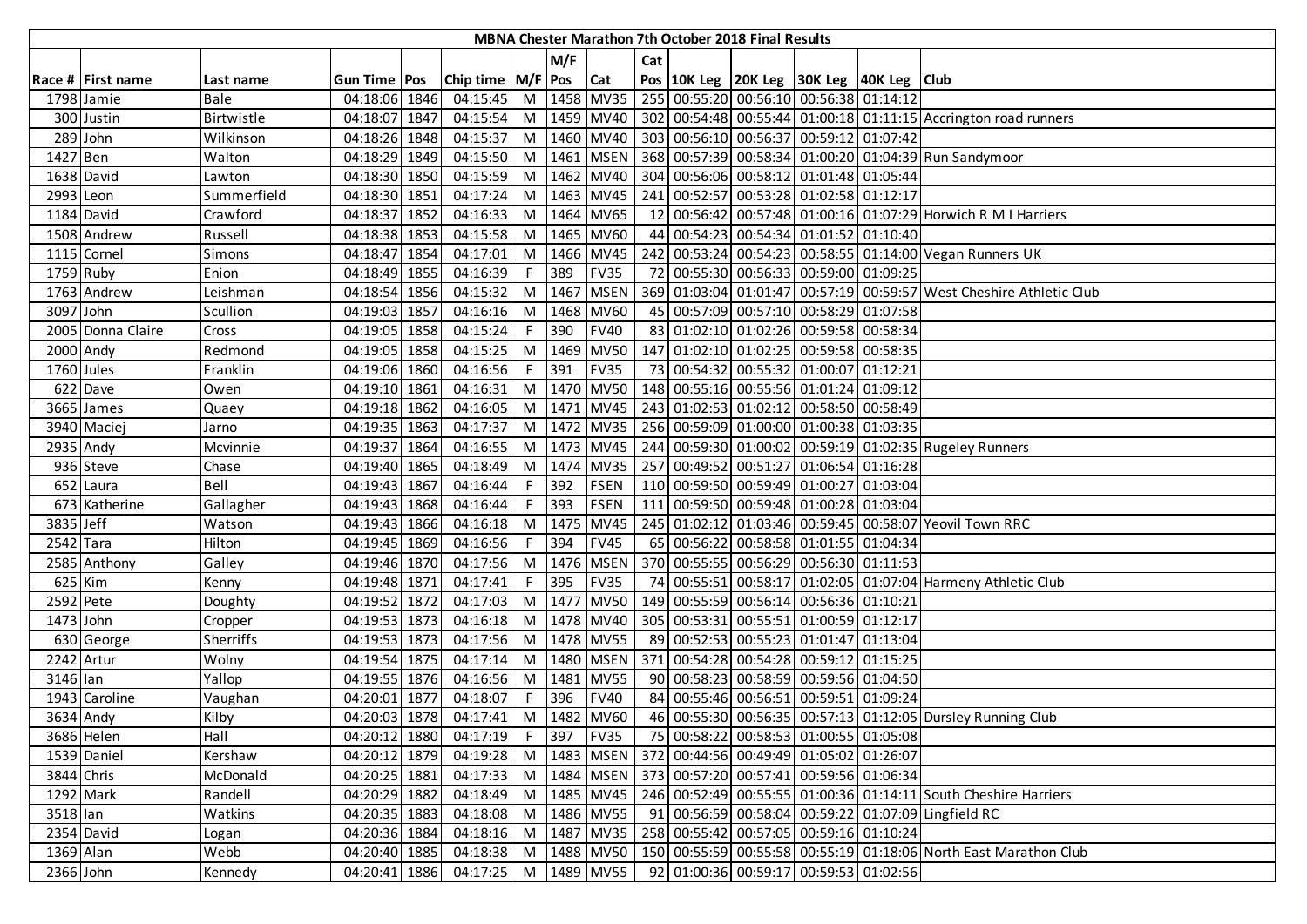|          |                   |                |                |      |                       |    |       |             |     | <b>MBNA Chester Marathon 7th October 2018 Final Results</b> |                                                    |                                                                  |
|----------|-------------------|----------------|----------------|------|-----------------------|----|-------|-------------|-----|-------------------------------------------------------------|----------------------------------------------------|------------------------------------------------------------------|
|          |                   |                |                |      |                       |    | M/F   |             | Cat |                                                             |                                                    |                                                                  |
|          | Race # First name | Last name      | Gun Time   Pos |      | Chip time   M/F   Pos |    |       | Cat         |     |                                                             | Pos   10K Leg   20K Leg   30K Leg   40K Leg   Club |                                                                  |
|          | 1750 Sophie       | Horsford       | 04:20:45 1887  |      | 04:18:16              | F. | 398   | <b>FSEN</b> |     |                                                             | 112 00:56:37 00:57:42 01:02:47 01:07:28            |                                                                  |
|          | 3463 Catherine    | Stoneman       | 04:20:45 1889  |      | 04:18:16              | F. | 399   | <b>FV35</b> |     |                                                             | 76 00:56:38 00:57:43 01:02:46 01:07:29             |                                                                  |
|          | 216 Frederick     | Streatfield    | 04:20:45 1887  |      | 04:19:07              | M  |       | 1490 MV65   |     |                                                             |                                                    | 13 00:52:50 00:54:00 01:02:45 01:12:57 Larkfield Athletics Club  |
|          | 1958 Simon        | Howe           | 04:20:49 1890  |      | 04:17:44              | M  |       | 1491 MV45   |     |                                                             | 247 00:59:09 00:59:55 01:00:25 01:02:51            |                                                                  |
|          | 3227 James        | Abrahams       | 04:21:01       | 1891 | 04:18:14              | M  |       | 1492 MSEN   |     |                                                             | 374 00:59:25 00:59:28 00:59:43 01:06:54            |                                                                  |
| 2207 Rob |                   | Davies         | 04:21:05 1892  |      | 04:18:42              | M  |       | 1493 MV35   |     |                                                             | 259 00:54:28 00:55:14 00:57:12 01:13:30            |                                                                  |
|          | 1439 Lorraine     | Richardson     | 04:21:10 1893  |      | 04:18:58              |    | 400   | <b>FV40</b> |     |                                                             | 85 00:57:02 01:00:40 01:02:11 01:03:11             |                                                                  |
|          | 893 Kevin         | Taylor         | 04:21:18 1894  |      | 04:18:20              | M  |       | 1494 MV40   |     |                                                             | 306 00:52:30 00:52:14 00:56:59 01:18:47            |                                                                  |
|          | 2428 Daniel       | Dobson         | 04:21:27 1895  |      | 04:18:28              | M  |       | 1495 MSEN   |     |                                                             |                                                    | 375 00:55:20 00:57:13 01:01:22 01:11:06 Horsforth Harriers       |
|          | 562 Jenny         | Scott          | 04:21:28 1896  |      | 04:18:42              |    | 401   | <b>FSEN</b> |     |                                                             | 113 00:59:23 00:58:28 01:00:19 01:05:07            |                                                                  |
|          | 3289 Lucy         | Hurley         | 04:21:31       | 1897 | 04:18:47              |    | 402   | <b>FSEN</b> |     |                                                             |                                                    | 114 00:59:27 01:00:36 01:02:49 01:02:55 North Herts RRC          |
|          | 609 William       | Gordon         | 04:21:34       | 1898 | 04:18:28              | M  | 1496  | <b>MV55</b> |     |                                                             | 93 00:56:12 00:56:00 00:59:25 01:12:07             |                                                                  |
|          | 610 Kerry         | Gillon         | 04:21:35 1899  |      | 04:18:29              | F  | 403   | <b>FSEN</b> |     |                                                             | 115 00:56:13 00:56:00 00:59:24 01:12:07            |                                                                  |
|          | 3168 Andy         | Coward         | 04:21:35 1900  |      | 04:18:59              | M  | 1497  | <b>MV50</b> |     |                                                             |                                                    | 151 00:58:45 00:59:19 00:59:31 01:04:55 Pershore Plum Plodders   |
|          | 1234 Steve        | Grainger       | 04:21:36 1901  |      | 04:19:17              | M  |       | 1498 MV55   |     |                                                             |                                                    | 94 00:56:39 00:57:42 01:02:07 01:07:26 Mossley AFC Running Club  |
|          | 3193 Darren       | Owen-Jones     | 04:21:41 1902  |      | 04:19:46              | M  |       | 1499 MV45   |     |                                                             |                                                    | 248 00:55:29 00:56:30 00:58:42 01:11:49 Wrekin Road Runners      |
|          | 3760 Colin        | Fox            | 04:21:48 1903  |      | 04:18:50              | M  |       | 1500 MV35   |     |                                                             |                                                    | 260 00:56:04 00:57:32 01:00:48 01:08:42 BTR Road Runners         |
|          | 3640 Jackie       | Riley          | 04:21:53 1904  |      | 04:18:53              | F. | 404   | <b>FV55</b> |     |                                                             |                                                    | 13 00:56:52 00:54:52 01:00:34 01:12:15 Bitton Road Runners       |
|          | 499 Carol         | Cherry         | 04:21:54 1905  |      | 04:20:04              | F. | 405   | <b>FV50</b> |     |                                                             |                                                    | 34 00:54:20 00:56:28 01:00:37 01:12:34 Evesham Vale Running Club |
|          | 3664 Kathryn      | Rylance        | 04:21:56 1906  |      | 04:19:21              |    | 406   | <b>FSEN</b> |     |                                                             | 116 01:02:48 01:00:42 01:00:32 01:01:32            |                                                                  |
| 1514 Roy |                   | Carthy         | 04:21:58 1907  |      | 04:19:18              | M  | 1501  | <b>MV40</b> |     |                                                             | 307 00:58:58 00:58:43 01:00:48 01:06:01            |                                                                  |
|          | 3045 Brian        | Mitchell       | 04:22:04 1908  |      | 04:18:43              | M  |       | 1502 MV55   |     |                                                             | 95 01:01:25 01:01:31 01:00:29 01:01:00             |                                                                  |
|          | 1811 Josh         | Carew          | 04:22:06 1909  |      | 04:20:51              | M  |       | 1503 MSEN   |     |                                                             |                                                    | 376 00:57:25 00:59:25 01:02:59 01:07:59 Pearl Lane Sprint Club   |
|          | 2008 Curtis       | Davies         | 04:22:12       | 1910 | 04:19:02              | M  |       | 1504 MSEN   |     |                                                             | 377 01:02:58 01:02:37 01:01:48 00:59:26            |                                                                  |
|          | 3473 Katharyn     | Gladwell       | 04:22:15       | 1911 | 04:19:07              | F  | 407   | <b>FV45</b> |     |                                                             | 66 01:01:02 01:01:09 01:01:01 01:02:15             |                                                                  |
|          | 1808 Daniel       | Parsons        | 04:22:15 1912  |      | 04:19:41              | M  | 1505  | <b>MV40</b> |     |                                                             | 308 00:55:14 00:57:41 01:04:32 01:06:58            |                                                                  |
|          | 3113 Sarah        | Pearce         | 04:22:30 1913  |      | 04:19:56              |    | 408   | <b>FV40</b> |     |                                                             |                                                    | 86 00:59:25 01:00:01 01:00:30 01:05:40 Dolly Mixtures            |
| 2759 Roy |                   | Marchant       | 04:22:32 1914  |      | 04:20:20              | M  |       | 1506 MV35   |     |                                                             |                                                    | 261 00:56:30 00:56:18 00:58:12 01:12:04 Kenilworth Runners       |
|          | 3024 Ethan        | Urdiales-Ball  | 04:22:33 1915  |      | 04:20:33              | M  |       | 1507 MSEN   |     |                                                             | 378 00:56:01 00:56:40 00:56:15 01:15:56            |                                                                  |
|          | 1831 Mike         | Green          | 04:22:36 1916  |      | 04:20:02              | M  |       | 1508 MSEN   |     |                                                             | 379 01:02:23 01:02:48 01:01:53 01:00:02            |                                                                  |
|          | 3625 Megan        | Schmid         | 04:22:47 1917  |      | 04:19:52              | F. | 409   | <b>FV35</b> |     |                                                             |                                                    | 77 00:59:13 00:59:59 01:00:58 01:06:21 Newquay Road Runners      |
|          | 410 Sandra        | Martin         | 04:22:48 1918  |      | 04:19:41              |    | 410   | <b>FV50</b> |     |                                                             |                                                    | 35 01:01:00 01:01:28 01:01:00 01:02:13 Quakers Running Club      |
|          | 3652 Angela       | <b>Bushell</b> | 04:22:50 1919  |      | 04:20:51              | F. | 411   | <b>FV45</b> |     |                                                             |                                                    | 67 00:55:45 00:56:54 01:03:10 01:09:01 Thornbury RC              |
| 1365 Sam |                   | Lawrence       | 04:22:51 1920  |      | 04:20:18              |    | F 412 | <b>FSEN</b> |     |                                                             | 117 00:59:34 00:59:57 01:00:04 01:06:19            |                                                                  |
|          | 1655 Njideka      | Agwuna         | 04:22:55 1921  |      | 04:20:59              | F. | 413   | <b>FV45</b> |     |                                                             |                                                    | 68 01:02:25 01:02:09 01:02:22 01:01:18 Penny Lane Striders       |
|          | 924 Karina        | Demaine        | 04:22:58 1922  |      | 04:20:00              | F  | 414   | <b>FV45</b> |     |                                                             | 69 01:01:53 01:00:18 01:01:04 01:02:27             |                                                                  |
|          | 925 Carol         | Hayhurst       | 04:22:58 1923  |      | 04:20:01              |    | 415   | <b>FV45</b> |     |                                                             | 70 01:01:53 01:00:19 01:01:03 01:02:27             |                                                                  |
|          | 747 Lee           | Mangan         | 04:22:59 1924  |      | 04:19:30              | M  |       | 1509 MV40   |     |                                                             |                                                    | 309 01:01:28 00:57:04 01:02:52 01:04:22 Wesham Road Runners & AC |
|          | 2071 Leighton     | Johnson        | 04:23:04 1925  |      | 04:20:49              | M  |       | 1510 MV40   |     |                                                             | 310 00:57:46 00:59:11 01:01:05 01:08:53            |                                                                  |
|          | 1231 David        | Nixon          | 04:23:06 1926  |      | 04:20:23              | M  |       | 1511 MV45   |     |                                                             | 249 01:00:24 01:00:47 01:00:23 01:03:21            |                                                                  |
| 3791 Guy |                   | Calcagno       | 04:23:09 1927  |      | 04:21:53 M            |    |       |             |     |                                                             | 1512 MV40 311 00:49:30 00:53:25 01:19:33 01:05:28  |                                                                  |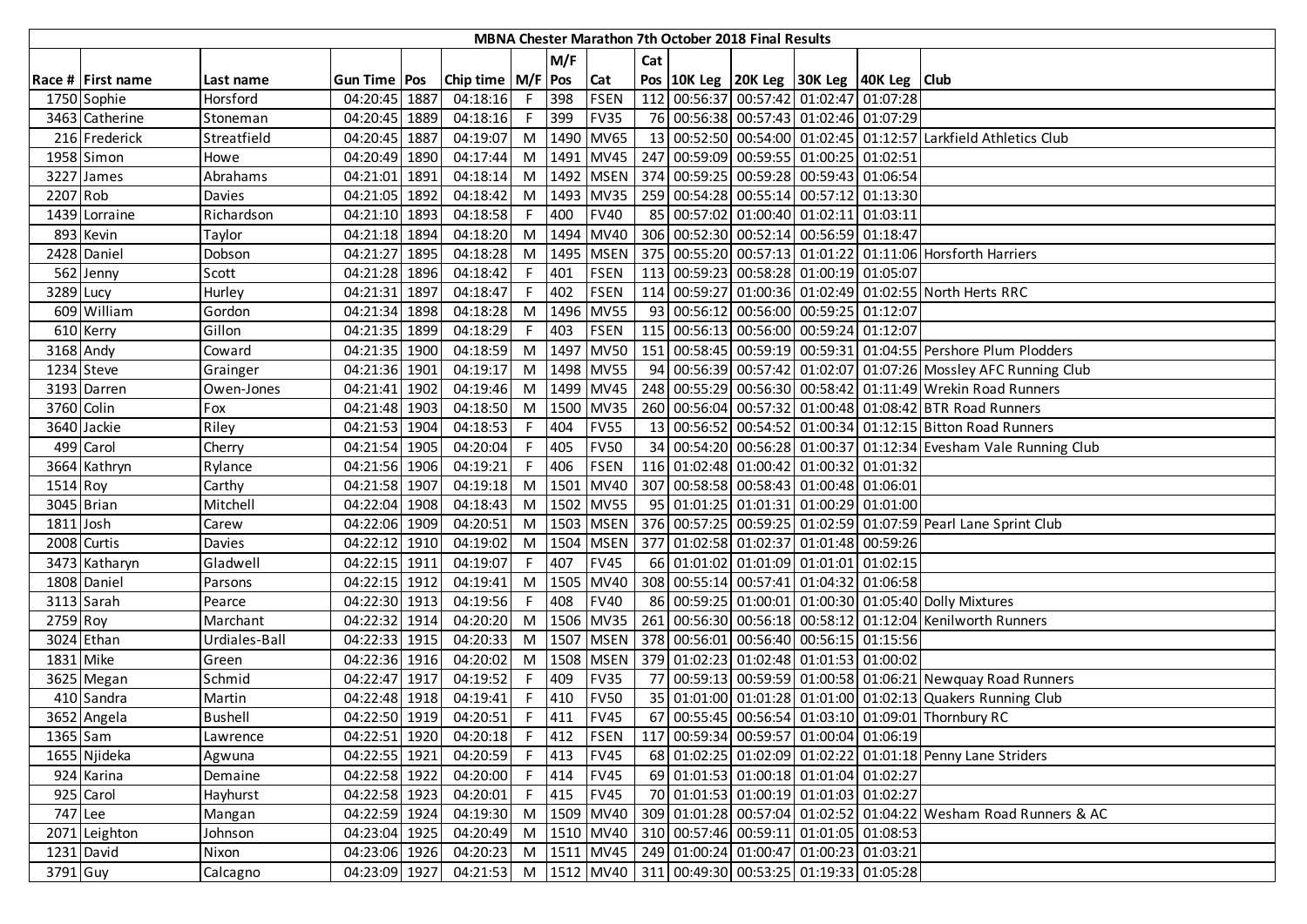|            |                   |               |                |      |                             |    |         |                 |     | <b>MBNA Chester Marathon 7th October 2018 Final Results</b> |                                                                  |          |                                                                             |
|------------|-------------------|---------------|----------------|------|-----------------------------|----|---------|-----------------|-----|-------------------------------------------------------------|------------------------------------------------------------------|----------|-----------------------------------------------------------------------------|
|            |                   |               |                |      |                             |    | M/F     |                 | Cat |                                                             |                                                                  |          |                                                                             |
|            | Race # First name | Last name     | Gun Time   Pos |      | Chip time   M/F   Pos   Cat |    |         |                 |     |                                                             | Pos   10K Leg   20K Leg   30K Leg   40K Leg   Club               |          |                                                                             |
|            | 2879 Mark         | Shanahan      | 04:23:13 1928  |      | 04:20:18                    |    |         | M 1513 MSEN     |     |                                                             | 380 00:59:13 00:59:57 01:00:04 01:06:49                          |          |                                                                             |
| 2949 Ben   |                   | Laud          | 04:23:14 1929  |      | 04:22:05                    |    |         | M 1514 MV35     |     |                                                             | 262 00:48:51 00:49:03 00:48:19 01:29:29                          |          |                                                                             |
|            | 311 Liga          | Jekabsone     | 04:23:17 1930  |      | 04:21:32                    |    | F 416   | <b>FSEN</b>     |     |                                                             | 118 00:55:42 00:56:40 01:02:27 01:11:38                          |          |                                                                             |
|            | 697 Natalie       | Lewis         | 04:23:28 1931  |      | 04:20:19                    |    | F 417   | <b>FSEN</b>     |     |                                                             |                                                                  |          | 119 01:00:10 01:00:35 01:02:07 01:03:47 Red Rose Road Runners               |
|            | 871 Amy           | <b>Burt</b>   | 04:23:30 1933  |      | 04:21:47                    |    | F 418   | <b>FSEN</b>     |     |                                                             | 120 00:57:54 01:01:00 01:03:06 01:05:37                          |          |                                                                             |
|            | 2350 Stephen      | Waud          | 04:23:30 1932  |      | 04:21:48                    |    |         | M 1515 MV50     |     |                                                             | 152 00:57:55 01:01:00 01:03:06 01:05:37                          |          |                                                                             |
|            | 2181 Margaret     | Haslam        | 04:23:36 1934  |      | 04:22:52                    | F. | 419     | <b>FV50</b>     |     |                                                             | 36 00:53:24 00:58:59 01:02:02 01:14:56                           |          |                                                                             |
|            | 3756 Sarah        | Sutcliffe     | 04:23:40 1936  |      | 04:20:36                    | F. | 420     | <b>FV40</b>     |     |                                                             |                                                                  |          | 87 01:02:06 01:00:27 00:57:24 01:06:16 Ramsbottom Running Club              |
|            | 3865 Brett        | Norris        | 04:23:40 1935  |      | 04:20:01                    |    |         | M 1516 MV35     |     |                                                             | 263 01:01:32 01:03:37 00:58:13 01:02:16                          |          |                                                                             |
|            | 858 James         | Benfield      | 04:23:41 1937  |      | 04:21:10                    |    |         | M 1517 MSEN     |     |                                                             | 381 00:55:37 00:55:41 00:56:26 01:16:20                          |          |                                                                             |
| 2387 Neil  |                   | Smith         | 04:23:43 1938  |      | 04:21:20                    |    |         | M 1518 MV55     |     |                                                             | 96 00:56:49 00:57:58 01:01:06 01:09:52                           |          |                                                                             |
| 1920 Matt  |                   | Watkins       | 04:23:44 1939  |      | 04:21:51                    |    |         | M 1519 MV35     |     |                                                             | 264 00:53:37 00:53:57 00:56:35 01:21:23                          |          |                                                                             |
|            | 507 Gillian       | Mitchell      | 04:23:48 1940  |      | 04:20:45                    |    | $F$ 421 | <b>FV50</b>     |     |                                                             |                                                                  |          | 37 01:01:57 01:00:43 01:01:01 01:03:28 Wolverhampton & Bilston              |
|            | 484 Noel          | de Freitas    | 04:23:49 1941  |      | 04:21:21                    |    | M 1520  | <b>MV45</b>     |     |                                                             | 250 00:55:49 00:57:06 01:01:22                                   | 01:11:02 |                                                                             |
| 3618 Roni  |                   | Margerison    | 04:23:51 1942  |      | 04:21:19                    |    | $F$ 422 | <b>FV40</b>     |     |                                                             |                                                                  |          | 88 00:59:35 00:59:56 01:06:24 01:02:17 Lliswerry Runners                    |
|            | 890 Jillian       | Heywood       | 04:23:52 1943  |      | 04:21:13                    |    | F 423   | <b>FV45</b>     |     |                                                             |                                                                  |          | 71 00:56:40 00:58:11 01:02:34 01:10:02 Royton Road Runners                  |
|            | 1121 Kirsty       | Mottershead   | 04:23:57 1944  |      | 04:21:20                    | F. | 424     | <b>FSEN</b>     |     |                                                             | 121 00:59:29 01:00:01 01:01:40 01:05:40                          |          |                                                                             |
|            | 2101 Andrew       | Mottershead   | 04:23:57 1945  |      | 04:21:29                    |    |         | M 1521 MV45     |     |                                                             | 251 00:54:20 00:54:35 00:57:03 01:19:51                          |          |                                                                             |
|            | 2117 Marc         | Roberts       | 04:23:59 1946  |      | 04:20:48                    |    |         | M   1522   MSEN |     |                                                             | 382 00:58:57 00:57:25 00:57:36 01:11:10                          |          |                                                                             |
|            | 3913 Dylon        | Szabo         | 04:24:04 1947  |      | 04:22:51                    |    |         | M   1523   MSEN |     |                                                             |                                                                  |          | 383 00:56:45 00:56:50 01:01:17 01:13:04 Run Sandymoor                       |
|            | 1248 Donal        | Murphy        | 04:24:04 1948  |      | 04:21:36                    |    |         | M 1524 MV50     |     |                                                             | 153 00:57:36 00:57:48 01:00:27 01:10:49                          |          |                                                                             |
|            | 3953 Badman       | Winkler       | 04:24:12 1949  |      | 04:22:22                    |    |         | M 1525 MSEN     |     |                                                             | 384 00:52:09 00:53:13 00:59:42 01:21:08                          |          |                                                                             |
| 2868 Sian  |                   | Bennett       | 04:24:14 1950  |      | 04:21:05                    |    | F 425   | FSEN            |     |                                                             | 122 01:01:01 00:59:38 00:59:59 01:04:56                          |          |                                                                             |
|            | 2875 Miles        | Bennett       | 04:24:14 1951  |      | 04:21:06                    |    |         |                 |     |                                                             | M  1526   MV50   154   01:01:01   00:59:37   00:59:59   01:04:58 |          |                                                                             |
|            | 759 James         | Abram         | 04:24:19       | 1952 | 04:21:56                    |    |         | M   1527   MSEN |     |                                                             | 385 00:56:20 00:56:10 00:58:11 01:14:13                          |          |                                                                             |
| 3435 Ben   |                   | Rigby         | 04:24:27       | 1953 | 04:21:20                    |    |         | M 1528 MV35     |     |                                                             | 265 00:56:30 00:55:33 01:02:56 01:10:55                          |          |                                                                             |
|            | 2629 Jason        | Hughes        | 04:24:33 1954  |      | 04:21:55                    |    |         | M 1529 MV45     |     |                                                             |                                                                  |          | 252 00:58:37 00:59:23 00:59:24 01:09:28 Smalley Road Runners                |
|            | 1002 Antony       | Chubb         | 04:24:38 1955  |      | 04:21:40                    |    |         | M   1530   MSEN |     |                                                             | 386 01:00:58 01:01:45 01:03:01 01:02:46                          |          |                                                                             |
|            | 2866 Yogita       | <b>Stokes</b> | 04:24:45 1956  |      | 04:22:01                    | F. | 426     | <b>FV40</b>     |     |                                                             |                                                                  |          | 89 00:55:17 00:56:33 01:02:18 01:12:32 Royal Sutton Coldfield Athletic Club |
|            | 1957 Mark         | Newland       | 04:24:45 1957  |      | 04:21:57                    |    |         | M 1531 MV35     |     | 266 01:00:52 01:00:41 01:02:22                              |                                                                  | 01:03:48 |                                                                             |
|            | 1856 Harry        | Field         | 04:24:51 1958  |      | 04:23:24                    |    |         | M 1532 MSEN     |     |                                                             | 387 00:52:09 00:54:35 00:59:48 01:18:56                          |          |                                                                             |
|            | 715 Michelle      | Weir          | 04:24:52 1959  |      | 04:21:59                    | F. | 427     | <b>FV40</b>     |     |                                                             | 90 00:59:02 01:00:10 01:00:04 01:07:23                           |          |                                                                             |
|            | 2444 Brian        | MacNair       | 04:24:52 1960  |      |                             |    |         |                 |     |                                                             | 04:23:07 M   1533 MV40   312 00:54:35 00:56:07 01:04:48 01:12:09 |          |                                                                             |
|            | 2928 Donna        | Harris        | 04:24:56 1961  |      | 04:22:01                    |    | F 428   | <b>FV50</b>     |     |                                                             |                                                                  |          | 38 00:59:14 01:00:19 01:02:11 01:06:03 Chase Harriers                       |
|            | 368 Diane         | Hennigan      | 04:24:56 1962  |      | 04:23:01                    | F. | 429     | <b>FV45</b>     |     |                                                             |                                                                  |          | 72 01:02:26 01:02:08 01:02:22 01:02:13 Penny Lane Striders                  |
| 2886 Judy  |                   | Parkes        | 04:24:58 1965  |      | 04:21:18                    |    | $F$ 431 | <b>FV50</b>     |     |                                                             | 39 01:01:51 01:01:01 01:01:05 01:02:48 Badgers                   |          |                                                                             |
| $138$ Liza |                   | Darroch       | 04:24:58 1963  |      | 04:24:50                    | F  | 430     | <b>FV70</b>     |     |                                                             |                                                                  |          | 00:59:40 01:00:37 01:00:59 01:09:09 Cirencester AC                          |
| 2678 Alan  |                   | Argyle        | 04:24:58 1964  |      | 04:21:18                    |    |         | M 1534 MV65     |     |                                                             | 14 01:01:50 01:01:01 01:01:06 01:02:48 Badgers                   |          |                                                                             |
| 1009 lan   |                   | Jefferies     | 04:24:59 1966  |      | 04:22:31                    |    |         | M 1535 MV55     |     |                                                             | 97 00:59:28 01:00:08 01:00:07 01:07:27                           |          |                                                                             |
|            | 3300 Lindsey      | Rigby         | 04:25:04 1968  |      | 04:22:27                    |    | $F$ 432 | <b>FV50</b>     |     |                                                             |                                                                  |          | 40 00:59:33 01:00:01 01:00:07 01:07:52 Leighton Fun Runners                 |
|            | 2529 Jonathan     | Fenton        | 04:25:04 1967  |      | 04:21:54                    |    |         | M   1536   MV45 |     |                                                             |                                                                  |          | 253 00:59:11 00:59:44 01:00:59 01:06:52 Valley Hill runners                 |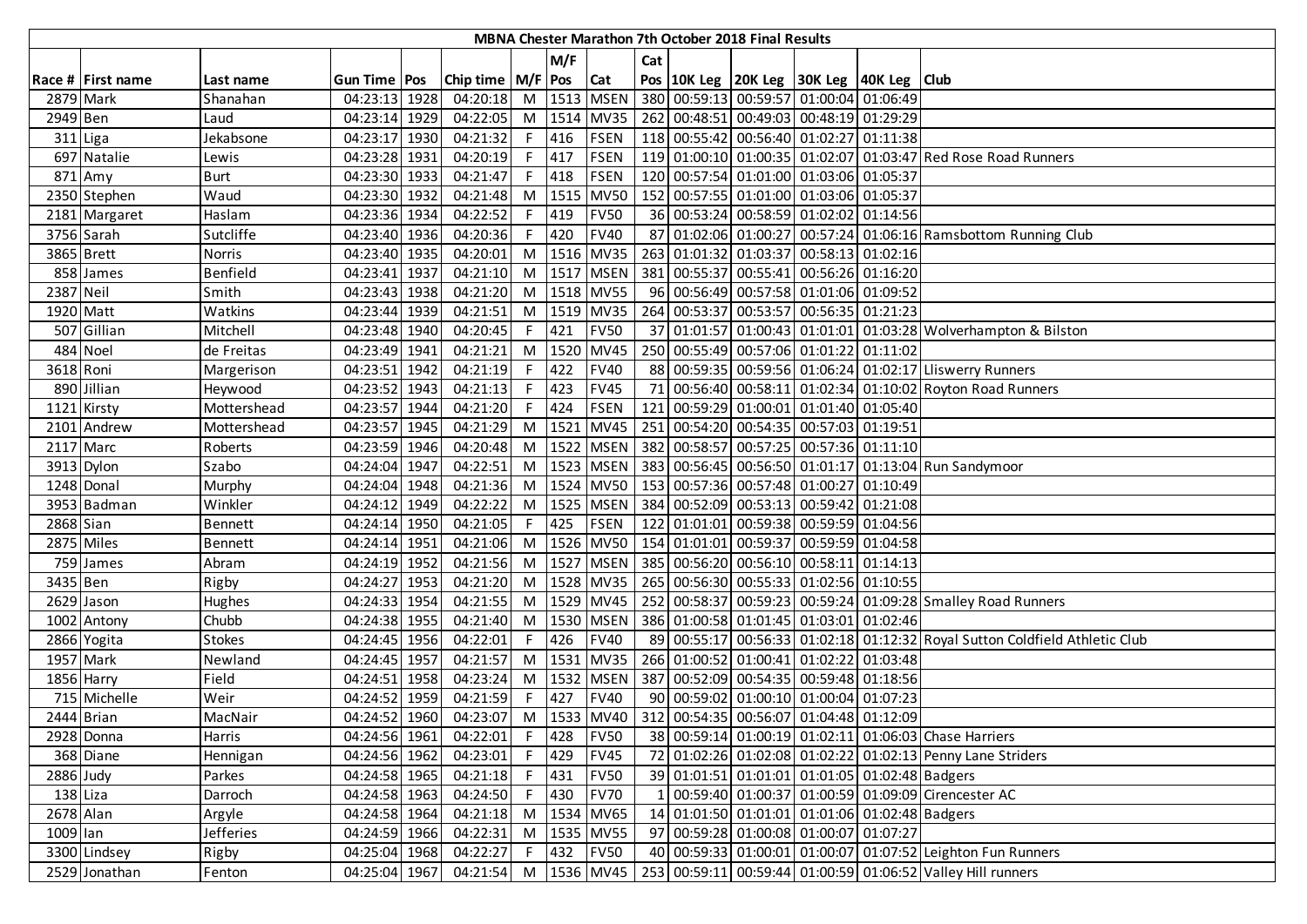|            | MBNA Chester Marathon 7th October 2018 Final Results |                |                |  |                       |    |       |             |     |  |  |                                                                  |  |                                                                      |
|------------|------------------------------------------------------|----------------|----------------|--|-----------------------|----|-------|-------------|-----|--|--|------------------------------------------------------------------|--|----------------------------------------------------------------------|
|            |                                                      |                |                |  |                       |    | M/F   |             | Cat |  |  |                                                                  |  |                                                                      |
|            | Race # First name                                    | Last name      | Gun Time   Pos |  | Chip time   M/F   Pos |    |       | Cat         |     |  |  | Pos   10K Leg   20K Leg   30K Leg   40K Leg   Club               |  |                                                                      |
|            | 3413 Victoria                                        | <b>Bracken</b> | 04:25:09 1969  |  | 04:22:32              |    | F 433 | <b>FV35</b> |     |  |  | 78 00:58:04 00:58:28 01:01:01 01:09:11                           |  |                                                                      |
| 2636 Paul  |                                                      | Phillips       | 04:25:11 1970  |  | 04:21:47              | M  |       | 1537 MV45   |     |  |  | 254 01:03:32 01:02:13 01:02:32 01:01:19                          |  |                                                                      |
| 1560 Craig |                                                      | Cubbins        | 04:25:17 1972  |  | 04:23:36              |    |       | M 1539 MV45 |     |  |  | 255 00:56:07 00:57:01 00:56:16 01:15:58                          |  |                                                                      |
|            | 666 Paul                                             | Neill          | 04:25:17 1971  |  | 04:22:19              |    |       | M 1538 MV50 |     |  |  | 155   01:00:00   01:00:05   01:01:09   01:05:30                  |  |                                                                      |
|            | 3256 Katrina                                         | Rigby          | 04:25:21 1973  |  | 04:22:48              | F  | 434   | <b>FV35</b> |     |  |  |                                                                  |  | 79 00:59:34 00:59:58 01:00:03 01:08:24 Hadleigh Hares AC             |
|            | 991 Stefanie                                         | Underhill      | 04:25:22 1974  |  | 04:22:43              | F. | 435   | <b>FSEN</b> |     |  |  | 123 01:00:26 00:59:15 01:03:06 01:05:28                          |  |                                                                      |
|            | 2010 Richard                                         | Shayle         | 04:25:22 1975  |  | 04:23:35              | M  |       | 1540 MV45   |     |  |  |                                                                  |  | 256 00:52:17 00:52:58 01:03:58 01:19:11 Pensby Runners               |
|            | 722 Michael                                          | Pate           | 04:25:24 1976  |  | 04:22:01              | M  |       | 1541 MV45   |     |  |  |                                                                  |  | 257 01:03:32 01:02:13 01:02:32 01:01:20 100 Marathon Club            |
|            | 586 Jackie                                           | <b>Black</b>   | 04:25:25 1977  |  | 04:23:09              |    | 436   | <b>FV60</b> |     |  |  | 16 00:59:53 01:00:04 01:03:59 01:05:05                           |  |                                                                      |
|            | 234 Malcolm                                          | Kemp           | 04:25:25 1978  |  | 04:25:21              | M  |       | 1542 MV70   |     |  |  |                                                                  |  | 8 00:50:58 00:51:45 00:54:52 01:27:54 Brighton Phoenix               |
|            | 842 Patrick                                          | Noone          | 04:25:27 1979  |  | 04:22:36              | M  |       | 1543 MSEN   |     |  |  | 388 01:03:33 01:01:59 01:01:39 01:02:47                          |  |                                                                      |
|            | 1280 Kymberley                                       | Spragg         | 04:25:29 1980  |  | 04:23:50              | F. | 437   | <b>FSEN</b> |     |  |  | 124 00:53:45 00:56:20 01:03:43 01:14:59                          |  |                                                                      |
|            | 2639 Marc                                            | Sanderson      | 04:25:31 1981  |  | 04:23:08              | M  |       | 1544 MV40   |     |  |  |                                                                  |  | 313 00:55:40 00:56:02 00:58:50 01:16:56 Wellingborough & District AC |
| 1174 Phil  |                                                      | Holden         | 04:25:33 1982  |  | 04:23:07              | M  |       | 1545 MV55   |     |  |  |                                                                  |  | 98 00:55:19 00:56:46 00:58:43 01:13:26 Burnden Road Runners          |
| 1681 Lee   |                                                      | Cunningham     | 04:25:42 1983  |  | 04:22:32              | M  |       | 1546 MV40   |     |  |  |                                                                  |  | 314 01:01:11 01:02:09 01:02:22 01:02:12 Penny Lane Striders          |
| 3449 Ivan  |                                                      | Milatovic      | 04:25:43 1984  |  | 04:23:02              |    |       |             |     |  |  | M  1547   MV40   315   00:54:59   00:55:29   00:56:57   01:17:42 |  |                                                                      |
|            | 2302 Matthew                                         | Smith          | 04:25:46 1985  |  | 04:22:59              |    |       | M 1548 MV45 |     |  |  |                                                                  |  | 258 00:59:22 00:59:58 01:03:27 01:06:58 Hartlepool Run Fit           |
|            | 2391 Victor                                          | Bamfield       | 04:25:55 1986  |  | 04:25:06              |    |       | M 1549 MV40 |     |  |  |                                                                  |  | 316 00:52:03 00:57:21 01:07:04 01:14:09 Keighley & Craven AC         |
|            | 3456 Annie                                           | Harvey         | 04:26:07 1987  |  | 04:23:26              | F. | 438   | <b>FV40</b> |     |  |  | 91 00:59:27 01:00:00 01:00:53 01:07:24                           |  |                                                                      |
| 2472 Guy   |                                                      | Gibson         | 04:26:08 1988  |  | 04:25:20              | M  |       | 1550 MV50   |     |  |  |                                                                  |  | 156 00:51:58 00:57:17 01:08:53 01:13:20 East Hull Harriers & AC      |
|            | $721$ Sam                                            | Braithwaite    | 04:26:15 1989  |  | 04:23:23              | M  | 1551  | <b>MSEN</b> |     |  |  | 389 00:59:46 01:00:43 01:01:26 01:07:33                          |  |                                                                      |
|            | 2505 Samantha                                        | Ferreira       | 04:26:18 1990  |  | 04:23:36              |    | 439   | <b>FSEN</b> |     |  |  | 125 00:56:47 00:58:57 01:03:33 01:09:44                          |  |                                                                      |
| 2230 Ellie |                                                      | Cole           | 04:26:25 1991  |  | 04:24:00              |    | 440   | <b>FSEN</b> |     |  |  | 126 00:59:45 00:59:40 01:01:36 01:07:48                          |  |                                                                      |
|            | 3328 Joanne                                          | Middleton      | 04:26:26 1992  |  | 04:23:31              |    | 441   | <b>FV35</b> |     |  |  | 80 01:02:00 01:05:16 01:03:13 00:59:12                           |  |                                                                      |
| 1975 Anne  |                                                      | Fitzpatrick    | 04:26:34 1993  |  | 04:23:47              | F. | 442   | <b>FSEN</b> |     |  |  | 127 01:01:39 01:03:13 01:01:03 01:03:22                          |  |                                                                      |
|            | 1609 David                                           | Kenny          | 04:26:36 1994  |  | 04:23:36              | M  | 1552  | <b>MSEN</b> |     |  |  | 390 01:03:04 01:02:40 01:00:20 01:03:26                          |  |                                                                      |
|            | 1650 Nichola                                         | D'Cruze        | 04:26:38 1995  |  | 04:24:43              | F. | 443   | <b>FV35</b> |     |  |  |                                                                  |  | 81 01:02:26 01:02:09 01:02:21 01:03:38 Penny Lane Striders           |
|            | 370 Paula                                            | Stuart         | 04:26:38 1996  |  | 04:24:42              | F. | 444   | <b>FV50</b> |     |  |  |                                                                  |  | 41 01:02:24 01:02:10 01:02:21 01:03:38 Penny Lane Striders           |
|            | 2082 Alexander                                       | Fedoseev       | 04:26:39 1997  |  | 04:23:47              | M  |       | 1553 MSEN   |     |  |  | 391 01:03:35 01:02:32 01:03:23 01:01:36                          |  |                                                                      |
|            | 251 Stuart                                           | Colwill        | 04:26:40 1998  |  | 04:26:13              | M  |       | 1554 MV70   |     |  |  |                                                                  |  | 9 00:59:12 01:00:10 01:01:22 01:08:41 Road Runners Club              |
|            | 3125 David                                           | Lewis          | 04:26:43 1999  |  | 04:24:08              | M  |       |             |     |  |  | 1555 MV35 267 00:51:23 00:53:18 00:57:52 01:22:47                |  |                                                                      |
| 1326 Andy  |                                                      | <b>Booth</b>   | 04:26:45 2000  |  | 04:23:45              | M  |       |             |     |  |  | 1556 MV50 157 01:02:47 01:02:40 01:02:34 01:02:40                |  |                                                                      |
| 1313 Liam  |                                                      | Caddick        | 04:26:50 2001  |  | 04:25:21              |    |       |             |     |  |  | M  1557   MSEN   392   00:52:31   00:53:16   01:03:42   01:20:51 |  |                                                                      |
|            | 3949 Simon                                           | Harrald        | 04:26:52 2002  |  | 04:24:05              |    |       | M 1558 MV55 |     |  |  | 99 00:53:09 00:54:26 01:00:39 01:18:08                           |  |                                                                      |
|            | 3646 Bethany                                         | Hancock        | 04:26:58 2003  |  | 04:24:11              |    | F 445 | <b>FSEN</b> |     |  |  | 128 01:03:19 01:02:43 01:02:19 01:02:34                          |  |                                                                      |
| 1000 Alice |                                                      | <b>Bates</b>   | 04:27:02 2004  |  | 04:24:23              |    | F 446 | <b>FSEN</b> |     |  |  | 129 01:01:33 01:01:27 01:01:17 01:04:51                          |  |                                                                      |
|            | 3130 Claire                                          | Sproston       | 04:27:08 2005  |  | 04:24:57              |    | F 447 | <b>FV40</b> |     |  |  |                                                                  |  | 92 00:55:44 00:58:14 01:05:56 01:10:28 Shropshire Shufflers          |
|            | 2002 Darren                                          | Sweeney        | 04:27:11 2006  |  | 04:24:40              |    |       | M 1559 MV35 |     |  |  | 268 00:59:40 01:00:06 01:01:34 01:07:36                          |  |                                                                      |
|            | 565 Penny                                            | Chalk          | 04:27:12 2007  |  | 04:24:40              | F. |       | 448 FSEN    |     |  |  | 130 00:59:54 00:59:38 00:59:57 01:10:55                          |  |                                                                      |
| $917$ Tim  |                                                      | Palmer         | 04:27:12 2007  |  | 04:24:25              | M  |       | 1560 MV35   |     |  |  | 269 00:56:51 00:57:11 00:59:53 01:14:34                          |  |                                                                      |
| 3181 Mel   |                                                      | Lilley         | 04:27:23 2009  |  | 04:25:07              | M  |       |             |     |  |  | 1561 MV55   100 00:57:39 00:58:20 01:03:12 01:11:53              |  |                                                                      |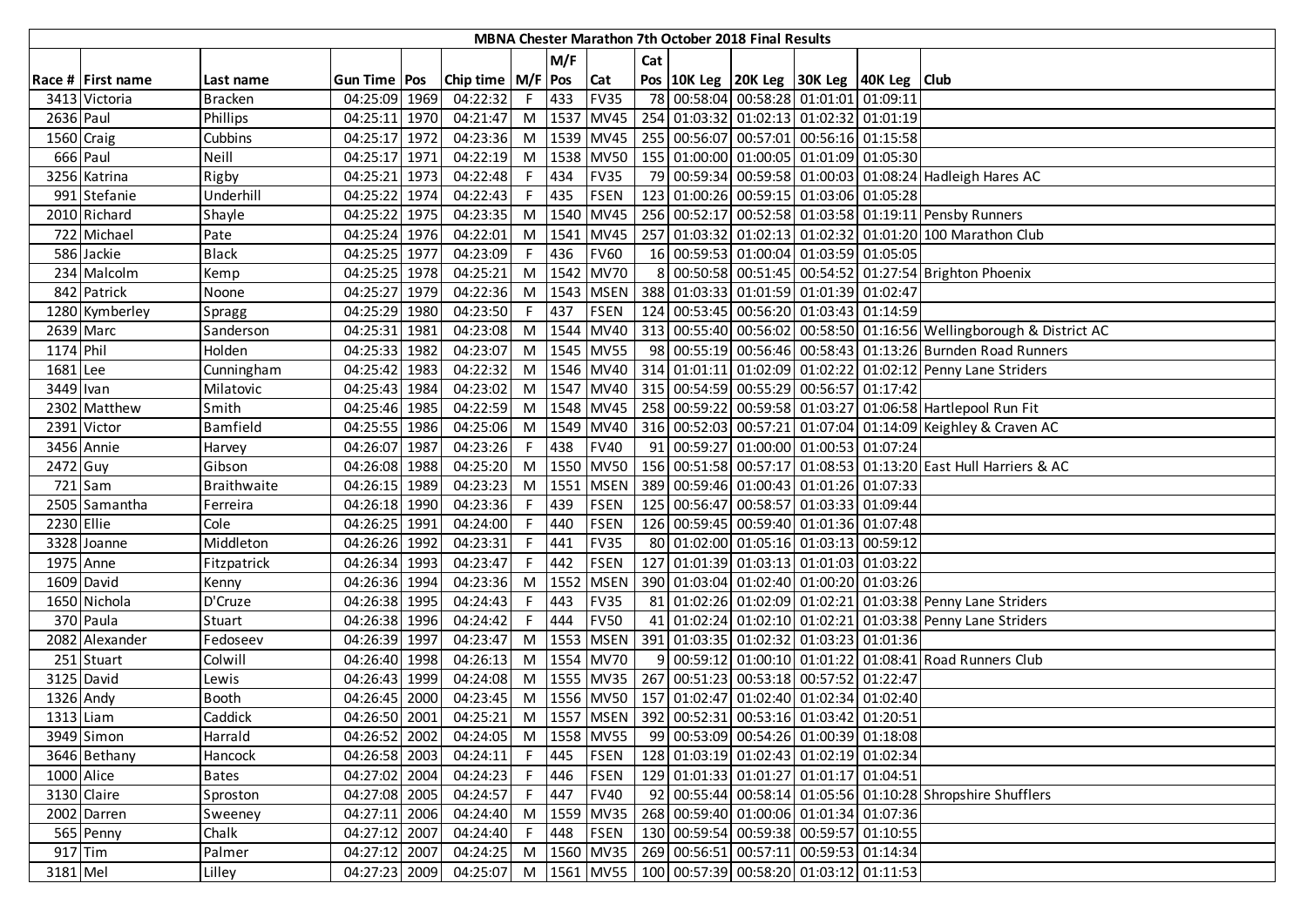| MBNA Chester Marathon 7th October 2018 Final Results |                   |               |                |      |                                                                            |    |         |             |     |  |                       |                                                                  |          |                                                                  |
|------------------------------------------------------|-------------------|---------------|----------------|------|----------------------------------------------------------------------------|----|---------|-------------|-----|--|-----------------------|------------------------------------------------------------------|----------|------------------------------------------------------------------|
|                                                      |                   |               |                |      |                                                                            |    | M/F     |             | Cat |  |                       |                                                                  |          |                                                                  |
|                                                      | Race # First name | Last name     | Gun Time   Pos |      | Chip time   M/F   Pos   Cat                                                |    |         |             |     |  |                       | Pos   10K Leg   20K Leg   30K Leg   40K Leg   Club               |          |                                                                  |
| 2118 Jon                                             |                   | Moate         | 04:27:28 2010  |      | 04:24:46                                                                   |    |         | M 1562 MV40 |     |  |                       | 317 00:59:13 00:58:48 01:00:46 01:10:39                          |          |                                                                  |
|                                                      | 471 Melanie       | Cotton        | 04:27:34 2011  |      | 04:25:03                                                                   |    | F 449   | <b>FV45</b> |     |  |                       | 73 00:59:12 01:01:09 01:03:06 01:06:46                           |          |                                                                  |
| 2461 Sarah                                           |                   | Coleman       | 04:27:36 2013  |      | 04:25:00                                                                   |    | F 450   | <b>FSEN</b> |     |  |                       | 131 00:57:46 00:59:16 01:02:32 01:09:30                          |          |                                                                  |
| 1652 John                                            |                   | Evans         | 04:27:36 2012  |      | 04:24:30                                                                   |    |         | M 1563 MV65 |     |  |                       | 15 01:00:41 01:01:55 01:01:14 01:04:43                           |          |                                                                  |
|                                                      | 1584 Christopher  | <b>Briggs</b> | 04:27:37 2014  |      | 04:25:18                                                                   |    |         |             |     |  |                       | M  1564   MSEN   393   00:54:58   00:55:28   01:05:41   01:17:51 |          |                                                                  |
|                                                      | 862 Jimmy         | McCullough    | 04:27:39 2015  |      | 04:24:41                                                                   |    |         |             |     |  |                       | M  1565   MSEN   394   00:59:34   00:58:10   00:59:27   01:13:34 |          |                                                                  |
| 3859 Paul                                            |                   | White         | 04:27:51       | 2016 | 04:25:11                                                                   |    |         | M 1566 MV55 |     |  |                       | 101 00:55:55 00:58:53 01:02:16 01:09:58 Leg-it                   |          |                                                                  |
|                                                      | 3140 Felicity     | Towers        | 04:27:59 2017  |      | 04:25:19                                                                   | F. | 451     | <b>FSEN</b> |     |  |                       | 132 00:59:24 00:59:29 01:00:32 01:10:23                          |          |                                                                  |
| 3081 Mark                                            |                   | Churton       | 04:27:59 2018  |      | 04:25:23                                                                   |    |         | M 1567 MV45 |     |  |                       |                                                                  |          | 259 00:59:32 00:59:57 01:00:03 01:09:10 Stone Master Marathoners |
|                                                      | 1424 Adam         | Romain        | 04:28:02       | 2019 | 04:26:28                                                                   |    |         | M 1568 MV40 |     |  |                       | 318 00:56:17 00:56:42 00:56:43 01:17:18                          |          |                                                                  |
|                                                      | 1375 Gareth       | Kilshaw       | 04:28:19       | 2020 | 04:25:54                                                                   |    |         | M 1569 MV45 |     |  |                       | 260 00:51:26 00:55:08 01:10:25 01:15:33                          |          |                                                                  |
|                                                      | 1135 Jordan       | Halstead      | 04:28:24       | 2021 | 04:27:09                                                                   |    |         | M 1570 MSEN |     |  |                       | 395 00:52:37 00:54:49 01:05:37 01:17:44                          |          |                                                                  |
| 304 Gill                                             |                   | Longfellow    | 04:28:27       | 2022 | 04:25:36                                                                   | F. | 452     | <b>FV55</b> |     |  |                       | 14 01:01:02 01:01:48 01:02:27 01:05:12                           |          |                                                                  |
| 3796 Lee                                             |                   | Eason         | 04:28:29       | 2023 | 04:26:09                                                                   |    |         | M 1571 MSEN |     |  |                       | 396 00:52:46 00:54:34 01:04:48 01:17:55                          |          |                                                                  |
|                                                      | 3451 Benjamin     | Crew          | 04:28:31       | 2024 | 04:25:36                                                                   |    |         | M 1572 MSEN |     |  |                       | 397 00:59:50 00:59:54 01:02:09 01:08:21                          |          |                                                                  |
|                                                      | 794 David         | Lord          | 04:28:36 2025  |      | 04:25:45                                                                   |    |         | M 1573 MV40 |     |  | 319 00:57:21 00:57:40 |                                                                  | 02:16:15 |                                                                  |
| 1706 Jon                                             |                   | Windle        | 04:28:37 2026  |      | 04:26:45                                                                   |    |         | M 1574 MV45 |     |  |                       |                                                                  |          | 261 01:00:02 01:00:09 01:00:54 01:10:41 Penny Lane Striders      |
|                                                      | 3674 Catherine    | Slatter       | 04:28:41       | 2027 | 04:25:50                                                                   | F  | 453     | <b>FV50</b> |     |  |                       | 42 01:02:02 01:02:42 01:02:26 01:03:41                           |          |                                                                  |
|                                                      | 765 Catherine     | Kimball       | 04:28:42 2028  |      | 04:25:46                                                                   | F. | 454     | <b>FV35</b> |     |  |                       | 82 01:03:38 01:01:13 01:03:39 01:04:09                           |          |                                                                  |
| 2787 Jan                                             |                   | McLure        | 04:28:44       | 2029 | 04:25:29                                                                   | F. | 455     | <b>FV40</b> |     |  |                       |                                                                  |          | 93 01:02:10 01:03:39 01:05:12 01:01:56 Stratford Upon Avon AC    |
| 1487 Paul                                            |                   | Sexton        | 04:28:45       | 2030 | 04:26:13                                                                   |    |         | M 1575 MSEN |     |  |                       | 398 00:59:53 00:59:39 01:00:03 01:06:55                          |          |                                                                  |
| 3370 Scott                                           |                   | Shurmer       | 04:28:47       | 2031 | 04:27:08                                                                   |    |         | M 1576 MV45 |     |  |                       |                                                                  |          | 262 00:54:41 00:54:48 00:58:44 01:22:56 Maidstone Harriers       |
|                                                      | 2235 Robert       | Hughes        | 04:28:49       | 2032 | 04:25:54                                                                   |    |         | M 1577 MSEN |     |  |                       |                                                                  |          | 399 01:02:39 01:01:04 01:03:10 01:05:31 Chester Road Runners     |
| $1186$ Ryan                                          |                   | Crombie       | 04:28:50       | 2033 | 04:26:34                                                                   |    |         | M 1578 MSEN |     |  |                       | 400 00:53:14 00:57:22 01:08:49 01:15:15                          |          |                                                                  |
| 406 lain                                             |                   | Arnison       | 04:28:56       | 2034 | 04:26:52                                                                   |    |         | M 1579 MV45 |     |  |                       |                                                                  |          | 263 00:57:35 00:57:02 00:59:44 01:14:06 Pensby Runners           |
|                                                      | 3306 Christine    | Ayers         | 04:29:05       | 2035 | 04:26:28                                                                   | F. | 456     | <b>FV65</b> |     |  |                       |                                                                  |          | 00:59:32 01:00:06 01:02:29 01:08:15 Leighton Fun Runners         |
|                                                      | 567 Christina     | Whittenbury   | 04:29:11       | 2036 | 04:25:59                                                                   | F. | 457     | <b>FV45</b> |     |  |                       | 74 01:03:10 01:02:45 01:03:17 01:03:23                           |          |                                                                  |
|                                                      | 3757 Daniel       | Hague         | 04:29:21       | 2038 | 04:27:16                                                                   |    |         | M 1581 MV40 |     |  |                       | 320 00:57:11 00:57:03 01:02:38 01:15:51                          |          |                                                                  |
| 3084 Dale                                            |                   | Poulton       | 04:29:21       | 2037 | 04:26:30                                                                   |    |         | M 1580 MV55 |     |  |                       | 102 01:02:11 01:02:45 01:01:13 01:04:55                          |          |                                                                  |
| 687 lan                                              |                   | Perry         | 04:29:29       | 2039 | 04:28:09                                                                   |    |         | M 1582 MV45 |     |  |                       | 264 00:52:17 00:53:22 01:01:48 01:22:01                          |          |                                                                  |
| 1791 Lisa                                            |                   | Spence        | 04:29:31       | 2040 | 04:26:39                                                                   | F. | 458     | <b>FSEN</b> |     |  |                       | 133 01:00:16 01:03:00 01:03:17 01:06:11                          |          |                                                                  |
| 1574 Barry                                           |                   | Jones         | 04:29:33 2041  |      | 04:26:08                                                                   | M  |         | 1583 MV40   |     |  |                       | 321 01:02:47 01:02:40 01:03:30 01:03:51                          |          |                                                                  |
|                                                      | 2788 Rebecca      | Heptinstall   | 04:29:35 2043  |      | 04:26:18 F 460 FV40                                                        |    |         |             |     |  |                       | 94 01:02:56 01:02:39 01:02:47 01:04:09                           |          |                                                                  |
|                                                      | 2836 Yvonne       | Groom         | 04:29:35 2042  |      | 04:26:17 F 459 FV45                                                        |    |         |             |     |  |                       | 75 01:02:56 01:02:39 01:02:47 01:04:09                           |          |                                                                  |
|                                                      | 2595 Richard      | [wiselton     | 04:29:38 2044  |      | 04:26:22                                                                   |    |         | M 1584 MV40 |     |  |                       | 322 01:02:57 01:02:36 01:02:51 01:04:09                          |          |                                                                  |
|                                                      | 1220 Caroline     | Fortnum       | 04:29:40 2045  |      | $04:27:02$ F 461                                                           |    |         | <b>FV40</b> |     |  |                       |                                                                  |          | 95 01:00:15 01:00:09 01:03:17 01:08:32 Rochdale Harriers & AC    |
|                                                      | 273 Lorraine      | Buchanan      | 04:29:40 2046  |      | 04:26:46                                                                   | F. | 462     | <b>FV35</b> |     |  |                       | 83 01:00:17 01:03:08 01:02:02 01:06:17 SA40258                   |          |                                                                  |
|                                                      | 601 Julie         | Thomson       | 04:29:40 2047  |      | 04:26:46                                                                   |    | $F$ 463 | <b>FV40</b> |     |  |                       | 96 01:00:17 01:03:08 01:02:02 01:06:17                           |          |                                                                  |
| 1480 Ste                                             |                   | Croston       | 04:29:40 2048  |      | 04:27:11                                                                   |    |         | M 1585 MV45 |     |  |                       | 265 00:55:20 00:56:46 01:04:50 01:14:23                          |          |                                                                  |
|                                                      | 884 James         | Philpot       | 04:29:41 2049  |      | 04:27:13                                                                   |    |         | M 1586 MSEN |     |  |                       | 401 00:57:45 00:57:46 01:01:55 01:15:13                          |          |                                                                  |
|                                                      | 1773 Graeme       | Telfer        |                |      | 04:29:42 2050 04:29:01 M 1587 MV40 323 00:47:55 00:47:57 00:48:19 01:50:56 |    |         |             |     |  |                       |                                                                  |          |                                                                  |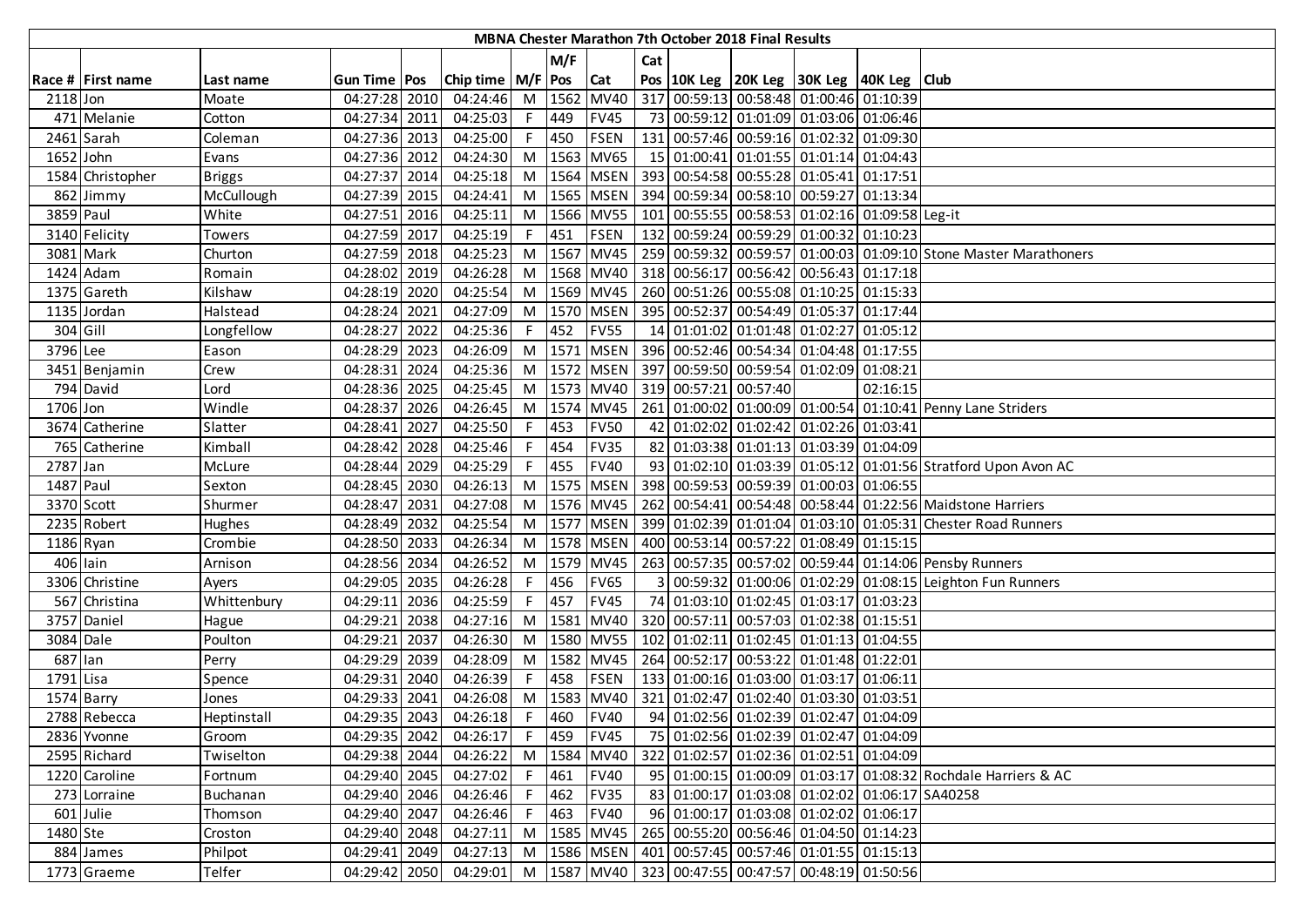|                      | MBNA Chester Marathon 7th October 2018 Final Results |              |                |      |                       |    |      |             |     |                                                                  |  |                                             |  |                                                                  |
|----------------------|------------------------------------------------------|--------------|----------------|------|-----------------------|----|------|-------------|-----|------------------------------------------------------------------|--|---------------------------------------------|--|------------------------------------------------------------------|
|                      |                                                      |              |                |      |                       |    | M/F  |             | Cat |                                                                  |  |                                             |  |                                                                  |
|                      | Race # First name                                    | Last name    | Gun Time   Pos |      | Chip time   M/F   Pos |    |      | Cat         |     | Pos   10K Leg   20K Leg   30K Leg   40K Leg   Club               |  |                                             |  |                                                                  |
|                      | 279 Hannah                                           | Walsh        | 04:29:45 2052  |      | 04:27:08              |    | 464  | <b>FSEN</b> |     | 134 00:59:26 00:59:46 01:02:20 01:10:07                          |  |                                             |  |                                                                  |
|                      | 280 Samuel                                           | Walsh        | 04:29:45 2051  |      | 04:27:09              | M  | 1588 | <b>MSEN</b> |     | 402 00:59:05 01:00:12 01:02:15 01:10:06                          |  |                                             |  |                                                                  |
|                      | 1491 Elaine                                          | Fraser       | 04:29:46 2053  |      | 04:27:56              |    | 465  | <b>FV40</b> |     |                                                                  |  |                                             |  | 97 00:55:07 00:57:59 01:07:07 01:12:11 Warrington Running Club   |
|                      | 1522 James                                           | Clipstone    | 04:29:48 2055  |      | 04:28:30              | M  |      | 1590 MV35   |     |                                                                  |  |                                             |  | 270 00:52:38 00:55:12 01:00:16 01:25:21 Warrington Running Club  |
|                      | 1401 Michael                                         | Seddon       | 04:29:48 2054  |      | 04:27:33              | M  |      | 1589 MV40   |     |                                                                  |  |                                             |  | 324 00:55:11 01:00:36 01:06:10 01:10:03 Warrington Running Club  |
|                      | 1260 Jason                                           | <b>Bruce</b> | 04:29:51 2056  |      | 04:27:25              | M  |      | 1591 MSEN   |     |                                                                  |  |                                             |  | 403 00:52:49 00:53:01 01:03:05 01:20:33 Warrington Running Club  |
|                      | 3099 Hannah                                          | Owen         | 04:29:56 2058  |      | 04:26:51              |    | 466  | <b>FV35</b> | 84  |                                                                  |  |                                             |  | 00:59:33 01:00:37 01:04:31 01:06:40 Maldwyn Harriers             |
|                      | 3497 Baoqiang                                        | Xu           | 04:29:56 2057  |      | 04:26:20              | M  | 1592 | <b>MV40</b> |     | 325 00:58:31 00:59:59 01:02:26 01:11:23                          |  |                                             |  |                                                                  |
|                      | 2880 Tracy                                           | O'Neill      | 04:29:58 2059  |      | 04:28:17              | F  | 467  | <b>FV50</b> |     | 43 00:53:37 00:56:52 01:06:32 01:15:31                           |  |                                             |  |                                                                  |
|                      | 2760 Brian                                           | Thurogood    | 04:29:59 2060  |      | 04:28:27              | M  | 1593 | <b>MV55</b> |     |                                                                  |  |                                             |  | 103 00:57:25 01:03:25 01:06:17 01:07:33 Fetch Everyone           |
| $\overline{615}$ Jan |                                                      | Duncan       | 04:30:04 2061  |      | 04:27:05              |    | 468  | <b>FV45</b> |     | 76 01:00:41 01:01:05 01:05:16 01:06:43                           |  |                                             |  |                                                                  |
| $1092$ lan           |                                                      | Redfern      | 04:30:05 2062  |      | 04:28:06              | M  | 1594 | <b>MV40</b> |     | 326 00:56:15 00:56:15 00:58:03 01:19:09                          |  |                                             |  |                                                                  |
| 859 Jon              |                                                      | Mitchell     | 04:30:05 2063  |      | 04:28:06              | M  |      | 1595 MV45   |     | 266 00:56:15 00:56:15 00:58:03 01:19:12                          |  |                                             |  |                                                                  |
|                      | 1493 Michael                                         | MacMillan    | 04:30:10       | 2064 | 04:27:32              | M  |      | 1596 MV45   |     | 267 00:55:05 00:56:05 00:59:06 01:24:33                          |  |                                             |  |                                                                  |
| 2284 Paul            |                                                      | Blakey       | 04:30:11 2065  |      | 04:27:30              | M  |      | 1597 MV55   |     |                                                                  |  |                                             |  | 104 01:00:31 00:59:48 01:03:00 01:08:54 North East Veterans AC   |
|                      | 390 Karen                                            | Bell         | 04:30:16 2066  |      | 04:27:51              | F. | 469  | <b>FV45</b> |     | 77 00:59:16 00:59:36 01:04:50 01:10:03                           |  |                                             |  |                                                                  |
|                      | 1697 Grant                                           | Ward         | 04:30:16 2067  |      | 04:27:36              |    |      | M 1598 MSEN |     | 404 00:59:29 00:59:56 01:00:21 01:11:33                          |  |                                             |  |                                                                  |
| 2429 John            |                                                      | Kinvig       | 04:30:18 2068  |      | 04:28:40              | M  |      | 1599 MV65   |     | 16 00:53:35 00:56:19 01:01:59 01:18:51                           |  |                                             |  |                                                                  |
|                      | 1859 Susie                                           | Phillips     | 04:30:19 2069  |      | 04:27:15              |    | 470  | <b>FSEN</b> |     | 135 01:02:55 01:02:08 01:01:14 01:06:18                          |  |                                             |  |                                                                  |
|                      | 1305 Richard                                         | Stevenson    | 04:30:21       | 2070 | 04:27:11              | M  |      | 1600 MV50   |     | 158 00:59:45 01:00:31 01:02:34 01:08:38                          |  |                                             |  |                                                                  |
|                      | 3806 Matthew                                         | Gilbertson   | 04:30:23 2071  |      | 04:27:10              | M  | 1601 | <b>MSEN</b> |     | 405 01:01:27 01:00:00 01:00:07 01:11:55                          |  |                                             |  |                                                                  |
|                      | 2570 James                                           | De Villiers  | 04:30:25 2072  |      | 04:27:27              | M  |      | 1602 MV35   |     | 271 00:59:17 00:59:59 01:02:32 01:10:51                          |  |                                             |  |                                                                  |
|                      | 2571 Brett                                           | Shelton      | 04:30:25 2073  |      | 04:27:29              | M  |      | 1603 MV35   |     | 272 00:59:19 00:59:59 01:02:31 01:10:51                          |  |                                             |  |                                                                  |
| 920 Joe              |                                                      | Kelly        | 04:30:26 2074  |      | 04:28:07              | M  |      | 1604 MSEN   |     | 406 00:59:00 00:57:35 00:59:03 01:17:08                          |  |                                             |  |                                                                  |
|                      | 3309 Dawn                                            | Kennedy      | 04:30:27 2075  |      | 04:27:49              | F  | 471  | <b>FV40</b> |     |                                                                  |  |                                             |  | 98 00:59:33 01:00:01 01:02:13 01:11:20 Leighton Fun Runners      |
|                      | 326 Stuart                                           | Williamson   | 04:30:28       | 2076 | 04:27:27              | M  | 1605 | <b>MV55</b> |     |                                                                  |  |                                             |  | 105 00:59:09 01:05:48 01:02:19 01:05:46 Mossley AFC Running Club |
| 1043 John            |                                                      | Ewbank       | 04:30:31       | 2078 | 04:28:18              | M  | 1607 | <b>MV35</b> |     | 273 00:55:13 00:56:20 01:05:17 01:15:39                          |  |                                             |  |                                                                  |
|                      | 1180 David                                           | Hall         | 04:30:31 2077  |      | 04:26:52              | M  | 1606 | <b>MV50</b> |     | 159 00:59:25 01:00:34 01:02:29 01:09:25                          |  |                                             |  |                                                                  |
|                      | 2720 Karen                                           | Thompson     | 04:30:33 2080  |      | 04:27:59              | F. | 473  | <b>FV35</b> |     | 85 00:56:44 01:01:16 01:07:58 01:08:57 Badgers                   |  |                                             |  |                                                                  |
| 2718 Liz             |                                                      | Peel         | 04:30:33 2080  |      | 04:27:59              |    | 473  | <b>FV40</b> | 99  |                                                                  |  | 00:56:43 01:01:18 01:07:57 01:08:57 Badgers |  |                                                                  |
|                      | 988 Hanna                                            | Otsmane      | 04:30:33 2079  |      | 04:27:21              | F. | 472  | <b>FSEN</b> |     | 136 00:57:14 00:57:03 01:03:15 01:14:15                          |  |                                             |  |                                                                  |
|                      | 3395 Samantha                                        | Chapman      | 04:30:35 2082  |      | 04:28:44              |    | 475  | <b>FV45</b> | 78  |                                                                  |  |                                             |  | 00:56:07 00:57:56 01:05:08 01:15:02 London Heathside             |
|                      | 1384 Georgina                                        | Bowden       | 04:30:35 2082  |      | 04:27:21              | F. | 475  | <b>FV35</b> |     | 86 01:02:57 01:02:40 01:03:29 01:04:40                           |  |                                             |  |                                                                  |
|                      | 976 Jason                                            | Reilly       | 04:30:37 2084  |      | 04:27:30              |    |      |             |     | M  1608   MV40   327   00:58:50   00:58:35   01:01:26   01:11:22 |  |                                             |  |                                                                  |
|                      | 2059 Peter                                           | Mumford      | 04:30:46 2085  |      | 04:26:55              |    |      | M 1609 MSEN |     | 407 00:59:24 00:56:36 01:00:14 01:16:36                          |  |                                             |  |                                                                  |
|                      | 970 Raimondas                                        | Kazlauskas   | 04:30:47 2086  |      | 04:28:19              |    |      | M 1610 MSEN |     | 408 00:56:42 00:59:29 01:03:07 01:14:19                          |  |                                             |  |                                                                  |
|                      | 3926 Sarah                                           | Hilliard     | 04:30:49 2087  |      | 04:27:33              |    | 477  | <b>FV55</b> |     |                                                                  |  |                                             |  | 15 01:02:56 01:03:43 01:02:00 01:05:09 Crowborough Runners       |
|                      | 979 Nikki                                            | Walker       | 04:30:53 2088  |      | 04:27:29              | F. | 478  | <b>FV40</b> |     | 100 01:01:23 00:59:58 01:04:21 01:07:17                          |  |                                             |  |                                                                  |
|                      | 1238 Jamie                                           | Mason        | 04:30:53 2089  |      | 04:27:29              | M  | 1611 | <b>MV40</b> |     | 328 01:01:23 00:59:58 01:04:22 01:07:16                          |  |                                             |  |                                                                  |
|                      | 844 Lucy                                             | Derby        | 04:30:57 2090  |      | 04:27:59              |    | 479  | <b>FV45</b> |     | 79 00:57:46 01:00:11 01:04:33 01:09:47                           |  |                                             |  |                                                                  |
|                      | 524 Sara                                             | Pearce       | 04:31:09 2091  |      | 04:28:32              | F. | 480  | <b>FV35</b> |     | 87 01:03:17 01:02:34 01:03:37 01:04:59                           |  |                                             |  |                                                                  |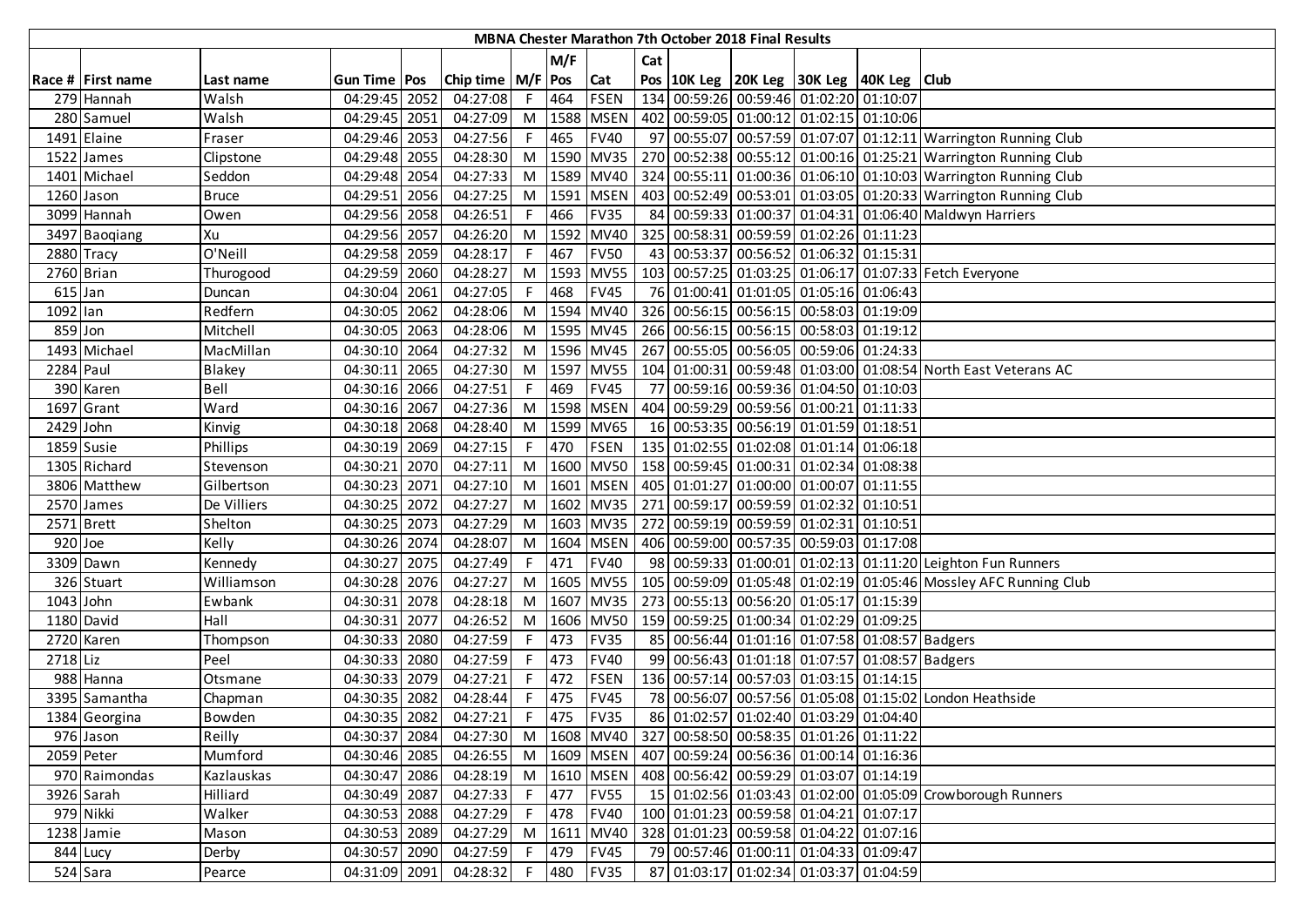| MBNA Chester Marathon 7th October 2018 Final Results |                   |                |                |      |                       |    |        |             |     |  |  |                                                                            |                                                                      |
|------------------------------------------------------|-------------------|----------------|----------------|------|-----------------------|----|--------|-------------|-----|--|--|----------------------------------------------------------------------------|----------------------------------------------------------------------|
|                                                      |                   |                |                |      |                       |    | M/F    |             | Cat |  |  |                                                                            |                                                                      |
|                                                      | Race # First name | Last name      | Gun Time   Pos |      | Chip time   M/F   Pos |    |        | <b>Cat</b>  |     |  |  | Pos 10K Leg 20K Leg 30K Leg 40K Leg Club                                   |                                                                      |
|                                                      | 523 Joseph        | Giddens        | 04:31:09 2091  |      | 04:28:31              |    |        | M 1612 MSEN |     |  |  | 409 01:03:17 01:02:36 01:03:35 01:04:59                                    |                                                                      |
|                                                      | 2456 Rhys Wyn     | Ellis          | 04:31:12 2093  |      | 04:29:42              |    |        |             |     |  |  | M  1613   MSEN   410   00:55:50   00:56:41   00:56:49   01:26:43           |                                                                      |
|                                                      | 3802 Georgia      | Lord           | 04:31:16 2094  |      | 04:28:32              |    | F 481  | <b>FSEN</b> |     |  |  | 137 00:59:32 01:00:12 01:04:17 01:09:58                                    |                                                                      |
|                                                      | 3761 Scott        | Senior         | 04:31:17 2095  |      | 04:28:43              |    |        | M 1614 MSEN |     |  |  | 411 01:00:10 01:00:23 01:02:11 01:11:45                                    |                                                                      |
|                                                      | 1328 Siobhan      | Pascoe         | 04:31:28 2096  |      | 04:28:15              |    | F 482  | <b>FSEN</b> |     |  |  | 138 01:02:58 01:02:40 01:03:29 01:04:51                                    |                                                                      |
|                                                      | 1689 Jessie       | Gargaritano    | 04:31:29 2097  |      | 04:27:27              |    |        |             |     |  |  | M  1615   MV45   268   01:04:09   01:02:53   01:01:24   01:06:22           |                                                                      |
|                                                      | 1282 Craig        | Cleaver        | 04:31:32 2098  |      | 04:29:13              | M  |        |             |     |  |  | 1616 MV45   269 00:55:43 00:57:06 01:04:51 01:16:04                        |                                                                      |
|                                                      | 2638 Graham       | Welsh          | 04:31:34 2099  |      | 04:28:17              | M  |        | 1617 MV50   |     |  |  |                                                                            | 160 01:02:46 01:02:18 01:03:19 01:05:04 Newark Striders Running Club |
|                                                      | 1529 Michael      | Sweeting       | 04:31:35 2100  |      | 04:29:01              | M  |        | 1618 MSEN   |     |  |  | 412 00:59:33 00:59:57 01:00:12 01:15:36                                    |                                                                      |
|                                                      | 2258 Christine    | O'Hanlon       | 04:31:38 2101  |      | 04:29:13              | F. | 483    | <b>FV55</b> |     |  |  |                                                                            | 16 00:58:19 00:58:50 00:58:42 01:16:14 Isle Of Man Veterans AC       |
|                                                      | 1111 Jonathan     | Byrom          | 04:31:40 2102  |      | 04:28:29              | M  | 1619   | <b>MV35</b> |     |  |  | 274 01:02:12 01:00:40 01:03:02 01:07:47                                    |                                                                      |
|                                                      | 851 Tessa         | Coulson        | 04:31:51       | 2103 | 04:28:53              | F. | 484    | <b>FSEN</b> |     |  |  | 139 00:57:53 01:00:04 01:04:32 01:10:28                                    |                                                                      |
|                                                      | 2835 Cheryl       | Johnson        | 04:31:56 2104  |      | 04:28:35              | F. | 485    | <b>FV40</b> |     |  |  | 101 01:02:59 01:02:39 01:03:23 01:04:51                                    |                                                                      |
|                                                      | 1196 Steve        | <b>Butt</b>    | 04:32:01 2105  |      | 04:29:25              | M  | 1620   | <b>MV40</b> |     |  |  | 329 00:59:33 00:59:58 01:00:30 01:12:57                                    |                                                                      |
|                                                      | 2240 Sorin        | Tudorut        | 04:32:02 2106  |      | 04:29:29              | M  | 1621   | <b>MSEN</b> |     |  |  | 413 00:54:30 00:55:23 01:05:55 01:18:44                                    |                                                                      |
| 3600 Julie                                           |                   | Lewis          | 04:32:05 2107  |      | 04:28:59              |    | F 486  | <b>FV50</b> |     |  |  |                                                                            | 44 01:01:38 01:02:15 01:02:55 01:07:55 Islwyn RC                     |
|                                                      | 2131 Helen        | Measures       | 04:32:07 2108  |      | 04:30:04              |    | F 487  | <b>FV35</b> |     |  |  |                                                                            | 88 01:00:08 01:01:33 01:03:12 01:10:36 Pensby Runners                |
|                                                      | 1792 Nicola-Jane  | Adamson        | 04:32:12 2109  |      | 04:28:58              |    | F 488  | <b>FV35</b> |     |  |  | 89 01:03:14 01:04:49 01:02:51 01:03:57                                     |                                                                      |
|                                                      | 1635 Imelda       | Quinn          | 04:32:17 2111  |      | 04:29:47              | F. | 490    | <b>FSEN</b> |     |  |  | 140 00:56:09 01:00:25 01:10:05 01:08:27                                    |                                                                      |
|                                                      | 3729 Nichola      | Campbell       | 04:32:17 2110  |      | 04:29:18              | F. | 489    | <b>FV45</b> |     |  |  | 80 01:00:23 01:01:35 01:04:13 01:08:38                                     |                                                                      |
|                                                      | 3831 Michael      | <b>Keeling</b> | 04:32:18 2112  |      | 04:30:49              | M  | 1622   | <b>MSEN</b> |     |  |  | 414 00:52:49 00:53:31 01:02:43 01:23:44                                    |                                                                      |
|                                                      | 132 Anita         | Bond           | 04:32:19 2113  |      | 04:32:11              |    | 491    | <b>FV55</b> |     |  |  |                                                                            | 17 00:59:56 01:01:48 01:05:39 01:09:16 Eastern Masters AC            |
|                                                      | 1453 Katie        | Davidson       | 04:32:20 2114  |      | 04:30:08              | F. | 492    | <b>FSEN</b> |     |  |  | 141 00:57:01 01:00:40 01:03:57 01:13:12                                    |                                                                      |
|                                                      | 338 Andrew        | Smith          | 04:32:29 2115  |      | 04:29:24              | M  |        | 1623 MV45   |     |  |  | 270 01:01:50 01:01:33 01:02:02 01:08:32                                    |                                                                      |
|                                                      | 261 David         | Reade          | 04:32:31       | 2116 | 04:30:04              | M  |        | 1624 MV55   |     |  |  | 106 00:56:09 00:54:55 00:59:41 01:21:39                                    |                                                                      |
|                                                      | 2756 Amanda       | Harding        | 04:32:32 2117  |      | 04:29:33              | F. | 493    | <b>FSEN</b> |     |  |  |                                                                            | 142 00:59:20 01:00:50 01:04:12 01:10:37 Redway Runners               |
|                                                      | 1606 Owen         | Williams       | 04:32:34 2118  |      | 04:29:31              | M  | 1625   | <b>MSEN</b> |     |  |  | 415 00:59:48 00:59:36 01:00:31 01:13:45                                    |                                                                      |
|                                                      | 92 Nathalie       | Rees           | 04:32:37 2120  |      | 04:29:25              | F. | 494    | <b>FV45</b> |     |  |  |                                                                            | 81 01:02:58 01:02:40 01:03:30 01:04:52 Chester Road Runners          |
|                                                      | 843 Danny         | Davies         | 04:32:37 2119  |      | 04:29:58              | M  |        | 1626 MV35   |     |  |  | 275 00:58:37 00:59:03 01:00:07 01:16:19                                    |                                                                      |
|                                                      | 93 Amena          | Madden         | 04:32:38 2121  |      | 04:29:26              | F. | 495    | <b>FV45</b> |     |  |  |                                                                            | 82 01:02:59 01:02:40 01:03:30 01:04:51 Liverpool Running Club        |
|                                                      | 584 Michael       | <b>Burns</b>   | 04:32:38 2121  |      | 04:29:27              |    | M 1627 | <b>MV35</b> |     |  |  | 276 01:02:59 01:02:41 01:03:29 01:04:51                                    |                                                                      |
|                                                      | 2965 Jenny        | De'Ath         | 04:32:51 2124  |      | 04:29:23              |    | 496    | <b>FV50</b> |     |  |  | 45 01:02:47 01:04:00 01:01:54 01:06:09                                     |                                                                      |
|                                                      | 1468 Dave         | <b>Ellis</b>   | 04:32:51 2123  |      | 04:31:13              |    |        |             |     |  |  | M  1628  MV50   161   00:53:20   00:54:46   01:04:04   01:21:06            |                                                                      |
|                                                      | 2780 Steven       | <b>Brain</b>   | 04:32:52 2125  |      | 04:31:42              |    |        |             |     |  |  | M   1629   MV40   330   00:49:25   00:50:17   00:54:22                     |                                                                      |
|                                                      | 399 Jessica       | Parry          | 04:32:55 2127  |      | 04:30:50              |    | F 498  | <b>FSEN</b> |     |  |  | 143 00:55:49 00:56:23 01:06:57 01:16:42                                    |                                                                      |
|                                                      | 3344 Karen        | <b>Bradley</b> | 04:32:55 2126  |      | 04:30:01              |    | F 497  | <b>FV40</b> |     |  |  | 102 01:01:44 01:03:17 01:03:21 01:07:10                                    |                                                                      |
|                                                      | 3095 Margaret     | Lane           | 04:32:57 2128  |      | 04:29:45              | F. | 499    | <b>FV45</b> |     |  |  | 83 01:00:50 01:01:57 01:05:22 01:06:38                                     |                                                                      |
|                                                      | 749 Norman        | Bilsborough    | 04:32:57 2129  |      | 04:30:48              |    |        | M 1630 MV65 |     |  |  | 17 00:55:31 00:56:57 01:06:12 01:15:00                                     |                                                                      |
| 1868 Paul                                            |                   | <b>Bevers</b>  | 04:33:03 2130  |      | 04:30:39              |    |        | M 1631 MV50 |     |  |  | 162 00:56:52 00:57:49 01:01:04 01:18:40                                    |                                                                      |
|                                                      | 1990 Treena       | Donoghue       | 04:33:21 2131  |      | 04:31:18              |    | F 500  | <b>FV45</b> |     |  |  |                                                                            | 84 01:00:08 01:01:33 01:03:11 01:10:37 Pensby Runners                |
|                                                      | 2417 William      | Staveley       | 04:33:32 2132  |      |                       |    |        |             |     |  |  | 04:31:50 M   1632   MSEN   416   00:54:29   00:56:50   01:06:17   01:18:22 |                                                                      |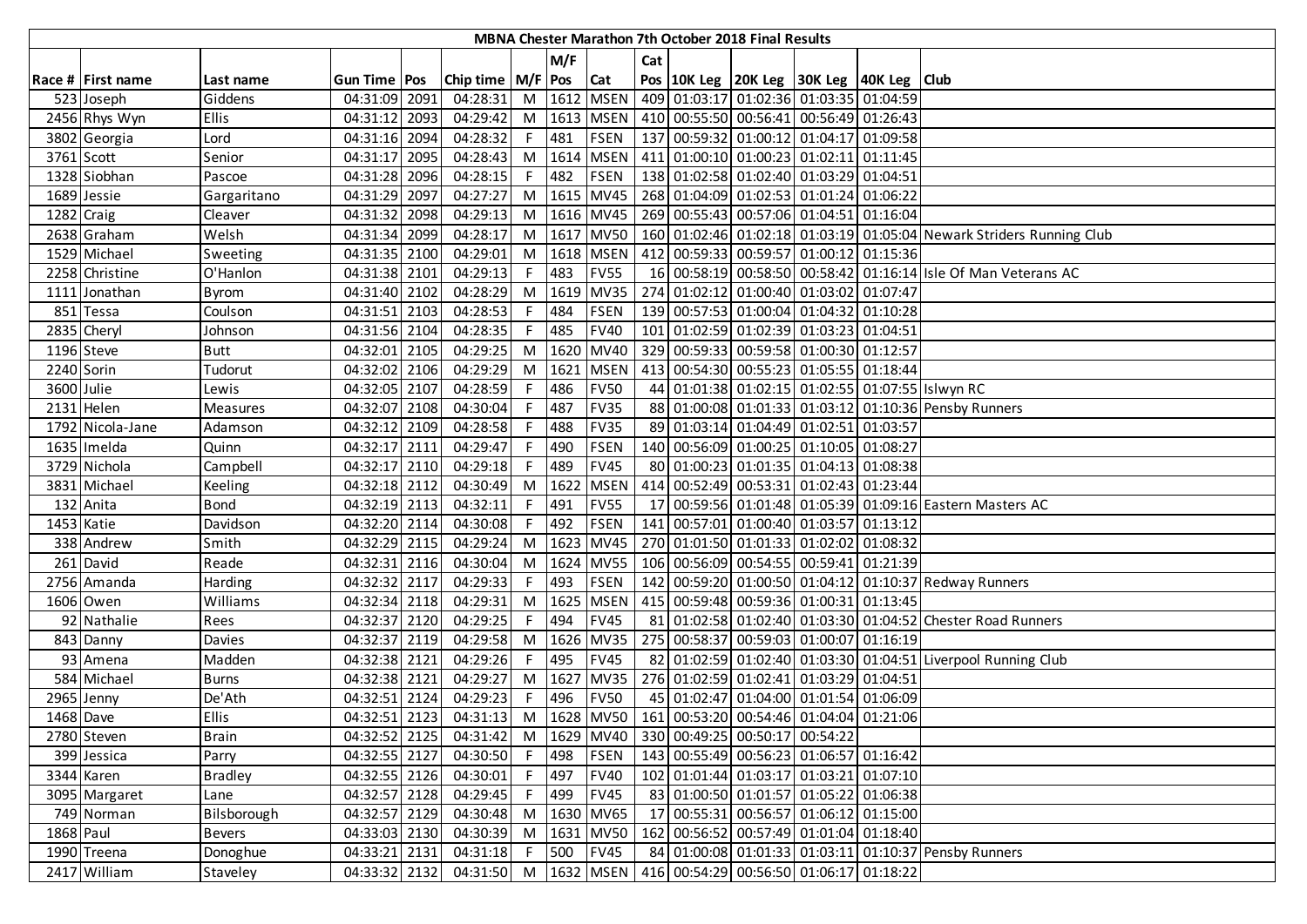|            | MBNA Chester Marathon 7th October 2018 Final Results |             |               |  |                       |    |         |             |     |  |  |                                                                            |  |                                                                                                 |
|------------|------------------------------------------------------|-------------|---------------|--|-----------------------|----|---------|-------------|-----|--|--|----------------------------------------------------------------------------|--|-------------------------------------------------------------------------------------------------|
|            |                                                      |             |               |  |                       |    | M/F     |             | Cat |  |  |                                                                            |  |                                                                                                 |
|            | Race # First name                                    | Last name   | Gun Time Pos  |  | Chip time   M/F   Pos |    |         | <b>Cat</b>  |     |  |  | Pos 10K Leg 20K Leg 30K Leg 40K Leg Club                                   |  |                                                                                                 |
|            | 424 Chris                                            | Baldwin     | 04:33:34 2133 |  | 04:30:54              |    |         | M 1633 MV45 |     |  |  | 271 00:53:58 00:53:43 00:59:46 01:28:09                                    |  |                                                                                                 |
|            | 3261 Lindsey                                         | Robins      | 04:33:46 2134 |  | 04:30:13              |    | F 501   | <b>FSEN</b> |     |  |  | 144 01:04:51 01:03:12 01:02:24 01:05:40                                    |  |                                                                                                 |
| 1994 Jen   |                                                      | Bowden      | 04:33:56 2135 |  | 04:30:51              |    | F 502   | <b>FSEN</b> |     |  |  | 145 01:03:06 01:02:35 01:03:15 01:07:09                                    |  |                                                                                                 |
|            | 2887 Michelle                                        | Smith       | 04:33:57 2136 |  | 04:30:31              |    | F 503   | <b>FV45</b> |     |  |  | 85 01:01:53 01:02:30 01:03:29 01:07:52                                     |  |                                                                                                 |
|            | 346 Alex                                             | Crowe       | 04:33:59 2137 |  | 04:30:33              |    |         |             |     |  |  | M  1634   MV50   163   01:00:00   01:02:43   01:04:48   01:08:11           |  |                                                                                                 |
|            | 2927 Christopher                                     | Lake        | 04:34:01 2138 |  | 04:31:07              |    |         |             |     |  |  |                                                                            |  | M   1635   MV45   272   00:58:38   00:57:29   01:02:54   01:14:37 Chase Harriers                |
| 3608 Chris |                                                      | Dennis      | 04:34:02 2139 |  | 04:30:31              |    |         |             |     |  |  | M  1636   MV40   331   01:00:40   00:59:36   01:04:24   01:10:06           |  |                                                                                                 |
|            | 568 Steve                                            | Whittenbury | 04:34:05 2140 |  | 04:30:53              | M  |         |             |     |  |  | 1637 MV45 273 01:03:10 01:02:45 01:03:17 01:06:27                          |  |                                                                                                 |
| 3551 Phil  |                                                      | Radcliffe   | 04:34:06 2141 |  | 04:30:53              |    |         |             |     |  |  | M   1638   MV45   274   01:03:07   01:02:46   01:03:17   01:06:25          |  |                                                                                                 |
|            | 2436 Jonathan                                        | Gratton     | 04:34:08 2142 |  | 04:31:08              |    |         | M 1639 MV45 |     |  |  |                                                                            |  | 275 00:59:06 00:59:57 00:59:57 01:17:20 Kingstone Runners Barnsley                              |
|            | 444 Teresa                                           | Hubery      | 04:34:09 2143 |  | 04:30:17              | F. | 504     | <b>FV40</b> |     |  |  |                                                                            |  | 103 01:04:03 01:05:28 01:03:15 01:03:14 Team Manvers                                            |
|            | 456 Darren                                           | Davis       | 04:34:11 2144 |  | 04:31:04              |    |         | M 1640 MV50 |     |  |  | 164 01:00:27 00:56:02 01:01:38 01:15:59                                    |  |                                                                                                 |
|            | 3931 Philip                                          | White       | 04:34:18 2145 |  | 04:33:06              |    |         | M 1641 MV65 |     |  |  |                                                                            |  | 18 00:53:06 00:57:37 01:08:04 01:17:18 Blackburn Road Runners                                   |
|            | 3175 Kevin                                           | Phelps      | 04:34:19 2146 |  | 04:30:54              |    |         | M 1642 MV35 |     |  |  |                                                                            |  | 277 01:02:48 01:02:44 01:03:24 01:06:46 Newport and District RC                                 |
|            | 1661 Sarah                                           | Carragher   | 04:34:25 2147 |  | 04:31:03              |    | F 505   | <b>FSEN</b> |     |  |  | 146 01:04:06 01:04:08 01:03:02 01:05:25                                    |  |                                                                                                 |
| 2214 Alan  |                                                      | Jacobs      | 04:34:41 2148 |  | 04:30:40              |    |         | M 1643 MV45 |     |  |  | 276 01:02:51 00:59:21 01:03:00 01:09:51                                    |  |                                                                                                 |
| 3364 Sally |                                                      | Talbot      | 04:34:48 2149 |  | 04:31:35              |    | F 506   | <b>FV45</b> |     |  |  | 86 01:03:04 01:03:17 01:04:42 01:07:04                                     |  |                                                                                                 |
| 1931 Julie |                                                      | Jones       | 04:34:52 2150 |  | 04:31:53              |    | F 507   | <b>FSEN</b> |     |  |  | 147 00:59:05 01:01:52 01:06:30 01:09:46                                    |  |                                                                                                 |
|            | 854 Julie                                            | Inker       | 04:35:02 2151 |  | 04:32:39              | F. | 508     | <b>FV35</b> |     |  |  |                                                                            |  | 90 00:58:44 01:01:09 01:07:08 01:11:11 Hyde Village Striders                                    |
|            | 3348 David                                           | Howell      | 04:35:04 2152 |  | 04:31:46              |    |         | M 1644 MV45 |     |  |  | 277 01:02:55 01:02:43 01:03:26 01:08:25                                    |  |                                                                                                 |
| 3768 Paul  |                                                      | Mosley      | 04:35:07 2153 |  | 04:32:37              |    |         |             |     |  |  | M  1645   MV35   278   00:58:07   00:59:14   01:05:34   01:14:11           |  |                                                                                                 |
|            | 217 Sarah                                            | Marzaioli   | 04:35:17 2154 |  | 04:32:03              |    | 509     | <b>FV70</b> |     |  |  |                                                                            |  | 01:02:05 01:03:45 01:04:16 01:07:14 Hastings Runners                                            |
| 2967 lan   |                                                      | Doody       | 04:35:18 2155 |  | 04:32:37              |    |         |             |     |  |  |                                                                            |  | M   1646   MV50   165   00:59:30   01:00:03   01:02:47   01:13:14   Rugeley Runners             |
| 1502 Dave  |                                                      | Dean        | 04:35:24 2156 |  | 04:32:18              |    |         | M 1647 MV50 |     |  |  |                                                                            |  | 166 00:59:44 00:59:10 01:01:56 01:16:21 Lymm Runners                                            |
|            | 3052 Jennifer                                        | Jefferies   | 04:35:27 2158 |  | 04:32:24              | F. | 510     | <b>FSEN</b> |     |  |  |                                                                            |  | 148 01:00:06 01:02:21 01:05:45 01:08:34 Rugeley Runners                                         |
| 3197 Andy  |                                                      | Ward        | 04:35:27 2157 |  | 04:32:41              |    |         | M 1648 MV45 |     |  |  |                                                                            |  | 278 00:59:53 01:00:29 01:03:23 01:12:33 Lawley Running Club                                     |
| 1517 Craig |                                                      | Dennen      | 04:35:30 2159 |  | 04:32:54              |    |         | M 1649 MV45 |     |  |  |                                                                            |  | 279 00:58:27 01:00:01 01:05:33 01:13:19 Widnes Running Club                                     |
|            | 2095 Rebecca                                         | Hills       | 04:35:40 2160 |  | 04:32:51              |    | $F$ 511 | <b>FSEN</b> |     |  |  | 149 01:02:03 01:02:49 01:04:17 01:08:34                                    |  |                                                                                                 |
|            | 3421 Stuart                                          | Porter      | 04:35:41 2161 |  | 04:32:51              |    |         |             |     |  |  |                                                                            |  | M   1650   MV50   167   01:02:03   01:02:49   01:04:18   01:08:34   100 Marathon Club           |
| 2683 Jon   |                                                      | Heap        | 04:35:58 2163 |  | 04:33:53              |    |         |             |     |  |  |                                                                            |  | M  1652   MV45   280   00:55:38   00:57:23   01:08:26   01:18:03   Roadhoggs Leicester AC       |
|            | 2452 James                                           | Heap        | 04:35:58 2162 |  | 04:33:53              |    |         |             |     |  |  | M  1651   MSEN   417   00:55:39   00:57:23   01:08:28   01:18:02           |  |                                                                                                 |
|            | 2982 Barinderjit Singh                               | Cheema      | 04:35:59 2164 |  | 04:32:27              |    |         |             |     |  |  |                                                                            |  | M   1653   MV40   332   01:05:16   01:04:58   01:03:16   01:04:15   Aldridge Rc                 |
|            | 1042 Stephen                                         | McHugh      | 04:36:02 2165 |  | 04:32:54              |    |         |             |     |  |  | M  1654   MV45   281   01:03:11   01:02:52   01:04:04   01:07:43           |  |                                                                                                 |
|            | 2013 Simon                                           | Davison     | 04:36:07 2166 |  | 04:33:28              |    |         |             |     |  |  | M  1655  MV55   107 00:59:30 00:59:58 01:04:07 01:12:08                    |  |                                                                                                 |
|            | $1242$ Imran                                         | Sadiq       | 04:36:08 2167 |  | 04:32:18              |    |         |             |     |  |  | M  1656   MV35   279   01:01:07   01:00:34   01:02:03   01:13:09           |  |                                                                                                 |
| 2884 John  |                                                      | Dulson      | 04:36:09 2169 |  | 04:34:07              |    |         |             |     |  |  | M  1658   MV35   280   01:01:44   01:02:10   01:03:00   01:10:44   Badgers |  |                                                                                                 |
|            | 3892 Simon                                           | Lovell      | 04:36:09 2168 |  | 04:33:42              |    |         | M 1657 MSEN |     |  |  | 418 00:52:36 00:58:05 01:08:45 01:18:38                                    |  |                                                                                                 |
| 2463 Ann   |                                                      | Parry       | 04:36:11 2170 |  | 04:33:01              |    | $F$ 512 | <b>FV50</b> |     |  |  | 46 01:01:43 01:02:54 01:04:20 01:08:04                                     |  |                                                                                                 |
| 3670 Nick  |                                                      | Maryon      | 04:36:14 2171 |  | 04:33:04              |    |         | M 1659 MV55 |     |  |  |                                                                            |  | 108 01:03:01 01:02:40 01:03:08 01:09:40 Corsham Running Club                                    |
| 277 Isla   |                                                      | Gray        | 04:36:15 2174 |  | 04:32:15              |    | $F$ 513 | <b>FV35</b> |     |  |  | 91 01:04:48 01:04:22 01:05:32 01:03:39                                     |  |                                                                                                 |
|            | 2315 Stephen                                         | Thompson    | 04:36:15 2173 |  | 04:33:35              |    |         |             |     |  |  |                                                                            |  | M   1661   MV55   109   00:55:47   00:58:35   01:05:15   01:17:13   Billingham Marsh Hse H & AC |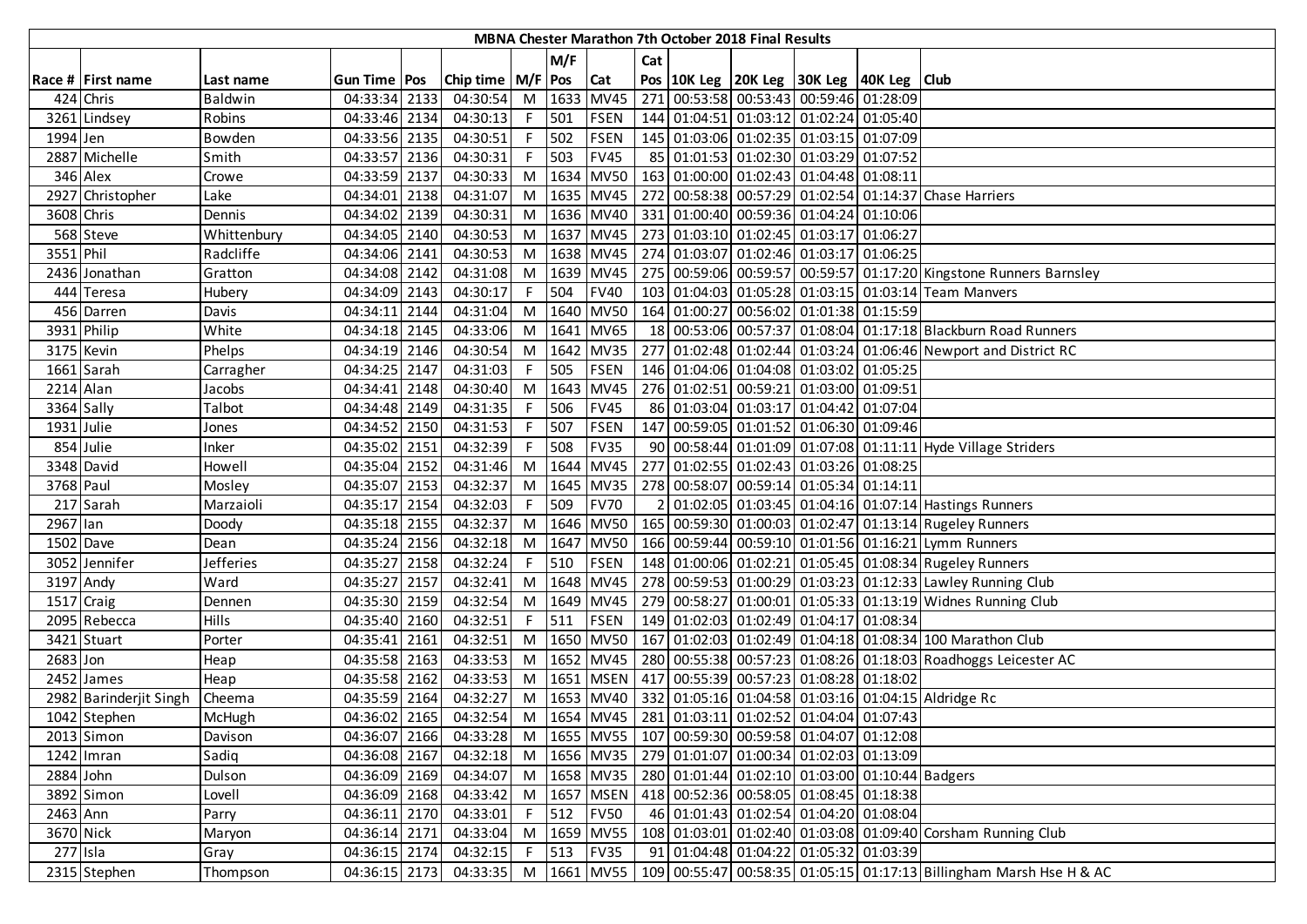| M/F<br>Cat<br>Chip time   M/F   Pos   Cat<br>Pos   10K Leg   20K Leg   30K Leg   40K Leg   Club<br>Race # First name<br>Gun Time   Pos<br>Last name<br>168 01:00:46 01:01:40 01:07:31 01:09:09 Northampton Road Runners<br>M 1660 MV50<br>2709 Mark<br>04:36:15 2172<br>04:33:31<br>Lewis<br>F 514<br>87 00:58:00 01:02:35 01:09:42 01:09:34<br>296 Joanne<br>04:36:27 2175<br>04:34:19<br><b>FV45</b><br>Hoyland<br>$F$ 515<br>04:33:25<br><b>FV50</b><br>47 01:04:48 01:05:28 01:04:38 01:03:30 West Hull Ladies<br>2475 Ann<br>Holmes<br>04:36:31 2176<br>M 1662 MV35<br>04:33:34<br>281 01:03:11 01:03:51 01:04:41 01:07:13 Bramhall Runners<br>04:36:35 2177<br>1005 Joseph<br>Connor<br>O'Loughlin<br>M 1663 MV40<br>333 01:01:41 01:00:54 01:05:45 01:10:21<br>941 Declan<br>04:36:39 2178<br>04:33:49<br>3870 Edward<br>04:34:10<br>M 1664 MSEN<br>419 00:59:07 01:00:24 01:06:52 01:14:04<br>Christie<br>04:36:42 2179<br><b>FV40</b><br>104 01:02:59 01:02:32 01:03:13 01:08:57<br>3404 Niamh<br>04:36:44 2180<br>04:33:29<br>516<br>Ni Longain<br>F.<br>M 1665 MV40<br>334 01:01:38 01:01:00 01:02:36 01:13:33 Cr@p Tri<br>Kibble<br>04:33:43<br>3604 Stuart<br>04:36:44 2180<br>335 01:02:59 01:02:45 01:03:29 01:08:47 Buckley RC<br>04:33:34<br>M 1666 MV40<br>1952 Christopher<br>04:36:47 2182<br>Hunt<br>105 01:01:28 01:03:39 01:04:03 01:08:54<br>3763 Susie<br>04:33:39<br>517<br><b>FV40</b><br>Duerden<br>04:36:52 2183<br>F.<br>2867 Brad<br>04:33:46<br>M 1667 MSEN<br>420 00:59:34 00:57:54 01:04:47 01:14:04<br>04:36:55 2184<br>Harris<br>04:34:26<br>M 1668 MV45<br>282 00:57:18 00:58:55 01:03:39 01:17:40<br>2791 John<br>Woolmore<br>04:36:58 2185<br>3762 Paul<br>04:34:31<br>M 1669 MV55<br>110 00:56:51 00:57:41 01:00:53 01:19:27<br>04:37:02 2186<br>Howard<br>875 Michael<br>04:36:38<br>M 1670 MSEN<br>421 00:48:55 00:55:51 01:09:47 01:27:30<br>04:37:03 2187<br>Leviten<br>04:34:08<br>F 518<br><b>FV40</b><br>106 01:00:11 01:04:04 01:06:07 01:08:52 Chester Triathlon Club<br>1749 Steph<br>Smith<br>04:37:04 2188<br>04:35:15<br>M 1671 MV40<br>336 00:54:19 00:56:00 01:03:43 01:23:47 Evesham Vale Running Club<br>500 Darren<br>Collins<br>04:37:05 2189<br>F 519<br>2340 Sarah<br>04:33:19<br><b>FV45</b><br>88 01:01:11 01:01:45 01:02:32 01:12:22 Eccleshill Road Runners<br>04:37:09 2190<br><b>Myers</b><br>F 520<br>3158 Ann<br>04:34:01<br><b>FV50</b><br>48 01:05:24 01:07:21 01:04:00 01:03:15 Dolly Mixtures<br>Coackley<br>04:37:21 2191<br>2615 Matt<br>04:34:38<br>M 1672 MSEN<br>422 00:58:37 01:00:34 01:04:31 01:16:58<br>04:37:22 2192<br>Ross<br>150 01:00:46 01:01:19 01:06:13 01:10:49 Chester Triathlon Club<br>522<br>382 Hannah<br>04:34:23<br><b>FSEN</b><br>Ormerod<br>04:37:28 2194<br>F.<br>523<br>92 01:03:57 01:07:48 01:03:51 01:04:59<br>639 Victoria<br>04:37:28 2195<br>04:33:35<br><b>FV35</b><br>F.<br>Morrison<br>521<br><b>FV50</b><br>49 01:02:14 01:04:36 01:05:30 01:08:01<br>522 Sarah<br>04:37:28 2193<br>04:34:58<br>Mawhinney<br>M 1673 MSEN<br>423 00:54:41 01:00:36 01:10:04 01:14:21<br>705 Christopher<br>04:35:30<br>Collings<br>04:37:29 2196<br>04:35:34<br>M 1674 MV45<br>283 00:55:44 00:56:52 00:56:22 01:27:07 St Albans Striders<br>3317 Andrew<br>Maher<br>04:37:31 2197<br>M 1675 MSEN<br>424 01:04:13 00:59:25 01:00:13 01:16:28<br>1040 Nathan<br>De Soussa<br>04:37:43 2198<br>04:35:49<br>89 00:59:11 01:05:48 01:04:05 01:10:40 Mossley AFC Running Club<br>04:37:44 2199<br>04:34:44<br>F 524<br><b>FV45</b><br>3088 Bernadette<br>Mattison<br>3129 Edward<br>04:34:22<br>M 1676 MV40<br>337 01:05:13 01:06:35 01:03:25 01:04:25<br>Davies<br>04:37:59 2200<br>M 1677 MSEN<br>425 00:55:34 00:56:33 01:03:41 01:21:25<br>1276 Roshan<br>Shanbhogue<br>04:38:03 2201<br>04:35:52<br>04:35:31<br>F 525<br><b>FV35</b><br>93 01:00:30 01:02:13 01:05:41 01:12:17<br>392 Natalie<br>04:38:07 2203<br>Witcher<br>M 1678 MV35<br>282 01:03:23 01:02:13 01:03:25 01:09:37<br>2656 Tom<br>Porritt<br>04:38:07 2202<br>04:35:24<br>M 1679 MSEN<br>426 01:03:33 01:02:14 01:03:27 01:09:18<br>1593 Christopher<br>Quinn<br>04:38:18 2204<br>04:35:10<br>3952 Nicola<br>04:38:20 2206<br>04:37:05<br>527<br><b>FV45</b><br>90 01:02:32 01:03:47 01:05:33 01:09:31 Isabella Rose Foundation - IRF - Team Isabella Running<br>Pope<br>F.<br>50 01:02:32 01:03:47 01:05:33 01:09:29 Isabella Rose Foundation - IRF - Team Isabella Running<br>04:38:20 2205<br>04:37:05<br>526<br><b>FV50</b><br>3951 Yvonne<br>$-F$<br>Tinsley<br>1765 David<br>M  1680   MV50   169   00:59:28   01:00:43   01:06:39   01:11:51<br>04:38:20 2207<br>04:35:31<br>Skeoch<br>M  1681   MV50   170   00:58:52   00:59:10   01:08:08   01:13:57<br>1066 lan<br>04:38:31 2208<br>04:35:38<br>Humphreys<br>F 528 FV65<br>01:02:16 01:03:39 01:05:28 01:08:31 Stratford Upon Avon AC<br>129 Kate<br>04:35:25<br>04:38:34 2209<br>Sergent<br>M 1682 MV45<br>284 00:57:35 00:57:40 00:58:51 01:22:09<br>2190 Colin<br>04:38:35 2210<br>04:35:41<br>Tyrer<br>F 529<br><b>FV40</b><br>107 01:04:35 01:05:47 01:06:33 01:04:12 Marple Runners<br>312 Emma<br>04:38:38 2211<br>04:34:53<br>Mooney<br>F 530<br><b>FSEN</b><br>151 00:55:40 00:56:46 01:00:19 01:25:54<br>2587 Rachael<br>04:38:45 2212<br>04:36:54<br>Toon<br>04:35:38<br>531<br>108 01:04:31 01:05:03 01:03:03 01:08:55<br>1587 Cassie<br>Forshaw<br>04:38:48 2213<br>F.<br><b>FV40</b><br>04:35:53 M   1683 MV50   171 00:59:11 00:58:33 01:04:33 01:17:19<br>2805 Chris<br>04:38:54 2214<br>Oates | MBNA Chester Marathon 7th October 2018 Final Results |  |  |  |  |  |  |  |  |  |  |  |  |  |  |
|-------------------------------------------------------------------------------------------------------------------------------------------------------------------------------------------------------------------------------------------------------------------------------------------------------------------------------------------------------------------------------------------------------------------------------------------------------------------------------------------------------------------------------------------------------------------------------------------------------------------------------------------------------------------------------------------------------------------------------------------------------------------------------------------------------------------------------------------------------------------------------------------------------------------------------------------------------------------------------------------------------------------------------------------------------------------------------------------------------------------------------------------------------------------------------------------------------------------------------------------------------------------------------------------------------------------------------------------------------------------------------------------------------------------------------------------------------------------------------------------------------------------------------------------------------------------------------------------------------------------------------------------------------------------------------------------------------------------------------------------------------------------------------------------------------------------------------------------------------------------------------------------------------------------------------------------------------------------------------------------------------------------------------------------------------------------------------------------------------------------------------------------------------------------------------------------------------------------------------------------------------------------------------------------------------------------------------------------------------------------------------------------------------------------------------------------------------------------------------------------------------------------------------------------------------------------------------------------------------------------------------------------------------------------------------------------------------------------------------------------------------------------------------------------------------------------------------------------------------------------------------------------------------------------------------------------------------------------------------------------------------------------------------------------------------------------------------------------------------------------------------------------------------------------------------------------------------------------------------------------------------------------------------------------------------------------------------------------------------------------------------------------------------------------------------------------------------------------------------------------------------------------------------------------------------------------------------------------------------------------------------------------------------------------------------------------------------------------------------------------------------------------------------------------------------------------------------------------------------------------------------------------------------------------------------------------------------------------------------------------------------------------------------------------------------------------------------------------------------------------------------------------------------------------------------------------------------------------------------------------------------------------------------------------------------------------------------------------------------------------------------------------------------------------------------------------------------------------------------------------------------------------------------------------------------------------------------------------------------------------------------------------------------------------------------------------------------------------------------------------------------------------------------------------------------------------------------------------------------------------------------------------------------------------------------------------------------------------------------------------------------------------------------------------------------------------------------------------------------------------------------------------------------------------------------------------------------------------------------------------------------------------------------------------------------------------------------------------------------------------------------------------------------------------------------------------------------------------------------------------------------------------------------------------|------------------------------------------------------|--|--|--|--|--|--|--|--|--|--|--|--|--|--|
|                                                                                                                                                                                                                                                                                                                                                                                                                                                                                                                                                                                                                                                                                                                                                                                                                                                                                                                                                                                                                                                                                                                                                                                                                                                                                                                                                                                                                                                                                                                                                                                                                                                                                                                                                                                                                                                                                                                                                                                                                                                                                                                                                                                                                                                                                                                                                                                                                                                                                                                                                                                                                                                                                                                                                                                                                                                                                                                                                                                                                                                                                                                                                                                                                                                                                                                                                                                                                                                                                                                                                                                                                                                                                                                                                                                                                                                                                                                                                                                                                                                                                                                                                                                                                                                                                                                                                                                                                                                                                                                                                                                                                                                                                                                                                                                                                                                                                                                                                                                                                                                                                                                                                                                                                                                                                                                                                                                                                                                                                                                                           |                                                      |  |  |  |  |  |  |  |  |  |  |  |  |  |  |
|                                                                                                                                                                                                                                                                                                                                                                                                                                                                                                                                                                                                                                                                                                                                                                                                                                                                                                                                                                                                                                                                                                                                                                                                                                                                                                                                                                                                                                                                                                                                                                                                                                                                                                                                                                                                                                                                                                                                                                                                                                                                                                                                                                                                                                                                                                                                                                                                                                                                                                                                                                                                                                                                                                                                                                                                                                                                                                                                                                                                                                                                                                                                                                                                                                                                                                                                                                                                                                                                                                                                                                                                                                                                                                                                                                                                                                                                                                                                                                                                                                                                                                                                                                                                                                                                                                                                                                                                                                                                                                                                                                                                                                                                                                                                                                                                                                                                                                                                                                                                                                                                                                                                                                                                                                                                                                                                                                                                                                                                                                                                           |                                                      |  |  |  |  |  |  |  |  |  |  |  |  |  |  |
|                                                                                                                                                                                                                                                                                                                                                                                                                                                                                                                                                                                                                                                                                                                                                                                                                                                                                                                                                                                                                                                                                                                                                                                                                                                                                                                                                                                                                                                                                                                                                                                                                                                                                                                                                                                                                                                                                                                                                                                                                                                                                                                                                                                                                                                                                                                                                                                                                                                                                                                                                                                                                                                                                                                                                                                                                                                                                                                                                                                                                                                                                                                                                                                                                                                                                                                                                                                                                                                                                                                                                                                                                                                                                                                                                                                                                                                                                                                                                                                                                                                                                                                                                                                                                                                                                                                                                                                                                                                                                                                                                                                                                                                                                                                                                                                                                                                                                                                                                                                                                                                                                                                                                                                                                                                                                                                                                                                                                                                                                                                                           |                                                      |  |  |  |  |  |  |  |  |  |  |  |  |  |  |
|                                                                                                                                                                                                                                                                                                                                                                                                                                                                                                                                                                                                                                                                                                                                                                                                                                                                                                                                                                                                                                                                                                                                                                                                                                                                                                                                                                                                                                                                                                                                                                                                                                                                                                                                                                                                                                                                                                                                                                                                                                                                                                                                                                                                                                                                                                                                                                                                                                                                                                                                                                                                                                                                                                                                                                                                                                                                                                                                                                                                                                                                                                                                                                                                                                                                                                                                                                                                                                                                                                                                                                                                                                                                                                                                                                                                                                                                                                                                                                                                                                                                                                                                                                                                                                                                                                                                                                                                                                                                                                                                                                                                                                                                                                                                                                                                                                                                                                                                                                                                                                                                                                                                                                                                                                                                                                                                                                                                                                                                                                                                           |                                                      |  |  |  |  |  |  |  |  |  |  |  |  |  |  |
|                                                                                                                                                                                                                                                                                                                                                                                                                                                                                                                                                                                                                                                                                                                                                                                                                                                                                                                                                                                                                                                                                                                                                                                                                                                                                                                                                                                                                                                                                                                                                                                                                                                                                                                                                                                                                                                                                                                                                                                                                                                                                                                                                                                                                                                                                                                                                                                                                                                                                                                                                                                                                                                                                                                                                                                                                                                                                                                                                                                                                                                                                                                                                                                                                                                                                                                                                                                                                                                                                                                                                                                                                                                                                                                                                                                                                                                                                                                                                                                                                                                                                                                                                                                                                                                                                                                                                                                                                                                                                                                                                                                                                                                                                                                                                                                                                                                                                                                                                                                                                                                                                                                                                                                                                                                                                                                                                                                                                                                                                                                                           |                                                      |  |  |  |  |  |  |  |  |  |  |  |  |  |  |
|                                                                                                                                                                                                                                                                                                                                                                                                                                                                                                                                                                                                                                                                                                                                                                                                                                                                                                                                                                                                                                                                                                                                                                                                                                                                                                                                                                                                                                                                                                                                                                                                                                                                                                                                                                                                                                                                                                                                                                                                                                                                                                                                                                                                                                                                                                                                                                                                                                                                                                                                                                                                                                                                                                                                                                                                                                                                                                                                                                                                                                                                                                                                                                                                                                                                                                                                                                                                                                                                                                                                                                                                                                                                                                                                                                                                                                                                                                                                                                                                                                                                                                                                                                                                                                                                                                                                                                                                                                                                                                                                                                                                                                                                                                                                                                                                                                                                                                                                                                                                                                                                                                                                                                                                                                                                                                                                                                                                                                                                                                                                           |                                                      |  |  |  |  |  |  |  |  |  |  |  |  |  |  |
|                                                                                                                                                                                                                                                                                                                                                                                                                                                                                                                                                                                                                                                                                                                                                                                                                                                                                                                                                                                                                                                                                                                                                                                                                                                                                                                                                                                                                                                                                                                                                                                                                                                                                                                                                                                                                                                                                                                                                                                                                                                                                                                                                                                                                                                                                                                                                                                                                                                                                                                                                                                                                                                                                                                                                                                                                                                                                                                                                                                                                                                                                                                                                                                                                                                                                                                                                                                                                                                                                                                                                                                                                                                                                                                                                                                                                                                                                                                                                                                                                                                                                                                                                                                                                                                                                                                                                                                                                                                                                                                                                                                                                                                                                                                                                                                                                                                                                                                                                                                                                                                                                                                                                                                                                                                                                                                                                                                                                                                                                                                                           |                                                      |  |  |  |  |  |  |  |  |  |  |  |  |  |  |
|                                                                                                                                                                                                                                                                                                                                                                                                                                                                                                                                                                                                                                                                                                                                                                                                                                                                                                                                                                                                                                                                                                                                                                                                                                                                                                                                                                                                                                                                                                                                                                                                                                                                                                                                                                                                                                                                                                                                                                                                                                                                                                                                                                                                                                                                                                                                                                                                                                                                                                                                                                                                                                                                                                                                                                                                                                                                                                                                                                                                                                                                                                                                                                                                                                                                                                                                                                                                                                                                                                                                                                                                                                                                                                                                                                                                                                                                                                                                                                                                                                                                                                                                                                                                                                                                                                                                                                                                                                                                                                                                                                                                                                                                                                                                                                                                                                                                                                                                                                                                                                                                                                                                                                                                                                                                                                                                                                                                                                                                                                                                           |                                                      |  |  |  |  |  |  |  |  |  |  |  |  |  |  |
|                                                                                                                                                                                                                                                                                                                                                                                                                                                                                                                                                                                                                                                                                                                                                                                                                                                                                                                                                                                                                                                                                                                                                                                                                                                                                                                                                                                                                                                                                                                                                                                                                                                                                                                                                                                                                                                                                                                                                                                                                                                                                                                                                                                                                                                                                                                                                                                                                                                                                                                                                                                                                                                                                                                                                                                                                                                                                                                                                                                                                                                                                                                                                                                                                                                                                                                                                                                                                                                                                                                                                                                                                                                                                                                                                                                                                                                                                                                                                                                                                                                                                                                                                                                                                                                                                                                                                                                                                                                                                                                                                                                                                                                                                                                                                                                                                                                                                                                                                                                                                                                                                                                                                                                                                                                                                                                                                                                                                                                                                                                                           |                                                      |  |  |  |  |  |  |  |  |  |  |  |  |  |  |
|                                                                                                                                                                                                                                                                                                                                                                                                                                                                                                                                                                                                                                                                                                                                                                                                                                                                                                                                                                                                                                                                                                                                                                                                                                                                                                                                                                                                                                                                                                                                                                                                                                                                                                                                                                                                                                                                                                                                                                                                                                                                                                                                                                                                                                                                                                                                                                                                                                                                                                                                                                                                                                                                                                                                                                                                                                                                                                                                                                                                                                                                                                                                                                                                                                                                                                                                                                                                                                                                                                                                                                                                                                                                                                                                                                                                                                                                                                                                                                                                                                                                                                                                                                                                                                                                                                                                                                                                                                                                                                                                                                                                                                                                                                                                                                                                                                                                                                                                                                                                                                                                                                                                                                                                                                                                                                                                                                                                                                                                                                                                           |                                                      |  |  |  |  |  |  |  |  |  |  |  |  |  |  |
|                                                                                                                                                                                                                                                                                                                                                                                                                                                                                                                                                                                                                                                                                                                                                                                                                                                                                                                                                                                                                                                                                                                                                                                                                                                                                                                                                                                                                                                                                                                                                                                                                                                                                                                                                                                                                                                                                                                                                                                                                                                                                                                                                                                                                                                                                                                                                                                                                                                                                                                                                                                                                                                                                                                                                                                                                                                                                                                                                                                                                                                                                                                                                                                                                                                                                                                                                                                                                                                                                                                                                                                                                                                                                                                                                                                                                                                                                                                                                                                                                                                                                                                                                                                                                                                                                                                                                                                                                                                                                                                                                                                                                                                                                                                                                                                                                                                                                                                                                                                                                                                                                                                                                                                                                                                                                                                                                                                                                                                                                                                                           |                                                      |  |  |  |  |  |  |  |  |  |  |  |  |  |  |
|                                                                                                                                                                                                                                                                                                                                                                                                                                                                                                                                                                                                                                                                                                                                                                                                                                                                                                                                                                                                                                                                                                                                                                                                                                                                                                                                                                                                                                                                                                                                                                                                                                                                                                                                                                                                                                                                                                                                                                                                                                                                                                                                                                                                                                                                                                                                                                                                                                                                                                                                                                                                                                                                                                                                                                                                                                                                                                                                                                                                                                                                                                                                                                                                                                                                                                                                                                                                                                                                                                                                                                                                                                                                                                                                                                                                                                                                                                                                                                                                                                                                                                                                                                                                                                                                                                                                                                                                                                                                                                                                                                                                                                                                                                                                                                                                                                                                                                                                                                                                                                                                                                                                                                                                                                                                                                                                                                                                                                                                                                                                           |                                                      |  |  |  |  |  |  |  |  |  |  |  |  |  |  |
|                                                                                                                                                                                                                                                                                                                                                                                                                                                                                                                                                                                                                                                                                                                                                                                                                                                                                                                                                                                                                                                                                                                                                                                                                                                                                                                                                                                                                                                                                                                                                                                                                                                                                                                                                                                                                                                                                                                                                                                                                                                                                                                                                                                                                                                                                                                                                                                                                                                                                                                                                                                                                                                                                                                                                                                                                                                                                                                                                                                                                                                                                                                                                                                                                                                                                                                                                                                                                                                                                                                                                                                                                                                                                                                                                                                                                                                                                                                                                                                                                                                                                                                                                                                                                                                                                                                                                                                                                                                                                                                                                                                                                                                                                                                                                                                                                                                                                                                                                                                                                                                                                                                                                                                                                                                                                                                                                                                                                                                                                                                                           |                                                      |  |  |  |  |  |  |  |  |  |  |  |  |  |  |
|                                                                                                                                                                                                                                                                                                                                                                                                                                                                                                                                                                                                                                                                                                                                                                                                                                                                                                                                                                                                                                                                                                                                                                                                                                                                                                                                                                                                                                                                                                                                                                                                                                                                                                                                                                                                                                                                                                                                                                                                                                                                                                                                                                                                                                                                                                                                                                                                                                                                                                                                                                                                                                                                                                                                                                                                                                                                                                                                                                                                                                                                                                                                                                                                                                                                                                                                                                                                                                                                                                                                                                                                                                                                                                                                                                                                                                                                                                                                                                                                                                                                                                                                                                                                                                                                                                                                                                                                                                                                                                                                                                                                                                                                                                                                                                                                                                                                                                                                                                                                                                                                                                                                                                                                                                                                                                                                                                                                                                                                                                                                           |                                                      |  |  |  |  |  |  |  |  |  |  |  |  |  |  |
|                                                                                                                                                                                                                                                                                                                                                                                                                                                                                                                                                                                                                                                                                                                                                                                                                                                                                                                                                                                                                                                                                                                                                                                                                                                                                                                                                                                                                                                                                                                                                                                                                                                                                                                                                                                                                                                                                                                                                                                                                                                                                                                                                                                                                                                                                                                                                                                                                                                                                                                                                                                                                                                                                                                                                                                                                                                                                                                                                                                                                                                                                                                                                                                                                                                                                                                                                                                                                                                                                                                                                                                                                                                                                                                                                                                                                                                                                                                                                                                                                                                                                                                                                                                                                                                                                                                                                                                                                                                                                                                                                                                                                                                                                                                                                                                                                                                                                                                                                                                                                                                                                                                                                                                                                                                                                                                                                                                                                                                                                                                                           |                                                      |  |  |  |  |  |  |  |  |  |  |  |  |  |  |
|                                                                                                                                                                                                                                                                                                                                                                                                                                                                                                                                                                                                                                                                                                                                                                                                                                                                                                                                                                                                                                                                                                                                                                                                                                                                                                                                                                                                                                                                                                                                                                                                                                                                                                                                                                                                                                                                                                                                                                                                                                                                                                                                                                                                                                                                                                                                                                                                                                                                                                                                                                                                                                                                                                                                                                                                                                                                                                                                                                                                                                                                                                                                                                                                                                                                                                                                                                                                                                                                                                                                                                                                                                                                                                                                                                                                                                                                                                                                                                                                                                                                                                                                                                                                                                                                                                                                                                                                                                                                                                                                                                                                                                                                                                                                                                                                                                                                                                                                                                                                                                                                                                                                                                                                                                                                                                                                                                                                                                                                                                                                           |                                                      |  |  |  |  |  |  |  |  |  |  |  |  |  |  |
|                                                                                                                                                                                                                                                                                                                                                                                                                                                                                                                                                                                                                                                                                                                                                                                                                                                                                                                                                                                                                                                                                                                                                                                                                                                                                                                                                                                                                                                                                                                                                                                                                                                                                                                                                                                                                                                                                                                                                                                                                                                                                                                                                                                                                                                                                                                                                                                                                                                                                                                                                                                                                                                                                                                                                                                                                                                                                                                                                                                                                                                                                                                                                                                                                                                                                                                                                                                                                                                                                                                                                                                                                                                                                                                                                                                                                                                                                                                                                                                                                                                                                                                                                                                                                                                                                                                                                                                                                                                                                                                                                                                                                                                                                                                                                                                                                                                                                                                                                                                                                                                                                                                                                                                                                                                                                                                                                                                                                                                                                                                                           |                                                      |  |  |  |  |  |  |  |  |  |  |  |  |  |  |
|                                                                                                                                                                                                                                                                                                                                                                                                                                                                                                                                                                                                                                                                                                                                                                                                                                                                                                                                                                                                                                                                                                                                                                                                                                                                                                                                                                                                                                                                                                                                                                                                                                                                                                                                                                                                                                                                                                                                                                                                                                                                                                                                                                                                                                                                                                                                                                                                                                                                                                                                                                                                                                                                                                                                                                                                                                                                                                                                                                                                                                                                                                                                                                                                                                                                                                                                                                                                                                                                                                                                                                                                                                                                                                                                                                                                                                                                                                                                                                                                                                                                                                                                                                                                                                                                                                                                                                                                                                                                                                                                                                                                                                                                                                                                                                                                                                                                                                                                                                                                                                                                                                                                                                                                                                                                                                                                                                                                                                                                                                                                           |                                                      |  |  |  |  |  |  |  |  |  |  |  |  |  |  |
|                                                                                                                                                                                                                                                                                                                                                                                                                                                                                                                                                                                                                                                                                                                                                                                                                                                                                                                                                                                                                                                                                                                                                                                                                                                                                                                                                                                                                                                                                                                                                                                                                                                                                                                                                                                                                                                                                                                                                                                                                                                                                                                                                                                                                                                                                                                                                                                                                                                                                                                                                                                                                                                                                                                                                                                                                                                                                                                                                                                                                                                                                                                                                                                                                                                                                                                                                                                                                                                                                                                                                                                                                                                                                                                                                                                                                                                                                                                                                                                                                                                                                                                                                                                                                                                                                                                                                                                                                                                                                                                                                                                                                                                                                                                                                                                                                                                                                                                                                                                                                                                                                                                                                                                                                                                                                                                                                                                                                                                                                                                                           |                                                      |  |  |  |  |  |  |  |  |  |  |  |  |  |  |
|                                                                                                                                                                                                                                                                                                                                                                                                                                                                                                                                                                                                                                                                                                                                                                                                                                                                                                                                                                                                                                                                                                                                                                                                                                                                                                                                                                                                                                                                                                                                                                                                                                                                                                                                                                                                                                                                                                                                                                                                                                                                                                                                                                                                                                                                                                                                                                                                                                                                                                                                                                                                                                                                                                                                                                                                                                                                                                                                                                                                                                                                                                                                                                                                                                                                                                                                                                                                                                                                                                                                                                                                                                                                                                                                                                                                                                                                                                                                                                                                                                                                                                                                                                                                                                                                                                                                                                                                                                                                                                                                                                                                                                                                                                                                                                                                                                                                                                                                                                                                                                                                                                                                                                                                                                                                                                                                                                                                                                                                                                                                           |                                                      |  |  |  |  |  |  |  |  |  |  |  |  |  |  |
|                                                                                                                                                                                                                                                                                                                                                                                                                                                                                                                                                                                                                                                                                                                                                                                                                                                                                                                                                                                                                                                                                                                                                                                                                                                                                                                                                                                                                                                                                                                                                                                                                                                                                                                                                                                                                                                                                                                                                                                                                                                                                                                                                                                                                                                                                                                                                                                                                                                                                                                                                                                                                                                                                                                                                                                                                                                                                                                                                                                                                                                                                                                                                                                                                                                                                                                                                                                                                                                                                                                                                                                                                                                                                                                                                                                                                                                                                                                                                                                                                                                                                                                                                                                                                                                                                                                                                                                                                                                                                                                                                                                                                                                                                                                                                                                                                                                                                                                                                                                                                                                                                                                                                                                                                                                                                                                                                                                                                                                                                                                                           |                                                      |  |  |  |  |  |  |  |  |  |  |  |  |  |  |
|                                                                                                                                                                                                                                                                                                                                                                                                                                                                                                                                                                                                                                                                                                                                                                                                                                                                                                                                                                                                                                                                                                                                                                                                                                                                                                                                                                                                                                                                                                                                                                                                                                                                                                                                                                                                                                                                                                                                                                                                                                                                                                                                                                                                                                                                                                                                                                                                                                                                                                                                                                                                                                                                                                                                                                                                                                                                                                                                                                                                                                                                                                                                                                                                                                                                                                                                                                                                                                                                                                                                                                                                                                                                                                                                                                                                                                                                                                                                                                                                                                                                                                                                                                                                                                                                                                                                                                                                                                                                                                                                                                                                                                                                                                                                                                                                                                                                                                                                                                                                                                                                                                                                                                                                                                                                                                                                                                                                                                                                                                                                           |                                                      |  |  |  |  |  |  |  |  |  |  |  |  |  |  |
|                                                                                                                                                                                                                                                                                                                                                                                                                                                                                                                                                                                                                                                                                                                                                                                                                                                                                                                                                                                                                                                                                                                                                                                                                                                                                                                                                                                                                                                                                                                                                                                                                                                                                                                                                                                                                                                                                                                                                                                                                                                                                                                                                                                                                                                                                                                                                                                                                                                                                                                                                                                                                                                                                                                                                                                                                                                                                                                                                                                                                                                                                                                                                                                                                                                                                                                                                                                                                                                                                                                                                                                                                                                                                                                                                                                                                                                                                                                                                                                                                                                                                                                                                                                                                                                                                                                                                                                                                                                                                                                                                                                                                                                                                                                                                                                                                                                                                                                                                                                                                                                                                                                                                                                                                                                                                                                                                                                                                                                                                                                                           |                                                      |  |  |  |  |  |  |  |  |  |  |  |  |  |  |
|                                                                                                                                                                                                                                                                                                                                                                                                                                                                                                                                                                                                                                                                                                                                                                                                                                                                                                                                                                                                                                                                                                                                                                                                                                                                                                                                                                                                                                                                                                                                                                                                                                                                                                                                                                                                                                                                                                                                                                                                                                                                                                                                                                                                                                                                                                                                                                                                                                                                                                                                                                                                                                                                                                                                                                                                                                                                                                                                                                                                                                                                                                                                                                                                                                                                                                                                                                                                                                                                                                                                                                                                                                                                                                                                                                                                                                                                                                                                                                                                                                                                                                                                                                                                                                                                                                                                                                                                                                                                                                                                                                                                                                                                                                                                                                                                                                                                                                                                                                                                                                                                                                                                                                                                                                                                                                                                                                                                                                                                                                                                           |                                                      |  |  |  |  |  |  |  |  |  |  |  |  |  |  |
|                                                                                                                                                                                                                                                                                                                                                                                                                                                                                                                                                                                                                                                                                                                                                                                                                                                                                                                                                                                                                                                                                                                                                                                                                                                                                                                                                                                                                                                                                                                                                                                                                                                                                                                                                                                                                                                                                                                                                                                                                                                                                                                                                                                                                                                                                                                                                                                                                                                                                                                                                                                                                                                                                                                                                                                                                                                                                                                                                                                                                                                                                                                                                                                                                                                                                                                                                                                                                                                                                                                                                                                                                                                                                                                                                                                                                                                                                                                                                                                                                                                                                                                                                                                                                                                                                                                                                                                                                                                                                                                                                                                                                                                                                                                                                                                                                                                                                                                                                                                                                                                                                                                                                                                                                                                                                                                                                                                                                                                                                                                                           |                                                      |  |  |  |  |  |  |  |  |  |  |  |  |  |  |
|                                                                                                                                                                                                                                                                                                                                                                                                                                                                                                                                                                                                                                                                                                                                                                                                                                                                                                                                                                                                                                                                                                                                                                                                                                                                                                                                                                                                                                                                                                                                                                                                                                                                                                                                                                                                                                                                                                                                                                                                                                                                                                                                                                                                                                                                                                                                                                                                                                                                                                                                                                                                                                                                                                                                                                                                                                                                                                                                                                                                                                                                                                                                                                                                                                                                                                                                                                                                                                                                                                                                                                                                                                                                                                                                                                                                                                                                                                                                                                                                                                                                                                                                                                                                                                                                                                                                                                                                                                                                                                                                                                                                                                                                                                                                                                                                                                                                                                                                                                                                                                                                                                                                                                                                                                                                                                                                                                                                                                                                                                                                           |                                                      |  |  |  |  |  |  |  |  |  |  |  |  |  |  |
|                                                                                                                                                                                                                                                                                                                                                                                                                                                                                                                                                                                                                                                                                                                                                                                                                                                                                                                                                                                                                                                                                                                                                                                                                                                                                                                                                                                                                                                                                                                                                                                                                                                                                                                                                                                                                                                                                                                                                                                                                                                                                                                                                                                                                                                                                                                                                                                                                                                                                                                                                                                                                                                                                                                                                                                                                                                                                                                                                                                                                                                                                                                                                                                                                                                                                                                                                                                                                                                                                                                                                                                                                                                                                                                                                                                                                                                                                                                                                                                                                                                                                                                                                                                                                                                                                                                                                                                                                                                                                                                                                                                                                                                                                                                                                                                                                                                                                                                                                                                                                                                                                                                                                                                                                                                                                                                                                                                                                                                                                                                                           |                                                      |  |  |  |  |  |  |  |  |  |  |  |  |  |  |
|                                                                                                                                                                                                                                                                                                                                                                                                                                                                                                                                                                                                                                                                                                                                                                                                                                                                                                                                                                                                                                                                                                                                                                                                                                                                                                                                                                                                                                                                                                                                                                                                                                                                                                                                                                                                                                                                                                                                                                                                                                                                                                                                                                                                                                                                                                                                                                                                                                                                                                                                                                                                                                                                                                                                                                                                                                                                                                                                                                                                                                                                                                                                                                                                                                                                                                                                                                                                                                                                                                                                                                                                                                                                                                                                                                                                                                                                                                                                                                                                                                                                                                                                                                                                                                                                                                                                                                                                                                                                                                                                                                                                                                                                                                                                                                                                                                                                                                                                                                                                                                                                                                                                                                                                                                                                                                                                                                                                                                                                                                                                           |                                                      |  |  |  |  |  |  |  |  |  |  |  |  |  |  |
|                                                                                                                                                                                                                                                                                                                                                                                                                                                                                                                                                                                                                                                                                                                                                                                                                                                                                                                                                                                                                                                                                                                                                                                                                                                                                                                                                                                                                                                                                                                                                                                                                                                                                                                                                                                                                                                                                                                                                                                                                                                                                                                                                                                                                                                                                                                                                                                                                                                                                                                                                                                                                                                                                                                                                                                                                                                                                                                                                                                                                                                                                                                                                                                                                                                                                                                                                                                                                                                                                                                                                                                                                                                                                                                                                                                                                                                                                                                                                                                                                                                                                                                                                                                                                                                                                                                                                                                                                                                                                                                                                                                                                                                                                                                                                                                                                                                                                                                                                                                                                                                                                                                                                                                                                                                                                                                                                                                                                                                                                                                                           |                                                      |  |  |  |  |  |  |  |  |  |  |  |  |  |  |
|                                                                                                                                                                                                                                                                                                                                                                                                                                                                                                                                                                                                                                                                                                                                                                                                                                                                                                                                                                                                                                                                                                                                                                                                                                                                                                                                                                                                                                                                                                                                                                                                                                                                                                                                                                                                                                                                                                                                                                                                                                                                                                                                                                                                                                                                                                                                                                                                                                                                                                                                                                                                                                                                                                                                                                                                                                                                                                                                                                                                                                                                                                                                                                                                                                                                                                                                                                                                                                                                                                                                                                                                                                                                                                                                                                                                                                                                                                                                                                                                                                                                                                                                                                                                                                                                                                                                                                                                                                                                                                                                                                                                                                                                                                                                                                                                                                                                                                                                                                                                                                                                                                                                                                                                                                                                                                                                                                                                                                                                                                                                           |                                                      |  |  |  |  |  |  |  |  |  |  |  |  |  |  |
|                                                                                                                                                                                                                                                                                                                                                                                                                                                                                                                                                                                                                                                                                                                                                                                                                                                                                                                                                                                                                                                                                                                                                                                                                                                                                                                                                                                                                                                                                                                                                                                                                                                                                                                                                                                                                                                                                                                                                                                                                                                                                                                                                                                                                                                                                                                                                                                                                                                                                                                                                                                                                                                                                                                                                                                                                                                                                                                                                                                                                                                                                                                                                                                                                                                                                                                                                                                                                                                                                                                                                                                                                                                                                                                                                                                                                                                                                                                                                                                                                                                                                                                                                                                                                                                                                                                                                                                                                                                                                                                                                                                                                                                                                                                                                                                                                                                                                                                                                                                                                                                                                                                                                                                                                                                                                                                                                                                                                                                                                                                                           |                                                      |  |  |  |  |  |  |  |  |  |  |  |  |  |  |
|                                                                                                                                                                                                                                                                                                                                                                                                                                                                                                                                                                                                                                                                                                                                                                                                                                                                                                                                                                                                                                                                                                                                                                                                                                                                                                                                                                                                                                                                                                                                                                                                                                                                                                                                                                                                                                                                                                                                                                                                                                                                                                                                                                                                                                                                                                                                                                                                                                                                                                                                                                                                                                                                                                                                                                                                                                                                                                                                                                                                                                                                                                                                                                                                                                                                                                                                                                                                                                                                                                                                                                                                                                                                                                                                                                                                                                                                                                                                                                                                                                                                                                                                                                                                                                                                                                                                                                                                                                                                                                                                                                                                                                                                                                                                                                                                                                                                                                                                                                                                                                                                                                                                                                                                                                                                                                                                                                                                                                                                                                                                           |                                                      |  |  |  |  |  |  |  |  |  |  |  |  |  |  |
|                                                                                                                                                                                                                                                                                                                                                                                                                                                                                                                                                                                                                                                                                                                                                                                                                                                                                                                                                                                                                                                                                                                                                                                                                                                                                                                                                                                                                                                                                                                                                                                                                                                                                                                                                                                                                                                                                                                                                                                                                                                                                                                                                                                                                                                                                                                                                                                                                                                                                                                                                                                                                                                                                                                                                                                                                                                                                                                                                                                                                                                                                                                                                                                                                                                                                                                                                                                                                                                                                                                                                                                                                                                                                                                                                                                                                                                                                                                                                                                                                                                                                                                                                                                                                                                                                                                                                                                                                                                                                                                                                                                                                                                                                                                                                                                                                                                                                                                                                                                                                                                                                                                                                                                                                                                                                                                                                                                                                                                                                                                                           |                                                      |  |  |  |  |  |  |  |  |  |  |  |  |  |  |
|                                                                                                                                                                                                                                                                                                                                                                                                                                                                                                                                                                                                                                                                                                                                                                                                                                                                                                                                                                                                                                                                                                                                                                                                                                                                                                                                                                                                                                                                                                                                                                                                                                                                                                                                                                                                                                                                                                                                                                                                                                                                                                                                                                                                                                                                                                                                                                                                                                                                                                                                                                                                                                                                                                                                                                                                                                                                                                                                                                                                                                                                                                                                                                                                                                                                                                                                                                                                                                                                                                                                                                                                                                                                                                                                                                                                                                                                                                                                                                                                                                                                                                                                                                                                                                                                                                                                                                                                                                                                                                                                                                                                                                                                                                                                                                                                                                                                                                                                                                                                                                                                                                                                                                                                                                                                                                                                                                                                                                                                                                                                           |                                                      |  |  |  |  |  |  |  |  |  |  |  |  |  |  |
|                                                                                                                                                                                                                                                                                                                                                                                                                                                                                                                                                                                                                                                                                                                                                                                                                                                                                                                                                                                                                                                                                                                                                                                                                                                                                                                                                                                                                                                                                                                                                                                                                                                                                                                                                                                                                                                                                                                                                                                                                                                                                                                                                                                                                                                                                                                                                                                                                                                                                                                                                                                                                                                                                                                                                                                                                                                                                                                                                                                                                                                                                                                                                                                                                                                                                                                                                                                                                                                                                                                                                                                                                                                                                                                                                                                                                                                                                                                                                                                                                                                                                                                                                                                                                                                                                                                                                                                                                                                                                                                                                                                                                                                                                                                                                                                                                                                                                                                                                                                                                                                                                                                                                                                                                                                                                                                                                                                                                                                                                                                                           |                                                      |  |  |  |  |  |  |  |  |  |  |  |  |  |  |
|                                                                                                                                                                                                                                                                                                                                                                                                                                                                                                                                                                                                                                                                                                                                                                                                                                                                                                                                                                                                                                                                                                                                                                                                                                                                                                                                                                                                                                                                                                                                                                                                                                                                                                                                                                                                                                                                                                                                                                                                                                                                                                                                                                                                                                                                                                                                                                                                                                                                                                                                                                                                                                                                                                                                                                                                                                                                                                                                                                                                                                                                                                                                                                                                                                                                                                                                                                                                                                                                                                                                                                                                                                                                                                                                                                                                                                                                                                                                                                                                                                                                                                                                                                                                                                                                                                                                                                                                                                                                                                                                                                                                                                                                                                                                                                                                                                                                                                                                                                                                                                                                                                                                                                                                                                                                                                                                                                                                                                                                                                                                           |                                                      |  |  |  |  |  |  |  |  |  |  |  |  |  |  |
|                                                                                                                                                                                                                                                                                                                                                                                                                                                                                                                                                                                                                                                                                                                                                                                                                                                                                                                                                                                                                                                                                                                                                                                                                                                                                                                                                                                                                                                                                                                                                                                                                                                                                                                                                                                                                                                                                                                                                                                                                                                                                                                                                                                                                                                                                                                                                                                                                                                                                                                                                                                                                                                                                                                                                                                                                                                                                                                                                                                                                                                                                                                                                                                                                                                                                                                                                                                                                                                                                                                                                                                                                                                                                                                                                                                                                                                                                                                                                                                                                                                                                                                                                                                                                                                                                                                                                                                                                                                                                                                                                                                                                                                                                                                                                                                                                                                                                                                                                                                                                                                                                                                                                                                                                                                                                                                                                                                                                                                                                                                                           |                                                      |  |  |  |  |  |  |  |  |  |  |  |  |  |  |
|                                                                                                                                                                                                                                                                                                                                                                                                                                                                                                                                                                                                                                                                                                                                                                                                                                                                                                                                                                                                                                                                                                                                                                                                                                                                                                                                                                                                                                                                                                                                                                                                                                                                                                                                                                                                                                                                                                                                                                                                                                                                                                                                                                                                                                                                                                                                                                                                                                                                                                                                                                                                                                                                                                                                                                                                                                                                                                                                                                                                                                                                                                                                                                                                                                                                                                                                                                                                                                                                                                                                                                                                                                                                                                                                                                                                                                                                                                                                                                                                                                                                                                                                                                                                                                                                                                                                                                                                                                                                                                                                                                                                                                                                                                                                                                                                                                                                                                                                                                                                                                                                                                                                                                                                                                                                                                                                                                                                                                                                                                                                           |                                                      |  |  |  |  |  |  |  |  |  |  |  |  |  |  |
|                                                                                                                                                                                                                                                                                                                                                                                                                                                                                                                                                                                                                                                                                                                                                                                                                                                                                                                                                                                                                                                                                                                                                                                                                                                                                                                                                                                                                                                                                                                                                                                                                                                                                                                                                                                                                                                                                                                                                                                                                                                                                                                                                                                                                                                                                                                                                                                                                                                                                                                                                                                                                                                                                                                                                                                                                                                                                                                                                                                                                                                                                                                                                                                                                                                                                                                                                                                                                                                                                                                                                                                                                                                                                                                                                                                                                                                                                                                                                                                                                                                                                                                                                                                                                                                                                                                                                                                                                                                                                                                                                                                                                                                                                                                                                                                                                                                                                                                                                                                                                                                                                                                                                                                                                                                                                                                                                                                                                                                                                                                                           |                                                      |  |  |  |  |  |  |  |  |  |  |  |  |  |  |
|                                                                                                                                                                                                                                                                                                                                                                                                                                                                                                                                                                                                                                                                                                                                                                                                                                                                                                                                                                                                                                                                                                                                                                                                                                                                                                                                                                                                                                                                                                                                                                                                                                                                                                                                                                                                                                                                                                                                                                                                                                                                                                                                                                                                                                                                                                                                                                                                                                                                                                                                                                                                                                                                                                                                                                                                                                                                                                                                                                                                                                                                                                                                                                                                                                                                                                                                                                                                                                                                                                                                                                                                                                                                                                                                                                                                                                                                                                                                                                                                                                                                                                                                                                                                                                                                                                                                                                                                                                                                                                                                                                                                                                                                                                                                                                                                                                                                                                                                                                                                                                                                                                                                                                                                                                                                                                                                                                                                                                                                                                                                           |                                                      |  |  |  |  |  |  |  |  |  |  |  |  |  |  |
|                                                                                                                                                                                                                                                                                                                                                                                                                                                                                                                                                                                                                                                                                                                                                                                                                                                                                                                                                                                                                                                                                                                                                                                                                                                                                                                                                                                                                                                                                                                                                                                                                                                                                                                                                                                                                                                                                                                                                                                                                                                                                                                                                                                                                                                                                                                                                                                                                                                                                                                                                                                                                                                                                                                                                                                                                                                                                                                                                                                                                                                                                                                                                                                                                                                                                                                                                                                                                                                                                                                                                                                                                                                                                                                                                                                                                                                                                                                                                                                                                                                                                                                                                                                                                                                                                                                                                                                                                                                                                                                                                                                                                                                                                                                                                                                                                                                                                                                                                                                                                                                                                                                                                                                                                                                                                                                                                                                                                                                                                                                                           |                                                      |  |  |  |  |  |  |  |  |  |  |  |  |  |  |
|                                                                                                                                                                                                                                                                                                                                                                                                                                                                                                                                                                                                                                                                                                                                                                                                                                                                                                                                                                                                                                                                                                                                                                                                                                                                                                                                                                                                                                                                                                                                                                                                                                                                                                                                                                                                                                                                                                                                                                                                                                                                                                                                                                                                                                                                                                                                                                                                                                                                                                                                                                                                                                                                                                                                                                                                                                                                                                                                                                                                                                                                                                                                                                                                                                                                                                                                                                                                                                                                                                                                                                                                                                                                                                                                                                                                                                                                                                                                                                                                                                                                                                                                                                                                                                                                                                                                                                                                                                                                                                                                                                                                                                                                                                                                                                                                                                                                                                                                                                                                                                                                                                                                                                                                                                                                                                                                                                                                                                                                                                                                           |                                                      |  |  |  |  |  |  |  |  |  |  |  |  |  |  |
|                                                                                                                                                                                                                                                                                                                                                                                                                                                                                                                                                                                                                                                                                                                                                                                                                                                                                                                                                                                                                                                                                                                                                                                                                                                                                                                                                                                                                                                                                                                                                                                                                                                                                                                                                                                                                                                                                                                                                                                                                                                                                                                                                                                                                                                                                                                                                                                                                                                                                                                                                                                                                                                                                                                                                                                                                                                                                                                                                                                                                                                                                                                                                                                                                                                                                                                                                                                                                                                                                                                                                                                                                                                                                                                                                                                                                                                                                                                                                                                                                                                                                                                                                                                                                                                                                                                                                                                                                                                                                                                                                                                                                                                                                                                                                                                                                                                                                                                                                                                                                                                                                                                                                                                                                                                                                                                                                                                                                                                                                                                                           |                                                      |  |  |  |  |  |  |  |  |  |  |  |  |  |  |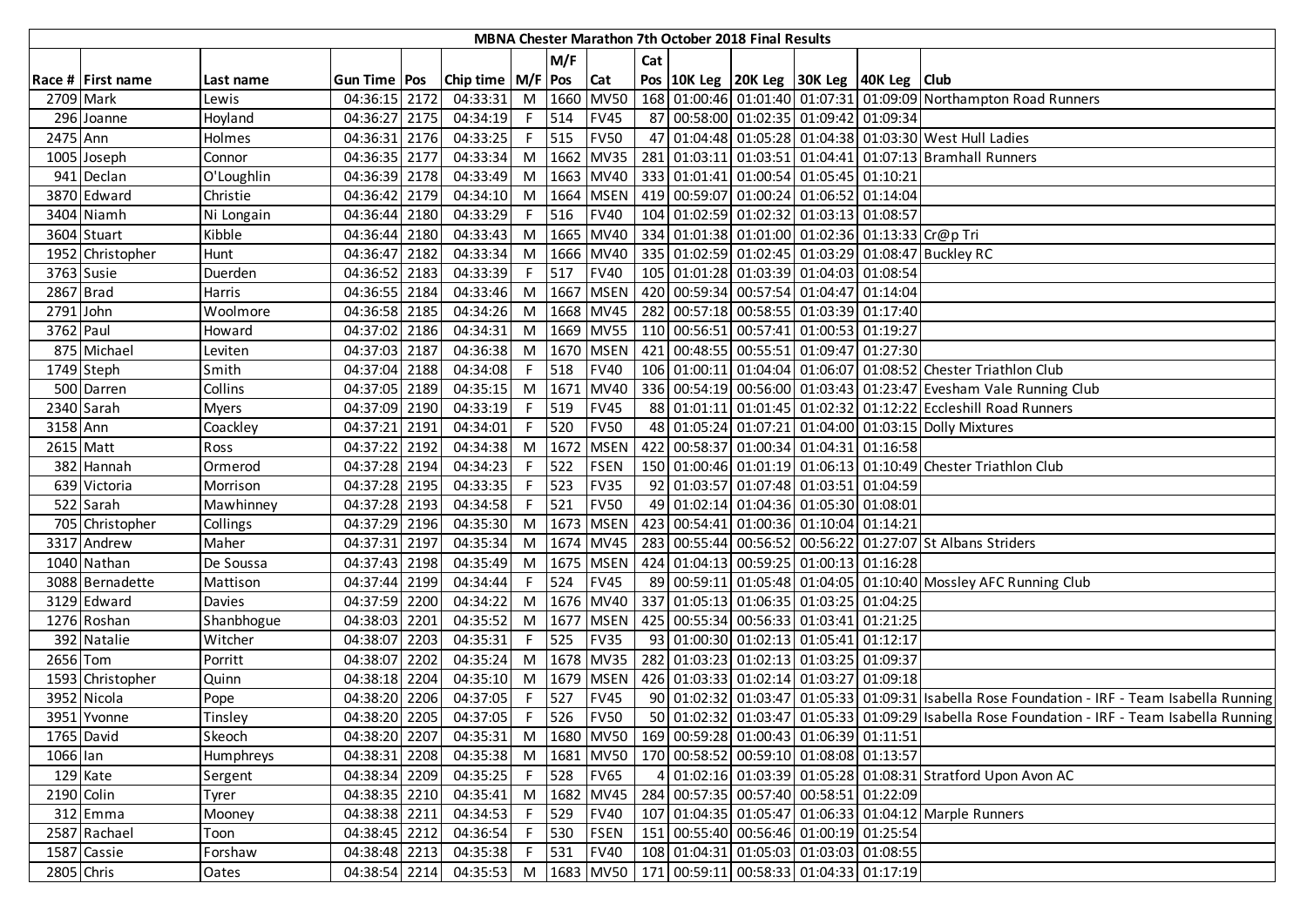|             | MBNA Chester Marathon 7th October 2018 Final Results |                |                |      |                        |               |       |             |     |                      |  |                                                                  |          |                                                                  |
|-------------|------------------------------------------------------|----------------|----------------|------|------------------------|---------------|-------|-------------|-----|----------------------|--|------------------------------------------------------------------|----------|------------------------------------------------------------------|
|             |                                                      |                |                |      |                        |               | M/F   |             | Cat |                      |  |                                                                  |          |                                                                  |
|             | Race # First name                                    | Last name      | Gun Time   Pos |      | Chip time   M/F   Pos  |               |       | Cat         |     |                      |  | Pos   10K Leg   20K Leg   30K Leg   40K Leg   Club               |          |                                                                  |
| 1767 Sue    |                                                      | Gallagher      | 04:39:00 2215  |      | 04:36:05               |               | F 532 | <b>FV45</b> |     |                      |  |                                                                  |          | 91 01:03:19 01:02:54 01:06:00 01:09:40 Chester Road Runners      |
|             | 2313 Helen                                           | Johnston       | 04:39:00 2217  |      | 04:36:00               | F             | 533   | <b>FV45</b> |     |                      |  |                                                                  |          | 92 01:03:13 01:02:53 01:06:00 01:09:40 Stockton Striders AC      |
|             | 3764 Lawrence                                        | Williamson     | 04:39:00 2216  |      | 04:35:50               | M             |       | 1684 MSEN   |     |                      |  | 427 01:02:55 01:02:31 01:03:49 01:11:11                          |          |                                                                  |
| 1376 Zoe    |                                                      | Molyneux       | 04:39:06 2218  |      | 04:35:28               |               | F 534 | <b>FSEN</b> |     |                      |  |                                                                  |          | 152 01:01:32 01:01:26 01:07:27 01:09:52 Ramsbottom Running Club  |
| 3884 Joni   |                                                      | Southall       | 04:39:08 2219  |      | 04:36:27               | $F \parallel$ | 535   | <b>FV40</b> |     |                      |  |                                                                  |          | 109 00:59:27 01:00:06 01:08:21 01:13:09 North East Marathon Club |
|             | 3263 Lauren                                          | Goldsmith      | 04:39:09 2220  |      | 04:36:47               | F.            | 536   | <b>FSEN</b> |     |                      |  |                                                                  |          | 153 01:00:06 01:04:52 01:06:41 01:10:21 100 Marathon Club        |
|             | 2325 Clare                                           | Mawrey         | 04:39:10 2221  |      | 04:36:07               | F             | 537   | <b>FV40</b> |     |                      |  |                                                                  |          | 110 00:59:19 01:03:16 01:09:27 01:09:26 Pickering Running Club   |
|             | 3587 Mandy                                           | Draper         | 04:39:17 2222  |      | 04:36:51               |               | 538   | <b>FV50</b> |     |                      |  |                                                                  |          | 51 01:02:16 01:07:28 01:06:34 01:05:56 100 Marathon Club         |
| 3838 Neil   |                                                      | Hodgkinson     | 04:39:21 2223  |      | 04:36:38               | M             | 1685  | <b>MV35</b> |     |                      |  | 283 00:54:39 00:56:16 01:09:10 01:17:25                          |          |                                                                  |
| 1102 Liz    |                                                      | Stillo         | 04:39:23 2224  |      | 04:36:30               |               | 539   | <b>FV60</b> |     |                      |  |                                                                  |          | 17 01:02:35 01:06:05 01:05:06 01:08:14 Derbyshire Dynamos        |
|             | 1103 Alison                                          | Young          | 04:39:23 2224  |      | 04:36:30               | F.            | 539   | <b>FV45</b> |     |                      |  | 93 01:02:34 01:06:05 01:05:06 01:08:15                           |          |                                                                  |
|             | 1343 Hannah                                          | Marsden        | 04:39:25 2226  |      | 04:36:11               | F.            | 541   | <b>FSEN</b> |     |                      |  | 154 01:03:48 01:04:41 01:05:11 01:07:59                          |          |                                                                  |
| 2060 Josie  |                                                      | Davies         | 04:39:31       | 2227 | 04:36:21               |               | 542   | <b>FV55</b> |     |                      |  |                                                                  |          | 18 01:02:47 01:03:45 01:06:54 01:07:33 North Wales Road Runners  |
|             | 628 Lorna                                            | Donnelly       | 04:39:36 2228  |      | 04:36:33               | F.            | 543   | <b>FV40</b> |     |                      |  |                                                                  |          | 111 01:04:18 01:05:36 01:05:54 01:06:39 Vegan runners            |
|             | 1881 Helen                                           | Dolby          | 04:39:44 2229  |      | 04:36:24               | F.            | 544   | <b>FV40</b> |     |                      |  |                                                                  |          | 112 01:03:52 01:05:48 01:06:19 01:06:30 Chester Road Runners     |
|             | 3934 Matthew                                         | Dowsett        | 04:39:45 2230  |      | 04:36:25               |               |       | M 1686 MV45 |     |                      |  |                                                                  |          | 285 01:03:51 01:05:47 01:06:19 01:06:30 UKRunChat Running Club   |
|             | 1625 Jennie                                          | <b>Ng</b>      | 04:39:53 2232  |      | 04:37:23               |               | F 545 | <b>FV35</b> |     | 94 00:55:45 00:57:25 |  |                                                                  | 02:24:31 |                                                                  |
|             | 1496 Gillian                                         | <b>Brooker</b> | 04:39:53 2233  |      | 04:37:03               | F I           | 546   | <b>FV45</b> |     |                      |  | 94 01:01:16 01:04:16 01:06:08 01:10:55                           |          |                                                                  |
| 2979 Dazz   |                                                      | Hubble         | 04:39:53 2231  |      | 04:36:41               | M             |       | 1687 MV45   |     |                      |  | 286 00:59:49 00:59:19 01:03:26 01:17:06                          |          |                                                                  |
|             | 2769 Simon                                           | Currier        | 04:40:00 2234  |      | 04:37:20               | M             |       | 1688 MV35   |     |                      |  | 284 00:58:10 00:58:00 01:05:49 01:16:55 Badgers                  |          |                                                                  |
| 3202 Kris   |                                                      | Williams       | 04:40:03 2235  |      | 04:38:09               | M             |       | 1689 MV35   |     |                      |  |                                                                  |          | 285 00:55:29 00:56:30 00:58:43 01:32:28 Wrekin Road Runners      |
| $1467$ Andy |                                                      | Devaynes       | 04:40:07 2236  |      | 04:39:18               | M             |       | 1690 MV35   |     |                      |  |                                                                  |          | 286 00:49:57 00:52:14 00:56:17 01:35:46 St Helens Tri            |
|             | 1559 Mellissa                                        | Gee            | 04:40:14 2237  |      | 04:37:50               | F.            | 547   | <b>FV45</b> |     |                      |  | 95 00:59:28 01:01:05 01:06:05 01:13:41                           |          |                                                                  |
| 3961 Jan    |                                                      | Kamieniarz     | 04:40:18 2238  |      | 04:39:09               | M             | 1691  | <b>MV60</b> |     |                      |  | 47 01:00:29 01:04:18 01:05:22 01:13:08                           |          |                                                                  |
| 1883 Dat    |                                                      | Phang          | 04:40:25 2239  |      | 04:36:49               | M             | 1692  | <b>MSEN</b> |     |                      |  | 428 00:59:33 00:58:56 01:01:32 01:21:03                          |          |                                                                  |
|             | 1914 Katharine                                       | <b>Burton</b>  | 04:40:35 2240  |      | 04:37:26               | F.            | 548   | <b>FV40</b> |     |                      |  |                                                                  |          | 113 01:01:35 01:01:41 01:05:51 01:13:26 Chester Triathlon Club   |
|             | 1923 Claire                                          | Lockerbie      | 04:40:45 2241  |      | 04:37:38               | F.            | 549   | <b>FSEN</b> |     |                      |  |                                                                  |          | 155 01:02:57 01:02:35 01:06:31 01:10:56 Chester Road Runners     |
|             | 814 Gary                                             | Naylor         | 04:40:49 2242  |      | 04:37:47               | M             |       | 1693 MV40   |     |                      |  |                                                                  |          | 338 00:59:08 00:59:48 01:05:23 01:18:06 Darwen Running Group     |
| 1393 Paul   |                                                      | Collier        | 04:40:52 2243  |      | 04:37:39               | M             |       | 1694 MV35   |     |                      |  | 287 01:05:18 01:05:03 01:06:42 01:06:11                          |          |                                                                  |
|             | 995 Kayleigh                                         | Torpey         | 04:40:53 2244  |      | 04:37:47               | F I           | 550   | <b>FSEN</b> |     |                      |  | 156 01:05:10 01:04:13 01:04:45 01:09:23                          |          |                                                                  |
|             | 724 Tanya                                            | Shaw           | 04:41:00 2245  |      | 04:37:36               | F             | 551   | <b>FV40</b> |     |                      |  |                                                                  |          | 114 01:01:31 01:01:50 01:05:44 01:12:31 Wesham Road Runners & AC |
| 726 Jo      |                                                      | McCaffery      | 04:41:00 2246  |      | 04:37:36               | F.            | 552   | <b>FV40</b> |     |                      |  |                                                                  |          | 115 01:01:31 01:01:50 01:05:44 01:12:31 Wesham Road Runners & AC |
|             | 742 Scott                                            | Maclean        | 04:41:03 2247  |      | 04:38:11               |               |       |             |     |                      |  | M  1695   MSEN   429   00:59:46   01:02:13   01:07:55   01:12:55 |          |                                                                  |
|             | 3880 Ismail                                          | Damail         | 04:41:05 2248  |      | 04:39:59               |               |       |             |     |                      |  | M  1696   MSEN   430   00:48:23   00:52:23   01:05:37   01:35:28 |          |                                                                  |
|             | 1192 Joshua                                          | Lee            | 04:41:06 2249  |      | 04:38:48               |               |       |             |     |                      |  | M  1697   MSEN   431   00:54:23   00:55:52   01:01:53   01:28:31 |          |                                                                  |
| 1930 Amy    |                                                      | Jones          |                |      | 04:41:10 2250 04:38:10 |               | F 553 | <b>FSEN</b> |     |                      |  | 157 00:59:06 01:01:55 01:06:28 01:14:13                          |          |                                                                  |
|             | 1608 Joanne                                          | Sutherland     | 04:41:21 2251  |      | 04:38:33               | F.            | 554   | <b>FV40</b> |     |                      |  |                                                                  |          | 116 01:02:00 01:06:40 01:06:46 01:07:47 Penny Lane Striders      |
|             | 1622 Eamonn                                          | <b>Brady</b>   | 04:41:21 2252  |      | 04:38:33               | M             |       | 1698 MV50   |     |                      |  |                                                                  |          | 172 01:02:09 01:06:30 01:06:45 01:07:46 Penny Lane Striders      |
|             | 2514 Kevin                                           | Gibson         | 04:41:24 2253  |      | 04:38:08               | M             |       | 1699 MV55   |     |                      |  |                                                                  |          | 111 01:01:05 01:01:08 01:08:31 01:13:00 Valley Hill runners      |
|             | 1429 Elaine                                          | Riley          | 04:41:27 2255  |      | 04:40:15               | F             | 555   | <b>FV45</b> |     |                      |  |                                                                  |          | 96 00:56:34 00:59:40 01:10:24 01:18:33 Run Sandymoor             |
| 1432 Carl   |                                                      | Stewart        | 04:41:27 2254  |      | 04:40:15 M 1700 MV45   |               |       |             |     |                      |  |                                                                  |          | 287 00:53:20 01:02:21 01:10:59 01:18:32 Run Sandymoor            |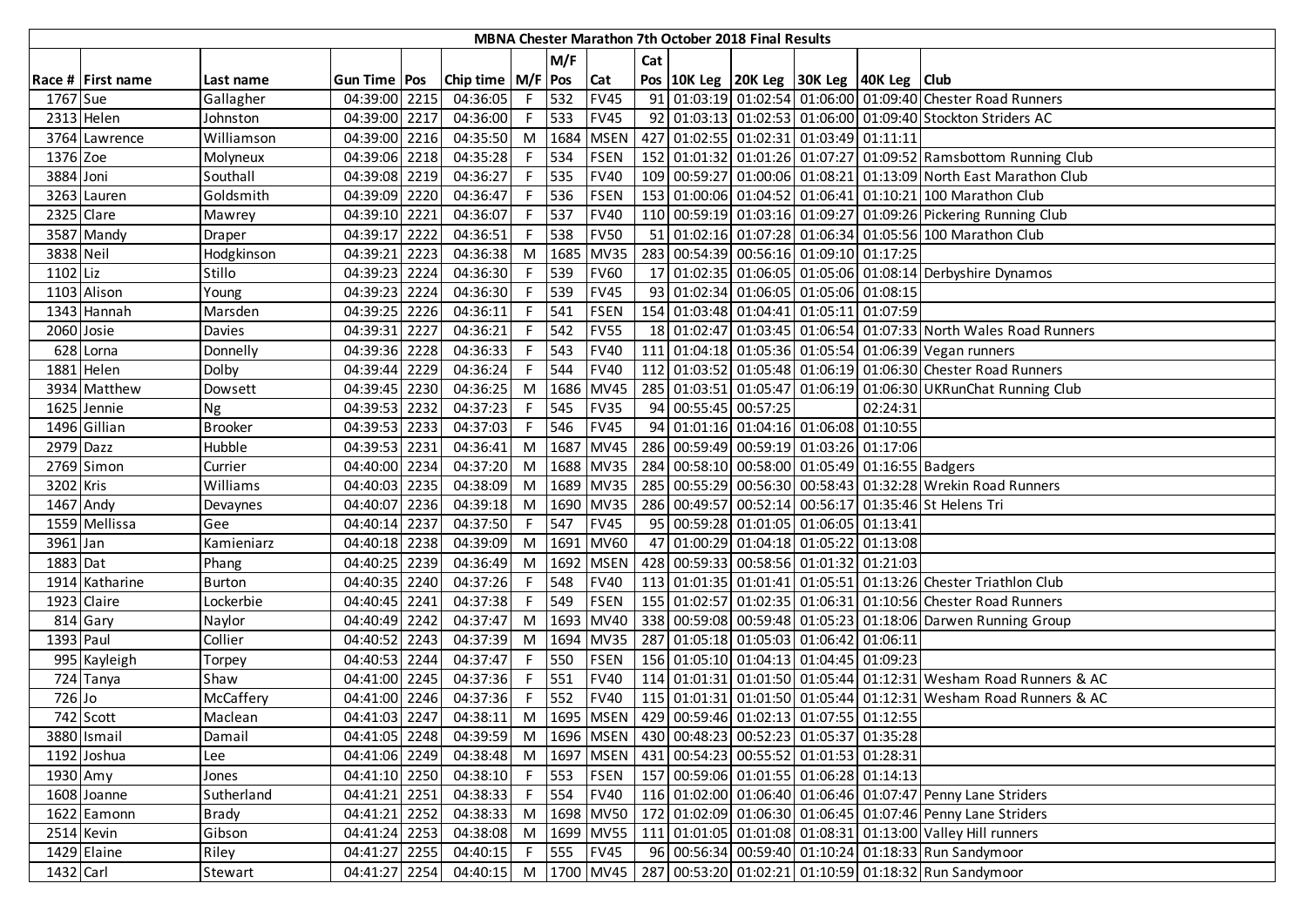| <b>MBNA Chester Marathon 7th October 2018 Final Results</b> |                   |               |                        |      |                       |            |      |             |     |                       |  |                                                               |          |                                                                      |
|-------------------------------------------------------------|-------------------|---------------|------------------------|------|-----------------------|------------|------|-------------|-----|-----------------------|--|---------------------------------------------------------------|----------|----------------------------------------------------------------------|
|                                                             |                   |               |                        |      |                       |            | M/F  |             | Cat |                       |  |                                                               |          |                                                                      |
|                                                             | Race # First name | Last name     | Gun Time   Pos         |      | Chip time   M/F   Pos |            |      | <b>Cat</b>  |     |                       |  | Pos 10K Leg 20K Leg 30K Leg 40K Leg Club                      |          |                                                                      |
|                                                             | 2804 Brian        | Simmonds      | 04:41:32               | 2256 | 04:38:57              | $M$        | 1701 | <b>MV45</b> |     |                       |  | 288 00:57:57 00:58:47 01:07:14 01:18:24                       |          |                                                                      |
|                                                             | 548 Kate          | Roberts       | 04:41:42 2257          |      | 04:38:51              | F.         | 556  | <b>FV40</b> |     |                       |  | 117 01:03:29 01:02:46 01:04:52 01:13:14                       |          |                                                                      |
| 3541 Gary                                                   |                   | Wood          | 04:41:48 2258          |      | 04:38:39              | M          |      | 1702 MV45   |     |                       |  |                                                               |          | 289 01:02:49 01:02:29 01:05:16 01:12:21 Cirencester AC               |
|                                                             | 364 Jane          | Davies        | 04:41:55 2259          |      | 04:38:42              | $\sqrt{F}$ | 557  | <b>FV45</b> |     |                       |  | 97 01:02:58 01:02:41 01:05:00 01:11:57                        |          |                                                                      |
|                                                             | 519 Steve         | Barnfield     | 04:41:55 2259          |      | 04:38:40              | M          |      |             |     |                       |  |                                                               |          | 1703 MV50 173 01:02:58 01:02:41 01:03:47 01:13:07 Oswestry Olympians |
| 3022 Phil                                                   |                   | Davis         | 04:42:07               | 2261 | 04:39:43              | M          |      |             |     |                       |  | 1704   MSEN   432   00:54:02   00:53:52   01:12:05   01:24:31 |          |                                                                      |
|                                                             | 2711 Steven       | Devonshire    | 04:42:08 2262          |      | 04:39:44              | M          |      |             |     |                       |  | 1705   MV40   339   00:54:02   00:53:51   01:12:07   01:24:30 |          |                                                                      |
|                                                             | 1715 Stephen      | Kinsella      | 04:42:10 2263          |      | 04:39:18              | M          |      | 1706 MV35   |     |                       |  | 288 00:59:35 00:59:51 01:06:53 01:17:27                       |          |                                                                      |
|                                                             | 1814 Michael      | <b>Butler</b> | 04:42:15 2264          |      | 04:39:38              | M          |      | 1707 MSEN   |     |                       |  | 433 00:56:07 00:59:21 01:05:42 01:21:46                       |          |                                                                      |
|                                                             | 1073 Jonathon     | Gibbs         | 04:42:15 2264          |      | 04:38:58              | M          |      | 1707 MV35   |     |                       |  | 289 01:02:31 01:01:46 01:03:40 01:14:31                       |          |                                                                      |
|                                                             | 1019 Sarmid       | Al-Kamil      | 04:42:19 2266          |      | 04:38:02              | M          |      | 1709 MV50   |     |                       |  |                                                               |          | 174 01:04:14 01:05:32 01:06:33 01:08:12 Bramhall Runners             |
|                                                             | 2937 Paige        | Quinn         | $\overline{0}$ 4:42:22 | 2267 | 04:38:53              | F.         | 558  | <b>FSEN</b> |     |                       |  | 158 01:02:47 01:01:52 01:06:32 01:12:17                       |          |                                                                      |
|                                                             | 934 Beata         | Olszowy       | 04:42:22               | 2267 | 04:39:24              | F.         | 558  | <b>FSEN</b> |     |                       |  | 158 01:00:14 01:04:04 01:05:02 01:14:37                       |          |                                                                      |
|                                                             | 907 Paul          | Yates         | 04:42:25 2269          |      | 04:39:55              | M          | 1710 | <b>MSEN</b> |     |                       |  | 434 00:59:42 00:59:50 01:01:29 01:23:18                       |          |                                                                      |
|                                                             | 1700 Darren       | Meredith      | 04:42:26 2270          |      | 04:39:24              | M          |      | 1711   MSEN |     |                       |  | 435 01:03:04 01:03:04 01:05:10 01:11:58                       |          |                                                                      |
| 3790 Gary                                                   |                   | Crowe         | 04:42:45 2271          |      | 04:40:25              | $M$        |      |             |     |                       |  | 1712   MSEN   436   00:59:04   01:00:06   01:06:16   01:18:22 |          |                                                                      |
|                                                             | 3821 Harry        | Hayward       | 04:42:49 2272          |      | 04:40:21              | M          |      | 1713 MSEN   |     |                       |  | 437 00:57:11 01:00:56 01:06:07 01:19:00                       |          |                                                                      |
|                                                             | 757 Sarah         | O'Connor      | 04:42:53 2273          |      | 04:41:06              | F          | 560  | <b>FSEN</b> |     |                       |  |                                                               |          | 160 01:02:57 01:04:05 01:08:48 01:09:39 Liverpool Running Club       |
|                                                             | 1267 Rachel       | Falconer      | 04:42:53 2273          |      | 04:41:06              | F.         | 560  | <b>FV35</b> |     |                       |  | 95 01:02:56 01:04:06 01:08:48 01:09:38                        |          |                                                                      |
|                                                             | 483 Cathryn       | de Freitas    | 04:42:54               | 2275 | 04:40:25              |            | 562  | <b>FV40</b> |     |                       |  | 118 01:00:55 01:05:00 01:05:40 01:13:21                       |          |                                                                      |
|                                                             | 2057 Peter        | <b>Barnes</b> | 04:43:05 2276          |      | 04:42:00              | M          |      | 1714 MV55   |     |                       |  |                                                               |          | 112 00:58:14 01:00:10 01:08:38 01:16:53 Meirionnydd Running Club     |
|                                                             | 2890 David        | Cox           | 04:43:13 2277          |      | 04:40:28              | M          |      | 1715 MV50   |     |                       |  | 175 00:59:23 01:00:29 01:07:52 01:15:53                       |          |                                                                      |
|                                                             | $1015$ Barry      | Heap          | 04:43:22 2278          |      | 04:39:47              | M          |      | 1716 MV50   |     |                       |  |                                                               |          | 176   01:02:26   01:02:22   01:03:08   01:14:36   Bramhall Runners   |
|                                                             | 3813 Azher        | Shafiq        | 04:43:25 2279          |      | 04:40:36              | M          |      | 1717 MV50   |     | 177 01:19:18          |  |                                                               |          |                                                                      |
|                                                             | 1806 Sinead       | Malone        | 04:43:31               | 2280 | 04:40:03              | F          | 563  | <b>FV45</b> |     |                       |  |                                                               |          | 98 01:04:59 01:06:51 01:06:36 01:07:03 Chester Triathlon Club        |
|                                                             | 1367 Steve        | <b>Baker</b>  | 04:43:33               | 2281 | 04:40:47              | M          |      | 1718 MV45   |     |                       |  | 290 00:58:56 00:59:36 01:06:12 01:18:38                       |          |                                                                      |
| 2171 Andy                                                   |                   | Quinn         | 04:43:38               | 2282 | 04:41:49              | M          |      | 1719 MV45   |     |                       |  | 291 01:01:36 01:02:37 01:05:31 01:14:29                       |          |                                                                      |
| 2121 Uyai                                                   |                   | Ikpatt        | 04:43:42 2283          |      | 04:40:20              | F.         | 564  | <b>FV40</b> |     |                       |  |                                                               |          | 119 01:05:17 01:04:04 01:07:03 01:09:02 Wirral AC                    |
|                                                             | 1006 Helen        | Doyle         | 04:43:45 2284          |      | 04:40:43              | F.         | 565  | <b>FV45</b> |     |                       |  | 99 00:59:28 01:01:36 01:09:02 01:13:59                        |          |                                                                      |
|                                                             | 2839 Graham       | Croft         | 04:43:48 2285          |      | 04:40:14              | M          |      | 1720 MV40   |     |                       |  | 340 01:05:25 01:06:59 01:08:34 01:05:09                       |          |                                                                      |
|                                                             | 3623 Andrew       | Trimble       | 04:43:50 2286          |      | 04:42:13              | M          |      | 1721 MV35   |     |                       |  | 290 00:55:59 00:57:22 01:08:36 01:28:42                       |          |                                                                      |
|                                                             | 3960 Katie        | Payne         | 04:43:55 2287          |      | 04:41:10              | F.         | 566  | <b>FV35</b> |     |                       |  |                                                               |          | 96 00:59:22 01:01:21 01:07:01 01:17:35 Sandbach Striders             |
|                                                             | 393 Samuel        | Witcher       | 04:43:55 2287          |      |                       |            |      |             |     |                       |  | 04:41:20 M 1722 MV35 291 01:00:30 01:02:14 01:05:40 01:14:26  |          |                                                                      |
|                                                             | 3718 Daniel       | Roach         | 04:43:58 2289          |      | 04:42:52              |            |      | M 1723 MV60 |     |                       |  | 48 00:53:01 01:01:19 01:11:10 01:20:51                        |          |                                                                      |
|                                                             | 1497 Kieran       | Crowder       | 04:44:16 2290          |      | 04:42:41              |            |      | M 1724 MSEN |     | 438 00:56:13 01:00:37 |  |                                                               | 02:28:45 |                                                                      |
| 1988 Julie                                                  |                   | Winstanley    | 04:44:18 2291          |      | 04:41:10              | -F I       |      | 567 FV55    |     |                       |  |                                                               |          | 19 01:01:54 01:03:02 01:05:52 01:14:50 Ellesmere Port RC             |
|                                                             | 425 Caroline      | Hesselden     | 04:44:19 2292          |      | 04:40:45              |            | 568  | <b>FV45</b> |     | 100 01:02:17          |  |                                                               |          | 03:23:24 Sowerby Bridge Snails Running Club                          |
| 1644 Chris                                                  |                   | Barlow        | 04:44:33 2293          |      | 04:41:07              | M          |      | 1725 MSEN   |     |                       |  | 439 01:03:25 01:02:45 01:06:12 01:13:44                       |          |                                                                      |
|                                                             | 555 Agnieszka     | Pawlak        | 04:44:49 2294          |      | 04:41:22              | F.         | 569  | <b>FV35</b> |     |                       |  | 97 01:03:08 01:02:42 01:07:38 01:13:09                        |          |                                                                      |
|                                                             | 554 Daniel        | Miller        | 04:44:49 2294          |      | 04:41:21              | M          |      | 1726 MV35   |     |                       |  | 292 01:02:44 01:03:06 01:07:37 01:13:09                       |          |                                                                      |
|                                                             | 3293 Christine    | Caine         | 04:44:51 2296          |      | 04:41:48              | F          |      | 570 FV45    |     |                       |  | 101 01:04:18 01:05:36 01:05:46 01:12:19                       |          |                                                                      |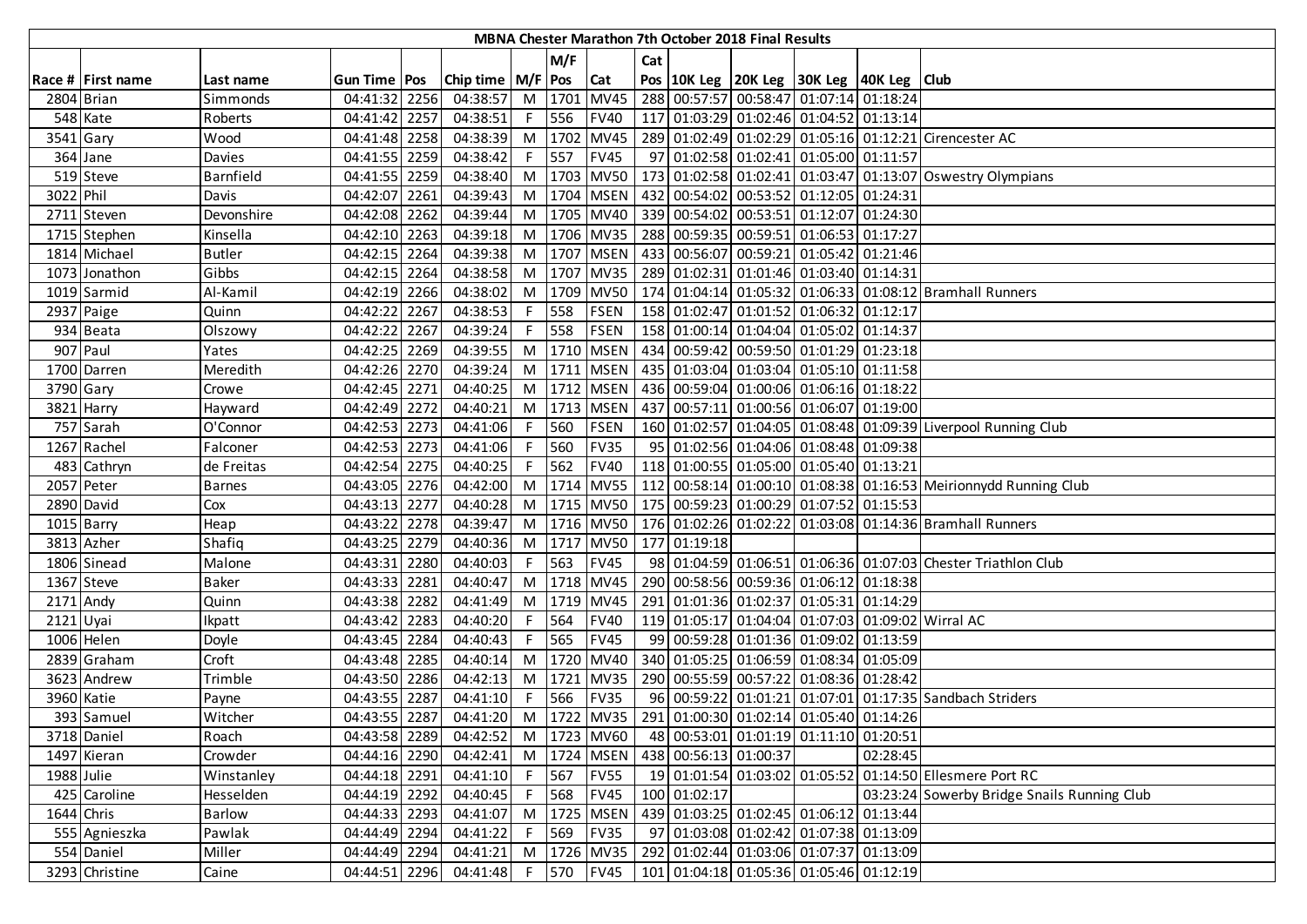|            | MBNA Chester Marathon 7th October 2018 Final Results |                |                        |      |                             |    |        |                 |     |  |  |                                                                  |  |                                                                     |
|------------|------------------------------------------------------|----------------|------------------------|------|-----------------------------|----|--------|-----------------|-----|--|--|------------------------------------------------------------------|--|---------------------------------------------------------------------|
|            |                                                      |                |                        |      |                             |    | M/F    |                 | Cat |  |  |                                                                  |  |                                                                     |
|            | Race # First name                                    | Last name      | <b>Gun Time Pos</b>    |      | Chip time   M/F   Pos   Cat |    |        |                 |     |  |  | Pos   10K Leg   20K Leg   30K Leg   40K Leg   Club               |  |                                                                     |
|            | 1417 Andrew                                          | Hamlett-Orme   | 04:44:52 2297          |      | 04:42:24                    |    |        | M 1727 MV45     |     |  |  |                                                                  |  | 292 00:49:47 00:50:48 01:07:27 01:32:09 Knutsford Tri Club          |
|            | 2425 Kimberley                                       | Yeaman         | 04:44:59 2298          |      | 04:42:37                    |    | F 571  | <b>FSEN</b>     |     |  |  |                                                                  |  | 161 01:05:23 01:07:50 01:08:48 01:06:17 Stadium Runners             |
|            | 852 Carly-Jayne                                      | Rees           | 04:45:00 2299          |      | 04:42:08                    |    | F 572  | <b>FSEN</b>     |     |  |  | 162 00:56:28 01:02:55 01:09:00 01:16:28                          |  |                                                                     |
|            | 3837 Elizabeth                                       | Tunna          | 04:45:02 2300          |      | 04:42:15                    |    | F 573  | <b>FSEN</b>     |     |  |  | 163 00:56:40 01:01:57 01:12:23 01:17:32                          |  |                                                                     |
|            | 1929 Daniel                                          | Nosworthy      | 04:45:02 2301          |      | 04:42:53                    |    |        | M 1728 MV45     |     |  |  | 293 00:56:11 00:58:07 01:15:34 01:16:53                          |  |                                                                     |
| 2066 Chris |                                                      | Berrington     | 04:45:04 2302          |      | 04:42:54                    |    |        | M 1729 MSEN     |     |  |  |                                                                  |  | 440 00:56:11 00:58:07 01:15:33 01:16:52 Abergele Harriers           |
| 1266 Abi   |                                                      | Aartse-tuyn    | 04:45:20 2303          |      | 04:41:53                    | F. | 574    | <b>FSEN</b>     |     |  |  |                                                                  |  | 164 01:00:20 01:03:04 01:09:13 01:13:35 St Theresa's A.C.           |
| 2506 Lisa  |                                                      | <b>Steers</b>  | 04:45:21 2304          |      | 04:42:20                    | F. | 575    | <b>FV50</b>     |     |  |  |                                                                  |  | 52 01:01:01 01:04:05 01:07:58 01:13:34 Barnsley Harriers            |
|            | 847 Sean                                             | McWilliams     | 04:45:23 2305          |      | 04:42:22                    |    | M 1730 | <b>MSEN</b>     |     |  |  | 441 00:58:25 00:59:56 01:10:48 01:18:32                          |  |                                                                     |
|            | 1916 Angharad                                        | Fletcher       | 04:45:24 2307          |      | 04:42:06                    | F. | 576    | <b>FV40</b>     |     |  |  | 120 01:03:01 01:02:44 01:04:36 01:14:16                          |  |                                                                     |
|            | 1834 Barry                                           | Standen        | 04:45:24 2306          |      | 04:42:05                    |    |        | M 1731 MV45     |     |  |  | 294 01:03:01 01:02:44 01:04:36 01:14:15                          |  |                                                                     |
|            | 3917 Sonia                                           | Edmonds        | $\overline{04:}45:31$  | 2308 | 04:42:52                    | F. | 577    | <b>FV45</b>     |     |  |  |                                                                  |  | 102 01:02:04 01:04:56 01:10:15 01:10:55 Telford Harriers            |
|            | 2051 Heather                                         | Jones          | 04:45:33 2309          |      | 04:42:16                    |    | F 578  | <b>FV45</b>     |     |  |  |                                                                  |  | 103 01:04:59 01:04:16 01:07:18 01:10:52 Run Free Fell Runners       |
| 2482 Carl  |                                                      | Wise           | 04:45:39 2310          |      | 04:43:17                    |    |        | M 1732 MV45     |     |  |  | 295 00:59:19 00:58:48 01:01:39 01:22:28                          |  |                                                                     |
|            | 3173 Simon                                           | Aries          | 04:45:45 2311          |      | 04:42:35                    |    |        | M 1733 MV55     |     |  |  | 113 01:02:03 01:03:20 01:05:45 01:14:41                          |  |                                                                     |
|            | 295 Andy                                             | Hoyland        | 04:45:50 2312          |      | 04:43:42                    |    |        | M 1734 MV40     |     |  |  | 341 00:58:00 01:02:34 01:09:42 01:17:21                          |  |                                                                     |
|            | 2245 Kimberley                                       | Gildea         | 04:45:53 2313          |      | 04:42:33                    |    |        | F 579 FSEN      |     |  |  | 165 01:04:37 01:06:10 01:06:04 01:10:58                          |  |                                                                     |
| 2427 Paul  |                                                      | Harkin         | 04:45:53 2314          |      | 04:43:39                    |    |        |                 |     |  |  | M  1735   MV55   114   00:54:37   00:55:09   01:06:05   01:28:05 |  |                                                                     |
| 1602 Ros   |                                                      | McCooey        | 04:45:56 2315          |      | 04:42:50                    |    |        | M 1736 MSEN     |     |  |  | 442 01:03:20 01:03:29 01:03:49 01:18:03                          |  |                                                                     |
| 2736 Lee   |                                                      | Powers         | 04:46:00 2316          |      | 04:42:49                    |    |        | M 1737 MV40     |     |  |  | 342 00:59:02 00:58:47 01:11:59 01:17:09                          |  |                                                                     |
| 2466 John  |                                                      | Metcalfe       | 04:46:06 2317          |      | 04:42:44                    |    |        | M   1738   MV60 |     |  |  | 49 01:05:36 01:07:06 01:06:52 01:07:58                           |  |                                                                     |
|            | 1913 Peter                                           | Weir           | 04:46:07 2318          |      | 04:42:48                    |    |        | M   1739   MV40 |     |  |  | 343 01:03:18 01:01:44 01:03:59 01:18:12                          |  |                                                                     |
|            | 2384 Matthew                                         | <b>Brill</b>   | 04:46:09 2319          |      | 04:43:21                    |    |        | M 1740 MSEN     |     |  |  | 443 00:59:43 00:59:06 01:08:30 01:22:09                          |  |                                                                     |
| 1158 Andy  |                                                      | Moxon          | 04:46:10 2320          |      | 04:43:56                    |    |        | M 1741 MV45     |     |  |  | 296 00:56:56 01:02:43 01:05:15 01:20:13                          |  |                                                                     |
|            | 2516 Jacob                                           | <b>Barker</b>  | 04:46:12 2321          |      | 04:43:24                    |    |        | M 1742 MSEN     |     |  |  | 444 00:59:43 00:59:06 01:05:52 01:21:37                          |  |                                                                     |
| 1295 Tim   |                                                      | Timmis         | $\overline{0}$ 4:46:20 | 2322 | 04:42:52                    |    |        | M 1743 MV60     |     |  |  | 50 01:06:47 01:06:54 01:05:43 01:07:50                           |  |                                                                     |
|            | 3018 Philip                                          | <b>Beckett</b> | 04:46:35 2323          |      | 04:43:45                    |    |        | M 1744 MV45     |     |  |  |                                                                  |  | 297 01:02:41 01:03:27 01:10:23 01:11:40 Stoke F.I.T                 |
|            | 3155 Vanessa                                         | Richardson     | 04:46:41 2324          |      | 04:43:21                    |    | F 580  | <b>FV45</b>     |     |  |  |                                                                  |  | 104 01:05:29 01:07:12 01:05:52 01:09:35 Dolly Mixtures              |
|            | 276 Alan                                             | Gray           | 04:46:44 2325          |      | 04:42:44                    |    |        | M 1745 MV40     |     |  |  | 344 01:04:50 01:04:21 01:05:39 01:12:40                          |  |                                                                     |
|            | 3274 Jessica                                         | Page           | 04:46:48 2326          |      | 04:43:46                    | F. | 581    | <b>FSEN</b>     |     |  |  | 166 00:59:10 01:00:27 01:08:16 01:20:05                          |  |                                                                     |
| 2133 Paul  |                                                      | Downey         | 04:46:54 2327          |      | 04:43:20                    |    |        | M 1746 MV45     |     |  |  | 298 01:07:09 01:05:39 01:03:56 01:11:36                          |  |                                                                     |
|            | 770 Steve                                            | Kennedy        | 04:47:04 2328          |      | 04:44:30                    |    |        | M 1747 MV55     |     |  |  | 115 00:57:09 00:58:55 01:08:20 01:21:30                          |  |                                                                     |
|            | 1175 Laura                                           | Wells          | 04:47:07 2330          |      | 04:43:36                    |    |        | F 583 FSEN      |     |  |  |                                                                  |  | 168 01:05:27 01:05:23 01:07:19 01:10:33 Bolton United Harriers & Ac |
| 1159 Katie |                                                      | Tomlinson      | 04:47:07 2329          |      | 04:43:36                    | F. | 582    | <b>FSEN</b>     |     |  |  | 167 01:05:28 01:05:23 01:07:18 01:10:33                          |  |                                                                     |
|            | 2975 Juliet                                          | Hale           | 04:47:20 2331          |      | 04:43:49                    | F. | 584    | <b>FV45</b>     |     |  |  | 105 01:05:13 01:06:36 01:08:05 01:09:30                          |  |                                                                     |
|            | 325 Julie                                            | Williamson     | 04:47:28 2332          |      | 04:44:27                    |    | F 585  | <b>FV45</b>     |     |  |  |                                                                  |  | 106 00:59:10 01:05:49 01:12:49 01:12:19 Mossley AFC Running Club    |
|            | 230 Gina                                             | Little         | 04:47:30 2333          |      | 04:45:19                    | F  | 586    | <b>FV70</b>     |     |  |  |                                                                  |  | 01:02:29 01:04:23 01:10:38 01:12:36 100 Marathon Club               |
|            | 1614 Stuart                                          | Smart          | 04:47:30 2334          |      | 04:44:04                    |    |        | M   1748   MV35 |     |  |  | 293 01:03:15 01:04:23 01:08:55 01:12:56                          |  |                                                                     |
|            | 1486 Matt                                            | Wharton        | 04:47:33 2335          |      | 04:45:01                    |    |        | M 1749 MSEN     |     |  |  | 445 00:59:53 00:59:40 01:00:02 01:31:21                          |  |                                                                     |
|            | 542 Catriona                                         | Hoult          | 04:47:34 2336          |      | 04:44:36                    |    | F 587  | <b>FV40</b>     |     |  |  |                                                                  |  | 121 01:04:45 01:05:46 01:06:26 01:11:37 East London Runners         |
|            | 798 Andrew                                           | Ratcliffe      | 04:47:35 2337          |      |                             |    |        |                 |     |  |  | 04:43:40 M 1750 MV50 178 01:06:34 01:06:26 01:05:15 01:10:05     |  |                                                                     |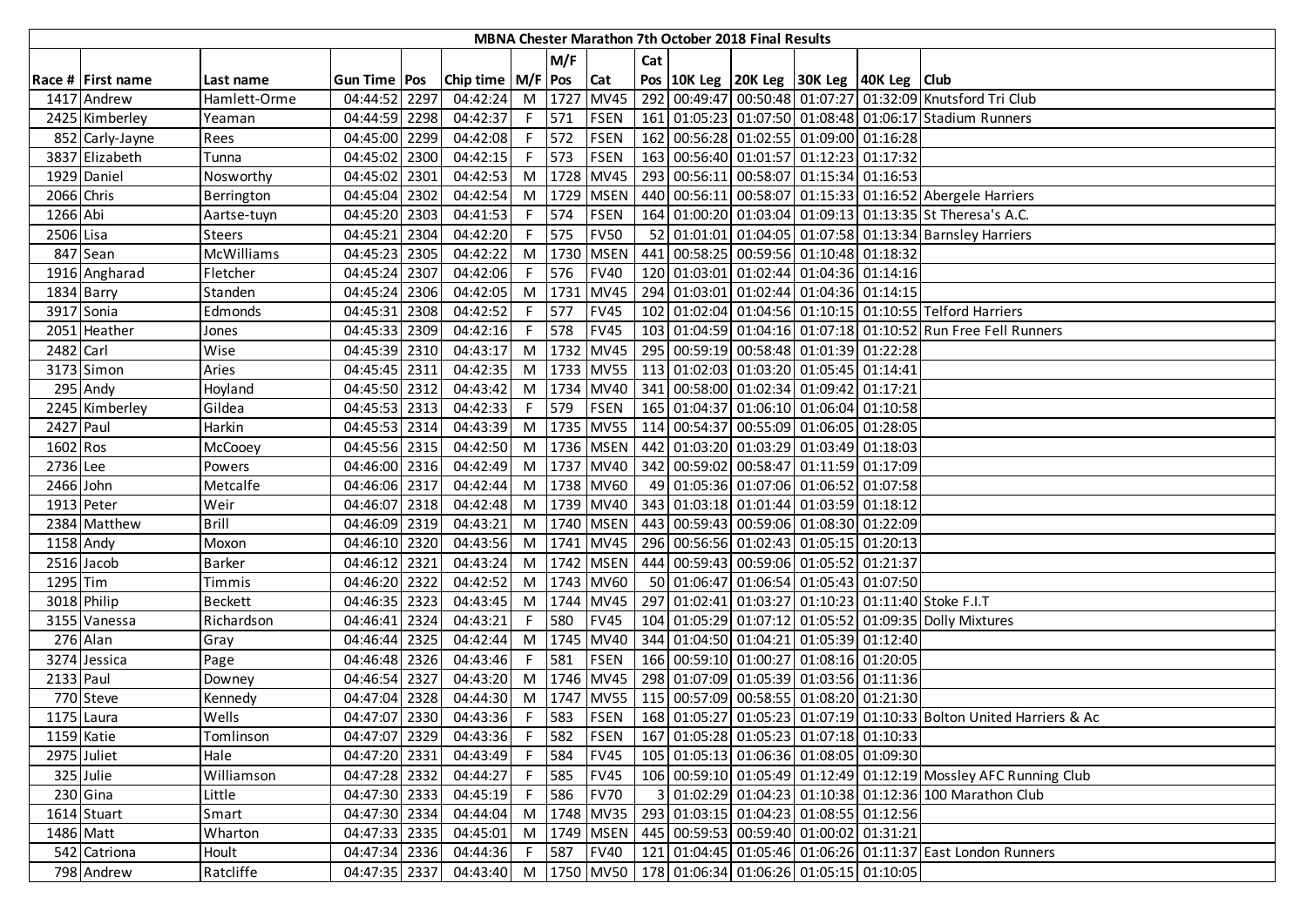|            | <b>MBNA Chester Marathon 7th October 2018 Final Results</b> |                   |                |      |                                 |                |        |             |     |              |  |                                                                            |                   |                                                                                          |
|------------|-------------------------------------------------------------|-------------------|----------------|------|---------------------------------|----------------|--------|-------------|-----|--------------|--|----------------------------------------------------------------------------|-------------------|------------------------------------------------------------------------------------------|
|            |                                                             |                   |                |      |                                 |                | M/F    |             | Cat |              |  |                                                                            |                   |                                                                                          |
|            | Race # First name                                           | Last name         | Gun Time   Pos |      | Chip time $\vert M/F \vert$ Pos |                |        | <b>Cat</b>  |     |              |  | Pos 10K Leg 20K Leg 30K Leg 40K Leg Club                                   |                   |                                                                                          |
| 1465 Joe   |                                                             | McCormick         | 04:47:35 2338  |      | 04:45:42                        |                | M 1751 | <b>MV55</b> |     |              |  | 116 00:58:15 00:56:31 01:02:21 01:33:03                                    |                   |                                                                                          |
|            | 678 Wendy                                                   | Ward              | 04:47:37 2340  |      | 04:43:39                        | F              | 588    | <b>FV45</b> |     |              |  |                                                                            |                   | 107 01:01:08 01:02:28 01:07:38 01:17:36 Red Rose Road Runners                            |
|            | 613 Scott                                                   | Ohara             | 04:47:37 2339  |      | 04:44:24                        |                |        | M 1752 MV45 |     |              |  |                                                                            |                   | 299 01:00:26 01:01:32 01:05:47 01:18:05 clyde runners                                    |
|            | 3431 Peter                                                  | Storey            | 04:47:39 2341  |      | 04:44:35                        |                |        | M 1753 MV35 |     |              |  | 294 01:04:39 01:06:19 01:07:14 01:12:19                                    |                   |                                                                                          |
|            | 756 Terry                                                   | Owen              | 04:47:42 2342  |      | 04:44:18                        | M              |        | 1754 MV40   |     |              |  | 345 01:05:02 01:04:06 01:05:05 01:13:15                                    |                   |                                                                                          |
|            | 469 Deborah                                                 | Wilson            | 04:47:46 2343  |      | 04:44:30                        | F.             | 589    | <b>FV50</b> |     |              |  |                                                                            |                   | 53 01:01:51 01:02:56 01:05:23 01:14:36 Stilton Striders                                  |
|            | 3034 Marie                                                  | Pegg              | 04:47:48 2345  |      | 04:46:07                        | F              | 590    | <b>FV35</b> |     |              |  | 98 01:04:07 01:03:02 01:05:12 01:17:13                                     |                   |                                                                                          |
| 3137 Keith |                                                             | Price             | 04:47:48 2344  |      | 04:45:01                        | M              | 1755   | <b>MV40</b> |     |              |  |                                                                            |                   | 346 01:01:44 01:04:19 01:05:32 01:18:47 Shawbury Joggers                                 |
|            | 3240 Estelle                                                | Howard            | 04:47:50 2346  |      | 04:44:27                        |                | 591    | <b>FV45</b> |     |              |  | 108 01:05:59 01:06:51 01:07:44 01:08:58                                    |                   |                                                                                          |
|            | 618 Robert                                                  | Hutchison         | 04:47:53 2347  |      | 04:44:40                        | M              |        | 1756 MV65   |     |              |  | 19 01:05:48 01:06:56 01:07:59 01:08:34                                     |                   |                                                                                          |
| 1230 lan   |                                                             | Kay               | 04:47:58 2348  |      | 04:44:18                        | M              |        | 1757 MV35   |     |              |  | 295 00:59:25 01:00:35 01:05:52 01:22:29                                    |                   |                                                                                          |
|            | 1725 Eddie                                                  | Colclough         | 04:48:04 2349  |      | 04:44:31                        | M              |        | 1758 MV35   |     |              |  | 296 01:02:53 01:02:12 01:03:42 01:19:41                                    |                   |                                                                                          |
|            | 861 Chris                                                   | Johnson           | 04:48:05 2350  |      | 04:44:50                        | M              |        | 1759 MV70   |     |              |  |                                                                            |                   | 10 01:04:24 01:06:45 01:08:06 01:09:56 East Cheshire Harriers & Tameside AC              |
|            | 2991 Claire                                                 | Miller-Mulholland | 04:48:16 2351  |      | 04:44:38                        | F.             | 592    | <b>FV35</b> |     |              |  | 99 01:05:19 01:07:08 01:07:50 01:08:17                                     |                   |                                                                                          |
|            | 95 Stephen                                                  | <b>Bellis</b>     | 04:48:18 2352  |      | 04:44:49                        | M              |        | 1760 MV60   |     |              |  |                                                                            |                   | 51 01:05:29 01:07:06 01:07:50 01:09:01 Buckley RC                                        |
|            | 94 Gary                                                     | Dixon             | 04:48:19 2353  |      | 04:44:50                        |                |        | M 1761 MV55 |     |              |  |                                                                            |                   | 117 01:05:30 01:07:05 01:07:51 01:09:01 100 Marathon Club                                |
| 2847 Bev   |                                                             | Hart              | 04:48:20 2354  |      | 04:44:41                        | F I            | 593    | <b>FV65</b> |     |              |  | 5 01:05:19 01:07:08 01:07:50 01:08:17                                      |                   |                                                                                          |
|            | 2165 Steven                                                 | Williams          | 04:48:21 2355  |      | 04:44:57                        |                |        | M 1762 MV35 |     |              |  | 297 01:04:58 01:03:57 01:08:32 01:10:41                                    |                   |                                                                                          |
| 1262 Peter |                                                             | Knight            | 04:48:24 2356  |      | 04:45:28                        | M              |        | 1763 MV50   |     | 179 01:07:29 |  |                                                                            | 01:47:06 01:25:21 |                                                                                          |
|            | 2232 David                                                  | Roberts           | 04:48:28 2357  |      | 04:45:21                        | M              |        | 1764 MV50   |     |              |  | 180 01:03:15 01:03:33 01:06:23 01:16:15                                    |                   |                                                                                          |
|            | 2902 Wendy                                                  | Scudamore         | 04:48:32 2358  |      | 04:44:55                        | F              | 594    | <b>FV60</b> |     |              |  | 18 01:03:05 01:05:51 01:07:55 01:12:19                                     |                   |                                                                                          |
|            | 1575 Adrian                                                 | Williams          | 04:48:36 2359  |      | 04:45:50                        | M              |        | 1765 MV45   |     |              |  | 300 00:56:25 00:57:00 01:06:17 01:28:23                                    |                   |                                                                                          |
|            | 3203 Christopher                                            | Thompson          | 04:48:45 2360  |      | 04:45:43                        | M <sub>1</sub> |        | 1766 MSEN   |     |              |  |                                                                            |                   | 446 00:58:39 00:58:00 01:05:50 01:27:26 Lawley Running Club                              |
|            | 1621 Cailian                                                | Savage            | 04:49:00 2361  |      | 04:47:06                        | M              |        | 1767 MSEN   |     |              |  | 447 00:53:11 01:03:40 01:17:38 01:16:33                                    |                   |                                                                                          |
|            | 693 Clive                                                   | <b>Barker</b>     | 04:49:01 2362  |      | 04:45:27                        | M              |        | 1768 MV55   |     |              |  | 118 01:07:31 01:08:24 01:07:37 01:07:38                                    |                   |                                                                                          |
|            | 409 Dawn                                                    | Jones             | 04:49:03 2363  |      | 04:46:21                        | F.             | 595    | <b>FV50</b> |     |              |  | 54 01:02:48 01:04:14 01:12:46 01:10:18                                     |                   |                                                                                          |
|            | 2152 Joyce                                                  | Mellor            | 04:49:03 2364  |      | 04:46:22                        | F              | 596    | <b>FV50</b> |     |              |  | 55 01:02:49 01:04:09 01:12:41 01:10:20                                     |                   |                                                                                          |
|            | 133 Joyce                                                   | Bell              | 04:49:09 2365  |      | 04:49:03                        | F.             | 597    | <b>FV65</b> |     |              |  |                                                                            |                   | 6 01:06:43 01:06:49 01:08:05 01:10:38 Istead & Ifield Harriers                           |
| 1164 Mike  |                                                             | Thorpe            | 04:49:10 2366  |      | 04:45:45                        | M              | 1769   | <b>MV40</b> |     |              |  | 347 01:06:19 01:04:49 01:03:57 01:15:36                                    |                   |                                                                                          |
|            | 775 Maggie                                                  | <b>Bugler</b>     | 04:49:16 2367  |      | 04:45:50                        | $F$ .          | 598    | <b>FV50</b> |     |              |  | 56 01:05:24 01:07:12 01:07:51 01:09:40                                     |                   |                                                                                          |
| 1050 Phil  |                                                             | Sigley            | 04:49:20 2368  |      | 04:47:25                        | M              |        | 1770 MV35   |     |              |  |                                                                            |                   | 298 00:55:47 00:56:51 01:01:50 01:33:49 Lonely Goat RC                                   |
|            | 2738 Sophie                                                 | Abbott            | 04:49:21       | 2370 | 04:45:42                        | F              | 600    | <b>FSEN</b> |     |              |  |                                                                            |                   | 169 01:04:06 01:03:07 01:10:06 01:12:19 Massey Ferguson RC                               |
| 475 Lisa   |                                                             | Abbott            | 04:49:21 2369  |      | 04:45:43                        | F              | 599    | <b>FV35</b> |     |              |  |                                                                            |                   | 100 01:04:06 01:03:06 01:10:06 01:12:19 Sphinx AC                                        |
|            | 3312 Felicity                                               | Gray              | 04:49:24 2371  |      | 04:45:53                        |                | F 601  | <b>FV35</b> |     |              |  |                                                                            |                   | 101 01:03:11 01:06:16 01:11:28 01:11:09 Leighton Fun Runners                             |
|            | 394 Mandy                                                   | Pryce             | 04:49:40 2372  |      | 04:46:25                        | F.             | 602    | <b>FV40</b> |     |              |  | 122 01:03:08 01:05:12 01:07:23 01:13:41                                    |                   |                                                                                          |
| 2317 Noel  |                                                             | Proctor           | 04:49:41 2373  |      |                                 |                |        |             |     |              |  | 04:45:46 M   1771   MV40   348   01:02:36   01:02:05   01:07:35   01:15:25 |                   |                                                                                          |
|            | 1721 Adam                                                   | Tysoe             | 04:49:46 2374  |      | 04:46:24                        |                |        |             |     |              |  |                                                                            |                   | M   1772   MSEN   448   00:59:51   00:56:37   01:06:58   01:25:41 Liverpool Running Club |
|            | 1489 James                                                  | Farrington        | 04:49:49 2375  |      | 04:48:30                        |                |        | M 1773 MSEN |     |              |  | 449 00:52:33 00:53:15 01:05:55 01:37:24                                    |                   |                                                                                          |
| 480 Lee    |                                                             | Hill              | 04:49:55 2376  |      | 04:46:18                        | F              | 603    | <b>FV40</b> |     |              |  |                                                                            |                   | 123 01:02:51 01:05:53 01:10:45 01:11:43 Massey Ferguson RC                               |
|            | 1685 Robert                                                 | Sullivan          | 04:50:01 2377  |      | 04:47:21                        |                |        | M 1774 MV45 |     |              |  | 301 00:59:38 01:00:12 01:09:46 01:19:14                                    |                   |                                                                                          |
| 1215 Carl  |                                                             | Martin            | 04:50:12 2378  |      |                                 |                |        |             |     |              |  | 04:47:58 M   1775   MV40   349   01:02:11   01:05:42   01:10:23   01:12:33 |                   |                                                                                          |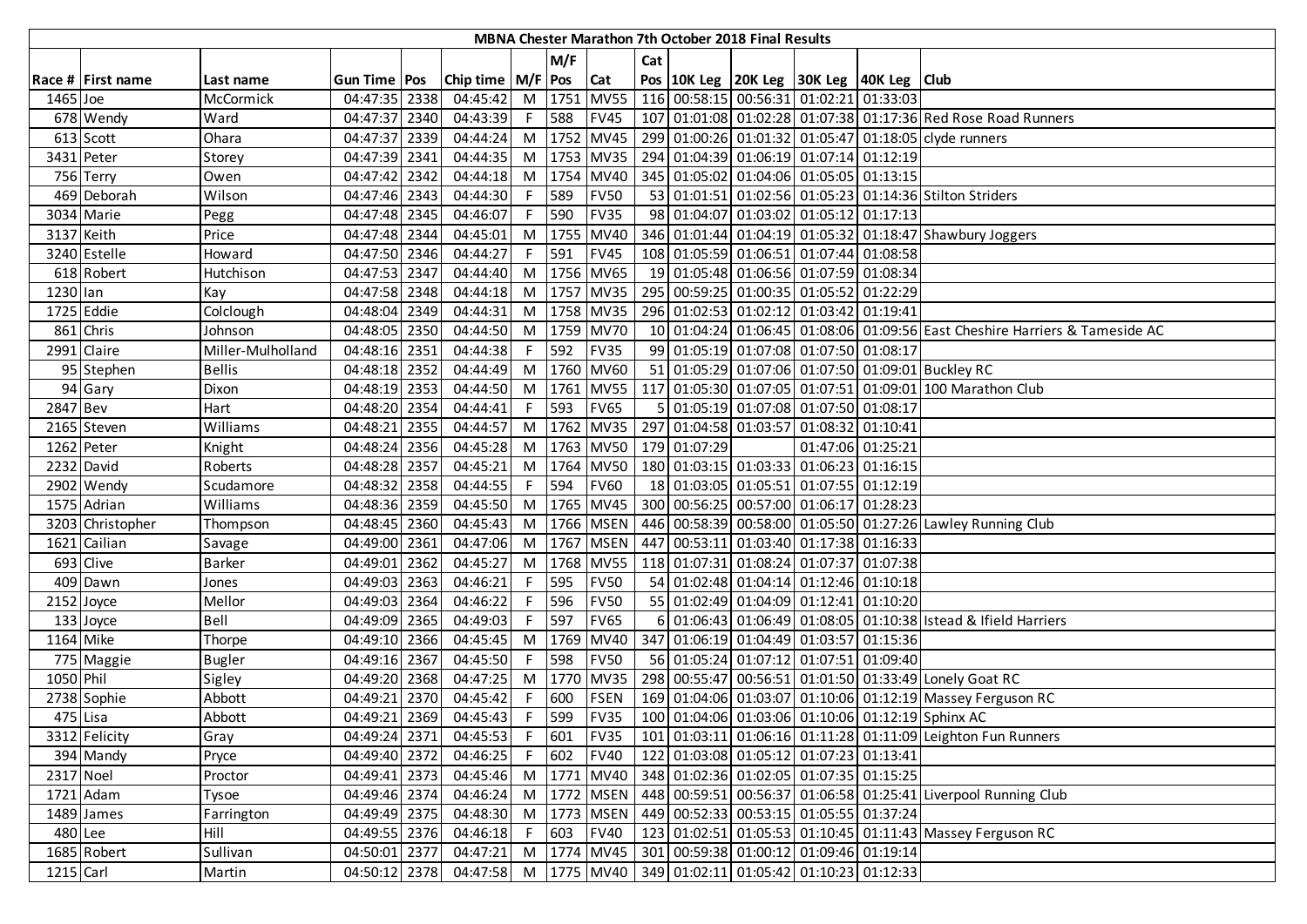|            | <b>MBNA Chester Marathon 7th October 2018 Final Results</b> |                  |                |      |                       |                |         |                 |     |  |                       |                                                                 |                                                                                           |
|------------|-------------------------------------------------------------|------------------|----------------|------|-----------------------|----------------|---------|-----------------|-----|--|-----------------------|-----------------------------------------------------------------|-------------------------------------------------------------------------------------------|
|            |                                                             |                  |                |      |                       |                | M/F     |                 | Cat |  |                       |                                                                 |                                                                                           |
|            | Race # First name                                           | Last name        | Gun Time   Pos |      | Chip time   M/F   Pos |                |         | <b>Cat</b>      |     |  |                       | Pos 10K Leg 20K Leg 30K Leg 40K Leg Club                        |                                                                                           |
|            | 692 Kevin                                                   | Munro            | 04:50:19 2379  |      | 04:46:50              |                |         | M 1776 MV45     |     |  |                       |                                                                 | 302 01:05:41 01:06:55 01:08:29 01:10:04 Chorley Athletic and Triathlon Club               |
|            | 1277 Amanda                                                 | Weston           | 04:50:34 2380  |      | 04:47:30              | F.             | 604     | <b>FV45</b>     |     |  |                       | 109 01:02:18 01:04:01 01:08:14 01:15:06                         |                                                                                           |
|            | 60 Katie                                                    | Samuelson        | 04:50:36 2381  |      | 04:47:34              |                | F 605   | <b>FV40</b>     |     |  |                       |                                                                 | 124 01:02:30 01:07:29 01:12:53 01:10:40 Cambridge & Coleridge AC                          |
|            | 3736 Adam                                                   | Hayes            | 04:50:39 2382  |      | 04:49:08              |                | M 1777  | <b>MSEN</b>     |     |  |                       | 450 00:53:21 01:01:04 01:16:12 01:21:50                         |                                                                                           |
|            | 1866 Jayne                                                  | <b>Brickland</b> | 04:50:43 2383  |      | 04:46:56              | F.             | 606     | <b>FV50</b>     |     |  |                       | 57 01:08:12 01:07:21 01:07:20 01:08:39                          |                                                                                           |
| 3798 Paul  |                                                             | Croughan         | 04:50:44 2384  |      | 04:47:29              |                |         | M 1778 MV45     |     |  |                       | 303   01:02:59   01:07:31   01:13:46   01:10:44                 |                                                                                           |
|            | 341 Victoria                                                | Page             | 04:51:02       | 2385 | 04:46:58              | F.             | 607     | <b>FSEN</b>     |     |  |                       | 170 01:03:38 01:05:26 01:07:40 01:14:46                         |                                                                                           |
| 1900 Ben   |                                                             | <b>Bartlett</b>  | 04:51:04 2386  |      | 04:48:34              | M              | 1779    | <b>MV35</b>     |     |  |                       |                                                                 | 299 00:57:10 01:00:18 01:13:19 01:21:14 Chester Road Runners                              |
|            | 1731 Paula                                                  | Cline            | 04:51:06 2387  |      | 04:47:13              |                | 608     | <b>FV45</b>     |     |  |                       | 110 01:09:46 01:07:31 01:06:44 01:07:41                         |                                                                                           |
| 2031 Chris |                                                             | French           | 04:51:15 2388  |      | 04:47:41              | M              | 1780    | <b>MV40</b>     |     |  |                       | 350 01:05:27 01:08:39 01:07:05 01:10:33                         |                                                                                           |
|            | 719 Nadine                                                  | Parsons          | 04:51:24 2389  |      | 04:48:27              | F.             | 609     | <b>FSEN</b>     |     |  |                       |                                                                 | 171 00:59:57 01:01:35 01:07:39 01:22:02 Garstang Running Club                             |
|            | 1997 Brian                                                  | Edwards          | 04:51:27       | 2390 | 04:48:57              | M              | 1781    | <b>MV60</b>     |     |  |                       |                                                                 | 52 00:55:16 00:56:43 01:08:11 01:27:37 Chester Road Runners                               |
| 1901 Ross  |                                                             | Newman           | 04:51:30       | 2391 | 04:48:27              |                |         | M   1782   MSEN |     |  |                       | 451 01:04:55 01:05:54 01:06:01 01:16:21                         |                                                                                           |
| 2109 Paul  |                                                             | <b>Meadows</b>   | 04:51:37       | 2392 | 04:48:18              | M              |         | 1783 MV35       |     |  |                       | 300 01:03:13 01:06:40 01:10:41 01:12:33                         |                                                                                           |
| 1727 Kate  |                                                             | Wilde            | 04:51:43 2393  |      | 04:49:05              |                | F 610   | <b>FSEN</b>     |     |  |                       |                                                                 | 172 01:02:10 01:06:15 01:07:54 01:15:47 Buckley RC                                        |
| 2945 Gina  |                                                             | Collins          | 04:51:46 2394  |      | 04:48:14              |                | $F$ 611 | <b>FV40</b>     |     |  | 125 01:05:33 01:06:59 |                                                                 | 02:20:40 Dudley Kingswinford RC                                                           |
|            | 508 Chrissy                                                 | Bishop           | 04:51:49 2395  |      | 04:47:59              |                | $F$ 612 | <b>FV40</b>     |     |  |                       |                                                                 | 126 01:02:55 01:05:10 01:09:13 01:14:25 Chase Harriers                                    |
|            | 509 Gareth                                                  | Yeomans          | 04:51:50 2397  |      | 04:48:00              |                |         | M 1785 MV45     |     |  |                       | 304 01:02:55 01:05:11 01:09:14 01:14:25                         |                                                                                           |
|            | 2139 Barry                                                  | Powell           | 04:51:50 2396  |      | 04:49:15              | M <sub>1</sub> |         | 1784 MV55       |     |  |                       | 119 00:56:18 01:03:30 01:13:04 01:19:05                         |                                                                                           |
|            | 141 Mary                                                    | Conway           | 04:51:55 2398  |      | 04:51:49              | F.             | 613     | <b>FV55</b>     |     |  |                       |                                                                 | 20 01:00:59 01:06:42 01:12:16 01:15:54 Red Rose Road Runners                              |
|            | 1948 Jason                                                  | Dwan             | 04:52:01 2399  |      | 04:49:23              | M <sub>1</sub> |         | 1786 MV40       |     |  |                       |                                                                 | 351 01:02:10 01:06:16 01:07:54 01:15:48 Buckley RC                                        |
|            | 2704 Ashley                                                 | Smith            | 04:52:06 2400  |      | 04:49:52              | M I            |         | 1787 MV35       |     |  |                       | 301 00:55:12 00:56:19 01:06:57 01:34:20                         |                                                                                           |
|            | 477 David                                                   | Goodwin          | 04:52:10 2402  |      | 04:48:34              |                |         | M 1789 MV40     |     |  |                       |                                                                 | 352 01:04:58 01:05:17 01:09:42 01:12:35 Massey Ferguson RC                                |
| 3011 Nick  |                                                             | Hall             | 04:52:10       | 2401 | 04:51:16              | M <sub>1</sub> |         | 1788 MSEN       |     |  |                       | 452 00:52:51 01:02:21 01:09:28 01:27:20                         |                                                                                           |
| 3906 Ben   |                                                             | Taylor           | 04:52:14       | 2403 | 04:48:59              | M              |         | 1790 MSEN       |     |  |                       | 453 01:02:58 01:02:39 01:07:12 01:17:40                         |                                                                                           |
|            | 1223 James                                                  | Moss             | 04:52:15       | 2404 | 04:49:12              | M              |         | 1791 MSEN       |     |  |                       | 454 01:01:02 01:04:07 01:11:38 01:19:13                         |                                                                                           |
|            | 1800 Mark                                                   | Langley          | 04:52:17       | 2405 | 04:49:46              | M              | 1792    | <b>MSEN</b>     |     |  |                       |                                                                 | 455 00:56:15 00:59:20 01:15:56 01:20:29 Chester Road Runners                              |
|            | 1934 Louise                                                 | Evans            | 04:52:19 2406  |      | 04:49:03              | F              | 614     | <b>FV55</b>     |     |  |                       | 21 01:02:56 01:02:47 01:13:29 01:14:40                          |                                                                                           |
|            | 576 Emma                                                    | Sanderson        | 04:52:20 2407  |      | 04:49:04              |                | F 615   | <b>FV40</b>     |     |  |                       | 127 01:04:17 01:08:08 01:10:39 01:10:41                         |                                                                                           |
|            | 476 Anne-Marie                                              | Goodwin          | 04:52:23 2408  |      | 04:48:47              |                | F 616   | <b>FV35</b>     |     |  |                       |                                                                 | 102 01:04:57 01:05:27 01:08:51 01:13:25 Massey Ferguson RC                                |
| 1500 Chris |                                                             | Ritchieson       | 04:52:26 2409  |      | 04:50:44              |                | M 1793  | <b>MV35</b>     |     |  |                       | 302 00:55:41 00:56:17 01:04:25 01:33:02                         |                                                                                           |
|            | 831 Samantha                                                | Forster          | 04:52:40 2410  |      | 04:49:42              | F.             | 617     | <b>FSEN</b>     |     |  |                       | 173 00:59:57 01:06:02 01:12:03 01:16:25                         |                                                                                           |
|            | 2285 Debbie                                                 | McRory           | 04:52:55 2411  |      | 04:50:00              | F.             | 618     | <b>FV50</b>     |     |  |                       |                                                                 | 58 01:01:50 01:04:52 01:09:00 01:17:24 Sunderland Harriers & AC                           |
|            | 2698 Lauren                                                 | <b>Bullman</b>   | 04:53:05 2412  |      | 04:49:34              |                |         | F 619 FV50      |     |  |                       | 59 01:06:54 01:07:32 01:08:04 01:12:23                          |                                                                                           |
| 2674 John  |                                                             | Vardy            | 04:53:19 2413  |      | 04:50:27              |                |         | M 1794 MV60     |     |  |                       |                                                                 | 53 00:58:15 01:01:12 01:13:15 01:20:04 Sutton in Ashfield Harriers & AC                   |
|            | 1461 Stefan                                                 | Cornish          | 04:53:30 2414  |      | 04:49:54              |                |         |                 |     |  |                       | M  1795  MV40   353   01:02:57   01:02:30   01:07:53   01:17:44 |                                                                                           |
|            | 985 Gary                                                    | Sheppard         | 04:53:30 2415  |      | 04:50:01              |                |         | M 1796 MV45     |     |  |                       | 305 01:05:11 01:05:37 01:09:31 01:14:34                         |                                                                                           |
|            | 1425 Michael                                                | Stewart          | 04:53:30 2416  |      | 04:50:01              |                |         | M 1797 MV45     |     |  |                       | 306 01:05:12 01:05:36 01:09:29 01:14:36                         |                                                                                           |
|            | 2974 Karen                                                  | Flint            | 04:53:40 2417  |      | 04:50:12              |                | F 620   | <b>FV45</b>     |     |  |                       |                                                                 | 111 01:05:21 01:07:15 01:09:19 01:10:41 Dudley Kingswinford RC                            |
|            | 2960 Claire                                                 | Hancox           | 04:53:40 2419  |      | 04:50:13              |                | F 621   | <b>FV45</b>     |     |  |                       |                                                                 | 112 01:05:22 01:07:15 01:09:19 01:11:28 Dudley Kingswinford RC                            |
|            | 2957 Malcolm                                                | Beddall          | 04:53:40 2418  |      | 04:50:12              |                |         |                 |     |  |                       |                                                                 | M  1798   MV55   120   01:05:21   01:07:14   01:09:17   01:10:43   Dudley Kingswinford RC |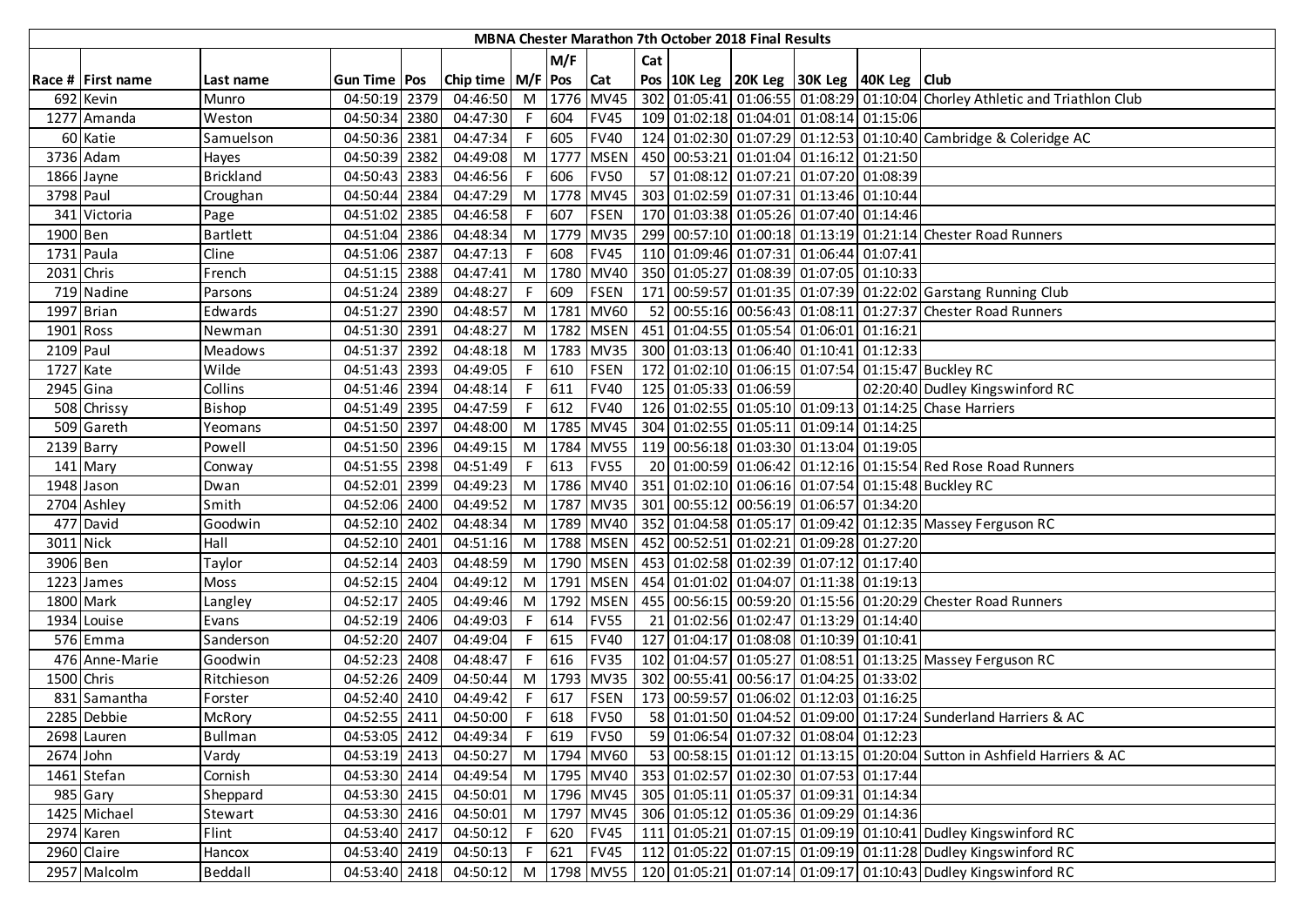|            | MBNA Chester Marathon 7th October 2018 Final Results |               |                |  |                             |                |         |                 |     |  |                                                                            |  |  |                                                                       |
|------------|------------------------------------------------------|---------------|----------------|--|-----------------------------|----------------|---------|-----------------|-----|--|----------------------------------------------------------------------------|--|--|-----------------------------------------------------------------------|
|            |                                                      |               |                |  |                             |                | M/F     |                 | Cat |  |                                                                            |  |  |                                                                       |
|            | Race # First name                                    | Last name     | Gun Time   Pos |  | Chip time   M/F   Pos   Cat |                |         |                 |     |  | Pos   10K Leg   20K Leg   30K Leg   40K Leg   Club                         |  |  |                                                                       |
| 1495 Craig |                                                      | Clare         | 04:53:41 2420  |  | 04:50:15                    |                |         | M 1799 MSEN     |     |  | 456 01:02:03 01:04:34 01:11:53 01:15:55                                    |  |  |                                                                       |
|            | 3811 Joanne                                          | Cook          | 04:53:44 2421  |  | 04:49:58                    |                | $F$ 622 | <b>FV35</b>     |     |  |                                                                            |  |  | 103 01:08:57 01:09:15 01:07:57 01:07:56 Ellesmere Port RC             |
|            | 3512 Brigitte                                        | Groves        | 04:53:57 2422  |  | 04:50:32                    |                | $F$ 623 | <b>FV55</b>     |     |  |                                                                            |  |  | 22 01:05:34 01:07:07 01:08:45 01:14:00 Arena 80 AC                    |
|            | 825 Heather                                          | Pearson       | 04:54:01 2423  |  | 04:50:54                    |                | F 624   | <b>FSEN</b>     |     |  | 174 01:04:29 01:09:39 01:08:50 01:12:56                                    |  |  |                                                                       |
| 3910 Paul  |                                                      | Willis        | 04:54:07 2424  |  | 04:51:10                    | M <sub>1</sub> | 1800    | <b>MV45</b>     |     |  |                                                                            |  |  | 307 01:03:09 01:02:30 01:07:54 01:19:33 Doncaster Athletic Club       |
|            | 3606 Abigail                                         | Allan         | 04:54:09 2425  |  | 04:50:47                    | F              | 625     | <b>FV35</b>     |     |  |                                                                            |  |  | 104 01:09:03 01:10:34 01:07:42 01:08:06 Yr hen blwyf                  |
|            | $2512$ Sarah                                         | Pick          | 04:54:10 2426  |  | 04:50:55                    |                | 626     | <b>FSEN</b>     |     |  | 175 01:05:46 01:07:25 01:07:57 01:13:24                                    |  |  |                                                                       |
|            | 974 Natalie                                          | Cooke         | 04:54:12 2427  |  | 04:50:56                    |                | 627     | <b>FV35</b>     |     |  | 105 01:02:57 01:02:42 01:08:35 01:18:50                                    |  |  |                                                                       |
|            | 848 Alison                                           | <b>Barker</b> | 04:54:16 2428  |  | 04:51:40                    |                | 628     | <b>FV35</b>     |     |  | 106 00:59:32 01:02:18 01:14:27 01:18:54                                    |  |  |                                                                       |
|            | 2272 Helen                                           | Edwards       | 04:54:19 2429  |  | 04:51:24                    |                | 629     | <b>FV60</b>     |     |  |                                                                            |  |  | 19 01:04:46 01:07:38 01:08:22 01:13:20 Allen Valley Striders          |
|            | 287 Sarah                                            | Woodhouse     | 04:54:21 2431  |  | 04:51:31                    | F              | 630     | <b>FV40</b>     |     |  | 128 01:03:10 01:05:11 01:08:40 01:17:16                                    |  |  |                                                                       |
| 1757 Scott |                                                      | Sealey        | 04:54:21 2430  |  | 04:50:45                    | M              | 1801    | <b>MV45</b>     |     |  |                                                                            |  |  | 308 00:59:32 00:58:57 01:04:08 01:30:44 Chester Triathlon Club        |
| 1129 Ruth  |                                                      | Amin          | 04:54:27 2432  |  | 04:51:06                    | F              | 631     | <b>FV40</b>     |     |  |                                                                            |  |  | 129 01:06:46 01:11:21 01:10:08 01:08:13 Belle Vue Racers              |
|            | 3741 Darren                                          | Cunningham    | 04:54:28 2433  |  | 04:50:34                    | M              |         | 1802 MV45       |     |  | 309 00:58:14 00:59:14 01:04:55 01:30:42                                    |  |  |                                                                       |
| 1563 Mike  |                                                      | Hoban         | 04:54:47 2434  |  | 04:51:07                    | M              |         | 1803 MV45       |     |  | 310 01:03:48 01:03:39 01:06:10 01:18:25                                    |  |  |                                                                       |
| 3711 Clive |                                                      | Bell          | 04:55:12 2435  |  | 04:51:46                    | $M$            |         | 1804 MV70       |     |  | 11 01:04:35 01:07:23 01:09:18 01:12:39                                     |  |  |                                                                       |
|            | 3836 Samantha                                        | Lloyd         | 04:55:20 2436  |  | 04:51:55                    |                | F 632   | <b>FSEN</b>     |     |  |                                                                            |  |  | 176 01:05:24 01:06:59 01:10:13 01:13:17 Yeovil Town RRC               |
|            | 2849 Sean                                            | McGahey       | 04:55:20 2436  |  | 04:52:02                    | M              |         | 1805 MV45       |     |  | 311 01:03:02 01:04:16 01:12:01 01:17:00                                    |  |  |                                                                       |
|            | 1973 Tristam                                         | Gee           | 04:55:22 2438  |  | 04:51:51                    | M              |         |                 |     |  |                                                                            |  |  | 1806 MV35 303 01:05:20 01:04:32 01:07:26 01:18:00 Ellesmere Port RC   |
| 1969 lan   |                                                      | Hart          | 04:55:22 2439  |  | 04:51:51                    | M              |         |                 |     |  |                                                                            |  |  | 1807 MV50   181 01:05:19 01:04:25 01:07:31 01:18:01 Ellesmere Port RC |
|            | 556 Kevin                                            | Denny         | 04:55:38 2440  |  | 04:52:42                    | M              |         | 1808 MV45       |     |  |                                                                            |  |  | 312 01:01:44 01:02:19 01:07:20 01:22:55 Istead & Ifield Harriers      |
|            | 3636 Bethany                                         | Watts         | 04:55:50 2441  |  | 04:52:15                    |                | 633     | <b>FSEN</b>     |     |  | 177 01:05:25 01:09:01 01:07:09 01:13:05                                    |  |  |                                                                       |
|            | 3072 Angela                                          | McAree        | 04:55:52 2442  |  | 04:52:05                    |                | 634     | <b>FV45</b>     |     |  |                                                                            |  |  | 113 01:09:30 01:10:06 01:07:55 01:08:36 Newcastle Staffs AC           |
| 3320 Ruth  |                                                      | Massey        | 04:56:01 2443  |  | 04:52:30                    | F.             | 635     | <b>FSEN</b>     |     |  | 178 01:05:04 01:06:21 01:10:29 01:14:47                                    |  |  |                                                                       |
|            | 3167 Mandy                                           | Lewis         | 04:56:02 2444  |  | 04:52:23                    | F              | 636     | <b>FV40</b>     |     |  |                                                                            |  |  | 130 01:06:04 01:05:03 01:09:08 01:16:20 Whitchurch Whippets           |
|            | 2741 Sonia                                           | Karamat       | 04:56:04 2445  |  | 04:52:44                    | F              | 637     | <b>FV55</b>     |     |  |                                                                            |  |  | 23 01:04:05 01:09:08 01:11:12 01:14:06 Massey Ferguson RC             |
| 1754 Nikki |                                                      | Jones         | 04:56:09 2446  |  | 04:53:50                    | F.             | 638     | <b>FSEN</b>     |     |  | 179 00:59:30 01:02:01 01:14:11 01:22:51                                    |  |  |                                                                       |
| 3939 Jess  |                                                      | Jones         | 04:56:16 2447  |  | 04:53:39                    | F.             | 639     | <b>FV35</b>     |     |  | 107 01:03:33 01:08:39 01:11:54 01:14:00                                    |  |  |                                                                       |
|            | 832 Rachel                                           | Rawsthorne    | 04:56:18 2448  |  | 04:53:30                    | F.             | 640     | <b>FV35</b>     |     |  | 108 01:03:11 01:05:11 01:08:41 01:17:16                                    |  |  |                                                                       |
|            | 3814 Claire                                          | Wilkinson     | 04:56:30 2449  |  | 04:52:39                    |                | $F$ 641 | <b>FV40</b>     |     |  |                                                                            |  |  | 131 01:07:19 01:08:17 01:09:48 01:11:06 Kingstone Runners Barnsley    |
|            | 947 Chris                                            | Paknik        | 04:56:32 2450  |  | 04:54:20                    | M              |         | 1809 MV35       |     |  | 304 00:57:34 01:02:19 01:11:31 01:23:43                                    |  |  |                                                                       |
|            | 2986 Maurice                                         | Hill          | 04:56:43 2451  |  | 04:53:26                    | M              |         | 1810 MV55       |     |  | 121 01:07:21 01:05:27 01:09:18 01:15:47                                    |  |  |                                                                       |
|            | 474 Angela                                           | McKay         | 04:56:47 2452  |  | 04:53:26                    | F              |         | 642 FV65        |     |  |                                                                            |  |  | 7 01:04:04 01:07:45 01:11:23 01:15:09 Massey Ferguson RC              |
|            | 3855 Aimee                                           | Midgley       | 04:56:55 2453  |  | 04:52:57 F 643 FV40         |                |         |                 |     |  |                                                                            |  |  | 132 01:09:19 01:09:51 01:07:32 01:10:28 Red Rose Road Runners         |
|            | 955 Philip                                           | Murphy        | 04:57:24 2454  |  | 04:54:55                    |                |         |                 |     |  | M  1811   MV35   305   00:58:08   00:59:14   01:10:53   01:30:03           |  |  |                                                                       |
|            | 2078 Thomas                                          | James         | 04:57:27 2455  |  |                             |                |         |                 |     |  | 04:54:02 M   1812   MSEN   457   01:04:22   01:05:33   01:09:57   01:18:49 |  |  |                                                                       |
|            | 2732 Henry                                           | Goodger       | 04:57:30 2456  |  | 04:55:11                    |                |         | M   1813   MSEN |     |  | 458 01:02:31 01:05:52 01:14:08 01:16:42                                    |  |  |                                                                       |
|            | 945 Joanna                                           | Degisi        | 04:57:33 2457  |  | 04:55:26                    |                | F 644   | <b>FV40</b>     |     |  |                                                                            |  |  | 133 01:03:10 01:04:44 01:12:43 01:17:44 Vegan Runners UK              |
|            | 2254 Hannah                                          | Roberts       | 04:57:45 2459  |  | 04:54:35                    |                | F 645   | <b>FSEN</b>     |     |  | 180 00:59:57 01:03:55 01:15:20 01:19:35                                    |  |  |                                                                       |
|            | 3464 Perry                                           | Arrow         | 04:57:45 2459  |  | 04:54:50                    |                |         |                 |     |  | M  1815   MSEN   459   00:59:50   01:00:06   01:04:56   01:34:11           |  |  |                                                                       |
|            | 3795 Gavin                                           | Randell       | 04:57:45 2458  |  |                             |                |         |                 |     |  | 04:55:04 M   1814   MV35   306   01:02:57 01:03:12 01:11:48 01:21:33       |  |  |                                                                       |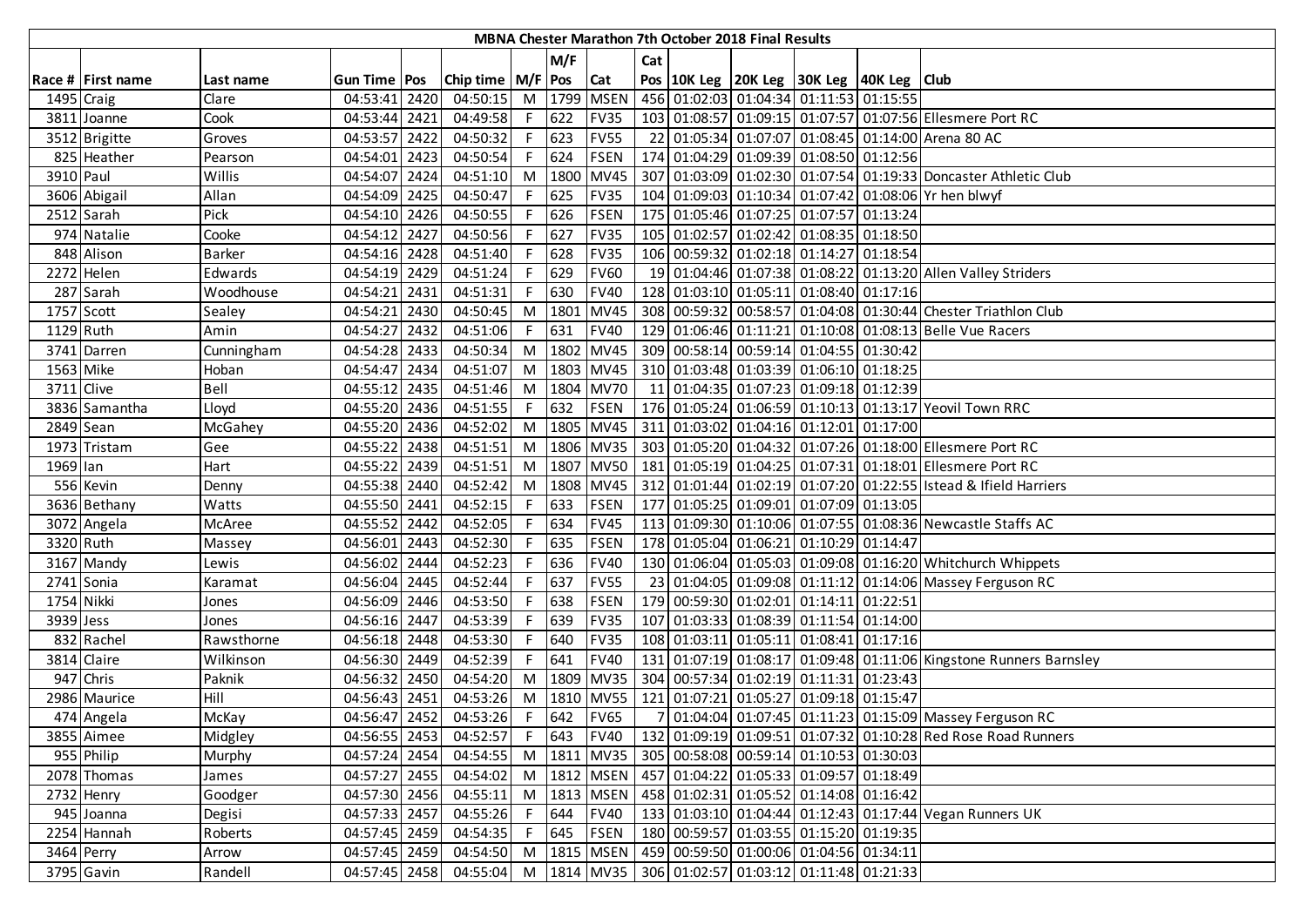|             | <b>MBNA Chester Marathon 7th October 2018 Final Results</b> |                 |                |  |                       |    |      |             |                |              |  |                                                                 |  |                                                                |
|-------------|-------------------------------------------------------------|-----------------|----------------|--|-----------------------|----|------|-------------|----------------|--------------|--|-----------------------------------------------------------------|--|----------------------------------------------------------------|
|             |                                                             |                 |                |  |                       |    | M/F  |             | Cat            |              |  |                                                                 |  |                                                                |
|             | Race # First name                                           | Last name       | Gun Time   Pos |  | Chip time   M/F   Pos |    |      | Cat         |                |              |  | Pos   10K Leg   20K Leg   30K Leg   40K Leg   Club              |  |                                                                |
|             | 1119 Emma                                                   | Minshull        | 04:57:52 2461  |  | 04:54:34              | F. | 646  | <b>FV35</b> |                |              |  |                                                                 |  | 109 01:03:10 01:05:08 01:08:56 01:21:10 Bramhall Runners       |
|             | 1156 Nicola                                                 | Shore           | 04:57:52 2462  |  | 04:54:21              | F. | 647  | <b>FV40</b> |                |              |  | 134 01:05:28 01:07:36 01:12:02 01:13:52                         |  |                                                                |
| 3124 Tom    |                                                             | Stanhope        | 04:57:59 2463  |  | 04:55:24              | M  | 1816 | <b>MSEN</b> |                |              |  | 460 01:00:01 01:01:59 01:12:01 01:22:55                         |  |                                                                |
|             | 3056 Deborah                                                | Barton          | 04:58:01 2465  |  | 04:54:40              |    | 648  | <b>FV35</b> |                |              |  |                                                                 |  | 110 01:02:07 01:03:28 01:14:58 01:19:07 Chase Harriers         |
|             | 2072 Robert                                                 | Davies          | 04:58:01 2464  |  | 04:55:05              | M  |      | 1817 MV60   |                |              |  |                                                                 |  | 54 01:01:44 01:02:31 01:09:55 01:23:48 Buckley RC              |
|             | 2988 Christopher                                            | Gallier         | 04:58:03 2466  |  | 04:54:31              | M  |      | 1818 MSEN   |                |              |  | 461 01:01:50 01:03:28 01:08:32 01:23:00                         |  |                                                                |
|             | 3649 Matthew                                                | Sutton          | 04:58:11 2468  |  | 04:54:35              | M  |      | 1820 MSEN   |                |              |  | 462 01:05:24 01:07:12 01:07:43 01:16:59                         |  |                                                                |
|             | 1548 Martin                                                 | Malone          | 04:58:11 2467  |  | 04:54:22              | M  |      | 1819 MV45   |                |              |  | 313 01:09:48 01:09:53 01:10:14 01:09:54                         |  |                                                                |
| 3789 Liz    |                                                             | Dean            | 04:58:14 2470  |  | 04:54:54              |    | 649  | <b>FV50</b> |                |              |  |                                                                 |  | 60 01:02:07 01:04:39 01:13:57 01:17:22 Chase Harriers          |
|             | 3788 Mark                                                   | Dean            | 04:58:14 2469  |  | 04:54:53              | M  | 1821 | <b>MV55</b> |                |              |  |                                                                 |  | 122 01:02:07 01:04:39 01:13:57 01:17:20 Chase Harriers         |
|             | 3246 Jessica                                                | Howard          | 04:58:19 2472  |  | 04:55:24              |    | 651  | <b>FSEN</b> |                |              |  | 181 01:05:32 01:05:27 01:13:21 01:15:59                         |  |                                                                |
| 1389 Kim    |                                                             | Matthews        | 04:58:19 2471  |  | 04:54:53              |    | 650  | <b>FV35</b> |                |              |  | 111 01:07:03 01:07:18 01:08:40 01:15:19                         |  |                                                                |
|             | 284 Caroline                                                | MacPhee         | 04:58:28 2473  |  | 04:55:45              |    | 652  | <b>FV45</b> |                |              |  | 114 00:59:07 01:00:14 01:13:25 01:24:28                         |  |                                                                |
|             | 285 John                                                    | MacPhee         | 04:58:28 2473  |  | 04:55:45              | M  | 1822 | <b>MV50</b> |                |              |  | 182 00:59:07 01:00:14 01:13:26 01:24:30                         |  |                                                                |
|             | 563 John                                                    | Hillan          | 04:58:41 2475  |  | 04:55:17              | M  |      | 1823 MV55   |                |              |  | 123 01:04:20 01:06:17 01:10:00 01:17:30                         |  |                                                                |
|             | 1547 Lawrence                                               | Pinnell         | 04:58:48 2476  |  | 04:55:40              | M  |      | 1824 MV50   |                |              |  |                                                                 |  | 183 01:03:19 01:01:28 01:08:32 01:25:14 Horwich R M I Harriers |
|             | 998 Patrick                                                 | Hannon          | 04:58:59 2477  |  | 04:55:35              | M  |      | 1825 MV70   |                |              |  | 12 01:05:11 01:07:37 01:09:59 01:16:15                          |  |                                                                |
|             | 263 Lucy                                                    | Reade           | 04:59:04 2478  |  | 04:55:42              | F. | 653  | <b>FSEN</b> |                |              |  | 182 01:05:10 01:05:38 01:09:23 01:18:57                         |  |                                                                |
|             | 260 Catrin                                                  | Reade           | 04:59:04 2478  |  | 04:55:41              |    | 653  | <b>FV50</b> |                |              |  | 61 01:05:09 01:05:43 01:08:31 01:19:47                          |  |                                                                |
|             | 1341 Susan                                                  | Richards        | 04:59:04 2480  |  | 04:55:33              |    | 655  | <b>FV70</b> | 4              |              |  | 01:05:30 01:08:34 01:09:52 01:15:24                             |  |                                                                |
|             | 2972 Andrea                                                 | Johnson         | 04:59:08 2482  |  | 04:55:20              |    | 657  | <b>FV40</b> |                |              |  |                                                                 |  | 136 01:09:39 01:09:34 01:09:35 01:11:20 Rugeley Runners        |
|             | 1403 Lorna                                                  | Coy             | 04:59:08 2481  |  | 04:55:19              |    | 656  | <b>FV40</b> |                |              |  | 135 01:09:39 01:09:35 01:09:34 01:11:18                         |  |                                                                |
|             | 2041 Ceridwen Ana                                           | Evans           | 04:59:16 2483  |  | 04:56:08              |    | 658  | <b>FSEN</b> |                |              |  |                                                                 |  | 183 01:00:39 01:04:47 01:13:37 01:19:50 Cybi Striders          |
|             | 1842 Rosie                                                  | Winter          | 04:59:19 2484  |  | 04:56:04              |    | 659  | <b>FSEN</b> |                |              |  | 184 01:04:31 01:06:42 01:10:47 01:17:10                         |  |                                                                |
|             | 146 Jean                                                    | <b>Baistow</b>  | 04:59:25 2485  |  | 04:56:20              |    | 660  | <b>FV70</b> | 5 <sup>1</sup> |              |  |                                                                 |  | 01:04:35 01:06:46 01:09:29 01:18:12 Trawden Athletic Club      |
|             | 3850 Mathew                                                 | Mead            | 04:59:38 2486  |  | 04:56:07              | M  | 1826 | <b>MV45</b> |                |              |  |                                                                 |  | 314 01:05:17 01:06:33 01:09:21 01:16:49 Shropshire Shufflers   |
|             | 1793 Kerry                                                  | Roberts         | 04:59:44 2487  |  | 04:56:22              |    | 661  | <b>FSEN</b> |                |              |  |                                                                 |  | 185 01:03:36 01:04:18 01:05:47 01:21:36 Chester Road Runners   |
|             | 3195 Alexandra                                              | McCarthy        | 04:59:55 2488  |  | 04:56:40              | F. | 662  | <b>FSEN</b> |                |              |  | 186 01:05:45 01:07:11 01:08:13 01:17:25                         |  |                                                                |
|             | 1766 Fiona                                                  | Leather         | 04:59:57 2489  |  | 04:56:05              | F  | 663  | <b>FV35</b> |                |              |  | 112 01:04:59 01:06:39 01:14:09 01:13:53                         |  |                                                                |
|             | 734 Mark                                                    | Peck            | 05:00:22 2490  |  | 04:56:54              | M  | 1827 | <b>MV45</b> |                |              |  | 315 01:02:39 01:04:29 01:16:01 01:19:25                         |  |                                                                |
|             | 2548 Calum                                                  | Hattersley      | 05:00:23 2491  |  | 04:57:26              | M  |      | 1828 MSEN   |                |              |  | 463 01:03:46 01:04:38 01:10:41 01:21:27                         |  |                                                                |
|             | 1854 Dermot                                                 | Enright         | 05:00:26 2492  |  | 04:56:59              | M  |      | 1829 MV40   |                | 354 01:08:10 |  |                                                                 |  | 02:19:09 01:13:24 Chester Road Runners                         |
| 1742 Paul   |                                                             | <b>Bedford</b>  | 05:00:26 2492  |  | 04:56:50              |    |      |             |                |              |  | M  1829  MV50   184   01:05:30   01:07:32   01:10:15   01:17:17 |  |                                                                |
| 2721 Zoe    |                                                             | Cope            | 05:00:27 2494  |  | 04:56:28              |    | 664  | <b>FV40</b> |                |              |  | 137 01:05:12 01:06:26 01:09:56 01:17:09 Badgers                 |  |                                                                |
|             | 2719 Maggi                                                  | Savin-Baden     | 05:00:28 2495  |  | 04:56:27              | F. | 665  | <b>FV55</b> |                |              |  | 24 01:05:11 01:06:26 01:09:54 01:17:12 Badgers                  |  |                                                                |
|             | 360 Samantha                                                | Lim             | 05:00:28 2496  |  | 04:56:51              | F. | 666  | <b>FSEN</b> |                |              |  | 187 01:09:23 01:10:36 01:09:29 01:11:18                         |  |                                                                |
|             | 361 Rega                                                    | Rasul           | 05:00:29 2497  |  | 04:56:52              | M  | 1831 | <b>MSEN</b> |                |              |  | 464 01:09:22 01:10:35 01:09:20 01:11:28                         |  |                                                                |
|             | 547 Sara                                                    | Prior           | 05:00:33 2499  |  | 04:57:17              | F. | 667  | <b>FV45</b> |                |              |  |                                                                 |  | 115 01:05:24 01:08:07 01:12:09 01:15:51 Dagenham 88 Runners    |
|             | 684 Steven                                                  | Pickering       | 05:00:33 2498  |  | 04:57:24              | M  | 1832 | <b>MV35</b> |                |              |  |                                                                 |  | 307 00:57:19 01:00:06 01:12:46 01:28:21 Red Rose Road Runners  |
| $1565$ Sian |                                                             | <b>Button</b>   | 05:00:38 2500  |  | 04:56:54              |    | 668  | <b>FV35</b> |                |              |  | 113 01:08:42 01:09:20 01:10:04 01:12:30                         |  |                                                                |
|             | 1117 Philippa                                               | <b>Billings</b> | 05:00:41 2501  |  | 04:57:05              |    | 669  | <b>FV40</b> |                |              |  | 138 01:07:51 01:09:41 01:11:37 01:11:57                         |  |                                                                |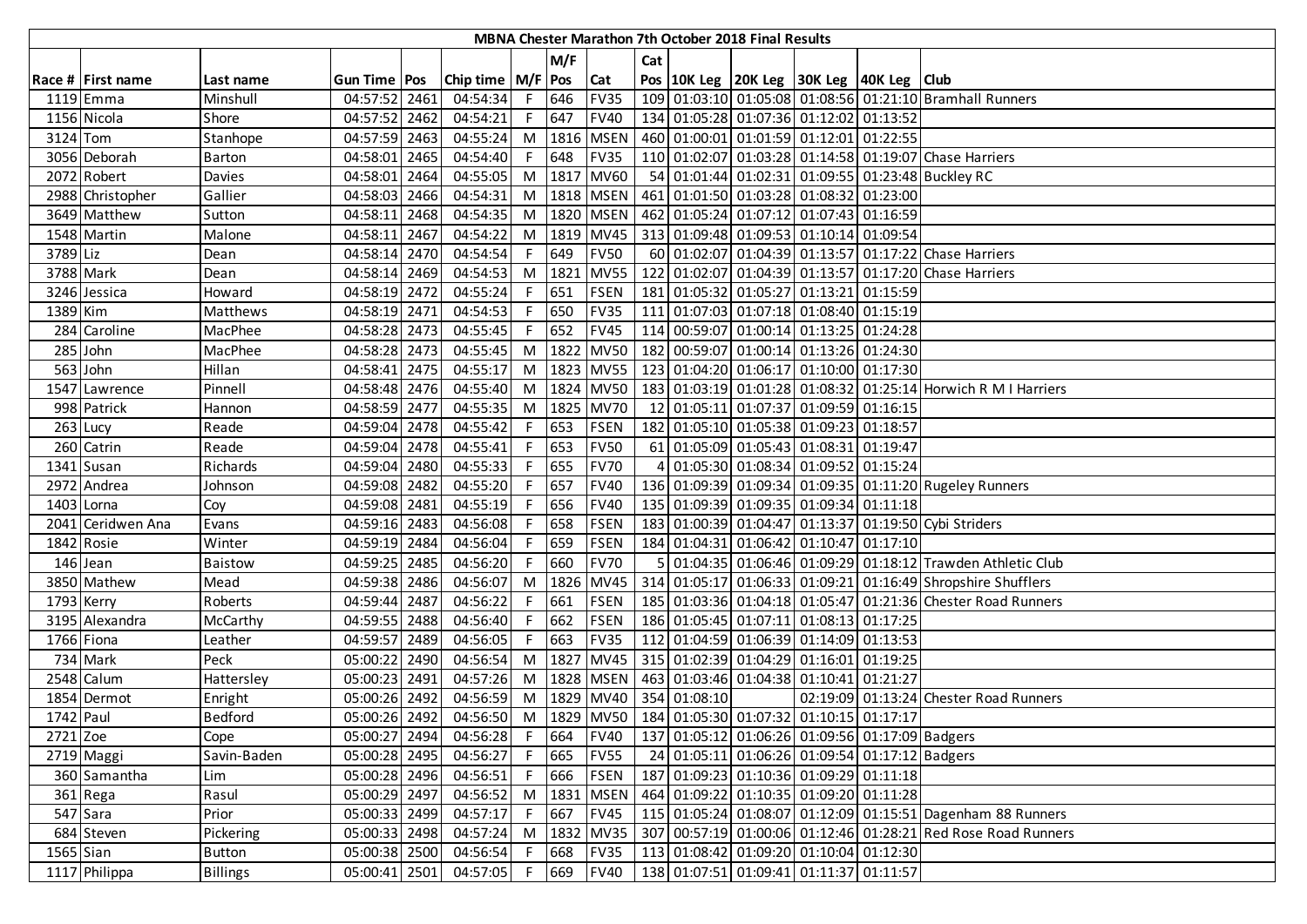| MBNA Chester Marathon 7th October 2018 Final Results |                   |                 |                |  |                     |    |       |                 |     |              |                                             |                                                                   |                   |                                                                         |
|------------------------------------------------------|-------------------|-----------------|----------------|--|---------------------|----|-------|-----------------|-----|--------------|---------------------------------------------|-------------------------------------------------------------------|-------------------|-------------------------------------------------------------------------|
|                                                      |                   |                 |                |  |                     |    | M/F   |                 | Cat |              |                                             |                                                                   |                   |                                                                         |
|                                                      | Race # First name | Last name       | Gun Time   Pos |  | Chip time $M/F$ Pos |    |       | <b>Cat</b>      |     |              |                                             | Pos 10K Leg 20K Leg 30K Leg 40K Leg Club                          |                   |                                                                         |
| 1274 Robin                                           |                   | Capon           | 05:00:45 2502  |  | 04:57:27            |    |       | M   1833   MSEN |     |              |                                             | 465 00:58:03 01:03:49 01:15:33 01:23:12                           |                   |                                                                         |
|                                                      | 2364 Andrew       | Greaves         | 05:00:50 2503  |  | 04:57:25            |    |       |                 |     |              | M   1834   MV55   124   01:02:33   01:03:15 |                                                                   | 02:33:16          |                                                                         |
|                                                      | 2343 Jadine       | Smith           | 05:00:51 2505  |  | 04:57:22            |    | F 670 | <b>FSEN</b>     |     |              |                                             |                                                                   |                   | 188 01:06:05 01:06:27 01:07:04 01:22:03 Saltaire Striders               |
|                                                      | 3866 Justin       | Farthing        | 05:00:51 2504  |  | 04:57:22            |    |       |                 |     |              |                                             | M  1835   MV45   316   01:02:40   01:02:24   01:08:14   01:28:36  |                   |                                                                         |
| 2136 Lucy                                            |                   | Smith           | 05:00:54 2506  |  | 04:57:27            | F. | 671   | <b>FV35</b>     |     |              |                                             |                                                                   |                   | 114 01:02:57 01:03:12 01:10:54 01:22:58 Liverpool Running Club          |
| 1464 John                                            |                   | Newnes          | 05:00:55 2507  |  | 04:57:10            | M  |       |                 |     |              |                                             | 1836 MV40 355 01:08:42 01:09:20 01:10:04 01:12:30                 |                   |                                                                         |
| 1917 Chris                                           |                   | Laughton        | 05:00:56 2508  |  | 04:57:44            |    |       | M 1837 MSEN     |     |              |                                             | 466 01:02:51 01:02:19 01:11:49 01:23:16                           |                   |                                                                         |
|                                                      | 672 Dominic       | Farrell         | 05:00:59 2509  |  | 04:57:06            | M  |       | 1838 MV35       |     |              |                                             | 308 01:04:40 01:03:25 01:19:24 01:13:26                           |                   |                                                                         |
| 3342 Alex                                            |                   | Ward            | 05:01:05 2510  |  | 04:57:48            |    |       | M 1839 MSEN     |     |              |                                             | 467 01:01:11 01:01:50 01:15:18 01:23:42                           |                   |                                                                         |
|                                                      | 3517 Jeremy       | Sandford        | 05:01:12 2511  |  | 04:57:26            |    |       | M 1840 MV50     |     |              |                                             |                                                                   |                   | 185   01:09:12   01:08:20   01:08:05   01:15:28   Vegan Runners UK      |
|                                                      | 1176 Sarah        | Woodiwiss       | 05:01:30 2512  |  | 04:58:18            | F. | 672   | <b>FV45</b>     |     |              |                                             |                                                                   |                   | 116 01:02:58 01:04:27 01:13:14 01:21:03 Burnden Road Runners            |
| 2655 Beth                                            |                   | Homer           | 05:01:32 2513  |  | 04:58:03            | F. | 673   | <b>FSEN</b>     |     |              |                                             | 189 01:05:29 01:07:08 01:11:33 01:17:28                           |                   |                                                                         |
|                                                      | 1107 Becky        | Varnouse        | 05:01:36 2514  |  | 04:58:48            |    | 674   | <b>FV35</b>     |     |              |                                             |                                                                   |                   | 115 01:02:01 01:03:15 01:09:28 01:24:02 Penny Lane Striders             |
|                                                      | 3810 Margaret     | Hodges          | 05:01:44 2515  |  | 04:57:54            | F. | 675   | <b>FV60</b>     |     |              |                                             |                                                                   |                   | 20 01:04:01 01:05:47 01:13:54 01:17:13 Rhayader RC                      |
|                                                      | 802 Mark          | Swanton         | 05:01:56 2516  |  | 04:58:07            |    |       | M 1841 MV50     |     |              |                                             |                                                                   |                   | 186 01:09:47 01:09:52 01:10:15 01:12:43 Astley & Tyldesley Road Runners |
|                                                      | 489 Jenny         | Arnold          | 05:02:11 2518  |  | 04:59:30            | F. | 676   | <b>FV40</b>     |     |              |                                             | 139 01:09:12 01:11:30 01:12:15 01:12:06                           |                   |                                                                         |
| 2116 Mark                                            |                   | Duncan          | 05:02:11 2517  |  | 04:58:48            |    |       | M   1842   MSEN |     |              |                                             | 468 01:03:04 01:02:32 01:13:23 01:21:40                           |                   |                                                                         |
|                                                      | 96 Rachel         | <b>Beddows</b>  | 05:02:24 2519  |  | 04:58:38            | F. | 677   | <b>FV45</b>     |     |              |                                             |                                                                   |                   | 117 01:09:32 01:10:11 01:10:14 01:11:25 Ellesmere Port RC               |
|                                                      | 97 Sue            | Ledsom          | 05:02:25 2520  |  | 04:58:39            |    | 678   | <b>FV50</b>     |     |              |                                             |                                                                   |                   | 62 01:09:32 01:10:11 01:10:15 01:11:24 Ellesmere Port RC                |
|                                                      | 1390 Michael      | <b>Barlow</b>   | 05:02:42 2521  |  | 04:59:16            | M  |       | 1843 MV50       |     |              |                                             | 187 01:05:32 01:07:04 01:12:39 01:16:15                           |                   |                                                                         |
| 2842 Clare                                           |                   | Colquhoun       | 05:03:09 2522  |  | 04:59:35            | F. | 679   | <b>FV45</b>     |     |              |                                             |                                                                   |                   | 118 01:08:57 01:10:20 01:10:38 01:14:17 Centurion RC                    |
|                                                      | 2612 Claire       | <b>Brierley</b> | 05:03:32 2523  |  | 05:01:23            |    | 680   | <b>FV35</b>     |     |              |                                             | 116 01:00:13 01:01:45 01:12:28 01:29:07                           |                   |                                                                         |
| 967 Ian                                              |                   | Redpath         | 05:03:34 2524  |  | 05:00:30            | M  | 1844  | <b>MV35</b>     |     |              |                                             | 309 00:56:06 00:55:57 01:03:53 01:47:37                           |                   |                                                                         |
|                                                      | 2481 Samantha     | Franks          | 05:03:43 2525  |  | 05:00:24            |    | 681   | <b>FV45</b>     |     |              |                                             |                                                                   |                   | 119 01:04:29 01:08:11 01:14:50 01:18:16 Cleethorpes and District AC     |
|                                                      | 1171 Michelle     | Hincks          | 05:04:03 2526  |  | 05:00:51            | F. | 682   | <b>FSEN</b>     |     |              |                                             |                                                                   |                   | 190 01:03:00 01:07:55 01:16:09 01:18:08 Radcliffe ac                    |
| 2852 Mark                                            |                   | Randell         | 05:04:20 2527  |  | 05:01:40            | M  | 1845  | <b>MV45</b>     |     |              |                                             | 317 01:09:12 01:11:29 01:12:16 01:12:19                           |                   |                                                                         |
|                                                      | 1724 Sarah        | Neeson          | 05:04:22 2528  |  | 05:01:16            | F. | 683   | <b>FSEN</b>     |     |              |                                             | 191 00:59:58 01:08:06 01:15:47 01:21:14                           |                   |                                                                         |
|                                                      | 953 Debra         | Hennessey       | 05:04:28 2529  |  | 05:00:34            | F. | 684   | <b>FV50</b>     |     |              |                                             |                                                                   |                   | 63 01:09:11 01:10:16 01:10:20 01:14:26 Burnden Road Runners             |
|                                                      | 1167 Rachel       | Rawlinson       | 05:04:28 2529  |  | 05:00:33            | F. | 684   | <b>FV45</b>     |     |              |                                             | 120 01:09:10 01:10:17 01:10:20 01:14:24                           |                   |                                                                         |
| $1104$ Holly                                         |                   | Soden-craven    | 05:04:39 2531  |  | 05:01:19            | F. | 686   | <b>FSEN</b>     |     |              |                                             | 192 00:59:47 01:00:32 01:09:28 01:37:28                           |                   |                                                                         |
|                                                      | 3809 Michael      | Hodges          | 05:05:05 2532  |  | 05:01:15            | M  | 1846  | <b>MV60</b>     |     |              |                                             |                                                                   |                   | 55 01:09:36 01:09:59 01:10:15 01:15:37 100 Marathon Club                |
|                                                      | 3887 Tracey       | Francis         | 05:05:10 2533  |  | 05:01:56            | F. | 687   | <b>FV45</b>     |     |              |                                             | 121 01:09:52 01:05:13 01:10:31 01:17:17                           |                   |                                                                         |
|                                                      | 1074 Nizam        | Ismail          | 05:05:31 2534  |  | 05:01:52            |    |       |                 |     |              |                                             | M  1847   MSEN   469   01:05:11   01:07:14   01:12:27   01:20:04  |                   |                                                                         |
|                                                      | 2807 Robert       | Tyler           | 05:06:02 2535  |  | 05:02:23            |    |       | M 1848 MV60     |     |              |                                             | 56 01:00:42 01:05:24 01:17:01 01:21:59                            |                   |                                                                         |
| 1185 Neil                                            |                   | Eccleston       | 05:06:19 2536  |  | 05:05:36            |    |       |                 |     |              |                                             | M   1849   MV35   310   00:56:14   01:01:56   01:17:38   01:31:05 |                   |                                                                         |
|                                                      | 3150 Maxine       | Sherratt        | 05:06:33 2537  |  | 05:02:46            |    |       | F 688 FV50      |     |              |                                             | 64 01:09:30 01:10:02 01:10:17 01:16:00                            |                   |                                                                         |
|                                                      | 2075 Graham       | Palmer          | 05:07:02 2538  |  | 05:03:07            |    |       | M 1850 MV40     |     |              |                                             | 356 01:07:51 01:07:25 01:11:37 01:19:06                           |                   |                                                                         |
|                                                      | 2218 Christopher  | Davies          | 05:07:04 2539  |  | 05:03:53            |    |       | M 1851 MV50     |     |              |                                             | 188 01:04:02 01:07:44 01:13:46 01:20:39                           |                   |                                                                         |
|                                                      | 1629 Sallyann     | Hardwick        | 05:07:12 2540  |  | 05:03:18            |    | F 689 | <b>FV50</b>     |     |              |                                             | 65 01:09:25 01:10:14 01:10:21 01:17:04                            |                   |                                                                         |
|                                                      | 3735 Caroline     | O Donovan       | 05:07:13 2542  |  | 05:03:32            | F. | 691   | <b>FV40</b>     |     | 140 01:08:43 |                                             |                                                                   | 02:20:35 01:17:13 |                                                                         |
|                                                      | 3732 Karin        | Connolly        | 05:07:13 2541  |  | 05:03:31            |    | F 690 | FV45            |     | 122 01:08:42 |                                             |                                                                   | 02:20:43 01:17:09 |                                                                         |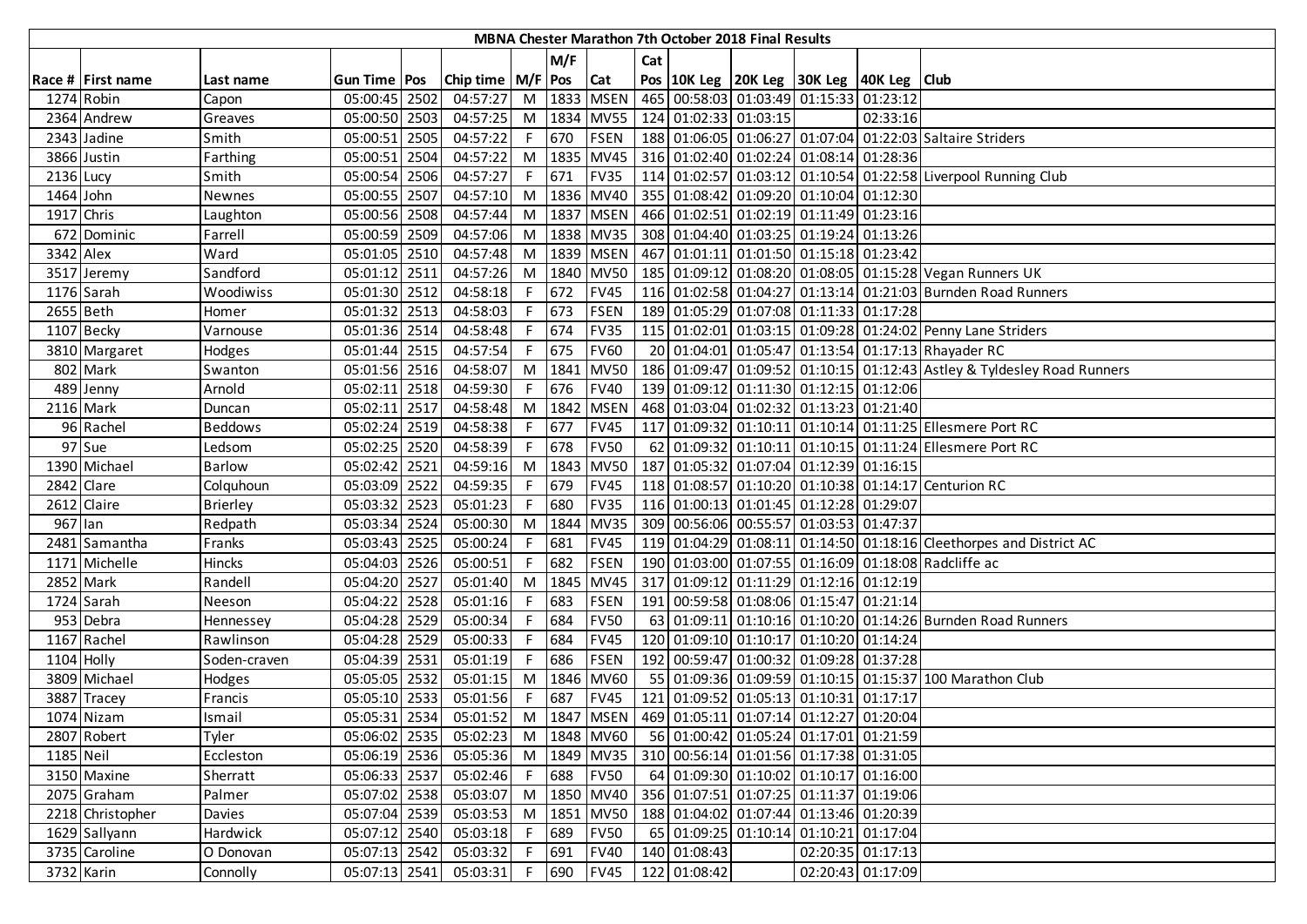|            | MBNA Chester Marathon 7th October 2018 Final Results |                          |                |  |                       |            |       |             |     |              |  |                                                                   |                   |                                                                 |
|------------|------------------------------------------------------|--------------------------|----------------|--|-----------------------|------------|-------|-------------|-----|--------------|--|-------------------------------------------------------------------|-------------------|-----------------------------------------------------------------|
|            |                                                      |                          |                |  |                       |            | M/F   |             | Cat |              |  |                                                                   |                   |                                                                 |
|            | Race # First name                                    | Last name                | Gun Time   Pos |  | Chip time   M/F   Pos |            |       | <b>Cat</b>  |     |              |  | Pos   10K Leg   20K Leg   30K Leg   40K Leg   Club                |                   |                                                                 |
|            | 3734 Eilish                                          | Kingston                 | 05:07:19 2543  |  | 05:03:37              |            | F 692 | <b>FV45</b> |     | 123 01:07:21 |  |                                                                   | 02:22:05 01:17:10 |                                                                 |
|            | 2830 Siobhan                                         | Cox                      | 05:07:20 2544  |  | 05:04:26              | F.         | 693   | <b>FSEN</b> |     |              |  | 193 01:04:29 01:03:39 01:13:04 01:26:18                           |                   |                                                                 |
|            | 1861 Jennifer                                        | Roscoe                   | 05:07:24 2545  |  | 05:04:52              | F          | 694   | <b>FV35</b> |     |              |  | 117 00:59:59 01:04:25 01:25:20 01:19:57                           |                   |                                                                 |
|            | 3157 Suzanne                                         | Sheppard                 | 05:07:27 2546  |  | 05:04:06              |            | F 695 | <b>FV50</b> |     |              |  |                                                                   |                   | 66 01:05:23 01:07:33 01:12:34 01:21:19 Dolly Mixtures           |
|            | 898 Rachel                                           | Albinson                 | 05:07:28 2547  |  | 05:03:49              | F.         | 696   | <b>FSEN</b> |     |              |  | 194 01:11:00 01:09:38 01:10:46 01:15:24                           |                   |                                                                 |
|            | 3733 Roisin                                          | McDermott                | 05:07:38 2548  |  | 05:03:56              | F          | 697   | <b>FV50</b> |     | 67 01:07:20  |  |                                                                   | 02:22:06 01:17:12 |                                                                 |
|            | 2293 David                                           | Hannam                   | 05:07:42 2549  |  | 05:04:41              | M          | 1852  | <b>MSEN</b> |     |              |  | 470 01:06:00 01:07:17 01:11:09 01:22:50                           |                   |                                                                 |
| 2581 Kelly |                                                      | Wigley                   | 05:07:56 2550  |  | 05:04:09              |            | 698   | <b>FV35</b> |     |              |  |                                                                   |                   | 118 01:09:31 01:10:05 01:08:18 01:18:40 Belper Harriers         |
|            | 3267 Kevin                                           | Jaggs                    | 05:08:22 2551  |  | 05:04:39              | M          |       | 1853 MV40   |     |              |  | 357 01:09:36 01:10:18 01:10:35 01:17:14                           |                   |                                                                 |
| 1696 Tony  |                                                      | Sayer                    | 05:08:43 2552  |  | 05:07:13              | M          |       | 1854 MSEN   |     |              |  | 471 00:53:39 01:02:42 01:18:41 01:33:02                           |                   |                                                                 |
|            | 3750 Martin                                          | Lambert                  | 05:08:56 2553  |  | 05:06:49              | M          |       | 1855 MV40   |     |              |  |                                                                   |                   | 358 01:03:09 01:04:45 01:12:42 01:27:02 Cadence Tri             |
|            | 3189 Nichola                                         | Green                    | 05:09:00 2554  |  | 05:05:09              | F          | 699   | <b>FV35</b> |     |              |  | 119 01:10:50 01:12:05 01:11:06 01:17:08                           |                   |                                                                 |
|            | 3247 Natalie                                         | Hill                     | 05:09:08 2555  |  | 05:06:12              | F          | 700   | <b>FV40</b> |     |              |  | 141 01:05:32 01:05:27 01:13:21 01:23:25                           |                   |                                                                 |
|            | 421 Julia                                            | Clifford                 | 05:09:10 2556  |  | 05:05:48              | F          | 701   | <b>FV50</b> |     |              |  |                                                                   |                   | 68 01:08:36 01:09:52 01:11:35 01:18:49 Evenwood Road Runners    |
|            | 1599 Rachel                                          | Bell                     | 05:09:13 2557  |  | 05:05:12              | F.         | 702   | <b>FV40</b> |     |              |  | 142 01:09:17 01:10:10 01:12:48 01:15:57                           |                   |                                                                 |
|            | 1852 Rosie                                           | Allsop                   | 05:09:20 2558  |  | 05:06:16              | F.         | 703   | <b>FSEN</b> |     |              |  |                                                                   |                   | 195 01:02:30 01:01:04 01:05:54 01:35:08 Chester Road Runners    |
| 1735 Ryan  |                                                      | Simpson                  | 05:09:22 2559  |  | 05:05:22              |            |       | M 1856 MV35 |     |              |  | 311 01:04:10 01:02:51 01:12:53 01:26:29                           |                   |                                                                 |
| 2048 Jon   |                                                      | Reilly                   | 05:09:35 2560  |  | 05:06:50              | M          |       | 1857 MV35   |     |              |  | 312 00:54:29 01:01:04 01:24:32 01:28:46                           |                   |                                                                 |
|            | 3387 Sheila                                          | Eade                     | 05:09:47 2561  |  | 05:06:25              | F.         | 704   | <b>FV45</b> |     |              |  |                                                                   |                   | 124 01:09:03 01:11:00 01:10:20 01:18:50 South Kent Harriers     |
|            | 1815 Peter                                           | Conroy                   | 05:09:56 2562  |  | 05:06:22              | M          |       | 1858 MV45   |     |              |  | 318 01:04:11 01:04:48 01:13:43 01:24:08                           |                   |                                                                 |
| 2162 Paul  |                                                      | Williams                 | 05:10:03 2563  |  | 05:06:28              | M          |       | 1859 MV35   |     |              |  | 313 01:05:33 01:06:54 01:08:33 01:25:31                           |                   |                                                                 |
|            | 1150 Adrian                                          | Kendrick                 | 05:10:07 2564  |  | 05:06:02              | M          |       | 1860 MV55   |     |              |  | 125 01:03:37 01:04:47 01:10:58 01:26:46                           |                   |                                                                 |
|            | 824 Penny                                            | Moreton                  | 05:10:12 2565  |  | 05:06:39              | F.         | 705   | <b>FV55</b> |     |              |  |                                                                   |                   | 25 01:05:26 01:07:48 01:17:45 01:18:49 Glaxo Hoad Hill Harriers |
|            | 1959 Barry                                           | Stanfield                | 05:10:13 2566  |  | 05:06:30              | M          | 1861  | <b>MV45</b> |     | 319 01:08:17 |  |                                                                   | 02:19:15 01:21:16 |                                                                 |
|            | 3020 Jenny                                           | <b>Moors</b>             | 05:10:18 2567  |  | 05:06:31              | F.         | 706   | <b>FSEN</b> |     |              |  |                                                                   |                   | 196 01:09:29 01:10:03 01:10:44 01:22:32 Potters Trotters        |
|            | 3071 Helen                                           | Somers                   | 05:10:23 2568  |  | 05:06:20              | F          | 707   | <b>FV40</b> |     |              |  | 143 01:09:25 01:11:03 01:13:43 01:15:30                           |                   |                                                                 |
|            | 986 Sunil                                            | Kumar                    | 05:10:23 2568  |  | 05:07:30              | M          | 1862  | <b>MV45</b> |     |              |  | 320 01:01:51 01:04:18 01:15:51 01:28:52                           |                   |                                                                 |
| 3325 Chris |                                                      | Finnegan                 | 05:10:28 2570  |  | 05:07:33              | M          |       | 1863 MV35   |     |              |  | 314 01:01:11 01:04:53 01:17:14 01:25:57                           |                   |                                                                 |
|            | 380 Gwyndaf                                          | Williams                 | 05:10:32 2571  |  | 05:07:05              | M          |       | 1864 MV45   |     |              |  |                                                                   |                   | 321 01:03:28 01:08:29 01:11:58 01:24:56 Betsi Runaways          |
| 1579 Paul  |                                                      | Hadjikyriacou            | 05:10:41 2572  |  | 05:06:47              | M          |       | 1865 MV40   |     |              |  | 359 01:07:20 01:04:24 01:07:18 01:27:28                           |                   |                                                                 |
|            | 1398 Meghan                                          | O'Meara                  | 05:11:00 2573  |  | 05:07:22              | F          | 708   | <b>FSEN</b> |     |              |  | 197 01:07:43 01:03:34 01:16:07 01:23:19                           |                   |                                                                 |
|            | 259 Siobhan                                          | Partington               | 05:11:00 2573  |  | 05:07:22              | F          | 708   | <b>FV40</b> |     |              |  | 144 01:07:43 01:03:34 01:16:07 01:23:18                           |                   |                                                                 |
|            | 989 Pritash                                          | Parmar                   | 05:11:24 2575  |  | 05:07:23              |            |       |             |     |              |  | M   1866   MV40   360   01:03:37   01:05:23   01:15:38   01:25:33 |                   |                                                                 |
|            | 2663 Sheena                                          | Parry                    | 05:11:31 2576  |  | 05:08:35              |            | F 710 | <b>FV40</b> |     |              |  |                                                                   |                   | 145 01:05:44 01:06:13 01:11:55 01:29:40 Team Derby Runner       |
|            | 1249 Claudia                                         | Ortiz                    | 05:11:31 2577  |  | 05:08:06              |            | F 711 | <b>FV40</b> |     |              |  |                                                                   |                   | 146 00:58:17 01:06:02 01:25:37 01:22:57 Vegan runners           |
|            | 3098 Richard                                         | Munn                     | 05:11:35 2578  |  | 05:08:18 M 1867 MSEN  |            |       |             |     |              |  |                                                                   |                   | 472 01:02:49 01:02:43 01:12:47 01:31:20 Aberystwyth AC          |
|            | 411 Dionne                                           | <b>Torkington Craven</b> | 05:11:44 2579  |  | 05:07:59              | $F^{-1}$   | 712   | <b>FV40</b> |     |              |  | 147 01:08:45 01:10:22 01:12:27 01:17:36                           |                   |                                                                 |
|            | 3752 Eduardo                                         | Cabije Jr.               | 05:11:52 2580  |  | 05:09:51              |            |       | M 1868 MV40 |     |              |  |                                                                   |                   | 361 01:02:27 01:09:02 01:19:57 01:22:52 BAI Runners             |
|            | 2688 James                                           | Hitchcock                | 05:12:00 2581  |  | 05:09:25              | M          |       | 1869 MV40   |     |              |  | 362 01:02:33 01:08:35 01:16:12 01:25:10                           |                   |                                                                 |
|            | 1426 Alexandra                                       | Ehlen                    | 05:12:06 2582  |  | 05:08:24              | $\sqrt{F}$ | 713   | <b>FV40</b> |     |              |  | 148 01:08:37 01:10:47 01:11:27 01:19:49                           |                   |                                                                 |
| 3093 Gary  |                                                      | Williams                 | 05:12:15 2583  |  | 05:08:23              |            |       |             |     |              |  | M   1870   MV55   126   01:09:48   01:07:32   01:10:28   01:22:51 |                   |                                                                 |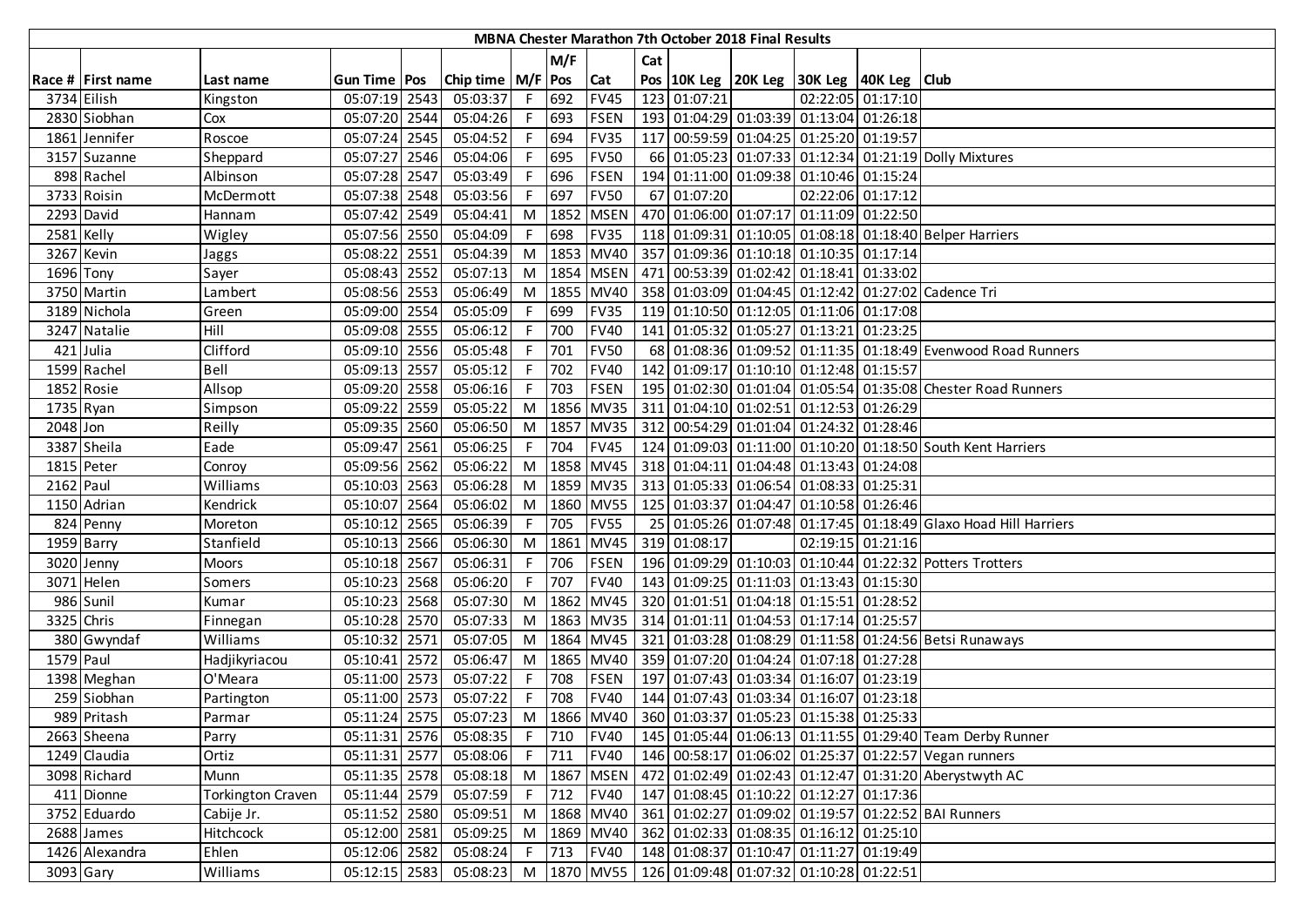| MBNA Chester Marathon 7th October 2018 Final Results |                   |                     |                       |      |                       |     |         |             |     |              |  |                                                                  |                   |                                                                      |
|------------------------------------------------------|-------------------|---------------------|-----------------------|------|-----------------------|-----|---------|-------------|-----|--------------|--|------------------------------------------------------------------|-------------------|----------------------------------------------------------------------|
|                                                      |                   |                     |                       |      |                       |     | M/F     |             | Cat |              |  |                                                                  |                   |                                                                      |
|                                                      | Race # First name | Last name           | <b>Gun Time Pos</b>   |      | Chip time   M/F   Pos |     |         | Cat         |     |              |  | Pos   10K Leg   20K Leg   30K Leg   40K Leg   Club               |                   |                                                                      |
| 1406 Tori                                            |                   | <b>Byrne</b>        | 05:12:19 2584         |      | 05:09:08              |     | F 714   | <b>FV35</b> |     |              |  | 120 01:05:43 01:10:12 01:15:29 01:20:01                          |                   |                                                                      |
|                                                      | 2324 Christine    | <b>Bates</b>        | 05:12:28 2585         |      | 05:09:11              |     | F 715   | <b>FV45</b> |     |              |  |                                                                  |                   | 125 01:05:34 01:07:15 01:17:03 01:20:49 York Triathlon Club          |
|                                                      | 2665 Michael      | <b>Broadhurst</b>   | 05:12:29 2586         |      | 05:09:33              |     |         | M 1871 MV45 |     |              |  |                                                                  |                   | 322 01:05:43 01:06:14 01:11:54 01:29:41 Team Derby Runner            |
| 1152 Mark                                            |                   | Lester              | 05:12:32 2587         |      | 05:09:22              |     |         | M 1872 MV45 |     |              |  | 323 01:03:01 01:03:32 01:14:10 01:29:25                          |                   |                                                                      |
| $318$ Jo                                             |                   | Podolanski          | 05:12:42 2588         |      | 05:08:45              |     | F 716   | <b>FV45</b> |     |              |  |                                                                  |                   | 126 01:12:53 01:15:56 01:10:51 01:13:05 Bramhall Runners             |
|                                                      | 3191 Narayan      | Pathak              | 05:13:34 2589         |      | 05:10:32              |     |         | M 1873 MSEN |     |              |  | 473 01:07:09 01:09:15 01:15:35 01:20:50                          |                   |                                                                      |
|                                                      | 1035 Alexandra    | Horton              | 05:14:04 2590         |      | 05:10:33              |     | F 717   | <b>FV40</b> |     |              |  | 149 01:05:54 01:08:36 01:15:22 01:23:36                          |                   |                                                                      |
|                                                      | 2437 Rosemarie    | Utley               | 05:14:13 2591         |      | 05:10:30              | F.  | 718     | <b>FV65</b> | 8   | 01:05:41     |  |                                                                  |                   | 02:28:25 01:20:14 100 Marathon Club                                  |
|                                                      | 1624 Sandie       | Utley               | 05:14:13 2591         |      | 05:10:30              | F.  | 718     | <b>FV40</b> |     | 150 01:05:41 |  |                                                                  | 02:28:25 01:20:14 |                                                                      |
|                                                      | 1392 Dawn         | Owen                | 05:14:29 2593         |      | 05:10:49              | F.  | 720     | <b>FV55</b> |     |              |  | 26 01:07:06 01:06:25 01:08:39 01:28:43                           |                   |                                                                      |
|                                                      | 3589 Dylan        | Jones               | 05:14:55 2594         |      | 05:12:40              |     | M 1874  | <b>MV40</b> |     |              |  | 363 01:01:22 01:05:10 01:14:19 01:30:22                          |                   |                                                                      |
| 2735 Les                                             |                   | Carter              | $\overline{05:15:21}$ | 2595 | 05:11:49              |     |         | M 1875 MV55 |     |              |  |                                                                  |                   | 127 01:04:13 01:03:06 01:07:33 01:31:09 Coventry Triathletes         |
| 3313 Eddy                                            |                   | Doyle               | 05:15:29 2596         |      | 05:11:40              |     |         | M 1876 MV50 |     | 189 01:08:18 |  | 02:20:06 01:21:23                                                |                   |                                                                      |
|                                                      | 3578 Kristian     | <b>Davies</b>       | 05:15:30 2597         |      | 05:11:34              |     |         | M 1877 MV40 |     |              |  | 364 01:09:19 01:10:17 01:10:10 01:24:23                          |                   |                                                                      |
|                                                      | 638 Neil          | Foulkes             | 05:15:35 2598         |      | 05:12:42              |     |         |             |     |              |  | M  1878   MV35   315   01:05:21   01:09:32   01:15:57   01:26:09 |                   |                                                                      |
|                                                      | 2120 Sharneen     | Jones-Ford          | 05:15:44 2599         |      | 05:12:51              |     | $F$ 721 | <b>FSEN</b> |     |              |  | 198 01:02:28 01:12:59 01:18:55 01:20:31                          |                   |                                                                      |
|                                                      | 1010 Graham       | Dewar               | 05:15:46 2600         |      | 05:12:51              |     |         |             |     |              |  | M  1879   MV50   190   01:02:27   01:13:03   01:18:51   01:20:29 |                   |                                                                      |
|                                                      | 1968 Jonathon     | <b>Barnett</b>      | 05:16:10 2601         |      | 05:12:28              |     |         | M 1880 MV40 |     |              |  | 365 01:04:04 01:05:20 01:17:48 01:27:40                          |                   |                                                                      |
| 3797 Lisa                                            |                   | Croughan            | 05:16:11 2602         |      | 05:12:57              | F.  | 722     | <b>FV40</b> |     |              |  | 151 01:03:00 01:07:32 01:13:54 01:29:50                          |                   |                                                                      |
| 2534 Pete                                            |                   | Taylor              | 05:16:15 2603         |      | 05:12:20              | M   |         |             |     |              |  | 1881   MV45   324   01:08:23   01:07:39   01:13:52   01:25:48    |                   |                                                                      |
|                                                      | 423 Caitlin       | Baldwin             | 05:16:22 2604         |      | 05:13:35              | F.  | 723     | <b>FSEN</b> |     |              |  | 199 00:56:49 01:04:53 01:26:06 01:28:16                          |                   |                                                                      |
|                                                      | 340 Robert        | Cleisham            | 05:17:15 2605         |      | 05:13:09              |     |         | M 1882 MV35 |     |              |  | 316 01:03:36 01:05:26 01:14:07 01:32:24                          |                   |                                                                      |
| 810 Jill                                             |                   | Maxfield            | 05:17:23 2606         |      | 05:14:20              | F I | 724     | <b>FV35</b> |     |              |  |                                                                  |                   | 121 01:01:24 01:03:42 01:13:09 01:34:57 Trawden Athletic Club        |
|                                                      | 3572 Byron        | Crook               | 05:17:50 2607         |      | 05:14:11              |     | M 1883  | <b>MV45</b> |     |              |  | 325 01:10:28 01:09:39 01:17:10 01:19:25                          |                   |                                                                      |
|                                                      | 1391 Jackie       | Gourley             | 05:17:51              | 2608 | 05:14:11              | F   | 725     | <b>FV45</b> |     |              |  | 127 01:10:28 01:09:39 01:17:11 01:19:25                          |                   |                                                                      |
|                                                      | 965 Ranjit        | <b>Bennett</b>      | 05:17:54              | 2609 | 05:14:29              |     | M 1884  | <b>MV45</b> |     |              |  |                                                                  |                   | 326 01:04:12 01:04:28 01:13:24 01:32:54 Sale Harriers Manchester     |
|                                                      | 1813 Charlene     | Johnston            | 05:17:56 2611         |      | 05:14:32              | F.  | 726     | <b>FSEN</b> | 200 |              |  | 02:22:18 01:16:42 01:19:06                                       |                   |                                                                      |
|                                                      | 2938 Steve        | Graham              | 05:17:56 2610         |      | 05:14:20              |     |         | M 1885 MV35 |     |              |  | 317 01:07:35 01:08:12 01:14:17 01:26:24                          |                   |                                                                      |
|                                                      | 3967 Barbara      | Johnston-Read       | 05:18:13 2612         |      | 05:17:27              | F.  | 727     | <b>FV60</b> |     |              |  |                                                                  |                   | 21 01:09:25 01:12:34 01:16:31 01:22:21 Stadium Runners               |
|                                                      | 3868 Patrick      | Maher               | 05:18:30 2613         |      | 05:17:30              |     |         | M 1886 MV60 |     |              |  | 57 00:53:33 01:05:52 01:27:13 01:34:21                           |                   |                                                                      |
|                                                      | 398 Nicole        | Peters              | 05:18:38 2614         |      | 05:15:29              | F   | 728     | <b>FSEN</b> |     |              |  | 201 01:06:03 01:09:32 01:16:08 01:25:32                          |                   |                                                                      |
|                                                      | 2027 Deborah      | Pink                | 05:18:43 2615         |      | 05:14:50              | F.  | 729     | <b>FV50</b> |     |              |  |                                                                  |                   | 69 01:09:55 01:10:03 01:16:52 01:21:32 Underground Training Station  |
| 1692 Alan                                            |                   | Daanoy              | 05:18:44 2616         |      | 05:14:43              |     |         |             |     |              |  | M  1887   MV45   327   01:04:14   01:05:16   01:16:24   01:26:55 |                   |                                                                      |
|                                                      | 291 Kate          | Morris              | 05:18:59 2617         |      | 05:16:15              |     | F 730   | FSEN        |     |              |  |                                                                  |                   | 202 01:02:21 01:09:57 01:18:18 01:28:28 Bentham Beagles Running Club |
| 2528 Neil                                            |                   | <b>Brammer</b>      | 05:19:16 2618         |      | 05:15:22              |     |         | M 1888 MV55 |     |              |  | 128 01:09:25 01:14:32 01:15:31 01:19:02                          |                   |                                                                      |
|                                                      | 290 Diane         | Armstrong           | 05:19:18 2619         |      | 05:16:33              |     | F 731   | <b>FV40</b> |     |              |  |                                                                  |                   | 152 01:02:20 01:09:57 01:18:18 01:28:28 Bentham Beagles Running Club |
| 2682 Miki                                            |                   | <b>Brocklehurst</b> | 05:19:20 2620         |      | 05:15:43              |     | F 732   | <b>FV40</b> |     |              |  | 153 01:09:33 01:10:37 01:11:21 01:26:03                          |                   |                                                                      |
|                                                      | 1163 Susan        | Wood                | 05:19:39 2621         |      | 05:15:44              |     | F 733   | <b>FV50</b> |     |              |  |                                                                  |                   | 70 01:10:13 01:10:25 01:15:43 01:22:44 Burnden Road Runners          |
|                                                      | 1165 Jackie       | Cairns              | 05:19:39 2623         |      | 05:15:45              |     | F 735   | <b>FV50</b> |     |              |  |                                                                  |                   | 71 01:09:49 01:10:49 01:15:43 01:22:44 Burnden Road Runners          |
|                                                      | 1178 Joanne       | Darby               | 05:19:39 2623         |      | 05:15:46              |     | F 735   | <b>FV50</b> |     |              |  |                                                                  |                   | 71 01:09:50 01:10:46 01:15:39 01:22:50 Burnden Road Runners          |
| 1172 Rita                                            |                   | Ledwards            | 05:19:39 2622         |      | 05:15:44              |     | F 734   | <b>FV55</b> |     |              |  |                                                                  |                   | 27 01:09:56 01:10:38 01:15:41 01:22:49 Burnden Road Runners          |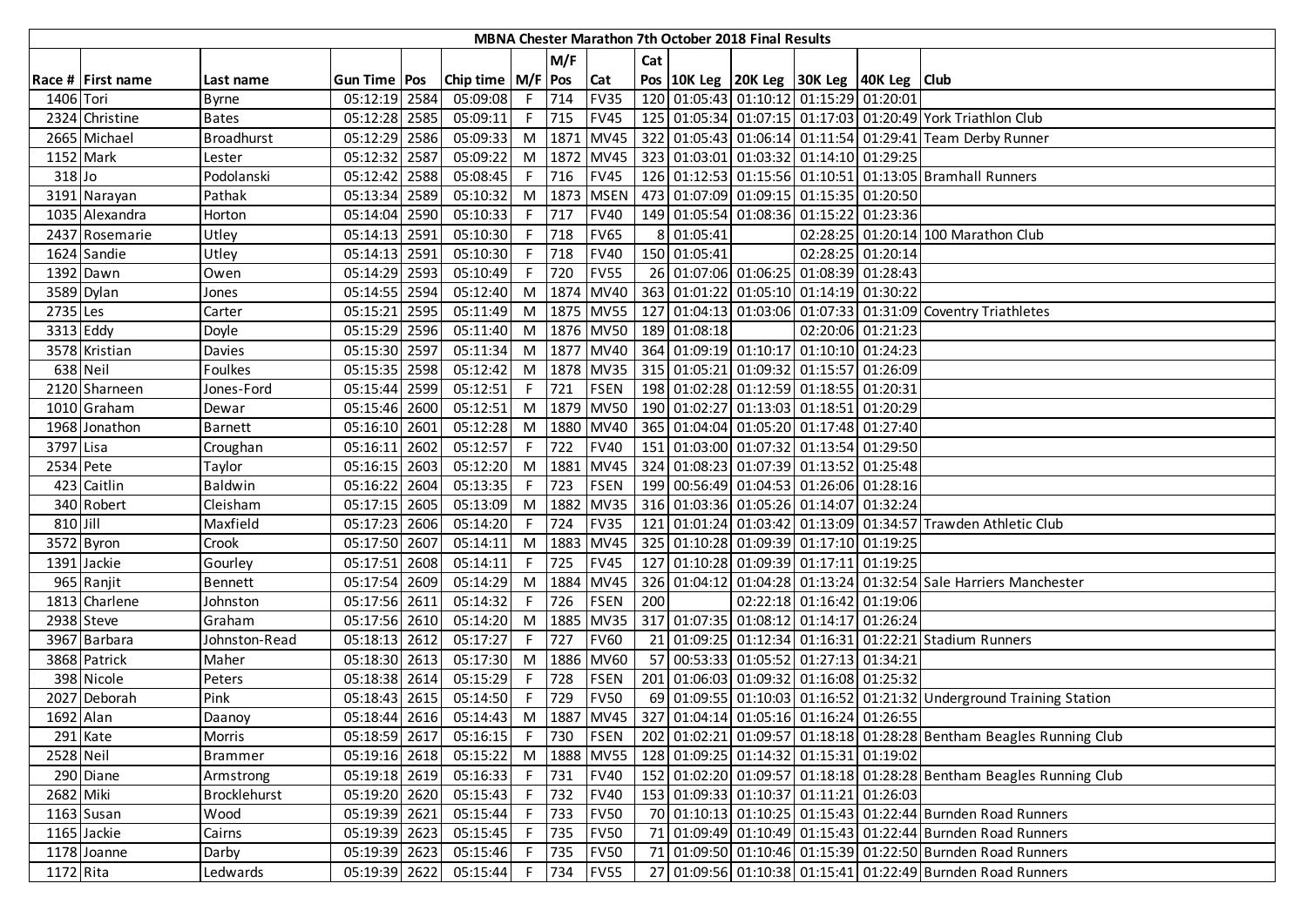|            | <b>MBNA Chester Marathon 7th October 2018 Final Results</b> |                |                |      |                       |                |         |             |     |  |  |                                                   |          |                                                                                                   |
|------------|-------------------------------------------------------------|----------------|----------------|------|-----------------------|----------------|---------|-------------|-----|--|--|---------------------------------------------------|----------|---------------------------------------------------------------------------------------------------|
|            |                                                             |                |                |      |                       |                | M/F     |             | Cat |  |  |                                                   |          |                                                                                                   |
|            | Race # First name                                           | Last name      | Gun Time   Pos |      | Chip time   M/F   Pos |                |         | <b>Cat</b>  |     |  |  | Pos 10K Leg 20K Leg 30K Leg 40K Leg Club          |          |                                                                                                   |
|            | 313 Nick                                                    | Oldfield       | 05:19:48 2625  |      | 05:16:01              |                |         | M 1889 MV40 |     |  |  |                                                   |          | 366 01:08:42 01:14:27 01:17:32 01:20:50 Marple Runners                                            |
|            | 916 Richard                                                 | Thomas         | 05:19:51 2626  |      | 05:16:23              | M <sub>1</sub> |         | 1890 MSEN   |     |  |  | 474 01:09:44 01:14:52 01:14:29 01:18:50           |          |                                                                                                   |
|            | 1857 Rebecca                                                | Shearman       | 05:19:54 2627  |      | 05:18:20              | $F^{-1}$       | 737     | <b>FSEN</b> |     |  |  | 203 00:56:25 01:03:50 01:21:32 01:39:57           |          |                                                                                                   |
|            | 1982 Daniel                                                 | Dobbins        | 05:20:06 2628  |      | 05:17:09              |                | M 1891  | <b>MSEN</b> |     |  |  | 475 00:57:24 01:03:08 01:24:27 01:33:11           |          |                                                                                                   |
|            | 2408 Russell                                                | Dyson          | 05:20:43 2629  |      | 05:18:20              | M <sub>1</sub> |         | 1892 MV70   |     |  |  |                                                   |          | 13 01:05:22 01:08:01 01:17:55 01:27:01 Stadium Runners                                            |
| 2202 Dai   |                                                             | Gallagher      | 05:20:57 2630  |      | 05:17:01              | M              |         |             |     |  |  | 1893 MV55 129 01:09:20 01:09:23 01:17:03 01:22:17 |          |                                                                                                   |
|            | 2772 Haden                                                  | Smith          | 05:21:21       | 2631 | 05:17:51              | M              |         |             |     |  |  |                                                   |          | 1894 MV35 318 01:05:07 01:06:10 01:16:24 01:31:05 Nuneaton Harriers                               |
|            | 2812 Samantha                                               | Horsfall       | 05:21:22 2632  |      | 05:17:48              | F.             | 738     | <b>FSEN</b> |     |  |  |                                                   |          | 204 01:08:57 01:10:21 01:15:04 01:24:28 Centurion RC                                              |
|            | 100 Darrin                                                  | Percy          | 05:21:44 2634  |      | 05:17:56              | M I            |         | 1896 MV50   |     |  |  |                                                   |          | 191 01:09:29 01:10:12 01:12:44 01:26:28 Ellesmere Port RC                                         |
| 1278 Paul  |                                                             | Nicholls       | 05:21:44 2633  |      | 05:17:56              | M <sub>1</sub> |         | 1895 MV45   |     |  |  |                                                   |          | 328 01:08:42 01:10:21 01:15:04 01:24:28 Sandbach Striders                                         |
| 2924 Clara |                                                             | Lowe           | 05:21:52       | 2635 | 05:18:13              | F.             | 739     | <b>FSEN</b> |     |  |  | 205 01:04:13 01:10:07 01:14:57 01:29:52           |          |                                                                                                   |
|            | 3716 David                                                  | O'Brien        | 05:21:59       | 2636 | 05:18:09              | M              | 1897    | <b>MV55</b> |     |  |  | 130 01:09:42 01:13:01 01:17:02 01:20:41           |          |                                                                                                   |
| 1837 Paul  |                                                             | Brogan         | 05:22:04 2637  |      | 05:18:28              | M              |         | 1898 MV50   |     |  |  | 192 01:08:08 01:12:22 01:18:06 01:23:11           |          |                                                                                                   |
|            | 1632 Daniel                                                 | Yeoman         | 05:22:13       | 2638 | 05:18:20              | M              |         | 1899 MV40   |     |  |  | 367 01:03:38 01:08:53 01:20:30 01:26:31           |          |                                                                                                   |
|            | 349 Paula                                                   | Underwood      | 05:22:34 2640  |      | 05:18:59              | F              | 740     | <b>FV50</b> |     |  |  | 73 01:07:40 01:10:03 01:18:00 01:26:03            |          |                                                                                                   |
|            | 348 Chris                                                   | Page           | 05:22:34 2639  |      | 05:18:58              |                |         | M 1900 MV50 |     |  |  | 193 01:07:39 01:10:03 01:18:00 01:26:02           |          |                                                                                                   |
|            | 817 Karen                                                   | Rose           | 05:22:52 2641  |      | 05:18:58              |                | F 741   | <b>FV50</b> |     |  |  | 74 01:10:45 01:14:14 01:16:36 01:21:11            |          |                                                                                                   |
|            | 2745 Dmitry                                                 | Solomatin      | 05:23:01 2642  |      | 05:19:05              |                | M 1901  | <b>MV50</b> |     |  |  | 194 01:10:44 01:11:53 01:15:01 01:21:16           |          |                                                                                                   |
|            | 3062 Melanie                                                | Weatherer      | 05:23:05 2644  |      | 05:19:19              | F.             | 742     | <b>FSEN</b> |     |  |  | 206 01:10:48 01:14:14 01:15:38 01:20:51           |          |                                                                                                   |
| 3059 Neil  |                                                             | Fairbrother    | 05:23:05 2643  |      | 05:19:18              | M              | 1902    | <b>MSEN</b> |     |  |  |                                                   |          | 476 01:10:49 01:14:13 01:15:38 01:20:51 Newport and District RC                                   |
| 2934 Toni  |                                                             | Collier        | 05:23:57 2645  |      | 05:20:37              | F.             | 743     | <b>FV35</b> |     |  |  |                                                   |          | 122 01:02:10 01:08:02 01:16:51 01:35:13 Chase Harriers                                            |
|            | 571 Christina                                               | Holland        | 05:23:58 2646  |      | 05:22:02              |                | 744     | <b>FV70</b> | 6   |  |  | 01:06:35 01:13:04 01:21:11 01:21:59               |          |                                                                                                   |
| 1412 Paul  |                                                             | Cawley         | 05:24:02 2647  |      | 05:20:17              |                | M 1903  | <b>MV55</b> |     |  |  | 131 01:06:32 01:07:10 01:12:29 01:37:34           |          |                                                                                                   |
|            | 732 Faisal                                                  | Ali            | 05:24:21       | 2648 | 05:20:53              | M              | 1904    | <b>MSEN</b> |     |  |  |                                                   |          | 477 01:14:43 01:15:27 01:15:23 01:20:12 Red Rose Road Runners                                     |
|            | 779 Nicola                                                  | Maclean        | 05:24:46       | 2649 | 05:23:17              | F              | 745     | <b>FV35</b> | 123 |  |  | 01:05:49 01:13:55 01:23:48 01:23:09               |          |                                                                                                   |
|            | 780 Laura                                                   | Cartwright     | 05:24:47       | 2650 | 05:24:47              | F              | 746     | <b>FV35</b> | 124 |  |  |                                                   | 05:08:13 |                                                                                                   |
|            | 1946 David                                                  | Stanhope       | 05:25:04       | 2651 | 05:21:32              | M              | 1905    | <b>MV45</b> |     |  |  | 329 01:05:26 01:07:09 01:15:55 01:32:09           |          |                                                                                                   |
|            | 3307 Lesley                                                 | Muggeridge     | 05:25:23 2652  |      | 05:22:45              | F              | 747     | <b>FV50</b> |     |  |  |                                                   |          | 75 01:09:44 01:14:18 01:19:02 01:22:46 Leighton Fun Runners                                       |
|            | 540 Karen                                                   | Kirwan         | 05:25:24 2653  |      | 05:22:46              | F I            | 748     | <b>FV60</b> |     |  |  |                                                   |          | 22 01:09:45 01:14:18 01:19:05 01:22:43 Leighton Fun Runners                                       |
|            | 2412 Sarah                                                  | Wallis         | 05:25:27 2654  |      | 05:21:52              | F I            | 749     | <b>FV35</b> |     |  |  |                                                   |          | 125 01:08:28 01:07:47 01:20:53 01:28:03 St Theresa's A.C.                                         |
| 1912 Liz   |                                                             | Montgomery     | 05:26:14 2655  |      | 05:22:51              | F I            | 750     | <b>FV40</b> |     |  |  | 154 01:06:35 01:13:28 01:20:14 01:24:08           |          |                                                                                                   |
|            | 1683 Raymond Charles                                        | Massey         | 05:26:32 2656  |      | 05:23:00              | M              |         | 1906 MV70   |     |  |  | 14 01:04:44 01:07:07 01:17:58 01:35:44            |          |                                                                                                   |
| 2507 Bill  |                                                             | Coton          | 05:26:53 2657  |      | 05:22:53              |                |         | M 1907 MV65 |     |  |  |                                                   |          | 20 01:14:53 01:14:15 01:16:20 01:19:37 Barnsley Harriers                                          |
|            | 839 Olivia                                                  | Hildebrandt    | 05:27:01 2658  |      | 05:24:44              |                | F 751   | <b>FSEN</b> |     |  |  |                                                   |          | 207 01:04:25 01:10:35 01:21:52 01:30:59 Fylde Coast Runners                                       |
|            | 3962 Simon                                                  | Lister         | 05:27:10 2659  |      | 05:23:07              |                |         |             |     |  |  |                                                   |          | M  1908   MV45   330   01:10:32   01:07:44   01:17:49   01:29:17   Trawden Athletic Club          |
| 3942 John  |                                                             | Dillon         | 05:27:12 2660  |      |                       |                |         |             |     |  |  |                                                   |          | 05:23:37 M   1909   MSEN   478   01:07:34   01:02:02   01:23:44   01:33:18 Liverpool Running Club |
|            | 748 Dave                                                    | Horton         | 05:27:14 2661  |      | 05:23:28              |                |         | M 1910 MV45 |     |  |  | 331 01:09:33 01:10:11 01:10:27 01:32:04           |          |                                                                                                   |
| 2576 Sara  |                                                             | Storey         | 05:27:18 2662  |      | 05:23:30              |                | $F$ 752 | <b>FV35</b> |     |  |  | 126 01:09:23 01:10:17 01:18:32 01:26:35           |          |                                                                                                   |
| 2583 Tara  |                                                             | <b>Buckley</b> | 05:27:22 2663  |      | 05:23:36              | F              | 753     | <b>FSEN</b> |     |  |  |                                                   |          | 208 01:09:22 01:10:22 01:20:45 01:25:39 Belper Harriers                                           |
|            | 2584 Sharon                                                 | Kelby          | 05:27:39 2664  |      | 05:23:52              | F <sub>1</sub> | 754     | <b>FV45</b> |     |  |  |                                                   |          | 128 01:10:59 01:15:32 01:18:46 01:20:54 Belper Harriers                                           |
| 2580 Anne  |                                                             | Downes         | 05:27:39 2664  |      | 05:23:52              |                | F 754   | <b>FV60</b> |     |  |  |                                                   |          | 23 01:10:58 01:15:39 01:18:39 01:20:41 Belper Harriers                                            |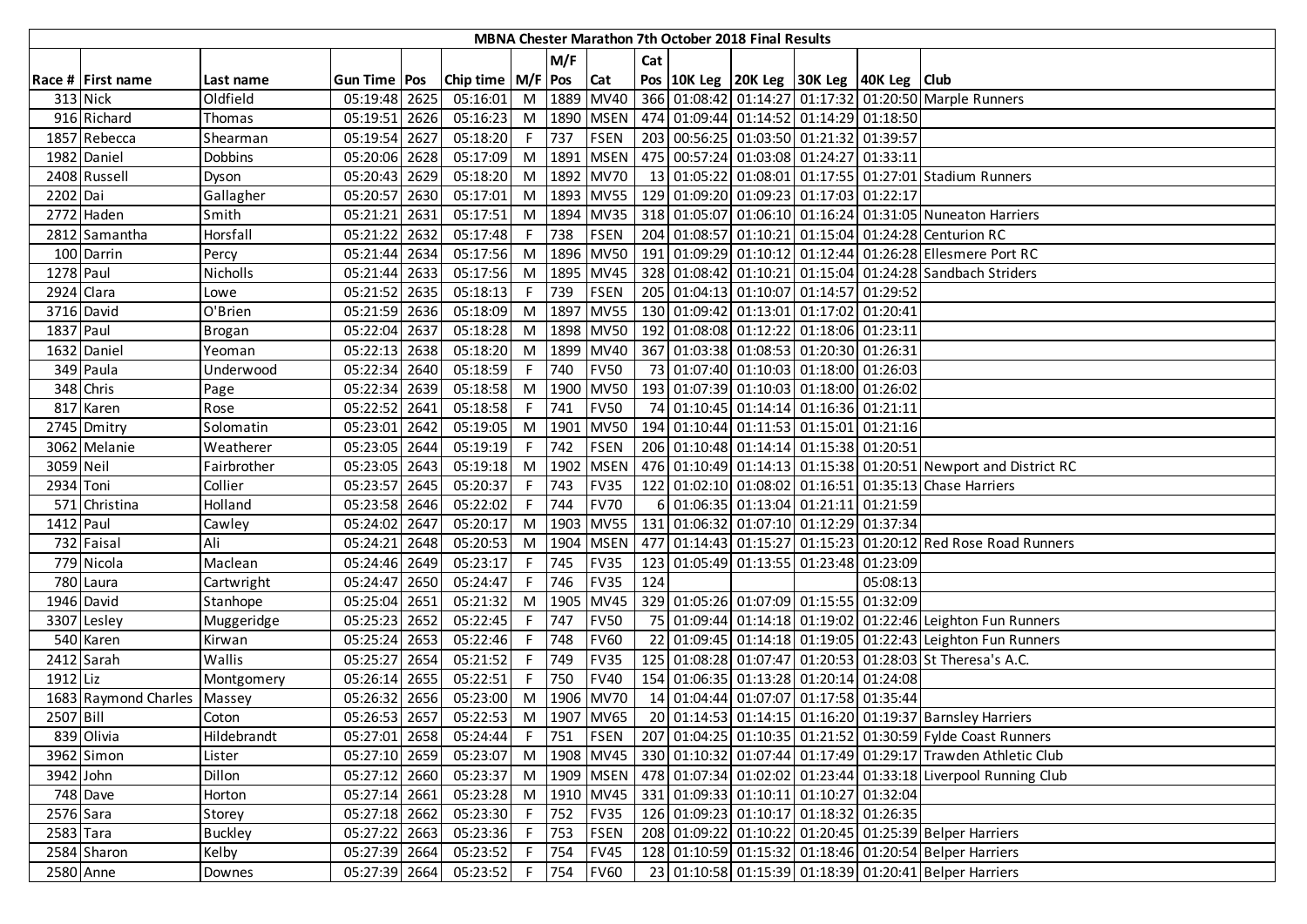|            | MBNA Chester Marathon 7th October 2018 Final Results |               |                |      |                                    |    |        |             |     |              |  |                                                    |  |                                                                        |
|------------|------------------------------------------------------|---------------|----------------|------|------------------------------------|----|--------|-------------|-----|--------------|--|----------------------------------------------------|--|------------------------------------------------------------------------|
|            |                                                      |               |                |      |                                    |    | M/F    |             | Cat |              |  |                                                    |  |                                                                        |
|            | Race # First name                                    | Last name     | Gun Time   Pos |      | Chip time   M/F   Pos              |    |        | <b>Cat</b>  |     |              |  | Pos   10K Leg   20K Leg   30K Leg   40K Leg   Club |  |                                                                        |
|            | 3685 Margaret                                        | Husein        | 05:28:20       | 2666 | 05:24:47                           |    | F 756  | <b>FV65</b> | 9   |              |  |                                                    |  | 01:14:22 01:17:13 01:15:49 01:20:22 Reading Joggers                    |
| 3775 Peter |                                                      | Cotgreave     | 05:28:37 2667  |      | 05:25:04                           |    |        | M 1911 MV45 |     |              |  | 332 01:07:10 01:07:41 01:23:41 01:29:09            |  |                                                                        |
|            | 2484 Tracie                                          | McGuire       | 05:28:42 2668  |      | 05:25:12                           |    | F 757  | <b>FV45</b> |     |              |  |                                                    |  | 129 01:09:31 01:11:22 01:17:31 01:27:25 Caistor Running Club           |
|            | 3374 James                                           | Graham        | 05:28:46 2669  |      | 05:24:50                           |    |        | M 1912 MV50 |     |              |  | 195 01:07:51 01:10:19 01:24:07 01:25:14            |  |                                                                        |
|            | 3044 Giulia                                          | Grava         | 05:29:47       | 2671 | 05:26:04                           | F  | 758    | <b>FV45</b> |     |              |  | 130 01:08:09 01:12:00 01:17:58 01:28:59            |  |                                                                        |
|            | 3054 Daniel                                          | Lewis         | 05:29:47 2670  |      | 05:26:03                           |    |        | M 1913 MV35 |     |              |  | 319 01:08:09 01:12:00 01:17:58 01:28:59            |  |                                                                        |
|            | 1270 Philippa                                        | Tyrer         | 05:29:48       | 2672 | 05:26:13                           | F. | 759    | <b>FV40</b> |     |              |  |                                                    |  | 155 01:07:37 01:11:43 01:20:22 01:27:12 UKRunChat Running Club         |
| 1788 Drew  |                                                      | Skinner       | 05:29:49       | 2673 | 05:25:42                           |    |        | M 1914 MV50 |     |              |  |                                                    |  | 196 01:08:49 01:11:02 01:24:42 01:23:11 Chester Road Runners           |
| 2527 Kelly |                                                      | Rouane        | 05:29:50 2674  |      | 05:25:49                           | F. | 760    | <b>FV35</b> |     |              |  |                                                    |  | 127 01:11:08 01:11:42 01:22:07 01:23:19 Team Manvers                   |
|            | 381 Karen                                            | Williams      | 05:30:04       | 2675 | 05:26:34                           | F  | 761    | <b>FV35</b> |     |              |  |                                                    |  | 128 01:09:44 01:13:08 01:20:44 01:26:31 Betsi Runaways                 |
| 2381 lan   |                                                      | Chatterton    | 05:30:07       | 2676 | 05:27:19                           |    | M 1915 | <b>MV50</b> |     |              |  | 197 01:01:49 01:04:23 01:22:24 01:38:46            |  |                                                                        |
|            | 288 Amanda                                           | Wilkinson     | 05:30:31       | 2677 | 05:27:41                           | F. | 762    | <b>FV40</b> |     |              |  | 156 01:09:35 01:13:23 01:22:09 01:23:47            |  |                                                                        |
|            | 2821 Martin                                          | Andrews       | 05:30:51       | 2678 | 05:28:09                           |    |        | M 1916 MV40 |     |              |  | 368 01:10:16 01:12:45 01:23:32 01:24:25            |  |                                                                        |
| 1748 Kapil |                                                      | Singh         | 05:31:03       | 2679 | 05:27:19                           |    |        | M 1917 MV40 |     |              |  | 369 01:08:43 01:11:00 01:20:57 01:26:38            |  |                                                                        |
|            | 258 Stuart                                           | Cocklin       | 05:31:07       | 2680 | 05:27:29                           |    |        | M 1918 MV40 |     |              |  | 370 01:07:43 01:03:34 01:16:07 01:38:36            |  |                                                                        |
|            | 3921 Jennifer                                        | Singleton     | 05:31:11       | 2681 | 05:27:18                           |    | F 763  | <b>FV45</b> |     |              |  | 131 01:09:55 01:18:36 01:20:13 01:21:21            |  |                                                                        |
| 1470 Lee   |                                                      | Chesworth     | 05:31:15 2682  |      | 05:27:20                           |    |        | M 1919 MSEN |     |              |  | 479 01:02:18 01:09:17 01:21:20 01:37:08            |  |                                                                        |
|            | 901 Terry                                            | Swann         | 05:31:22 2684  |      | 05:27:18                           |    |        | M 1921 MV40 |     |              |  |                                                    |  | 371 01:07:34 01:14:28 01:23:34 01:23:20 Hyde Village Striders          |
|            | 2395 David                                           | Richardson    | 05:31:22 2683  |      | 05:27:35                           |    |        | M 1920 MV70 |     |              |  | 15 01:09:33 01:11:45 01:21:32 01:26:23             |  |                                                                        |
|            | 2973 Caroline                                        | Kane          | 05:31:38 2685  |      | 05:27:57                           | -F | 764    | <b>FV45</b> |     |              |  | 132 01:08:14 01:12:58 01:21:27 01:25:50            |  |                                                                        |
|            | 1771 Rhodri                                          | Lloyd         | 05:31:40 2686  |      | 05:28:36                           |    | M 1922 | <b>MSEN</b> |     |              |  | 480 01:01:00 01:08:06 01:26:42 01:36:43            |  |                                                                        |
| 2119 Laura |                                                      | Mackay        | 05:31:44 2687  |      | 05:28:29                           | F  | 765    | <b>FSEN</b> |     | 209 01:04:36 |  | 02:39:45 01:27:29                                  |  |                                                                        |
| 2996 Liz   |                                                      | Lister        | 05:31:45       | 2688 | 05:28:58                           | F  | 766    | <b>FV45</b> |     |              |  |                                                    |  | 133 01:16:19 01:16:28 01:18:21 01:22:52 Wolverhampton & Bilston        |
|            | 1538 Sharon                                          | Maunder       | 05:31:46 2689  |      | 05:28:27                           | F  | 767    | <b>FV45</b> |     |              |  |                                                    |  | 134 01:11:01 01:14:03 01:21:46 01:24:20 Vegan Runners UK               |
|            | 1516 David                                           | Marsden       | 05:31:54       | 2690 | 05:29:09                           |    | M 1923 | <b>MV45</b> |     |              |  | 333 01:04:08 01:08:35 01:20:34 01:35:16            |  |                                                                        |
|            | 933 Samantha                                         | Hills         | 05:32:00       | 2691 | 05:29:16                           | F. | 768    | <b>FSEN</b> |     |              |  | 210 01:06:58 01:14:07 01:18:55 01:30:59            |  |                                                                        |
|            | 1400 Steven                                          | Jones         | 05:32:21       | 2692 | 05:28:51                           |    |        | M 1924 MV50 |     |              |  | 198 01:10:55 01:11:07 01:15:03 01:30:48            |  |                                                                        |
| 1919 Paul  |                                                      | Nelson        | 05:32:54 2693  |      | 05:29:20                           |    |        | M 1925 MV35 |     |              |  | 320 01:04:13 01:04:47 01:20:57 01:41:55            |  |                                                                        |
| 3186 Kevin |                                                      | Hayward       | 05:33:48 2694  |      | 05:29:57                           |    |        | M 1926 MV60 |     |              |  | 58 01:10:50 01:12:06 01:11:05 01:35:57             |  |                                                                        |
|            | 1460 Martin                                          | Leydon        | 05:33:53 2695  |      | 05:31:02                           |    |        | M 1927 MSEN |     |              |  | 481 01:02:01 01:04:25 01:20:28 01:42:57            |  |                                                                        |
|            | 1882 Sarah                                           | Aincham       | 05:34:25 2696  |      | 05:30:49                           | F  | 769    | <b>FV35</b> |     |              |  |                                                    |  | 129 01:09:10 01:13:58 01:22:14 01:28:02 Penyffordd Run Club            |
| 2955 Sian  |                                                      | Powell        | 05:34:40 2697  |      | 05:31:26                           |    | 770    | <b>FV40</b> |     |              |  |                                                    |  | 157 01:09:10 01:13:23 01:23:13 01:28:00 Cleobury Mortimer Running Club |
|            | 3149 Andrea                                          | Miles         | 05:34:40 2697  |      | 05:31:26 F                         |    | 770    | <b>FV50</b> |     |              |  |                                                    |  | 76 01:09:10 01:13:23 01:23:11 01:28:01 Cleobury Mortimer Running Club  |
| 2058 Amy   |                                                      | Griffith      |                |      | 05:34:45 2699 05:30:59 F 772 FV35  |    |        |             |     |              |  | 130 01:10:30 01:11:23 01:18:58 01:29:53            |  |                                                                        |
|            | 3357 Tushar                                          | Kulshrestha   |                |      | 05:35:11 2700 05:31:26 M 1928 MV35 |    |        |             |     |              |  | 321 01:08:41 01:14:19 01:23:27 01:26:50            |  |                                                                        |
|            | 1193 Jessica                                         | Freeman       | 05:35:18 2701  |      | 05:33:12 F 773                     |    |        | <b>FSEN</b> |     |              |  | 211 01:00:45 01:02:34 01:28:53 01:38:19            |  |                                                                        |
|            | 3199 Joanne                                          | Carswell      | 05:35:26 2702  |      | 05:31:39                           |    | F 774  | <b>FV40</b> |     |              |  |                                                    |  | 158 01:08:55 01:09:15 01:18:44 01:36:37 Lawley Running Club            |
|            | 3110 Emily                                           | Reeves        | 05:35:42 2703  |      | 05:32:13                           |    | F 775  | <b>FV40</b> |     |              |  | 159 01:08:07 01:12:14 01:22:53 01:30:06            |  |                                                                        |
|            | 1130 Rebecca                                         | <b>Styles</b> | 05:35:47 2704  |      | 05:31:50                           |    | F 776  | <b>FV45</b> |     |              |  |                                                    |  | 135 01:12:53 01:17:56 01:19:16 01:23:46 Bramhall Runners               |
| 1047 Cath  |                                                      | Jones         | 05:35:47 2705  |      | 05:31:50                           | F. | 777    | <b>FV55</b> |     |              |  |                                                    |  | 28 01:12:53 01:17:56 01:19:16 01:23:46 Bramhall Runners                |
|            | 3106 Sarah                                           | Evans         |                |      | 05:36:26 2706 05:32:33 F 778       |    |        | <b>FV40</b> |     |              |  | 160 01:10:46 01:12:20 01:20:29 01:29:39            |  |                                                                        |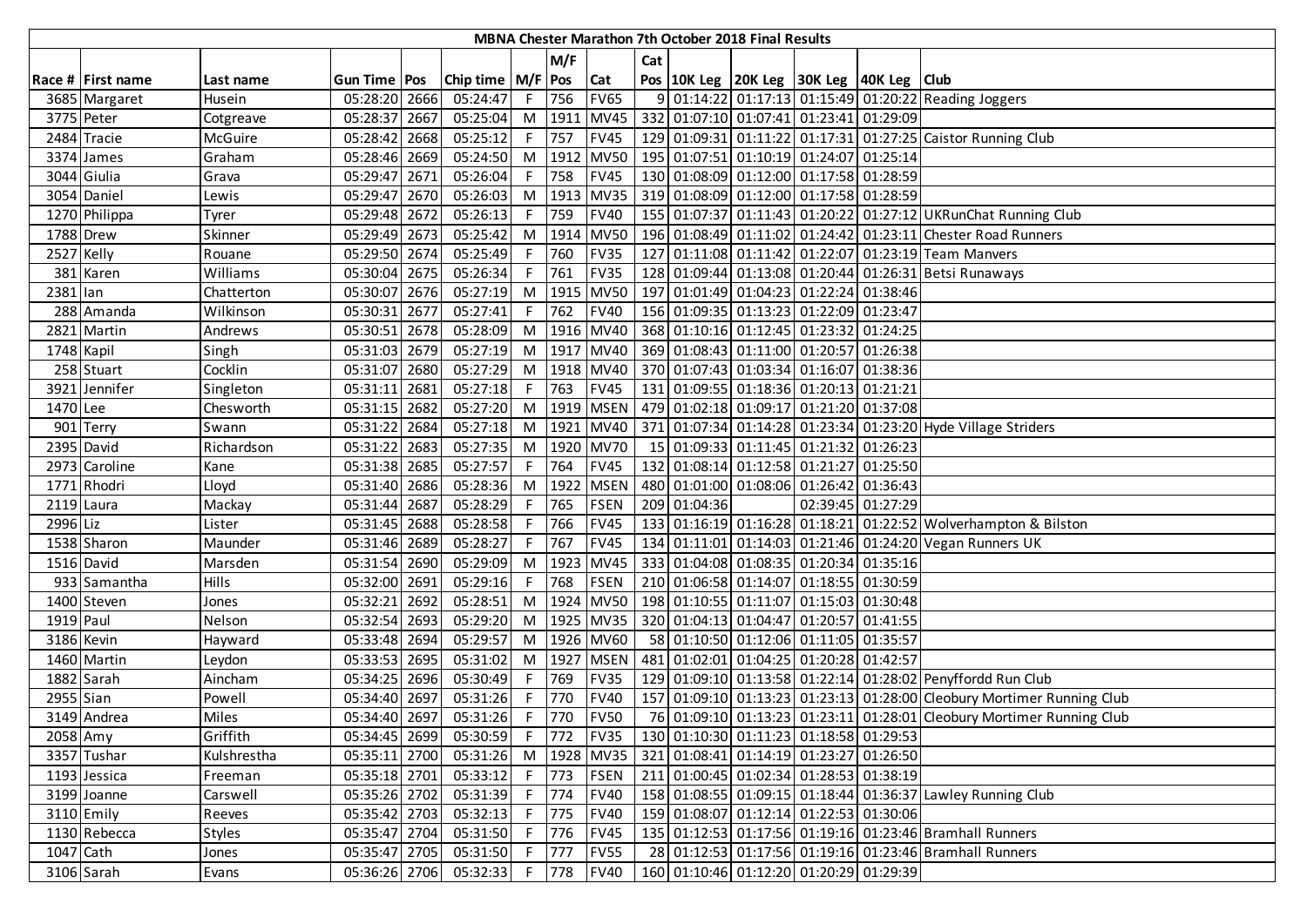| MBNA Chester Marathon 7th October 2018 Final Results |                    |               |                       |  |                       |    |       |             |     |  |  |                                                                  |                                                                             |
|------------------------------------------------------|--------------------|---------------|-----------------------|--|-----------------------|----|-------|-------------|-----|--|--|------------------------------------------------------------------|-----------------------------------------------------------------------------|
|                                                      |                    |               |                       |  |                       |    | M/F   |             | Cat |  |  |                                                                  |                                                                             |
|                                                      | Race # First name  | Last name     | <b>Gun Time   Pos</b> |  | Chip time   M/F   Pos |    |       | Cat         |     |  |  | Pos 10K Leg 20K Leg 30K Leg 40K Leg Club                         |                                                                             |
|                                                      | 834 Rosie          | Pearson       | 05:37:36 2708         |  | 05:34:29              | F  | 779   | <b>FSEN</b> |     |  |  | 212 01:04:30 01:14:50 01:25:11 01:32:31                          |                                                                             |
|                                                      | 1085 David         | Niblock       | 05:37:36 2707         |  | 05:35:26              | M  |       | 1929 MV55   |     |  |  |                                                                  | 132   01:03:48   01:16:29   01:25:11   01:32:31   Fylde Coast Runners       |
|                                                      | 3787 Stephen       | Ward          | 05:38:19 2709         |  | 05:34:53              | M  |       | 1930 MV50   |     |  |  | 199 01:09:46 01:18:42 01:23:17 01:24:58                          |                                                                             |
| 2349 Linda                                           |                    | Fothergill    | 05:38:47 2710         |  | 05:35:23              | F  | 780   | <b>FV50</b> |     |  |  |                                                                  | 77 01:07:38 01:13:12 01:24:22 01:32:15 100 Marathon Club                    |
|                                                      | 1907 Jayne         | Noble         | 05:38:49 2711         |  | 05:34:58              | F. | 781   | <b>FV55</b> |     |  |  | 29 01:09:28 01:10:34 01:23:03 01:31:36                           |                                                                             |
|                                                      | 487 Martyn         | Sergent       | 05:38:58 2712         |  | 05:35:26              | M  | 1931  | <b>MV55</b> |     |  |  |                                                                  | 133 01:06:41 01:14:03 01:27:23 01:29:22 Stratford Upon Avon AC              |
|                                                      | 1448 Keith William | Smith         | 05:39:15 2713         |  | 05:36:54              | M  | 1932  | <b>MV40</b> |     |  |  | 372 01:02:13 01:12:29 01:22:42 01:37:19                          |                                                                             |
|                                                      | 3225 Stacey        | Blakemore     | 05:39:38 2714         |  | 05:35:41              | F  | 782   | <b>FSEN</b> |     |  |  | 213 01:09:27 01:13:18 01:24:19 01:28:47                          |                                                                             |
|                                                      | 2922 Samantha      | Hemming       | 05:39:41 2715         |  | 05:35:57              |    | 783   | <b>FV35</b> |     |  |  |                                                                  | 131 01:09:21 01:11:38 01:25:31 01:30:17 Dudley Kingswinford RC              |
|                                                      | 1999 Rachel        | <b>Button</b> | 05:39:58 2716         |  | 05:36:07              |    | 784   | <b>FV40</b> |     |  |  | 161 01:14:11 01:16:48 01:21:07 01:24:27                          |                                                                             |
|                                                      | 130 Christine      | Smith         | 05:41:09 2717         |  | 05:38:01              |    | 785   | <b>FV70</b> |     |  |  |                                                                  | 01:02:20 01:09:24 01:24:33 01:39:59 Wolverhampton & Bilston                 |
|                                                      | 2968 Wendy         | Kent          | 05:41:18 2718         |  | 05:37:36              | F. | 786   | <b>FV45</b> |     |  |  | 136 01:14:26 01:15:58 01:24:20 01:25:24                          |                                                                             |
|                                                      | 3200 James         | Thorpe        | 05:41:25 2719         |  | 05:37:38              | M  | 1933  | <b>MV35</b> |     |  |  | 322 01:03:57 01:03:07 01:24:39 01:44:54                          |                                                                             |
|                                                      | 1612 Eleanor       | Simpson       | 05:41:26 2720         |  | 05:37:38              | F. | 787   | <b>FSEN</b> |     |  |  | 214 01:09:29 01:10:14 01:11:55 01:44:57                          |                                                                             |
|                                                      | 3944 Richard       | Bennett       | 05:42:19 2721         |  | 05:38:36              | M  |       | 1934 MV55   |     |  |  | 134 01:11:14 01:16:59 01:21:35 01:29:54                          |                                                                             |
|                                                      | 2012 Tracey        | Congdon       | 05:42:21 2723         |  | 05:39:09              | F. | 788   | <b>FV50</b> |     |  |  | 78 01:05:47 01:10:49 01:30:35 01:32:34                           |                                                                             |
|                                                      | 3598 Richard       | <b>Street</b> | 05:42:21 2722         |  | 05:38:30              | M  |       | 1935 MV60   |     |  |  |                                                                  | 59 01:09:29 01:10:20 01:16:36 01:42:18 Pegasus Running Club                 |
|                                                      | 3771 Owen          | Gibson        | 05:42:41 2724         |  | 05:39:13              | M  |       | 1936 MSEN   |     |  |  | 482 01:05:04 01:11:19 01:23:06 01:44:09                          |                                                                             |
|                                                      | 754 Maggie         | Walsh         | 05:42:52 2725         |  | 05:39:17              | F. | 789   | <b>FV45</b> |     |  |  | 137 01:07:40 01:18:14 01:23:55 01:30:19                          |                                                                             |
|                                                      | 332 Anne           | Lonsdale      | 05:43:14 2726         |  | 05:41:21              |    | 790   | <b>FV55</b> |     |  |  | 30 01:12:21 01:21:42 01:27:20 01:21:46                           |                                                                             |
|                                                      | 316 Emma           | McEvoy        | 05:43:51 2728         |  | 05:40:00              | F  | 791   | <b>FV35</b> |     |  |  |                                                                  | 132 01:09:28 01:11:26 01:24:36 01:34:37 Macclesfield Harriers & AC          |
| 1339 Paul                                            |                    | Hilton        | 05:43:51 2727         |  | 05:39:52              | M  | 1937  | <b>MV45</b> |     |  |  | 334 01:14:37 01:13:50 01:17:51 01:33:42                          |                                                                             |
| 1756 Faye                                            |                    | Mchugh        | 05:44:14 2729         |  | 05:41:54              | F. | 792   | <b>FV40</b> |     |  |  |                                                                  | 162 01:10:56 01:12:42 01:29:13 01:30:30 Chester Road Runners                |
| 2103 Debs                                            |                    | Mcquair       | 05:44:16 2730         |  | 05:40:29              | F. | 793   | <b>FV45</b> |     |  |  |                                                                  | 138 01:09:30 01:14:31 01:31:03 01:28:14 Chester Road Runners                |
|                                                      | 3930 Jamie         | Probyn        | 05:45:22 2731         |  | 05:43:00              | M  | 1938  | <b>MSEN</b> |     |  |  | 483 01:05:53 01:19:51 01:26:23 01:30:07                          |                                                                             |
| 3012 Lee                                             |                    | Jewess        | 05:45:23 2732         |  | 05:43:00              | M  |       | 1939 MSEN   |     |  |  | 484 01:05:53 01:19:50 01:26:24 01:30:10                          |                                                                             |
|                                                      | 2069 Grant         | Beaven        | 05:45:53 2733         |  | 05:43:22              | M  |       | 1940 MV35   |     |  |  | 323 01:07:01 01:18:47 01:26:35 01:33:21                          |                                                                             |
|                                                      | 2037 Hilary        | Sanders       | 05:46:32 2734         |  | 05:42:40              | F  | 794   | <b>FV45</b> |     |  |  | 139 01:09:07 01:10:52 01:26:08 01:39:30                          |                                                                             |
|                                                      | 905 Craig          | Dempsey       | 05:46:56 2735         |  | 05:43:51              | M  | 1941  | <b>MV40</b> |     |  |  |                                                                  | 373 01:05:14 01:17:36 01:28:49 01:31:36 Manchester Road Runners             |
|                                                      | 2310 James         | Cole          | 05:49:53 2736         |  | 05:46:08              | M  |       | 1942 MSEN   |     |  |  |                                                                  | 485 01:09:16 01:10:24 01:26:22 01:42:25 Redcar Running Club                 |
| 3958 Ruth                                            |                    | Benzimra      | 05:50:26 2737         |  | 05:46:45              | F  | 795   | <b>FV50</b> |     |  |  |                                                                  | 79 01:13:20 01:22:11 01:24:54 01:26:27 100 Marathon Club                    |
|                                                      | 3965 Dorota        | Balawender    | 05:50:56 2738         |  | 05:50:12              |    | 796   | <b>FV40</b> |     |  |  | 163 01:04:59 01:16:46 01:16:41 01:48:10                          |                                                                             |
|                                                      | 702 Gareth         | Fairey        | 05:51:19 2739         |  | 05:47:19              | M  |       |             |     |  |  |                                                                  | 1943 MV40 374 01:07:33 01:11:42 01:28:27 01:43:07 Red Rose Road Runners     |
|                                                      | 3425 Sunny         | Gunessee      | 05:51:27 2740         |  | 05:48:14              |    |       |             |     |  |  | M  1944   MSEN   486   00:56:12   00:55:05   01:45:17   01:47:07 |                                                                             |
| 3856 Nikki                                           |                    | Bentley       | 05:52:07 2741         |  | 05:48:17              | F  | 797   | <b>FSEN</b> |     |  |  |                                                                  | 215 01:16:45 01:21:22 01:25:59 01:26:49 Red Rose Road Runners               |
|                                                      | 745 Gina           | <b>Biggs</b>  | 05:52:07 2741         |  | 05:48:17              |    | F 797 | <b>FSEN</b> |     |  |  |                                                                  | 215 01:16:46 01:21:22 01:25:59 01:26:48 Red Rose Road Runners               |
|                                                      | 1796 Hannah        | Lea           | 05:53:44 2743         |  | 05:49:45              | F  | 799   | <b>FSEN</b> |     |  |  | 217 01:12:34 01:21:42 01:30:41 01:26:53                          |                                                                             |
|                                                      | 2563 Louise        | Simpson       | 05:54:20 2744         |  | 05:50:21              | F  | 800   | <b>FSEN</b> |     |  |  |                                                                  | 218 01:13:53 01:20:59 01:27:29 01:28:53 Southend On Sea AC                  |
|                                                      | 699 Jonny          | Bromilow      | 05:54:20 2744         |  | 05:50:22              | M  | 1945  | <b>MV40</b> |     |  |  |                                                                  | 375 01:13:54 01:20:59 01:27:28 01:28:54 Chorley Athletic and Triathlon Club |
|                                                      | 1154 Nicola        | Steen         | 05:54:21 2746         |  | 05:50:19              | F. | 801   | <b>FV40</b> |     |  |  |                                                                  | 164 01:15:46 01:22:42 01:24:47 01:28:30 Mossley AFC Running Club            |
|                                                      | 1145 Hazel         | Homer         | 05:54:22 2747         |  | 05:50:21              | F. | 802   | <b>FV45</b> |     |  |  |                                                                  | 140 01:15:47 01:22:44 01:24:47 01:28:31 Mossley AFC Running Club            |